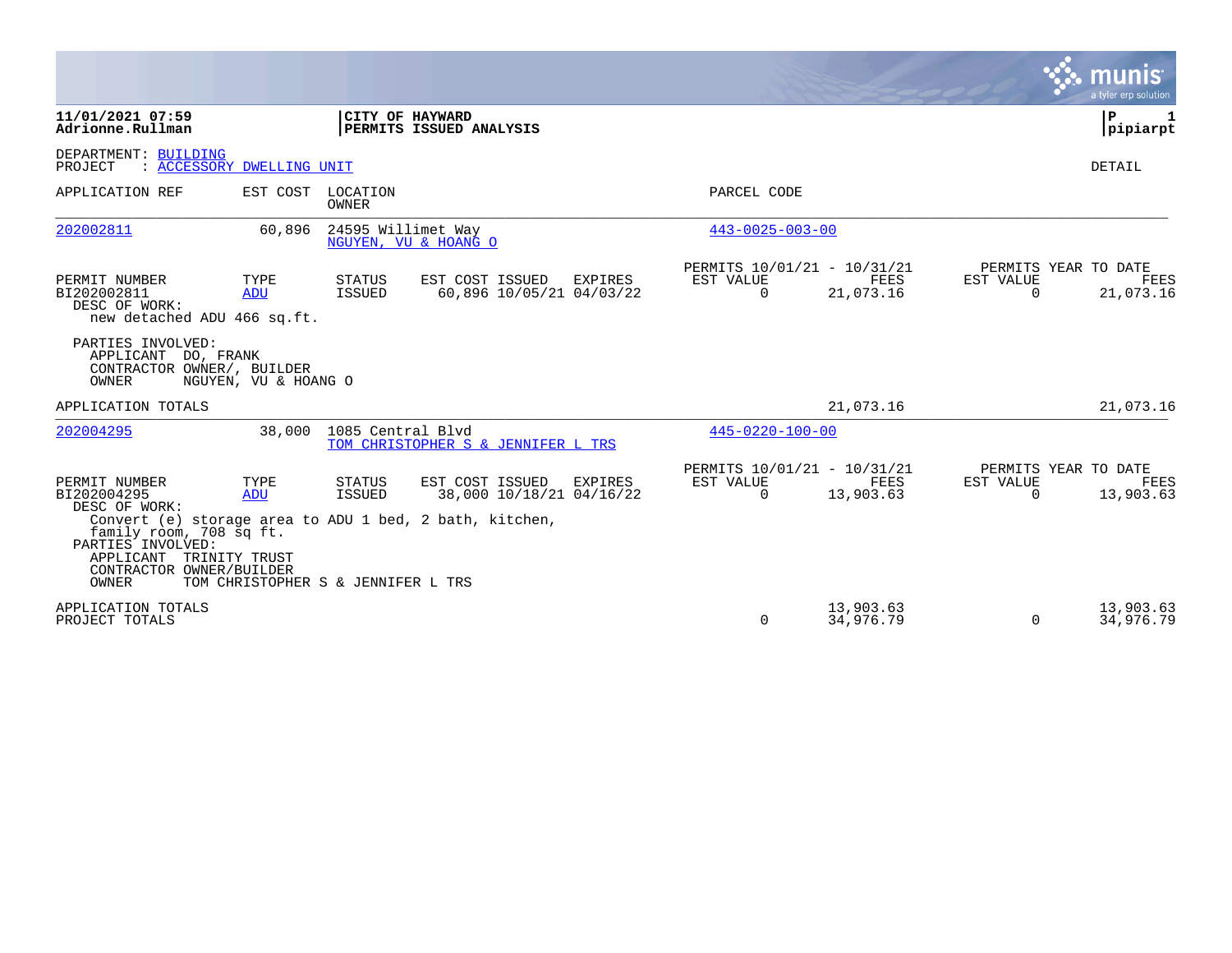|                                                                                                                                                                                                  |                                                      |                   |                                                                                                                     |                                                      |                      |                | <b>munis</b><br>a tyler erp solution     |
|--------------------------------------------------------------------------------------------------------------------------------------------------------------------------------------------------|------------------------------------------------------|-------------------|---------------------------------------------------------------------------------------------------------------------|------------------------------------------------------|----------------------|----------------|------------------------------------------|
| 11/01/2021 07:59<br>Adrionne.Rullman                                                                                                                                                             |                                                      | CITY OF HAYWARD   | PERMITS ISSUED ANALYSIS                                                                                             |                                                      |                      |                | $\mathbf{P}$<br>pipiarpt                 |
| DEPARTMENT: BUILDING<br>: NEW COMMERCIAL BUILDING<br>PROJECT                                                                                                                                     |                                                      |                   |                                                                                                                     |                                                      |                      |                | DETAIL                                   |
| APPLICATION REF                                                                                                                                                                                  | EST COST                                             | LOCATION<br>OWNER |                                                                                                                     | PARCEL CODE                                          |                      |                |                                          |
| 202100484                                                                                                                                                                                        | 66,000                                               | 2585 Depot Rd     | ALLIED 2595 DEPOT, L.P.                                                                                             | $441 - 0068 - 040 - 04$                              |                      |                |                                          |
| PERMIT NUMBER<br>BI202100484<br>DESC OF WORK:<br>building 480 sq ft (Address updated from 2595 Depot)<br>PARTIES INVOLVED:<br>APPLICANT<br>LEUNG, MACY<br>CONTRACTOR CAHILL CONTRACTORS<br>OWNER | TYPE<br>NEW COMMER ISSUED<br>ALLIED 2595 DEPOT, L.P. | STATUS            | EST COST ISSUED<br>EXPIRES<br>66,000 10/17/21 04/15/22<br>Cronin Office Building Construction of New 1-story office | PERMITS 10/01/21 - 10/31/21<br>EST VALUE<br>$\Omega$ | FEES<br>5,236.74     | EST VALUE<br>O | PERMITS YEAR TO DATE<br>FEES<br>5,236.74 |
| APPLICATION TOTALS<br>PROJECT TOTALS                                                                                                                                                             |                                                      |                   |                                                                                                                     | 0                                                    | 5,236.74<br>5,236.74 | $\Omega$       | 5,236.74<br>5,236.74                     |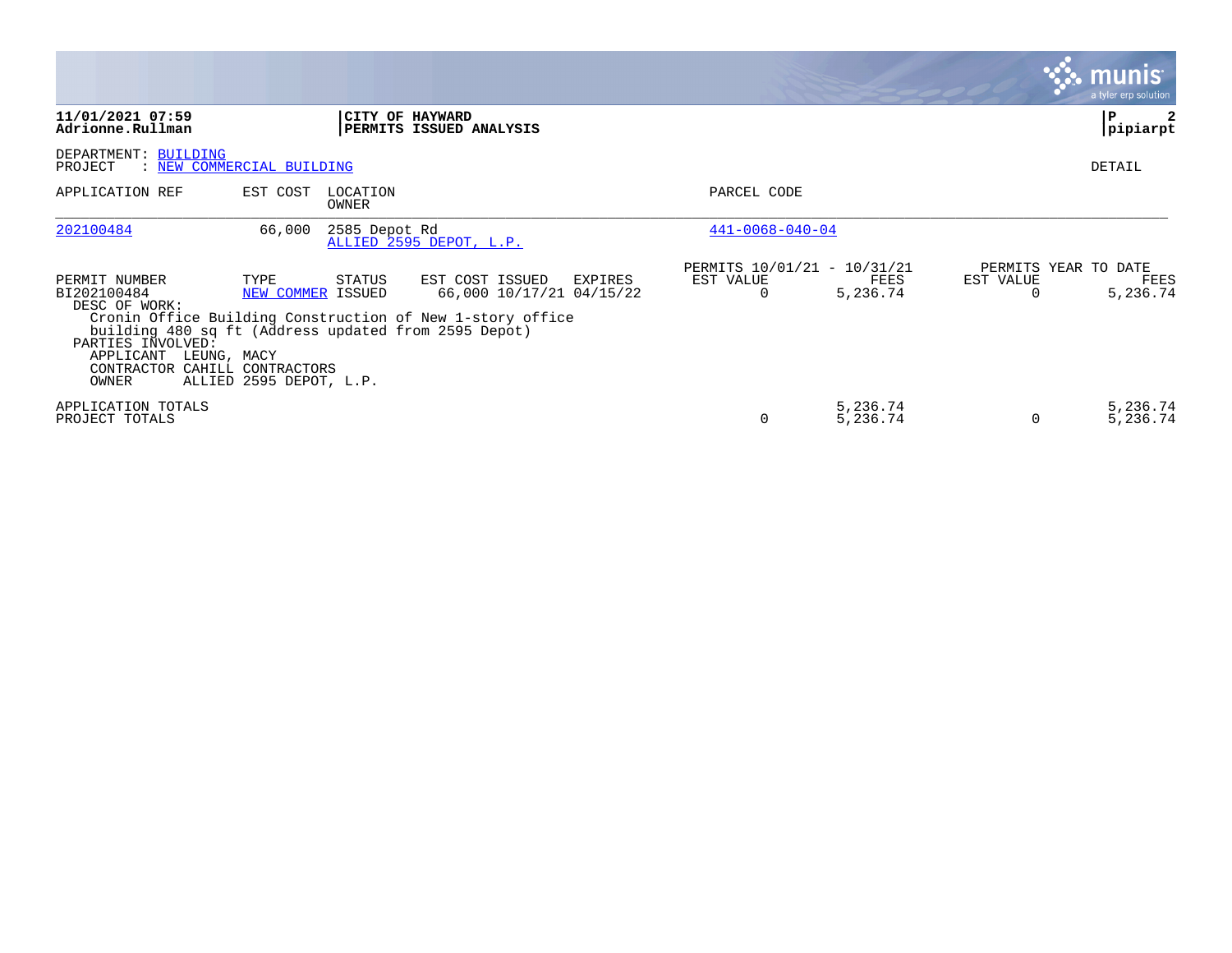|                                                                                                                           |                                                |                                                                                                                                                                                                            |                         |                                                     |           | $\boldsymbol{\ddot{\cdot}}$ . munis<br>a tyler erp solution |
|---------------------------------------------------------------------------------------------------------------------------|------------------------------------------------|------------------------------------------------------------------------------------------------------------------------------------------------------------------------------------------------------------|-------------------------|-----------------------------------------------------|-----------|-------------------------------------------------------------|
| 11/01/2021 07:59<br>Adrionne.Rullman                                                                                      |                                                | CITY OF HAYWARD<br>PERMITS ISSUED ANALYSIS                                                                                                                                                                 |                         |                                                     |           | P<br> pipiarpt                                              |
| DEPARTMENT: BUILDING<br>PROJECT                                                                                           | : MULTI-FAMILY DWELLING W/SUBS                 |                                                                                                                                                                                                            |                         |                                                     |           | DETAIL                                                      |
| APPLICATION REF                                                                                                           | EST COST                                       | LOCATION<br>OWNER                                                                                                                                                                                          | PARCEL CODE             |                                                     |           |                                                             |
| 202100482                                                                                                                 | 12,775,000                                     | 2595 Depot Rd<br>ALLIED 2595 DEPOT, L.P.                                                                                                                                                                   | $441 - 0068 - 040 - 04$ |                                                     |           |                                                             |
| PERMIT NUMBER<br>BI202100482<br>DESC OF WORK:<br>PARTIES INVOLVED:<br>APPLICANT<br>CONTRACTOR CAHILL CONTRACTORS<br>OWNER | TYPE<br>LEUNG, MACY<br>ALLIED 2595 DEPOT, L.P. | EST COST ISSUED<br>STATUS<br>EXPIRES<br>MULTI-FAMI ISSUED 12,775,000 10/18/21 04/16/22<br>New 125 unit 4 story, 67,475 sq ft ,-Res. Support Housing<br>with community room & offices(incl, Site work/Demo) | EST VALUE<br>$\Omega$   | PERMITS 10/01/21 - 10/31/21<br>FEES<br>2,170,584.94 | EST VALUE | PERMITS YEAR TO DATE<br>FEES<br>2,170,584.94                |
| APPLICATION TOTALS<br>PROJECT TOTALS                                                                                      |                                                |                                                                                                                                                                                                            | $\Omega$                | 2,170,584.94<br>2,170,584.94                        |           | 2,170,584.94<br>2,170,584.94                                |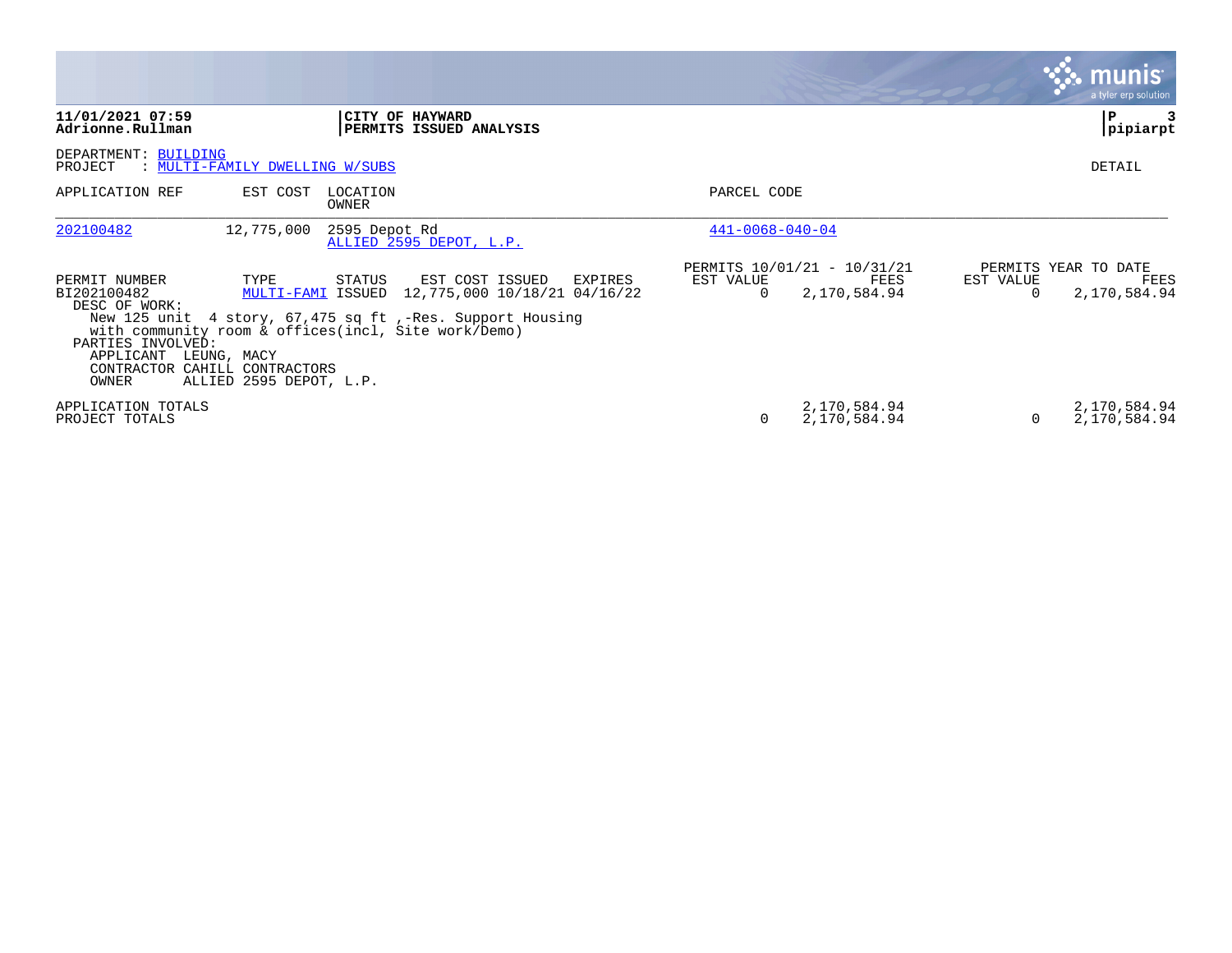|                                                                                                                                                                 |                                                                |                                                                              |                                                      |                    |                       | munis<br>a tyler erp solution       |
|-----------------------------------------------------------------------------------------------------------------------------------------------------------------|----------------------------------------------------------------|------------------------------------------------------------------------------|------------------------------------------------------|--------------------|-----------------------|-------------------------------------|
| 11/01/2021 07:59<br>Adrionne.Rullman                                                                                                                            | CITY OF HAYWARD                                                | PERMITS ISSUED ANALYSIS                                                      |                                                      |                    |                       | P.<br>4<br> pipiarpt                |
| DEPARTMENT: BUILDING<br>PROJECT                                                                                                                                 | : SINGLE FAMILY DWELLING W/SUBS                                |                                                                              |                                                      |                    |                       | DETAIL                              |
| APPLICATION REF                                                                                                                                                 | EST COST LOCATION<br>OWNER                                     |                                                                              | PARCEL CODE                                          |                    |                       |                                     |
| 201504335                                                                                                                                                       | 938,288<br>AJAWARA, MICHAEL                                    | 27000 Vista Bahia Way                                                        | $425 - 0470 - 026 - 06$                              |                    |                       |                                     |
| PERMIT NUMBER<br>BI2567<br>DESC OF WORK:<br>NEW 6072 SQ.FT. SFR<br>LIVING SPACE= 5227 SQ. FT.<br>PARTIES INVOLVED:<br>CONTRACTOR R.V. ESAU DEVELOPMENT<br>OWNER | TYPE<br><b>STATUS</b><br>CERT OCCUP COMPLT<br>AJAWARA, MICHAEL | EST COST ISSUED<br><b>EXPIRES</b><br>650,000 10/04/21<br>GARAGE= 845 SQ. FT. | PERMITS 10/01/21 - 10/31/21<br>EST VALUE<br>$\Omega$ | FEES<br>.00        | EST VALUE<br>$\Omega$ | PERMITS YEAR TO DATE<br>FEES<br>.00 |
| APPLICATION TOTALS                                                                                                                                              |                                                                |                                                                              |                                                      | .00                |                       | .00                                 |
| 201803357                                                                                                                                                       | 1926 Highland Blvd<br>522,533<br><b>GILL JATINDER S</b>        |                                                                              | $445 - 0100 - 094 - 00$                              |                    |                       |                                     |
| PERMIT NUMBER<br>BI2573<br>DESC OF WORK:<br>NEW SINGLE FAMILY HOME                                                                                              | TYPE<br><b>STATUS</b><br>CERT OCCUP COMPLT                     | EST COST ISSUED<br><b>EXPIRES</b><br>0 10/19/21                              | PERMITS 10/01/21 - 10/31/21<br>EST VALUE<br>0        | <b>FEES</b><br>.00 | EST VALUE<br>0        | PERMITS YEAR TO DATE<br>FEES<br>.00 |
| PARTIES INVOLVED:<br>APPLICANT<br>CONTRACTOR OWNER/, BUILDER<br>OWNER                                                                                           | SURINDER SINGH<br>GILL JATINDER S                              |                                                                              |                                                      |                    |                       |                                     |
| APPLICATION TOTALS<br>PROJECT TOTALS                                                                                                                            |                                                                |                                                                              | 0                                                    | .00<br>.00         | 0                     | .00<br>.00                          |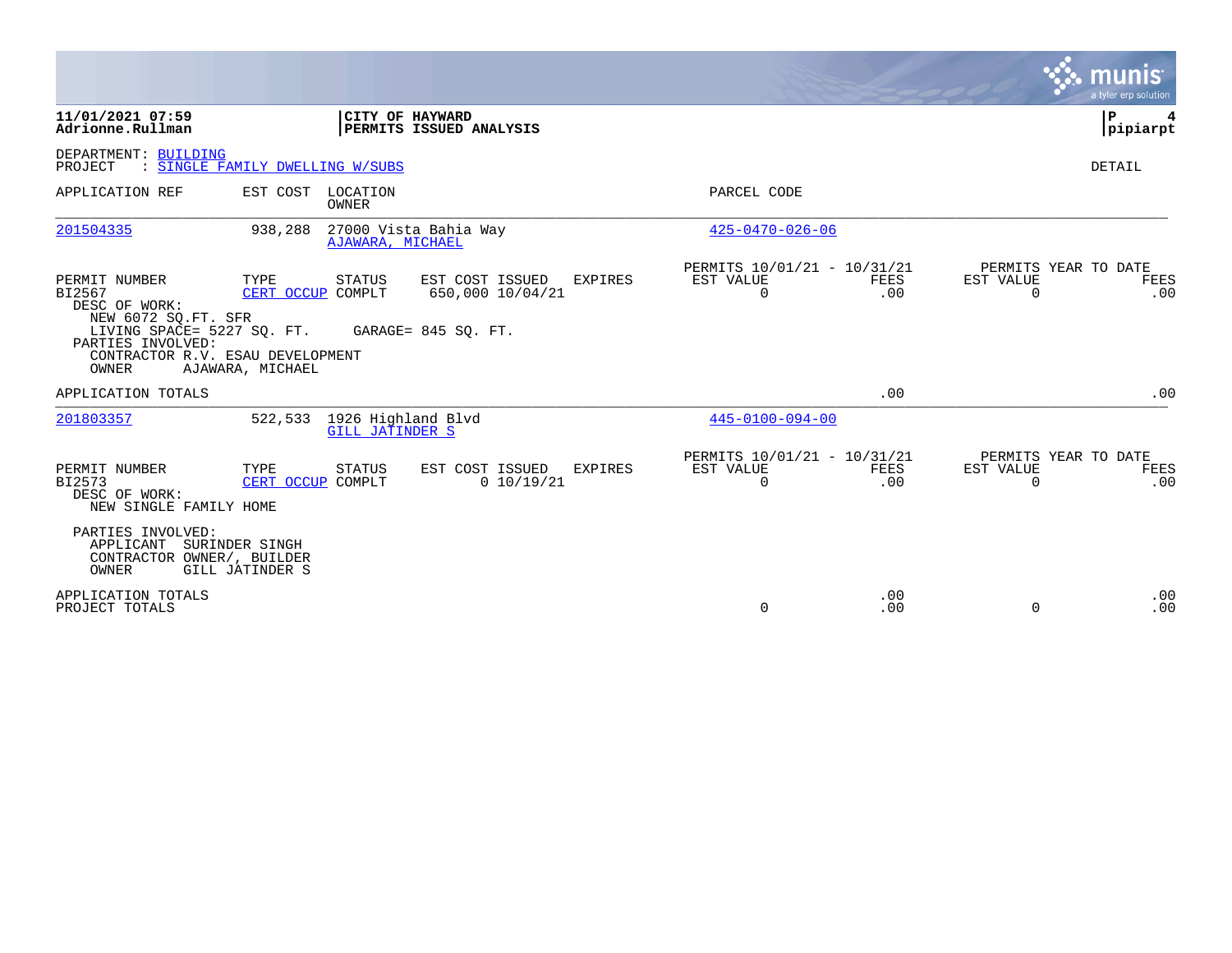|                                                                                                 |                           |                                      |                                                  |         |                                                      |                        |           | <b>munis</b><br>a tyler erp solution      |
|-------------------------------------------------------------------------------------------------|---------------------------|--------------------------------------|--------------------------------------------------|---------|------------------------------------------------------|------------------------|-----------|-------------------------------------------|
| 11/01/2021 07:59<br>Adrionne.Rullman                                                            |                           |                                      | CITY OF HAYWARD<br>PERMITS ISSUED ANALYSIS       |         |                                                      |                        |           | Р<br>pipiarpt                             |
| DEPARTMENT: BUILDING<br>PROJECT                                                                 | : COMMERCIAL ACCESSORY    |                                      |                                                  |         |                                                      |                        |           | DETAIL                                    |
| APPLICATION REF                                                                                 | EST COST                  | LOCATION<br>OWNER                    |                                                  |         | PARCEL CODE                                          |                        |           |                                           |
| 202101138                                                                                       | 4,218,000                 | 22320 Hathaway Ave<br>PRICE, COMPANY |                                                  |         | $429 - 0082 - 003 - 00$                              |                        |           |                                           |
| PERMIT NUMBER<br>BI202101138<br>DESC OF WORK:<br>new fuel faciity with 12 islands and dispeners | TYPE<br>COMM ACCES ISSUED | STATUS                               | EST COST ISSUED<br>4, 218, 000 10/22/21 04/20/22 | EXPIRES | PERMITS 10/01/21 - 10/31/21<br>EST VALUE<br>$\Omega$ | FEES<br>71,118.31      | EST VALUE | PERMITS YEAR TO DATE<br>FEES<br>71,118.31 |
| PARTIES INVOLVED:<br>APPLICANT<br>MG2<br>CONTRACTOR JONES COVEY GROUP, INC.<br>OWNER            | PRICE, COMPANY            |                                      |                                                  |         |                                                      |                        |           |                                           |
| APPLICATION TOTALS<br>PROJECT TOTALS                                                            |                           |                                      |                                                  |         | 0                                                    | 71,118.31<br>71,118.31 | $\Omega$  | 71,118.31<br>71, 118.31                   |

the property of the control of

and the contract of the contract of the contract of the contract of the contract of the contract of the contract of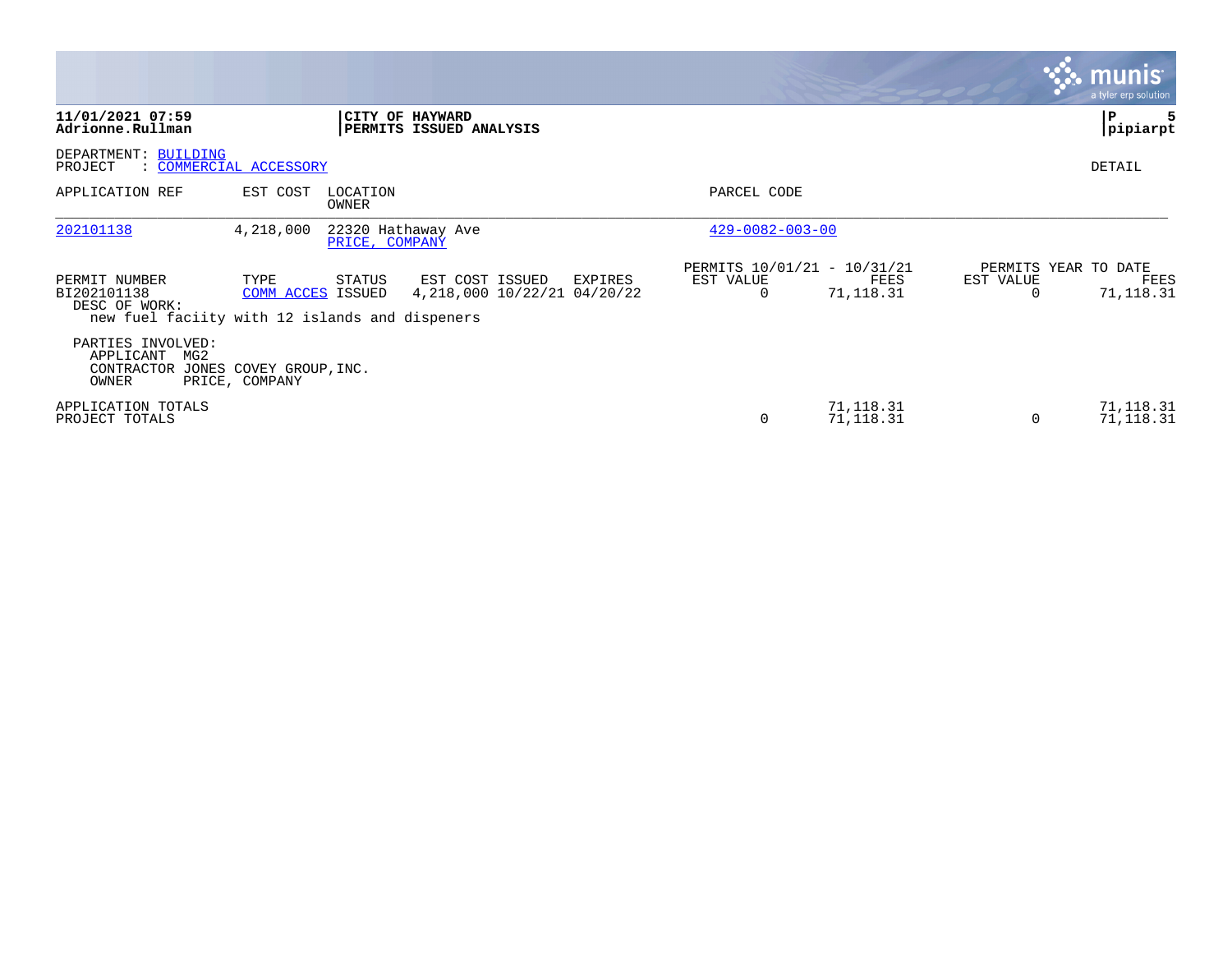|                                                                                                                                                                       |                                                |                                            |                                                                                                                                                                                           |                                                      |                         |                       | munis<br>a tyler erp solution            |
|-----------------------------------------------------------------------------------------------------------------------------------------------------------------------|------------------------------------------------|--------------------------------------------|-------------------------------------------------------------------------------------------------------------------------------------------------------------------------------------------|------------------------------------------------------|-------------------------|-----------------------|------------------------------------------|
| 11/01/2021 07:59<br>Adrionne.Rullman                                                                                                                                  |                                                | CITY OF HAYWARD                            | PERMITS ISSUED ANALYSIS                                                                                                                                                                   |                                                      |                         |                       | ΙP<br>6<br> pipiarpt                     |
| DEPARTMENT: BUILDING<br>PROJECT<br>: CELL SITE                                                                                                                        |                                                |                                            |                                                                                                                                                                                           |                                                      |                         |                       | DETAIL                                   |
| APPLICATION REF                                                                                                                                                       |                                                | EST COST LOCATION<br><b>OWNER</b>          |                                                                                                                                                                                           | PARCEL CODE                                          |                         |                       |                                          |
| 202102158                                                                                                                                                             | 50,000                                         | 26221 Gading Rd                            | HAYWARD, CH OF NAZARENE                                                                                                                                                                   | $454 - 0025 - 118 - 02$                              |                         |                       |                                          |
| PERMIT NUMBER<br>BI202102158<br>DESC OF WORK:<br>PARTIES INVOLVED:<br>APPLICANT GOCHBERG, GARY<br>CONTRACTOR QUALITY TELECOM CONSULTANTS INC DBA QTCI<br><b>OWNER</b> | TYPE<br><b>BCEL</b><br>HAYWARD, CH OF NAZARENE | STATUS<br><b>ISSUED</b>                    | EST COST ISSUED<br>EXPIRES<br>50,000 10/07/21 04/05/22<br>T-Mobile proposes to Remove(3) antennas at $42'$ & add 3 new<br>antennas at $44'$ (6) new antennas at $37'$ & 6 new antennas at | PERMITS 10/01/21 - 10/31/21<br>EST VALUE<br>$\Omega$ | FEES<br>3,293.71        | EST VALUE<br>$\Omega$ | PERMITS YEAR TO DATE<br>FEES<br>3,293.71 |
| APPLICATION TOTALS                                                                                                                                                    |                                                |                                            |                                                                                                                                                                                           |                                                      | 3,293.71                |                       | 3,293.71                                 |
| 202104359                                                                                                                                                             |                                                | 8,500 222 Country Club Dr<br>STONEBRAE, LP |                                                                                                                                                                                           | $085A - 6428 - 027 - 00$                             |                         |                       |                                          |
| PERMIT NUMBER<br>BI202104359<br>DESC OF WORK:<br>PARTIES INVOLVED:<br>CONTRACTOR OWNER/BUILDER<br><b>OWNER</b>                                                        | TYPE<br><b>BCEL</b><br>STONEBRAE, LP           | STATUS<br><b>ISSUED</b>                    | EST COST ISSUED<br>EXPIRES<br>8,500 10/18/21 04/16/22<br>Verizon will remove $4(E)$ antennas & 2 RRH from the tower.<br>Replace with 10 new antennas & 4 new RRH. Add 1 hybrid            | PERMITS 10/01/21 - 10/31/21<br>EST VALUE<br>$\Omega$ | <b>FEES</b><br>1,618.42 | EST VALUE<br>$\Omega$ | PERMITS YEAR TO DATE<br>FEES<br>1,618.42 |
| APPLICATION TOTALS<br>PROJECT TOTALS                                                                                                                                  |                                                |                                            |                                                                                                                                                                                           | $\Omega$                                             | 1,618.42<br>4,912.13    | $\Omega$              | 1,618.42<br>4,912.13                     |

**Contract**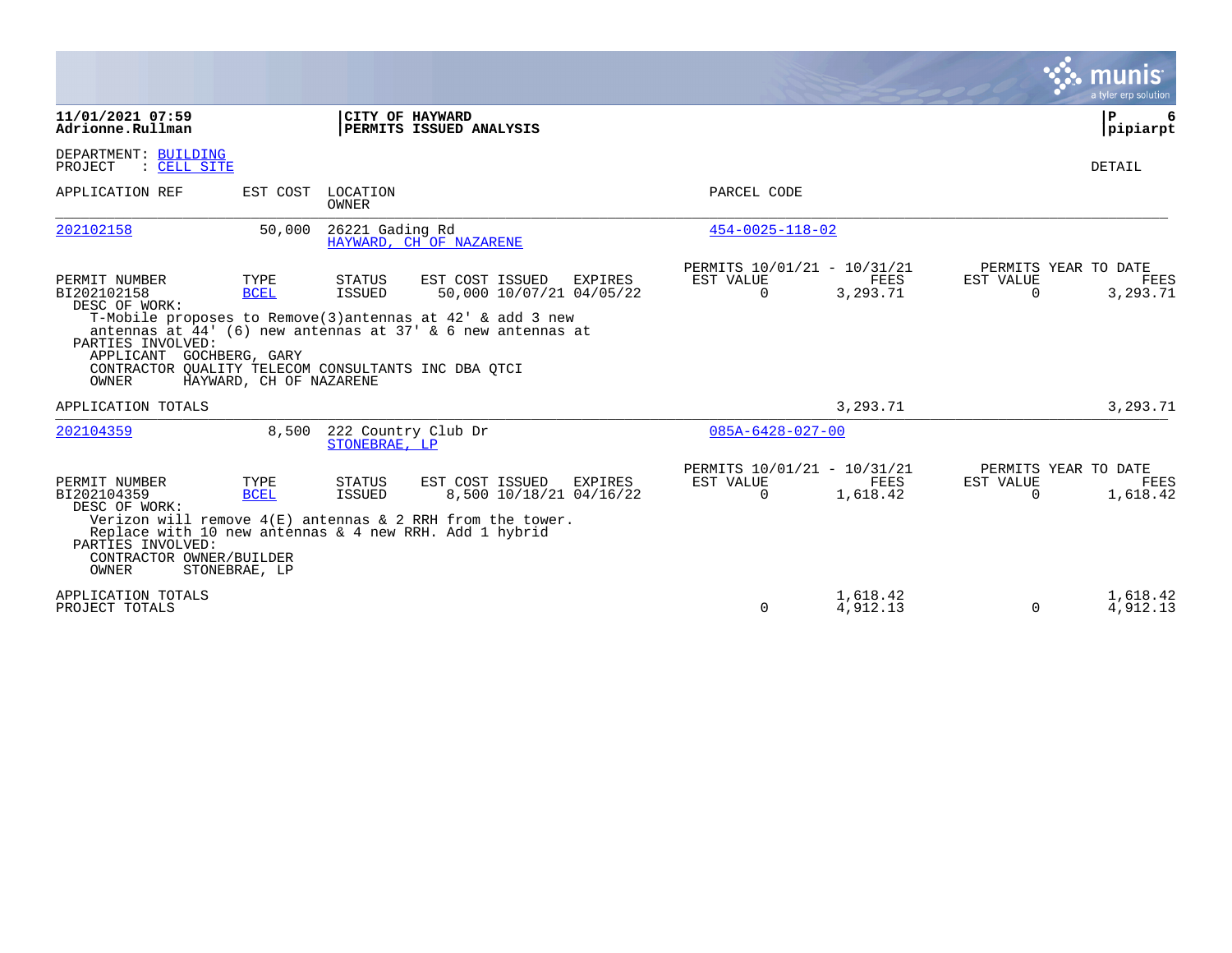|                                                                                                              |                                  |                                                                                                                                              |                                                      |                         |                                               | a tyler erp solution  |
|--------------------------------------------------------------------------------------------------------------|----------------------------------|----------------------------------------------------------------------------------------------------------------------------------------------|------------------------------------------------------|-------------------------|-----------------------------------------------|-----------------------|
| 11/01/2021 07:59<br>Adrionne.Rullman                                                                         |                                  | <b>CITY OF HAYWARD</b><br><b>PERMITS ISSUED ANALYSIS</b>                                                                                     |                                                      |                         |                                               | l P<br>7<br> pipiarpt |
| DEPARTMENT: BUILDING<br>PROJECT                                                                              | : COMMERCIAL REMODEL/REPAIR/MAIN |                                                                                                                                              |                                                      |                         |                                               | DETAIL                |
| APPLICATION REF                                                                                              |                                  | EST COST LOCATION<br>OWNER                                                                                                                   | PARCEL CODE                                          |                         |                                               |                       |
| 202101133                                                                                                    | 1,457,717                        | 21118 Cabot Blvd<br>TOV, INVESTMENTS LLC                                                                                                     | $439 - 0035 - 027 - 01$                              |                         |                                               |                       |
| PERMIT NUMBER<br>BI202101133<br>DESC OF WORK:                                                                | TYPE<br><b>BCRE</b>              | EST COST ISSUED<br><b>STATUS</b><br>EXPIRES<br>1,457,717 10/04/21 05/01/22<br>ISSUED<br>addition of freezer and cooler in existing building  | PERMITS 10/01/21 - 10/31/21<br>EST VALUE<br>$\Omega$ | FEES<br>28,487.29       | PERMITS YEAR TO DATE<br>EST VALUE<br>$\Omega$ | FEES<br>28,487.29     |
| PARTIES INVOLVED:<br>APPLICANT OESTREICH, CHRIS<br>CONTRACTOR COLD STORAGE MANUFACTURING<br>OWNER            | TOV, INVESTMENTS LLC             |                                                                                                                                              |                                                      |                         |                                               |                       |
| APPLICATION TOTALS                                                                                           |                                  |                                                                                                                                              |                                                      | 28, 487. 29             |                                               | 28, 487. 29           |
| 202102812                                                                                                    | 50,000                           | 2730 Cavanagh Ct<br>MOOSE AND SOUIRREL HOLDINGS, LLC                                                                                         | $439 - 0036 - 103 - 00$                              |                         |                                               |                       |
| PERMIT NUMBER<br>BI202102812<br>DESC OF WORK:                                                                | TYPE<br><b>BCRE</b>              | EST COST ISSUED<br>EXPIRES<br><b>STATUS</b><br>50,000 10/20/21 04/18/22<br>ISSUED<br>install AC, ventilation and add electrical in warehouse | PERMITS 10/01/21 - 10/31/21<br>EST VALUE<br>$\Omega$ | <b>FEES</b><br>2,482.87 | PERMITS YEAR TO DATE<br>EST VALUE<br>$\Omega$ | FEES<br>2,482.87      |
| PARTIES INVOLVED:<br>APPLICANT OUSHEROVITCH, OLGA<br>CONTRACTOR OWNER/, BUILDER<br><b>OWNER</b>              |                                  | MOOSE AND SOUIRREL HOLDINGS, LLC                                                                                                             |                                                      |                         |                                               |                       |
| APPLICATION TOTALS                                                                                           |                                  |                                                                                                                                              |                                                      | 2,482.87                |                                               | 2,482.87              |
| 202102896                                                                                                    | 275,000                          | 2898 W Winton Ave<br>WINTON, INDUSTRIAL CENTER INC                                                                                           | $439 - 0040 - 002 - 05$                              |                         |                                               |                       |
| PERMIT NUMBER<br>BI202102896<br>DESC OF WORK:                                                                | TYPE<br><b>BCRE</b>              | <b>STATUS</b><br>EST COST ISSUED<br>EXPIRES<br>275,000 10/12/21 04/10/22<br>ISSUED                                                           | PERMITS 10/01/21 - 10/31/21<br>EST VALUE<br>$\Omega$ | FEES<br>8,782.71        | PERMITS YEAR TO DATE<br>EST VALUE<br>$\Omega$ | FEES<br>8,782.71      |
| equipment<br>PARTIES INVOLVED:<br>APPLICANT RICKER THERMLINE INC<br>CONTRACTOR RICKER THERMLINE INC<br>OWNER |                                  | install 2 walk in coolers and install assoc. refrigerated<br>WINTON, INDUSTRIAL CENTER INC                                                   |                                                      |                         |                                               |                       |
| APPLICATION TOTALS                                                                                           |                                  |                                                                                                                                              |                                                      | 8,782.71                |                                               | 8,782.71              |
| 202103175                                                                                                    | 425,000                          | 21066 Alexander Ct<br>ST PAUL FIRE & MARINE INSURANCE CO                                                                                     | $439 - 0063 - 008 - 00$                              |                         |                                               |                       |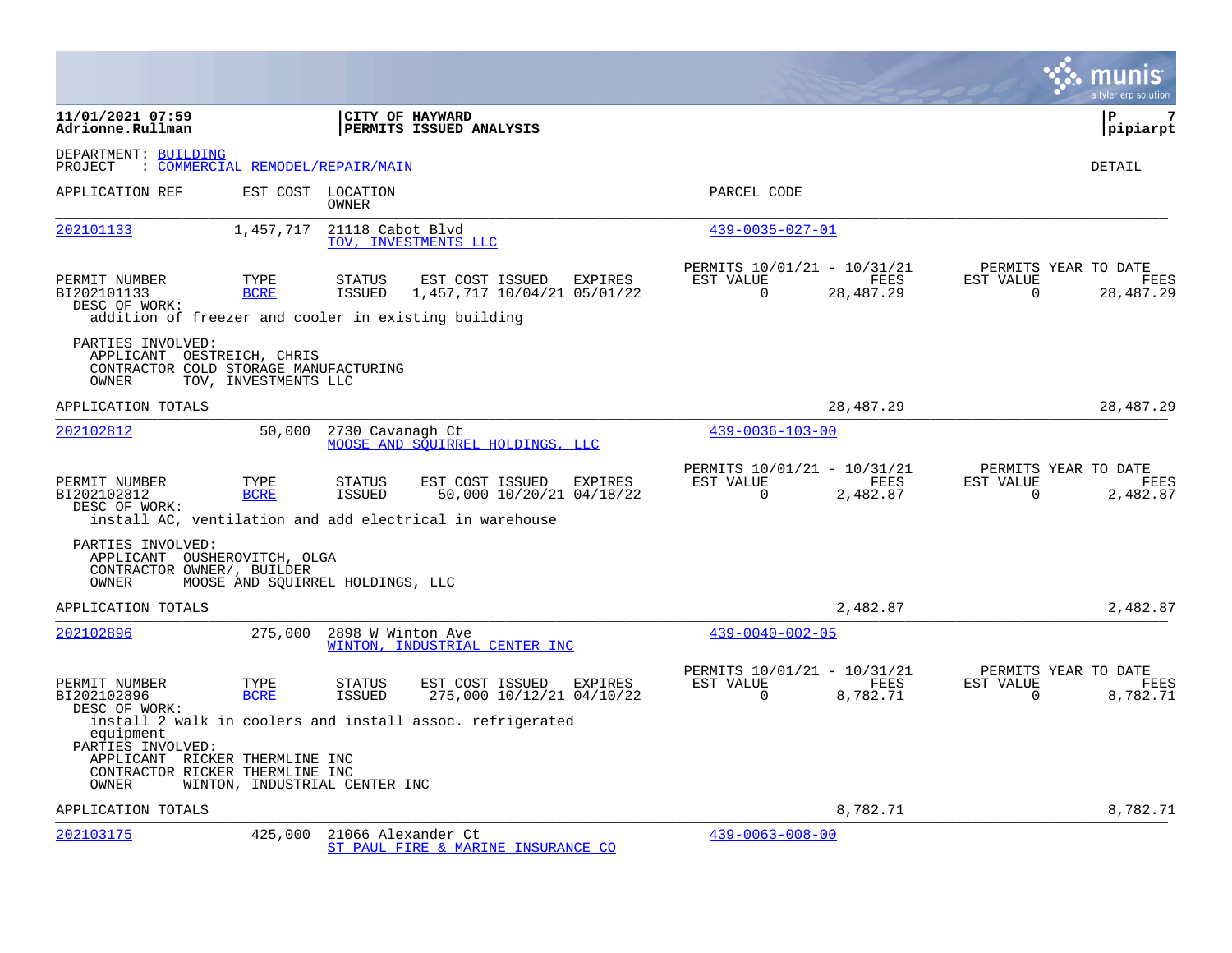|                                                                                                                                                                                                                                                |                                               |                         |                                             |                |                                                      |                       | <b>W. munis</b>                        | a tyler erp solution  |
|------------------------------------------------------------------------------------------------------------------------------------------------------------------------------------------------------------------------------------------------|-----------------------------------------------|-------------------------|---------------------------------------------|----------------|------------------------------------------------------|-----------------------|----------------------------------------|-----------------------|
| 11/01/2021 07:59<br>Adrionne.Rullman                                                                                                                                                                                                           |                                               | CITY OF HAYWARD         | PERMITS ISSUED ANALYSIS                     |                |                                                      |                       | P                                      | 8<br>pipiarpt         |
| PERMIT NUMBER                                                                                                                                                                                                                                  | TYPE                                          | STATUS                  | EST COST ISSUED                             | <b>EXPIRES</b> | PERMITS 10/01/21 - 10/31/21<br>EST VALUE             | <b>FEES</b>           | PERMITS YEAR TO DATE<br>EST VALUE      | FEES                  |
| DEPARTMENT: BUILDING<br>: COMMERCIAL REMODEL/REPAIR/MAIN<br>PROJECT                                                                                                                                                                            |                                               |                         |                                             |                |                                                      |                       |                                        | DETAIL                |
| APPLICATION REF                                                                                                                                                                                                                                | EST COST                                      | LOCATION<br>OWNER       |                                             |                | PARCEL CODE                                          |                       |                                        |                       |
| BI202103175<br>DESC OF WORK:<br>tenant alteration and added power                                                                                                                                                                              | <b>BCRE</b>                                   | ISSUED                  | 425,000 10/07/21 04/05/22                   |                | 0                                                    | 10,259.00             | $\mathbf{0}$                           | 10,259.00             |
| PARTIES INVOLVED:<br>APPLICANT GREG BUNTON ARCHITECTURE<br>CONTRACTOR DEACON CONSTRUCTION LLC<br>OWNER                                                                                                                                         | ST PAUL FIRE & MARINE INSURANCE CO            |                         |                                             |                |                                                      |                       |                                        |                       |
| APPLICATION TOTALS                                                                                                                                                                                                                             |                                               |                         |                                             |                |                                                      | 10,259.00             |                                        | 10,259.00             |
| 202104824                                                                                                                                                                                                                                      | 20,000                                        | 22645 Grand St          | EDEN ISSEI HOUSING INC                      |                | $431 - 0040 - 068 - 00$                              |                       |                                        |                       |
| PERMIT NUMBER<br>BI202104824<br>DESC OF WORK:<br>Add closet in lobby of MFH building for the after hour mail<br>and package delivery. Covert (E) storefront window to<br>PARTIES INVOLVED:<br>CONTRACTOR FREESTONE RECONSTRUCTION INC<br>OWNER | TYPE<br><b>BCRE</b><br>EDEN ISSEI HOUSING INC | <b>STATUS</b><br>ISSUED | EST COST ISSUED<br>20,000 10/12/21 04/10/22 | <b>EXPIRES</b> | PERMITS 10/01/21 - 10/31/21<br>EST VALUE<br>$\Omega$ | FEES<br>2,590.45      | PERMITS YEAR TO DATE<br>EST VALUE<br>0 | FEES<br>2,590.45      |
| APPLICATION TOTALS<br>PROJECT TOTALS                                                                                                                                                                                                           |                                               |                         |                                             |                | $\Omega$                                             | 2,590.45<br>52,602.32 | 0                                      | 2,590.45<br>52,602.32 |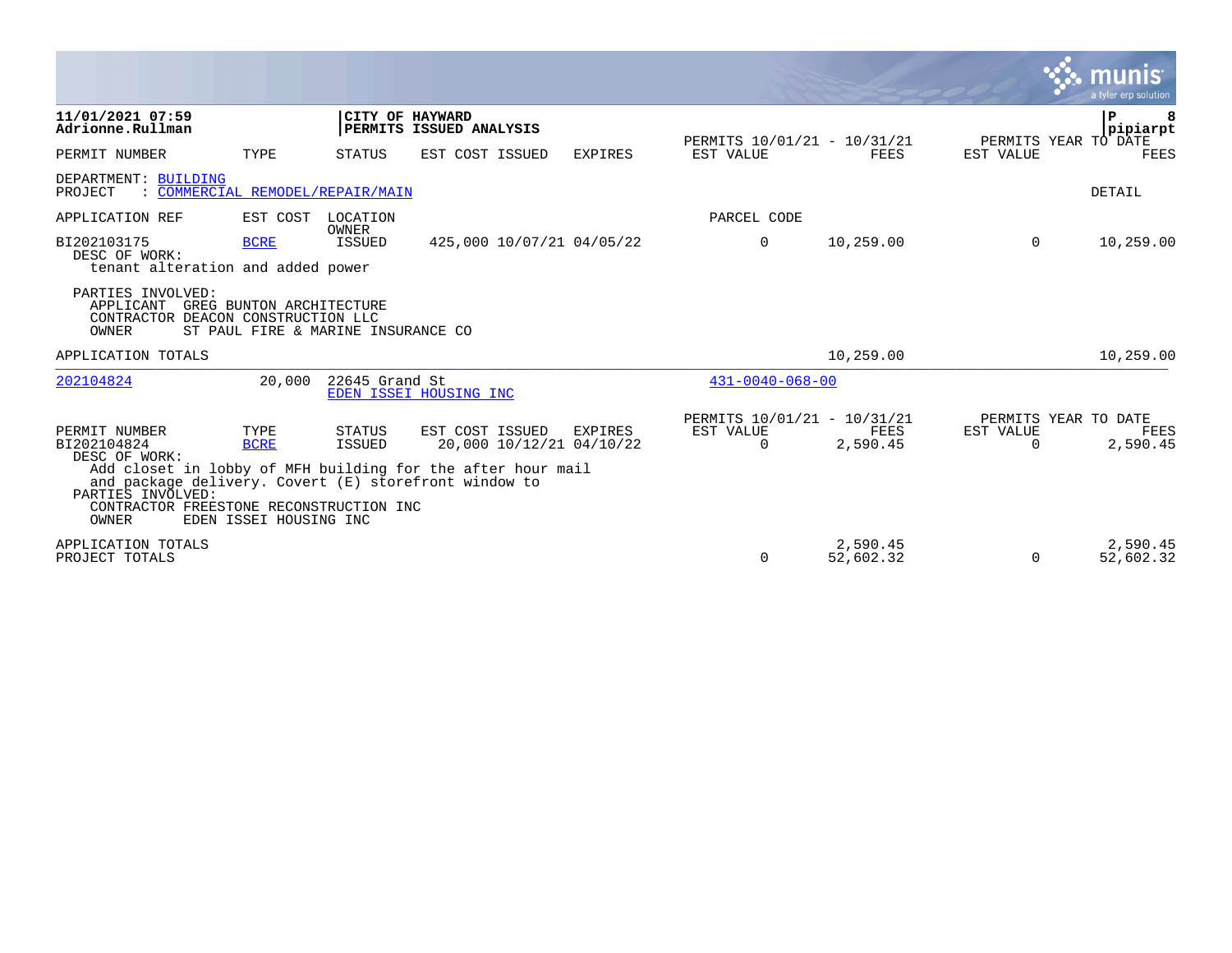|                                                                                                                       |                          |                         |                                                                                                      |                                                         |                  | munis<br>a tyler erp solution                                        |
|-----------------------------------------------------------------------------------------------------------------------|--------------------------|-------------------------|------------------------------------------------------------------------------------------------------|---------------------------------------------------------|------------------|----------------------------------------------------------------------|
| 11/01/2021 07:59<br>Adrionne.Rullman                                                                                  |                          |                         | CITY OF HAYWARD<br><b>PERMITS ISSUED ANALYSIS</b>                                                    |                                                         |                  | l P<br>9<br> pipiarpt                                                |
| DEPARTMENT: BUILDING<br>PROJECT<br>: COMMERCIAL REROOF                                                                |                          |                         |                                                                                                      |                                                         |                  | DETAIL                                                               |
| APPLICATION REF                                                                                                       | EST COST                 | LOCATION<br>OWNER       |                                                                                                      | PARCEL CODE                                             |                  |                                                                      |
| 202105141                                                                                                             | 127,842                  |                         | 27279 Industrial Blvd<br>LRF, PROPERTIES LLC                                                         | $456 - 0066 - 071 - 04$                                 |                  |                                                                      |
| PERMIT NUMBER<br>BI202105141<br>DESC OF WORK:<br>install Carlisle 60 mil TPO roofing membrane                         | TYPE<br><b>COMM ROOF</b> | <b>STATUS</b><br>ISSUED | EST COST ISSUED<br>EXPIRES<br>127,842 10/18/21 04/27/22                                              | PERMITS 10/01/21 - 10/31/21<br>EST VALUE<br>$\mathbf 0$ | FEES<br>1,967.16 | PERMITS YEAR TO DATE<br>EST VALUE<br>FEES<br>$\mathbf 0$<br>1,967.16 |
| PARTIES INVOLVED:<br>APPLICANT STATEWIDE ROOFING<br>CONTRACTOR STATEWIDE ROOFING<br>OWNER                             | LRF, PROPERTIES LLC      |                         |                                                                                                      |                                                         |                  |                                                                      |
| APPLICATION TOTALS                                                                                                    |                          |                         |                                                                                                      |                                                         | 1,967.16         | 1,967.16                                                             |
| 202105161                                                                                                             | 163,207                  | <b>WALLACE LEE</b>      | 27317 Industrial Blvd                                                                                | $456 - 0066 - 072 - 04$                                 |                  |                                                                      |
| PERMIT NUMBER<br>BI202105161<br>DESC OF WORK:                                                                         | TYPE<br>COMM ROOF        | <b>STATUS</b><br>ISSUED | EST COST ISSUED<br>EXPIRES<br>163,207 10/18/21 04/16/22                                              | PERMITS 10/01/21 - 10/31/21<br>EST VALUE<br>$\Omega$    | FEES<br>2,289.45 | PERMITS YEAR TO DATE<br>EST VALUE<br>FEES<br>0<br>2,289.45           |
| be mechanically attached per specs - 366 sqs<br>PARTIES INVOLVED:<br>CONTRACTOR STATEWIDE ROOFING INC<br><b>OWNER</b> | WALLACE LEE              |                         | Install a Carlisle 60 mil TPO roofing membrane; membrane wil                                         |                                                         |                  |                                                                      |
| APPLICATION TOTALS                                                                                                    |                          |                         |                                                                                                      |                                                         | 2,289.45         | 2,289.45                                                             |
| 202105220                                                                                                             | 81,000                   | 24019 Mission Blvd      | BFS, RETAIL & COMMERCIAL OPERATIONS LLC                                                              | $444 - 0030 - 012 - 02$                                 |                  |                                                                      |
| PERMIT NUMBER<br>BI202105220<br>DESC OF WORK:                                                                         | TYPE<br>COMM ROOF        | <b>STATUS</b><br>ISSUED | EST COST ISSUED<br>EXPIRES<br>81,000 10/20/21 04/18/22                                               | PERMITS 10/01/21 - 10/31/21<br>EST VALUE<br>$\mathbf 0$ | FEES<br>1,504.30 | PERMITS YEAR TO DATE<br>EST VALUE<br>FEES<br>$\Omega$<br>1,504.30    |
| TPo membrane roofing system<br>PARTIES INVOLVED:<br>APPLICANT WATSON ROOFING<br>CONTRACTOR WATSON ROOFING<br>OWNER    |                          |                         | t/o existing roof system and replace with a new Firestone<br>BFS, RETAIL & COMMERCIAL OPERATIONS LLC |                                                         |                  |                                                                      |
| APPLICATION TOTALS                                                                                                    |                          |                         |                                                                                                      |                                                         | 1,504.30         | 1,504.30                                                             |
| 202105288                                                                                                             | 44,792                   | 25185 Huntwood Ave      | JACK, & ANN FISCHMAN FAMILY LIMITED PART                                                             | $443 - 0090 - 002 - 02$                                 |                  |                                                                      |
|                                                                                                                       |                          |                         |                                                                                                      | PERMITS 10/01/21 - 10/31/21                             |                  | PERMITS YEAR TO DATE                                                 |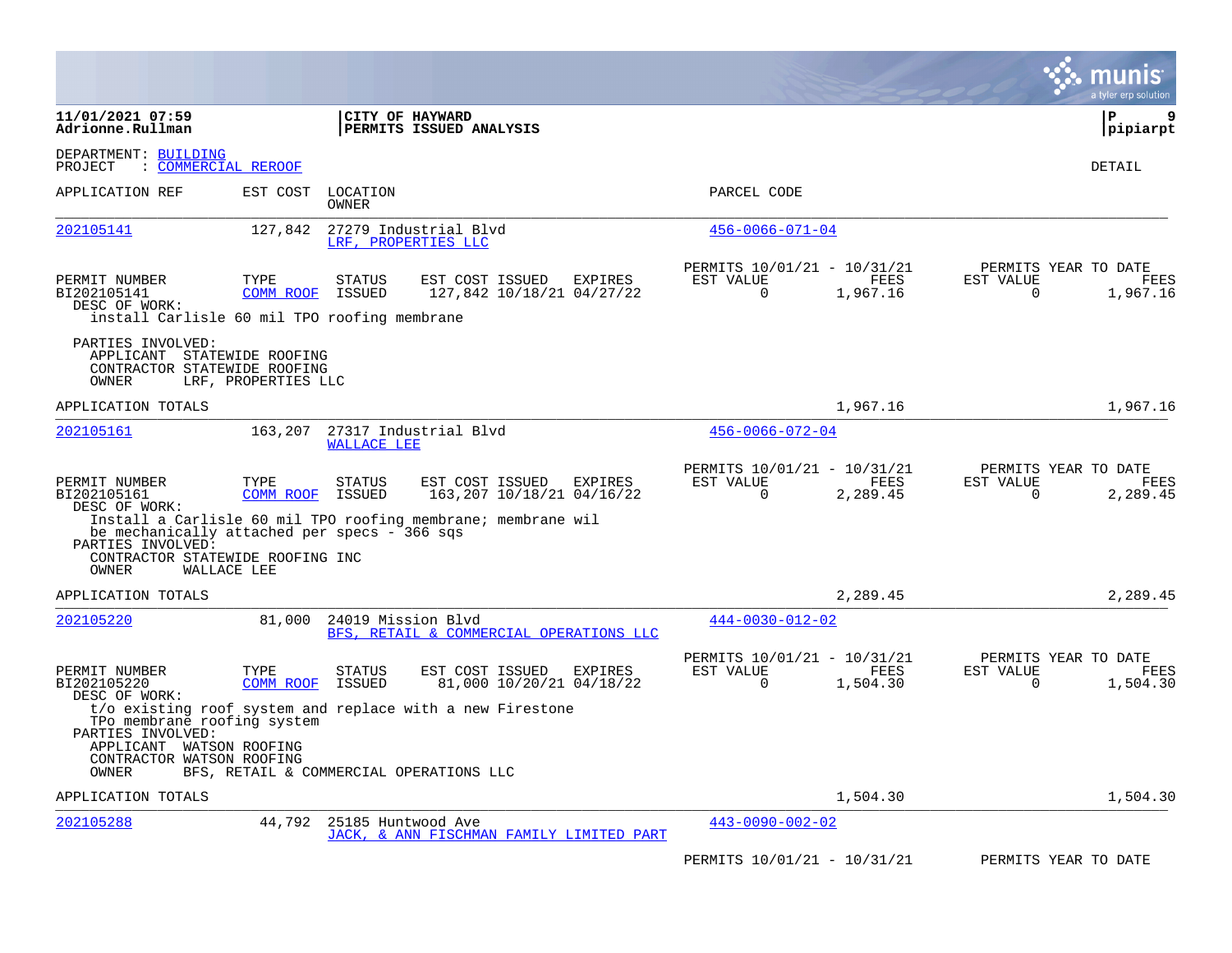|                                                                                                                                                                                        |                                              |                           |                                                                                                                                                                      |                |                                                      |                      |                       | a tyler erp solution                     |
|----------------------------------------------------------------------------------------------------------------------------------------------------------------------------------------|----------------------------------------------|---------------------------|----------------------------------------------------------------------------------------------------------------------------------------------------------------------|----------------|------------------------------------------------------|----------------------|-----------------------|------------------------------------------|
| 11/01/2021 07:59<br>Adrionne.Rullman<br>PERMIT NUMBER                                                                                                                                  | TYPE                                         | CITY OF HAYWARD<br>STATUS | PERMITS ISSUED ANALYSIS<br>EST COST ISSUED                                                                                                                           | <b>EXPIRES</b> | EST VALUE                                            | FEES                 | EST VALUE             | l P<br>10<br> pipiarpt<br>FEES           |
| DEPARTMENT: BUILDING<br>: COMMERCIAL REROOF<br>PROJECT                                                                                                                                 |                                              |                           |                                                                                                                                                                      |                |                                                      |                      |                       | DETAIL                                   |
| APPLICATION REF                                                                                                                                                                        | EST COST                                     | LOCATION                  |                                                                                                                                                                      |                | PARCEL CODE                                          |                      |                       |                                          |
| BI202105288<br>DESC OF WORK:<br>roof system 88 sq's<br>PARTIES INVOLVED:<br>APPLICANT BIGHAM-TAYLOR ROOFING, INC.<br>CONTRACTOR BIGHAM-TAYLOR ROOFING, INC.<br><b>OWNER</b>            | COMM ROOF ISSUED                             | OWNER                     | 44,792 10/25/21 04/23/22<br>Overlay Existing Commercial Roof with Carlisle 60 mil TPO<br>JACK, & ANN FISCHMAN FAMILY LIMITED PART                                    |                | $\Omega$                                             | 1,079.81             | $\Omega$              | 1,079.81                                 |
| APPLICATION TOTALS                                                                                                                                                                     |                                              |                           |                                                                                                                                                                      |                |                                                      | 1,079.81             |                       | 1,079.81                                 |
| 202105289                                                                                                                                                                              | 59,238                                       | 25197 Huntwood Ave        | JACK, & ANN FISCHMAN FAMILY LIMITED PART                                                                                                                             |                | $443 - 0090 - 002 - 02$                              |                      |                       |                                          |
| PERMIT NUMBER<br>BI202105289<br>DESC OF WORK:<br>roof system 123 sq's<br>PARTIES INVOLVED:<br>APPLICANT BIGHAM-TAYLOR ROOFING, INC.<br>CONTRACTOR BIGHAM-TAYLOR ROOFING, INC.<br>OWNER | TYPE<br>COMM ROOF                            | <b>STATUS</b><br>ISSUED   | EST COST ISSUED<br>59,238 10/25/21 04/23/22<br>Overlay Existing Commercial roof with carlisle 60mil TPO<br>JACK, & ANN FISCHMAN FAMILY LIMITED PART                  | <b>EXPIRES</b> | PERMITS 10/01/21 - 10/31/21<br>EST VALUE<br>$\Omega$ | FEES<br>1,269.95     | EST VALUE<br>$\Omega$ | PERMITS YEAR TO DATE<br>FEES<br>1,269.95 |
| APPLICATION TOTALS                                                                                                                                                                     |                                              |                           |                                                                                                                                                                      |                |                                                      | 1,269.95             |                       | 1,269.95                                 |
| 202105393                                                                                                                                                                              |                                              | 81,733 1901 W Winton Ave  | RYDER, TRUCK RENTAL INC                                                                                                                                              |                | $432 - 0076 - 010 - 02$                              |                      |                       |                                          |
| PERMIT NUMBER<br>BI202105393<br>DESC OF WORK:<br>PARTIES INVOLVED:<br>CONTRACTOR SIMON ROOFING AND SHEET METAL CORP<br>OWNER                                                           | TYPE<br>COMM ROOF<br>RYDER, TRUCK RENTAL INC | <b>STATUS</b><br>ISSUED   | EST COST ISSUED<br>81,733 10/27/21 04/25/22<br>Clean (E) metal roof, prime with water based later primer,<br>address seams ad flashing with water base latex cement, | <b>EXPIRES</b> | PERMITS 10/01/21 - 10/31/21<br>EST VALUE<br>$\Omega$ | FEES<br>1,515.33     | EST VALUE<br>$\Omega$ | PERMITS YEAR TO DATE<br>FEES<br>1,515.33 |
| APPLICATION TOTALS<br>PROJECT TOTALS                                                                                                                                                   |                                              |                           |                                                                                                                                                                      |                | $\Omega$                                             | 1,515.33<br>9,626.00 | $\Omega$              | 1,515.33<br>9,626.00                     |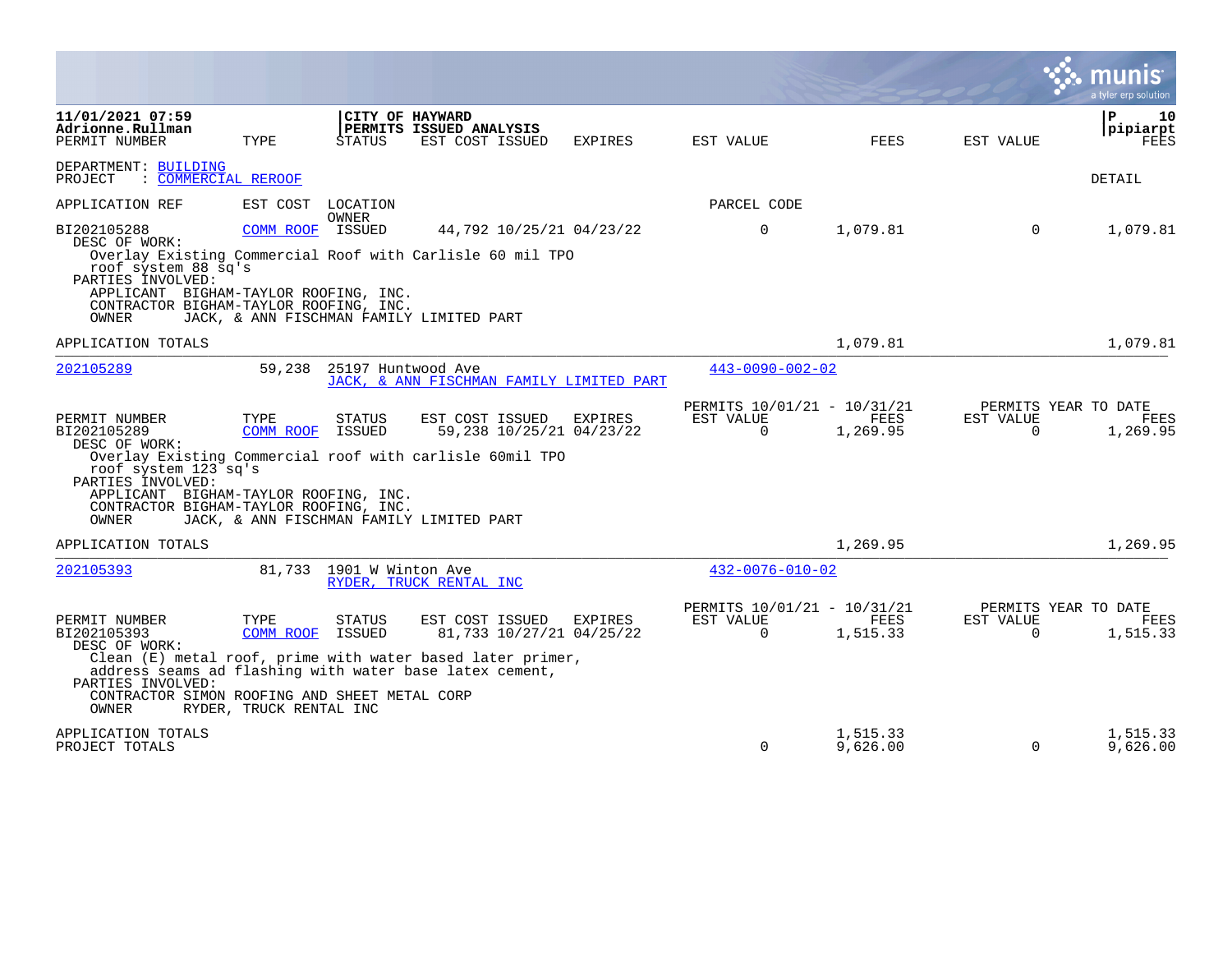|                                                                                                                                                                                                                                |                                       |                                       |                                                        |                                                      |                  |                       | <b>munis</b><br>a tyler erp solution   |
|--------------------------------------------------------------------------------------------------------------------------------------------------------------------------------------------------------------------------------|---------------------------------------|---------------------------------------|--------------------------------------------------------|------------------------------------------------------|------------------|-----------------------|----------------------------------------|
| 11/01/2021 07:59<br>Adrionne.Rullman                                                                                                                                                                                           |                                       |                                       | CITY OF HAYWARD<br>PERMITS ISSUED ANALYSIS             |                                                      |                  |                       | 11<br>l P<br> pipiarpt                 |
| DEPARTMENT: BUILDING<br>PROJECT<br>: DECK NEW/REPAIR                                                                                                                                                                           |                                       |                                       |                                                        |                                                      |                  |                       | DETAIL                                 |
| APPLICATION REF                                                                                                                                                                                                                | EST COST                              | LOCATION<br>OWNER                     |                                                        | PARCEL CODE                                          |                  |                       |                                        |
| 202105275                                                                                                                                                                                                                      | 10,000                                | 669 Dartmoor Ln 351<br>AHMED, SABRINA |                                                        | $083 - 0476 - 011 - 00$                              |                  |                       |                                        |
| PERMIT NUMBER<br>BI202105275<br>DESC OF WORK:<br>BALCONY DECK COATING REPAIR, 77 SQ.FT. OF SUB FLOOR,<br>PERIMETER METAL, MINOR STUCCO REPAIR & PAINT.<br>PARTIES INVOLVED:<br>CONTRACTOR CAM CONSTRUCTION & PAINTING<br>OWNER | TYPE<br><b>DECK</b><br>AHMED, SABRINA | STATUS<br>ISSUED                      | EST COST ISSUED<br>EXPIRES<br>10,000 10/25/21 04/23/22 | PERMITS 10/01/21 - 10/31/21<br>EST VALUE<br>$\Omega$ | FEES<br>508.69   | EST VALUE<br>$\Omega$ | PERMITS YEAR TO DATE<br>FEES<br>508.69 |
| APPLICATION TOTALS<br>PROJECT TOTALS                                                                                                                                                                                           |                                       |                                       |                                                        |                                                      | 508.69<br>508.69 | $\Omega$              | 508.69<br>508.69                       |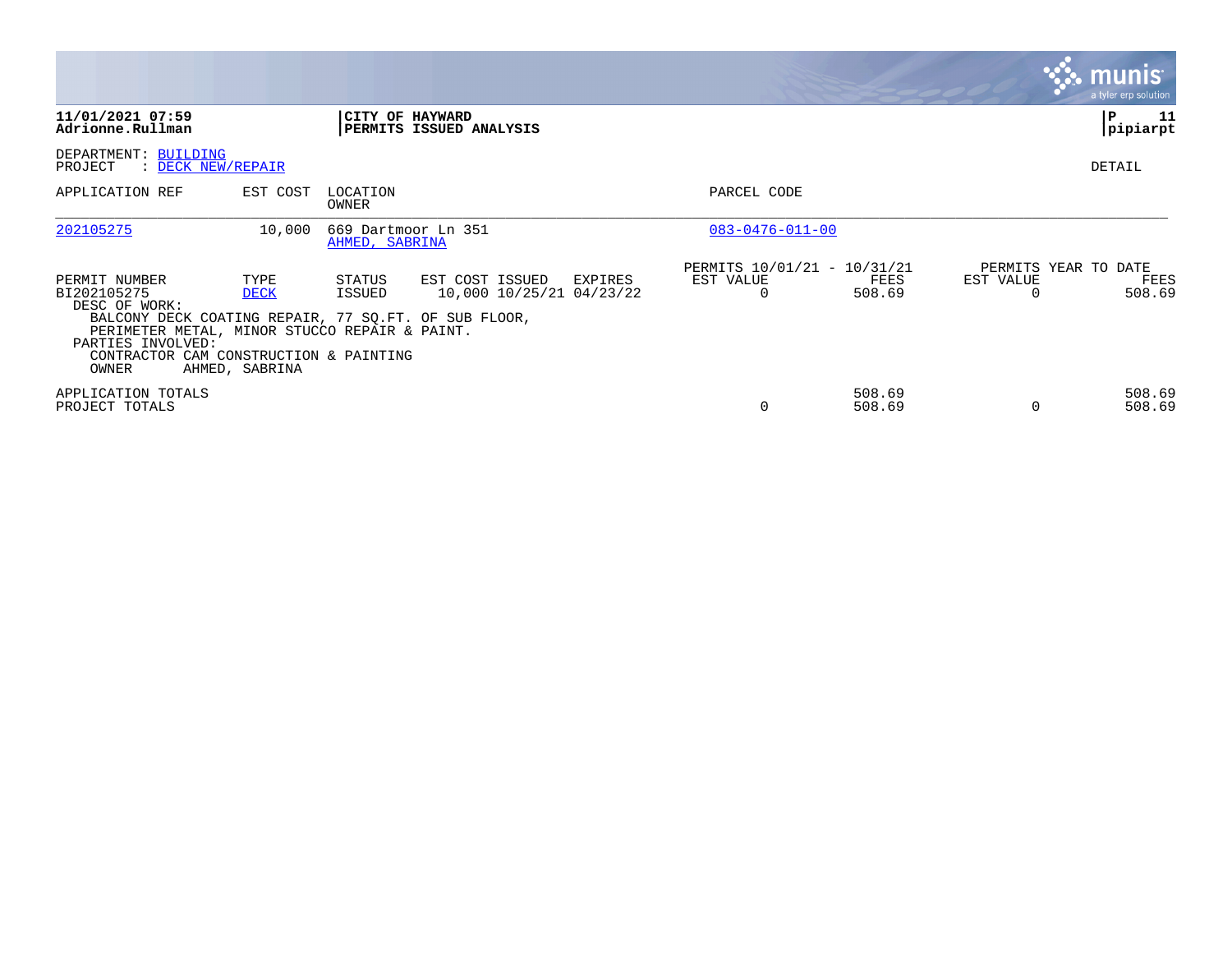|                                                                                                   |                                  |                            |                                                            |                |                                                         |                |                | munis<br>a tyler erp solution          |
|---------------------------------------------------------------------------------------------------|----------------------------------|----------------------------|------------------------------------------------------------|----------------|---------------------------------------------------------|----------------|----------------|----------------------------------------|
| 11/01/2021 07:59<br>Adrionne.Rullman                                                              |                                  |                            | CITY OF HAYWARD<br>PERMITS ISSUED ANALYSIS                 |                |                                                         |                |                | l P<br>12<br> pipiarpt                 |
| DEPARTMENT: BUILDING<br>PROJECT                                                                   | : DEMOLISH MISC/GARAG CONVERSION |                            |                                                            |                |                                                         |                |                | DETAIL                                 |
| APPLICATION REF                                                                                   |                                  | EST COST LOCATION<br>OWNER |                                                            |                | PARCEL CODE                                             |                |                |                                        |
| 202105045                                                                                         | 1,000                            | 27891 E 12th St            | FIGUEROA, IGNACIO A                                        |                | $452 - 0068 - 057 - 00$                                 |                |                |                                        |
| PERMIT NUMBER<br>BI202105045<br>DESC OF WORK:<br>remove the middle wall in garage                 | TYPE<br>DEMO GARAG ISSUED        | STATUS                     | EST COST ISSUED<br>1,000 10/07/21 04/05/22                 | EXPIRES        | PERMITS 10/01/21 - 10/31/21<br>EST VALUE<br>0           | FEES<br>517.99 | EST VALUE<br>0 | PERMITS YEAR TO DATE<br>FEES<br>517.99 |
| PARTIES INVOLVED:<br>APPLICANT FIGUEROA, IGNACIO A<br>CONTRACTOR OWNER/BUILDER<br>OWNER           | FIGUEROA, IGNACIO A              |                            |                                                            |                |                                                         |                |                |                                        |
| APPLICATION TOTALS                                                                                |                                  |                            |                                                            |                |                                                         | 517.99         |                | 517.99                                 |
| 202105098                                                                                         | 1,500                            | 488 Sycamore Ave           | CHANG FULAI & HTWE TIN T                                   |                | $444 - 0024 - 064 - 00$                                 |                |                |                                        |
| PERMIT NUMBER<br>BI202105098<br>DESC OF WORK:<br>remove room from inside garage, return as garage | TYPE<br>DEMO GARAG ISSUED        | STATUS                     | EST COST ISSUED<br>1,500 10/13/21 04/11/22                 | EXPIRES        | PERMITS 10/01/21 - 10/31/21<br>EST VALUE<br>$\mathbf 0$ | FEES<br>360.18 | EST VALUE<br>0 | PERMITS YEAR TO DATE<br>FEES<br>360.18 |
| PARTIES INVOLVED:<br>CONTRACTOR OWNER/, BUILDER<br>OWNER                                          | CHANG FULAI & HTWE TIN T         |                            |                                                            |                |                                                         |                |                |                                        |
| APPLICATION TOTALS                                                                                |                                  |                            |                                                            |                |                                                         | 360.18         |                | 360.18                                 |
| 202105123                                                                                         | 2,500                            | ZHAO, SHUN S               | 24252 Clarendale St                                        |                | $444 - 0009 - 016 - 00$                                 |                |                |                                        |
| PERMIT NUMBER<br>BI202105123<br>DESC OF WORK:                                                     | TYPE<br>DEMO GARAG ISSUED        | STATUS                     | EST COST ISSUED<br>2,500 10/14/21 04/12/22                 | EXPIRES        | PERMITS 10/01/21 - 10/31/21<br>EST VALUE<br>0           | FEES<br>530.40 | EST VALUE<br>0 | PERMITS YEAR TO DATE<br>FEES<br>530.40 |
| CODE CASE<br>PARTIES INVOLVED:<br>CONTRACTOR BLUEFIELD CONSTRUCTION<br>OWNER                      | ZHAO, SHUN S                     |                            | REMOVE UNPERMITTED SIDING & REMOVE UNPERMITTED PATIO COVER |                |                                                         |                |                |                                        |
| APPLICATION TOTALS                                                                                |                                  |                            |                                                            |                |                                                         | 530.40         |                | 530.40                                 |
| 202105128                                                                                         | 800                              | 24306 Magna Ave            | MARTINEZ, ISIDRO ETAL                                      |                | $444 - 0009 - 039 - 00$                                 |                |                |                                        |
| PERMIT NUMBER                                                                                     | TYPE                             | <b>STATUS</b>              | EST COST ISSUED                                            | <b>EXPIRES</b> | PERMITS 10/01/21 - 10/31/21<br>EST VALUE                | FEES           | EST VALUE      | PERMITS YEAR TO DATE<br>FEES           |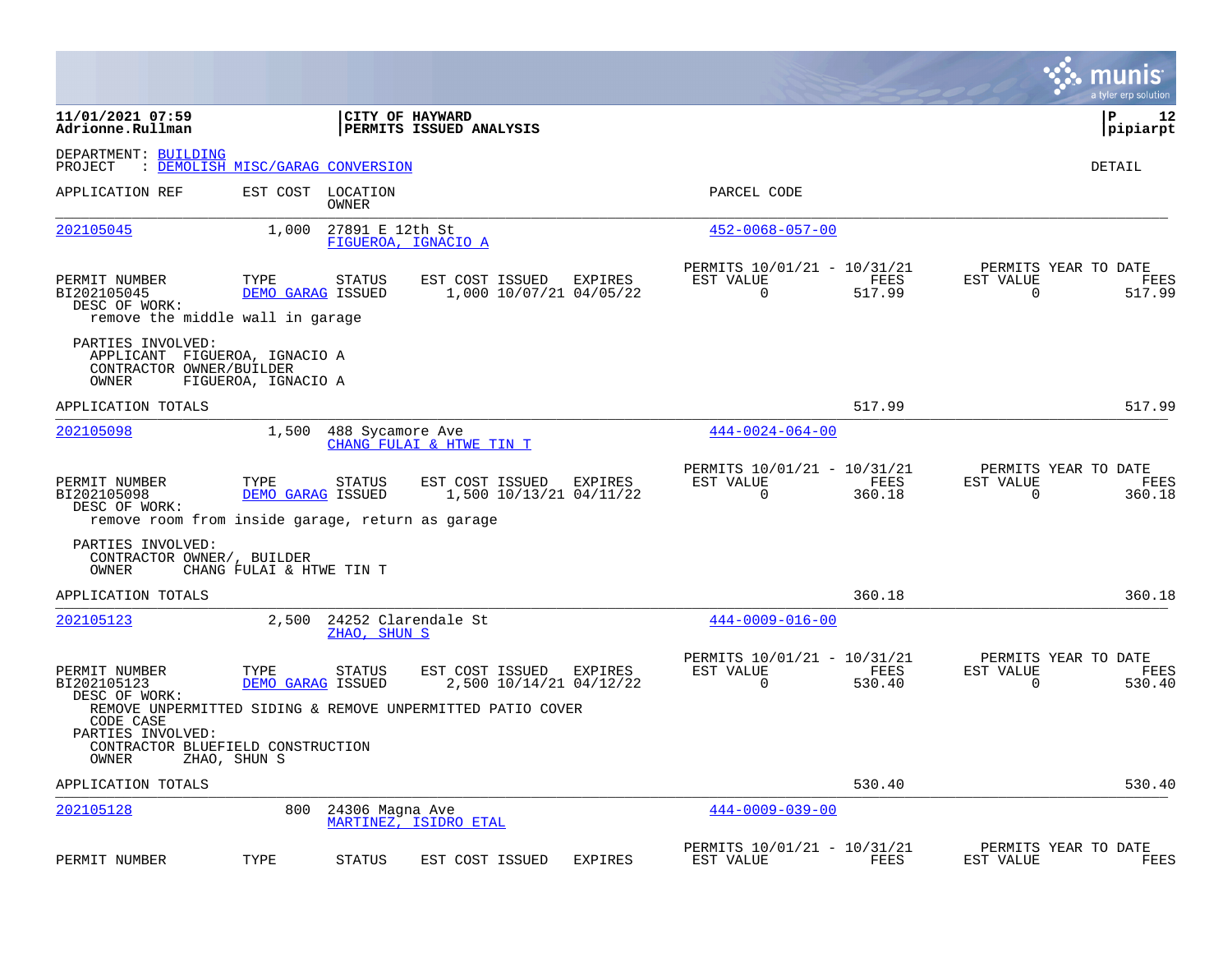|                                                                                                   |                                                                                                       |                                |             |                    |   | <b>munis</b> '<br>a tyler erp solution |
|---------------------------------------------------------------------------------------------------|-------------------------------------------------------------------------------------------------------|--------------------------------|-------------|--------------------|---|----------------------------------------|
| 11/01/2021 07:59<br>Adrionne.Rullman                                                              | <b>CITY OF HAYWARD</b>                                                                                | <b>PERMITS ISSUED ANALYSIS</b> |             |                    |   | 13<br>P<br> pipiarpt                   |
| DEPARTMENT: BUILDING<br>PROJECT                                                                   | : DEMOLISH MISC/GARAG CONVERSION                                                                      |                                |             |                    |   | DETAIL                                 |
| APPLICATION REF                                                                                   | EST COST<br>LOCATION<br>OWNER                                                                         |                                | PARCEL CODE |                    |   |                                        |
| BI202105128<br>DESC OF WORK:<br>HOME.<br>PARTIES INVOLVED:<br>CONTRACTOR OWNER/, BUILDER<br>OWNER | DEMO GARAG ISSUED<br>CE-21-1985: DEMO UNPERMITTED ENCLOSED PATIO IN FRONT OF<br>MARTINEZ, ISIDRO ETAL | 800 10/14/21 04/12/22          | 0           | 516.28             | 0 | 516.28                                 |
| APPLICATION TOTALS<br>PROJECT TOTALS                                                              |                                                                                                       |                                |             | 516.28<br>1,924.85 |   | 516.28<br>1,924.85                     |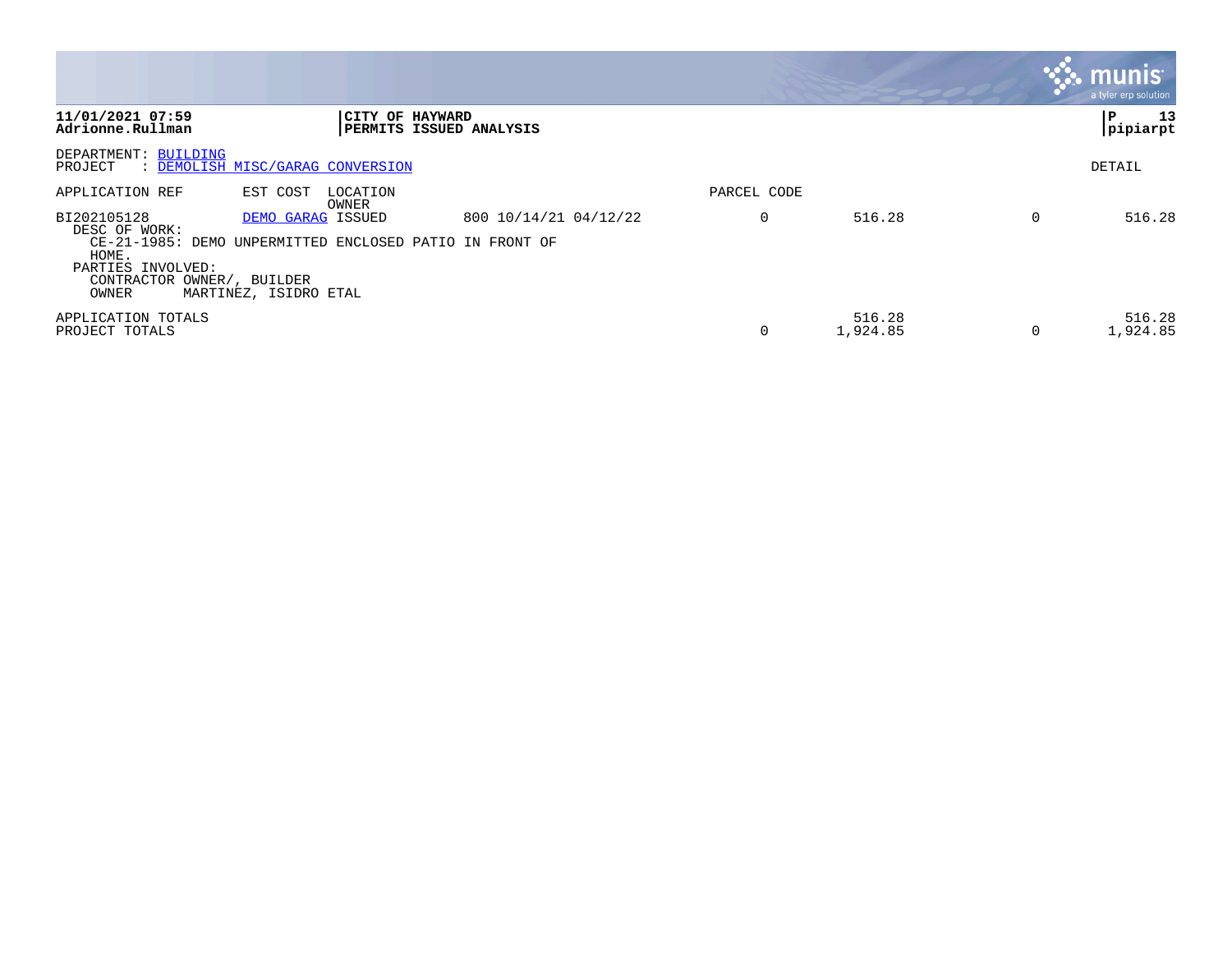|                                                                                                          |                   |                                      |                                              |         |                                                      |                      |                | <b>munis</b><br>a tyler erp solution     |
|----------------------------------------------------------------------------------------------------------|-------------------|--------------------------------------|----------------------------------------------|---------|------------------------------------------------------|----------------------|----------------|------------------------------------------|
| 11/01/2021 07:59<br>Adrionne.Rullman                                                                     |                   | CITY OF HAYWARD                      | PERMITS ISSUED ANALYSIS                      |         |                                                      |                      |                | P<br>14<br>pipiarpt                      |
| DEPARTMENT: BUILDING<br>: DEMOLITION COMMERCIAL<br>PROJECT                                               |                   |                                      |                                              |         |                                                      |                      |                | DETAIL                                   |
| APPLICATION REF                                                                                          | EST COST          | LOCATION<br>OWNER                    |                                              |         | PARCEL CODE                                          |                      |                |                                          |
| 202101640                                                                                                | 102,000           | 22320 Hathaway Ave<br>PRICE, COMPANY |                                              |         | $429 - 0082 - 003 - 00$                              |                      |                |                                          |
| PERMIT NUMBER<br>BI202101640<br>DESC OF WORK:<br>Demolish $(E)$ Costco Tire Center building 7,242 sq ft. | TYPE<br>DEMO COMM | STATUS<br>ISSUED                     | EST COST ISSUED<br>102,000 10/12/21 04/10/22 | EXPIRES | PERMITS 10/01/21 - 10/31/21<br>EST VALUE<br>$\Omega$ | FEES<br>1,916.93     | EST VALUE<br>O | PERMITS YEAR TO DATE<br>FEES<br>1,916.93 |
| PARTIES INVOLVED:<br>APPLICANT<br>MG2<br>CONTRACTOR JONES COVEY GROUP INC<br>OWNER                       | PRICE, COMPANY    |                                      |                                              |         |                                                      |                      |                |                                          |
| APPLICATION TOTALS<br>PROJECT TOTALS                                                                     |                   |                                      |                                              |         | 0                                                    | 1,916.93<br>1,916.93 | $\Omega$       | 1,916.93<br>1,916.93                     |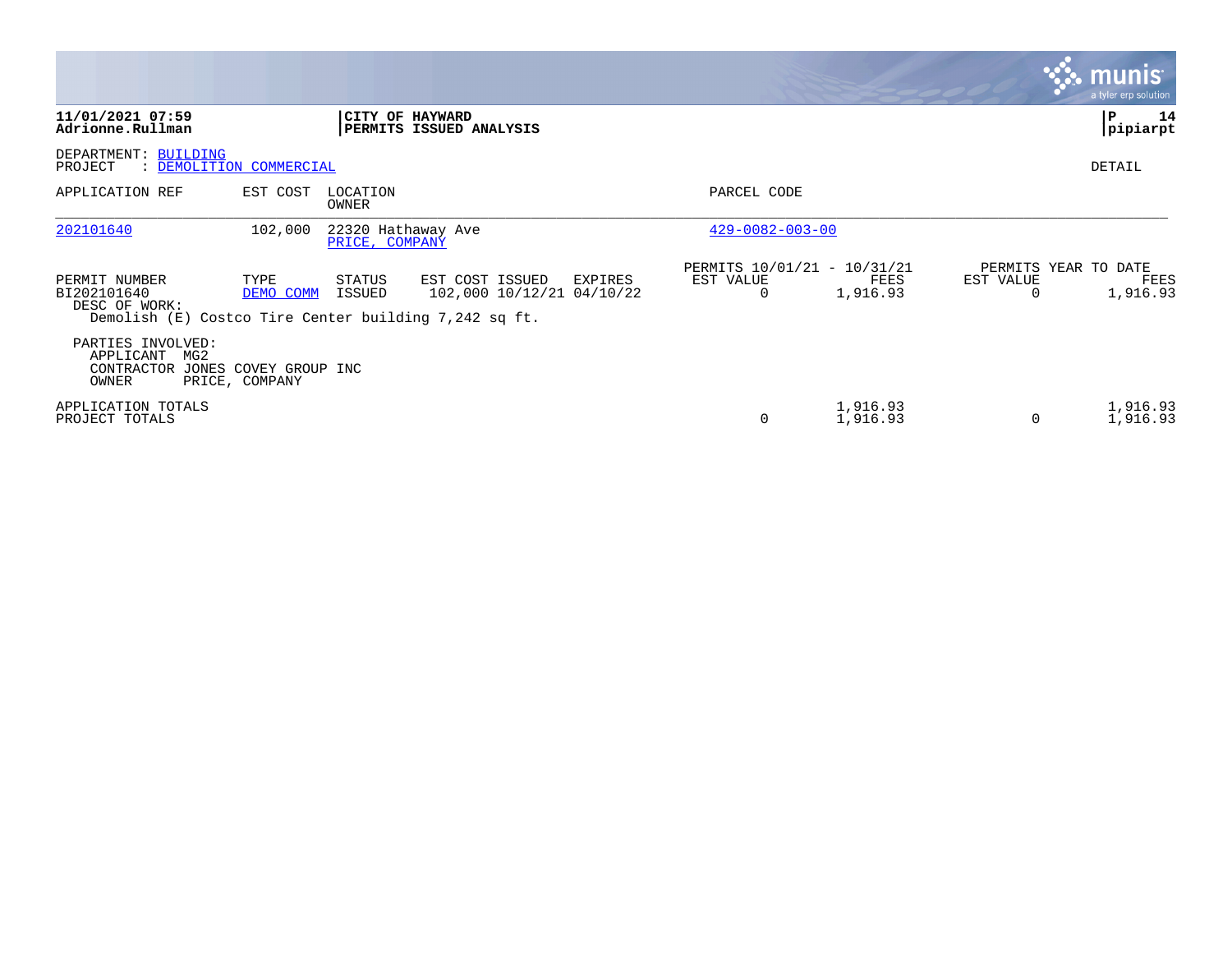|                                                                                                                                                                                |                              |                                      |                                            |                                    |                          |                                       |      |                                                  | munis<br>a tyler erp solution |
|--------------------------------------------------------------------------------------------------------------------------------------------------------------------------------|------------------------------|--------------------------------------|--------------------------------------------|------------------------------------|--------------------------|---------------------------------------|------|--------------------------------------------------|-------------------------------|
| 11/01/2021 07:59<br>Adrionne.Rullman                                                                                                                                           |                              |                                      | CITY OF HAYWARD<br>PERMITS ISSUED ANALYSIS |                                    |                          |                                       |      |                                                  | l P<br>15<br> pipiarpt        |
| DEPARTMENT: BUILDING<br>: DEMOLITION RESIDENTIAL<br>PROJECT                                                                                                                    |                              |                                      |                                            |                                    |                          |                                       |      |                                                  | DETAIL                        |
| APPLICATION REF                                                                                                                                                                | EST COST                     | LOCATION<br>OWNER                    |                                            |                                    | PARCEL CODE              |                                       |      |                                                  |                               |
| 202104886                                                                                                                                                                      | 5,000                        | 25816 Stanwood Ave                   | LOPEZSERVIN, MARIA D                       |                                    | 454-0015-092-00          |                                       |      |                                                  |                               |
| PERMIT NUMBER<br>BI202104886<br>DESC OF WORK:                                                                                                                                  | TYPE<br><b>BDMR</b>          | STATUS<br>COMPLT                     | EST COST ISSUED                            | EXPIRES<br>5,000 10/04/21 04/15/22 | EST VALUE<br>$\Omega$    | PERMITS 10/01/21 - 10/31/21<br>477.21 | FEES | PERMITS YEAR TO DATE<br>EST VALUE<br>$\Omega$    | FEES<br>477.21                |
| DEMOLITION OF UNPERMITTED STRUCTURE (ADU)<br>ORIGINALLY ON PERMIT 202004314 (CANCELED)<br>PARTIES INVOLVED:<br>CONTRACTOR OWNER/, BUILDER<br>OWNER                             | LOPEZSERVIN, MARIA D         |                                      |                                            |                                    |                          |                                       |      |                                                  |                               |
| APPLICATION TOTALS                                                                                                                                                             |                              |                                      |                                            |                                    |                          | 477.21                                |      |                                                  | 477.21                        |
| 202105021                                                                                                                                                                      | 5,000                        | 22972 Holly Ct                       | CARDENAS, ERIKA B & RAMIRO O               |                                    | $431 - 0076 - 067 - 00$  |                                       |      |                                                  |                               |
| PERMIT NUMBER<br>BI202105021<br>DESC OF WORK:<br>demo detached shed<br>J# ASB122192<br>PARTIES INVOLVED:<br>APPLICANT CARDENAS, ERIKA B & RAMIRO O<br>CONTRACTOR OWNER/BUILDER | TYPE<br><b>BDMR</b>          | STATUS<br>ISSUED                     | EST COST ISSUED                            | EXPIRES<br>5,000 10/07/21 04/05/22 | EST VALUE<br>$\mathbf 0$ | PERMITS 10/01/21 - 10/31/21<br>460.29 | FEES | PERMITS YEAR TO DATE<br>EST VALUE<br>$\mathbf 0$ | FEES<br>460.29                |
| OWNER<br>APPLICATION TOTALS                                                                                                                                                    | CARDENAS, ERIKA B & RAMIRO O |                                      |                                            |                                    |                          | 460.29                                |      |                                                  | 460.29                        |
| 202105043                                                                                                                                                                      | 2,000                        | 3617 Elkgrove Ct<br>BADILLA, CECELIA |                                            |                                    | $081D-1906-009-00$       |                                       |      |                                                  |                               |
| PERMIT NUMBER<br>BI202105043<br>DESC OF WORK:<br>DEMO UNPERMITTED DECK AT REAR                                                                                                 | TYPE<br><b>BDMR</b>          | <b>STATUS</b><br>ISSUED              | EST COST ISSUED                            | EXPIRES<br>2,000 10/12/21 04/10/22 | EST VALUE<br>$\Omega$    | PERMITS 10/01/21 - 10/31/21<br>470.68 | FEES | PERMITS YEAR TO DATE<br>EST VALUE<br>$\Omega$    | <b>FEES</b><br>470.68         |
| PARTIES INVOLVED:<br>CONTRACTOR OWNER/, BUILDER<br>OWNER                                                                                                                       | BADILLA, CECELIA             |                                      |                                            |                                    |                          |                                       |      |                                                  |                               |
| APPLICATION TOTALS<br>PROJECT TOTALS                                                                                                                                           |                              |                                      |                                            |                                    | 0                        | 470.68<br>1,408.18                    |      | $\mathbf 0$                                      | 470.68<br>1,408.18            |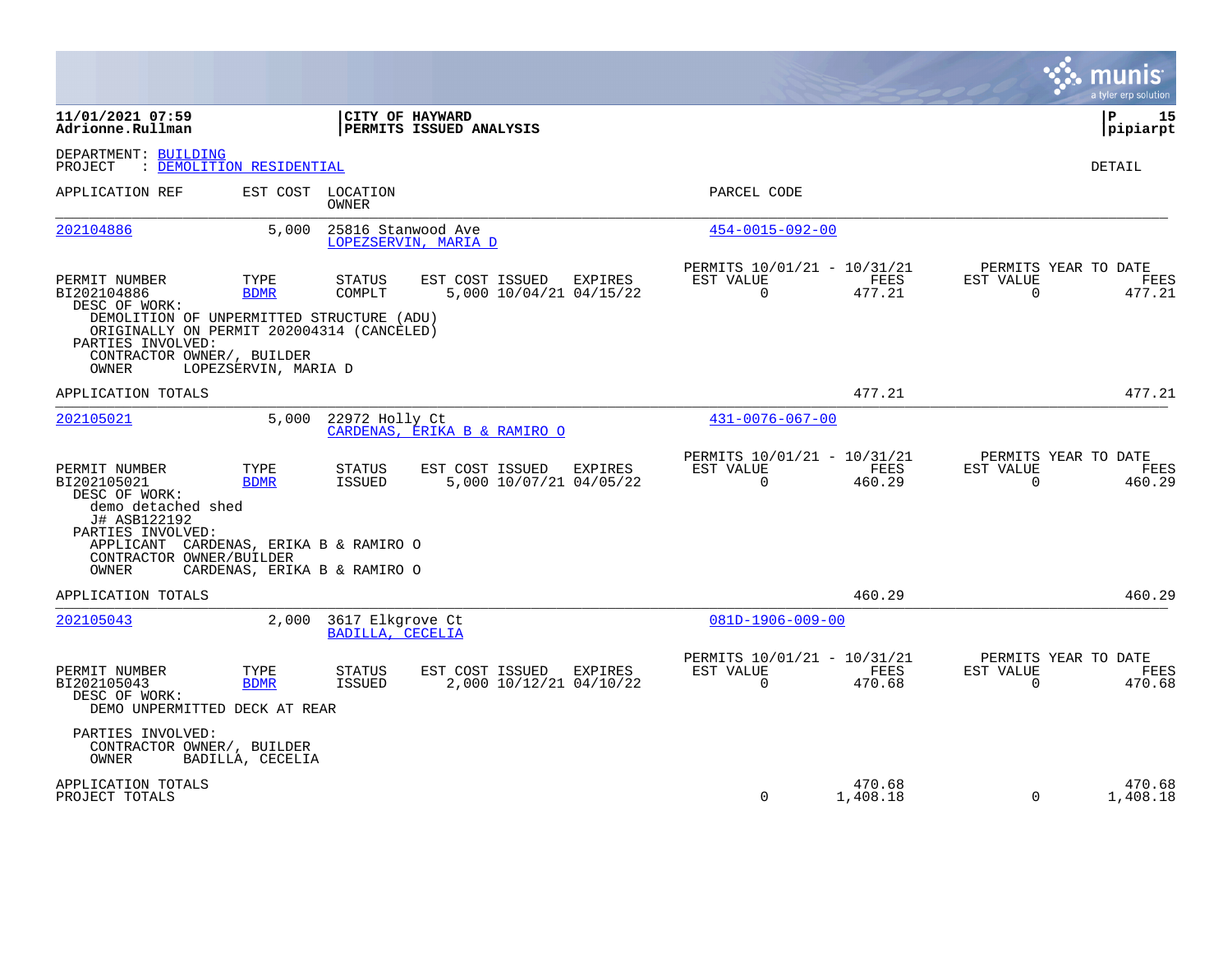|                                                                                                                                                                  |                             |                                   |                                                      |         |                                                         |                |                       | munis<br>a tyler erp solution          |
|------------------------------------------------------------------------------------------------------------------------------------------------------------------|-----------------------------|-----------------------------------|------------------------------------------------------|---------|---------------------------------------------------------|----------------|-----------------------|----------------------------------------|
| 11/01/2021 07:59<br>Adrionne.Rullman                                                                                                                             |                             | <b>CITY OF HAYWARD</b>            | <b>PERMITS ISSUED ANALYSIS</b>                       |         |                                                         |                |                       | l P<br>16<br>pipiarpt                  |
| DEPARTMENT: BUILDING<br>PROJECT                                                                                                                                  | : ELECTRICAL PERMIT         |                                   |                                                      |         |                                                         |                |                       | DETAIL                                 |
| APPLICATION REF                                                                                                                                                  | EST COST                    | LOCATION<br><b>OWNER</b>          |                                                      |         | PARCEL CODE                                             |                |                       |                                        |
| 202104099                                                                                                                                                        | 450                         | 583 Minerva St<br>RONALD BULANADI |                                                      |         | $465 - 0010 - 103 - 00$                                 |                |                       |                                        |
| PERMIT NUMBER<br>BI202104099<br>DESC OF WORK:<br>add two electrical receptacles                                                                                  | TYPE<br>ELECTRICAL ISSUED   | <b>STATUS</b>                     | EST COST ISSUED<br>450 10/25/21 04/23/22             | EXPIRES | PERMITS 10/01/21 - 10/31/21<br>EST VALUE<br>$\mathbf 0$ | FEES<br>326.34 | EST VALUE<br>0        | PERMITS YEAR TO DATE<br>FEES<br>326.34 |
| PARTIES INVOLVED:<br>APPLICANT RONALD BULANADI<br>CONTRACTOR OWNER/BUILDER<br>OWNER                                                                              | RONALD BULANADI             |                                   |                                                      |         |                                                         |                |                       |                                        |
| APPLICATION TOTALS                                                                                                                                               |                             |                                   |                                                      |         |                                                         | 326.34         |                       | 326.34                                 |
| 202104385                                                                                                                                                        | 1,790                       |                                   | 28873 Bailey Ranch Rd<br>YIN, RUOYUAN & CHEN YINHONG |         | $085A - 6426 - 008 - 00$                                |                |                       |                                        |
| PERMIT NUMBER<br>BI202104385<br>DESC OF WORK:<br>Install (1) 240v 60A DED Cir w/Tesla wall connector<br>inside garage to charge Tesla $y/3$<br>PARTIES INVOLVED: | TYPE<br>ELECTRICAL ISSUED   | <b>STATUS</b>                     | EST COST ISSUED<br>1,790 10/18/21 04/16/22           | EXPIRES | PERMITS 10/01/21 - 10/31/21<br>EST VALUE<br>$\Omega$    | FEES<br>326.34 | EST VALUE<br>$\Omega$ | PERMITS YEAR TO DATE<br>FEES<br>326.34 |
| APPLICANT WILLOW GLEN ELECTRIC INC<br>CONTRACTOR WILLOW GLEN ELECTRIC INC<br>OWNER                                                                               | YIN, RUOYUAN & CHEN YINHONG |                                   |                                                      |         |                                                         |                |                       |                                        |
| APPLICATION TOTALS                                                                                                                                               |                             |                                   |                                                      |         |                                                         | 326.34         |                       | 326.34                                 |
| 202104913                                                                                                                                                        | $\Omega$                    | 619 Shepherd Ave                  | NGUYEN, THUY D & THINH                               |         | $453 - 0040 - 025 - 02$                                 |                |                       |                                        |
| PERMIT NUMBER<br>BI202104913<br>DESC OF WORK:<br>Temp power                                                                                                      | TYPE<br>ELECTRICAL ISSUED   | STATUS                            | EST COST ISSUED<br>$0$ 10/04/21 04/05/22             | EXPIRES | PERMITS 10/01/21 - 10/31/21<br>EST VALUE<br>$\Omega$    | FEES<br>326.34 | EST VALUE<br>$\Omega$ | PERMITS YEAR TO DATE<br>FEES<br>326.34 |
| PARTIES INVOLVED:<br>CONTRACTOR OWNER/BUILDER<br>OWNER                                                                                                           | NGUYEN, THUY D & THINH      |                                   |                                                      |         |                                                         |                |                       |                                        |
| APPLICATION TOTALS                                                                                                                                               |                             |                                   |                                                      |         |                                                         | 326.34         |                       | 326.34                                 |
| 202104923                                                                                                                                                        | 8.000                       | 562 Van Ct                        | ALLANRAY, HAYWARD INVESTORS LLC                      |         | $465 - 0020 - 070 - 00$                                 |                |                       |                                        |
|                                                                                                                                                                  |                             |                                   |                                                      |         | PERMITS 10/01/21 - 10/31/21                             |                |                       | PERMITS YEAR TO DATE                   |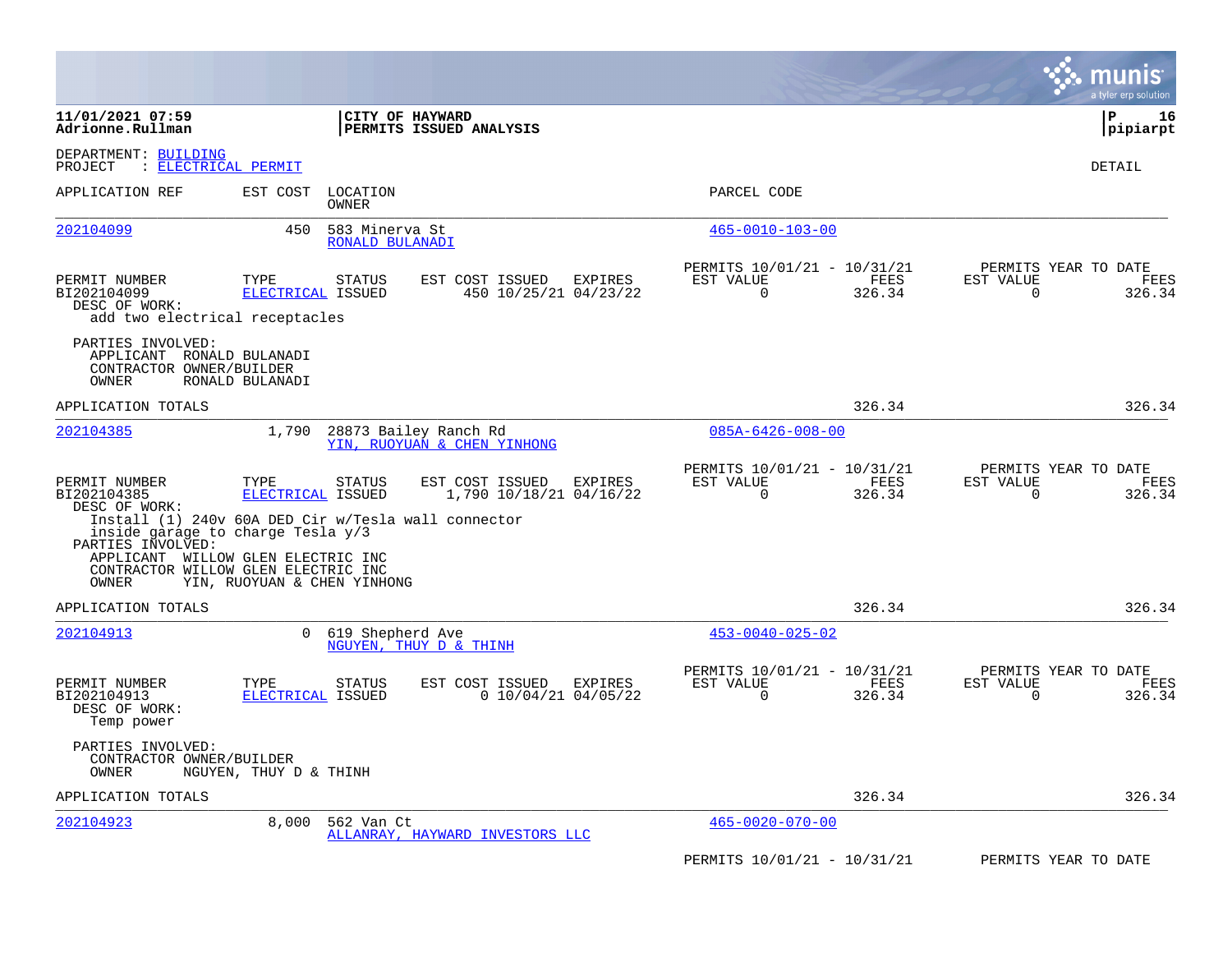|                                                                                                                                                             |                                                      |                                    |                                                                                     |                |                                                                        |                       |                               | a tyler erp solution                          |
|-------------------------------------------------------------------------------------------------------------------------------------------------------------|------------------------------------------------------|------------------------------------|-------------------------------------------------------------------------------------|----------------|------------------------------------------------------------------------|-----------------------|-------------------------------|-----------------------------------------------|
| 11/01/2021 07:59<br>Adrionne.Rullman<br>PERMIT NUMBER                                                                                                       | TYPE                                                 | CITY OF HAYWARD<br>STATUS          | PERMITS ISSUED ANALYSIS<br>EST COST ISSUED                                          | EXPIRES        | EST VALUE                                                              | FEES                  | EST VALUE                     | Р<br>17<br>pipiarpt<br>FEES                   |
| DEPARTMENT: BUILDING<br>PROJECT : ELECTRICAL PERMIT                                                                                                         |                                                      |                                    |                                                                                     |                |                                                                        |                       |                               | DETAIL                                        |
| APPLICATION REF                                                                                                                                             | EST COST LOCATION                                    |                                    |                                                                                     |                | PARCEL CODE                                                            |                       |                               |                                               |
| BI202104923<br>DESC OF WORK:<br>add new circuits and outlets<br>PARTIES INVOLVED:<br>APPLICANT ALEXANDER ELECTRIC<br>CONTRACTOR ALEXANDER ELECTRIC<br>OWNER | ELECTRICAL ISSUED<br>ALLANRAY, HAYWARD INVESTORS LLC | OWNER                              | 8,000 10/04/21 04/07/22<br>100 amp main panel upgrade, replace sub panel & breakers |                | $\mathbf 0$                                                            | 326.34                | 0                             | 326.34                                        |
| APPLICATION TOTALS                                                                                                                                          |                                                      |                                    |                                                                                     |                |                                                                        | 326.34                |                               | 326.34                                        |
| 202104948                                                                                                                                                   |                                                      | $0.3429$ Otter Ct<br>XU LUNHAO     |                                                                                     |                | 081D-2081-073-00                                                       |                       |                               |                                               |
| PERMIT NUMBER<br>BI202104948<br>DESC OF WORK:<br>METER RELEASE                                                                                              | TYPE<br>ELECTRICAL ISSUED                            | STATUS                             | EST COST ISSUED<br>0 10/12/21 04/27/22                                              | <b>EXPIRES</b> | PERMITS 10/01/21 - 10/31/21<br>EST VALUE<br>0                          | FEES<br>236.67        | EST VALUE<br>0                | PERMITS YEAR TO DATE<br>FEES<br>236.67        |
| PARTIES INVOLVED:<br>APPLICANT OWNER/, BUILDER<br>CONTRACTOR OWNER/, BUILDER<br>OWNER<br>XU LUNHAO                                                          |                                                      |                                    |                                                                                     |                |                                                                        |                       |                               |                                               |
| APPLICATION TOTALS                                                                                                                                          |                                                      |                                    |                                                                                     |                |                                                                        | 236.67                |                               | 236.67                                        |
| 202105011                                                                                                                                                   |                                                      | 4,500 1149 B St<br>VARR, GREGORY S |                                                                                     |                | $427 - 0011 - 021 - 00$                                                |                       |                               |                                               |
| PERMIT NUMBER<br>BI202105011<br>DESC OF WORK:<br>install illuminated neon channel letters on front                                                          | TYPE<br>ELECTRICAL ISSUED                            | <b>STATUS</b>                      | EST COST ISSUED<br>4,500 10/07/21 04/05/22                                          | EXPIRES        | PERMITS 10/01/21 - 10/31/21<br>EST VALUE<br>$\Omega$                   | FEES<br>467.38        | EST VALUE<br>$\Omega$         | PERMITS YEAR TO DATE<br>FEES<br>467.38        |
| PARTIES INVOLVED:<br>APPLICANT THE SIGNWORKS OF AMERICA<br>CONTRACTOR THE SIGNWORKS OF AMERICA<br>OWNER                                                     | VARR, GREGORY S                                      |                                    |                                                                                     |                |                                                                        |                       |                               |                                               |
| APPLICATION TOTALS                                                                                                                                          |                                                      |                                    |                                                                                     |                |                                                                        | 467.38                |                               | 467.38                                        |
| 202105063                                                                                                                                                   | 800                                                  | 3582 Sentinel Ct<br>GILL, RAJIV    |                                                                                     |                | $081D-1904-057-00$                                                     |                       |                               |                                               |
| PERMIT NUMBER<br>BI502105063<br>BI202105063<br>DESC OF WORK:                                                                                                | TYPE<br>ELECTRICAL ISSUED<br>ELEC SERVI ISSUED       | STATUS                             | EST COST ISSUED<br>800 10/14/21 04/18/22<br>800 10/07/21 04/18/22                   | EXPIRES        | PERMITS 10/01/21 - 10/31/21<br>EST VALUE<br>$\mathbf 0$<br>$\mathbf 0$ | FEES<br>.00<br>236.67 | EST VALUE<br>0<br>$\mathbf 0$ | PERMITS YEAR TO DATE<br>FEES<br>.00<br>236.67 |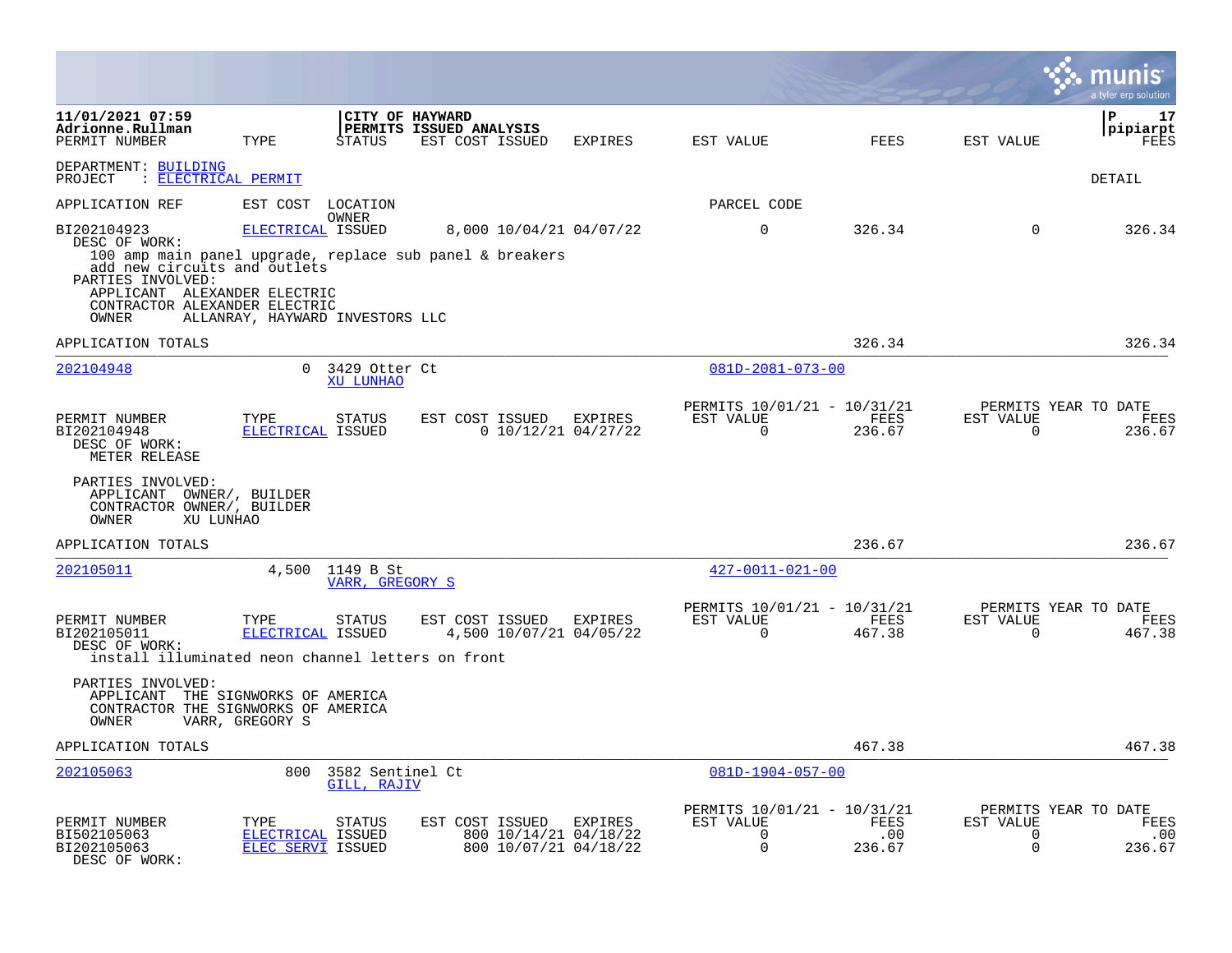|                                                                                                                                                     |                           |                    |                                                                                                                            |                                                            |                | a tyler erp solution                                            |
|-----------------------------------------------------------------------------------------------------------------------------------------------------|---------------------------|--------------------|----------------------------------------------------------------------------------------------------------------------------|------------------------------------------------------------|----------------|-----------------------------------------------------------------|
| 11/01/2021 07:59<br>Adrionne.Rullman<br>replace main panel 200 amps                                                                                 |                           | CITY OF HAYWARD    | PERMITS ISSUED ANALYSIS                                                                                                    |                                                            |                | ΙP<br>18<br> pipiarpt                                           |
| DEPARTMENT: BUILDING<br>: ELECTRICAL PERMIT<br>PROJECT                                                                                              |                           |                    |                                                                                                                            |                                                            |                | DETAIL                                                          |
| APPLICATION REF                                                                                                                                     | EST COST LOCATION         | OWNER              |                                                                                                                            | PARCEL CODE                                                |                |                                                                 |
| PARTIES INVOLVED:<br>APPLICANT GILL, RAJIV<br>CONTRACTOR OWNER/BUILDER<br>OWNER<br>GILL, RAJIV                                                      |                           |                    |                                                                                                                            |                                                            |                |                                                                 |
| APPLICATION TOTALS                                                                                                                                  |                           |                    |                                                                                                                            |                                                            | 236.67         | 236.67                                                          |
| 202105069                                                                                                                                           | 3,500                     | 31145 Mission Blvd | FPA HAYWARD ASSOCIATES                                                                                                     | $078G - 2732 - 016 - 00$                                   |                |                                                                 |
| PERMIT NUMBER<br>BI202105069<br>DESC OF WORK:                                                                                                       | TYPE<br>ELECTRICAL ISSUED | <b>STATUS</b>      | EST COST ISSUED<br><b>EXPIRES</b><br>3,500 10/25/21 04/23/22<br>individual LED channel letters attach on the wall directly | PERMITS 10/01/21 - 10/31/21<br>EST VALUE<br>$\Omega$       | FEES<br>597.30 | PERMITS YEAR TO DATE<br>EST VALUE<br>FEES<br>$\Omega$<br>597.30 |
| PARTIES INVOLVED:<br>APPLICANT AD&C DESIGN<br>CONTRACTOR AD&C DESIGN<br>OWNER                                                                       | FPA HAYWARD ASSOCIATES    |                    |                                                                                                                            |                                                            |                |                                                                 |
| APPLICATION TOTALS                                                                                                                                  |                           |                    |                                                                                                                            |                                                            | 597.30         | 597.30                                                          |
| 202105085                                                                                                                                           | 5,000                     | 23144 Clawiter Rd  | GUTIERREZ, EVERARDO                                                                                                        | $441 - 0092 - 008 - 00$                                    |                |                                                                 |
| PERMIT NUMBER<br>BI202105085<br>DESC OF WORK:<br>REPLACE EXISTING MAIN PANEL AND SUB PANELS<br>GOING FROM 200 AMPS TO 400 AMPS<br>PARTIES INVOLVED: | TYPE<br>ELECTRICAL ISSUED | STATUS             | EST COST ISSUED<br>EXPIRES<br>5,000 10/13/21 04/11/22                                                                      | PERMITS 10/01/21 - 10/31/21<br>EST VALUE<br>$\Omega$       | FEES<br>326.34 | PERMITS YEAR TO DATE<br>EST VALUE<br>FEES<br>$\Omega$<br>326.34 |
| CONTRACTOR OWNER/, BUILDER<br>OWNER                                                                                                                 | GUTIERREZ, EVERARDO       |                    |                                                                                                                            |                                                            |                |                                                                 |
| APPLICATION TOTALS                                                                                                                                  |                           |                    |                                                                                                                            |                                                            | 326.34         | 326.34                                                          |
| 202105099                                                                                                                                           | $\Omega$                  | 2416 Radley Ct     | COMMON, AREA OF PARCEL MAP 3                                                                                               | $439 - 0058 - 120 - 00$                                    |                |                                                                 |
| PERMIT NUMBER<br>BI202105099<br>DESC OF WORK:<br>Common area house panel- Reset                                                                     | TYPE<br>ELECTRICAL ISSUED | STATUS             | EST COST ISSUED<br>EXPIRES<br>$0$ 10/14/21 04/27/22                                                                        | PERMITS 10/01/21 - 10/31/21<br>EST VALUE<br>$\overline{0}$ | FEES<br>236.67 | PERMITS YEAR TO DATE<br>EST VALUE<br>FEES<br>$\Omega$<br>236.67 |
| PARTIES INVOLVED:<br>AGENT<br>CONTRACTOR OWNER/, BUILDER                                                                                            | PEACHTREE CAS             |                    |                                                                                                                            |                                                            |                |                                                                 |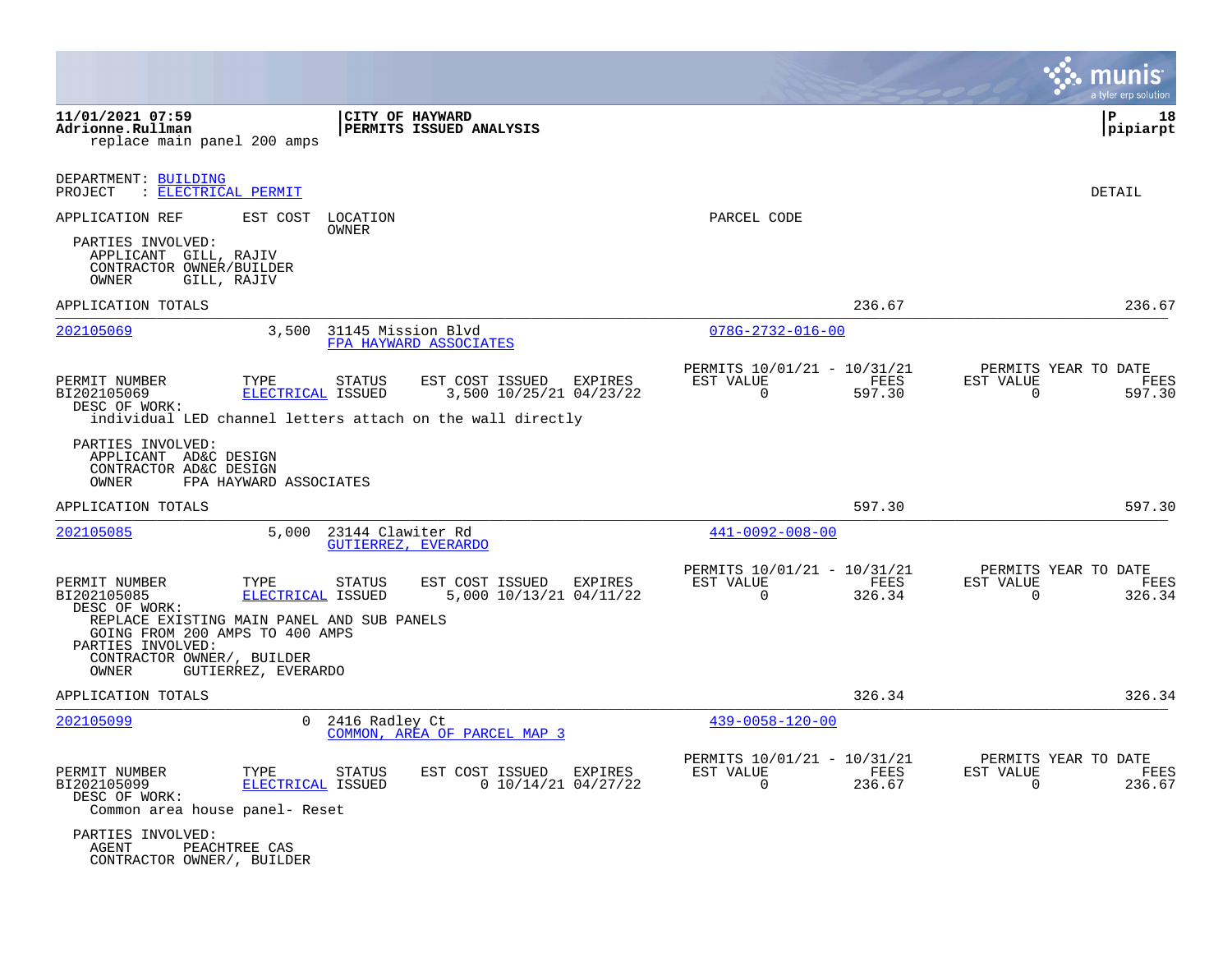|                                                                                                                                                                                                                                         |                                                                        | a tyler erp solution                                                   |
|-----------------------------------------------------------------------------------------------------------------------------------------------------------------------------------------------------------------------------------------|------------------------------------------------------------------------|------------------------------------------------------------------------|
| CITY OF HAYWARD<br>11/01/2021 07:59<br>Adrionne.Rullman<br><b>PERMITS ISSUED ANALYSIS</b>                                                                                                                                               |                                                                        | l P<br>19<br> pipiarpt                                                 |
| DEPARTMENT: BUILDING<br>PROJECT<br>: ELECTRICAL PERMIT                                                                                                                                                                                  |                                                                        | <b>DETAIL</b>                                                          |
| APPLICATION REF<br>EST COST<br>LOCATION<br>OWNER                                                                                                                                                                                        | PARCEL CODE                                                            |                                                                        |
| COMMON, AREA OF PARCEL MAP 3<br>OWNER<br>APPLICATION TOTALS                                                                                                                                                                             | 236.67                                                                 | 236.67                                                                 |
| 28,847 161 Sonas Dr<br>202105195<br>RICHMOND AMERICAN HOMES                                                                                                                                                                             | $85A - 6442 - 078 - 00$                                                |                                                                        |
| EST COST ISSUED<br>PERMIT NUMBER<br>TYPE<br><b>STATUS</b><br>EXPIRES<br>ELECTRICAL ISSUED<br>BI202105195<br>28,847 10/19/21 04/17/22<br>DESC OF WORK:<br>install 2 tesla powerwalls, load panel and backup gateway<br>PARTIES INVOLVED: | PERMITS 10/01/21 - 10/31/21<br>EST VALUE<br>FEES<br>$\Omega$<br>326.34 | PERMITS YEAR TO DATE<br>EST VALUE<br><b>FEES</b><br>$\Omega$<br>326.34 |
| APPLICANT SEMPER SOLARIS CONSTRUCTION INC<br>CONTRACTOR SEMPER SOLARIS CONSTRUCTION INC<br>OWNER<br>RICHMOND AMERICAN HOMES                                                                                                             |                                                                        |                                                                        |
| APPLICATION TOTALS                                                                                                                                                                                                                      | 326.34                                                                 | 326.34                                                                 |
| 5,000 1580 Chabot Ct<br>202105200<br>CALIFORNIA, STATE AUTOMOBILE ASS                                                                                                                                                                   | $442 - 0051 - 035 - 00$                                                |                                                                        |
| PERMIT NUMBER<br>TYPE<br><b>STATUS</b><br>EST COST ISSUED EXPIRES<br>5,000 10/18/21 04/16/22<br>BI202105200<br>ELECTRICAL ISSUED<br>DESC OF WORK:<br>install 1 disconnect 50A 480V 3-phase, EMT pipe,                                   | PERMITS 10/01/21 - 10/31/21<br>EST VALUE<br>FEES<br>416.01<br>$\Omega$ | PERMITS YEAR TO DATE<br>EST VALUE<br>FEES<br>$\Omega$<br>416.01        |
| 3 circuit 20A 120V<br>PARTIES INVOLVED:<br>APPLICANT ALPHA ELECTRIC<br>CONTRACTOR ALPHA ELECTRIC<br>CALIFORNIA, STATE AUTOMOBILE ASS<br>OWNER                                                                                           |                                                                        |                                                                        |
| APPLICATION TOTALS                                                                                                                                                                                                                      | 416.01                                                                 | 416.01                                                                 |
| 202105205<br>550<br>619 Gisler Way<br><b>MANUEL ASENCIO</b>                                                                                                                                                                             | $083 - 0251 - 028 - 00$                                                |                                                                        |
| PERMIT NUMBER<br>TYPE<br><b>STATUS</b><br>EST COST ISSUED<br>EXPIRES<br>550 10/18/21 04/16/22<br>BI202105205<br>ELECTRICAL ISSUED<br>DESC OF WORK:<br>Adding EV circuit 50 amp                                                          | PERMITS 10/01/21 - 10/31/21<br>EST VALUE<br>FEES<br>$\Omega$<br>236.67 | PERMITS YEAR TO DATE<br>FEES<br>EST VALUE<br>236.67<br>$\Omega$        |
| PARTIES INVOLVED:<br>APPLICANT TD WEST ELECTRIC INC<br>CONTRACTOR TD WEST ELECTRIC INC<br>MANUEL ASENCIO<br>OWNER                                                                                                                       |                                                                        |                                                                        |
| APPLICATION TOTALS                                                                                                                                                                                                                      | 236.67                                                                 | 236.67                                                                 |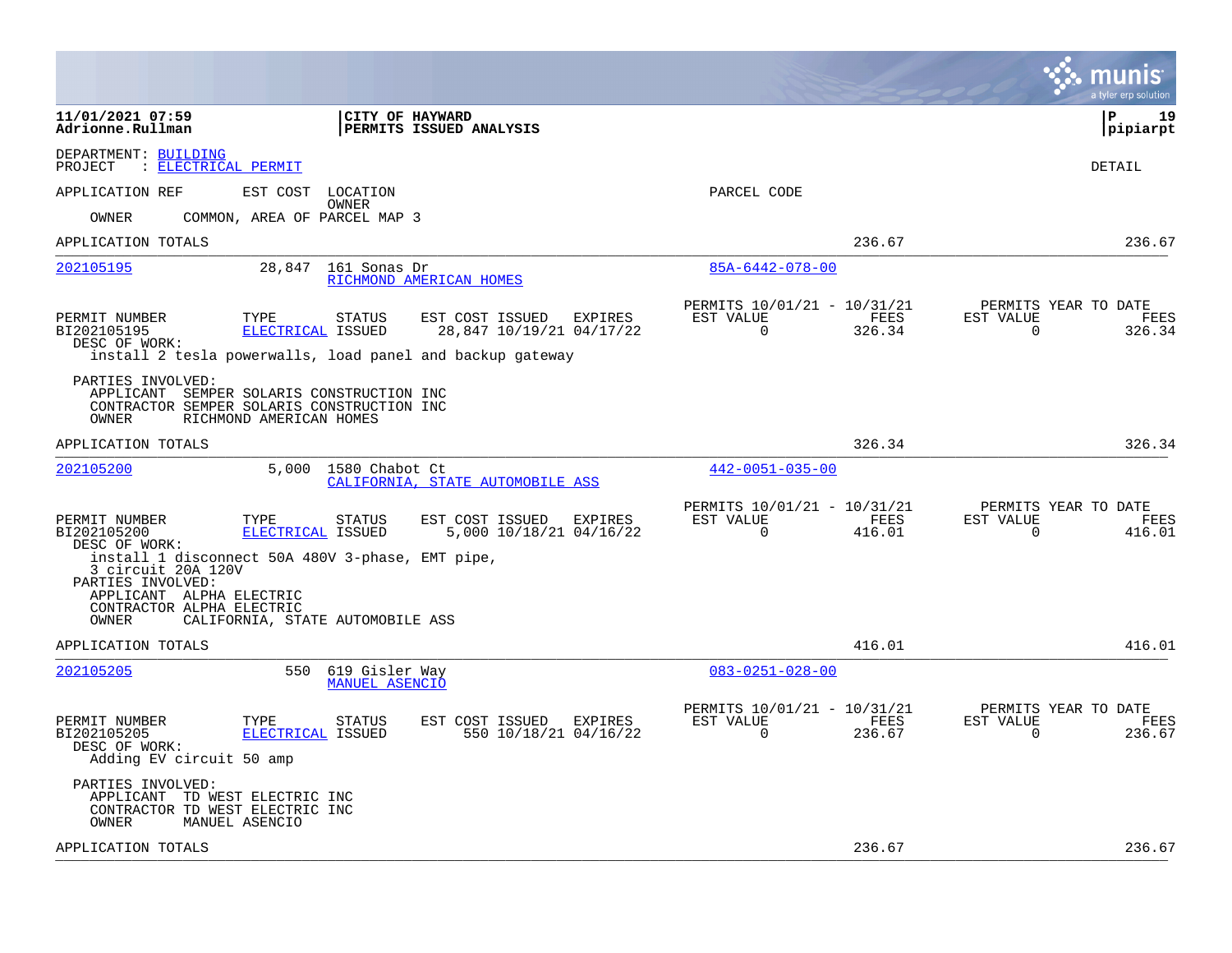|                                                                                                |                           |                                       |                                                                                                                                                                    |                                         |                                                      |                |                       | munis<br>a tyler erp solution          |
|------------------------------------------------------------------------------------------------|---------------------------|---------------------------------------|--------------------------------------------------------------------------------------------------------------------------------------------------------------------|-----------------------------------------|------------------------------------------------------|----------------|-----------------------|----------------------------------------|
| 11/01/2021 07:59<br>Adrionne.Rullman<br>202105221                                              | 1,700                     | 1714 Eugenia Ave<br>VALENCIA, MARISOL | CITY OF HAYWARD<br>PERMITS ISSUED ANALYSIS                                                                                                                         |                                         | $463 - 0004 - 020 - 00$                              |                |                       | ΙP<br>20<br> pipiarpt                  |
| PERMIT NUMBER                                                                                  | TYPE                      | <b>STATUS</b>                         | EST COST ISSUED                                                                                                                                                    | <b>EXPIRES</b>                          | PERMITS 10/01/21 - 10/31/21<br>EST VALUE             | FEES           | EST VALUE             | PERMITS YEAR TO DATE<br>FEES           |
| DEPARTMENT: BUILDING<br>PROJECT                                                                | : ELECTRICAL PERMIT       |                                       |                                                                                                                                                                    |                                         |                                                      |                |                       | DETAIL                                 |
| APPLICATION REF                                                                                | EST COST                  | LOCATION                              |                                                                                                                                                                    |                                         | PARCEL CODE                                          |                |                       |                                        |
| BI202105221<br>DESC OF WORK:<br>replace 50 amp subpanel                                        | ELECTRICAL ISSUED         | <b>OWNER</b>                          | 1,700 10/20/21 04/18/22                                                                                                                                            |                                         | 0                                                    | 326.34         | $\Omega$              | 326.34                                 |
| PARTIES INVOLVED:<br>APPLICANT CROSS ELECTRICAL<br>CONTRACTOR CROSS ELECTRICAL<br>OWNER        | VALENCIA, MARISOL         |                                       |                                                                                                                                                                    |                                         |                                                      |                |                       |                                        |
| APPLICATION TOTALS                                                                             |                           |                                       |                                                                                                                                                                    |                                         |                                                      | 326.34         |                       | 326.34                                 |
| 202105224                                                                                      | 650                       | 24285 Soto Rd<br>SILVA RONALD G       |                                                                                                                                                                    |                                         | $444 - 0003 - 008 - 00$                              |                |                       |                                        |
| PERMIT NUMBER<br>BI202105224<br>DESC OF WORK:<br>PARTIES INVOLVED:                             | TYPE<br>ELECTRICAL ISSUED | <b>STATUS</b>                         | EST COST ISSUED<br>650 10/18/21 04/21/22<br>install new sub panels for units 2-7 in carports. Install<br>7 new circuits in carport for electrical vehilce charging | EXPIRES                                 | PERMITS 10/01/21 - 10/31/21<br>EST VALUE<br>$\Omega$ | FEES<br>326.34 | EST VALUE<br>$\Omega$ | PERMITS YEAR TO DATE<br>FEES<br>326.34 |
| CONTRACTOR OWNER/BUILDER<br>OWNER                                                              | SILVA RONALD G            |                                       |                                                                                                                                                                    |                                         |                                                      |                |                       |                                        |
| APPLICATION TOTALS                                                                             |                           |                                       |                                                                                                                                                                    |                                         |                                                      | 326.34         |                       | 326.34                                 |
| 202105225                                                                                      | 650                       | 24323 Soto Rd<br>SILVA, RONALD G      |                                                                                                                                                                    |                                         | $444 - 0003 - 009 - 00$                              |                |                       |                                        |
| PERMIT NUMBER<br>BI202105225<br>DESC OF WORK:<br>PARTIES INVOLVED:<br>CONTRACTOR OWNER/BUILDER | TYPE<br>ELECTRICAL ISSUED | <b>STATUS</b>                         | EST COST ISSUED<br>650 10/18/21 04/16/22<br>install new sub panels for units 2-7 in carports. Install<br>7 new circuits in carport for electrical vehilce charging | EXPIRES                                 | PERMITS 10/01/21 - 10/31/21<br>EST VALUE<br>$\Omega$ | FEES<br>326.34 | EST VALUE<br>$\Omega$ | PERMITS YEAR TO DATE<br>FEES<br>326.34 |
| OWNER<br>APPLICATION TOTALS                                                                    | SILVA, RONALD G           |                                       |                                                                                                                                                                    |                                         |                                                      | 326.34         |                       | 326.34                                 |
| 202105226                                                                                      | $\Omega$                  | 24237 Soto Rd<br>SILVA RONALD G       |                                                                                                                                                                    |                                         | $444 - 0003 - 007 - 00$                              |                |                       |                                        |
| PERMIT NUMBER<br>BI202105226                                                                   | TYPE<br>ELECTRICAL ISSUED | <b>STATUS</b>                         | EST COST ISSUED                                                                                                                                                    | <b>EXPIRES</b><br>$0$ 10/18/21 04/21/22 | PERMITS 10/01/21 - 10/31/21<br>EST VALUE<br>$\Omega$ | FEES<br>326.34 | EST VALUE<br>0        | PERMITS YEAR TO DATE<br>FEES<br>326.34 |

**Contract**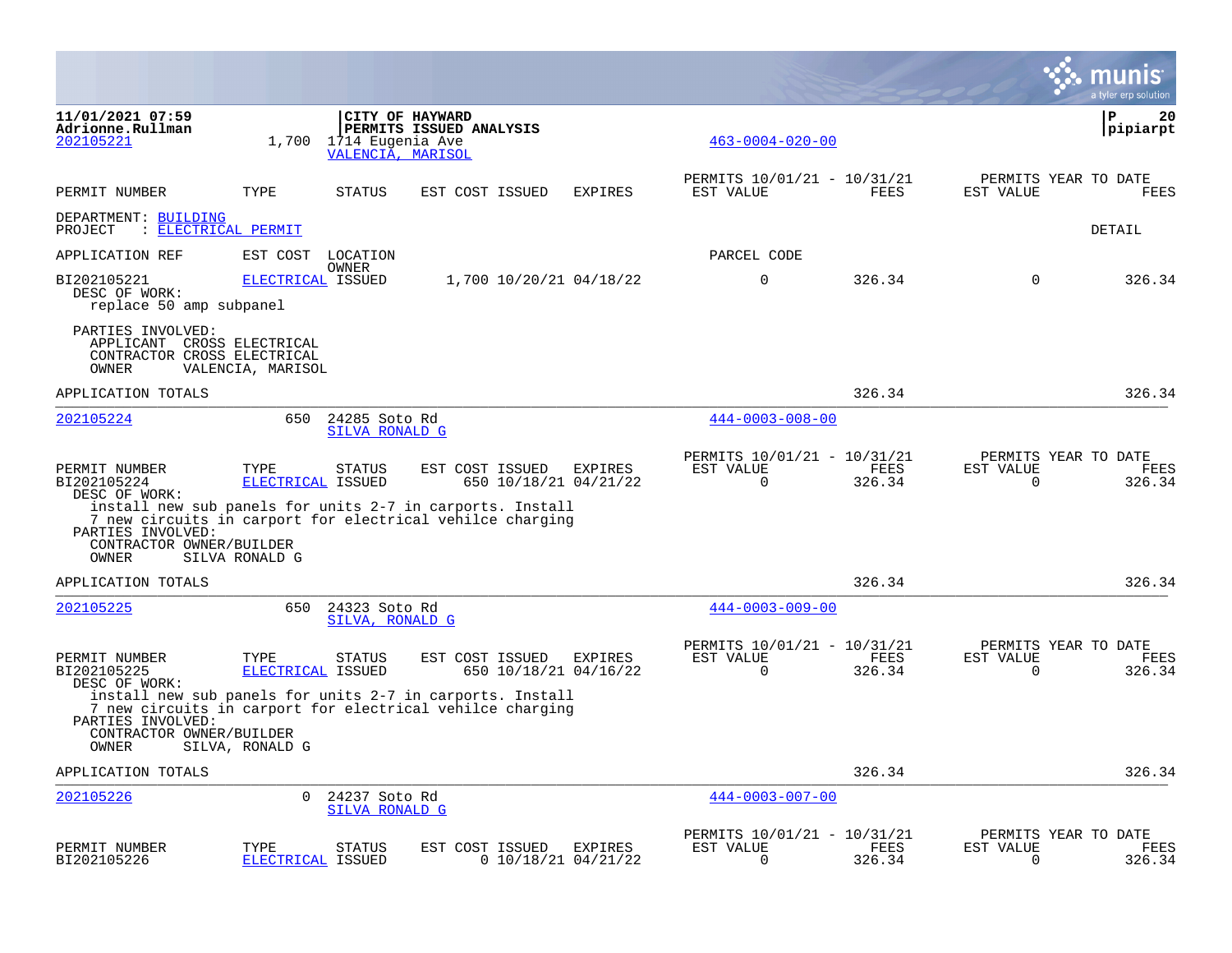|                                                                                                                                                                                                                                                                                                    |                                                                        |                                                      |                |                                                  | a tyler erp solution  |
|----------------------------------------------------------------------------------------------------------------------------------------------------------------------------------------------------------------------------------------------------------------------------------------------------|------------------------------------------------------------------------|------------------------------------------------------|----------------|--------------------------------------------------|-----------------------|
| 11/01/2021 07:59<br>Adrionne.Rullman                                                                                                                                                                                                                                                               | CITY OF HAYWARD<br>PERMITS ISSUED ANALYSIS                             |                                                      |                |                                                  | P<br>21<br>pipiarpt   |
| DEPARTMENT: BUILDING<br><u>ELECTRICAL PERMIT</u><br>PROJECT                                                                                                                                                                                                                                        |                                                                        |                                                      |                |                                                  | <b>DETAIL</b>         |
| APPLICATION REF<br>EST COST                                                                                                                                                                                                                                                                        | LOCATION                                                               | PARCEL CODE                                          |                |                                                  |                       |
| OWNER<br>DESC OF WORK:<br>install new sub panels for units 2-7 in carports. Install<br>7 new circuits in carport for electrical vehilce charging<br>PARTIES INVOLVED:<br>CONTRACTOR OWNER/BUILDER<br>SILVA RONALD G<br>OWNER                                                                       |                                                                        |                                                      |                |                                                  |                       |
| APPLICATION TOTALS                                                                                                                                                                                                                                                                                 |                                                                        |                                                      | 326.34         |                                                  | 326.34                |
| 202105232                                                                                                                                                                                                                                                                                          | 3,800 944 Fletcher Ln 15<br>KIM, KYUNG H & EUN K TRS                   | $445 - 0001 - 009 - 00$                              |                |                                                  |                       |
| PERMIT NUMBER<br>TYPE<br>BI202105232<br>ELECTRICAL ISSUED<br>DESC OF WORK:<br>repalce FPE panel like for like, wire & install baseboard<br>heaters, $20$ amps $1/20/240v$<br>PARTIES INVOLVED:<br>APPLICANT COTA ELECTRIC INC<br>CONTRACTOR COTA ELECTRIC INC<br>KIM, KYUNG H & EUN K TRS<br>OWNER | <b>STATUS</b><br>EST COST ISSUED<br>EXPIRES<br>3,800 10/20/21 04/18/22 | PERMITS 10/01/21 - 10/31/21<br>EST VALUE<br>$\Omega$ | FEES<br>326.34 | PERMITS YEAR TO DATE<br>EST VALUE<br>$\Omega$    | FEES<br>326.34        |
| APPLICATION TOTALS                                                                                                                                                                                                                                                                                 |                                                                        |                                                      | 326.34         |                                                  | 326.34                |
| 202105233<br>4,200                                                                                                                                                                                                                                                                                 | 944 Fletcher Ln 3<br>KIM, KYUNG H & EUN K TRS                          | $445 - 0001 - 009 - 00$                              |                |                                                  |                       |
| PERMIT NUMBER<br>TYPE<br>BI202105233<br>ELECTRICAL ISSUED<br>DESC OF WORK:<br>repalce FPE panel like for like, wire & install baseboard<br>heaters, 20amps 1/20/240v<br>PARTIES INVOLVED:<br>APPLICANT COTA ELECTRIC INC<br>CONTRACTOR COTA ELECTRIC INC<br>KIM, KYUNG H & EUN K TRS<br>OWNER      | <b>STATUS</b><br>EST COST ISSUED<br>EXPIRES<br>4,200 10/18/21 04/16/22 | PERMITS 10/01/21 - 10/31/21<br>EST VALUE<br>$\Omega$ | FEES<br>326.34 | PERMITS YEAR TO DATE<br>EST VALUE<br>$\mathbf 0$ | FEES<br>326.34        |
| APPLICATION TOTALS                                                                                                                                                                                                                                                                                 |                                                                        |                                                      | 326.34         |                                                  | 326.34                |
| 202105287<br>$\overline{0}$                                                                                                                                                                                                                                                                        | 22654 Beech St<br><b>JESSICA HARRIS</b>                                | $416 - 0150 - 048 - 00$                              |                |                                                  |                       |
| PERMIT NUMBER<br>TYPE<br>BI202105287<br>ELECTRICAL ISSUED<br>DESC OF WORK:<br>RELOCATE FUSE BOX FROM OUTSIDE OF GATE TO INSIDE OF GATE.<br>PARTIES INVOLVED:                                                                                                                                       | EST COST ISSUED<br>STATUS<br>EXPIRES<br>$0$ 10/25/21 04/29/22          | PERMITS 10/01/21 - 10/31/21<br>EST VALUE<br>$\Omega$ | FEES<br>326.34 | PERMITS YEAR TO DATE<br>EST VALUE<br>$\Omega$    | <b>FEES</b><br>326.34 |

CONTRACTOR OWNER/, BUILDER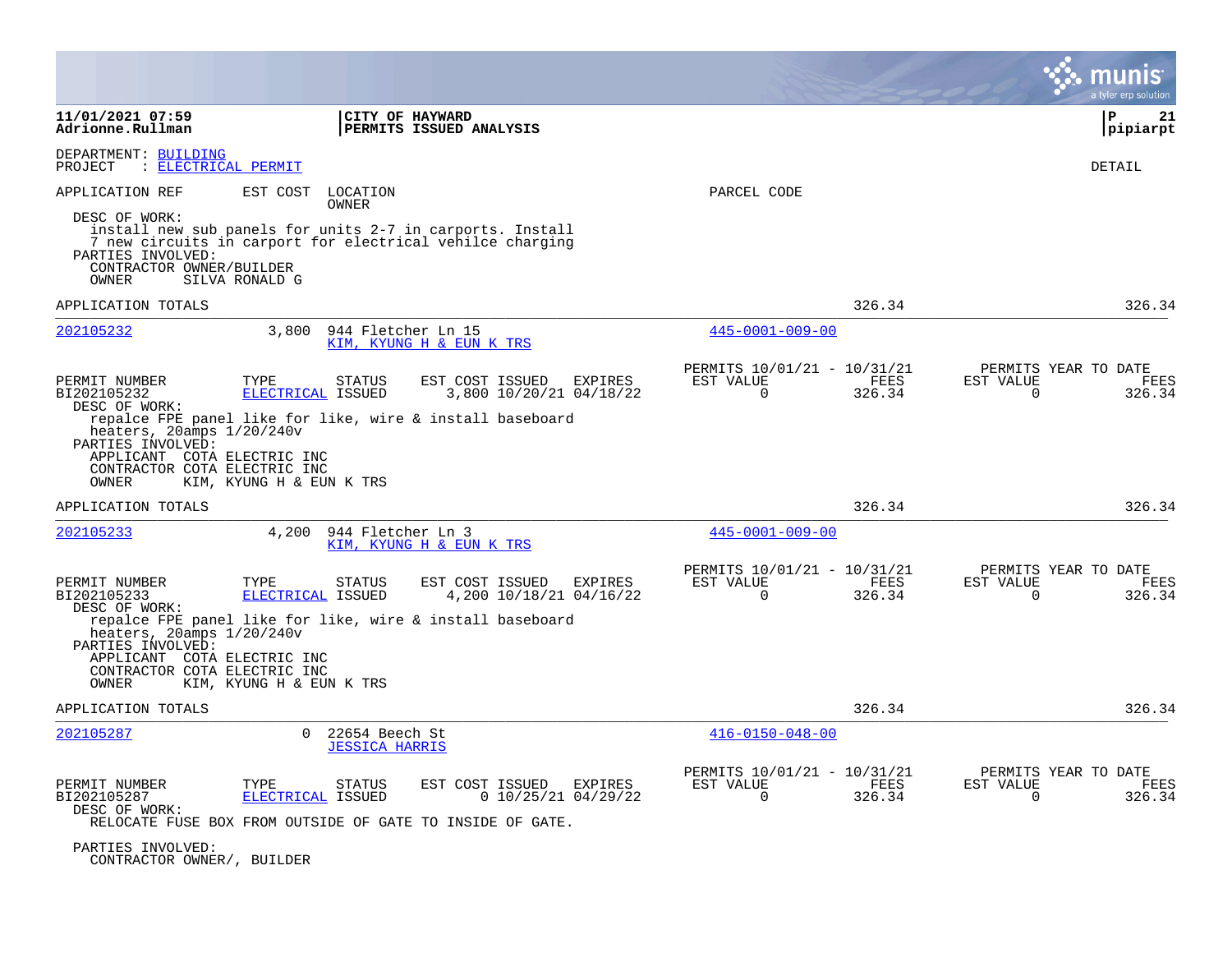|                                                                                                                                        |                                                        |                                            |         |                                                            |                |                       | munis<br>a tyler erp solution          |
|----------------------------------------------------------------------------------------------------------------------------------------|--------------------------------------------------------|--------------------------------------------|---------|------------------------------------------------------------|----------------|-----------------------|----------------------------------------|
| 11/01/2021 07:59<br>Adrionne.Rullman                                                                                                   | <b>CITY OF HAYWARD</b><br>PERMITS ISSUED ANALYSIS      |                                            |         |                                                            |                |                       | l P<br>22<br> pipiarpt                 |
| DEPARTMENT: BUILDING<br>: ELECTRICAL PERMIT<br>PROJECT                                                                                 |                                                        |                                            |         |                                                            |                |                       | DETAIL                                 |
| APPLICATION REF<br>EST COST                                                                                                            | LOCATION                                               |                                            |         | PARCEL CODE                                                |                |                       |                                        |
| <b>JESSICA HARRIS</b><br>OWNER                                                                                                         | OWNER                                                  |                                            |         |                                                            |                |                       |                                        |
| APPLICATION TOTALS                                                                                                                     |                                                        |                                            |         |                                                            | 326.34         |                       | 326.34                                 |
| 5,000<br>202105316                                                                                                                     | 733 Chevy Chase Way<br>ATIENZA-ATON, YVETTE            |                                            |         | $083 - 0223 - 010 - 00$                                    |                |                       |                                        |
| PERMIT NUMBER<br>TYPE<br>BI202105316<br>ELECTRICAL ISSUED<br>DESC OF WORK:<br>add ESS battery to installed PV system                   | <b>STATUS</b>                                          | EST COST ISSUED<br>5,000 10/26/21 04/24/22 | EXPIRES | PERMITS 10/01/21 - 10/31/21<br>EST VALUE<br>$\Omega$       | FEES<br>326.34 | EST VALUE<br>$\Omega$ | PERMITS YEAR TO DATE<br>FEES<br>326.34 |
| PARTIES INVOLVED:<br>APPLICANT SUNRUN<br>CONTRACTOR SUNRUN<br>OWNER<br>ATIENZA-ATON, YVETTE                                            |                                                        |                                            |         |                                                            |                |                       |                                        |
| APPLICATION TOTALS                                                                                                                     |                                                        |                                            |         |                                                            | 326.34         |                       | 326.34                                 |
| 202105318<br>3,500                                                                                                                     | 28345 Industrial Blvd<br>SP EDEN OWNER/SHEA PROPERTIES |                                            |         | 456-0097-999-01                                            |                |                       |                                        |
| PERMIT NUMBER<br>TYPE<br>BI202105318<br>ELECTRICAL ISSUED<br>DESC OF WORK:<br>Install new 200amp 277/480 panel in main electrical room | <b>STATUS</b>                                          | EST COST ISSUED<br>3,500 10/25/21 04/23/22 | EXPIRES | PERMITS 10/01/21 - 10/31/21<br>EST VALUE<br>$\Omega$       | FEES<br>326.34 | EST VALUE<br>$\Omega$ | PERMITS YEAR TO DATE<br>FEES<br>326.34 |
| PARTIES INVOLVED:<br>APPLICANT FUSE ELECTRIC<br>CONTRACTOR FUSE ELECTRIC<br>OWNER<br>SP EDEN OWNER/SHEA PROPERTIES                     |                                                        |                                            |         |                                                            |                |                       |                                        |
| APPLICATION TOTALS                                                                                                                     |                                                        |                                            |         |                                                            | 326.34         |                       | 326.34                                 |
| 202105387<br>1,400                                                                                                                     | 24802 Willimet Way<br>PIMENTEL, PAUL & NUBIA           |                                            |         | $443 - 0035 - 039 - 00$                                    |                |                       |                                        |
| PERMIT NUMBER<br>TYPE<br>BI202105387<br>ELECTRICAL ISSUED<br>DESC OF WORK:<br>Standard EV Charger Installation                         | STATUS                                                 | EST COST ISSUED<br>1,400 10/27/21 04/25/22 | EXPIRES | PERMITS 10/01/21 - 10/31/21<br>EST VALUE<br>$\overline{0}$ | FEES<br>236.67 | EST VALUE<br>0        | PERMITS YEAR TO DATE<br>FEES<br>236.67 |
| PARTIES INVOLVED:<br>APPLICANT PERMIT SERVICES INC<br>CONTRACTOR COIL INC<br>OWNER<br>PIMENTEL, PAUL & NUBIA                           |                                                        |                                            |         |                                                            |                |                       |                                        |
| APPLICATION TOTALS                                                                                                                     |                                                        |                                            |         |                                                            | 236.67         |                       | 236.67                                 |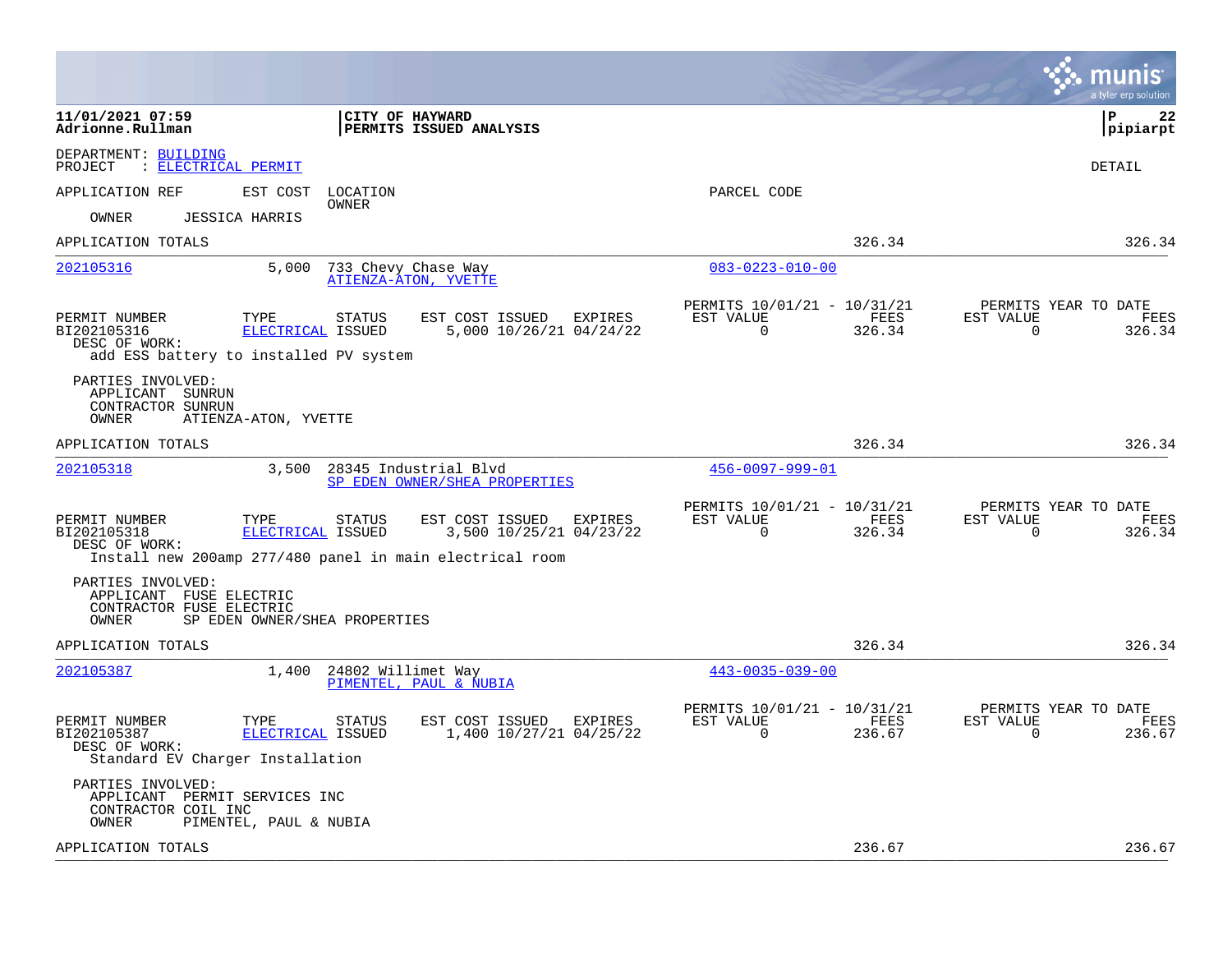|                                                            |                                                                      |                 |                                                                            |         |                                          |                    |           | <u>munis</u><br>a tyler erp solution |
|------------------------------------------------------------|----------------------------------------------------------------------|-----------------|----------------------------------------------------------------------------|---------|------------------------------------------|--------------------|-----------|--------------------------------------|
| 11/01/2021 07:59<br>Adrionne.Rullman<br>202105400          | 57,000                                                               | 1968 Alpine Way | CITY OF HAYWARD<br>PERMITS ISSUED ANALYSIS<br>HAYWARD, ALPINE PARTNERS LLC |         | $439 - 0004 - 032 - 06$                  |                    |           | 23<br>P<br>pipiarpt                  |
| PERMIT NUMBER                                              | TYPE                                                                 | STATUS          | EST COST ISSUED                                                            | EXPIRES | PERMITS 10/01/21 - 10/31/21<br>EST VALUE | FEES               | EST VALUE | PERMITS YEAR TO DATE<br>FEES         |
| DEPARTMENT: BUILDING<br>PROJECT<br>: ELECTRICAL PERMIT     |                                                                      |                 |                                                                            |         |                                          |                    |           | DETAIL                               |
| APPLICATION REF                                            | EST COST                                                             | LOCATION        |                                                                            |         | PARCEL CODE                              |                    |           |                                      |
| BI202105400<br>DESC OF WORK:<br>Service upgrade to 2000Amp | ELECTRICAL ISSUED                                                    | OWNER           | 57,000 10/28/21 04/26/22                                                   |         | $\mathbf 0$                              | 685.02             | $\Omega$  | 685.02                               |
| PARTIES INVOLVED:<br>APPLICANT<br>CONTRACTOR<br>OWNER      | BME CONSTRUCTION<br>BME CONSTRUCTION<br>HAYWARD, ALPINE PARTNERS LLC |                 |                                                                            |         |                                          |                    |           |                                      |
| APPLICATION TOTALS<br>PROJECT TOTALS                       |                                                                      |                 |                                                                            |         | 0                                        | 685.02<br>8,244.16 | $\Omega$  | 685.02<br>8,244.16                   |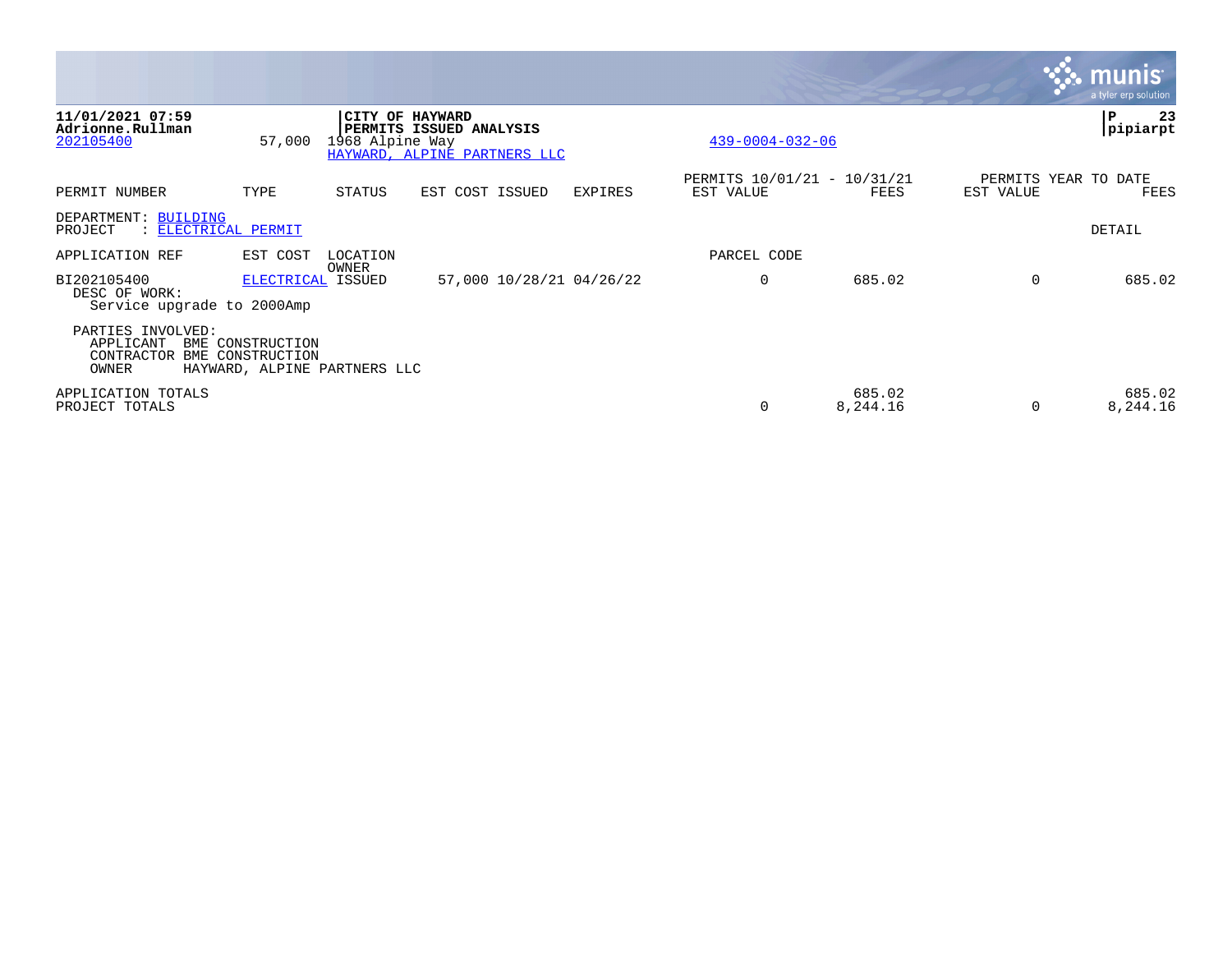|                                                                                                         |                                                                                                            |                                                                                                                                                                                           |                                                      |                      |                | <u>munis</u><br>a tyler erp solution     |
|---------------------------------------------------------------------------------------------------------|------------------------------------------------------------------------------------------------------------|-------------------------------------------------------------------------------------------------------------------------------------------------------------------------------------------|------------------------------------------------------|----------------------|----------------|------------------------------------------|
| 11/01/2021 07:59<br>Adrionne.Rullman                                                                    |                                                                                                            | CITY OF HAYWARD<br>PERMITS ISSUED ANALYSIS                                                                                                                                                |                                                      |                      |                | P<br>24<br> pipiarpt                     |
| DEPARTMENT: BUILDING<br>PROJECT                                                                         | : EOUIPMENT INSTALLATION                                                                                   |                                                                                                                                                                                           |                                                      |                      |                | DETAIL                                   |
| APPLICATION REF                                                                                         | LOCATION<br>EST COST<br>OWNER                                                                              |                                                                                                                                                                                           | PARCEL CODE                                          |                      |                |                                          |
| 202104241                                                                                               | 31129 Wiegman Rd<br>701,250                                                                                | IBG, WIEGMAN ROAD ASSOCIATES                                                                                                                                                              | $475 - 0020 - 120 - 00$                              |                      |                |                                          |
| PERMIT NUMBER<br>BI202104241<br>DESC OF WORK:<br>PARTIES INVOLVED:<br>APPLICANT CRIDER, MATHEW<br>OWNER | STATUS<br>TYPE<br>EOUIPMENT<br>ISSUED<br>CONTRACTOR ACCEL AIR SYSTEMS, INC<br>IBG, WIEGMAN ROAD ASSOCIATES | EST COST ISSUED<br>EXPIRES<br>701,250 10/07/21 04/05/22<br>DISCONNECT, REMOVE 4 (E) HEAT PUMP UNITS. INSTALL 4 (N) LIKE<br>FOR LIKE UNITS. RECONNECT GAS, ELEC, CONDENSATE & LOW VOLTAGE. | PERMITS 10/01/21 - 10/31/21<br>EST VALUE<br>$\Omega$ | FEES<br>2,439.67     | EST VALUE<br>0 | PERMITS YEAR TO DATE<br>FEES<br>2,439.67 |
| APPLICATION TOTALS<br>PROJECT TOTALS                                                                    |                                                                                                            |                                                                                                                                                                                           | 0                                                    | 2,439.67<br>2,439.67 | 0              | 2,439.67<br>2,439.67                     |

the control of the control of the control of the control of the control of the control of the control of the control of the control of the control of the control of the control of the control of the control of the control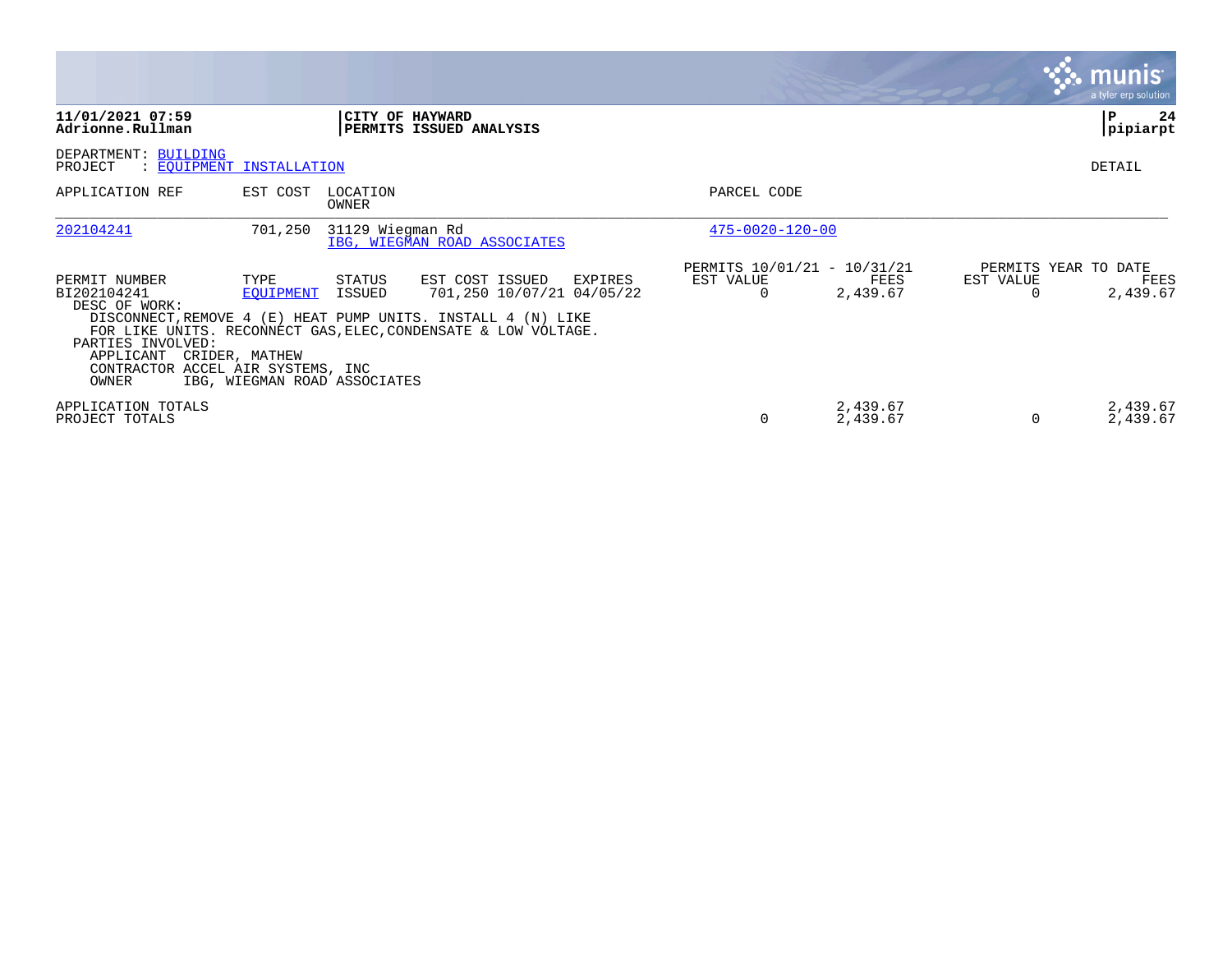|                                                                              |                    |                                |                                                   |                                                      |                  |                | $\mathbf{3.}$ munis<br>a tyler erp solution |
|------------------------------------------------------------------------------|--------------------|--------------------------------|---------------------------------------------------|------------------------------------------------------|------------------|----------------|---------------------------------------------|
| 11/01/2021 07:59<br>Adrionne.Rullman                                         |                    |                                | CITY OF HAYWARD<br><b>PERMITS ISSUED ANALYSIS</b> |                                                      |                  |                | 25<br>  P<br>pipiarpt                       |
| DEPARTMENT: BUILDING<br>PROJECT<br>: PROPERTY SURVEY                         |                    |                                |                                                   |                                                      |                  |                | DETAIL                                      |
| APPLICATION REF                                                              | EST COST           | LOCATION<br>OWNER              |                                                   | PARCEL CODE                                          |                  |                |                                             |
| 202105349                                                                    | $\Omega$           | 244 W Harder Rd<br>LUCIO GOMEZ |                                                   | $454 - 0015 - 017 - 02$                              |                  |                |                                             |
| PERMIT NUMBER<br>BI202105349<br>DESC OF WORK:<br>PROPERTY SURVEY DUE TO FIRE | TYPE<br><b>BFS</b> | STATUS<br>ISSUED               | EST COST ISSUED<br>EXPIRES<br>0 10/27/21          | PERMITS 10/01/21 - 10/31/21<br>EST VALUE<br>$\Omega$ | FEES<br>588.00   | EST VALUE<br>0 | PERMITS YEAR TO DATE<br>FEES<br>588.00      |
| PARTIES INVOLVED:<br>CONTRACTOR CARDINAL CONSTRUCTION<br>OWNER               | LUCIO GOMEZ        |                                |                                                   |                                                      |                  |                |                                             |
| APPLICATION TOTALS<br>PROJECT TOTALS                                         |                    |                                |                                                   | $\Omega$                                             | 588.00<br>588.00 | $\Omega$       | 588.00<br>588.00                            |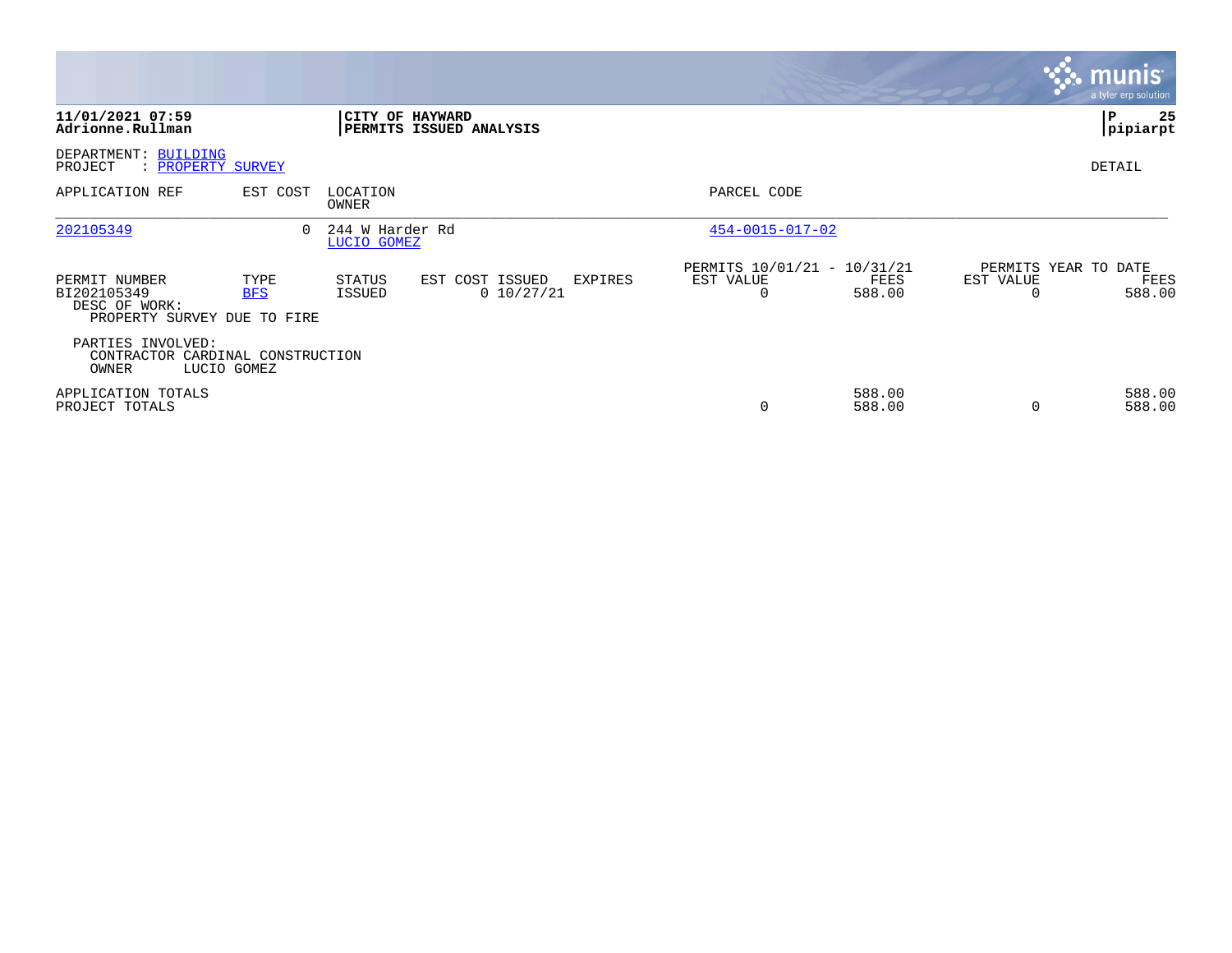|                                                                                                                                                                 |                                                   |                         |                                                                                                                                                                               |                                                      |                  |                       | munis<br>a tyler erp solution                 |
|-----------------------------------------------------------------------------------------------------------------------------------------------------------------|---------------------------------------------------|-------------------------|-------------------------------------------------------------------------------------------------------------------------------------------------------------------------------|------------------------------------------------------|------------------|-----------------------|-----------------------------------------------|
| 11/01/2021 07:59<br>Adrionne.Rullman                                                                                                                            |                                                   | CITY OF HAYWARD         | PERMITS ISSUED ANALYSIS                                                                                                                                                       |                                                      |                  |                       | ΙP<br>26<br> pipiarpt                         |
| DEPARTMENT: BUILDING<br>PROJECT                                                                                                                                 | : GAS PIPING RESIDENTIAL                          |                         |                                                                                                                                                                               |                                                      |                  |                       | DETAIL                                        |
| APPLICATION REF                                                                                                                                                 | EST COST LOCATION                                 | <b>OWNER</b>            |                                                                                                                                                                               | PARCEL CODE                                          |                  |                       |                                               |
| 202104938                                                                                                                                                       | 1,200                                             | 24781 Pear St           | SWAIN' SALOMON, CLIFF                                                                                                                                                         | $442 - 0036 - 040 - 00$                              |                  |                       |                                               |
| PERMIT NUMBER<br>BI202104938<br>DESC OF WORK:<br>in fireplace<br>PARTIES INVOLVED:<br>APPLICANT SANDOVAL, SERGIO<br>CONTRACTOR SANDOVAL, SERGIO<br><b>OWNER</b> | TYPE<br><b>GASE PIPE</b><br>SWAIN' SALOMON, CLIFF | <b>STATUS</b><br>ISSUED | EST COST ISSUED<br>EXPIRES<br>1,200 10/05/21 04/03/22<br>run 3/4 gas line from meter to fireplace. install one outlet                                                         | PERMITS 10/01/21 - 10/31/21<br>EST VALUE<br>$\Omega$ | FEES<br>326.34   | EST VALUE<br>$\Omega$ | PERMITS YEAR TO DATE<br><b>FEES</b><br>326.34 |
| APPLICATION TOTALS                                                                                                                                              |                                                   |                         |                                                                                                                                                                               |                                                      | 326.34           |                       | 326.34                                        |
| 202105259                                                                                                                                                       |                                                   | 500 620 Dean St         | LORENA PROPERITES LLC                                                                                                                                                         | $431 - 0103 - 005 - 00$                              |                  |                       |                                               |
| PERMIT NUMBER<br>BI202105259<br>DESC OF WORK:<br>PARTIES INVOLVED:<br>CONTRACTOR OWNER/BUILDER<br><b>OWNER</b>                                                  | TYPE<br><b>GASE PIPE</b><br>LORENA PROPERITES LLC | STATUS<br>ISSUED        | EST COST ISSUED<br>EXPIRES<br>500 10/18/21 04/16/22<br>R/R gas pipe of PG&E meter, pipe attached to EXT BLDG replace<br>5' section for clearance for PG&E to turn SVC back on | PERMITS 10/01/21 - 10/31/21<br>EST VALUE<br>$\Omega$ | FEES<br>326.34   | EST VALUE<br>$\Omega$ | PERMITS YEAR TO DATE<br>FEES<br>326.34        |
| APPLICATION TOTALS<br>PROJECT TOTALS                                                                                                                            |                                                   |                         |                                                                                                                                                                               | $\mathbf 0$                                          | 326.34<br>652.68 | $\mathbf 0$           | 326.34<br>652.68                              |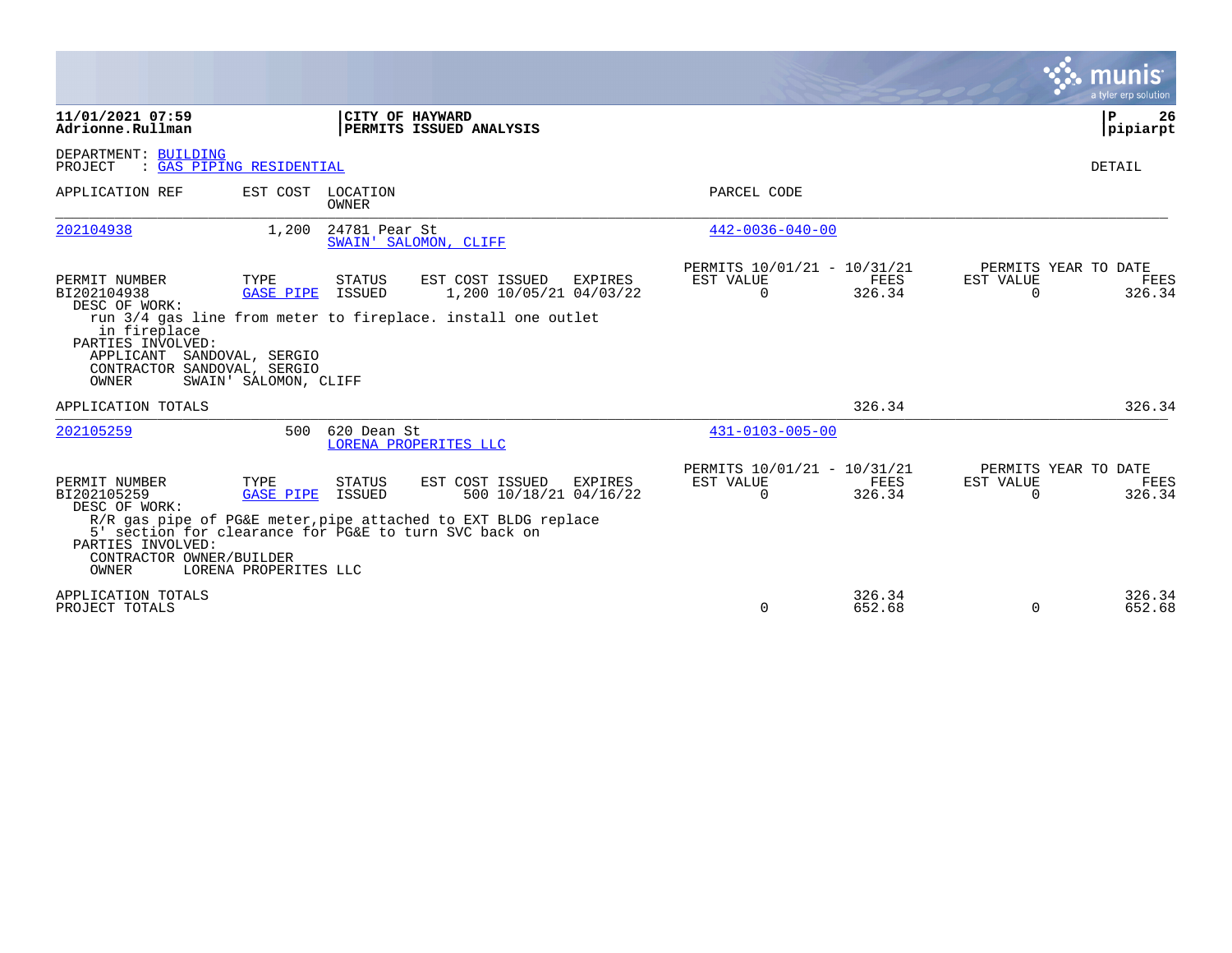|                                                                  |                                                                                 |                                                              |                                                         |                |                | munis<br>a tyler erp solution          |
|------------------------------------------------------------------|---------------------------------------------------------------------------------|--------------------------------------------------------------|---------------------------------------------------------|----------------|----------------|----------------------------------------|
| 11/01/2021 07:59<br>Adrionne.Rullman                             |                                                                                 | CITY OF HAYWARD<br>PERMITS ISSUED ANALYSIS                   |                                                         |                |                | ΙP<br>27<br> pipiarpt                  |
| DEPARTMENT: BUILDING<br>PROJECT<br>: FURNACE/HEATER              |                                                                                 |                                                              |                                                         |                |                | DETAIL                                 |
| APPLICATION REF                                                  | EST COST<br>LOCATION<br>OWNER                                                   |                                                              | PARCEL CODE                                             |                |                |                                        |
| <u>202104950</u>                                                 | 5,000                                                                           | 21062 Gary Dr 209A<br>HARPER, JUANITA TR                     | $415 - 0252 - 143 - 00$                                 |                |                |                                        |
| PERMIT NUMBER<br>BI202104950<br>DESC OF WORK:<br>Replace furnace | TYPE<br><b>STATUS</b><br><b>FURNACE/HE ISSUED</b>                               | EST COST ISSUED<br>EXPIRES<br>5,000 10/05/21 04/03/22        | PERMITS 10/01/21 - 10/31/21<br>EST VALUE<br>0           | FEES<br>326.34 | EST VALUE<br>0 | PERMITS YEAR TO DATE<br>FEES<br>326.34 |
| PARTIES INVOLVED:<br>OWNER                                       | CONTRACTOR JAZZ HEATING & AIR CONDITIONING<br>HARPER, JUANITA TR                |                                                              |                                                         |                |                |                                        |
| APPLICATION TOTALS                                               |                                                                                 |                                                              |                                                         | 326.34         |                | 326.34                                 |
| 202105049                                                        | 2,300                                                                           | 2747 Oliver Dr #224<br>JOSEPHINE, LUM LODGE LP               | $456 - 0035 - 010 - 36$                                 |                |                |                                        |
| PERMIT NUMBER<br>BI202105049<br>DESC OF WORK:                    | TYPE<br><b>STATUS</b><br>FURNACE/HE COMPLT<br>Replace single sided wall furnace | <b>EXPIRES</b><br>EST COST ISSUED<br>2,300 10/12/21 04/18/22 | PERMITS 10/01/21 - 10/31/21<br>EST VALUE<br>$\mathbf 0$ | FEES<br>326.34 | EST VALUE<br>0 | PERMITS YEAR TO DATE<br>FEES<br>326.34 |
| PARTIES INVOLVED:<br>CONTRACTOR KBECK PLUMBING<br>OWNER          | JOSEPHINE, LUM LODGE LP                                                         |                                                              |                                                         |                |                |                                        |
| APPLICATION TOTALS                                               |                                                                                 |                                                              |                                                         | 326.34         |                | 326.34                                 |
| 202105050                                                        | 2,300                                                                           | 2747 Oliver Dr #187<br>JOSEPHINE, LUM LODGE LP               | $456 - 0035 - 010 - 36$                                 |                |                |                                        |
| PERMIT NUMBER<br>BI202105050<br>DESC OF WORK:                    | TYPE<br>STATUS<br>FURNACE/HE COMPLT<br>Replace single sided wall furnace        | EST COST ISSUED<br>EXPIRES<br>2,300 10/12/21 04/14/22        | PERMITS 10/01/21 - 10/31/21<br>EST VALUE<br>$\mathbf 0$ | FEES<br>326.34 | EST VALUE<br>0 | PERMITS YEAR TO DATE<br>FEES<br>326.34 |
| PARTIES INVOLVED:<br>CONTRACTOR KBECK PLUMBING<br>OWNER          | JOSEPHINE, LUM LODGE LP                                                         |                                                              |                                                         |                |                |                                        |
| APPLICATION TOTALS                                               |                                                                                 |                                                              |                                                         | 326.34         |                | 326.34                                 |
| 202105073                                                        | $\Omega$<br>3579 Oakes Dr<br>MANELLA, JASON                                     |                                                              | $425 - 0330 - 040 - 00$                                 |                |                |                                        |
| PERMIT NUMBER<br>BI202105073                                     | TYPE<br><b>STATUS</b><br>FURNACE/HE ISSUED                                      | EST COST ISSUED<br>EXPIRES<br>$0$ 10/19/21 04/17/22          | PERMITS 10/01/21 - 10/31/21<br>EST VALUE<br>$\Omega$    | FEES<br>326.34 | EST VALUE<br>0 | PERMITS YEAR TO DATE<br>FEES<br>326.34 |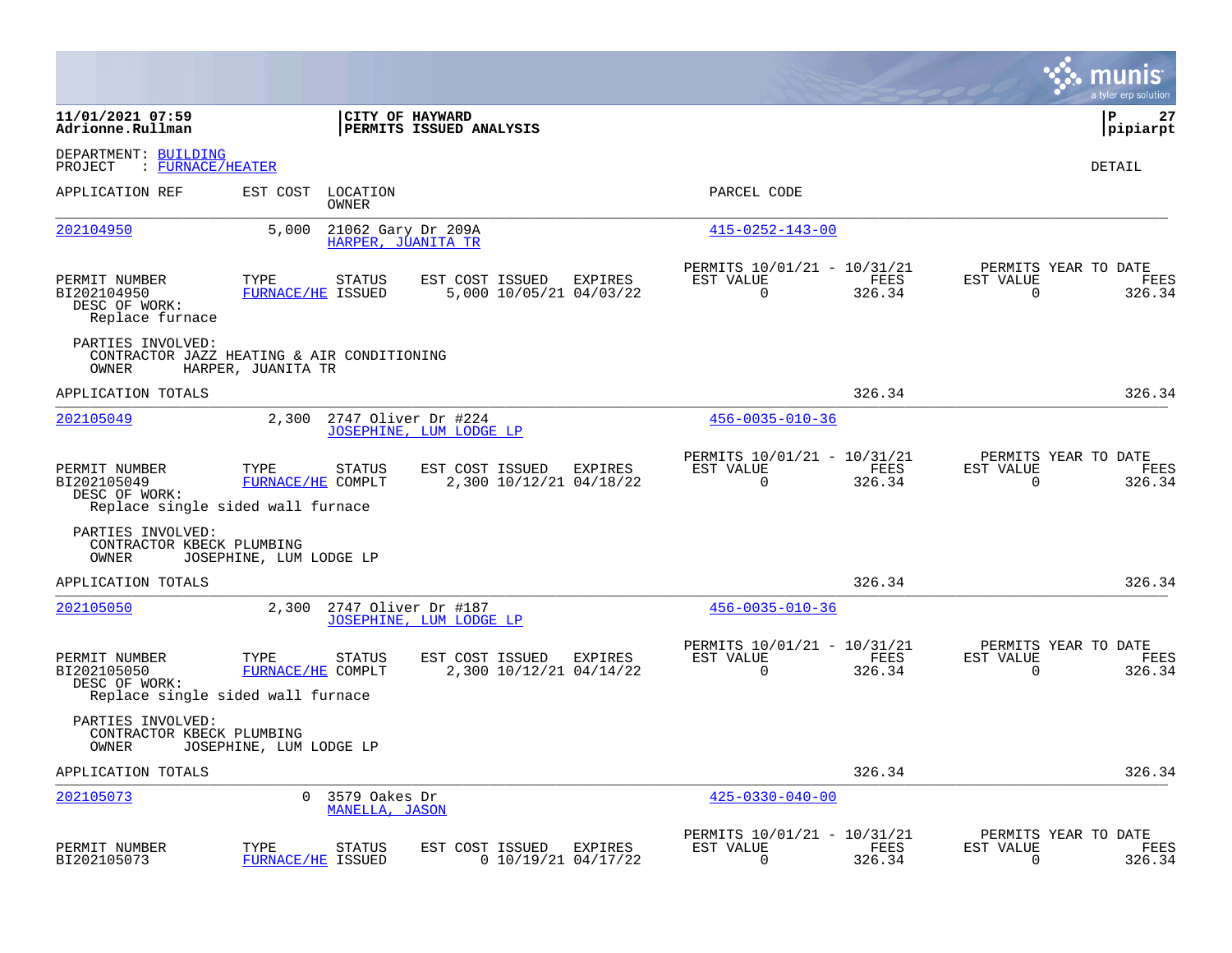|                                                                                                      |                                           |                                                                  |                                                         |                  | a tyler erp solution                                             |
|------------------------------------------------------------------------------------------------------|-------------------------------------------|------------------------------------------------------------------|---------------------------------------------------------|------------------|------------------------------------------------------------------|
| 11/01/2021 07:59<br>Adrionne.Rullman                                                                 |                                           | CITY OF HAYWARD<br>PERMITS ISSUED ANALYSIS                       |                                                         |                  | 28<br>l P<br> pipiarpt                                           |
| DEPARTMENT: BUILDING<br>PROJECT<br>: FURNACE/HEATER                                                  |                                           |                                                                  |                                                         |                  | DETAIL                                                           |
| APPLICATION REF<br>DESC OF WORK:<br>NEW FURNACE INSTALL (LIKE FOR LIKE)                              | EST COST LOCATION<br>OWNER                |                                                                  | PARCEL CODE                                             |                  |                                                                  |
| PARTIES INVOLVED:<br>CONTRACTOR TUCK AIRE HEATING & AIR CONDITIONING COR<br>OWNER<br>MANELLA, JASON  |                                           |                                                                  |                                                         |                  |                                                                  |
| APPLICATION TOTALS                                                                                   |                                           |                                                                  |                                                         | 326.34           | 326.34                                                           |
| 202105075                                                                                            | 4,255<br>2566 Lancaster Rd                | ALLEN, CLAUDE I & FRANCES A TRUST                                | $425 - 0360 - 021 - 00$                                 |                  |                                                                  |
| PERMIT NUMBER<br>TYPE<br>BI202105075<br>DESC OF WORK:<br>70K BTUS 80% EFFICIENCY FURNACE CHANGE OUT. | <b>STATUS</b><br><b>FURNACE/HE ISSUED</b> | EST COST ISSUED<br>EXPIRES<br>4,255 10/18/21 04/16/22            | PERMITS 10/01/21 - 10/31/21<br>EST VALUE<br>0           | FEES<br>326.34   | PERMITS YEAR TO DATE<br>EST VALUE<br>FEES<br>326.34<br>0         |
| PARTIES INVOLVED:<br>CONTRACTOR ABC COOLING AND HEATING<br>OWNER                                     | ALLEN, CLAUDE I & FRANCES A TRUST         |                                                                  |                                                         |                  |                                                                  |
| APPLICATION TOTALS                                                                                   |                                           |                                                                  |                                                         | 326.34           | 326.34                                                           |
| 202105096                                                                                            | 900                                       | 29083 Mission Blvd 217<br>STAHL, ROBERT & VIRGINIA M PARTNERSHIP | $078C - 0447 - 002 - 02$                                |                  |                                                                  |
| PERMIT NUMBER<br>TYPE<br>BI202105096<br>DESC OF WORK:<br>Replace gas wall heater                     | STATUS<br>FURNACE/HE COMPLT               | EST COST ISSUED<br>EXPIRES<br>900 10/13/21 04/28/22              | PERMITS 10/01/21 - 10/31/21<br>EST VALUE<br>$\mathbf 0$ | FEES<br>.00      | PERMITS YEAR TO DATE<br>EST VALUE<br>FEES<br>$\mathbf 0$<br>.00  |
| PARTIES INVOLVED:<br>AGENT<br>BRACKEN, DONALD<br>CONTRACTOR OWNER/, BUILDER<br>OWNER                 | STAHL, ROBERT & VIRGINIA M PARTNERSHIP    |                                                                  |                                                         |                  |                                                                  |
| APPLICATION TOTALS                                                                                   |                                           |                                                                  |                                                         | .00              | .00                                                              |
| 202105097                                                                                            | 900                                       | 29083 Mission Blvd 218<br>STAHL, ROBERT & VIRGINIA M PARTNERSHIP | $078C - 0447 - 002 - 02$                                |                  |                                                                  |
| PERMIT NUMBER<br>TYPE<br>BI202105097<br>DESC OF WORK:<br>Replace gas wall heater                     | STATUS<br>FURNACE/HE COMPLT               | EST COST ISSUED<br>EXPIRES<br>900 10/13/21 04/28/22              | PERMITS 10/01/21 - 10/31/21<br>EST VALUE<br>0           | FEES<br>$.00 \,$ | PERMITS YEAR TO DATE<br>EST VALUE<br>FEES<br>$\mathbf{0}$<br>.00 |
| PARTIES INVOLVED:<br>AGENT<br>BRACKEN, DONALD<br>CONTRACTOR OWNER/, BUILDER                          |                                           |                                                                  |                                                         |                  |                                                                  |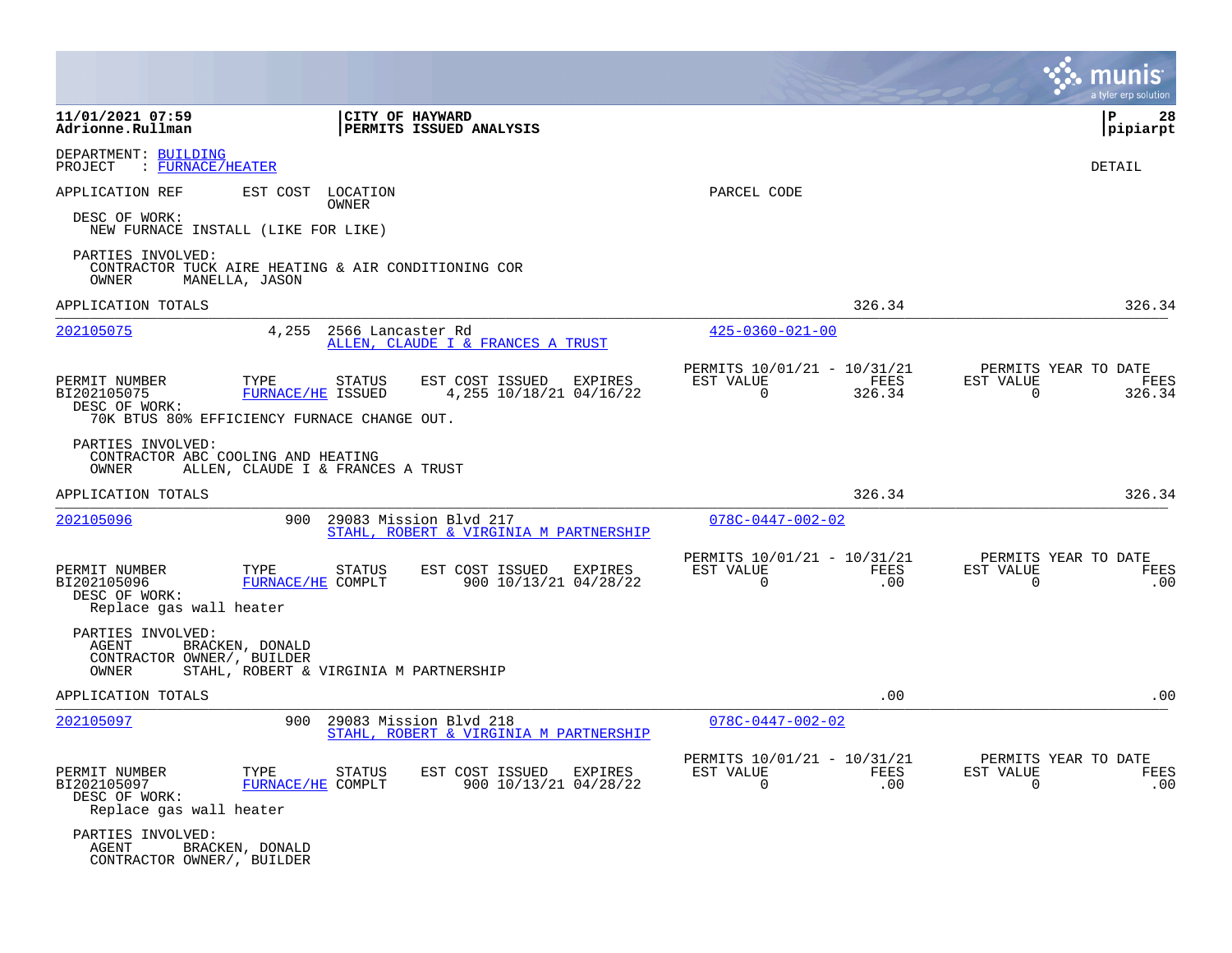|                                                                                                 |                                                                                                                                                                       |                                            |         |                                                      |                    |                       | a tyler erp solution                   |
|-------------------------------------------------------------------------------------------------|-----------------------------------------------------------------------------------------------------------------------------------------------------------------------|--------------------------------------------|---------|------------------------------------------------------|--------------------|-----------------------|----------------------------------------|
| 11/01/2021 07:59<br>Adrionne.Rullman                                                            | CITY OF HAYWARD                                                                                                                                                       | PERMITS ISSUED ANALYSIS                    |         |                                                      |                    |                       | l P<br>29<br> pipiarpt                 |
| DEPARTMENT: BUILDING<br>: FURNACE/HEATER<br>PROJECT                                             |                                                                                                                                                                       |                                            |         |                                                      |                    |                       | DETAIL                                 |
| APPLICATION REF                                                                                 | EST COST<br>LOCATION                                                                                                                                                  |                                            |         | PARCEL CODE                                          |                    |                       |                                        |
| OWNER                                                                                           | OWNER<br>STAHL, ROBERT & VIRGINIA M PARTNERSHIP                                                                                                                       |                                            |         |                                                      |                    |                       |                                        |
| APPLICATION TOTALS                                                                              |                                                                                                                                                                       |                                            |         |                                                      | .00                |                       | .00                                    |
| 202105222                                                                                       | 5,265 723 Alquire Pkwy                                                                                                                                                | NILA, L AND OSCAR K PENAFLOR TRS           |         | $083 - 0266 - 050 - 00$                              |                    |                       |                                        |
| PERMIT NUMBER<br>BI202105222<br>DESC OF WORK:<br>wall heater changeout                          | TYPE<br><b>STATUS</b><br>FURNACE/HE ISSUED                                                                                                                            | EST COST ISSUED<br>5,265 10/19/21 04/17/22 | EXPIRES | PERMITS 10/01/21 - 10/31/21<br>EST VALUE<br>$\Omega$ | FEES<br>326.34     | EST VALUE<br>$\Omega$ | PERMITS YEAR TO DATE<br>FEES<br>326.34 |
| PARTIES INVOLVED:<br>OWNER                                                                      | APPLICANT CONTRA COSTA HEATING & AIR<br>CONTRACTOR CONTRA COSTA HEATING & AIR<br>NILA, L AND OSCAR K PENAFLOR TRS                                                     |                                            |         |                                                      |                    |                       |                                        |
| APPLICATION TOTALS                                                                              |                                                                                                                                                                       |                                            |         |                                                      | 326.34             |                       | 326.34                                 |
| 202105272                                                                                       | 22081 Valencia Pl 2<br>$\Omega$<br>INGRAM, DEDRA L                                                                                                                    |                                            |         | $415 - 0250 - 028 - 00$                              |                    |                       |                                        |
| PERMIT NUMBER<br>BI202105272<br>DESC OF WORK:                                                   | TYPE<br><b>STATUS</b><br>FURNACE/HE ISSUED<br>INSTALLING (N) GOODMAN 80% EFFICIENT FURNACE, 60K BTU                                                                   | EST COST ISSUED<br>$0$ 10/28/21 04/26/22   | EXPIRES | PERMITS 10/01/21 - 10/31/21<br>EST VALUE<br>$\Omega$ | FEES<br>326.34     | EST VALUE<br>$\Omega$ | PERMITS YEAR TO DATE<br>FEES<br>326.34 |
| PARTIES INVOLVED:<br>OWNER                                                                      | CONTRACTOR SUPERIOR MECHANICAL SERVICES INC<br>INGRAM, DEDRA L                                                                                                        |                                            |         |                                                      |                    |                       |                                        |
| APPLICATION TOTALS                                                                              |                                                                                                                                                                       |                                            |         |                                                      | 326.34             |                       | 326.34                                 |
| 202105390                                                                                       | 22832 5th St<br>1,800<br><b>CYPRESS TRUST</b>                                                                                                                         |                                            |         | $427 - 0051 - 029 - 00$                              |                    |                       |                                        |
| PERMIT NUMBER<br>BI202105390<br>DESC OF WORK:<br>BTU WALL HEATER.<br>PARTIES INVOLVED:<br>OWNER | TYPE<br>STATUS<br>FURNACE/HE ISSUED<br>REMOVE WALL HEATER 50K BTU. INSTALL NEW IN SAME LOCATION 50K<br>CONTRACTOR SPOT FREE DUCT CLEANING INC<br><b>CYPRESS TRUST</b> | EST COST ISSUED<br>1,800 10/28/21 04/26/22 | EXPIRES | PERMITS 10/01/21 - 10/31/21<br>EST VALUE<br>$\Omega$ | FEES<br>326.34     | EST VALUE<br>$\Omega$ | PERMITS YEAR TO DATE<br>FEES<br>326.34 |
| APPLICATION TOTALS<br>PROJECT TOTALS                                                            |                                                                                                                                                                       |                                            |         | $\Omega$                                             | 326.34<br>2,610.72 | $\mathbf 0$           | 326.34<br>2,610.72                     |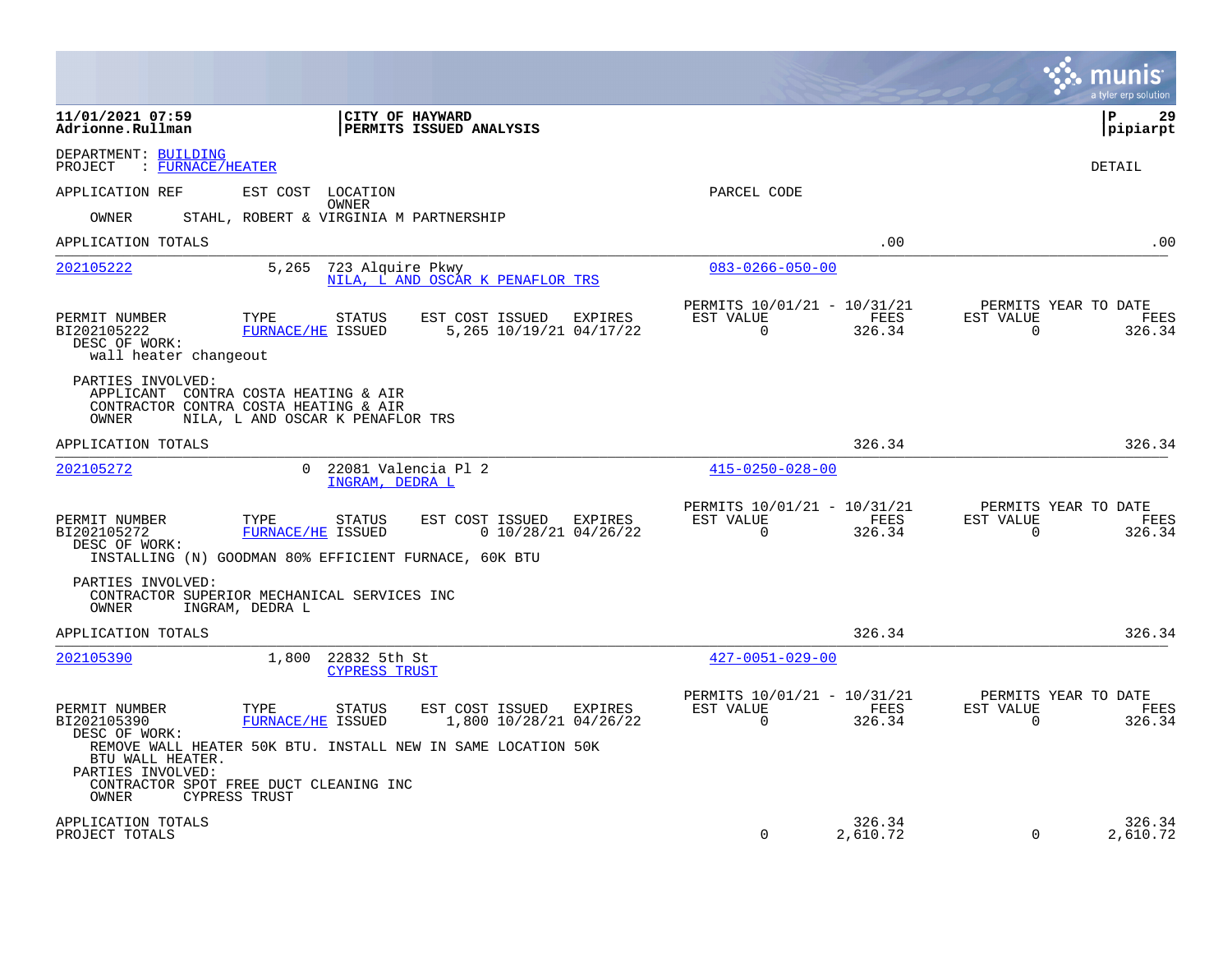|                                                                                          |                                  |                                |                                                                                                                              |                                                      |                  |                                               | a tyler erp solution            |
|------------------------------------------------------------------------------------------|----------------------------------|--------------------------------|------------------------------------------------------------------------------------------------------------------------------|------------------------------------------------------|------------------|-----------------------------------------------|---------------------------------|
| 11/01/2021 07:59<br>Adrionne.Rullman                                                     |                                  |                                | CITY OF HAYWARD<br>PERMITS ISSUED ANALYSIS                                                                                   |                                                      |                  |                                               | $\mathbf{P}$<br>30<br> pipiarpt |
| DEPARTMENT: BUILDING<br>PROJECT                                                          | : RESIDENTIAL REPAIR/MAINTENANCE |                                |                                                                                                                              |                                                      |                  |                                               | DETAIL                          |
| APPLICATION REF                                                                          |                                  | EST COST LOCATION<br>OWNER     |                                                                                                                              | PARCEL CODE                                          |                  |                                               |                                 |
| 202102990                                                                                | 15,000                           | 21930 Thelma St                | TUCKER ASHLEY C & BRANDON I                                                                                                  | $432 - 0028 - 047 - 00$                              |                  |                                               |                                 |
| PERMIT NUMBER<br>BI202102990<br>DESC OF WORK:                                            | TYPE<br><b>BMAN</b>              | <b>STATUS</b><br><b>ISSUED</b> | EST COST ISSUED<br>EXPIRES<br>15,000 10/18/21 04/16/22                                                                       | PERMITS 10/01/21 - 10/31/21<br>EST VALUE<br>$\Omega$ | FEES<br>717.79   | PERMITS YEAR TO DATE<br>EST VALUE<br>$\Omega$ | FEES<br>717.79                  |
| for window installment.<br>PARTIES INVOLVED:<br>CONTRACTOR OWNER/BUILDER<br>OWNER        | TUCKER ASHLEY C & BRANDON I      |                                | removing stucco from existing siding, stucco exterior walls                                                                  |                                                      |                  |                                               |                                 |
| APPLICATION TOTALS                                                                       |                                  |                                |                                                                                                                              |                                                      | 717.79           |                                               | 717.79                          |
| 202103518                                                                                | 200,000                          | 27750 Tyrrell Ave              | ZAHRAIE, JAFAR & BRALAND LISA M                                                                                              | $453 - 0085 - 037 - 04$                              |                  |                                               |                                 |
| PERMIT NUMBER<br>BI202103518<br>DESC OF WORK:                                            | TYPE<br><b>BMAN</b>              | <b>STATUS</b><br><b>ISSUED</b> | EST COST ISSUED<br>EXPIRES<br>200,000 10/14/21 04/12/22                                                                      | PERMITS 10/01/21 - 10/31/21<br>EST VALUE<br>$\Omega$ | FEES<br>4,851.29 | PERMITS YEAR TO DATE<br>EST VALUE<br>$\Omega$ | FEES<br>4,851.29                |
| PARTIES INVOLVED:                                                                        |                                  |                                | fire damage repair; replace wall finishes, insulation, elecri<br>cal, repair framing, windows & doors, FAU, roof framing ext |                                                      |                  |                                               |                                 |
| APPLICANT ZAHRAIE, JAFAR & BRALAND LISA M<br>CONTRACTOR OWNER/, BUILDER<br>OWNER         | ZAHRAIE, JAFAR & BRALAND LISA M  |                                |                                                                                                                              |                                                      |                  |                                               |                                 |
| APPLICATION TOTALS                                                                       |                                  |                                |                                                                                                                              |                                                      | 4,851.29         |                                               | 4,851.29                        |
| 202103536                                                                                | 36,000                           | 3452 Bridge Rd                 | TECHNICON CONSTRUCTION CO INC                                                                                                | $461 - 0045 - 031 - 00$                              |                  |                                               |                                 |
| PERMIT NUMBER<br>BI202103536<br>DESC OF WORK:                                            | TYPE<br><b>BMAN</b>              | <b>STATUS</b><br><b>ISSUED</b> | EST COST ISSUED<br><b>EXPIRES</b><br>36,000 10/04/21 04/20/22                                                                | PERMITS 10/01/21 - 10/31/21<br>EST VALUE<br>0        | FEES<br>1,568.89 | PERMITS YEAR TO DATE<br>EST VALUE<br>$\Omega$ | FEES<br>1,568.89                |
| PARTIES INVOLVED:                                                                        |                                  |                                | R/R dry rotten wood members, tenant improvement aadding<br>non structural walls & replace roofing material. Replace          |                                                      |                  |                                               |                                 |
| APPLICANT SALAZAR CONSTRUCTION CO INC<br>CONTRACTOR SALAZAR CONSTRUCTION CO INC<br>OWNER | TECHNICON CONSTRUCTION CO INC    |                                |                                                                                                                              |                                                      |                  |                                               |                                 |
| APPLICATION TOTALS                                                                       |                                  |                                |                                                                                                                              |                                                      | 1,568.89         |                                               | 1,568.89                        |
| 202104660                                                                                | 25,930                           | 378 Cooper Way<br>ELLIS, RICH  |                                                                                                                              | $465 - 0020 - 055 - 00$                              |                  |                                               |                                 |
|                                                                                          |                                  |                                |                                                                                                                              | PERMITS 10/01/21 - 10/31/21                          |                  | PERMITS YEAR TO DATE                          |                                 |

**Contract**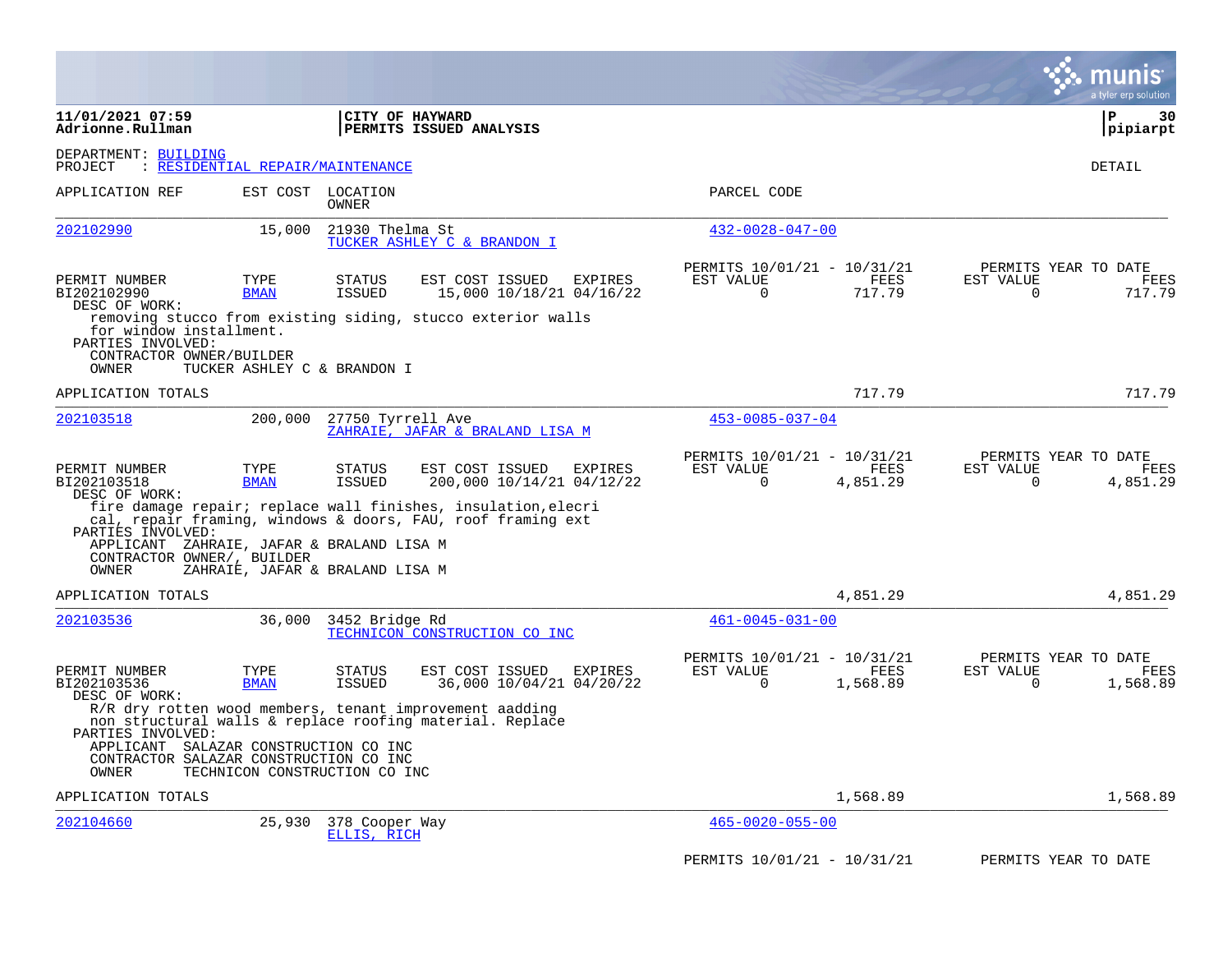|                                                                                                                                                                                   |                           |                                               |                                            |                         |                                           |                                                         |                       |                          | a tyler erp solution                       |
|-----------------------------------------------------------------------------------------------------------------------------------------------------------------------------------|---------------------------|-----------------------------------------------|--------------------------------------------|-------------------------|-------------------------------------------|---------------------------------------------------------|-----------------------|--------------------------|--------------------------------------------|
| 11/01/2021 07:59<br>Adrionne.Rullman<br>PERMIT NUMBER                                                                                                                             | TYPE                      | CITY OF HAYWARD<br><b>STATUS</b>              | PERMITS ISSUED ANALYSIS<br>EST COST ISSUED |                         | EXPIRES                                   | EST VALUE                                               | <b>FEES</b>           | EST VALUE                | ${\bf P}$<br>31<br>pipiarpt<br><b>FEES</b> |
| DEPARTMENT: BUILDING<br>: RESIDENTIAL REPAIR/MAINTENANCE<br>PROJECT                                                                                                               |                           |                                               |                                            |                         |                                           |                                                         |                       |                          | DETAIL                                     |
| APPLICATION REF                                                                                                                                                                   |                           | EST COST LOCATION                             |                                            |                         |                                           | PARCEL CODE                                             |                       |                          |                                            |
| BI202104660<br>DESC OF WORK:<br>repair smoke and water damage from fire                                                                                                           | <b>BMAN</b>               | OWNER<br><b>ISSUED</b>                        |                                            |                         | 25,930 10/18/21 04/28/22                  | $\mathbf 0$                                             | 773.94                | $\Omega$                 | 773.94                                     |
| PARTIES INVOLVED:<br>APPLICANT EAST VALLEY TERMITE CO.<br>CONTRACTOR EAST VALLEY TERMITE CO.<br>OWNER                                                                             | ELLIS, RICH               |                                               |                                            |                         |                                           |                                                         |                       |                          |                                            |
| APPLICATION TOTALS                                                                                                                                                                |                           |                                               |                                            |                         |                                           |                                                         | 773.94                |                          | 773.94                                     |
| 202104906                                                                                                                                                                         | 8,068                     | 24857 Whitman St<br>MONIZ, ROBERT & WINNIFRED |                                            |                         |                                           | $444 - 0054 - 054 - 01$                                 |                       |                          |                                            |
| PERMIT NUMBER<br>BI202104906<br>DESC OF WORK:<br>Replace 20sf of $1/2$ " drywall in kitchen (see sketch),                                                                         | TYPE<br><b>BMAN</b>       | STATUS<br>COMPLT                              | EST COST ISSUED                            |                         | EXPIRES<br>8,068 10/04/21 04/12/22        | PERMITS 10/01/21 - 10/31/21<br>EST VALUE<br>$\mathbf 0$ | FEES<br>407.69        | EST VALUE<br>$\Omega$    | PERMITS YEAR TO DATE<br>FEES<br>407.69     |
| new flooring throughout.<br>PARTIES INVOLVED:<br>APPLICANT MARK SCOTT CONSTRUCTION<br>CONTRACTOR MARK SCOTT CONSTRUCTION<br>OWNER                                                 | MONIZ, ROBERT & WINNIFRED |                                               |                                            |                         |                                           |                                                         |                       |                          |                                            |
| APPLICATION TOTALS                                                                                                                                                                |                           |                                               |                                            |                         |                                           |                                                         | 407.69                |                          | 407.69                                     |
| 202105082                                                                                                                                                                         | 3.000                     | 2765 Journey Ln<br><b>ANUJ BATHLA</b>         |                                            |                         |                                           | $456 - 0098 - 143 - 00$                                 |                       |                          |                                            |
| PERMIT NUMBER<br>BI202105082<br>DESC OF WORK:                                                                                                                                     | TYPE<br><b>BMAN</b>       | STATUS<br><b>ISSUED</b>                       |                                            | EST COST ISSUED EXPIRES | 3,000 10/13/21 04/15/22                   | PERMITS 10/01/21 - 10/31/21<br>EST VALUE<br>$\Omega$    | FEES<br>277.28        | EST VALUE<br>$\Omega$    | PERMITS YEAR TO DATE<br>FEES<br>277.28     |
| water damage repairs to dry wall in hall way, 2 bathrooms<br>living room<br>PARTIES INVOLVED:<br>APPLICANT AA QUALITY CONSTRUCTION<br>CONTRACTOR AA OUALITY CONSTRUCTION<br>OWNER | ANUJ BATHLA               |                                               |                                            |                         |                                           |                                                         |                       |                          |                                            |
| APPLICATION TOTALS                                                                                                                                                                |                           |                                               |                                            |                         |                                           |                                                         | 277.28                |                          | 277.28                                     |
| 202105249                                                                                                                                                                         | 4,500                     | 394 Redbud Ln<br><b>NATALIE KO</b>            |                                            |                         |                                           | $431 - 0080 - 084 - 00$                                 |                       |                          |                                            |
| PERMIT NUMBER<br>BI202105249<br>DESC OF WORK:                                                                                                                                     | TYPE<br><b>BMAN</b>       | <b>STATUS</b><br><b>ISSUED</b>                | EST COST ISSUED                            |                         | <b>EXPIRES</b><br>4,500 10/25/21 04/29/22 | PERMITS 10/01/21 - 10/31/21<br>EST VALUE<br>$\mathbf 0$ | <b>FEES</b><br>320.66 | EST VALUE<br>$\mathbf 0$ | PERMITS YEAR TO DATE<br>FEES<br>320.66     |

repair front window, framing and siding due to damage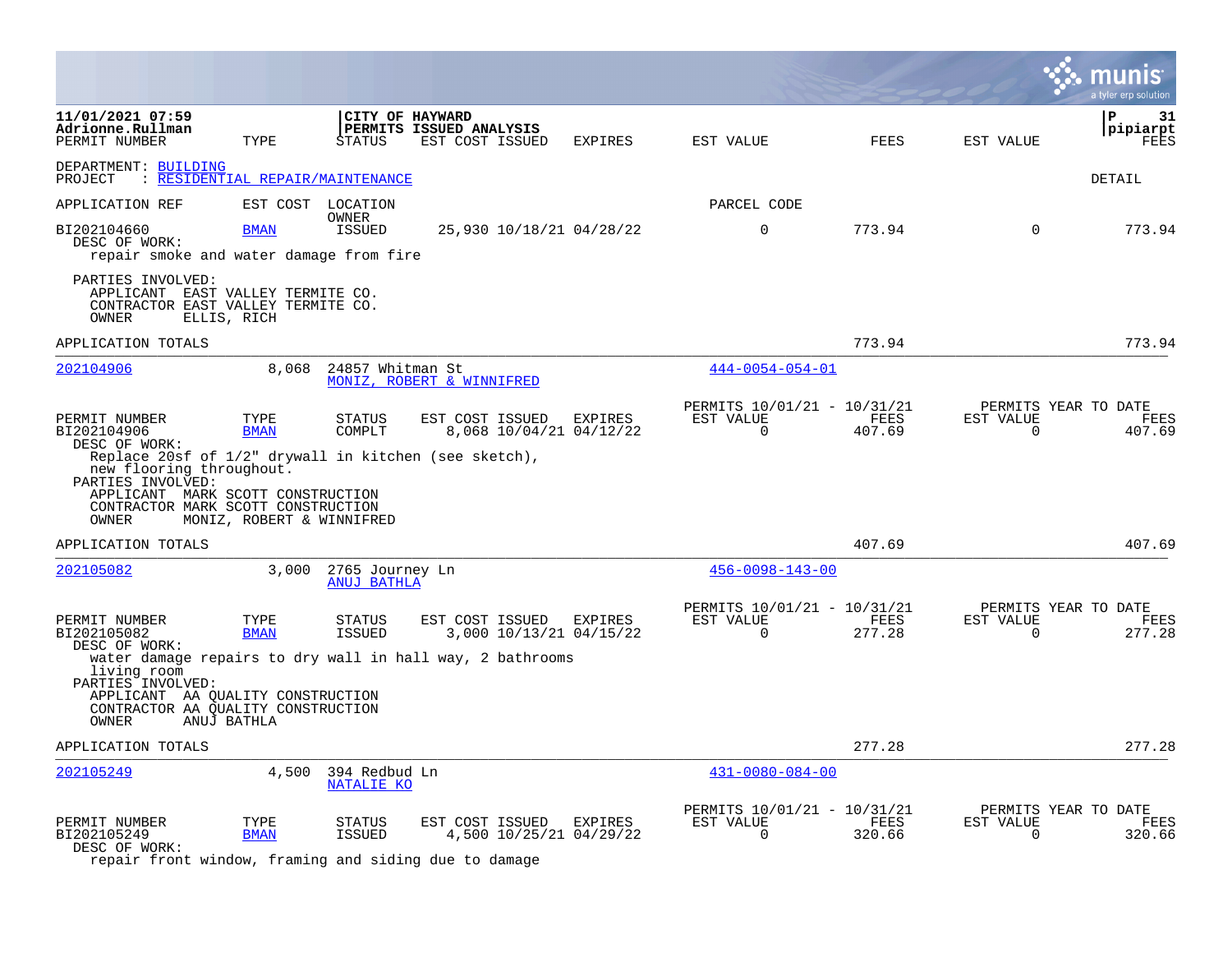|                                                                                                                                                                                                                                  |                                                                                                                                                                                                                      |                                                      |                    |                       | a tyler erp solution                   |
|----------------------------------------------------------------------------------------------------------------------------------------------------------------------------------------------------------------------------------|----------------------------------------------------------------------------------------------------------------------------------------------------------------------------------------------------------------------|------------------------------------------------------|--------------------|-----------------------|----------------------------------------|
| 11/01/2021 07:59<br>Adrionne.Rullman                                                                                                                                                                                             | CITY OF HAYWARD<br>PERMITS ISSUED ANALYSIS                                                                                                                                                                           |                                                      |                    |                       | l P<br>32<br> pipiarpt                 |
| DEPARTMENT: BUILDING<br>: RESIDENTIAL REPAIR/MAINTENANCE<br>PROJECT                                                                                                                                                              |                                                                                                                                                                                                                      |                                                      |                    |                       | <b>DETAIL</b>                          |
| APPLICATION REF<br>EST COST LOCATION                                                                                                                                                                                             | <b>OWNER</b>                                                                                                                                                                                                         | PARCEL CODE                                          |                    |                       |                                        |
| PARTIES INVOLVED:<br>APPLICANT CHAPPIE BUILDING CONSTRUCTION INC<br>CONTRACTOR CHAPPIE BUILDING CONSTRUCTION INC<br>OWNER<br>NATALIE KO                                                                                          |                                                                                                                                                                                                                      |                                                      |                    |                       |                                        |
| APPLICATION TOTALS                                                                                                                                                                                                               |                                                                                                                                                                                                                      |                                                      | 320.66             |                       | 320.66                                 |
| 202105257                                                                                                                                                                                                                        | 5,400 1784 Finch Ct<br>APODACA, DAVID C & JERRILYNN L                                                                                                                                                                | $463 - 0007 - 015 - 00$                              |                    |                       |                                        |
| PERMIT NUMBER<br>TYPE<br>BI202105257<br><b>BMAN</b><br>DESC OF WORK:<br>rt to the existing chase.<br>PARTIES INVOLVED:<br>APPLICANT DOUBLE D BUILDERS<br>CONTRACTOR DOUBLE D BUILDERS<br>OWNER<br>APODACA, DAVID C & JERRILYNN L | EST COST ISSUED<br><b>STATUS</b><br><b>EXPIRES</b><br><b>ISSUED</b><br>5,400 10/18/21 04/16/22<br>Install Dedicated gas line & electrical. Gas Fire place inse                                                       | PERMITS 10/01/21 - 10/31/21<br>EST VALUE<br>$\Omega$ | FEES<br>501.19     | EST VALUE<br>$\Omega$ | PERMITS YEAR TO DATE<br>FEES<br>501.19 |
| APPLICATION TOTALS                                                                                                                                                                                                               |                                                                                                                                                                                                                      |                                                      | 501.19             |                       | 501.19                                 |
| 202105395<br>4.188                                                                                                                                                                                                               | 21117 Gary Dr 201E<br><b>TSANG. TENNYSON</b>                                                                                                                                                                         | $415 - 0252 - 309 - 00$                              |                    |                       |                                        |
| PERMIT NUMBER<br>TYPE<br>BI202105395<br><b>BMAN</b><br>DESC OF WORK:<br>PARTIES INVOLVED:<br>CONTRACTOR COMMUNITY RECONSTRUCTION SOLUTIONS<br>OWNER<br>TSANG, TENNYSON                                                           | EST COST ISSUED<br><b>STATUS</b><br><b>EXPIRES</b><br>4,188 10/28/21 04/26/22<br>ISSUED<br>REPLACE SLIDING DOOR.REPLACE STUCCO AT DECK PERIMETER &<br>CONCRETE TOPPING SLAB, INSTALL FLASHING/MEMBRANE, PATCH STUCCO | PERMITS 10/01/21 - 10/31/21<br>EST VALUE<br>$\Omega$ | FEES<br>320.61     | EST VALUE<br>$\Omega$ | PERMITS YEAR TO DATE<br>FEES<br>320.61 |
| APPLICATION TOTALS<br>PROJECT TOTALS                                                                                                                                                                                             |                                                                                                                                                                                                                      | 0                                                    | 320.61<br>9,739.34 | $\Omega$              | 320.61<br>9,739.34                     |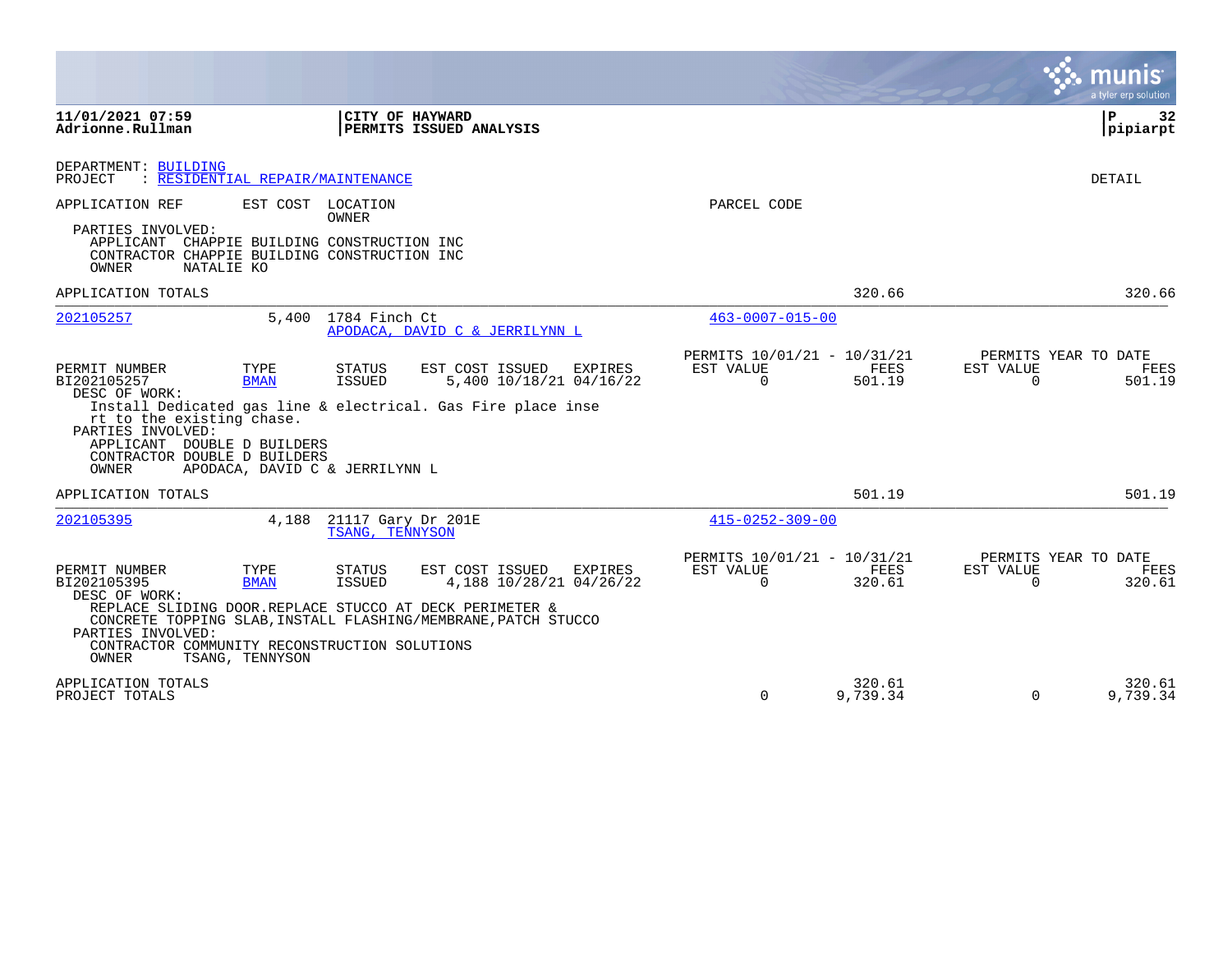|                                                                                              |                            |                                          |                                                                                                                       |         |                                                         |                |                          | munis<br>a tyler erp solution          |
|----------------------------------------------------------------------------------------------|----------------------------|------------------------------------------|-----------------------------------------------------------------------------------------------------------------------|---------|---------------------------------------------------------|----------------|--------------------------|----------------------------------------|
| 11/01/2021 07:59<br>Adrionne.Rullman                                                         |                            |                                          | CITY OF HAYWARD<br>PERMITS ISSUED ANALYSIS                                                                            |         |                                                         |                |                          | ΙP<br>33<br>pipiarpt                   |
| DEPARTMENT: BUILDING<br>PROJECT                                                              | : MECHANICAL PERMIT        |                                          |                                                                                                                       |         |                                                         |                |                          | DETAIL                                 |
| APPLICATION REF                                                                              | EST COST                   | LOCATION<br>OWNER                        |                                                                                                                       |         | PARCEL CODE                                             |                |                          |                                        |
| 202104877                                                                                    | 10,000                     | 25091 Oakridge Ct<br>COOPER, AUDRY       |                                                                                                                       |         | $425 - 0140 - 026 - 00$                                 |                |                          |                                        |
| PERMIT NUMBER<br>BI202104877<br>DESC OF WORK:                                                | TYPE<br><b>BMEC</b>        | <b>STATUS</b><br>ISSUED                  | EST COST ISSUED<br>10,000 10/07/21 04/05/22<br>ADD AIR CONDITIONER IN REAR YARD, ADD DEDICATED CIRCUIT FROM           | EXPIRES | PERMITS 10/01/21 - 10/31/21<br>EST VALUE<br>0           | FEES<br>326.34 | EST VALUE<br>0           | PERMITS YEAR TO DATE<br>FEES<br>326.34 |
| MAIN PANEL TO AC<br>PARTIES INVOLVED:<br>CONTRACTOR JAZZ HEATING & AIR CONDITIONING<br>OWNER | COOPER, AUDRY              |                                          |                                                                                                                       |         |                                                         |                |                          |                                        |
| APPLICATION TOTALS                                                                           |                            |                                          |                                                                                                                       |         |                                                         | 326.34         |                          | 326.34                                 |
| 202104912                                                                                    | 5,000                      | 1496 Rieger Ave                          | THOMPSON, PAMELA R TR                                                                                                 |         | $454 - 0070 - 033 - 00$                                 |                |                          |                                        |
| PERMIT NUMBER<br>BI202104912<br>DESC OF WORK:                                                | TYPE<br><b>BMEC</b>        | STATUS<br><b>ISSUED</b>                  | EST COST ISSUED<br>5,000 10/06/21 04/04/22<br>REPLACE AIR CONDITIONER LIKE FOR LIKE, 14 SEER 2.5 TON                  | EXPIRES | PERMITS 10/01/21 - 10/31/21<br>EST VALUE<br>$\mathbf 0$ | FEES<br>326.34 | EST VALUE<br>$\mathbf 0$ | PERMITS YEAR TO DATE<br>FEES<br>326.34 |
| PARTIES INVOLVED:<br>CONTRACTOR JAZZ HEATING & AIR CONDITIONING<br>OWNER                     | THOMPSON, PAMELA R TR      |                                          |                                                                                                                       |         |                                                         |                |                          |                                        |
| APPLICATION TOTALS                                                                           |                            |                                          |                                                                                                                       |         |                                                         | 326.34         |                          | 326.34                                 |
| 202104982                                                                                    | 16,000                     | 22732 Marolyn Ct                         | MOTTA, TIMOTHY A & CAROL J                                                                                            |         | $417 - 0060 - 032 - 00$                                 |                |                          |                                        |
| PERMIT NUMBER<br>BI202104982<br>DESC OF WORK:                                                | TYPE<br><b>BMEC</b>        | <b>STATUS</b><br>COMPLT                  | EST COST ISSUED<br>16,000 10/08/21 04/25/22                                                                           | EXPIRES | PERMITS 10/01/21 - 10/31/21<br>EST VALUE<br>$\Omega$    | FEES<br>685.02 | EST VALUE<br>$\Omega$    | PERMITS YEAR TO DATE<br>FEES<br>685.02 |
| PARTIES INVOLVED:<br>CONTRACTOR B.A. MORRISON<br>OWNER                                       | MOTTA, TIMOTHY A & CAROL J |                                          | INSTALL CENTRAL HEATING 80%, 45K BTU'S, & A/C IN BACKYARD 2<br>TON, 14 SEER 24K BTU'S, & DUCTLESS MINI SPLIT 9K BTU'S |         |                                                         |                |                          |                                        |
| APPLICATION TOTALS                                                                           |                            |                                          |                                                                                                                       |         |                                                         | 685.02         |                          | 685.02                                 |
| 202105008                                                                                    | 14,676                     | 752 City Walk Pl 4<br>ROBINSON, DAVID B. |                                                                                                                       |         | $428 - 0082 - 021 - 00$                                 |                |                          |                                        |
| PERMIT NUMBER<br>BI202105008                                                                 | TYPE<br><b>BMEC</b>        | <b>STATUS</b><br>COMPLT                  | EST COST ISSUED<br>14,676 10/07/21 04/15/22                                                                           | EXPIRES | PERMITS 10/01/21 - 10/31/21<br>EST VALUE<br>$\Omega$    | FEES<br>326.34 | EST VALUE<br>0           | PERMITS YEAR TO DATE<br>FEES<br>326.34 |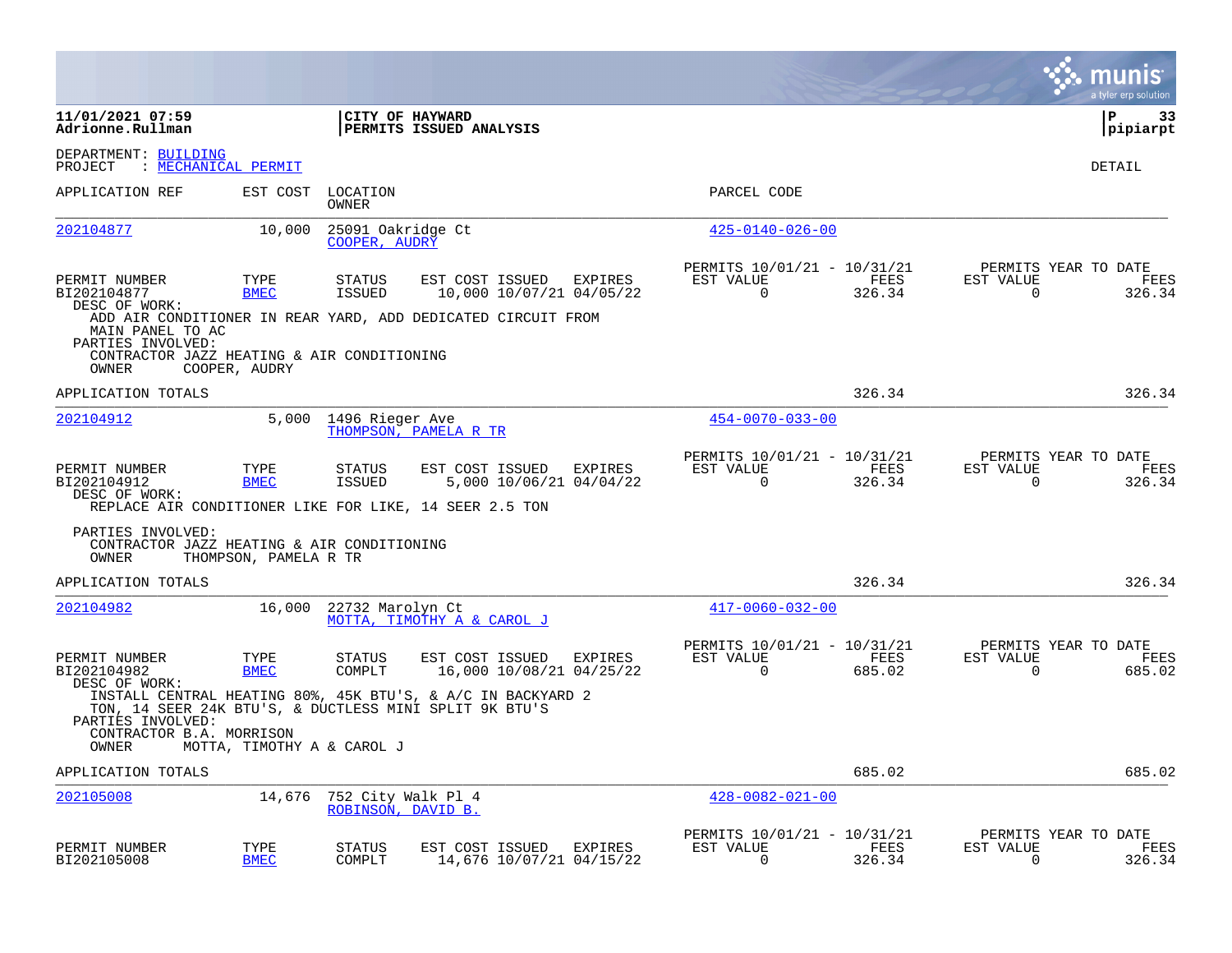|                                                                                                                                         |                                      |                                                        |                         |                                               | a tyler erp solution                                            |
|-----------------------------------------------------------------------------------------------------------------------------------------|--------------------------------------|--------------------------------------------------------|-------------------------|-----------------------------------------------|-----------------------------------------------------------------|
| 11/01/2021 07:59<br>Adrionne.Rullman                                                                                                    | CITY OF HAYWARD                      | PERMITS ISSUED ANALYSIS                                |                         |                                               | P<br>34<br>pipiarpt                                             |
| DEPARTMENT: BUILDING<br>: MECHANICAL PERMIT<br>PROJECT                                                                                  |                                      |                                                        |                         |                                               | DETAIL                                                          |
| APPLICATION REF                                                                                                                         | EST COST<br>LOCATION<br><b>OWNER</b> |                                                        | PARCEL CODE             |                                               |                                                                 |
| DESC OF WORK:<br>Furnace and AC replacement in the same location                                                                        |                                      |                                                        |                         |                                               |                                                                 |
| PARTIES INVOLVED:<br>CONTRACTOR OWNER/BUILDER<br>ROBINSON, DAVID B.<br>OWNER                                                            |                                      |                                                        |                         |                                               |                                                                 |
| APPLICATION TOTALS                                                                                                                      |                                      |                                                        |                         | 326.34                                        | 326.34                                                          |
| 202105155                                                                                                                               | 10,601<br>2060 E St                  | JANIAK, PAUL & NANCIE J TRS                            | $426 - 0050 - 018 - 02$ |                                               |                                                                 |
| PERMIT NUMBER<br>TYPE<br><b>BMEC</b><br>BI202105155                                                                                     | STATUS<br><b>ISSUED</b>              | EST COST ISSUED<br>EXPIRES<br>10,601 10/18/21 04/16/22 | EST VALUE<br>$\Omega$   | PERMITS 10/01/21 - 10/31/21<br>FEES<br>326.34 | PERMITS YEAR TO DATE<br>EST VALUE<br>FEES<br>$\Omega$<br>326.34 |
| DESC OF WORK:<br>80% 70K BTU's FAU C/O in Attic                                                                                         |                                      |                                                        |                         |                                               |                                                                 |
| PARTIES INVOLVED:<br>APPLICANT ON TIME AC & HEATING DBA SERVICE CHAMPIO<br>CONTRACTOR ON TIME AC & HEATING DBA SERVICE CHAMPIO<br>OWNER | JANIAK, PAUL & NANCIE J TRS          |                                                        |                         |                                               |                                                                 |
| APPLICATION TOTALS                                                                                                                      |                                      |                                                        |                         | 326.34                                        | 326.34                                                          |
| 202105156                                                                                                                               | 8,282 21117 Gary Dr 212E             | LEE, SEUNG J & KIM AMY                                 | $415 - 0252 - 320 - 00$ |                                               |                                                                 |
| PERMIT NUMBER<br>TYPE<br>BI202105156<br><b>BMEC</b>                                                                                     | STATUS<br><b>ISSUED</b>              | EST COST ISSUED<br>EXPIRES<br>8,282 10/18/21 04/16/22  | EST VALUE<br>$\Omega$   | PERMITS 10/01/21 - 10/31/21<br>FEES<br>326.34 | PERMITS YEAR TO DATE<br>EST VALUE<br>FEES<br>326.34<br>$\Omega$ |
| DESC OF WORK:<br>8% 70K BTU's FAU C/O in closet, 40 gallon gas water<br>heater C/O in closet.<br>PARTIES INVOLVED:                      |                                      |                                                        |                         |                                               |                                                                 |
| APPLICANT ON TIME AC & HEATING DBA SERVICE CHAMPIO<br>CONTRACTOR ON TIME AC & HEATING DBA SERVICE CHAMPIO<br>OWNER                      | LEE, SEUNG J & KIM AMY               |                                                        |                         |                                               |                                                                 |
| APPLICATION TOTALS                                                                                                                      |                                      |                                                        |                         | 326.34                                        | 326.34                                                          |
| 202105177                                                                                                                               | 13,500<br>22224 Prospect St          | GOULART, FRANK & MACHADO JULIE K TR                    | $428 - 0031 - 097 - 00$ |                                               |                                                                 |
| PERMIT NUMBER<br>TYPE<br><b>BMEC</b><br>BI202105177                                                                                     | STATUS<br><b>ISSUED</b>              | EST COST ISSUED EXPIRES<br>13,500 10/19/21 04/17/22    | EST VALUE<br>$\Omega$   | PERMITS 10/01/21 - 10/31/21<br>FEES<br>326.34 | PERMITS YEAR TO DATE<br>EST VALUE<br>FEES<br>$\Omega$<br>326.34 |
| DESC OF WORK:<br>install ductless split system 1-200 circuit 2 1/2 30k 16<br>seer                                                       |                                      |                                                        |                         |                                               |                                                                 |
| PARTIES INVOLVED:<br>APPLICANT B.A. MORRISON                                                                                            |                                      |                                                        |                         |                                               |                                                                 |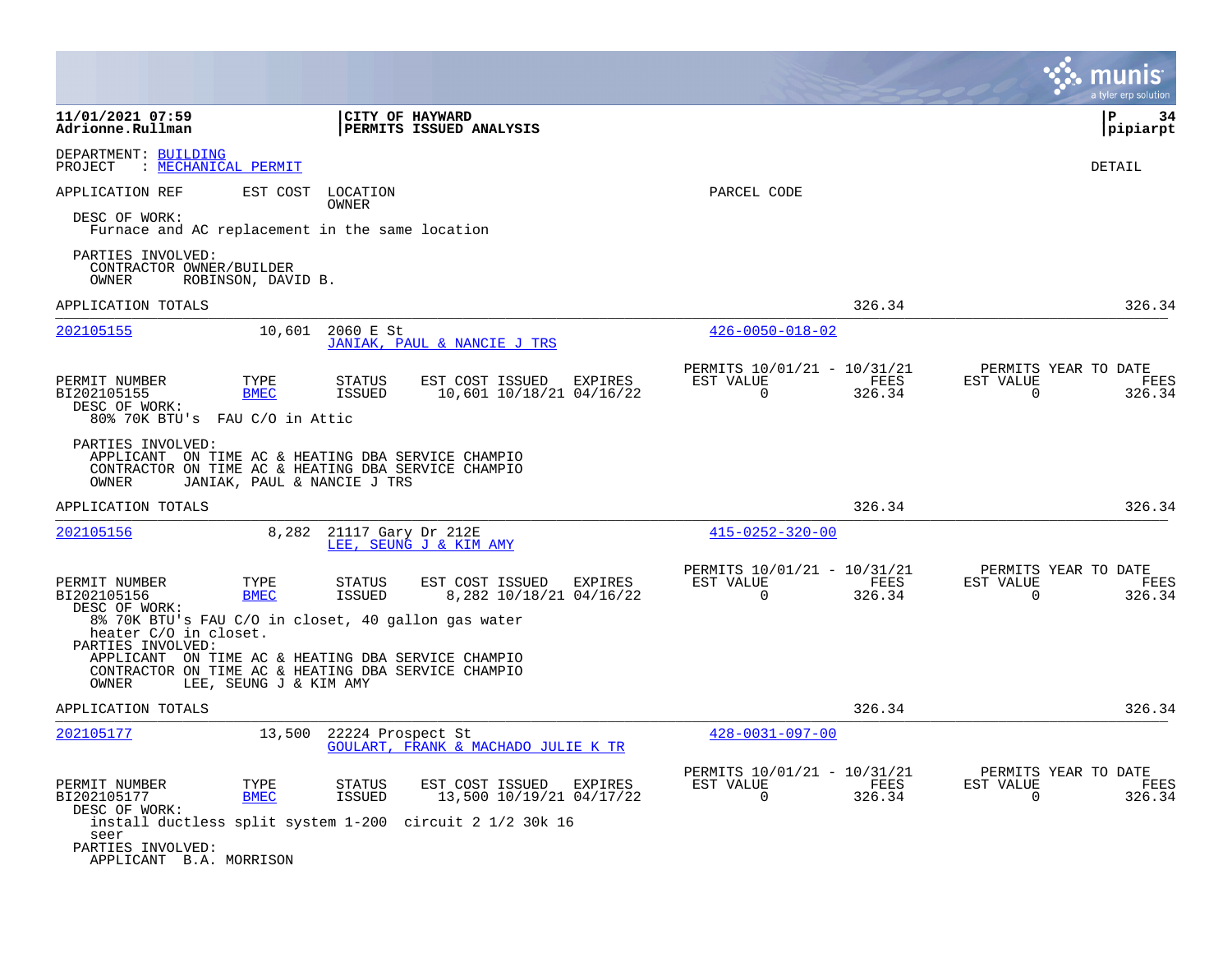|                                                                                                                                                                          |                                                                                                                                          |                                                                           | munis<br>a tyler erp solution                                      |
|--------------------------------------------------------------------------------------------------------------------------------------------------------------------------|------------------------------------------------------------------------------------------------------------------------------------------|---------------------------------------------------------------------------|--------------------------------------------------------------------|
| 11/01/2021 07:59<br>Adrionne.Rullman                                                                                                                                     | <b>CITY OF HAYWARD</b><br>PERMITS ISSUED ANALYSIS                                                                                        |                                                                           | l P<br>35<br> pipiarpt                                             |
| DEPARTMENT: BUILDING<br>PROJECT<br>: MECHANICAL PERMIT                                                                                                                   |                                                                                                                                          |                                                                           | <b>DETAIL</b>                                                      |
| EST COST<br>APPLICATION REF                                                                                                                                              | LOCATION<br><b>OWNER</b>                                                                                                                 | PARCEL CODE                                                               |                                                                    |
| CONTRACTOR B.A. MORRISON<br>OWNER                                                                                                                                        | GOULART, FRANK & MACHADO JULIE K TR                                                                                                      |                                                                           |                                                                    |
| APPLICATION TOTALS                                                                                                                                                       |                                                                                                                                          | 326.34                                                                    | 326.34                                                             |
| 202105181<br>5,510                                                                                                                                                       | 2207 Thayer Ave<br>HIATT, RAYFORD R                                                                                                      | $441 - 0035 - 026 - 00$                                                   |                                                                    |
| PERMIT NUMBER<br>TYPE<br>BI202105181<br><b>BMEC</b><br>DESC OF WORK:<br>8% 70k BTU's FAU C/O in Closet                                                                   | EST COST ISSUED<br>STATUS<br>EXPIRES<br>5,510 10/27/21 04/25/22<br>ISSUED                                                                | PERMITS 10/01/21 - 10/31/21<br>EST VALUE<br>FEES<br>$\mathbf 0$<br>326.34 | PERMITS YEAR TO DATE<br>EST VALUE<br>FEES<br>$\mathbf 0$<br>326.34 |
| PARTIES INVOLVED:<br>APPLICANT ON TIME AC & HEATING DBA SERVICE CHAMPIO<br>CONTRACTOR ON TIME AC & HEATING DBA SERVICE CHAMPIO<br>OWNER<br>HIATT, RAYFORD R              |                                                                                                                                          |                                                                           |                                                                    |
| APPLICATION TOTALS                                                                                                                                                       |                                                                                                                                          | 326.34                                                                    | 326.34                                                             |
| 202105243<br>$\Omega$                                                                                                                                                    | 313 Tippecanoe Ave<br>STEPHAN LEZADA & CANDICE TADEO                                                                                     | $078G - 2775 - 002 - 00$                                                  |                                                                    |
| PERMIT NUMBER<br>TYPE<br>BI202105243<br><b>BMEC</b><br>DESC OF WORK:                                                                                                     | EST COST ISSUED<br>STATUS<br>EXPIRES<br><b>ISSUED</b><br>$0$ 10/18/21 04/16/22<br>mini split air handler inside 16 seer 3/4ton condensor | PERMITS 10/01/21 - 10/31/21<br>EST VALUE<br>FEES<br>0<br>326.34           | PERMITS YEAR TO DATE<br>EST VALUE<br>FEES<br>$\mathbf 0$<br>326.34 |
| PARTIES INVOLVED:<br>APPLICANT COMFY HEATING & AIR CONDITIONING INC<br>CONTRACTOR COMFY HEATING & AIR CONDITIONING INC<br><b>OWNER</b><br>STEPHAN LEZADA & CANDICE TADEO |                                                                                                                                          |                                                                           |                                                                    |
| APPLICATION TOTALS                                                                                                                                                       |                                                                                                                                          | 326.34                                                                    | 326.34                                                             |
| 7,798<br>202105297                                                                                                                                                       | 26937 Halifax Pl<br>CRITZER, LUTHER A JR & YVONNE B TRS                                                                                  | $425 - 0300 - 033 - 00$                                                   |                                                                    |
| PERMIT NUMBER<br>TYPE<br>BI202105297<br><b>BMEC</b><br>DESC OF WORK:<br>5-TON 16 SEER AC UNIT C/O IN LEFT SIDE YARD                                                      | <b>STATUS</b><br>EST COST ISSUED EXPIRES<br>7,798 10/27/21 04/25/22<br>ISSUED                                                            | PERMITS 10/01/21 - 10/31/21<br>EST VALUE<br>FEES<br>326.34<br>0           | PERMITS YEAR TO DATE<br>EST VALUE<br>FEES<br>326.34<br>0           |
| PARTIES INVOLVED:<br>CONTRACTOR SERVICE CHAMPIONS<br>OWNER                                                                                                               | CRITZER, LUTHER A JR & YVONNE B TRS                                                                                                      |                                                                           |                                                                    |
| APPLICATION TOTALS                                                                                                                                                       |                                                                                                                                          | 326.34                                                                    | 326.34                                                             |
|                                                                                                                                                                          |                                                                                                                                          |                                                                           |                                                                    |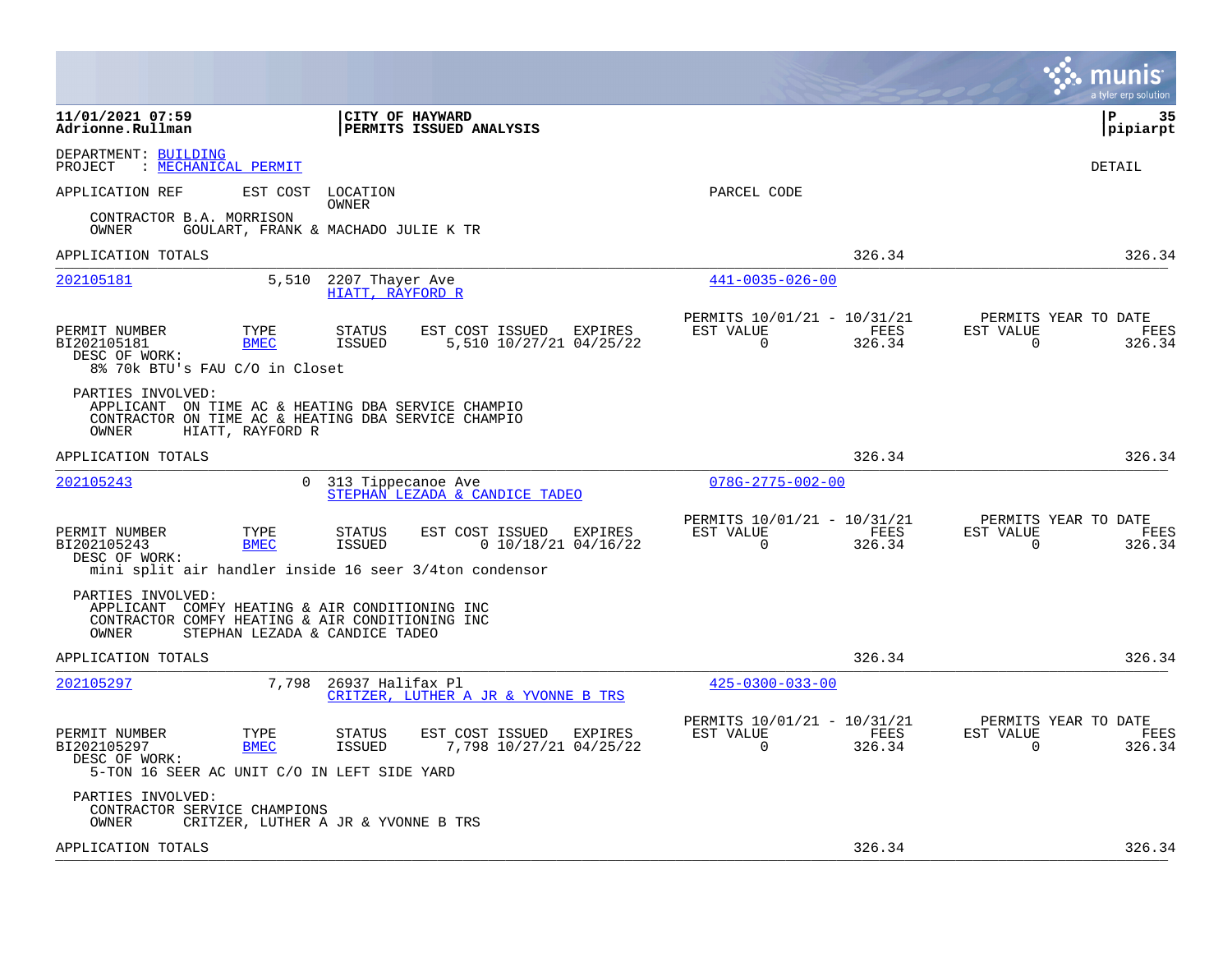|                                                                                                                   |                         |                        |                                                                       |                                    |                                               |                    |                          | munis<br>a tyler erp solution                 |
|-------------------------------------------------------------------------------------------------------------------|-------------------------|------------------------|-----------------------------------------------------------------------|------------------------------------|-----------------------------------------------|--------------------|--------------------------|-----------------------------------------------|
| 11/01/2021 07:59<br>Adrionne.Rullman<br>202105319                                                                 | 2,000                   | 2747 Oliver Dr         | CITY OF HAYWARD<br>PERMITS ISSUED ANALYSIS<br>JOSEPHINE, LUM LODGE LP |                                    | $456 - 0035 - 010 - 36$                       |                    |                          | P<br>36<br>pipiarpt                           |
| PERMIT NUMBER                                                                                                     | TYPE                    | <b>STATUS</b>          | EST COST ISSUED                                                       | <b>EXPIRES</b>                     | PERMITS 10/01/21 - 10/31/21<br>EST VALUE      | FEES               | EST VALUE                | PERMITS YEAR TO DATE<br>FEES                  |
| DEPARTMENT: BUILDING<br>PROJECT<br>: MECHANICAL PERMIT                                                            |                         |                        |                                                                       |                                    |                                               |                    |                          | DETAIL                                        |
| APPLICATION REF                                                                                                   | EST COST                | LOCATION               |                                                                       |                                    | PARCEL CODE                                   |                    |                          |                                               |
| BI202105319<br>DESC OF WORK:<br>Replace single sided wall furnace unit #220                                       | <b>BMEC</b>             | <b>OWNER</b><br>COMPLT |                                                                       | 2,000 10/25/21 04/28/22            | $\Omega$                                      | 326.34             | $\Omega$                 | 326.34                                        |
| PARTIES INVOLVED:<br>APPLICANT KBECK PLUMBING & HEATING, INC<br>CONTRACTOR KBECK PLUMBING & HEATING, INC<br>OWNER | JOSEPHINE, LUM LODGE LP |                        |                                                                       |                                    |                                               |                    |                          |                                               |
| APPLICATION TOTALS                                                                                                |                         |                        |                                                                       |                                    |                                               | 326.34             |                          | 326.34                                        |
| 202105324                                                                                                         | 9.000                   | 782 Cinnamon Ct        | TOPETE, ROBERT ETAL                                                   |                                    | $465 - 0015 - 032 - 00$                       |                    |                          |                                               |
| PERMIT NUMBER<br>BI202105324<br>DESC OF WORK:<br>REPLACE HVAC SYSTEM                                              | TYPE<br><b>BMEC</b>     | STATUS<br>ISSUED       | EST COST ISSUED                                                       | EXPIRES<br>9,000 10/26/21 04/24/22 | PERMITS 10/01/21 - 10/31/21<br>EST VALUE<br>0 | FEES<br>505.68     | EST VALUE<br>$\mathbf 0$ | PERMITS YEAR TO DATE<br><b>FEES</b><br>505.68 |
| PARTIES INVOLVED:<br>CONTRACTOR J R HEATING AND COOLING<br>OWNER                                                  | TOPETE, ROBERT ETAL     |                        |                                                                       |                                    |                                               |                    |                          |                                               |
| APPLICATION TOTALS<br>PROJECT TOTALS                                                                              |                         |                        |                                                                       |                                    | $\Omega$                                      | 505.68<br>4,454.10 | $\Omega$                 | 505.68<br>4,454.10                            |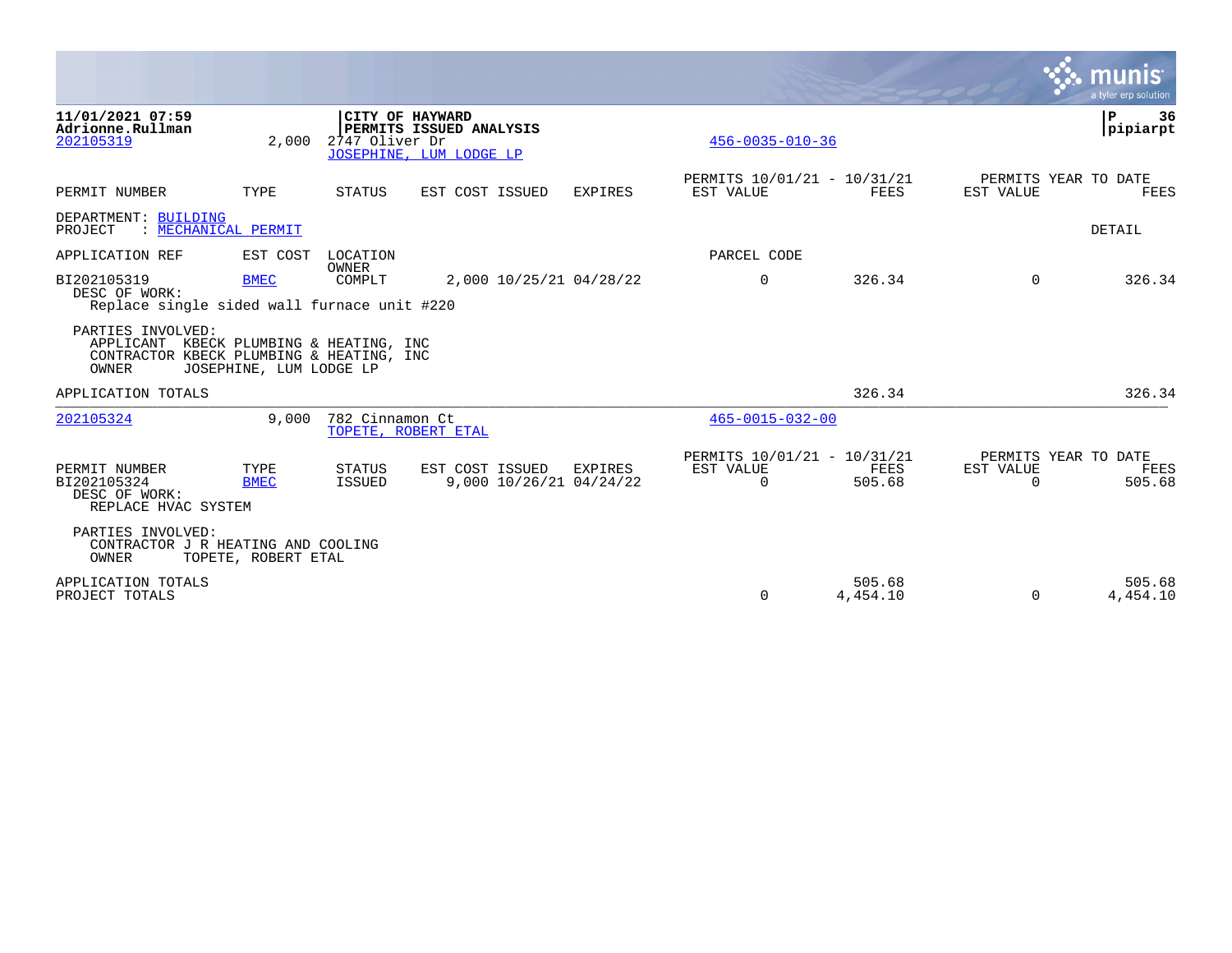|                                                                                                                                                              |                         |                                |                                                                                                           |                                  |                                                      |                  |                       | a tyler erp solution                     |
|--------------------------------------------------------------------------------------------------------------------------------------------------------------|-------------------------|--------------------------------|-----------------------------------------------------------------------------------------------------------|----------------------------------|------------------------------------------------------|------------------|-----------------------|------------------------------------------|
| 11/01/2021 07:59<br>Adrionne.Rullman                                                                                                                         |                         |                                | CITY OF HAYWARD<br>PERMITS ISSUED ANALYSIS                                                                |                                  |                                                      |                  |                       | l P<br>37<br> pipiarpt                   |
| DEPARTMENT: BUILDING<br>PROJECT                                                                                                                              | : MISCELLANEOUS WORK    |                                |                                                                                                           |                                  |                                                      |                  |                       | DETAIL                                   |
| APPLICATION REF                                                                                                                                              | EST COST                | LOCATION<br>OWNER              |                                                                                                           |                                  | PARCEL CODE                                          |                  |                       |                                          |
| 202100486                                                                                                                                                    | 28,980                  | 2595 Depot Rd                  | ALLIED 2595 DEPOT, L.P.                                                                                   |                                  | $441 - 0068 - 040 - 04$                              |                  |                       |                                          |
| PERMIT NUMBER<br>BI202100486<br>DESC OF WORK:<br>shares plans with 202100482/484/485                                                                         | TYPE<br><b>MISC</b>     | <b>STATUS</b><br>ISSUED        | EST COST ISSUED<br>28,980 10/17/21 04/15/22<br>Construction of New Type VB 600 sq ft, 1 story bikeshelter | EXPIRES                          | PERMITS 10/01/21 - 10/31/21<br>EST VALUE<br>$\Omega$ | FEES<br>1,565.16 | EST VALUE<br>$\Omega$ | PERMITS YEAR TO DATE<br>FEES<br>1,565.16 |
| PARTIES INVOLVED:<br>APPLICANT LEUNG, MACY<br>CONTRACTOR CAHILL CONTRACTORS<br>OWNER                                                                         | ALLIED 2595 DEPOT, L.P. |                                |                                                                                                           |                                  |                                                      |                  |                       |                                          |
| APPLICATION TOTALS                                                                                                                                           |                         |                                |                                                                                                           |                                  |                                                      | 1,565.16         |                       | 1,565.16                                 |
| 202103461                                                                                                                                                    |                         | 13,500 153 Sonas Dr            | SEIDENBERG, MICHAEL                                                                                       |                                  | 85A-6442-077-00                                      |                  |                       |                                          |
| PERMIT NUMBER<br>BI202103461<br>DESC OF WORK:<br>natural gas generator<br>PARTIES INVOLVED:<br>APPLICANT SPRECKS ENERGY INC<br>CONTRACTOR SPRECKS ENERGY INC | TYPE<br><b>MISC</b>     | <b>STATUS</b><br><b>ISSUED</b> | EST COST ISSUED<br>13,500 10/04/21 04/02/22<br>The installation of a 24k W GENERAC G007210-0 (240V, 10)   | EXPIRES                          | PERMITS 10/01/21 - 10/31/21<br>EST VALUE<br>$\Omega$ | FEES<br>1,225.58 | EST VALUE<br>$\Omega$ | PERMITS YEAR TO DATE<br>FEES<br>1,225.58 |
| OWNER                                                                                                                                                        | SEIDENBERG, MICHAEL     |                                |                                                                                                           |                                  |                                                      |                  |                       |                                          |
| APPLICATION TOTALS                                                                                                                                           |                         |                                |                                                                                                           |                                  |                                                      | 1,225.58         |                       | 1,225.58                                 |
| 202104321                                                                                                                                                    | $\Omega$                | 25800 Clawiter Rd              | CLAWITER INNOVATION LCC                                                                                   |                                  | $454 - 0010 - 003 - 00$                              |                  |                       |                                          |
| PERMIT NUMBER<br>BI202104321<br>DESC OF WORK:                                                                                                                | TYPE<br><b>MISC</b>     | <b>STATUS</b><br>COMPLT        | EST COST ISSUED<br>Revision to 202001044- Exterior Cold Formed Metal Framing                              | EXPIRES<br>$0$ 10/07/21 04/05/22 | PERMITS 10/01/21 - 10/31/21<br>EST VALUE<br>$\Omega$ | FEES<br>926.32   | EST VALUE<br>$\Omega$ | PERMITS YEAR TO DATE<br>FEES<br>926.32   |
| PARTIES INVOLVED:<br>APPLICANT ANDERSON, CARLA<br>CONTRACTOR HITT CONTRACTING, INC<br>OWNER                                                                  | CLAWITER INNOVATION LCC |                                |                                                                                                           |                                  |                                                      |                  |                       |                                          |
| APPLICATION TOTALS                                                                                                                                           |                         |                                |                                                                                                           |                                  |                                                      | 926.32           |                       | 926.32                                   |
| 202104891                                                                                                                                                    | 17,000                  |                                | 25861 Industrial Blvd<br>MEPT, MOUNT EDEN LLC                                                             |                                  | $441 - 0045 - 005 - 04$                              |                  |                       |                                          |

**Contract**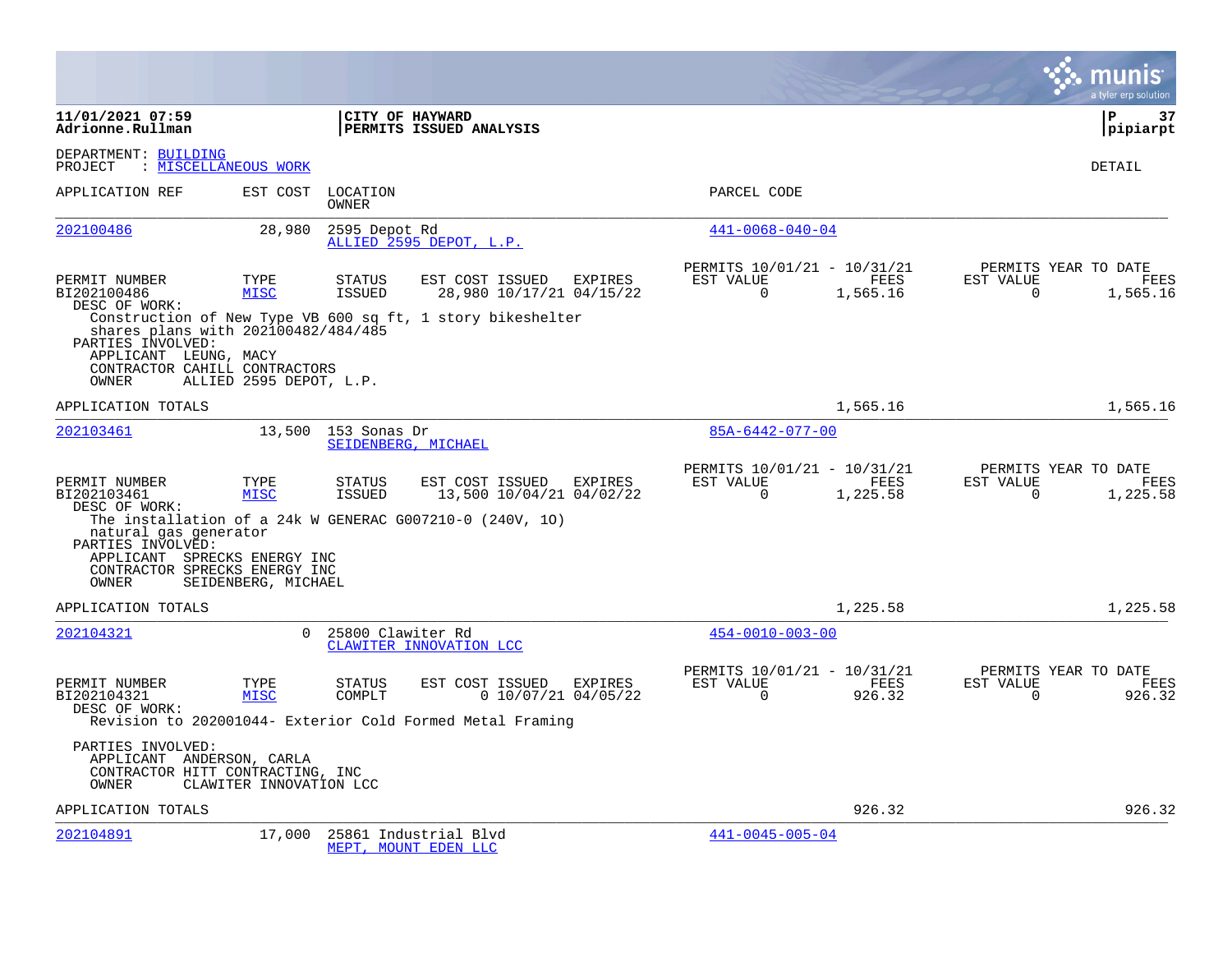|                                                                                                                                                                                                      |                                                 |                          |                                                                                                                              |                                  |                                                      |                    | munis                                         | a tyler erp solution |
|------------------------------------------------------------------------------------------------------------------------------------------------------------------------------------------------------|-------------------------------------------------|--------------------------|------------------------------------------------------------------------------------------------------------------------------|----------------------------------|------------------------------------------------------|--------------------|-----------------------------------------------|----------------------|
| 11/01/2021 07:59<br>Adrionne.Rullman                                                                                                                                                                 |                                                 | CITY OF HAYWARD          | PERMITS ISSUED ANALYSIS                                                                                                      |                                  | PERMITS 10/01/21 - 10/31/21                          |                    | P<br>PERMITS YEAR TO DATE                     | 38<br>pipiarpt       |
| PERMIT NUMBER                                                                                                                                                                                        | TYPE                                            | STATUS                   | EST COST ISSUED                                                                                                              | <b>EXPIRES</b>                   | EST VALUE                                            | FEES               | EST VALUE                                     | FEES                 |
| DEPARTMENT: BUILDING<br>: MISCELLANEOUS WORK<br>PROJECT                                                                                                                                              |                                                 |                          |                                                                                                                              |                                  |                                                      |                    | DETAIL                                        |                      |
| APPLICATION REF                                                                                                                                                                                      | EST COST                                        | LOCATION<br><b>OWNER</b> |                                                                                                                              |                                  | PARCEL CODE                                          |                    |                                               |                      |
| BI202104891<br>DESC OF WORK:<br>2800 s.f. shade cover between two existing industial<br>buildings<br>PARTIES INVOLVED:<br>APPLICANT<br>CONTRACTOR OWNER/, BUILDER<br>OWNER                           | MISC<br>WILSON, JEANINE<br>MEPT, MOUNT EDEN LLC | ISSUED                   | 17,000 10/14/21 04/12/22                                                                                                     |                                  | $\mathbf 0$                                          | 938.47             | $\Omega$                                      | 938.47               |
| APPLICATION TOTALS                                                                                                                                                                                   |                                                 |                          |                                                                                                                              |                                  |                                                      | 938.47             |                                               | 938.47               |
| 202104943                                                                                                                                                                                            | $\cap$                                          | 25565 Whitesell St       | PSB, NORTHERN CALIFORNIA INDUSTRIAL PORT                                                                                     |                                  | 439-0099-077-01                                      |                    |                                               |                      |
| PERMIT NUMBER<br>BI202104943<br>DESC OF WORK:<br>equipment footings & roof top Structural modifications<br>PARTIES INVOLVED:<br>APPLICANT PLATINUM BUILDERS<br>CONTRACTOR PLATINUM BUILDERS<br>OWNER | TYPE<br>MISC                                    | STATUS<br><b>ISSUED</b>  | EST COST ISSUED<br>Phase permit for 202102692 for underground plumbing, Exterior<br>PSB, NORTHERN CALIFORNIA INDUSTRIAL PORT | EXPIRES<br>$0$ 10/04/21 04/27/22 | PERMITS 10/01/21 - 10/31/21<br>EST VALUE<br>$\Omega$ | FEES<br>915.84     | PERMITS YEAR TO DATE<br>EST VALUE<br>$\Omega$ | FEES<br>915.84       |
| APPLICATION TOTALS<br>PROJECT TOTALS                                                                                                                                                                 |                                                 |                          |                                                                                                                              |                                  | 0                                                    | 915.84<br>5,571.37 | 0                                             | 915.84<br>5,571.37   |

 $\sim$   $\sim$   $\sim$   $\sim$   $\sim$   $\sim$   $\sim$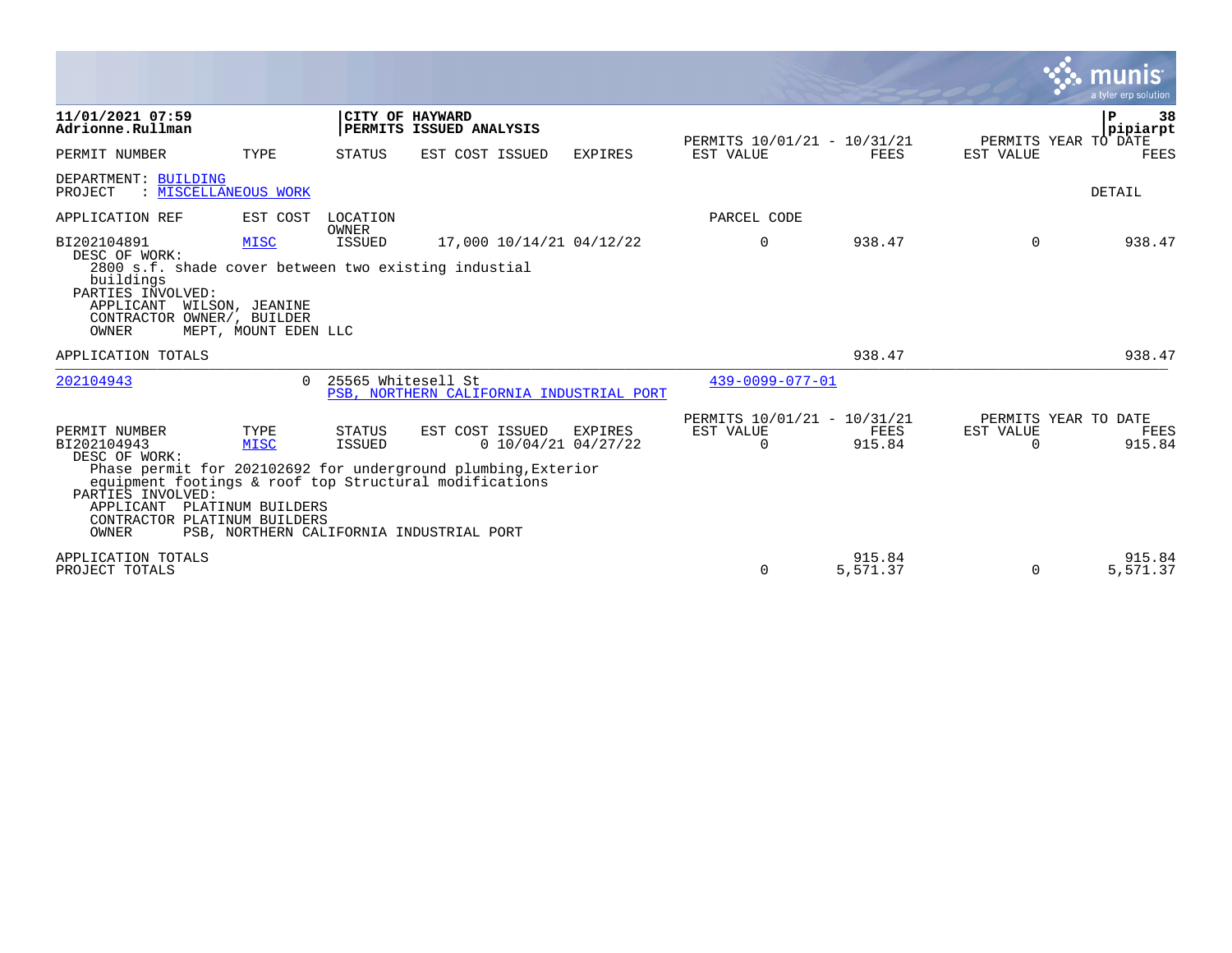|                                                                                                           |                                                                                                                                                            |                                                             |                                                      |                    |                       | munis<br>a tyler erp solution          |
|-----------------------------------------------------------------------------------------------------------|------------------------------------------------------------------------------------------------------------------------------------------------------------|-------------------------------------------------------------|------------------------------------------------------|--------------------|-----------------------|----------------------------------------|
| 11/01/2021 07:59<br>Adrionne.Rullman                                                                      |                                                                                                                                                            | CITY OF HAYWARD<br>PERMITS ISSUED ANALYSIS                  |                                                      |                    |                       | $\mathbf{P}$<br>39<br> pipiarpt        |
| DEPARTMENT: BUILDING<br>PROJECT                                                                           | : MULTIPLE SUB-TRADES PERMIT                                                                                                                               |                                                             |                                                      |                    |                       | DETAIL                                 |
| APPLICATION REF                                                                                           | EST COST<br>LOCATION<br>OWNER                                                                                                                              |                                                             | PARCEL CODE                                          |                    |                       |                                        |
| 202105013                                                                                                 | 1,000<br>MATA, ALONSO                                                                                                                                      | 26205 Hickory Ave                                           | $454 - 0025 - 001 - 00$                              |                    |                       |                                        |
| PERMIT NUMBER<br>BI202105013<br>DESC OF WORK:                                                             | TYPE<br>STATUS<br>ELECTRICAL ISSUED                                                                                                                        | EST COST ISSUED<br>EXPIRES<br>1,000 10/07/21 04/22/22       | PERMITS 10/01/21 - 10/31/21<br>EST VALUE<br>$\Omega$ | FEES<br>383.67     | EST VALUE<br>$\Omega$ | PERMITS YEAR TO DATE<br>FEES<br>383.67 |
| to ADU, 26207 Hickory<br>PARTIES INVOLVED:<br>APPLICANT MATA, ALONSO<br>CONTRACTOR OWNER/BUILDER<br>OWNER | MATA, ALONSO                                                                                                                                               | upgrade subpanel & dual meter and gas lines from main house |                                                      |                    |                       |                                        |
| APPLICATION TOTALS                                                                                        |                                                                                                                                                            |                                                             |                                                      | 383.67             |                       | 383.67                                 |
| 202105024                                                                                                 | 2,500<br>1084 Devon Dr<br>ORTIZ, JOEL                                                                                                                      |                                                             | $445 - 0240 - 002 - 00$                              |                    |                       |                                        |
| PERMIT NUMBER<br>BI202105024<br>DESC OF WORK:                                                             | TYPE<br>STATUS<br>MULTIPLE S ISSUED                                                                                                                        | EST COST ISSUED<br>EXPIRES<br>2,500 10/07/21 04/25/22       | PERMITS 10/01/21 - 10/31/21<br>EST VALUE<br>0        | FEES<br>791.08     | EST VALUE<br>0        | PERMITS YEAR TO DATE<br>FEES<br>791.08 |
| PARTIES INVOLVED:<br>CONTRACTOR OWNER/BUILDER<br>OWNER                                                    | sheetrock in garage & installed 7 can lights<br>ORTIZ, JOEL                                                                                                | Replace old plumbing lines for washer & dryer. $(I)$ 15x17  |                                                      |                    |                       |                                        |
| APPLICATION TOTALS                                                                                        |                                                                                                                                                            |                                                             |                                                      | 791.08             |                       | 791.08                                 |
| 202105132                                                                                                 | 4,273                                                                                                                                                      | 28005 Nob Hill Ct<br>PASSLACK, GUDRUN                       | $081D-1902-055-00$                                   |                    |                       |                                        |
| PERMIT NUMBER<br>BI202105132<br>DESC OF WORK:<br>PARTIES INVOLVED:<br>CONTRACTOR DOUBLE D BUILDERS        | TYPE<br><b>STATUS</b><br>MULTIPLE S COMPLT<br>Install Gas Insert and venting into existing fireplace<br>remove old gas line and install new and electrical | EST COST ISSUED<br>EXPIRES<br>4,273 10/14/21 04/20/22       | PERMITS 10/01/21 - 10/31/21<br>EST VALUE<br>$\Omega$ | FEES<br>459.14     | EST VALUE<br>$\Omega$ | PERMITS YEAR TO DATE<br>FEES<br>459.14 |
| OWNER                                                                                                     | PASSLACK, GUDRUN                                                                                                                                           |                                                             |                                                      |                    |                       |                                        |
| APPLICATION TOTALS<br>PROJECT TOTALS                                                                      |                                                                                                                                                            |                                                             | $\Omega$                                             | 459.14<br>1,633.89 | $\Omega$              | 459.14<br>1,633.89                     |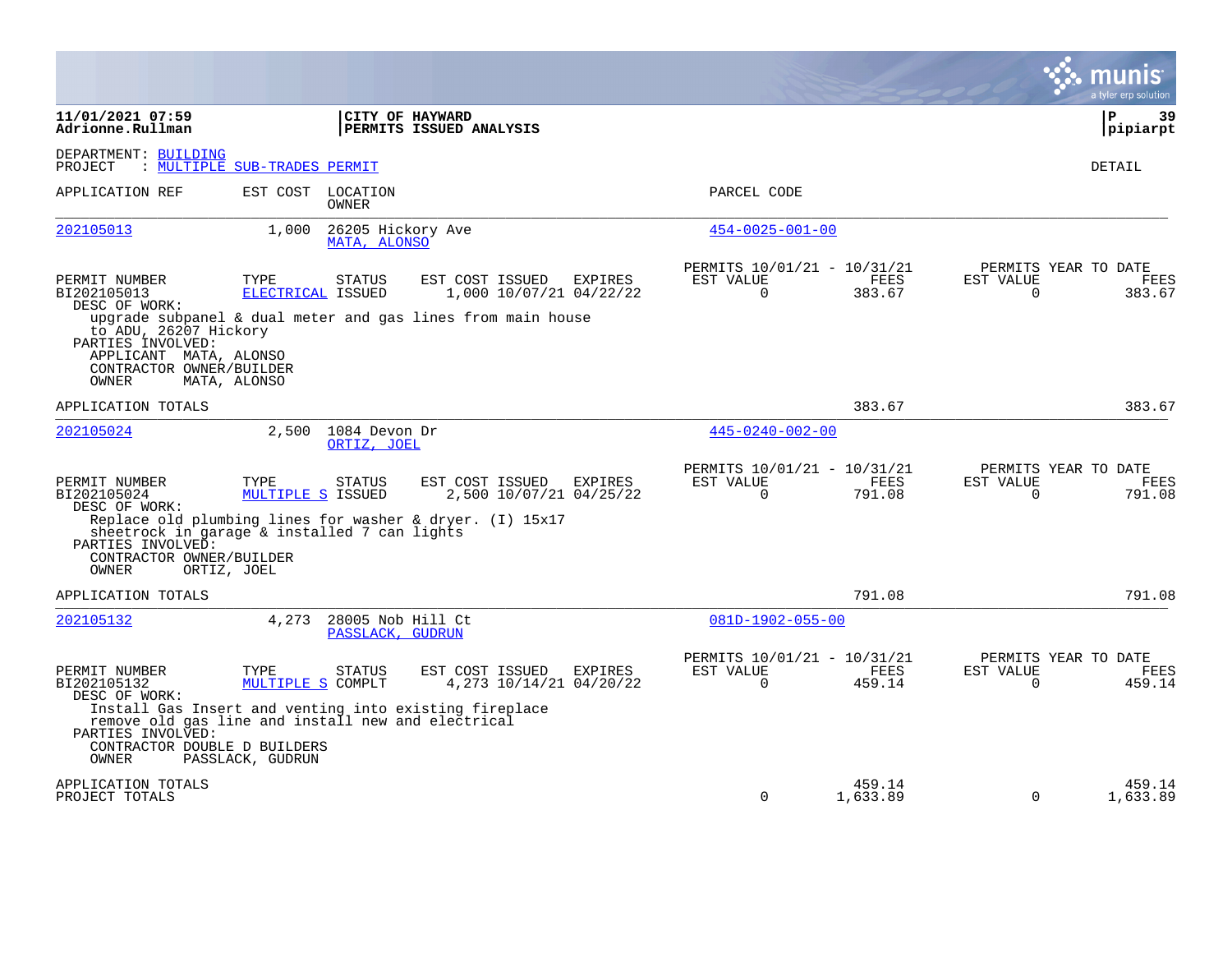|                                                                                                                                      |                         |                                        |                                             |         |                                                      |                         |                       | a tyler erp solution                     |
|--------------------------------------------------------------------------------------------------------------------------------------|-------------------------|----------------------------------------|---------------------------------------------|---------|------------------------------------------------------|-------------------------|-----------------------|------------------------------------------|
| 11/01/2021 07:59<br>Adrionne.Rullman                                                                                                 |                         |                                        | CITY OF HAYWARD<br>PERMITS ISSUED ANALYSIS  |         |                                                      |                         |                       | P<br>40<br> pipiarpt                     |
| DEPARTMENT: BUILDING<br>PROJECT                                                                                                      | : PATIO COVER/ENCLOSURE |                                        |                                             |         |                                                      |                         |                       | DETAIL                                   |
| APPLICATION REF                                                                                                                      | EST COST                | LOCATION<br><b>OWNER</b>               |                                             |         | PARCEL CODE                                          |                         |                       |                                          |
| 202103788                                                                                                                            | 12,000                  | 27484 Lyford St<br><b>NARAYAN NAIR</b> |                                             |         | $454 - 0075 - 055 - 00$                              |                         |                       |                                          |
| PERMIT NUMBER<br>BI202103788<br>DESC OF WORK:                                                                                        | TYPE<br>PATIO           | STATUS<br>ISSUED                       | EST COST ISSUED<br>12,000 10/28/21 04/26/22 | EXPIRES | PERMITS 10/01/21 - 10/31/21<br>EST VALUE<br>0        | FEES<br>1,227.08        | EST VALUE<br>0        | PERMITS YEAR TO DATE<br>FEES<br>1,227.08 |
| new patio/gazebo, posts, roof covering new walls<br>PARTIES INVOLVED:<br>APPLICANT NARAYAN NAIR<br>CONTRACTOR OWNER/BUILDER<br>OWNER | NARAYAN NAIR            |                                        |                                             |         |                                                      |                         |                       |                                          |
| APPLICATION TOTALS                                                                                                                   |                         |                                        |                                             |         |                                                      | 1,227.08                |                       | 1,227.08                                 |
| 202104624                                                                                                                            | 9,812                   | 118 Sonas Dr                           | KIBLER, RICHARD & TINA                      |         | $085A - 6433 - 020 - 00$                             |                         |                       |                                          |
| PERMIT NUMBER<br>BI202104624<br>DESC OF WORK:<br>Install Patio Cover 215 Sq ft                                                       | TYPE<br><b>PATIO</b>    | STATUS<br>ISSUED                       | EST COST ISSUED<br>9,812 10/07/21 04/05/22  | EXPIRES | PERMITS 10/01/21 - 10/31/21<br>EST VALUE<br>$\Omega$ | <b>FEES</b><br>1,171.65 | EST VALUE<br>$\Omega$ | PERMITS YEAR TO DATE<br>FEES<br>1,171.65 |
| PARTIES INVOLVED:<br>APPLICANT<br>CONTRACTOR BLACK DIAMOND PAVER STONES & LANDSCAPE I<br>OWNER                                       | KIBLER, RICHARD & TINA  |                                        | BLACK DIAMOND PAVER STONES & LANDSCAPE I    |         |                                                      |                         |                       |                                          |
| APPLICATION TOTALS<br>PROJECT TOTALS                                                                                                 |                         |                                        |                                             |         | $\Omega$                                             | 1,171.65<br>2,398.73    | $\Omega$              | 1,171.65<br>2,398.73                     |

 $\mathcal{L}^{\text{max}}$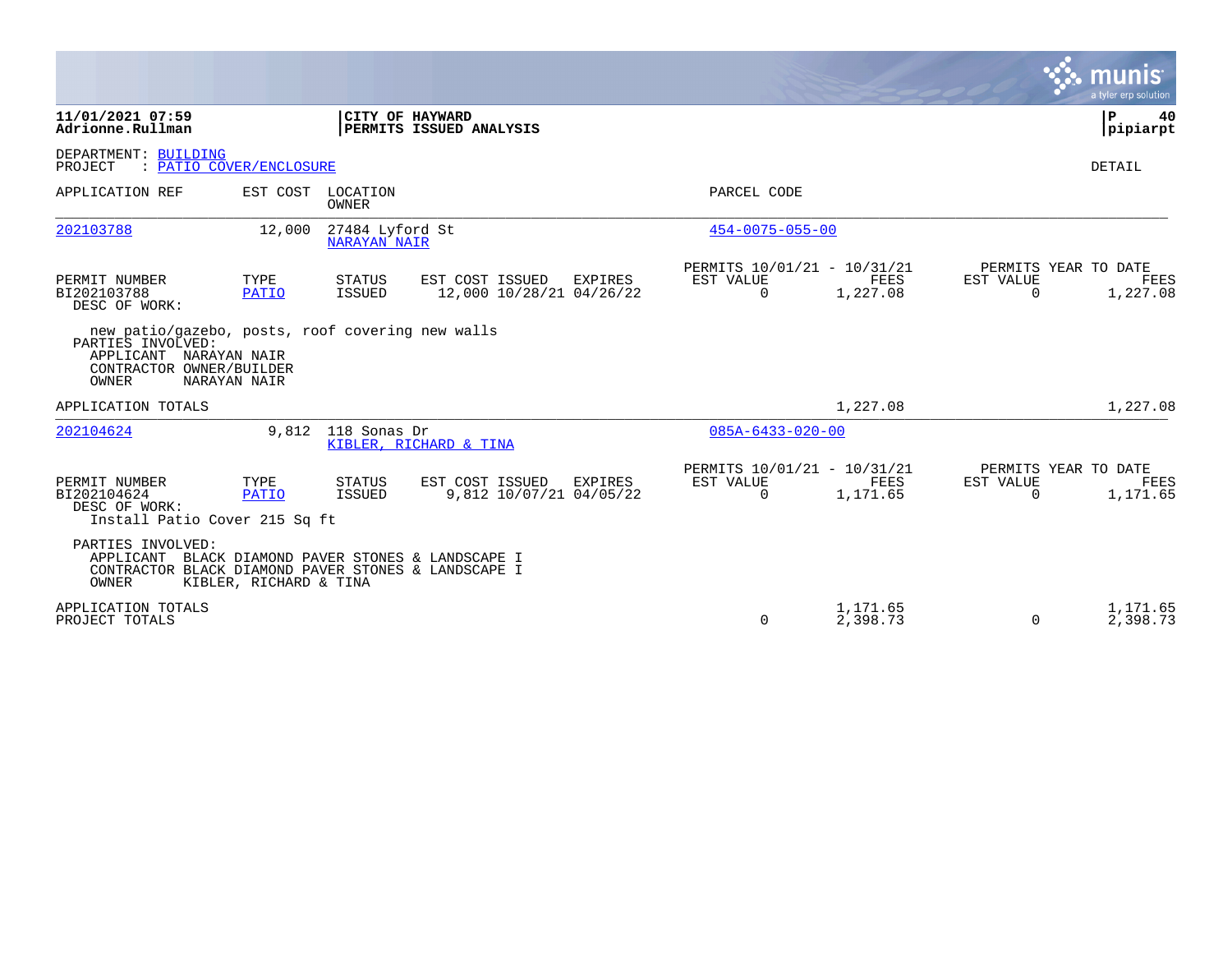|                                                                                                                                                                          |                        |                   |                                                                                                                                                                  |                                          |                  |                       | <b>munis</b><br>a tyler erp solution,  |
|--------------------------------------------------------------------------------------------------------------------------------------------------------------------------|------------------------|-------------------|------------------------------------------------------------------------------------------------------------------------------------------------------------------|------------------------------------------|------------------|-----------------------|----------------------------------------|
| 11/01/2021 07:59<br>Adrionne.Rullman                                                                                                                                     |                        |                   | CITY OF HAYWARD<br>PERMITS ISSUED ANALYSIS                                                                                                                       |                                          |                  |                       | 41<br>P<br>pipiarpt                    |
| DEPARTMENT: BUILDING<br>PROJECT                                                                                                                                          | : PEST CONTROL REPAIRS |                   |                                                                                                                                                                  |                                          |                  |                       | DETAIL                                 |
| APPLICATION REF                                                                                                                                                          | EST COST               | LOCATION<br>OWNER |                                                                                                                                                                  | PARCEL CODE                              |                  |                       |                                        |
| 202105120                                                                                                                                                                | 8,250                  | 31625 Medinah St  | BROWN, EDWARD E & KLEIN CHRISTINE M TRS                                                                                                                          | $078G - 2738 - 031 - 00$                 |                  |                       |                                        |
| PERMIT NUMBER<br>BI202105120<br>DESC OF WORK:<br>PAN, WALL COVERING, TILE, GROUT, DAMAGED WOOD MEMBERS<br>PARTIES INVOLVED:<br>CONTRACTOR SPECIALTY TERMITE INC<br>OWNER | TYPE<br>PEST CONT      | STATUS<br>ISSUED  | EST COST ISSUED<br>EXPIRES<br>8,250 10/14/21 05/01/22<br>REPORT #432278T, ITEM #1 REPAIR & REPLACE MASTER BATH SHOWER<br>BROWN, EDWARD E & KLEIN CHRISTINE M TRS | PERMITS 10/01/21 - 10/31/21<br>EST VALUE | FEES<br>407.71   | EST VALUE<br>$\Omega$ | PERMITS YEAR TO DATE<br>FEES<br>407.71 |
| APPLICATION TOTALS<br>PROJECT TOTALS                                                                                                                                     |                        |                   |                                                                                                                                                                  |                                          | 407.71<br>407.71 | $\Omega$              | 407.71<br>407.71                       |

the contract of the contract of

and the contract of the contract of the contract of the contract of the contract of the contract of the contract of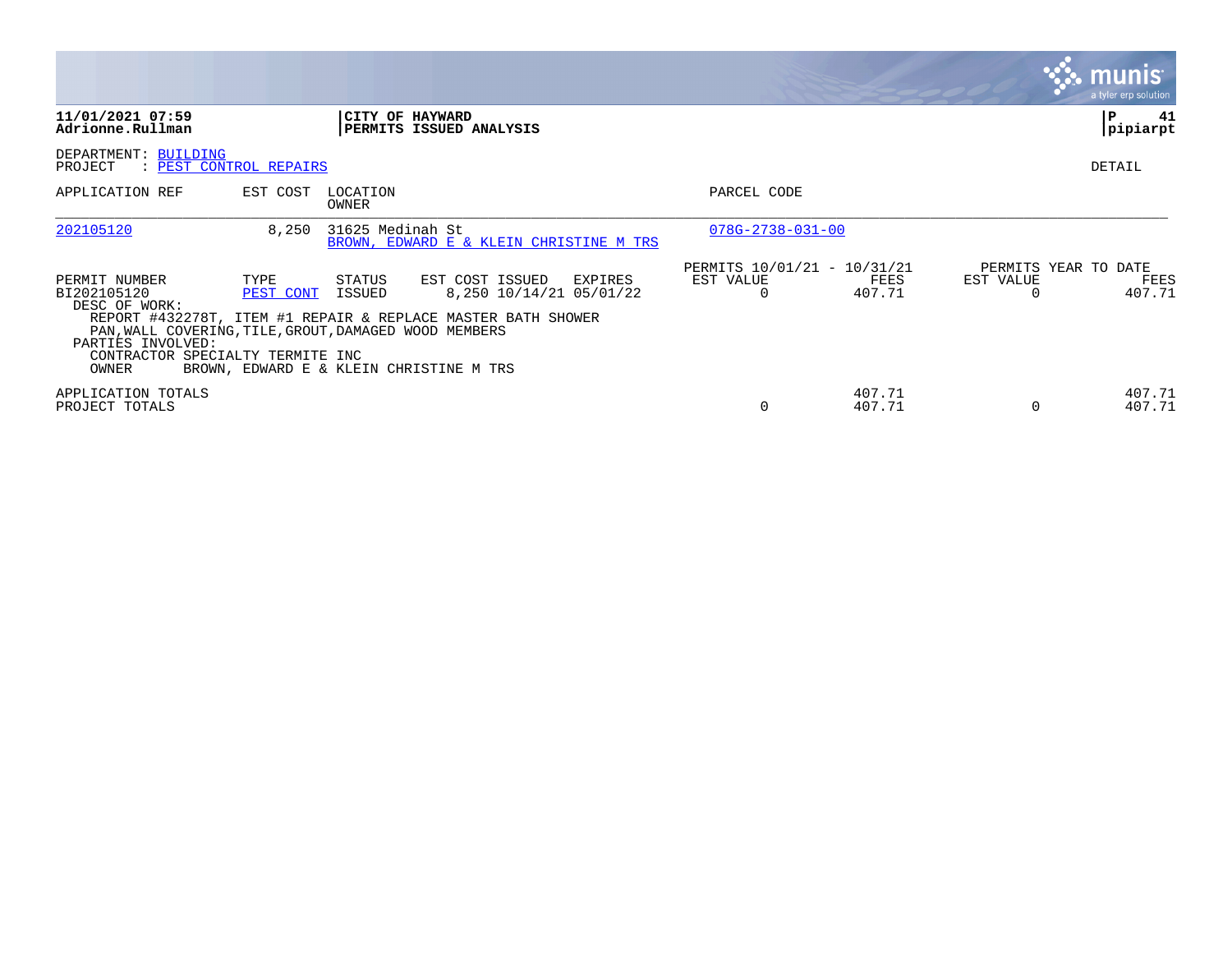|                                                                    |                                                                                                        |                                                              |                                                         |                | munis<br>a tyler erp solution                    |                |
|--------------------------------------------------------------------|--------------------------------------------------------------------------------------------------------|--------------------------------------------------------------|---------------------------------------------------------|----------------|--------------------------------------------------|----------------|
| 11/01/2021 07:59<br>Adrionne.Rullman                               |                                                                                                        | CITY OF HAYWARD<br><b>PERMITS ISSUED ANALYSIS</b>            |                                                         |                | l P<br> pipiarpt                                 | 42             |
| DEPARTMENT: BUILDING<br>: PLUMBING PERMIT<br>PROJECT               |                                                                                                        |                                                              |                                                         |                | DETAIL                                           |                |
| APPLICATION REF                                                    | EST COST<br>LOCATION<br>OWNER                                                                          |                                                              | PARCEL CODE                                             |                |                                                  |                |
| 202104914                                                          | 4,800<br>181 Orchard Ave<br>LANZINGER, JANE                                                            |                                                              | $444 - 0048 - 030 - 00$                                 |                |                                                  |                |
| PERMIT NUMBER<br>BI202104914<br>DESC OF WORK:                      | TYPE<br><b>STATUS</b><br>PLUM PERMI ISSUED<br>repipe hot & cold water lines, replace water heater and  | EST COST ISSUED<br>EXPIRES<br>4,800 10/04/21 04/02/22        | PERMITS 10/01/21 - 10/31/21<br>EST VALUE<br>0           | FEES<br>505.68 | PERMITS YEAR TO DATE<br>EST VALUE<br>$\Omega$    | FEES<br>505.68 |
| main supply lines and drains<br>PARTIES INVOLVED:<br>OWNER         | APPLICANT GLADIATOR ROOTER AND PLUMBING<br>CONTRACTOR GLADIATOR ROOTER AND PLUMBING<br>LANZINGER, JANE |                                                              |                                                         |                |                                                  |                |
| APPLICATION TOTALS                                                 |                                                                                                        |                                                              |                                                         | 505.68         |                                                  | 505.68         |
| 202105044                                                          | 4,000                                                                                                  | 25350 Cypress Ave<br>ST PAUL FIRE & MARINE INSURANCE CO      | $443 - 0085 - 015 - 00$                                 |                |                                                  |                |
| PERMIT NUMBER<br>BI202105044<br>DESC OF WORK:                      | TYPE<br><b>STATUS</b><br>PLUM PERMI ISSUED                                                             | EST COST ISSUED<br>EXPIRES<br>4,000 10/12/21 04/19/22        | PERMITS 10/01/21 - 10/31/21<br>EST VALUE<br>$\mathbf 0$ | FEES<br>326.34 | PERMITS YEAR TO DATE<br>EST VALUE<br>$\mathbf 0$ | FEES<br>326.34 |
| ly underground)<br>PARTIES INVOLVED:<br>OWNER                      | CONTRACTOR KBECK PLUMBING & HEATING, INC<br>ST PAUL FIRE & MARINE INSURANCE CO                         | Replace section of 2" galvanized pipe above ground (original |                                                         |                |                                                  |                |
| APPLICATION TOTALS                                                 |                                                                                                        |                                                              |                                                         | 326.34         |                                                  | 326.34         |
| 202105125                                                          | $\Omega$<br>26295 Regal Ave                                                                            | ORTEGA, NOEL & CARMEN                                        | $454 - 0035 - 017 - 00$                                 |                |                                                  |                |
| PERMIT NUMBER<br>BI202105125<br>DESC OF WORK:<br>Add new gas meter | TYPE<br><b>STATUS</b><br>PLUM PERMI ISSUED                                                             | EST COST ISSUED<br>EXPIRES<br>$0$ 10/14/21 04/15/22          | PERMITS 10/01/21 - 10/31/21<br>EST VALUE<br>0           | FEES<br>326.34 | PERMITS YEAR TO DATE<br>EST VALUE<br>0           | FEES<br>326.34 |
| PARTIES INVOLVED:<br>AGENT<br>OWNER                                | ESPARZA, MARCOS<br>CONTRACTOR ORTEGA, NOEL & CARMEN<br>ORTEGA, NOEL & CARMEN                           |                                                              |                                                         |                |                                                  |                |
| APPLICATION TOTALS                                                 |                                                                                                        |                                                              |                                                         | 326.34         |                                                  | 326.34         |
| 202105213                                                          | 3,550                                                                                                  | 22211 S Garden Ave<br>DIMOND PROPERTY LP                     | $432 - 0032 - 008 - 02$                                 |                |                                                  |                |
|                                                                    |                                                                                                        |                                                              | PERMITS 10/01/21 - 10/31/21                             |                | PERMITS YEAR TO DATE                             |                |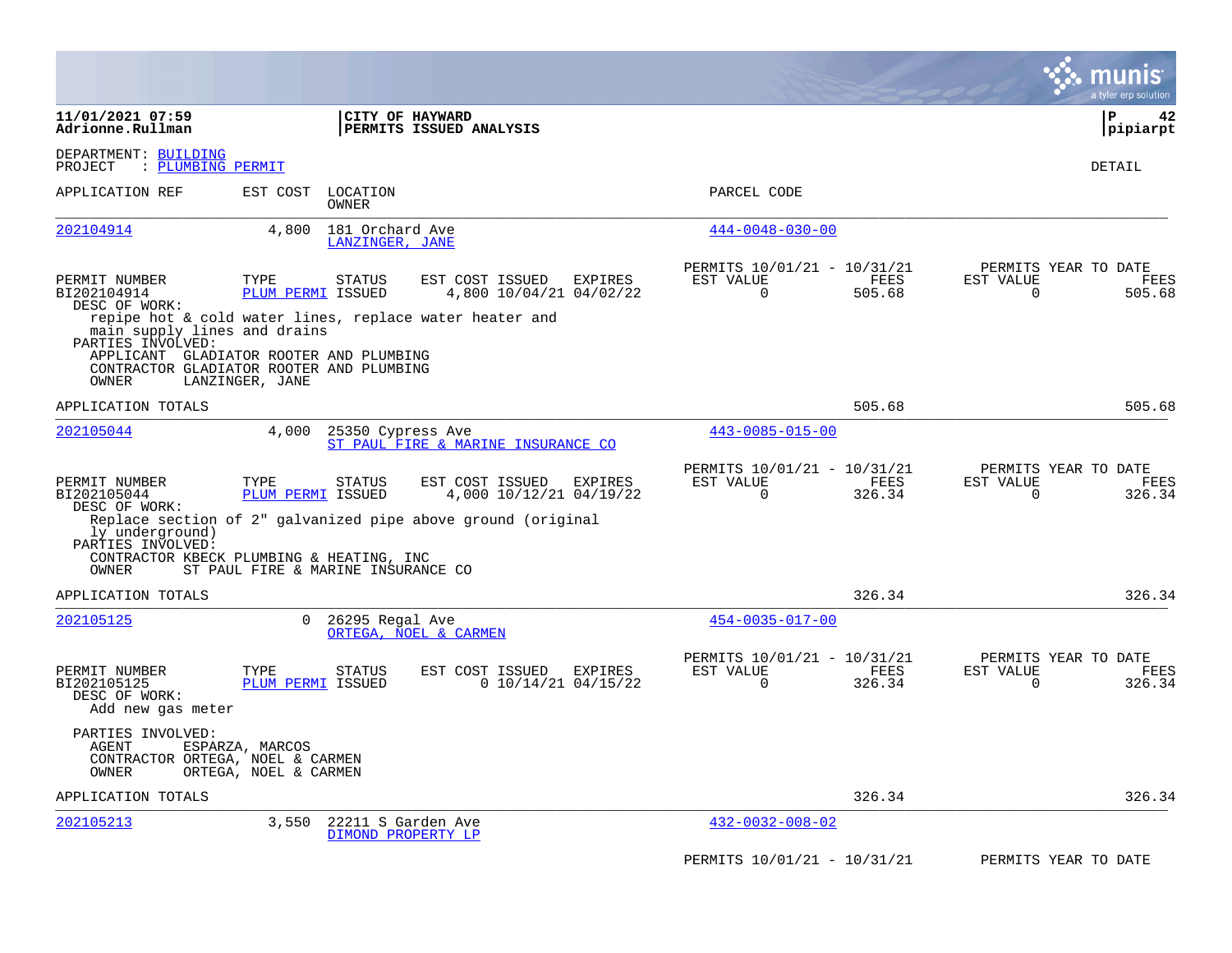|                                                                                                       |                               |                           |                                                                                                          |         |                                                      |                       |                          | a tyler erp solution                   |
|-------------------------------------------------------------------------------------------------------|-------------------------------|---------------------------|----------------------------------------------------------------------------------------------------------|---------|------------------------------------------------------|-----------------------|--------------------------|----------------------------------------|
| 11/01/2021 07:59<br>Adrionne.Rullman<br>PERMIT NUMBER                                                 | TYPE                          | CITY OF HAYWARD<br>STATUS | PERMITS ISSUED ANALYSIS<br>EST COST ISSUED                                                               | EXPIRES | EST VALUE                                            | FEES                  | EST VALUE                | ΙP<br>43<br>pipiarpt<br>FEES           |
| DEPARTMENT: BUILDING<br>PROJECT<br>: PLUMBING PERMIT                                                  |                               |                           |                                                                                                          |         |                                                      |                       |                          | DETAIL                                 |
| APPLICATION REF                                                                                       | EST COST LOCATION             |                           |                                                                                                          |         | PARCEL CODE                                          |                       |                          |                                        |
| BI202105213<br>DESC OF WORK:                                                                          | PLUM PERMI ISSUED             | <b>OWNER</b>              | 3,550 10/19/21 04/17/22<br>install 2" backflow assembly with concrete pad and cage                       |         | $\Omega$                                             | 326.34                | $\Omega$                 | 326.34                                 |
| PARTIES INVOLVED:<br>APPLICANT BAY AREA BACKFLOW<br>CONTRACTOR BAY AREA BACKFLOW<br>OWNER             | DIMOND PROPERTY LP            |                           |                                                                                                          |         |                                                      |                       |                          |                                        |
| APPLICATION TOTALS                                                                                    |                               |                           |                                                                                                          |         |                                                      | 326.34                |                          | 326.34                                 |
| 202105217                                                                                             |                               |                           | 1,500 27599 Sebastian Way<br>LEWIS, JOHNNY E & ANNIE L                                                   |         | $464 - 0001 - 037 - 00$                              |                       |                          |                                        |
| PERMIT NUMBER<br>BI202105217<br>DESC OF WORK:<br>30 feet of 3/4 gas line to fireplace                 | TYPE<br>PLUM PERMI ISSUED     | STATUS                    | EST COST ISSUED<br>1,500 10/26/21 04/24/22                                                               | EXPIRES | PERMITS 10/01/21 - 10/31/21<br>EST VALUE<br>$\Omega$ | <b>FEES</b><br>326.34 | EST VALUE<br>$\Omega$    | PERMITS YEAR TO DATE<br>FEES<br>326.34 |
| PARTIES INVOLVED:<br>APPLICANT ALPHA PLUMBING & ROOTER<br>CONTRACTOR ALPHA PLUMBING & ROOTER<br>OWNER | LEWIS, JOHNNY E & ANNIE L     |                           |                                                                                                          |         |                                                      |                       |                          |                                        |
| APPLICATION TOTALS                                                                                    |                               |                           |                                                                                                          |         |                                                      | 326.34                |                          | 326.34                                 |
| 202105218                                                                                             | 2,200                         | 2512 Tripaldi Way         | WALTON, CWCA HESPERIAN 16 LLC                                                                            |         | $463 - 0092 - 014 - 00$                              |                       |                          |                                        |
| PERMIT NUMBER<br>BI202105218<br>DESC OF WORK:<br>CAGE RIGHT AFTER THE METER.<br>PARTIES INVOLVED:     | TYPE<br>PLUM PERMI ISSUED     | <b>STATUS</b>             | EST COST ISSUED<br>2,200 10/22/21 04/20/22<br>REPLACE A 1.5" BACKFLOW WITH THE SAME SIZE AND ADD A STEEL | EXPIRES | PERMITS 10/01/21 - 10/31/21<br>EST VALUE<br>$\Omega$ | FEES<br>326.34        | EST VALUE<br>$\mathbf 0$ | PERMITS YEAR TO DATE<br>FEES<br>326.34 |
| CONTRACTOR QUALIFIED PLUMBERS SERVICES, INC<br>OWNER                                                  | WALTON, CWCA HESPERIAN 16 LLC |                           |                                                                                                          |         |                                                      |                       |                          |                                        |
| APPLICATION TOTALS<br>PROJECT TOTALS                                                                  |                               |                           |                                                                                                          |         | $\Omega$                                             | 326.34<br>2,137.38    | $\Omega$                 | 326.34<br>2,137.38                     |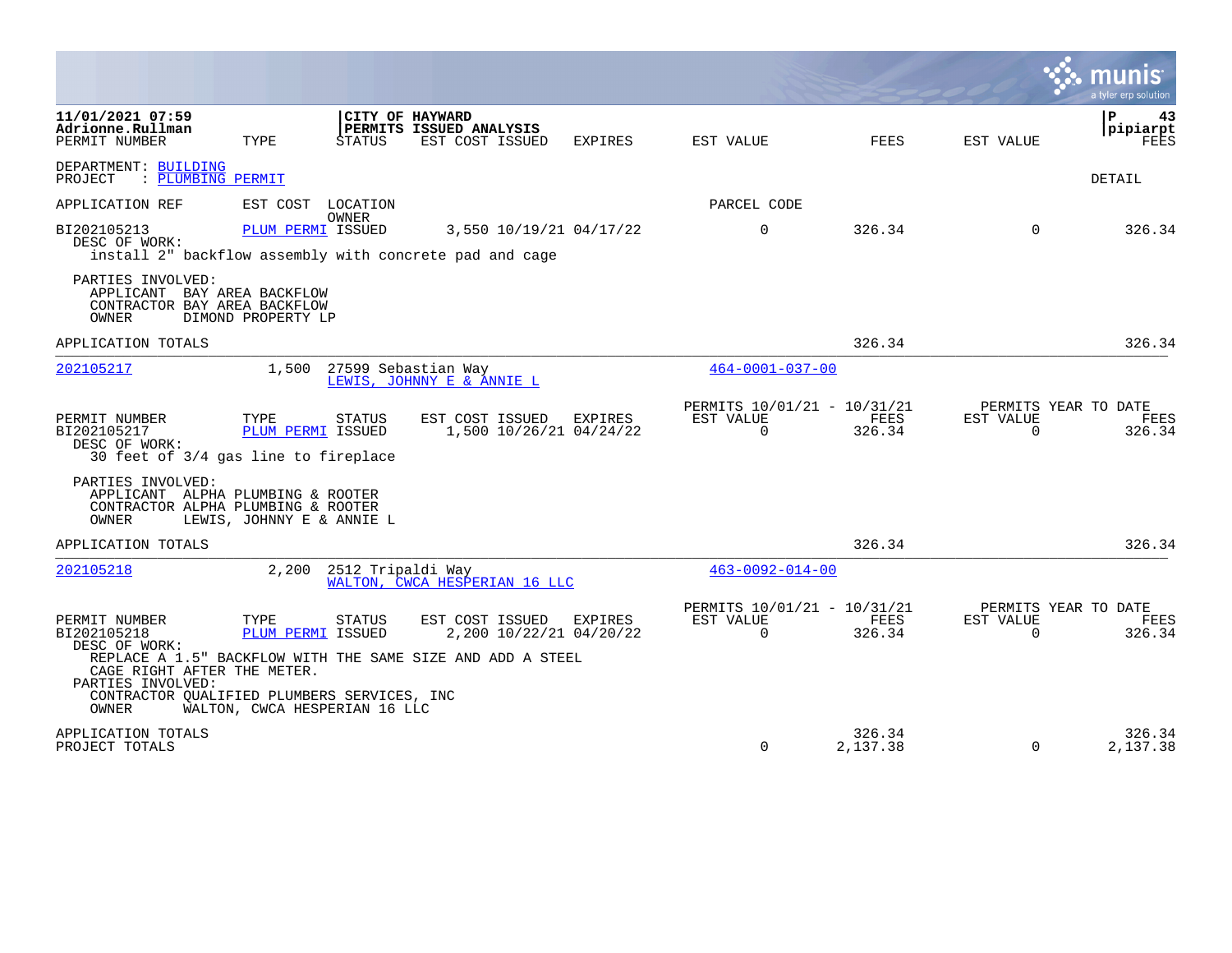|                                                                                                                                                  |                                                  |                                      |                                                                                                                                                                                       |                                                      |                         |                          | a tyler erp solution                            |
|--------------------------------------------------------------------------------------------------------------------------------------------------|--------------------------------------------------|--------------------------------------|---------------------------------------------------------------------------------------------------------------------------------------------------------------------------------------|------------------------------------------------------|-------------------------|--------------------------|-------------------------------------------------|
| 11/01/2021 07:59<br>Adrionne.Rullman                                                                                                             |                                                  |                                      | CITY OF HAYWARD<br>PERMITS ISSUED ANALYSIS                                                                                                                                            |                                                      |                         |                          | P<br>44<br> pipiarpt                            |
| DEPARTMENT: BUILDING<br>: SWIMMING POOL<br>PROJECT                                                                                               |                                                  |                                      |                                                                                                                                                                                       |                                                      |                         |                          | <b>DETAIL</b>                                   |
| APPLICATION REF                                                                                                                                  | EST COST LOCATION                                | OWNER                                |                                                                                                                                                                                       | PARCEL CODE                                          |                         |                          |                                                 |
| 202104136                                                                                                                                        | 33,955                                           | 26974 Halifax Pl<br>GARCIAS, ORLANDO |                                                                                                                                                                                       | $425 - 0320 - 007 - 00$                              |                         |                          |                                                 |
| PERMIT NUMBER<br>BI202104136<br>DESC OF WORK:<br>PARTIES INVOLVED:<br>APPLICANT ADAMS POOL SOLUTIONS<br>CONTRACTOR ADAMS POOL SOLUTIONS<br>OWNER | TYPE<br>SWIM POOL<br>GARCIAS, ORLANDO            | <b>STATUS</b><br>ISSUED              | EST COST ISSUED<br><b>EXPIRES</b><br>33,955 10/04/21 04/02/22<br>pool & spa remodel, remove existing surface, r&r tile,<br>mastic, dam wall steel and qunite and install drain grates | PERMITS 10/01/21 - 10/31/21<br>EST VALUE<br>$\Omega$ | FEES<br>1,937.94        | EST VALUE<br>$\mathbf 0$ | PERMITS YEAR TO DATE<br><b>FEES</b><br>1,937.94 |
| APPLICATION TOTALS                                                                                                                               |                                                  |                                      |                                                                                                                                                                                       |                                                      | 1,937.94                |                          | 1,937.94                                        |
| 202104137                                                                                                                                        | 29,680                                           |                                      | 4105 Forest Hill Ct<br>ELCHICO, EDGAR A & JOSEFINA                                                                                                                                    | $425 - 0490 - 061 - 01$                              |                         |                          |                                                 |
| PERMIT NUMBER<br>BI202104137<br>DESC OF WORK:<br>PARTIES INVOLVED:<br>CONTRACTOR ADAMS POOL SOLUTIONS<br>OWNER                                   | TYPE<br>SWIM POOL<br>ELCHICO, EDGAR A & JOSEFINA | STATUS<br>ISSUED                     | EST COST ISSUED<br><b>EXPIRES</b><br>29,680 10/05/21 04/03/22<br>pool and spa remodel: remove (e) surface from pool/spa,<br>REPLACE TILE IN POOL/SPA, INSTALL CHANNEL DRAIN, SPA DAM  | PERMITS 10/01/21 - 10/31/21<br>EST VALUE<br>$\Omega$ | <b>FEES</b><br>1,805.81 | EST VALUE<br>$\Omega$    | PERMITS YEAR TO DATE<br>FEES<br>1,805.81        |
| APPLICATION TOTALS<br>PROJECT TOTALS                                                                                                             |                                                  |                                      |                                                                                                                                                                                       | $\Omega$                                             | 1,805.81<br>3,743.75    | $\Omega$                 | 1,805.81<br>3,743.75                            |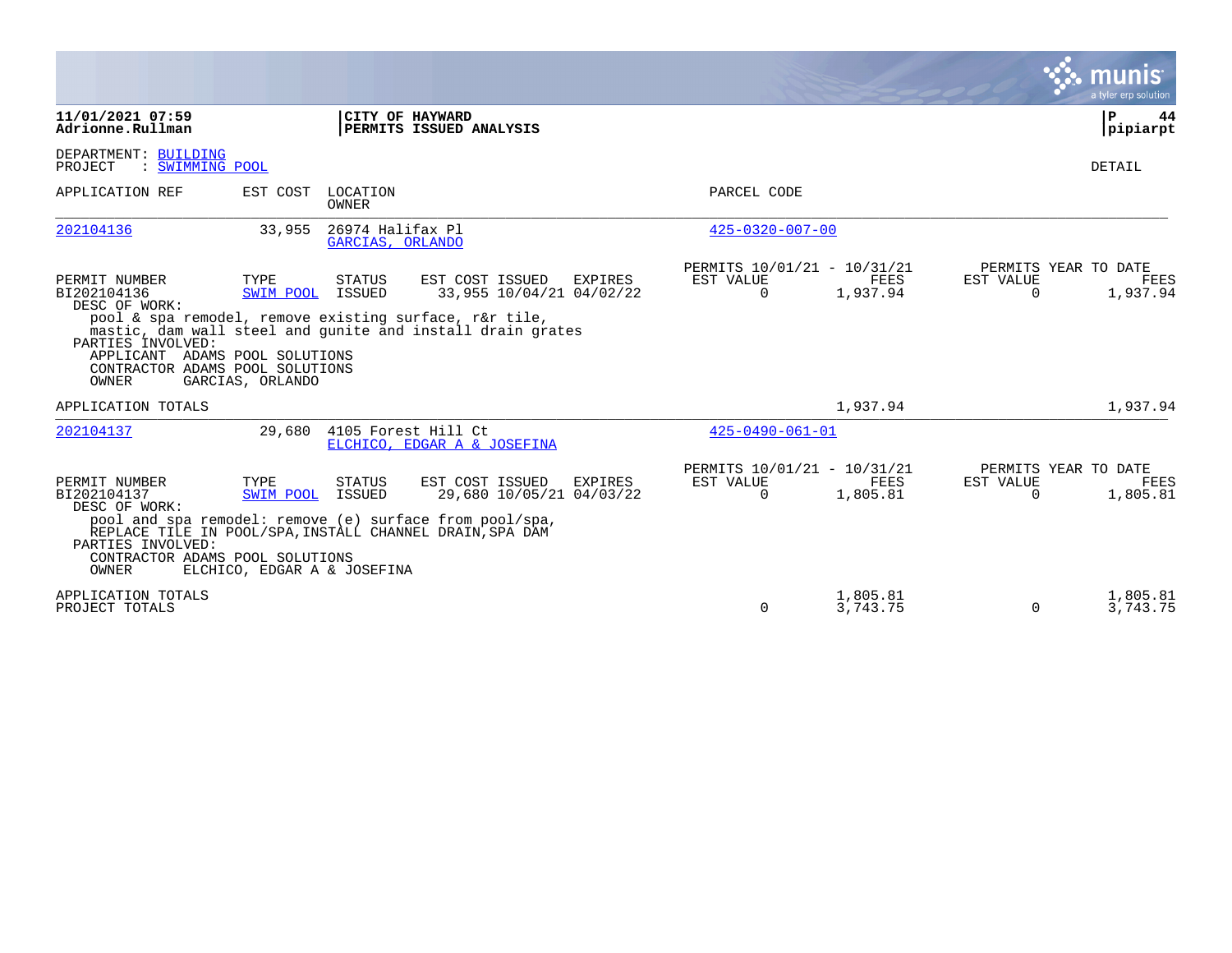|                                                                                                 |                            |                                                                                                                                               |                                                                        | a tyler erp solution                                            |
|-------------------------------------------------------------------------------------------------|----------------------------|-----------------------------------------------------------------------------------------------------------------------------------------------|------------------------------------------------------------------------|-----------------------------------------------------------------|
| 11/01/2021 07:59<br>Adrionne.Rullman                                                            |                            | <b>CITY OF HAYWARD</b><br>PERMITS ISSUED ANALYSIS                                                                                             |                                                                        | l P<br>45<br> pipiarpt                                          |
| DEPARTMENT: BUILDING<br>: PHOTO-VOLTAIC<br>PROJECT                                              |                            |                                                                                                                                               |                                                                        | <b>DETAIL</b>                                                   |
| APPLICATION REF                                                                                 | EST COST                   | LOCATION<br>OWNER                                                                                                                             | PARCEL CODE                                                            |                                                                 |
| 202104734                                                                                       | 3,000                      | 28360 Cabrini Dr<br>WONG, CALVIN                                                                                                              | $456 - 0050 - 008 - 00$                                                |                                                                 |
| PERMIT NUMBER<br>BI202104734<br>DESC OF WORK:                                                   | TYPE<br>PHOTO              | STATUS<br>EST COST ISSUED EXPIRES<br>3,000 10/05/21 04/03/22<br>ISSUED<br>install roof mounted solar PV system 4.08 kw 12 panels              | PERMITS 10/01/21 - 10/31/21<br>FEES<br>EST VALUE<br>$\Omega$<br>300.00 | PERMITS YEAR TO DATE<br>EST VALUE<br>FEES<br>$\Omega$<br>300.00 |
| PARTIES INVOLVED:<br>APPLICANT SPARTAN CONSTRUCTION<br>CONTRACTOR SPARTAN CONSTRUCTION<br>OWNER | WONG, CALVIN               |                                                                                                                                               |                                                                        |                                                                 |
| APPLICATION TOTALS                                                                              |                            |                                                                                                                                               | 300.00                                                                 | 300.00                                                          |
| 202104876                                                                                       |                            | 18,925 1583 Highland Blvd<br>PEREZ, RUBEN S & GARCIA CARMEN                                                                                   | 445-0110-016-01                                                        |                                                                 |
| PERMIT NUMBER<br>BI202104876<br>DESC OF WORK:                                                   | TYPE<br>PHOTO              | STATUS<br>EST COST ISSUED<br>EXPIRES<br><b>ISSUED</b><br>18,925 10/12/21 04/10/22<br>install roof mounted solar PV system 10.23 kw 33 modules | PERMITS 10/01/21 - 10/31/21<br>FEES<br>EST VALUE<br>$\Omega$<br>300.00 | PERMITS YEAR TO DATE<br>EST VALUE<br>FEES<br>$\Omega$<br>300.00 |
| PARTIES INVOLVED:<br>APPLICANT SOLGEN CONSTRUCTION<br>CONTRACTOR SOLGEN CONSTRUCTION<br>OWNER   |                            | PEREZ, RUBEN S & GARCIA CARMEN                                                                                                                |                                                                        |                                                                 |
| APPLICATION TOTALS                                                                              |                            |                                                                                                                                               | 300.00                                                                 | 300.00                                                          |
| 202104946                                                                                       |                            | 36,815 402 Balmoral Way<br>VOSS, ROBERT E & CARLENE R                                                                                         | $078G - 2741 - 024 - 00$                                               |                                                                 |
| PERMIT NUMBER<br>BI202104946<br>DESC OF WORK:                                                   | TYPE<br>PHOTO              | <b>STATUS</b><br>EST COST ISSUED<br>EXPIRES<br>36,815 10/05/21 04/12/22<br>COMPLT<br>install roof mounted solar PV system 8.16 kw 24 panels   | PERMITS 10/01/21 - 10/31/21<br>EST VALUE<br>FEES<br>300.00<br>$\Omega$ | PERMITS YEAR TO DATE<br>EST VALUE<br>FEES<br>300.00<br>$\Omega$ |
| PARTIES INVOLVED:<br>APPLICANT HCI SOLAR<br>CONTRACTOR HCI SOLAR<br>OWNER                       | VOSS, ROBERT E & CARLENE R |                                                                                                                                               |                                                                        |                                                                 |
| APPLICATION TOTALS                                                                              |                            |                                                                                                                                               | 300.00                                                                 | 300.00                                                          |
| 202104957                                                                                       | 40,102                     | 3059 Cromwell Pl<br>ARRIAGA, CYNTHIA                                                                                                          | $425 - 0340 - 040 - 00$                                                |                                                                 |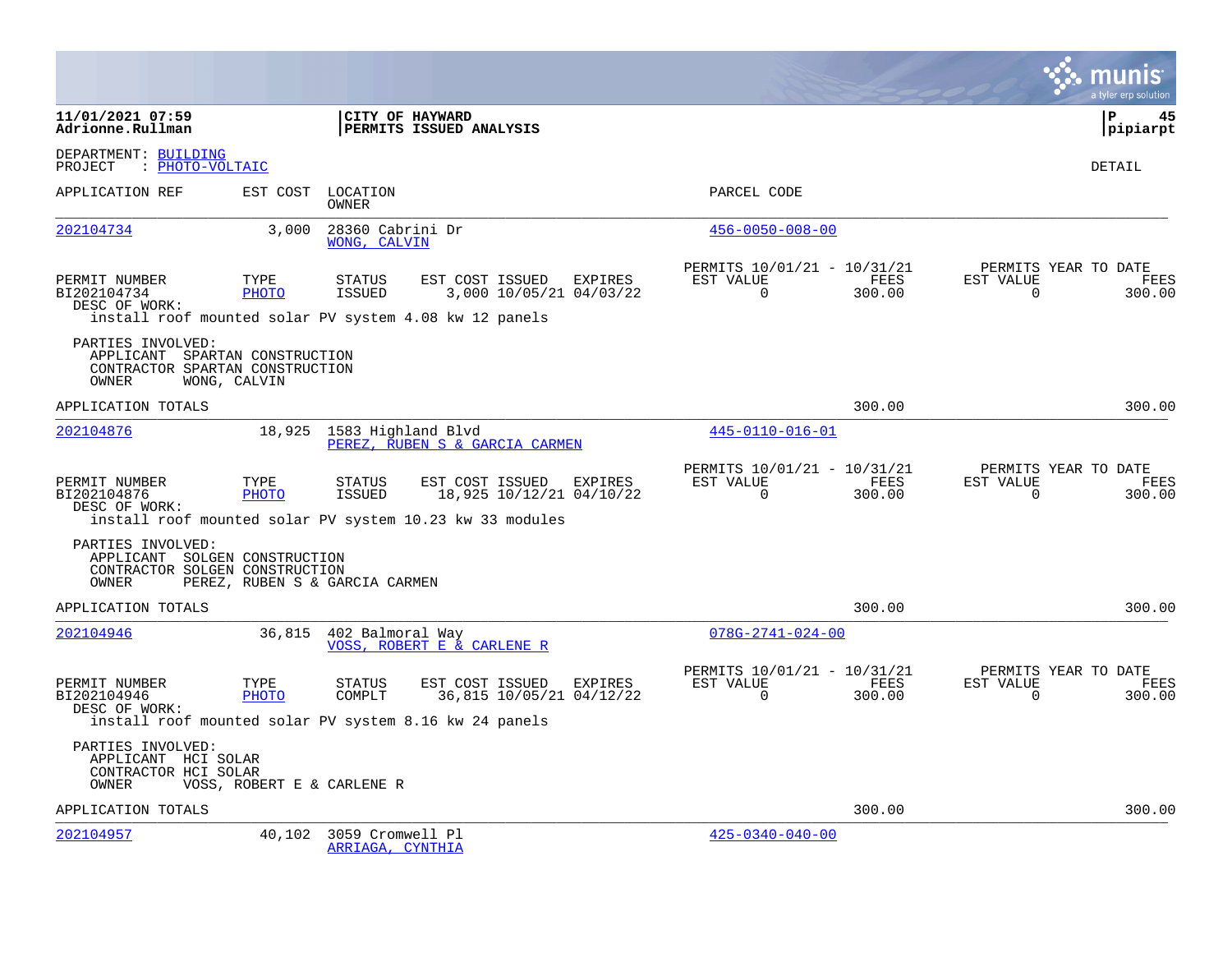|                                                                                                                     |                      |                                      |                                                                                                           |         |                                                         |                |                          | a tyler erp solution                   |
|---------------------------------------------------------------------------------------------------------------------|----------------------|--------------------------------------|-----------------------------------------------------------------------------------------------------------|---------|---------------------------------------------------------|----------------|--------------------------|----------------------------------------|
| 11/01/2021 07:59<br>Adrionne.Rullman                                                                                |                      |                                      | CITY OF HAYWARD<br>PERMITS ISSUED ANALYSIS                                                                |         |                                                         |                |                          | $\mathbf{P}$<br>46<br>pipiarpt         |
| PERMIT NUMBER                                                                                                       | TYPE                 | STATUS                               | EST COST ISSUED                                                                                           | EXPIRES | PERMITS 10/01/21 - 10/31/21<br>EST VALUE                | FEES           | EST VALUE                | PERMITS YEAR TO DATE<br><b>FEES</b>    |
| DEPARTMENT: BUILDING<br>: PHOTO-VOLTAIC<br>PROJECT                                                                  |                      |                                      |                                                                                                           |         |                                                         |                |                          | DETAIL                                 |
| APPLICATION REF                                                                                                     |                      | EST COST LOCATION<br>OWNER           |                                                                                                           |         | PARCEL CODE                                             |                |                          |                                        |
| BI202104957<br>DESC OF WORK:<br>energy storage system<br>PARTIES INVOLVED:<br>APPLICANT TESLA ENERGY OPERATIONS INC | <b>PHOTO</b>         | <b>ISSUED</b>                        | 40,102 10/05/21 04/03/22<br>install roof mounted soalr PV system 10.88 32 modukes and                     |         | $\Omega$                                                | 447.00         | $\Omega$                 | 447.00                                 |
| CONTRACTOR TESLA ENERGY OPERATIONS INC<br>OWNER                                                                     | ARRIAGA, CYNTHIA     |                                      |                                                                                                           |         |                                                         |                |                          |                                        |
| APPLICATION TOTALS                                                                                                  |                      |                                      |                                                                                                           |         |                                                         | 447.00         |                          | 447.00                                 |
| 202104958                                                                                                           | 19,780               | 29784 Cantera Dr<br>LAMBA, ARJIT     |                                                                                                           |         | $083 - 0100 - 990 - 76$                                 |                |                          |                                        |
| PERMIT NUMBER<br>BI202104958<br>DESC OF WORK:<br>energy storage system<br>PARTIES INVOLVED:                         | TYPE<br><b>PHOTO</b> | <b>STATUS</b><br><b>ISSUED</b>       | EST COST ISSUED<br>19,780 10/05/21 04/03/22<br>install roof mounted solar PV system 8.5 kw 20 modules and | EXPIRES | PERMITS 10/01/21 - 10/31/21<br>EST VALUE<br>$\Omega$    | FEES<br>447.00 | EST VALUE<br>$\Omega$    | PERMITS YEAR TO DATE<br>FEES<br>447.00 |
| APPLICANT TESLA ENERGY OPERATIONS INC<br>CONTRACTOR TESLA ENERGY OPERATIONS INC<br>OWNER                            | LAMBA, ARJIT         |                                      |                                                                                                           |         |                                                         |                |                          |                                        |
| APPLICATION TOTALS                                                                                                  |                      |                                      |                                                                                                           |         |                                                         | 447.00         |                          | 447.00                                 |
| 202104959                                                                                                           | 37,331               | 820 Leonardo Way                     | NGUYEN, PHUONG OUANG                                                                                      |         | $432 - 0056 - 007 - 00$                                 |                |                          |                                        |
| PERMIT NUMBER<br>BI202104959<br>DESC OF WORK:                                                                       | TYPE<br>PHOTO        | STATUS<br><b>ISSUED</b>              | EST COST ISSUED EXPIRES<br>37,331 10/05/21 04/03/22                                                       |         | PERMITS 10/01/21 - 10/31/21<br>EST VALUE<br>$\mathbf 0$ | FEES<br>447.00 | EST VALUE<br>$\mathbf 0$ | PERMITS YEAR TO DATE<br>FEES<br>447.00 |
| and energy storage system<br>PARTIES INVOLVED:                                                                      |                      |                                      | install roof mounted soalr PV system 16.575 kw 39 modules                                                 |         |                                                         |                |                          |                                        |
| APPLICANT TESLA ENERGY OPERATIONS INC<br>CONTRACTOR TESLA ENERGY OPERATIONS INC<br>OWNER                            | NGUYEN, PHUONG OUANG |                                      |                                                                                                           |         |                                                         |                |                          |                                        |
| APPLICATION TOTALS                                                                                                  |                      |                                      |                                                                                                           |         |                                                         | 447.00         |                          | 447.00                                 |
| 202104961                                                                                                           | 19,780               | 27886 Orlando Ave<br>CASTILLO, ANGIE |                                                                                                           |         | $455 - 0084 - 113 - 00$                                 |                |                          |                                        |
| PERMIT NUMBER<br>BI202104961<br>DESC OF WORK:                                                                       | TYPE<br><b>PHOTO</b> | STATUS<br><b>ISSUED</b>              | EST COST ISSUED EXPIRES<br>19,780 10/05/21 04/03/22                                                       |         | PERMITS 10/01/21 - 10/31/21<br>EST VALUE<br>$\Omega$    | FEES<br>447.00 | EST VALUE<br>$\Omega$    | PERMITS YEAR TO DATE<br>FEES<br>447.00 |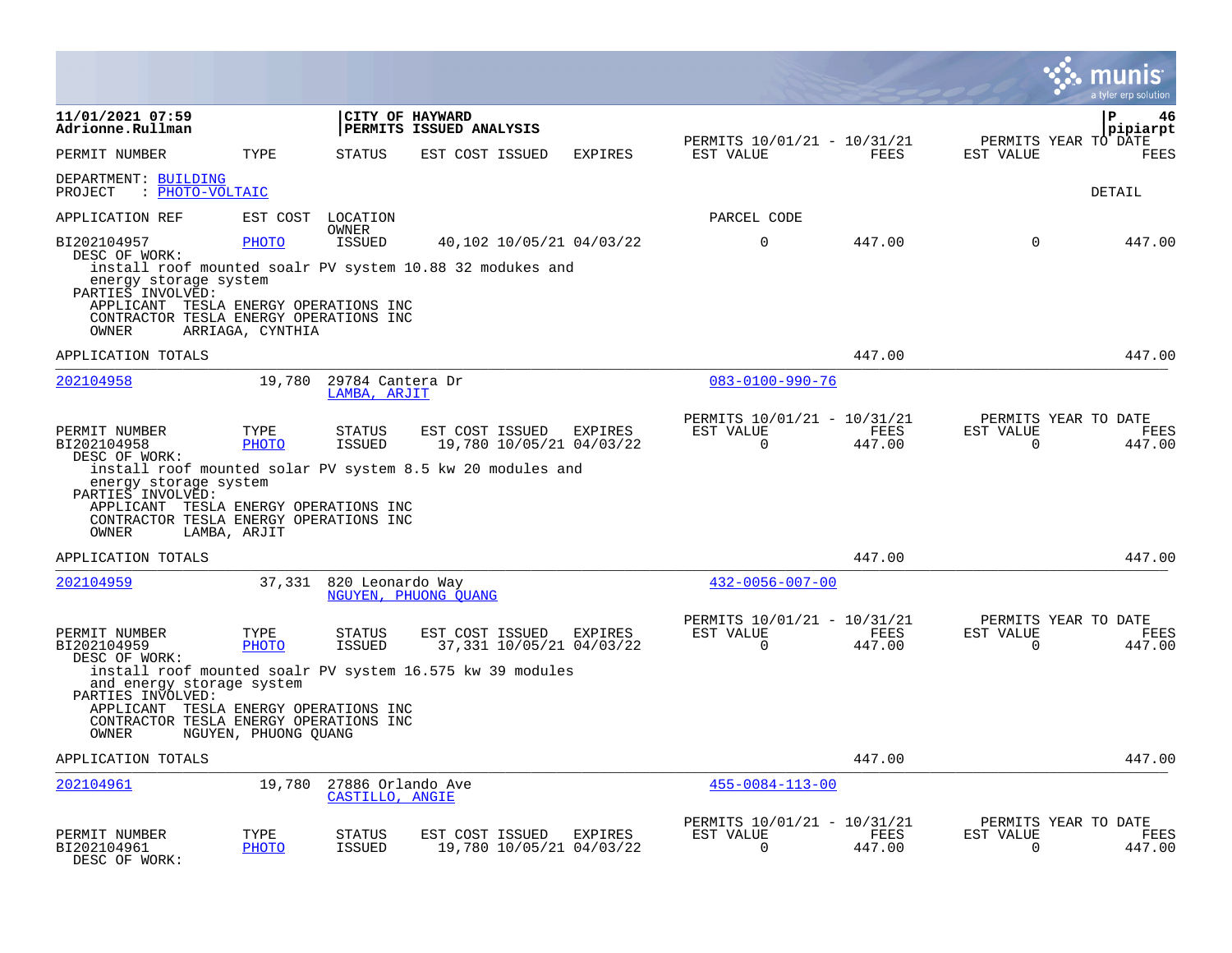|                                                                                                                                                                                |                      |                                    |                                                                                                          |         |                                                      |                |                       | a tyler erp solution                   |
|--------------------------------------------------------------------------------------------------------------------------------------------------------------------------------|----------------------|------------------------------------|----------------------------------------------------------------------------------------------------------|---------|------------------------------------------------------|----------------|-----------------------|----------------------------------------|
| 11/01/2021 07:59<br>Adrionne.Rullman<br>energy storage system                                                                                                                  |                      | CITY OF HAYWARD                    | <b>PERMITS ISSUED ANALYSIS</b><br>install roof mounted solar PV system 8.5 kw 20 modules and             |         |                                                      |                |                       | P<br>47<br> pipiarpt                   |
| DEPARTMENT: BUILDING<br>: PHOTO-VOLTAIC<br>PROJECT                                                                                                                             |                      |                                    |                                                                                                          |         |                                                      |                |                       | DETAIL                                 |
| APPLICATION REF                                                                                                                                                                |                      | EST COST LOCATION                  |                                                                                                          |         | PARCEL CODE                                          |                |                       |                                        |
| PARTIES INVOLVED:<br>APPLICANT TESLA ENERGY OPERATIONS INC<br>CONTRACTOR TESLA ENERGY OPERATIONS INC<br>OWNER                                                                  | CASTILLO, ANGIE      | OWNER                              |                                                                                                          |         |                                                      |                |                       |                                        |
| APPLICATION TOTALS                                                                                                                                                             |                      |                                    |                                                                                                          |         |                                                      | 447.00         |                       | 447.00                                 |
| 202104962                                                                                                                                                                      | 19,780               | 29843 Cantera Dr<br>SARAH KO       |                                                                                                          |         | $083 - 0100 - 991 - 36$                              |                |                       |                                        |
| PERMIT NUMBER<br>BI202104962<br>DESC OF WORK:<br>energy storage system<br>PARTIES INVOLVED:<br>APPLICANT TESLA ENERGY OPERATIONS INC<br>CONTRACTOR TESLA ENERGY OPERATIONS INC | TYPE<br>PHOTO        | <b>STATUS</b><br><b>ISSUED</b>     | EST COST ISSUED<br>19,780 10/05/21 04/03/22<br>instal roof mounted solar Pv system 8.5 kw 20 modules and | EXPIRES | PERMITS 10/01/21 - 10/31/21<br>EST VALUE<br>$\Omega$ | FEES<br>447.00 | EST VALUE<br>$\Omega$ | PERMITS YEAR TO DATE<br>FEES<br>447.00 |
| OWNER<br>APPLICATION TOTALS                                                                                                                                                    | SARAH KO             |                                    |                                                                                                          |         |                                                      | 447.00         |                       | 447.00                                 |
| 202104966                                                                                                                                                                      | 15,200               | 27758 Tampa Ave<br>SHEIKH, AMBREEN |                                                                                                          |         | $464 - 0025 - 049 - 00$                              |                |                       |                                        |
| PERMIT NUMBER<br>BI202104966<br>DESC OF WORK:                                                                                                                                  | TYPE<br>PHOTO        | <b>STATUS</b><br><b>ISSUED</b>     | EST COST ISSUED<br>15,200 10/05/21 04/03/22<br>install roof mounted solar PV system 20 modules 7.6 kw    | EXPIRES | PERMITS 10/01/21 - 10/31/21<br>EST VALUE<br>$\Omega$ | FEES<br>300.00 | EST VALUE<br>$\Omega$ | PERMITS YEAR TO DATE<br>FEES<br>300.00 |
| PARTIES INVOLVED:<br>APPLICANT BRIGHT PLANET SOLAR INC<br>CONTRACTOR BRIGHT PLANET SOLAR INC<br>OWNER                                                                          | SHEIKH, AMBREEN      |                                    |                                                                                                          |         |                                                      |                |                       |                                        |
| APPLICATION TOTALS                                                                                                                                                             |                      |                                    |                                                                                                          |         |                                                      | 300.00         |                       | 300.00                                 |
| 202104967                                                                                                                                                                      | 6,840                | 910 Hohener Ave                    | RIVAS SILVANO & CLEMENTE LUZ                                                                             |         | $432 - 0064 - 011 - 00$                              |                |                       |                                        |
| PERMIT NUMBER<br>BI202104967<br>DESC OF WORK:                                                                                                                                  | TYPE<br><b>PHOTO</b> | STATUS<br><b>ISSUED</b>            | EST COST ISSUED<br>6,840 10/05/21 04/03/22<br>install roof mounted solar PV system 9 modules 3.42 kw     | EXPIRES | PERMITS 10/01/21 - 10/31/21<br>EST VALUE<br>$\Omega$ | FEES<br>300.00 | EST VALUE<br>$\Omega$ | PERMITS YEAR TO DATE<br>FEES<br>300.00 |
| PARTIES INVOLVED:                                                                                                                                                              |                      |                                    |                                                                                                          |         |                                                      |                |                       |                                        |

APPLICANT BRIGHT PLANET SOLAR INC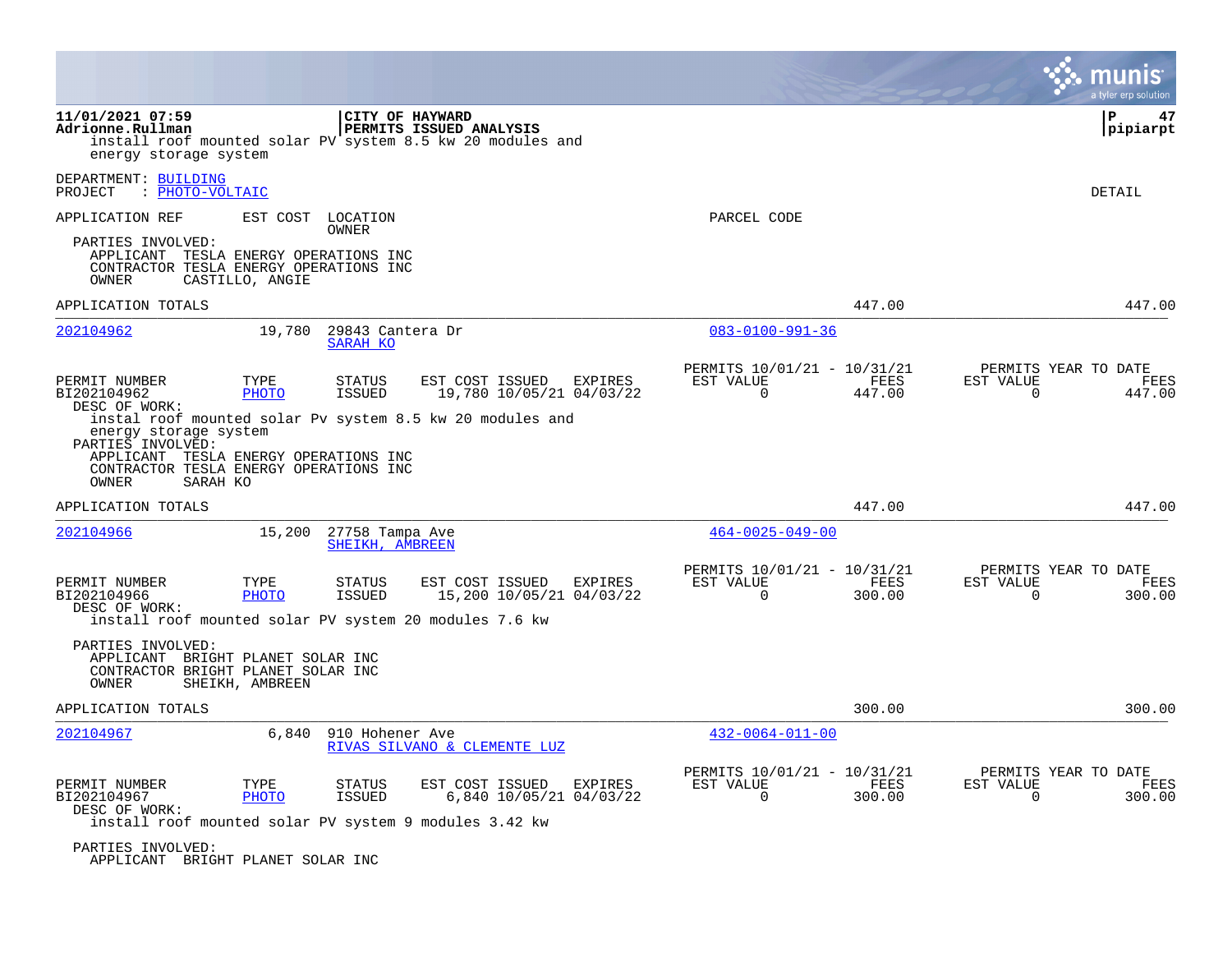|                                                                                                                                          |                              |                                      |                                                           |         |                                                            |                | munis<br>a tyler erp solution                                      |
|------------------------------------------------------------------------------------------------------------------------------------------|------------------------------|--------------------------------------|-----------------------------------------------------------|---------|------------------------------------------------------------|----------------|--------------------------------------------------------------------|
| 11/01/2021 07:59<br>Adrionne.Rullman                                                                                                     |                              | CITY OF HAYWARD                      | PERMITS ISSUED ANALYSIS                                   |         |                                                            |                | ∣P<br>48<br> pipiarpt                                              |
| DEPARTMENT: BUILDING<br>: PHOTO-VOLTAIC<br>PROJECT                                                                                       |                              |                                      |                                                           |         |                                                            |                | DETAIL                                                             |
| APPLICATION REF                                                                                                                          | EST COST LOCATION            | OWNER                                |                                                           |         | PARCEL CODE                                                |                |                                                                    |
| CONTRACTOR BRIGHT PLANET SOLAR INC<br>OWNER                                                                                              | RIVAS SILVANO & CLEMENTE LUZ |                                      |                                                           |         |                                                            |                |                                                                    |
| APPLICATION TOTALS                                                                                                                       |                              |                                      |                                                           |         |                                                            | 300.00         | 300.00                                                             |
| 202104972                                                                                                                                | 22,000                       | 414 Culp Ave<br>BELTRAN, LIZET       |                                                           |         | $444 - 0063 - 050 - 00$                                    |                |                                                                    |
| PERMIT NUMBER<br>BI202104972<br>DESC OF WORK:                                                                                            | TYPE<br>PHOTO                | STATUS<br><b>ISSUED</b>              | EST COST ISSUED<br>22,000 10/05/21 04/03/22               | EXPIRES | PERMITS 10/01/21 - 10/31/21<br>EST VALUE<br>0              | FEES<br>447.00 | PERMITS YEAR TO DATE<br>EST VALUE<br>FEES<br>0<br>447.00           |
| energy storage system<br>PARTIES INVOLVED:<br>APPLICANT SUNPOWER CORPORATION SYSTEMS<br>CONTRACTOR SUNPOWER CORPORATION SYSTEMS<br>OWNER | BELTRAN, LIZET               |                                      | install roof mounted solar PV system 16 panels 6.4 kw and |         |                                                            |                |                                                                    |
| APPLICATION TOTALS                                                                                                                       |                              |                                      |                                                           |         |                                                            | 447.00         | 447.00                                                             |
| 202104974                                                                                                                                | 7,000                        | 25825 Belhaven St<br>CHEN, YING YUAN |                                                           |         | $442 - 0065 - 145 - 00$                                    |                |                                                                    |
| PERMIT NUMBER<br>BI202104974<br>DESC OF WORK:<br>install roof mounted solar PV system 7 panels 2.8 kw                                    | TYPE<br>PHOTO                | <b>STATUS</b><br>COMPLT              | EST COST ISSUED<br>7,000 10/05/21 04/27/22                | EXPIRES | PERMITS 10/01/21 - 10/31/21<br>EST VALUE<br>$\overline{0}$ | FEES<br>300.00 | PERMITS YEAR TO DATE<br>EST VALUE<br>FEES<br>$\mathbf 0$<br>300.00 |
| PARTIES INVOLVED:<br>APPLICANT SUNPOWER CORPORATION SYSTEMS<br>CONTRACTOR SUNPOWER CORPORATION SYSTEMS<br>OWNER                          | CHEN, YING YUAN              |                                      |                                                           |         |                                                            |                |                                                                    |
| APPLICATION TOTALS                                                                                                                       |                              |                                      |                                                           |         |                                                            | 300.00         | 300.00                                                             |
| 202104978                                                                                                                                | 25,477                       | 29894 Larrabee St<br>VICTOR SHIN     |                                                           |         | $083 - 0251 - 007 - 00$                                    |                |                                                                    |
| PERMIT NUMBER<br>BI202104978<br>DESC OF WORK:<br>install roof mounted solar PV system 18 panels 36.66 kw                                 | TYPE<br><b>PHOTO</b>         | <b>STATUS</b><br>ISSUED              | EST COST ISSUED<br>25,477 10/06/21 04/04/22               | EXPIRES | PERMITS 10/01/21 - 10/31/21<br>EST VALUE<br>$\Omega$       | FEES<br>300.00 | PERMITS YEAR TO DATE<br>EST VALUE<br>FEES<br>0<br>300.00           |
| PARTIES INVOLVED:<br>APPLICANT SIMPLY SOLAR<br>CONTRACTOR SIMPLY SOLAR<br>OWNER                                                          | VICTOR SHIN                  |                                      |                                                           |         |                                                            |                |                                                                    |
| APPLICATION TOTALS                                                                                                                       |                              |                                      |                                                           |         |                                                            | 300.00         | 300.00                                                             |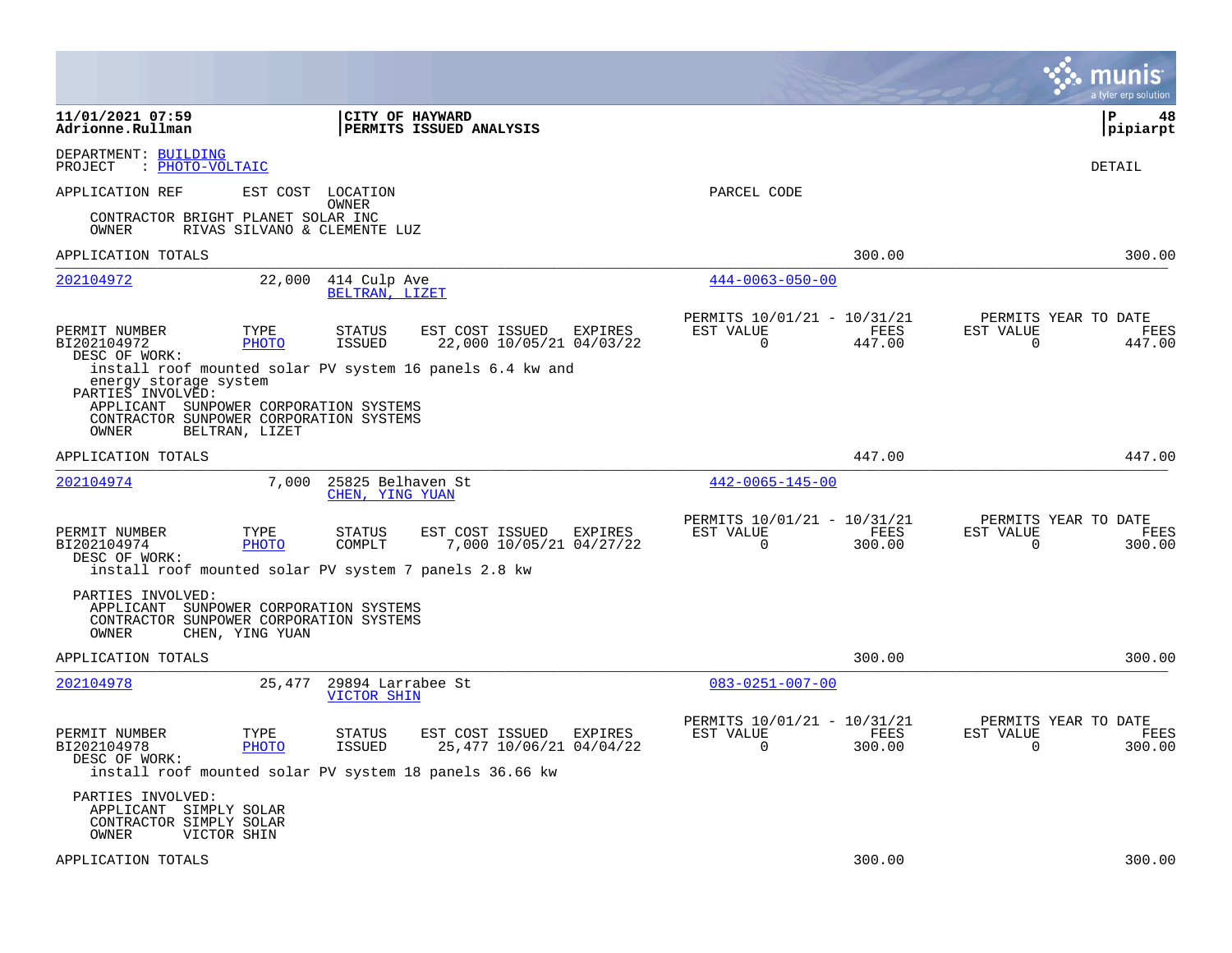|                                                                                                 |                      |                                                                                                              |                                     |                                                      |                       |                       | munis<br>a tyler erp solution          |
|-------------------------------------------------------------------------------------------------|----------------------|--------------------------------------------------------------------------------------------------------------|-------------------------------------|------------------------------------------------------|-----------------------|-----------------------|----------------------------------------|
| 11/01/2021 07:59<br>Adrionne.Rullman                                                            |                      | CITY OF HAYWARD<br>PERMITS ISSUED ANALYSIS                                                                   |                                     |                                                      |                       |                       | l P<br>49<br> pipiarpt                 |
| DEPARTMENT: BUILDING<br>PROJECT<br>: PHOTO-VOLTAIC                                              |                      |                                                                                                              |                                     |                                                      |                       |                       | DETAIL                                 |
| APPLICATION REF                                                                                 | EST COST             | LOCATION<br>OWNER                                                                                            |                                     | PARCEL CODE                                          |                       |                       |                                        |
| 202104979                                                                                       | 29,550               | 59 Country Club Dr<br>RUIZ, RACHEL                                                                           |                                     | $085A - 6434 - 990 - 51$                             |                       |                       |                                        |
| PERMIT NUMBER<br>BI202104979<br>DESC OF WORK:                                                   | TYPE<br>PHOTO        | <b>STATUS</b><br>EST COST ISSUED<br>ISSUED<br>install roof mounted solar PV system 9 kw 25 modules and       | EXPIRES<br>29,550 10/05/21 04/03/22 | PERMITS 10/01/21 - 10/31/21<br>EST VALUE<br>$\Omega$ | FEES<br>447.00        | EST VALUE<br>$\Omega$ | PERMITS YEAR TO DATE<br>FEES<br>447.00 |
| powerwall batteries<br>PARTIES INVOLVED:<br>APPLICANT SUNRUN<br>CONTRACTOR SUNRUN<br>OWNER      | RUIZ, RACHEL         |                                                                                                              |                                     |                                                      |                       |                       |                                        |
| APPLICATION TOTALS                                                                              |                      |                                                                                                              |                                     |                                                      | 447.00                |                       | 447.00                                 |
| 202104980                                                                                       | 22,000               | 27690 Havana Ave<br>CELIS, GONZALO                                                                           |                                     | $464 - 0020 - 079 - 00$                              |                       |                       |                                        |
| PERMIT NUMBER<br>BI202104980<br>DESC OF WORK:                                                   | TYPE<br><b>PHOTO</b> | <b>STATUS</b><br>EST COST ISSUED<br><b>ISSUED</b><br>install roof mounted solar PV system 6.14 lw 18 modules | EXPIRES<br>22,000 10/14/21 04/27/22 | PERMITS 10/01/21 - 10/31/21<br>EST VALUE<br>$\Omega$ | <b>FEES</b><br>300.00 | EST VALUE<br>$\Omega$ | PERMITS YEAR TO DATE<br>FEES<br>300.00 |
| PARTIES INVOLVED:<br>APPLICANT ALL ON ELECTRIC<br>CONTRACTOR ALL ON ELECTRIC<br>OWNER           | CELIS, GONZALO       |                                                                                                              |                                     |                                                      |                       |                       |                                        |
| APPLICATION TOTALS                                                                              |                      |                                                                                                              |                                     |                                                      | 300.00                |                       | 300.00                                 |
| 202104981                                                                                       | 16,000               | 663 Jilliene Way<br>ONSTAD, GREG                                                                             |                                     | $078G - 2962 - 018 - 01$                             |                       |                       |                                        |
| PERMIT NUMBER<br>BI202104981<br>DESC OF WORK:                                                   | TYPE<br>PHOTO        | <b>STATUS</b><br>EST COST ISSUED<br>ISSUED<br>install roof mounted solar PV system 5.44 kw 16 modules        | EXPIRES<br>16,000 10/05/21 04/29/22 | PERMITS 10/01/21 - 10/31/21<br>EST VALUE<br>$\Omega$ | FEES<br>300.00        | EST VALUE<br>$\Omega$ | PERMITS YEAR TO DATE<br>FEES<br>300.00 |
| PARTIES INVOLVED:<br>APPLICANT NEXUS ENERGY SYSTEMS<br>CONTRACTOR NEXUS ENERGY SYSTEMS<br>OWNER | ONSTAD, GREG         |                                                                                                              |                                     |                                                      |                       |                       |                                        |
| APPLICATION TOTALS                                                                              |                      |                                                                                                              |                                     |                                                      | 300.00                |                       | 300.00                                 |
| 202105033                                                                                       | 12,840               | 531 Jefferson St<br>DE LA CRUZ, EDGAR                                                                        |                                     | $452 - 0068 - 094 - 02$                              |                       |                       |                                        |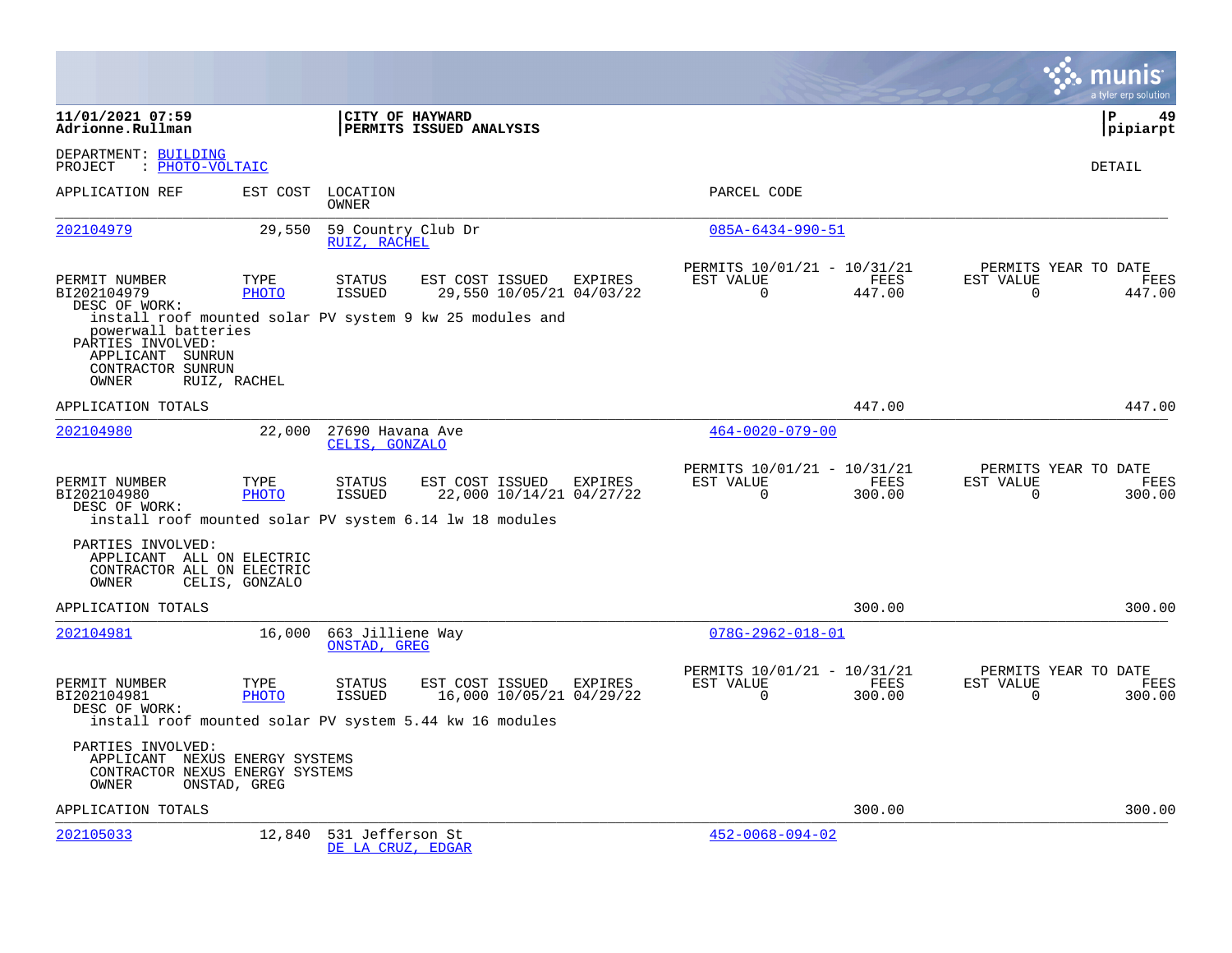|                                                                                                                                                                                          |                                   |                                |                                             |                                    |                                                      |                |                       | a tyler erp solution                   |
|------------------------------------------------------------------------------------------------------------------------------------------------------------------------------------------|-----------------------------------|--------------------------------|---------------------------------------------|------------------------------------|------------------------------------------------------|----------------|-----------------------|----------------------------------------|
| 11/01/2021 07:59<br>Adrionne.Rullman                                                                                                                                                     |                                   |                                | CITY OF HAYWARD<br>PERMITS ISSUED ANALYSIS  |                                    |                                                      |                |                       | P<br>50<br>pipiarpt                    |
| PERMIT NUMBER                                                                                                                                                                            | TYPE                              | <b>STATUS</b>                  | EST COST ISSUED                             | <b>EXPIRES</b>                     | PERMITS 10/01/21 - 10/31/21<br>EST VALUE             | FEES           | EST VALUE             | PERMITS YEAR TO DATE<br>FEES           |
| DEPARTMENT: BUILDING<br>: PHOTO-VOLTAIC<br>PROJECT                                                                                                                                       |                                   |                                |                                             |                                    |                                                      |                |                       | DETAIL                                 |
| APPLICATION REF                                                                                                                                                                          | EST COST                          | LOCATION<br><b>OWNER</b>       |                                             |                                    | PARCEL CODE                                          |                |                       |                                        |
| BI202105033<br>DESC OF WORK:<br>install roof mounted solar PV system 3.8 kw 10 modules and<br>back uo loads panel<br>PARTIES INVOLVED:<br>APPLICANT SUNRUN<br>CONTRACTOR SUNRUN<br>OWNER | <b>PHOTO</b><br>DE LA CRUZ, EDGAR | ISSUED                         | 12,840 10/07/21 04/05/22                    |                                    | $\mathbf 0$                                          | 447.00         | $\Omega$              | 447.00                                 |
| APPLICATION TOTALS                                                                                                                                                                       |                                   |                                |                                             |                                    |                                                      | 447.00         |                       | 447.00                                 |
| 202105034                                                                                                                                                                                | 8,208                             | 2414 Hibiscus Dr               | SALAZAR, FRANCIS M & PERLA D                |                                    | $456 - 0050 - 014 - 00$                              |                |                       |                                        |
| PERMIT NUMBER<br>BI202105034<br>DESC OF WORK:<br>install roof mounted solar PV system 3.8 kw 12 modules                                                                                  | TYPE<br>PHOTO                     | <b>STATUS</b><br><b>ISSUED</b> | EST COST ISSUED                             | EXPIRES<br>8,208 10/12/21 04/10/22 | PERMITS 10/01/21 - 10/31/21<br>EST VALUE<br>$\Omega$ | FEES<br>300.00 | EST VALUE<br>$\Omega$ | PERMITS YEAR TO DATE<br>FEES<br>300.00 |
| PARTIES INVOLVED:<br>APPLICANT SUNRUN<br>CONTRACTOR SUNRUN<br>OWNER                                                                                                                      |                                   | SALAZAR, FRANCIS M & PERLA D   |                                             |                                    |                                                      |                |                       |                                        |
| APPLICATION TOTALS                                                                                                                                                                       |                                   |                                |                                             |                                    |                                                      | 300.00         |                       | 300.00                                 |
| 202105035                                                                                                                                                                                | 12,628                            | DATT, LALEEN                   | 30236 Cedarbrook Rd                         |                                    | $078G - 2654 - 090 - 00$                             |                |                       |                                        |
| PERMIT NUMBER<br>BI202105035<br>DESC OF WORK:                                                                                                                                            | TYPE<br><b>PHOTO</b>              | STATUS<br><b>ISSUED</b>        | EST COST ISSUED<br>12,628 10/12/21 04/10/22 | EXPIRES                            | PERMITS 10/01/21 - 10/31/21<br>EST VALUE<br>$\Omega$ | FEES<br>300.00 | EST VALUE<br>$\Omega$ | PERMITS YEAR TO DATE<br>FEES<br>300.00 |
| install roof mounted solar PV system 6 kw 17 modules<br>100 amp sub panel<br>PARTIES INVOLVED:<br>APPLICANT SUNRUN<br>CONTRACTOR SUNRUN<br>OWNER                                         | DATT, LALEEN                      |                                |                                             |                                    |                                                      |                |                       |                                        |
| APPLICATION TOTALS                                                                                                                                                                       |                                   |                                |                                             |                                    |                                                      | 300.00         |                       | 300.00                                 |
| 202105058                                                                                                                                                                                | 21,598                            | 24724 Eden Ave                 | ANGELES, JOSE V JR & JOYCE N                |                                    | $441 - 0077 - 046 - 00$                              |                |                       |                                        |
| PERMIT NUMBER<br>BI202105058<br>DESC OF WORK:                                                                                                                                            | TYPE<br><b>PHOTO</b>              | STATUS<br><b>ISSUED</b>        | EST COST ISSUED<br>21,598 10/07/21 04/05/22 | EXPIRES                            | PERMITS 10/01/21 - 10/31/21<br>EST VALUE<br>$\Omega$ | FEES<br>300.00 | EST VALUE<br>$\Omega$ | PERMITS YEAR TO DATE<br>FEES<br>300.00 |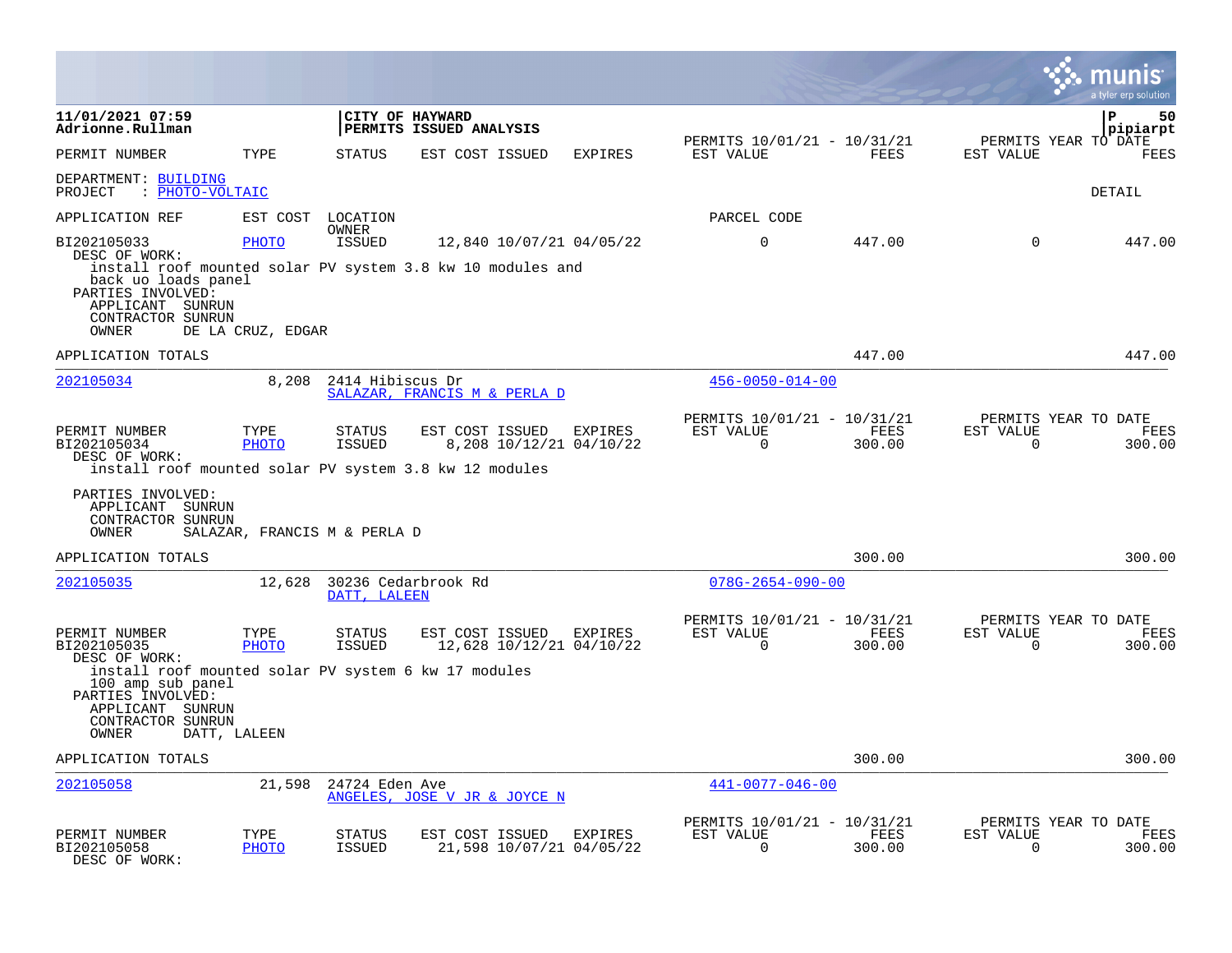|                                                                                                                       |                              |                                      |                                                                                                        |                |                                                      |                       |                       | a tyler erp solution                   |
|-----------------------------------------------------------------------------------------------------------------------|------------------------------|--------------------------------------|--------------------------------------------------------------------------------------------------------|----------------|------------------------------------------------------|-----------------------|-----------------------|----------------------------------------|
| 11/01/2021 07:59<br>Adrionne.Rullman                                                                                  |                              |                                      | CITY OF HAYWARD<br>PERMITS ISSUED ANALYSIS<br>install roof mounted solar PV system 4.75 kw 13 panels   |                |                                                      |                       |                       | P<br>51<br>pipiarpt                    |
| DEPARTMENT: BUILDING<br>PROJECT<br>: PHOTO-VOLTAIC                                                                    |                              |                                      |                                                                                                        |                |                                                      |                       |                       | <b>DETAIL</b>                          |
| APPLICATION REF                                                                                                       | EST COST                     | LOCATION<br>OWNER                    |                                                                                                        |                | PARCEL CODE                                          |                       |                       |                                        |
| PARTIES INVOLVED:<br>APPLICANT COMPLETE SOLAR<br>CONTRACTOR COMPLETE SOLAR<br>OWNER                                   | ANGELES, JOSE V JR & JOYCE N |                                      |                                                                                                        |                |                                                      |                       |                       |                                        |
| APPLICATION TOTALS                                                                                                    |                              |                                      |                                                                                                        |                |                                                      | 300.00                |                       | 300.00                                 |
| 202105059                                                                                                             | 18,618                       | 1737 Dahill Ln                       | JOHNSON ROBERT C/LEVY JO C                                                                             |                | $416 - 0130 - 021 - 00$                              |                       |                       |                                        |
| PERMIT NUMBER<br>BI202105059<br>DESC OF WORK:                                                                         | TYPE<br>PHOTO                | STATUS<br><b>ISSUED</b>              | EST COST ISSUED<br>18,618 10/07/21 04/05/22<br>install roof mounted solar PV system 4.68 kw 13 modules | <b>EXPIRES</b> | PERMITS 10/01/21 - 10/31/21<br>EST VALUE<br>$\Omega$ | <b>FEES</b><br>300.00 | EST VALUE<br>$\Omega$ | PERMITS YEAR TO DATE<br>FEES<br>300.00 |
| PARTIES INVOLVED:<br>APPLICANT SUNLOGIC DBA SOLAR TECHNOLOGIES<br>CONTRACTOR SUNLOGIC DBA SOLAR TECHNOLOGIES<br>OWNER | JOHNSON ROBERT C/LEVY JO C   |                                      |                                                                                                        |                |                                                      |                       |                       |                                        |
| APPLICATION TOTALS                                                                                                    |                              |                                      |                                                                                                        |                |                                                      | 300.00                |                       | 300.00                                 |
| 202105065                                                                                                             | 26,000                       | 1167 Raleigh Pl<br><b>ADAN MUNOZ</b> |                                                                                                        |                | $454 - 0060 - 110 - 00$                              |                       |                       |                                        |
| PERMIT NUMBER<br>BI202105065<br>DESC OF WORK:                                                                         | TYPE<br>PHOTO                | <b>STATUS</b><br><b>ISSUED</b>       | EST COST ISSUED<br>26,000 10/07/21 04/05/22<br>install roof mounted solar PV system 8.96 kw 28 modules | EXPIRES        | PERMITS 10/01/21 - 10/31/21<br>EST VALUE<br>$\Omega$ | FEES<br>300.00        | EST VALUE<br>$\cap$   | PERMITS YEAR TO DATE<br>FEES<br>300.00 |
| PARTIES INVOLVED:<br>APPLICANT BETTER EARTH ELECTRIC<br>CONTRACTOR BETTER EARTH ELECTRIC<br>OWNER                     | ADAN MUNOZ                   |                                      |                                                                                                        |                |                                                      |                       |                       |                                        |
| APPLICATION TOTALS                                                                                                    |                              |                                      |                                                                                                        |                |                                                      | 300.00                |                       | 300.00                                 |
| 202105066                                                                                                             | 10,000                       | 25959 Dodge Ave                      | CORONA, FROILAN & SOYJA                                                                                |                | $441 - 0035 - 072 - 00$                              |                       |                       |                                        |
| PERMIT NUMBER<br>BI202105066<br>DESC OF WORK:                                                                         | TYPE<br>PHOTO                | STATUS<br><b>ISSUED</b>              | EST COST ISSUED<br>10,000 10/12/21 04/10/22<br>install roof mounted solar PV system 3.52 kw 11 modules | EXPIRES        | PERMITS 10/01/21 - 10/31/21<br>EST VALUE<br>$\cap$   | FEES<br>300.00        | EST VALUE<br>$\Omega$ | PERMITS YEAR TO DATE<br>FEES<br>300.00 |
| PARTIES INVOLVED:                                                                                                     |                              |                                      |                                                                                                        |                |                                                      |                       |                       |                                        |

<u>and the second contract of the second contract of the second contract of the second contract of the second contract of the second contract of the second contract of the second contract of the second contract of the second</u>

APPLICANT BETTER EARTH ELECTRIC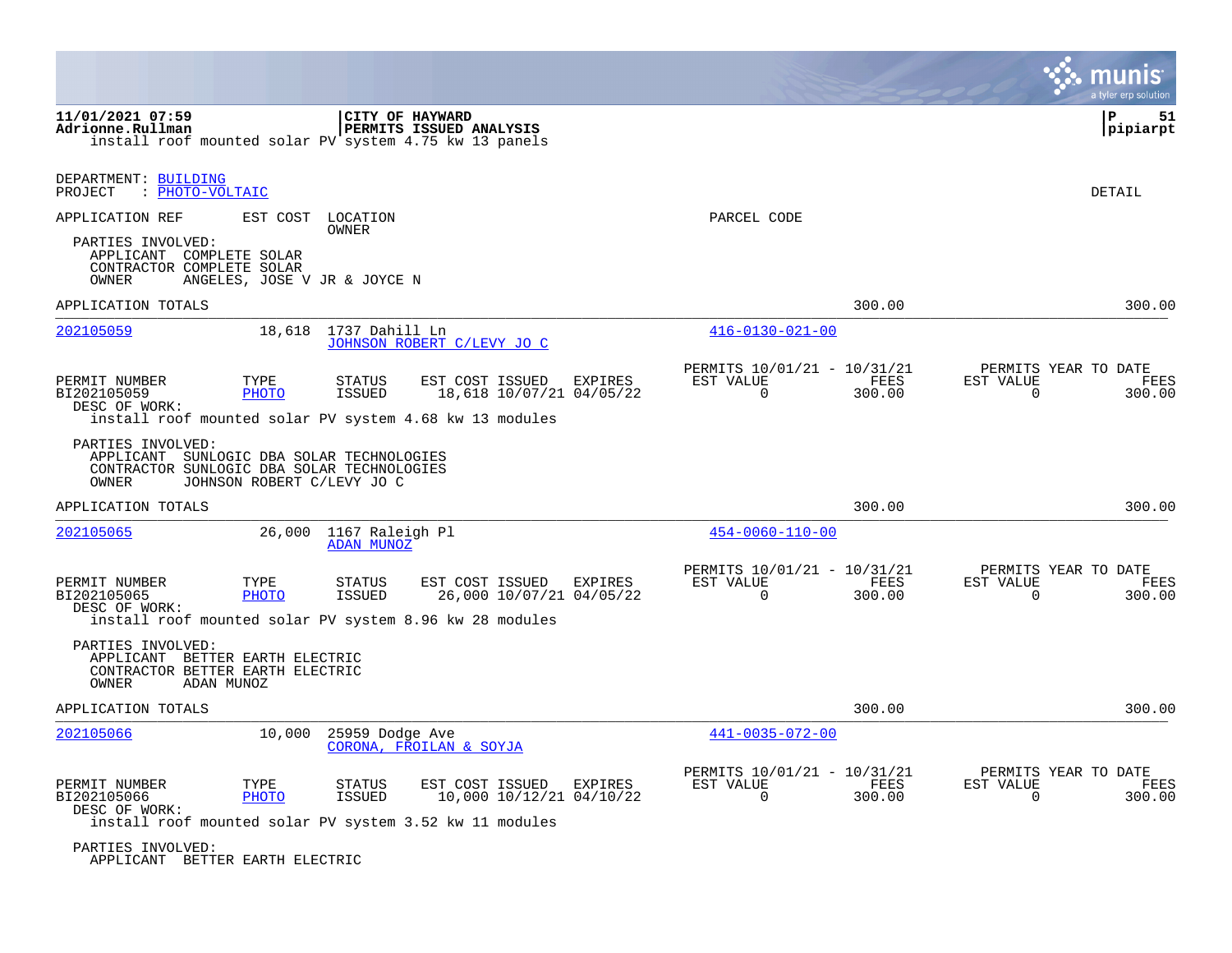|                                                                                               |                                                                                                                 |                                                        |                                                                        | munis<br>a tyler erp solution                                   |
|-----------------------------------------------------------------------------------------------|-----------------------------------------------------------------------------------------------------------------|--------------------------------------------------------|------------------------------------------------------------------------|-----------------------------------------------------------------|
| 11/01/2021 07:59<br>Adrionne.Rullman                                                          |                                                                                                                 | <b>CITY OF HAYWARD</b><br>PERMITS ISSUED ANALYSIS      |                                                                        | ΙP<br>52<br> pipiarpt                                           |
| DEPARTMENT: BUILDING<br>: PHOTO-VOLTAIC<br>PROJECT                                            |                                                                                                                 |                                                        |                                                                        | <b>DETAIL</b>                                                   |
| APPLICATION REF                                                                               | EST COST<br>LOCATION<br>OWNER                                                                                   |                                                        | PARCEL CODE                                                            |                                                                 |
| CONTRACTOR BETTER EARTH ELECTRIC<br>OWNER                                                     | CORONA, FROILAN & SOYJA                                                                                         |                                                        |                                                                        |                                                                 |
| APPLICATION TOTALS                                                                            |                                                                                                                 |                                                        | 300.00                                                                 | 300.00                                                          |
| 202105067                                                                                     | 8,000<br>27254 Dunbar Pl                                                                                        | WILLIAMS MICHAEL D & VIRGINIA R                        | $452 - 0064 - 001 - 00$                                                |                                                                 |
| PERMIT NUMBER<br>BI202105067<br>DESC OF WORK:                                                 | TYPE<br><b>STATUS</b><br><b>PHOTO</b><br><b>ISSUED</b><br>install roof mounted solar PV system 8 panels 2.92 kw | EST COST ISSUED<br>EXPIRES<br>8,000 10/07/21 04/05/22  | PERMITS 10/01/21 - 10/31/21<br>EST VALUE<br>FEES<br>0<br>300.00        | PERMITS YEAR TO DATE<br>EST VALUE<br>FEES<br>0<br>300.00        |
| PARTIES INVOLVED:<br>APPLICANT INFINITY ENERGY INC<br>CONTRACTOR INFINITY ENERGY INC<br>OWNER | WILLIAMS MICHAEL D & VIRGINIA R                                                                                 |                                                        |                                                                        |                                                                 |
| APPLICATION TOTALS                                                                            |                                                                                                                 |                                                        | 300.00                                                                 | 300.00                                                          |
| 202105068                                                                                     | 10,000<br>716 Minerva St                                                                                        | FRANCIS, ANUP S & JYOTSANA M                           | $465 - 0010 - 046 - 00$                                                |                                                                 |
| PERMIT NUMBER<br>BI202105068<br>DESC OF WORK:                                                 | TYPE<br>STATUS<br><b>PHOTO</b><br><b>ISSUED</b><br>install roof mounted solar PV system 11 panels 4.4 kw        | EST COST ISSUED<br>EXPIRES<br>10,000 10/07/21 04/05/22 | PERMITS 10/01/21 - 10/31/21<br>EST VALUE<br>FEES<br>$\Omega$<br>300.00 | PERMITS YEAR TO DATE<br>EST VALUE<br>FEES<br>$\Omega$<br>300.00 |
| PARTIES INVOLVED:<br>OWNER                                                                    | APPLICANT CITADEL ROOFING AND SOLAR<br>CONTRACTOR CITADEL ROOFING AND SOLAR<br>FRANCIS, ANUP S & JYOTSANA M     |                                                        |                                                                        |                                                                 |
| APPLICATION TOTALS                                                                            |                                                                                                                 |                                                        | 300.00                                                                 | 300.00                                                          |
| 202105145                                                                                     | 9.000<br>25391 Custom Dr<br>MERITAGE HOMES                                                                      |                                                        | $444 - 0060 - 990 - 34$                                                |                                                                 |
| PERMIT NUMBER<br>BI202105145<br>DESC OF WORK:                                                 | TYPE<br>STATUS<br><b>PHOTO</b><br>COMPLT<br>install roof mounted solar PV system 3.15 kw 9 panels               | EST COST ISSUED<br>EXPIRES<br>9,000 10/18/21 04/21/22  | PERMITS 10/01/21 - 10/31/21<br>EST VALUE<br>FEES<br>$\Omega$<br>300.00 | PERMITS YEAR TO DATE<br>EST VALUE<br>FEES<br>$\Omega$<br>300.00 |
| PARTIES INVOLVED:<br>APPLICANT<br>OWNER                                                       | SUNPOWER CORPORATION SYSTEMS<br>CONTRACTOR SUNPOWER CORPORATION SYSTEMS<br>MERITAGE HOMES                       |                                                        |                                                                        |                                                                 |
| APPLICATION TOTALS                                                                            |                                                                                                                 |                                                        | 300.00                                                                 | 300.00                                                          |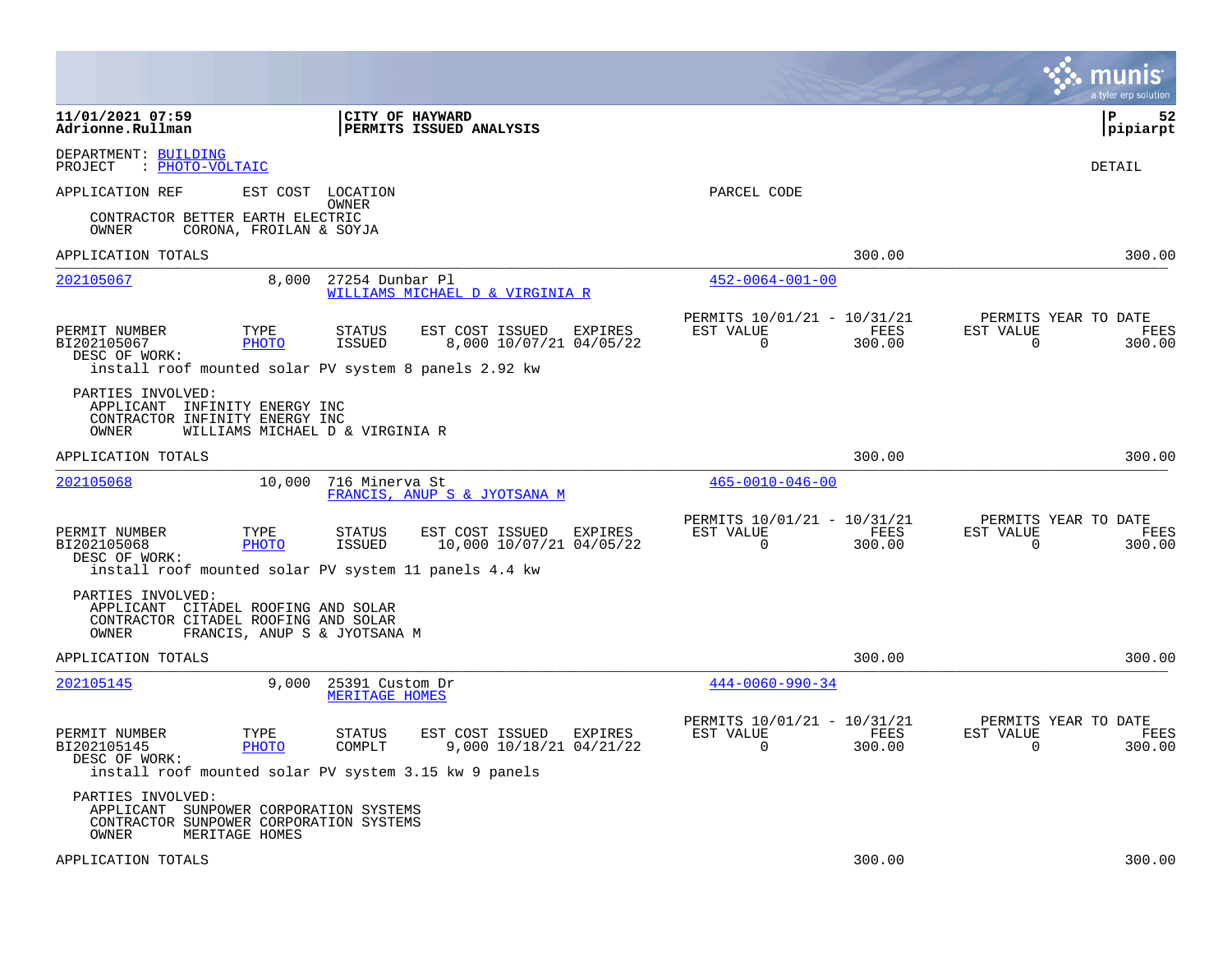|                                                                                                                                                                                        |                      |                                      |                         |                         |                                     |                                                      |                       |                          | a tyler erp solution                   |
|----------------------------------------------------------------------------------------------------------------------------------------------------------------------------------------|----------------------|--------------------------------------|-------------------------|-------------------------|-------------------------------------|------------------------------------------------------|-----------------------|--------------------------|----------------------------------------|
| 11/01/2021 07:59<br>Adrionne.Rullman                                                                                                                                                   |                      | <b>CITY OF HAYWARD</b>               | PERMITS ISSUED ANALYSIS |                         |                                     |                                                      |                       |                          | l P<br>53<br>pipiarpt                  |
| DEPARTMENT: BUILDING<br>: PHOTO-VOLTAIC<br>PROJECT                                                                                                                                     |                      |                                      |                         |                         |                                     |                                                      |                       |                          | <b>DETAIL</b>                          |
| APPLICATION REF                                                                                                                                                                        | EST COST             | LOCATION<br>OWNER                    |                         |                         |                                     | PARCEL CODE                                          |                       |                          |                                        |
| 202105188                                                                                                                                                                              | 18,240               | 24906 Willimet Way<br>KOTSAKIS, JOHN |                         |                         |                                     | $443 - 0055 - 039 - 00$                              |                       |                          |                                        |
| PERMIT NUMBER<br>BI202105188<br>DESC OF WORK:<br>install roof mounted solar PV system 24 modules 9.12 kw                                                                               | TYPE<br>PHOTO        | <b>STATUS</b><br><b>ISSUED</b>       |                         | EST COST ISSUED         | EXPIRES<br>18,240 10/19/21 04/17/22 | PERMITS 10/01/21 - 10/31/21<br>EST VALUE<br>$\Omega$ | FEES<br>300.00        | EST VALUE<br>$\mathbf 0$ | PERMITS YEAR TO DATE<br>FEES<br>300.00 |
| PARTIES INVOLVED:<br>APPLICANT BRIGHT PLANET SOLAR INC<br>CONTRACTOR BRIGHT PLANET SOLAR INC<br>OWNER                                                                                  | KOTSAKIS, JOHN       |                                      |                         |                         |                                     |                                                      |                       |                          |                                        |
| APPLICATION TOTALS                                                                                                                                                                     |                      |                                      |                         |                         |                                     |                                                      | 300.00                |                          | 300.00                                 |
| 202105191                                                                                                                                                                              | 14,850               | 2606 Admiral Cir<br>WONG, EMILY E    |                         |                         |                                     | $456 - 0101 - 990 - 23$                              |                       |                          |                                        |
| PERMIT NUMBER<br>BI202105191<br>DESC OF WORK:<br>install roof mounted solar PV system 5.18 kw 14 modules                                                                               | TYPE<br>PHOTO        | <b>STATUS</b><br><b>ISSUED</b>       |                         | EST COST ISSUED         | EXPIRES<br>14,850 10/18/21 04/16/22 | PERMITS 10/01/21 - 10/31/21<br>EST VALUE<br>$\Omega$ | <b>FEES</b><br>300.00 | EST VALUE<br>$\Omega$    | PERMITS YEAR TO DATE<br>FEES<br>300.00 |
| PARTIES INVOLVED:<br>APPLICANT SOL R US ELECTRICAL INC<br>CONTRACTOR SOL R US ELECTRICAL INC<br>OWNER                                                                                  | WONG, EMILY E        |                                      |                         |                         |                                     |                                                      |                       |                          |                                        |
| APPLICATION TOTALS                                                                                                                                                                     |                      |                                      |                         |                         |                                     |                                                      | 300.00                |                          | 300.00                                 |
| 202105198                                                                                                                                                                              | 18,000               | 29852 Cantera Dr<br>MODICA, KISHA    |                         |                         |                                     | $083 - 0100 - 991 - 19$                              |                       |                          |                                        |
| PERMIT NUMBER<br>BI202105198<br>DESC OF WORK:                                                                                                                                          | TYPE<br><b>PHOTO</b> | <b>STATUS</b><br>ISSUED              |                         | EST COST ISSUED EXPIRES | 18,000 10/18/21 04/16/22            | PERMITS 10/01/21 - 10/31/21<br>EST VALUE<br>$\Omega$ | FEES<br>373.50        | EST VALUE<br>$\Omega$    | PERMITS YEAR TO DATE<br>FEES<br>373.50 |
| install roof mounted solar PV system 6.08 kw 19 modules and<br>install EV charger<br>PARTIES INVOLVED:<br>APPLICANT BETTER EARTH ELECTRIC<br>CONTRACTOR BETTER EARTH ELECTRIC<br>OWNER | MODICA, KISHA        |                                      |                         |                         |                                     |                                                      |                       |                          |                                        |
| APPLICATION TOTALS                                                                                                                                                                     |                      |                                      |                         |                         |                                     |                                                      | 373.50                |                          | 373.50                                 |
| 202105206                                                                                                                                                                              | 12,000               | 1861 Marcus Ct                       | FREW-ECKHAUS, KATHLEEN  |                         |                                     | $445 - 0070 - 049 - 00$                              |                       |                          |                                        |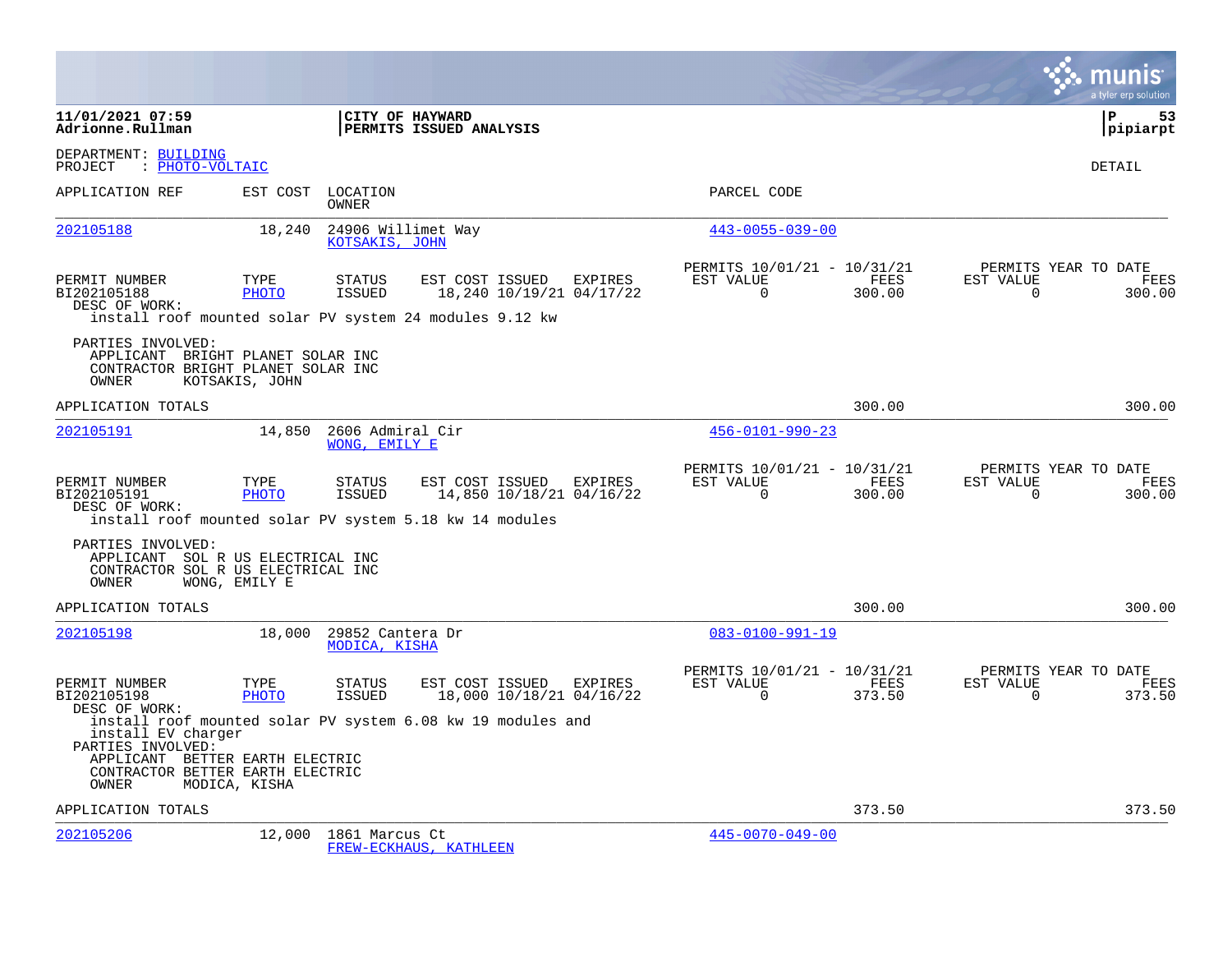|                                                                                                                                                                                                                                                  |                                        |                                     |                                             |         |                                                         |                |                          | a tyler erp solution                   |
|--------------------------------------------------------------------------------------------------------------------------------------------------------------------------------------------------------------------------------------------------|----------------------------------------|-------------------------------------|---------------------------------------------|---------|---------------------------------------------------------|----------------|--------------------------|----------------------------------------|
| 11/01/2021 07:59<br>Adrionne.Rullman                                                                                                                                                                                                             |                                        |                                     | CITY OF HAYWARD<br>PERMITS ISSUED ANALYSIS  |         |                                                         |                |                          | P<br>54<br>pipiarpt                    |
| PERMIT NUMBER                                                                                                                                                                                                                                    | TYPE                                   | <b>STATUS</b>                       | EST COST ISSUED                             | EXPIRES | PERMITS 10/01/21 - 10/31/21<br>EST VALUE                | FEES           | EST VALUE                | PERMITS YEAR TO DATE<br>FEES           |
| DEPARTMENT: BUILDING<br>: PHOTO-VOLTAIC<br>PROJECT                                                                                                                                                                                               |                                        |                                     |                                             |         |                                                         |                |                          | DETAIL                                 |
| APPLICATION REF                                                                                                                                                                                                                                  |                                        | EST COST LOCATION                   |                                             |         | PARCEL CODE                                             |                |                          |                                        |
| BI202105206<br>DESC OF WORK:<br>install roof top PV system 3.2 kw 9 modules<br>and new10k batterey<br>PARTIES INVOLVED:<br>APPLICANT KOTA CONSTRUCTION<br>CONTRACTOR KOTA CONSTRUCTION<br><b>OWNER</b>                                           | <b>PHOTO</b><br>FREW-ECKHAUS, KATHLEEN | OWNER<br><b>ISSUED</b>              | 12,000 10/25/21 04/23/22                    |         | $\mathbf 0$                                             | 447.00         | $\mathbf 0$              | 447.00                                 |
| APPLICATION TOTALS                                                                                                                                                                                                                               |                                        |                                     |                                             |         |                                                         | 447.00         |                          | 447.00                                 |
| 202105207                                                                                                                                                                                                                                        |                                        | 21,606 155 Arundel Dr<br>LAU. TERRY |                                             |         | $085A - 6431 - 025 - 00$                                |                |                          |                                        |
| PERMIT NUMBER<br>BI202105207<br>DESC OF WORK:<br>install roof mounted solar PV system 5.95 kw 14 modules<br>and battrey back up<br>PARTIES INVOLVED:<br>APPLICANT TESLA ENERGY OPERATIONS INC<br>CONTRACTOR TESLA ENERGY OPERATIONS INC<br>OWNER | TYPE<br>PHOTO<br>LAU, TERRY            | STATUS<br><b>ISSUED</b>             | EST COST ISSUED<br>21,606 10/18/21 04/16/22 | EXPIRES | PERMITS 10/01/21 - 10/31/21<br>EST VALUE<br>$\Omega$    | FEES<br>447.00 | EST VALUE<br>$\Omega$    | PERMITS YEAR TO DATE<br>FEES<br>447.00 |
| APPLICATION TOTALS                                                                                                                                                                                                                               |                                        |                                     |                                             |         |                                                         | 447.00         |                          | 447.00                                 |
| <u> 202105211</u>                                                                                                                                                                                                                                | 16,000                                 | 2539 Admiral Cir<br>PARKAR, ZEESHAN |                                             |         | $456 - 0101 - 990 - 07$                                 |                |                          |                                        |
| PERMIT NUMBER<br>BI202105211<br>DESC OF WORK:<br>install roof mounted solar PV system 5.2 kw 13 panels                                                                                                                                           | TYPE<br>PHOTO                          | STATUS<br>ISSUED                    | EST COST ISSUED<br>16,000 10/25/21 04/23/22 | EXPIRES | PERMITS 10/01/21 - 10/31/21<br>EST VALUE<br>$\mathbf 0$ | FEES<br>300.00 | EST VALUE<br>$\mathbf 0$ | PERMITS YEAR TO DATE<br>FEES<br>300.00 |
| PARTIES INVOLVED:<br>APPLICANT NABU ENERGY<br>CONTRACTOR NABU ENERGY<br>OWNER                                                                                                                                                                    | PARKAR, ZEESHAN                        |                                     |                                             |         |                                                         |                |                          |                                        |
| APPLICATION TOTALS                                                                                                                                                                                                                               |                                        |                                     |                                             |         |                                                         | 300.00         |                          | 300.00                                 |
| 202105306                                                                                                                                                                                                                                        | 13,628                                 | 21911 Thelma St                     | YENNY, ALICIA C & GONZALEZ ISAIAS V         |         | $432 - 0028 - 049 - 00$                                 |                |                          |                                        |
| PERMIT NUMBER<br>BI202105306<br>DESC OF WORK:                                                                                                                                                                                                    | TYPE<br><b>PHOTO</b>                   | STATUS<br><b>ISSUED</b>             | EST COST ISSUED<br>13,628 10/26/21 04/24/22 | EXPIRES | PERMITS 10/01/21 - 10/31/21<br>EST VALUE<br>$\Omega$    | FEES<br>300.00 | EST VALUE<br>$\Omega$    | PERMITS YEAR TO DATE<br>FEES<br>300.00 |

 $\bullet$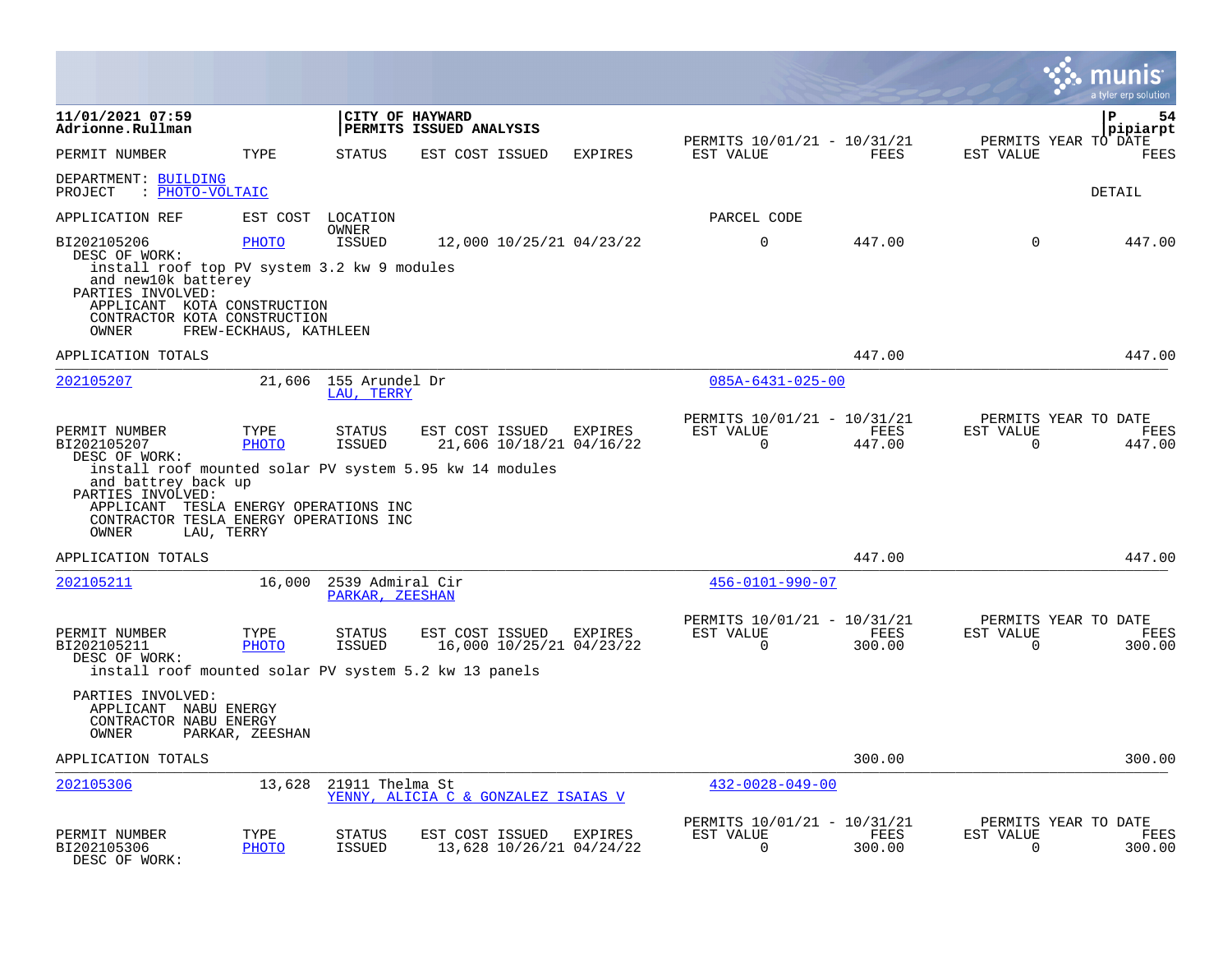|                                                                                                                                                                                                                                                                                                                                   |                                                                        | a tyler erp solution                                            |
|-----------------------------------------------------------------------------------------------------------------------------------------------------------------------------------------------------------------------------------------------------------------------------------------------------------------------------------|------------------------------------------------------------------------|-----------------------------------------------------------------|
| 11/01/2021 07:59<br>CITY OF HAYWARD<br>Adrionne.Rullman<br><b>PERMITS ISSUED ANALYSIS</b><br>install roof mounted solar PV system 6 kw 17 modules                                                                                                                                                                                 |                                                                        | P<br>55<br>pipiarpt                                             |
| DEPARTMENT: BUILDING<br>PROJECT<br>: PHOTO-VOLTAIC                                                                                                                                                                                                                                                                                |                                                                        | <b>DETAIL</b>                                                   |
| APPLICATION REF<br>EST COST LOCATION<br><b>OWNER</b>                                                                                                                                                                                                                                                                              | PARCEL CODE                                                            |                                                                 |
| PARTIES INVOLVED:<br>APPLICANT SUNRUN<br>CONTRACTOR SUNRUN<br>OWNER<br>YENNY, ALICIA C & GONZALEZ ISAIAS V                                                                                                                                                                                                                        |                                                                        |                                                                 |
| APPLICATION TOTALS                                                                                                                                                                                                                                                                                                                | 300.00                                                                 | 300.00                                                          |
| 202105310<br>793 Schafer Rd<br>10,340<br>TRUONG, SHEENA                                                                                                                                                                                                                                                                           | $453 - 0025 - 002 - 14$                                                |                                                                 |
| PERMIT NUMBER<br>TYPE<br>EST COST ISSUED<br><b>STATUS</b><br>EXPIRES<br>BI202105310<br>PHOTO<br>ISSUED<br>10,340 10/26/21 04/24/22<br>DESC OF WORK:<br>install roof mountd solar PV system 3.8 kw 10 modules<br>and backup battery<br>PARTIES INVOLVED:<br>APPLICANT SUNRUN<br>CONTRACTOR SUNRUN                                  | PERMITS 10/01/21 - 10/31/21<br>EST VALUE<br>FEES<br>$\Omega$<br>447.00 | PERMITS YEAR TO DATE<br>EST VALUE<br>FEES<br>$\Omega$<br>447.00 |
| OWNER<br>TRUONG, SHEENA                                                                                                                                                                                                                                                                                                           |                                                                        |                                                                 |
| APPLICATION TOTALS                                                                                                                                                                                                                                                                                                                | 447.00                                                                 | 447.00                                                          |
| 202105311<br>11,538<br>1044 Armstrong St<br>MURPHY, JOHN D & CYNTHIA A                                                                                                                                                                                                                                                            | $427 - 0001 - 026 - 00$                                                |                                                                 |
| PERMIT NUMBER<br>TYPE<br>STATUS<br>EST COST ISSUED<br>EXPIRES<br>BI202105311<br>PHOTO<br>ISSUED<br>11,538 10/26/21 04/24/22<br>DESC OF WORK:<br>install roof mounted solar PV system 2.84 kw 8 modules<br>and backup battrey<br>PARTIES INVOLVED:<br>APPLICANT SUNRUN<br>CONTRACTOR SUNRUN<br>OWNER<br>MURPHY, JOHN D & CYNTHIA A | PERMITS 10/01/21 - 10/31/21<br>EST VALUE<br>FEES<br>$\Omega$<br>447.00 | PERMITS YEAR TO DATE<br>EST VALUE<br>FEES<br>$\Omega$<br>447.00 |
| APPLICATION TOTALS                                                                                                                                                                                                                                                                                                                | 447.00                                                                 | 447.00                                                          |
| 202105312<br>12,628<br>2768 Shellgate Cir<br>DO, KHANH N & PHAM VAN T                                                                                                                                                                                                                                                             | $461 - 0037 - 105 - 00$                                                |                                                                 |
| PERMIT NUMBER<br>TYPE<br><b>STATUS</b><br>EST COST ISSUED<br>EXPIRES<br>BI202105312<br>PHOTO<br><b>ISSUED</b><br>12,628 10/26/21 04/24/22<br>DESC OF WORK:<br>install roof mounted solar PV system 6 kw 17 modules<br>PARTIES INVOLVED:                                                                                           | PERMITS 10/01/21 - 10/31/21<br>EST VALUE<br>FEES<br>$\Omega$<br>300.00 | PERMITS YEAR TO DATE<br>EST VALUE<br>FEES<br>$\Omega$<br>300.00 |

APPLICANT SUNRUN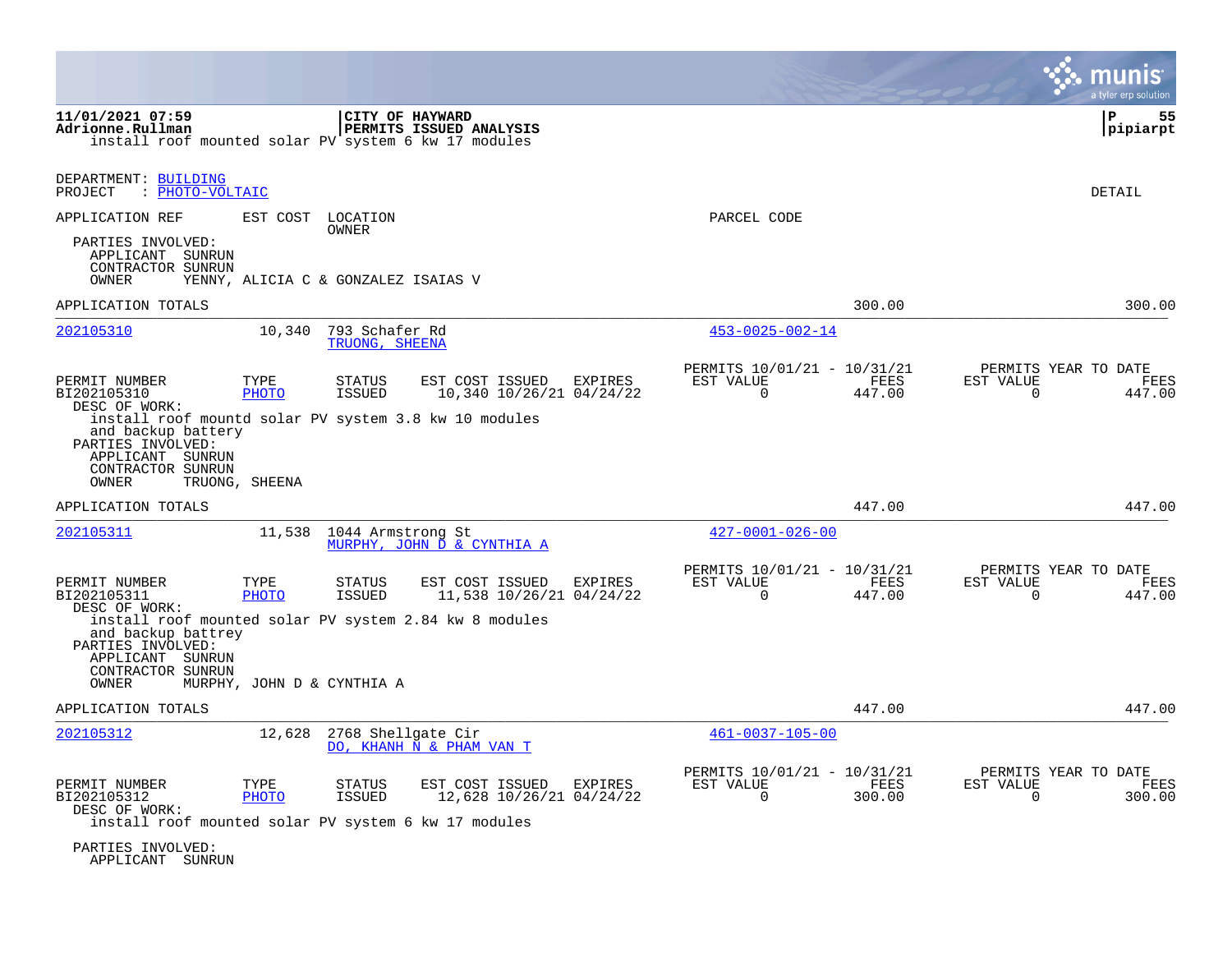|                                                                                                                                                |                          |                                 |                                              |         |                                                         |                | munis<br>a tyler erp solution                                      |
|------------------------------------------------------------------------------------------------------------------------------------------------|--------------------------|---------------------------------|----------------------------------------------|---------|---------------------------------------------------------|----------------|--------------------------------------------------------------------|
| 11/01/2021 07:59<br>Adrionne.Rullman                                                                                                           |                          | <b>CITY OF HAYWARD</b>          | PERMITS ISSUED ANALYSIS                      |         |                                                         |                | l P<br>56<br> pipiarpt                                             |
| DEPARTMENT: BUILDING<br>: PHOTO-VOLTAIC<br>PROJECT                                                                                             |                          |                                 |                                              |         |                                                         |                | <b>DETAIL</b>                                                      |
| APPLICATION REF                                                                                                                                | EST COST                 | LOCATION<br>OWNER               |                                              |         | PARCEL CODE                                             |                |                                                                    |
| CONTRACTOR SUNRUN<br>OWNER                                                                                                                     | DO, KHANH N & PHAM VAN T |                                 |                                              |         |                                                         |                |                                                                    |
| APPLICATION TOTALS                                                                                                                             |                          |                                 |                                              |         |                                                         | 300.00         | 300.00                                                             |
| 202105313                                                                                                                                      | 21,520                   | 29065 Stratford Rd              | GALICIA, ROLANDO M & CONSUELO V              |         | $464 - 0121 - 094 - 00$                                 |                |                                                                    |
| PERMIT NUMBER<br>BI202105313<br>DESC OF WORK:                                                                                                  | TYPE<br><b>PHOTO</b>     | <b>STATUS</b><br><b>ISSUED</b>  | EST COST ISSUED<br>21,520 10/26/21 04/24/22  | EXPIRES | PERMITS 10/01/21 - 10/31/21<br>EST VALUE<br>$\mathbf 0$ | FEES<br>300.00 | PERMITS YEAR TO DATE<br>EST VALUE<br>FEES<br>$\mathbf 0$<br>300.00 |
| install roof mounted solar PV system 9.8 kw 30 modules<br>PARTIES INVOLVED:<br>APPLICANT SUNRUN<br>CONTRACTOR SUNRUN<br>OWNER                  |                          | GALICIA, ROLANDO M & CONSUELO V |                                              |         |                                                         |                |                                                                    |
| APPLICATION TOTALS                                                                                                                             |                          |                                 |                                              |         |                                                         | 300.00         | 300.00                                                             |
| 202105315                                                                                                                                      | 26,992                   | 733 Chevy Chase Way             | ATIENZA-ATON, YVETTE                         |         | $083 - 0223 - 010 - 00$                                 |                |                                                                    |
| PERMIT NUMBER<br>BI202105315<br>DESC OF WORK:<br>install roof mounted solar Pv system 9.8 kw 38 modules                                        | TYPE<br><b>PHOTO</b>     | STATUS<br><b>ISSUED</b>         | EST COST ISSUED<br>26,992 10/26/21 04/24/22  | EXPIRES | PERMITS 10/01/21 - 10/31/21<br>EST VALUE<br>$\Omega$    | FEES<br>300.00 | PERMITS YEAR TO DATE<br>EST VALUE<br>FEES<br>$\Omega$<br>300.00    |
| PARTIES INVOLVED:<br>APPLICANT SUNRUN<br>CONTRACTOR SUNRUN<br>OWNER                                                                            | ATIENZA-ATON, YVETTE     |                                 |                                              |         |                                                         |                |                                                                    |
| APPLICATION TOTALS                                                                                                                             |                          |                                 |                                              |         |                                                         | 300.00         | 300.00                                                             |
| 202105321                                                                                                                                      | 38,277                   | 27625 Orlando Ave               | <b>JUAN CARLOS MARTINEZ</b>                  |         | $455 - 0064 - 029 - 00$                                 |                |                                                                    |
| PERMIT NUMBER<br>BI202105321<br>DESC OF WORK:                                                                                                  | TYPE<br><b>PHOTO</b>     | STATUS<br><b>ISSUED</b>         | EST COST ISSUED<br>38, 277 10/26/21 04/24/22 | EXPIRES | PERMITS 10/01/21 - 10/31/21<br>EST VALUE<br>$\Omega$    | FEES<br>300.00 | PERMITS YEAR TO DATE<br>EST VALUE<br>FEES<br>$\Omega$<br>300.00    |
| install roof mounted solar PV system 3.8 kw 10 panels<br>PARTIES INVOLVED:<br>APPLICANT DEL SOL NRG INC<br>CONTRACTOR DEL SOL NRG INC<br>OWNER | JUAN CARLOS MARTINEZ     |                                 |                                              |         |                                                         |                |                                                                    |
| APPLICATION TOTALS                                                                                                                             |                          |                                 |                                              |         |                                                         | 300.00         | 300.00                                                             |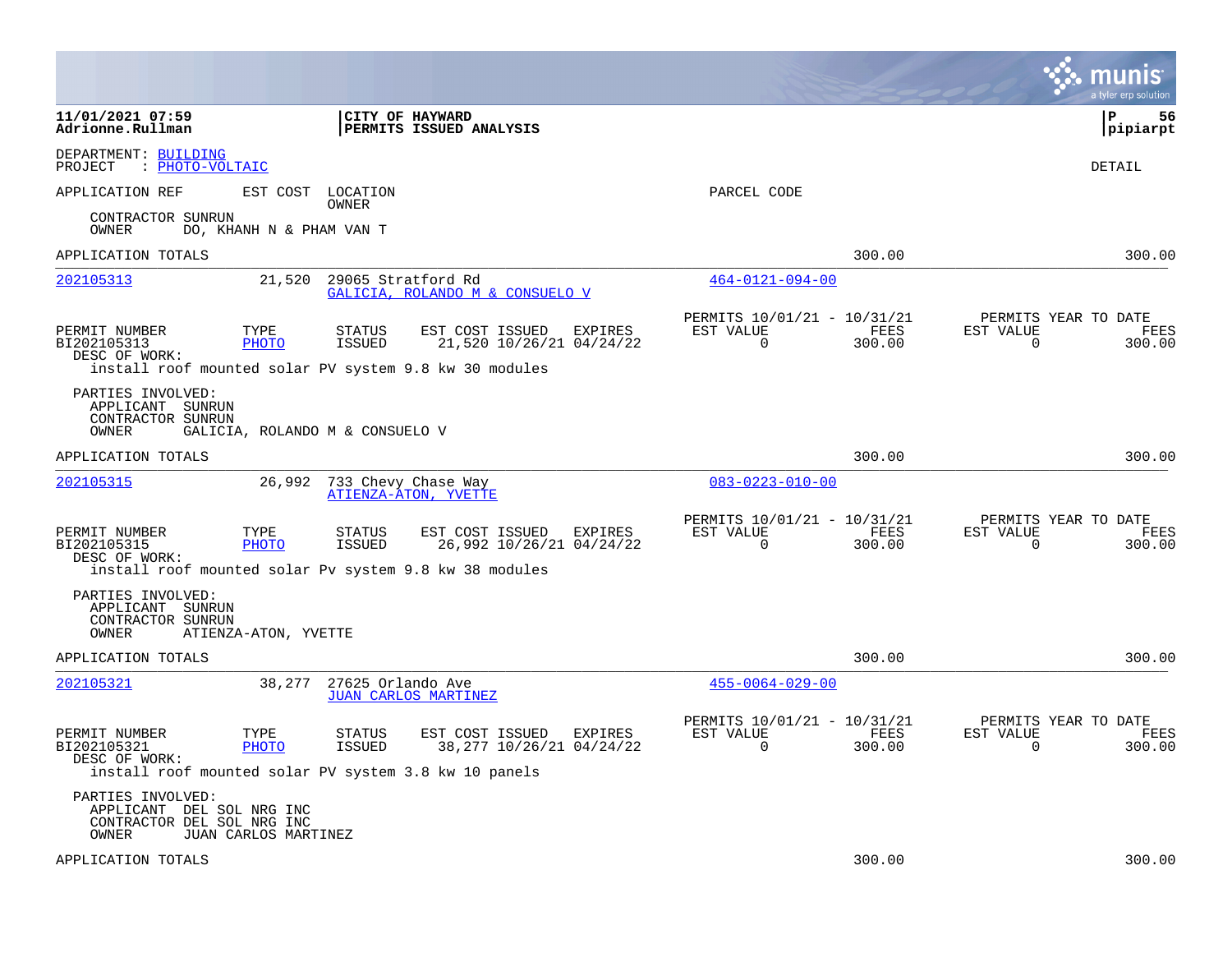|                                                                                                                                                                                                      |                      |                                                                                                             |                                                               |                                                      |                       |                       | a tyler erp solution                          |
|------------------------------------------------------------------------------------------------------------------------------------------------------------------------------------------------------|----------------------|-------------------------------------------------------------------------------------------------------------|---------------------------------------------------------------|------------------------------------------------------|-----------------------|-----------------------|-----------------------------------------------|
| 11/01/2021 07:59<br>Adrionne.Rullman                                                                                                                                                                 |                      | CITY OF HAYWARD<br>PERMITS ISSUED ANALYSIS                                                                  |                                                               |                                                      |                       |                       | l P<br>57<br> pipiarpt                        |
| DEPARTMENT: BUILDING<br>: PHOTO-VOLTAIC<br>PROJECT                                                                                                                                                   |                      |                                                                                                             |                                                               |                                                      |                       |                       | DETAIL                                        |
| APPLICATION REF                                                                                                                                                                                      |                      | EST COST LOCATION<br>OWNER                                                                                  |                                                               | PARCEL CODE                                          |                       |                       |                                               |
| 202105325                                                                                                                                                                                            | 15,902               | 2406 Civic Ave<br>REN, JOHN                                                                                 |                                                               | 081D-1585-024-07                                     |                       |                       |                                               |
| PERMIT NUMBER<br>BI202105325<br>DESC OF WORK:<br>energy storage system<br>PARTIES INVOLVED:<br>APPLICANT TESLA ENERGY OPERATIONS INC<br>CONTRACTOR TESLA ENERGY OPERATIONS INC<br>OWNER<br>REN, JOHN | TYPE<br>PHOTO        | <b>STATUS</b><br><b>ISSUED</b><br>install roof mounted solar PV system 5.88 kw 14 modules and               | EST COST ISSUED<br><b>EXPIRES</b><br>15,902 10/26/21 04/24/22 | PERMITS 10/01/21 - 10/31/21<br>EST VALUE<br>$\Omega$ | <b>FEES</b><br>447.00 | EST VALUE<br>$\Omega$ | PERMITS YEAR TO DATE<br>FEES<br>447.00        |
| APPLICATION TOTALS                                                                                                                                                                                   |                      |                                                                                                             |                                                               |                                                      | 447.00                |                       | 447.00                                        |
| 202105327                                                                                                                                                                                            | 26,070               | 292 Arrowhead Way<br>OLIVA, AMELITA                                                                         |                                                               | $078G - 2652 - 034 - 00$                             |                       |                       |                                               |
| PERMIT NUMBER<br>BI202105327<br>DESC OF WORK:<br>energy storage system<br>PARTIES INVOLVED:<br>APPLICANT TESLA ENERGY OPERATIONS INC<br>CONTRACTOR TESLA ENERGY OPERATIONS INC                       | TYPE<br>PHOTO        | EST COST ISSUED<br><b>STATUS</b><br>ISSUED<br>install roof mounted solar PV system 12.75 kw 30 modules and  | EXPIRES<br>26,070 10/26/21 04/24/22                           | PERMITS 10/01/21 - 10/31/21<br>EST VALUE<br>$\Omega$ | <b>FEES</b><br>447.00 | EST VALUE<br>$\Omega$ | PERMITS YEAR TO DATE<br><b>FEES</b><br>447.00 |
| OWNER<br>APPLICATION TOTALS                                                                                                                                                                          | OLIVA, AMELITA       |                                                                                                             |                                                               |                                                      | 447.00                |                       | 447.00                                        |
| 202105332                                                                                                                                                                                            | 13,000               | 2536 Lakeport Dr<br>ZHENG, HE M & WING N                                                                    |                                                               | $456 - 0100 - 046 - 00$                              |                       |                       |                                               |
| PERMIT NUMBER<br>BI202105332<br>DESC OF WORK:                                                                                                                                                        | TYPE<br>PHOTO        | <b>STATUS</b><br>EST COST ISSUED<br><b>ISSUED</b><br>install roof mounted solar PV system 4.7 kw 13 modules | EXPIRES<br>13,000 10/26/21 04/24/22                           | PERMITS 10/01/21 - 10/31/21<br>EST VALUE<br>$\Omega$ | FEES<br>300.00        | EST VALUE<br>$\Omega$ | PERMITS YEAR TO DATE<br><b>FEES</b><br>300.00 |
| PARTIES INVOLVED:<br>APPLICANT KOTA CONSTRUCTION<br>CONTRACTOR KOTA CONSTRUCTION<br>OWNER                                                                                                            | ZHENG, HE M & WING N |                                                                                                             |                                                               |                                                      |                       |                       |                                               |
| APPLICATION TOTALS                                                                                                                                                                                   |                      |                                                                                                             |                                                               |                                                      | 300.00                |                       | 300.00                                        |
| 202105338                                                                                                                                                                                            | 20,000               | 26241 Stanwood Ave<br>VASUT, VICTOR F JR                                                                    |                                                               | $454 - 0030 - 004 - 00$                              |                       |                       |                                               |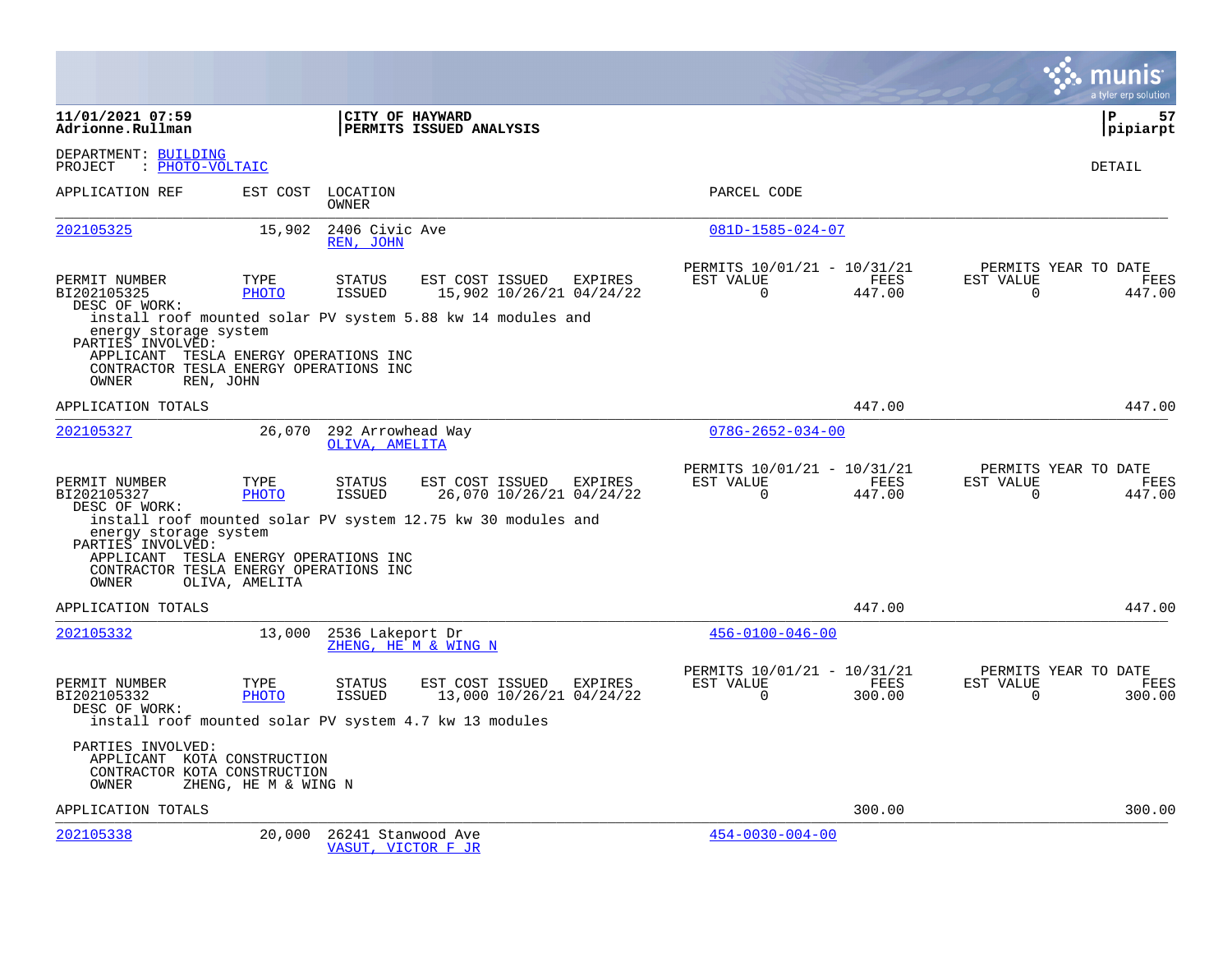|                                                       |                                                                      |                   |                                                                                     |         |                             |                     |           | <b>R.M. MUNIST</b><br>a tyler erp solution, |
|-------------------------------------------------------|----------------------------------------------------------------------|-------------------|-------------------------------------------------------------------------------------|---------|-----------------------------|---------------------|-----------|---------------------------------------------|
| 11/01/2021 07:59<br>Adrionne.Rullman                  |                                                                      |                   | CITY OF HAYWARD<br>PERMITS ISSUED ANALYSIS                                          |         | PERMITS 10/01/21 - 10/31/21 |                     |           | 58<br>P<br>pipiarpt<br>PERMITS YEAR TO DATE |
| PERMIT NUMBER                                         | TYPE                                                                 | STATUS            | EST COST ISSUED                                                                     | EXPIRES | EST VALUE                   | FEES                | EST VALUE | FEES                                        |
| DEPARTMENT: BUILDING<br>PROJECT<br>: PHOTO-VOLTAIC    |                                                                      |                   |                                                                                     |         |                             |                     |           | DETAIL                                      |
| APPLICATION REF                                       | EST COST                                                             | LOCATION<br>OWNER |                                                                                     |         | PARCEL CODE                 |                     |           |                                             |
| BI202105338<br>DESC OF WORK:                          | PHOTO                                                                | ISSUED            | 20,000 10/26/21 04/24/22<br>install roof mounted soalr PV system 6.72 kw 21 modules |         | 0                           | 300.00              | $\Omega$  | 300.00                                      |
| PARTIES INVOLVED:<br>APPLICANT<br>CONTRACTOR<br>OWNER | BETTER EARTH ELECTRIC<br>BETTER EARTH ELECTRIC<br>VASUT, VICTOR F JR |                   |                                                                                     |         |                             |                     |           |                                             |
| APPLICATION TOTALS<br>PROJECT TOTALS                  |                                                                      |                   |                                                                                     |         | 0                           | 300.00<br>15,031.50 | $\Omega$  | 300.00<br>15,031.50                         |

 $\sim$   $\sim$   $\sim$   $\sim$   $\sim$   $\sim$   $\sim$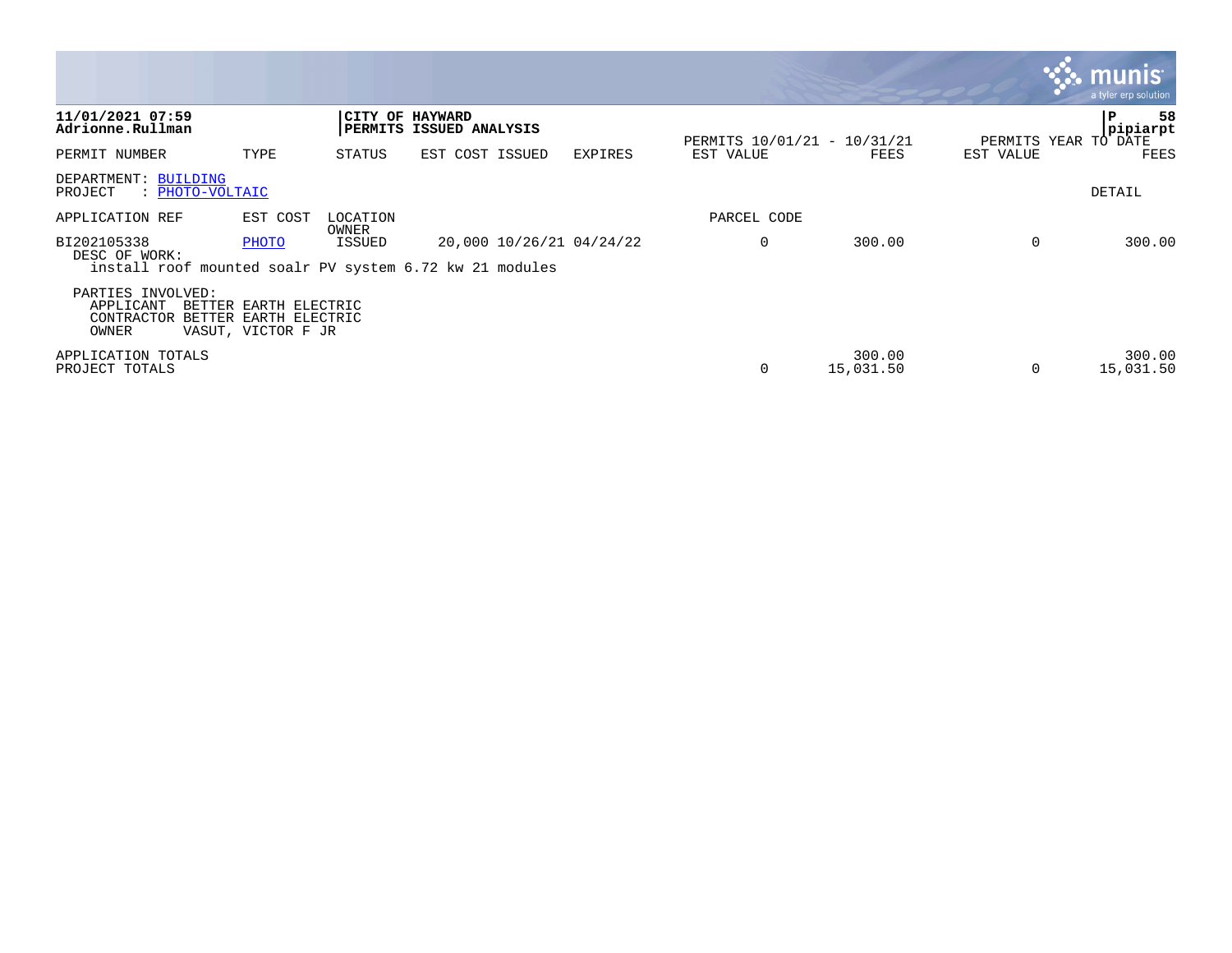|                                                                                             |                              |                   |                                                         |                                                      |                      |                       | <b>munis</b><br>a tyler erp solution     |
|---------------------------------------------------------------------------------------------|------------------------------|-------------------|---------------------------------------------------------|------------------------------------------------------|----------------------|-----------------------|------------------------------------------|
| 11/01/2021 07:59<br>Adrionne.Rullman                                                        |                              |                   | CITY OF HAYWARD<br>PERMITS ISSUED ANALYSIS              |                                                      |                      |                       | 59<br>P<br> pipiarpt                     |
| DEPARTMENT: BUILDING<br>: PHOTO VOLTAIC - COMMERCIAL<br>PROJECT                             |                              |                   |                                                         |                                                      |                      |                       | DETAIL                                   |
| APPLICATION REF                                                                             | EST COST                     | LOCATION<br>OWNER |                                                         | PARCEL CODE                                          |                      |                       |                                          |
| 202004542                                                                                   | 252,290                      | VIROVEK, INC      | 22429 Hesperian Blvd                                    | $432 - 0108 - 006 - 00$                              |                      |                       |                                          |
| PERMIT NUMBER<br>BI202004542<br>DESC OF WORK:<br>Install roof mounted 14.25 kW DC PV system | TYPE<br><b>BPVC</b>          | STATUS<br>ISSUED  | EST COST ISSUED<br>EXPIRES<br>252,290 10/20/21 04/18/22 | PERMITS 10/01/21 - 10/31/21<br>EST VALUE<br>$\Omega$ | FEES<br>2,322.35     | EST VALUE<br>$\Omega$ | PERMITS YEAR TO DATE<br>FEES<br>2,322.35 |
| PARTIES INVOLVED:<br>APPLICANT<br>CONTRACTOR GREEN AIR HEATING & AIR<br>OWNER               | LEE, ANTHONY<br>VIROVEK, INC |                   |                                                         |                                                      |                      |                       |                                          |
| APPLICATION TOTALS<br>PROJECT TOTALS                                                        |                              |                   |                                                         | $\Omega$                                             | 2,322.35<br>2,322.35 | 0                     | 2,322.35<br>2,322.35                     |

**The State**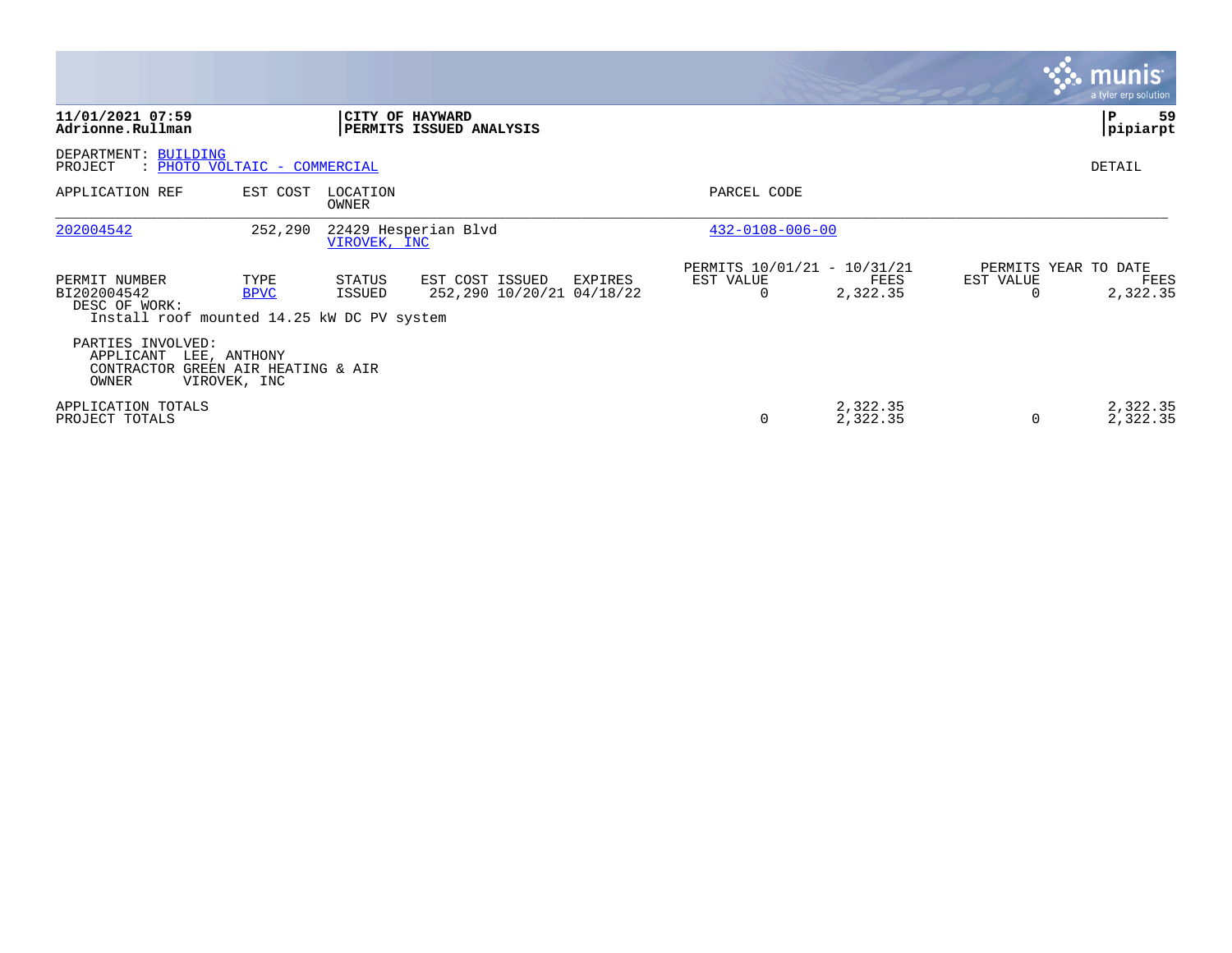|                                                                                            |                                                     |                   |                                                        |                                                      |                      |           | <b>munis</b><br>a tyler erp solution     |
|--------------------------------------------------------------------------------------------|-----------------------------------------------------|-------------------|--------------------------------------------------------|------------------------------------------------------|----------------------|-----------|------------------------------------------|
| 11/01/2021 07:59<br>Adrionne.Rullman                                                       |                                                     |                   | CITY OF HAYWARD<br>PERMITS ISSUED ANALYSIS             |                                                      |                      |           | P<br>60<br>pipiarpt                      |
| DEPARTMENT: BUILDING<br>PROJECT<br>: STORAGE RACKS                                         |                                                     |                   |                                                        |                                                      |                      |           | <b>DETAIL</b>                            |
| APPLICATION REF                                                                            | EST COST                                            | LOCATION<br>OWNER |                                                        | PARCEL CODE                                          |                      |           |                                          |
| 202004299                                                                                  | 92,511                                              | 2230 Davis Ct     | CENTERPOINT PROPERTIES TRUST                           | $439 - 0058 - 022 - 03$                              |                      |           |                                          |
| PERMIT NUMBER<br>BI202004299<br>DESC OF WORK:<br>Install of (N) storage racks in (e) space | TYPE<br><b>BRAC</b>                                 | STATUS<br>ISSUED  | EST COST ISSUED<br>EXPIRES<br>92,511 10/12/21 04/10/22 | PERMITS 10/01/21 - 10/31/21<br>EST VALUE<br>$\Omega$ | FEES<br>3,555.30     | EST VALUE | PERMITS YEAR TO DATE<br>FEES<br>3,555.30 |
| PARTIES INVOLVED:<br>APPLICANT<br>CONTRACTOR LARRY FISHER & SONS<br>OWNER                  | LARRY FISHER & SONS<br>CENTERPOINT PROPERTIES TRUST |                   |                                                        |                                                      |                      |           |                                          |
| APPLICATION TOTALS<br>PROJECT TOTALS                                                       |                                                     |                   |                                                        | 0                                                    | 3,555.30<br>3,555.30 | 0         | 3,555.30<br>3,555.30                     |

the contract of the contract of

and the contract of the contract of the contract of the contract of the contract of the contract of the contract of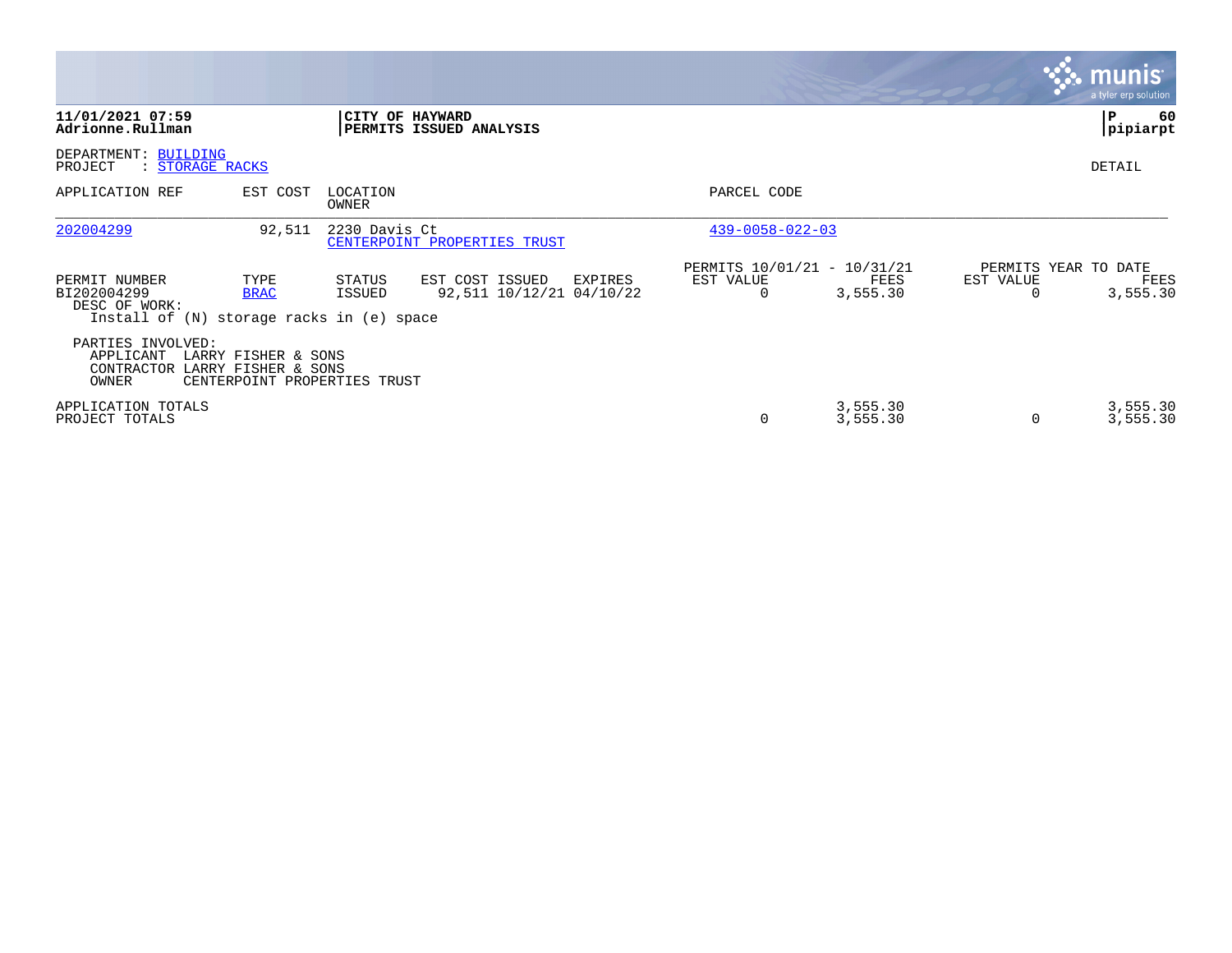|                                                                                                   |                                   |                                    |                                                                                                                         |                |                                                         |                |                          | munis<br>a tyler erp solution          |
|---------------------------------------------------------------------------------------------------|-----------------------------------|------------------------------------|-------------------------------------------------------------------------------------------------------------------------|----------------|---------------------------------------------------------|----------------|--------------------------|----------------------------------------|
| 11/01/2021 07:59<br>Adrionne.Rullman                                                              |                                   |                                    | CITY OF HAYWARD<br><b>PERMITS ISSUED ANALYSIS</b>                                                                       |                |                                                         |                |                          | $\mathbf{P}$<br>61<br> pipiarpt        |
| DEPARTMENT: BUILDING<br>PROJECT                                                                   | : REMODEL - COMPLETE BATHROOM     |                                    |                                                                                                                         |                |                                                         |                |                          | DETAIL                                 |
| APPLICATION REF                                                                                   |                                   | EST COST LOCATION<br>OWNER         |                                                                                                                         |                | PARCEL CODE                                             |                |                          |                                        |
| 202105086                                                                                         | 42,000                            | 2565 Admiral Cir<br>CHUN FUNG CHAN |                                                                                                                         |                | $456 - 0102 - 990 - 03$                                 |                |                          |                                        |
| PERMIT NUMBER<br>BI202105086<br>DESC OF WORK:                                                     | TYPE<br><b>BRCB</b>               | STATUS<br><b>ISSUED</b>            | EST COST ISSUED<br>42,000 10/13/21 04/11/22<br>Bathroom remodel replace fixtures lighting bigger shower                 | EXPIRES        | PERMITS 10/01/21 - 10/31/21<br>EST VALUE<br>$\Omega$    | FEES<br>423.47 | EST VALUE<br>$\Omega$    | PERMITS YEAR TO DATE<br>FEES<br>423.47 |
| PARTIES INVOLVED:<br>CONTRACTOR BROTHER AND BROTHER BUILDERS<br>OWNER                             | CHUN FUNG CHAN                    |                                    |                                                                                                                         |                |                                                         |                |                          |                                        |
| APPLICATION TOTALS                                                                                |                                   |                                    |                                                                                                                         |                |                                                         | 423.47         |                          | 423.47                                 |
| 202105150                                                                                         | 6,000                             | 3483 Skyline Dr                    | DAVIS, RICHARD E & HAIR DOROTHY E                                                                                       |                | $081D - 2088 - 066 - 00$                                |                |                          |                                        |
| PERMIT NUMBER<br>BI202105150<br>DESC OF WORK:                                                     | TYPE<br><b>BRCB</b>               | STATUS<br><b>ISSUED</b>            | EST COST ISSUED<br>6,000 10/19/21 05/01/22                                                                              | <b>EXPIRES</b> | PERMITS 10/01/21 - 10/31/21<br>EST VALUE<br>$\mathbf 0$ | FEES<br>866.14 | EST VALUE<br>$\mathbf 0$ | PERMITS YEAR TO DATE<br>FEES<br>866.14 |
| PARTIES INVOLVED:<br>CONTRACTOR NORCAL REMODELING GROUP<br>OWNER                                  | DAVIS, RICHARD E & HAIR DOROTHY E |                                    | 3 baths: MB- tub to shower, new GFCI for bidet; quest- tub 2<br>walk-in tub, 2x 20amp circuits; 1/2bath- GFCI for bidet |                |                                                         |                |                          |                                        |
| APPLICATION TOTALS                                                                                |                                   |                                    |                                                                                                                         |                |                                                         | 866.14         |                          | 866.14                                 |
| 202105258                                                                                         | 20,000                            | ADAME, ROSE V TR                   | 30737 Vanderbilt St                                                                                                     |                | $078G - 2959 - 005 - 00$                                |                |                          |                                        |
| PERMIT NUMBER<br>BI202105258<br>DESC OF WORK:                                                     | TYPE<br><b>BRCB</b>               | STATUS<br><b>ISSUED</b>            | EST COST ISSUED<br>20,000 10/18/21 04/16/22<br>1st Flr hall bathroom like for like remodel no layout change             | EXPIRES        | PERMITS 10/01/21 - 10/31/21<br>EST VALUE<br>$\Omega$    | FEES<br>419.61 | EST VALUE<br>$\Omega$    | PERMITS YEAR TO DATE<br>FEES<br>419.61 |
| PARTIES INVOLVED:<br>APPLICANT RE - BATH BY SCHICKER<br>CONTRACTOR RE - BATH BY SCHICKER<br>OWNER | ADAME, ROSE V TR                  |                                    | Move toilet $3'$ for clearance $R/R$ exhaust fan (I) vacancy                                                            |                |                                                         |                |                          |                                        |
| APPLICATION TOTALS                                                                                |                                   |                                    |                                                                                                                         |                |                                                         | 419.61         |                          | 419.61                                 |
| 202105265                                                                                         | 29,000                            | 4045 Woodstock Rd                  | JOSEPH, MAURICE T & CECILY                                                                                              |                | $425 - 0490 - 072 - 00$                                 |                |                          |                                        |
| PERMIT NUMBER                                                                                     | TYPE                              | <b>STATUS</b>                      | EST COST ISSUED                                                                                                         | <b>EXPIRES</b> | PERMITS 10/01/21 - 10/31/21<br>EST VALUE                | FEES           | EST VALUE                | PERMITS YEAR TO DATE<br>FEES           |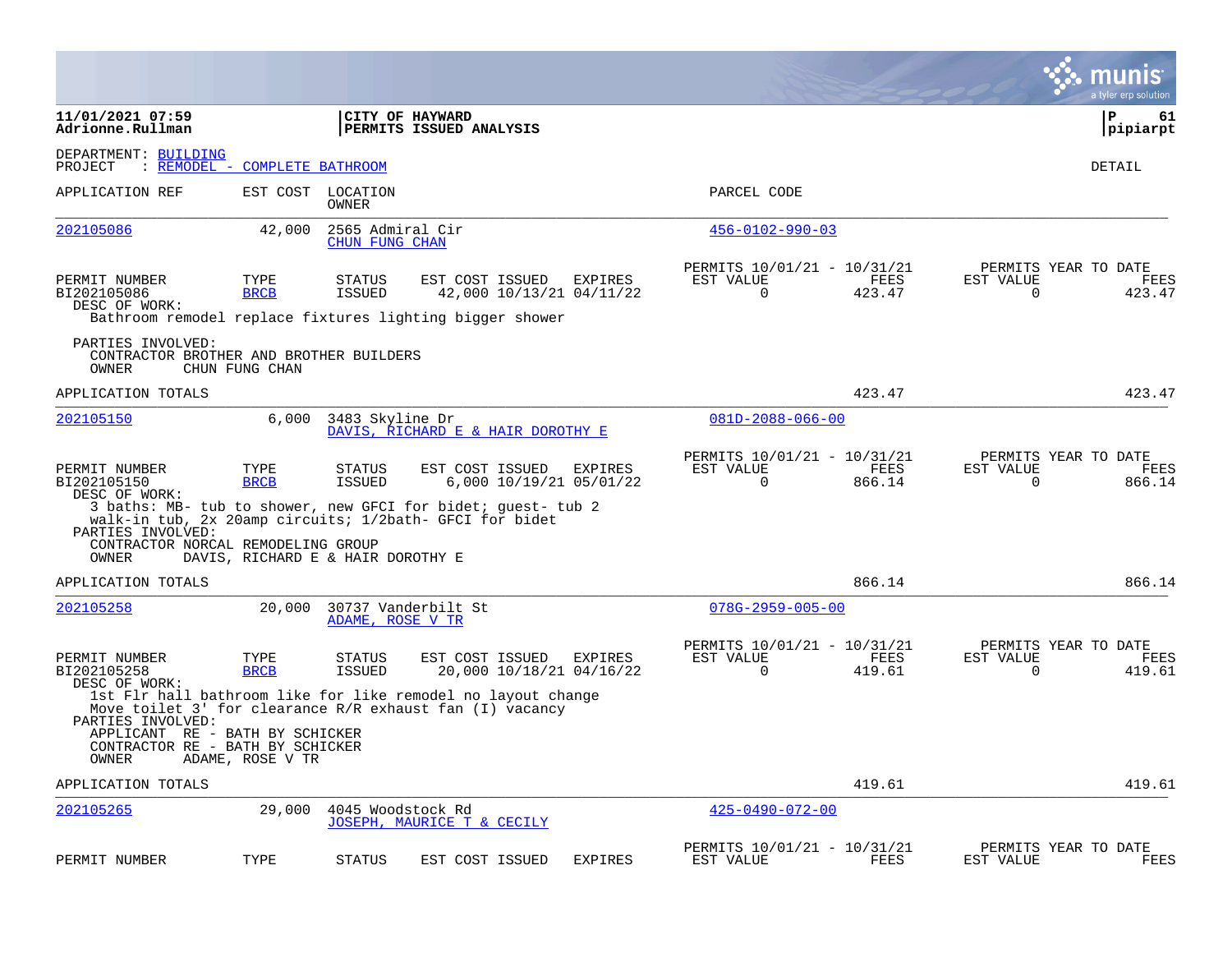|                                                                                                                                                                                                                      |                                           |                                                      |                                                                                                                                                        |                                                      |                    |                                               | munıs<br>a tyler erp solution |
|----------------------------------------------------------------------------------------------------------------------------------------------------------------------------------------------------------------------|-------------------------------------------|------------------------------------------------------|--------------------------------------------------------------------------------------------------------------------------------------------------------|------------------------------------------------------|--------------------|-----------------------------------------------|-------------------------------|
| 11/01/2021 07:59<br>Adrionne.Rullman                                                                                                                                                                                 |                                           |                                                      | CITY OF HAYWARD<br>PERMITS ISSUED ANALYSIS                                                                                                             |                                                      |                    |                                               | l P<br>62<br> pipiarpt        |
| DEPARTMENT: BUILDING<br>PROJECT<br>: REMODEL - COMPLETE BATHROOM                                                                                                                                                     |                                           |                                                      |                                                                                                                                                        |                                                      |                    |                                               | <b>DETAIL</b>                 |
| APPLICATION REF                                                                                                                                                                                                      | EST COST                                  | LOCATION<br>OWNER                                    |                                                                                                                                                        | PARCEL CODE                                          |                    |                                               |                               |
| BI202105265<br>DESC OF WORK:<br>PARTIES INVOLVED:<br>APPLICANT UNTITLED LABS INC DBA MADE RENOVATION<br>CONTRACTOR UNTITLED LABS INC DBA MADE RENOVATION<br>OWNER                                                    | <b>BRCB</b><br>JOSEPH, MAURICE T & CECILY | <b>ISSUED</b>                                        | 29,000 10/25/21 04/23/22<br>(2) Bathroom remodels. No structural change New tub/shower/<br>toilet/double vanity. All new fixtures & finishes w/lights, | $\Omega$                                             | 421.78             | $\Omega$                                      | 421.78                        |
| APPLICATION TOTALS                                                                                                                                                                                                   |                                           |                                                      |                                                                                                                                                        |                                                      | 421.78             |                                               | 421.78                        |
| 202105352                                                                                                                                                                                                            | 15,300                                    | 25968 Abbington Pl                                   | PERILLO, LEONARD A & DORIS A TRS                                                                                                                       | $425 - 0340 - 008 - 00$                              |                    |                                               |                               |
| PERMIT NUMBER<br>BI202105352<br>DESC OF WORK:<br>same location add recessed lights. No layout changes<br>PARTIES INVOLVED:<br>APPLICANT DIRECT HOME REMODELING INC<br>CONTRACTOR DIRECT HOME REMODELING INC<br>OWNER | TYPE<br><b>BRCB</b>                       | STATUS<br>ISSUED<br>PERILLO, LEONARD A & DORIS A TRS | EST COST ISSUED<br>EXPIRES<br>15,300 10/27/21 04/25/22<br>Master Bathroom Remodel: Like for like. replacing fixtures                                   | PERMITS 10/01/21 - 10/31/21<br>EST VALUE<br>$\Omega$ | FEES<br>419.00     | PERMITS YEAR TO DATE<br>EST VALUE<br>$\Omega$ | FEES<br>419.00                |
| APPLICATION TOTALS<br>PROJECT TOTALS                                                                                                                                                                                 |                                           |                                                      |                                                                                                                                                        | $\Omega$                                             | 419.00<br>2,550.00 | $\Omega$                                      | 419.00<br>2,550.00            |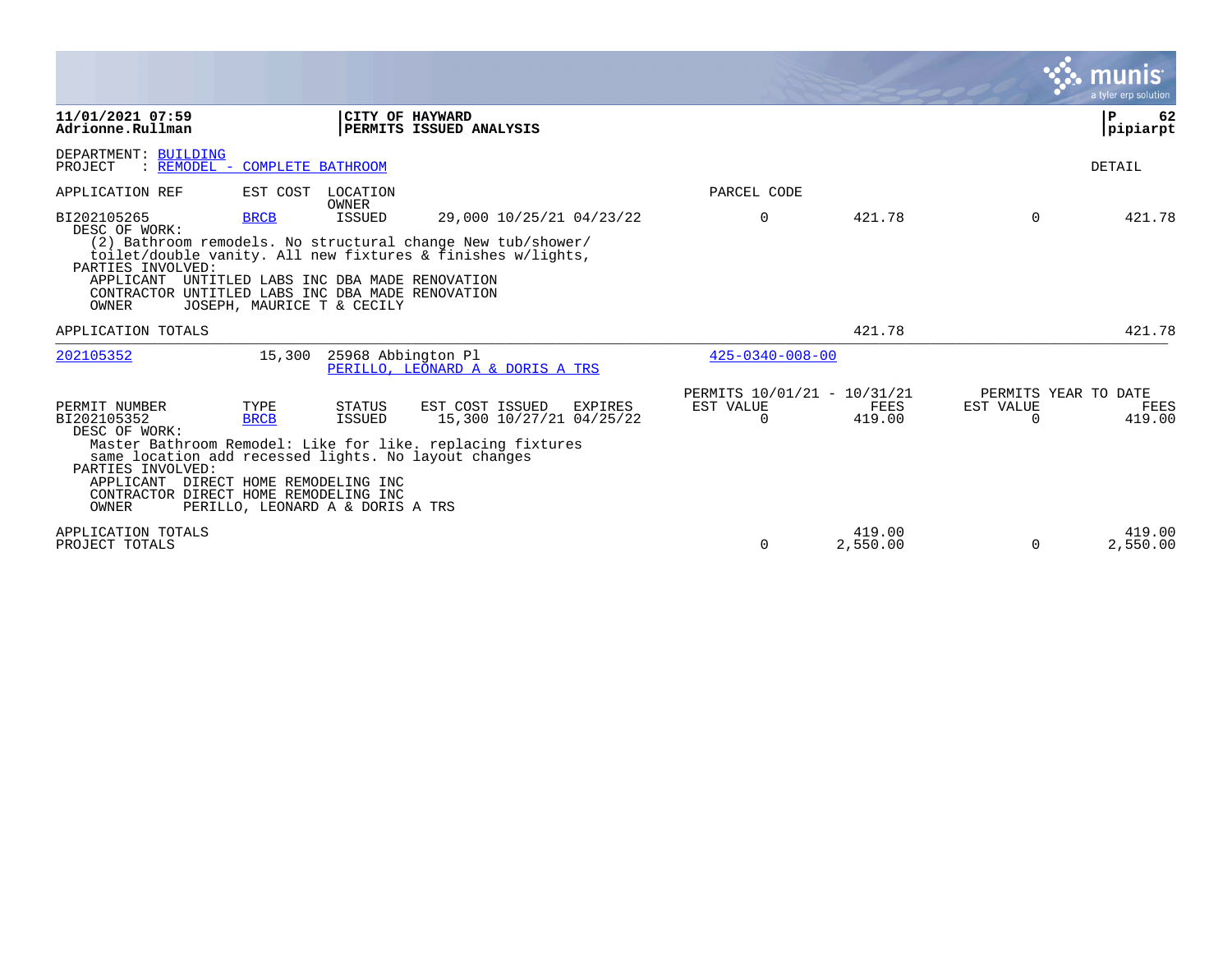|                                                                                                                                                                   |                              |                                            |                                                                                                                                    |         |                                                      |                  |                       | a tyler erp solution                            |
|-------------------------------------------------------------------------------------------------------------------------------------------------------------------|------------------------------|--------------------------------------------|------------------------------------------------------------------------------------------------------------------------------------|---------|------------------------------------------------------|------------------|-----------------------|-------------------------------------------------|
| 11/01/2021 07:59<br>Adrionne.Rullman                                                                                                                              |                              |                                            | CITY OF HAYWARD<br>PERMITS ISSUED ANALYSIS                                                                                         |         |                                                      |                  |                       | P<br>63<br> pipiarpt                            |
| DEPARTMENT: BUILDING<br>PROJECT                                                                                                                                   | : RESIDENTIAL REMODEL        |                                            |                                                                                                                                    |         |                                                      |                  |                       | DETAIL                                          |
| APPLICATION REF                                                                                                                                                   | EST COST                     | LOCATION<br><b>OWNER</b>                   |                                                                                                                                    |         | PARCEL CODE                                          |                  |                       |                                                 |
| 202104594                                                                                                                                                         | 50,000                       | 3597 Deer Park Ct<br><b>MAODOOR FARIAH</b> |                                                                                                                                    |         | $081D-1904-044-00$                                   |                  |                       |                                                 |
| PERMIT NUMBER<br>BI202104594<br>DESC OF WORK:<br>INTO BEDROOM AND A FULL BATH.<br>PARTIES INVOLVED:<br>APPLICANT MAQDOOR FARIAH<br>CONTRACTOR OWNER/, BUILDER     | TYPE<br><b>BRES</b>          | <b>STATUS</b><br><b>ISSUED</b>             | EST COST ISSUED<br>50,000 10/20/21 04/25/22<br>REMODELING 3 BATHROOMS & KITCHEN, CONVERTING BONUS ROOM                             | EXPIRES | PERMITS 10/01/21 - 10/31/21<br>EST VALUE<br>$\Omega$ | FEES<br>5,050.19 | EST VALUE<br>$\Omega$ | PERMITS YEAR TO DATE<br>FEES<br>5,050.19        |
| OWNER<br>APPLICATION TOTALS                                                                                                                                       | MAODOOR FARIAH               |                                            |                                                                                                                                    |         |                                                      | 5,050.19         |                       | 5,050.19                                        |
| 202104949                                                                                                                                                         | 30,000                       |                                            | 211 Mediterranean Ave                                                                                                              |         | $465 - 0040 - 060 - 00$                              |                  |                       |                                                 |
| PERMIT NUMBER<br>BI202104949<br>DESC OF WORK:<br>walk in, replace fan, vanity, toilet<br>PARTIES INVOLVED:<br>APPLICANT SG REMODELING<br>CONTRACTOR SG REMODELING | TYPE<br><b>BRES</b>          | <b>STATUS</b><br><b>ISSUED</b>             | JENNINGS, MICHAEL &<br>EST COST ISSUED<br>30,000 10/05/21 04/03/22<br>3 bath remodel, remove non load bearing wall, replace tub to | EXPIRES | PERMITS 10/01/21 - 10/31/21<br>EST VALUE<br>$\Omega$ | FEES<br>1,397.61 | EST VALUE<br>$\Omega$ | PERMITS YEAR TO DATE<br><b>FEES</b><br>1,397.61 |
| OWNER<br>APPLICATION TOTALS                                                                                                                                       | JENNINGS, MICHAEL &          |                                            |                                                                                                                                    |         |                                                      | 1,397.61         |                       | 1,397.61                                        |
| 202105009                                                                                                                                                         | 25,000                       |                                            | 30674 Vanderbilt St<br>HOLNESS, ANTHONY W & LAURA A                                                                                |         | $083 - 0221 - 040 - 00$                              |                  |                       |                                                 |
| PERMIT NUMBER<br>BI202105009<br>DESC OF WORK:                                                                                                                     | TYPE<br><b>BRES</b>          | <b>STATUS</b><br><b>ISSUED</b>             | EST COST ISSUED<br>25,000 10/07/21 04/05/22                                                                                        | EXPIRES | PERMITS 10/01/21 - 10/31/21<br>EST VALUE<br>$\Omega$ | FEES<br>1,252.01 | EST VALUE<br>$\Omega$ | PERMITS YEAR TO DATE<br>FEES<br>1,252.01        |
| electrical, fire door, hanging exhaust hood<br>PARTIES INVOLVED:<br>APPLICANT MAJESTY KITCHEN & BATH                                                              |                              |                                            | kitchen remodel, new gas cooktop & oven, cabinets, lights                                                                          |         |                                                      |                  |                       |                                                 |
| CONTRACTOR MAJESTY KITCHEN & BATH<br>OWNER                                                                                                                        | HOLNESS, ANTHONY W & LAURA A |                                            |                                                                                                                                    |         |                                                      |                  |                       |                                                 |
| APPLICATION TOTALS                                                                                                                                                |                              |                                            |                                                                                                                                    |         |                                                      | 1,252.01         |                       | 1,252.01                                        |
| 202105048                                                                                                                                                         | 20,000                       | 28415 Pacific St<br>LEE, CHRISTOPHER       |                                                                                                                                    |         | $078C - 0416 - 008 - 00$                             |                  |                       |                                                 |

**Contract**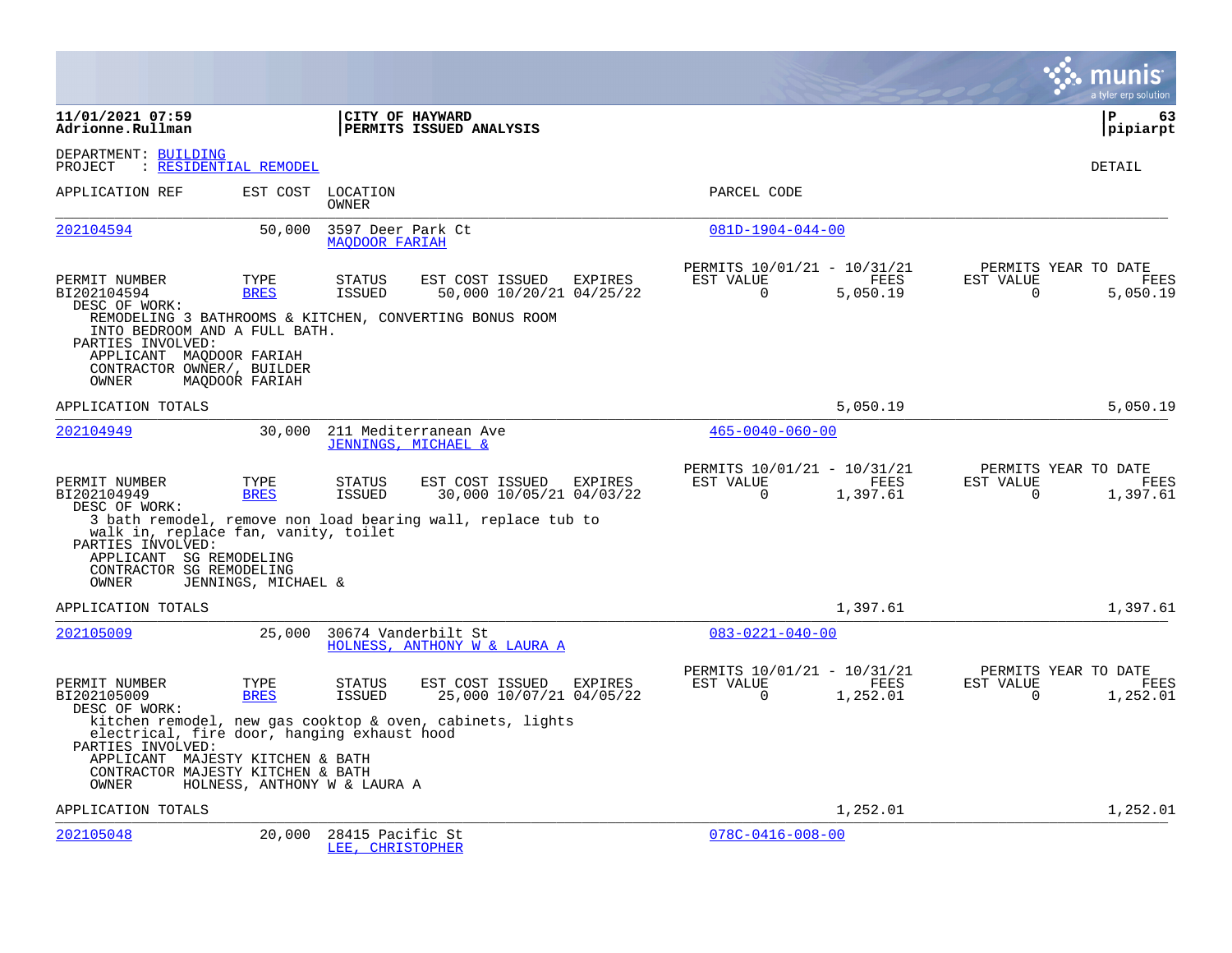|                                                                                                                                                                                                                                       |                                        |                                     |                                                                                                           |                |                                                      |                       |                       | munis<br>a tyler erp solution                 |
|---------------------------------------------------------------------------------------------------------------------------------------------------------------------------------------------------------------------------------------|----------------------------------------|-------------------------------------|-----------------------------------------------------------------------------------------------------------|----------------|------------------------------------------------------|-----------------------|-----------------------|-----------------------------------------------|
| 11/01/2021 07:59<br>Adrionne.Rullman                                                                                                                                                                                                  |                                        |                                     | CITY OF HAYWARD<br>PERMITS ISSUED ANALYSIS                                                                |                |                                                      |                       |                       | $\mathbf{P}$<br>64<br>pipiarpt                |
| PERMIT NUMBER                                                                                                                                                                                                                         | TYPE                                   | <b>STATUS</b>                       | EST COST ISSUED                                                                                           | <b>EXPIRES</b> | PERMITS 10/01/21 - 10/31/21<br>EST VALUE             | <b>FEES</b>           | EST VALUE             | PERMITS YEAR TO DATE<br><b>FEES</b>           |
| DEPARTMENT: BUILDING<br>PROJECT                                                                                                                                                                                                       | : RESIDENTIAL REMODEL                  |                                     |                                                                                                           |                |                                                      |                       |                       | <b>DETAIL</b>                                 |
| APPLICATION REF                                                                                                                                                                                                                       |                                        | EST COST LOCATION                   |                                                                                                           |                | PARCEL CODE                                          |                       |                       |                                               |
| BI202105048<br>DESC OF WORK:<br>remove & replace counter tops, cabinets & flooring<br>PARTIES INVOLVED:<br>APPLICANT LEE, CHRISTOPHER<br>CONTRACTOR OWNER/BUILDER<br>OWNER                                                            | <b>BRES</b><br>LEE, CHRISTOPHER        | <b>OWNER</b><br><b>ISSUED</b>       | 20,000 10/07/21 04/22/22<br>kitchen remodel, remove non-supporting wall, add penninsula                   |                | $\mathbf 0$                                          | 1,054.45              | $\mathbf 0$           | 1,054.45                                      |
| APPLICATION TOTALS                                                                                                                                                                                                                    |                                        |                                     |                                                                                                           |                |                                                      | 1,054.45              |                       | 1,054.45                                      |
| 202105262                                                                                                                                                                                                                             | 15,000                                 | 27451 Palmwood Ave                  | HERZOG, STEPHANIE J TR                                                                                    |                | $455 - 0048 - 017 - 00$                              |                       |                       |                                               |
| PERMIT NUMBER<br>BI202105262<br>DESC OF WORK:<br>Bathroom remodel same footprint. New shower pan, walls<br>floors, sink. Adding 100amp service.<br>PARTIES INVOLVED:<br>APPLICANT RIC'S CONSTRUCTION<br>CONTRACTOR RIC'S CONSTRUCTION | TYPE<br><b>BRES</b>                    | STATUS<br><b>ISSUED</b>             | EST COST ISSUED<br>15,000 10/18/21 04/16/22                                                               | EXPIRES        | PERMITS 10/01/21 - 10/31/21<br>EST VALUE<br>$\Omega$ | FEES<br>856.89        | EST VALUE<br>$\Omega$ | PERMITS YEAR TO DATE<br><b>FEES</b><br>856.89 |
| OWNER                                                                                                                                                                                                                                 | HERZOG, STEPHANIE J TR                 |                                     |                                                                                                           |                |                                                      |                       |                       |                                               |
| APPLICATION TOTALS                                                                                                                                                                                                                    |                                        |                                     |                                                                                                           |                |                                                      | 856.89                |                       | 856.89                                        |
| 202105383                                                                                                                                                                                                                             | 18,000                                 | 26039 Whitman St<br>BERNARDO, CHRIS |                                                                                                           |                | $452 - 0016 - 021 - 00$                              |                       |                       |                                               |
| PERMIT NUMBER<br>BI202105383<br>DESC OF WORK:<br>KITCHEN AND HALLWAY BATHROOM REMODEL: LIKE FOR LIKE.<br>PARTIES INVOLVED:<br>CONTRACTOR HB KITCHEN BATH INC<br>OWNER                                                                 | TYPE<br><b>BRES</b><br>BERNARDO, CHRIS | <b>STATUS</b><br><b>ISSUED</b>      | EST COST ISSUED<br>18,000 10/28/21 04/26/22<br>NO CHANGE IN LAYOUT. ELECTRICAL SUBPANEL UPGRADE TO 60AMPS | EXPIRES        | PERMITS 10/01/21 - 10/31/21<br>EST VALUE<br>$\Omega$ | <b>FEES</b><br>603.77 | EST VALUE<br>$\Omega$ | PERMITS YEAR TO DATE<br><b>FEES</b><br>603.77 |
| APPLICATION TOTALS                                                                                                                                                                                                                    |                                        |                                     |                                                                                                           |                |                                                      | 603.77                |                       | 603.77                                        |
| PROJECT TOTALS                                                                                                                                                                                                                        |                                        |                                     |                                                                                                           |                | $\Omega$                                             | 10,214.92             | $\mathbf 0$           | 10,214.92                                     |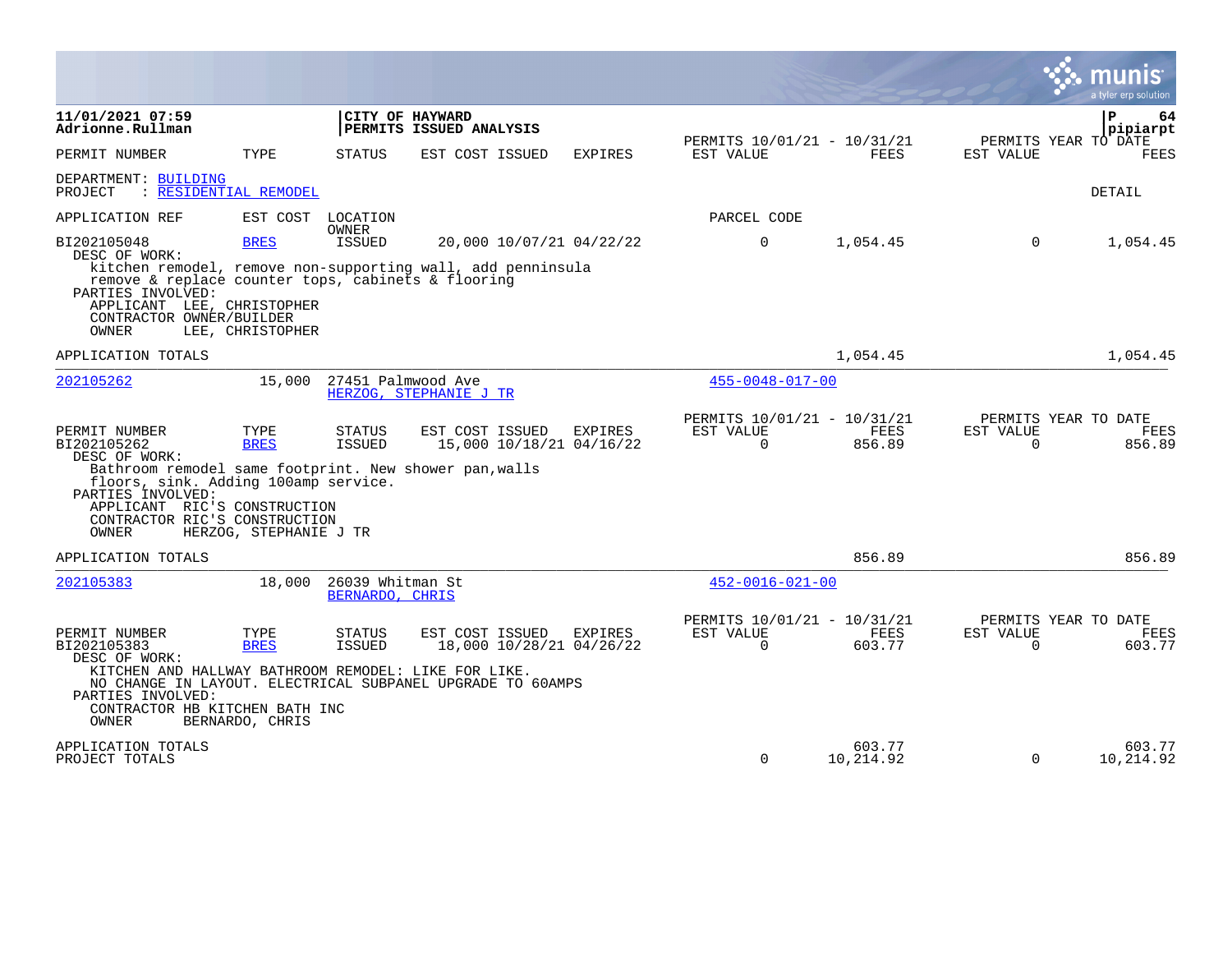|                                                                                                |                     |                                        |                                                                                                                                                              |                |                                                      |                       |                       | a tyler erp solution                     |
|------------------------------------------------------------------------------------------------|---------------------|----------------------------------------|--------------------------------------------------------------------------------------------------------------------------------------------------------------|----------------|------------------------------------------------------|-----------------------|-----------------------|------------------------------------------|
| 11/01/2021 07:59<br>Adrionne.Rullman                                                           |                     |                                        | CITY OF HAYWARD<br>PERMITS ISSUED ANALYSIS                                                                                                                   |                |                                                      |                       |                       | P<br>65<br> pipiarpt                     |
| DEPARTMENT: BUILDING<br>: REVISION PERMIT<br>PROJECT                                           |                     |                                        |                                                                                                                                                              |                |                                                      |                       |                       | DETAIL                                   |
| APPLICATION REF                                                                                | EST COST            | LOCATION<br><b>OWNER</b>               |                                                                                                                                                              |                | PARCEL CODE                                          |                       |                       |                                          |
| 202104066                                                                                      | $\Omega$            | 22325 N 3rd St<br>CITY OF HAYWARD      |                                                                                                                                                              |                | $415 - 0250 - 001 - 04$                              |                       |                       |                                          |
| PERMIT NUMBER<br>BI202104066<br>DESC OF WORK:                                                  | TYPE<br><b>BREV</b> | <b>STATUS</b><br>COMPLT                | EST COST ISSUED<br>0 10/12/21                                                                                                                                | <b>EXPIRES</b> | PERMITS 10/01/21 - 10/31/21<br>EST VALUE<br>$\Omega$ | FEES<br>1,379.02      | EST VALUE<br>$\Omega$ | PERMITS YEAR TO DATE<br>FEES<br>1,379.02 |
| PARTIES INVOLVED:<br>APPLICANT LACZKO, BRIAN<br>CONTRACTOR J U V INC<br>OWNER                  | CITY OF HAYWARD     |                                        | REVISION TO 201908287:REROUTING UNDERGROUND CABLES & INSTALL<br>ELEC TERMINATION CAN & CONCRETE PAD FOR NEW TRANSFORMER.                                     |                |                                                      |                       |                       |                                          |
| APPLICATION TOTALS                                                                             |                     |                                        |                                                                                                                                                              |                |                                                      | 1,379.02              |                       | 1,379.02                                 |
| 202104315                                                                                      | $\Omega$            |                                        | 26775 Hayward Blvd D<br>GARCIA, OLDEMIRO & MARIA & CARLOS A & FI                                                                                             |                | $445 - 0290 - 005 - 07$                              |                       |                       |                                          |
| PERMIT NUMBER<br>BI202104315<br>DESC OF WORK:<br>PARTIES INVOLVED:<br>APPLICANT SINGH, RANJEET | TYPE<br><b>BREV</b> | <b>STATUS</b><br>COMPLT                | EST COST ISSUED<br>0 10/07/21<br>Revision -202101399-Sheet A.2-small wall added (3ft walkwy<br>height of wall below fr (E)sprink, E-1 ceiling lights reduce/ | <b>EXPIRES</b> | PERMITS 10/01/21 - 10/31/21<br>EST VALUE<br>$\Omega$ | <b>FEES</b><br>877.84 | EST VALUE<br>$\Omega$ | PERMITS YEAR TO DATE<br>FEES<br>877.84   |
| CONTRACTOR AKB BUILDER<br>OWNER                                                                |                     |                                        | GARCIA, OLDEMIRO & MARIA & CARLOS A & FI                                                                                                                     |                |                                                      |                       |                       |                                          |
| APPLICATION TOTALS                                                                             |                     |                                        |                                                                                                                                                              |                |                                                      | 877.84                |                       | 877.84                                   |
| 202104469                                                                                      | $\Omega$            | 22301 Foothill Blyd<br>DP VENTURES LLC |                                                                                                                                                              |                | $428 - 0026 - 004 - 00$                              |                       |                       |                                          |
| PERMIT NUMBER<br>BI202104469<br>DESC OF WORK:                                                  | TYPE<br><b>BREV</b> | <b>STATUS</b><br>COMPLT                | EST COST ISSUED<br>0 10/07/21                                                                                                                                | EXPIRES        | PERMITS 10/01/21 - 10/31/21<br>EST VALUE<br>$\Omega$ | FEES<br>546.84        | EST VALUE<br>$\Omega$ | PERMITS YEAR TO DATE<br>FEES<br>546.84   |
| exterior lobby<br>PARTIES INVOLVED:<br>APPLICANT LARSON, DERRICK<br>CONTRACTOR DEACON<br>OWNER | DP VENTURES LLC     |                                        | Revision to 201804160-Addition of non-rated storefront along                                                                                                 |                |                                                      |                       |                       |                                          |
| APPLICATION TOTALS                                                                             |                     |                                        |                                                                                                                                                              |                |                                                      | 546.84                |                       | 546.84                                   |
| 202104750                                                                                      | $\Omega$            | 222 Country Club Dr<br>STONEBRAE, LP   |                                                                                                                                                              |                | $085A - 6428 - 027 - 00$                             |                       |                       |                                          |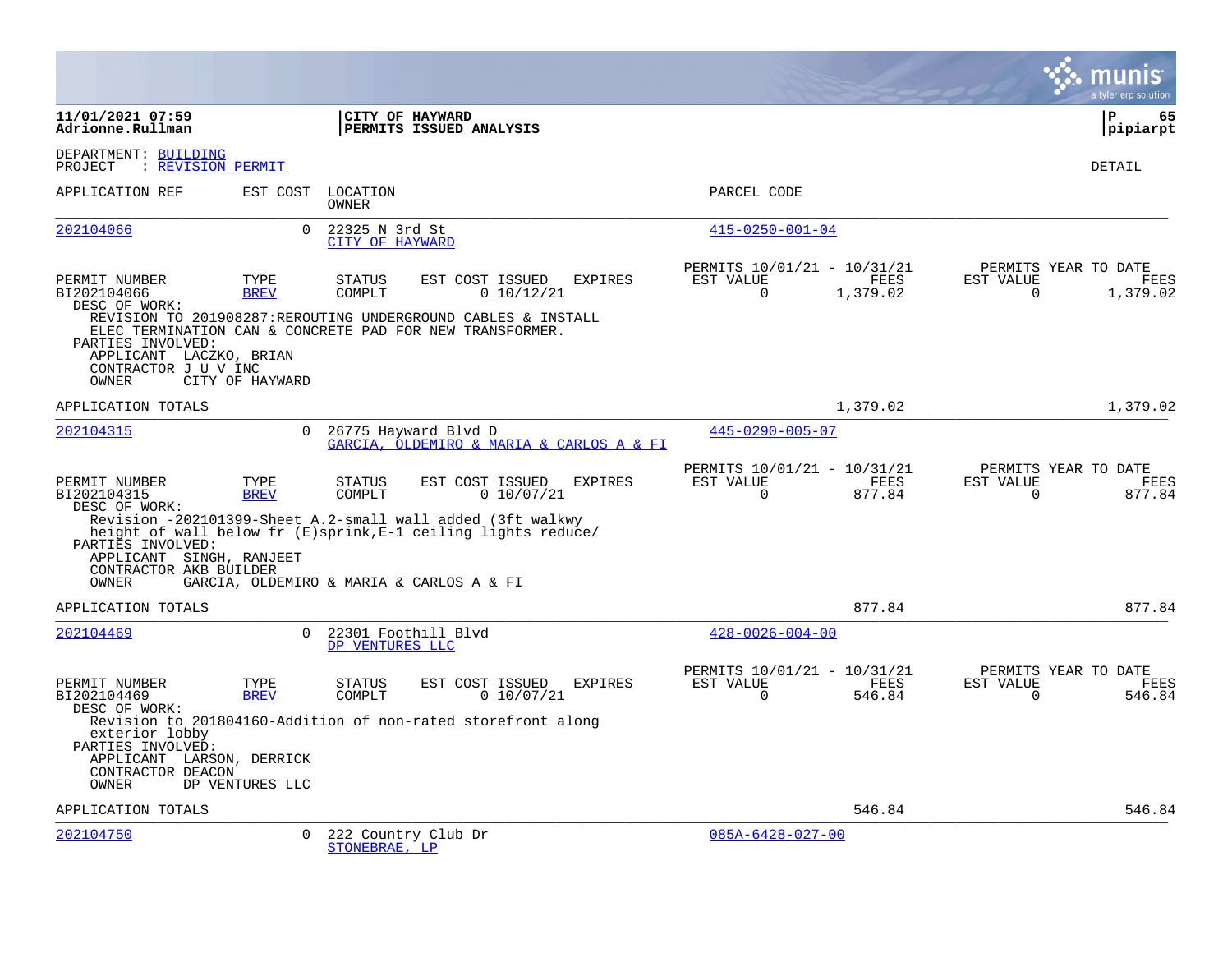|                                                                                                                                                                                                                                   |                                                  |                                          |                           |            |                |                                                         |                  |                          | a tyler erp solution                          |
|-----------------------------------------------------------------------------------------------------------------------------------------------------------------------------------------------------------------------------------|--------------------------------------------------|------------------------------------------|---------------------------|------------|----------------|---------------------------------------------------------|------------------|--------------------------|-----------------------------------------------|
| 11/01/2021 07:59<br>Adrionne.Rullman                                                                                                                                                                                              |                                                  | CITY OF HAYWARD                          | PERMITS ISSUED ANALYSIS   |            |                |                                                         |                  |                          | P<br>66<br>pipiarpt                           |
| PERMIT NUMBER                                                                                                                                                                                                                     | TYPE                                             | <b>STATUS</b>                            | EST COST ISSUED           |            | <b>EXPIRES</b> | PERMITS 10/01/21 - 10/31/21<br>EST VALUE                | FEES             | EST VALUE                | PERMITS YEAR TO DATE<br>FEES                  |
| DEPARTMENT: BUILDING<br>: REVISION PERMIT<br>PROJECT                                                                                                                                                                              |                                                  |                                          |                           |            |                |                                                         |                  |                          | DETAIL                                        |
| APPLICATION REF                                                                                                                                                                                                                   | EST COST                                         | LOCATION                                 |                           |            |                | PARCEL CODE                                             |                  |                          |                                               |
| BI202104750<br>DESC OF WORK:<br>revision to 201905939 to add 2 electrical boxes to existing<br>H frame<br>PARTIES INVOLVED:<br>APPLICANT TOWER 39<br>CONTRACTOR TOWER 39<br>OWNER                                                 | <b>BREV</b><br>STONEBRAE, LP                     | <b>OWNER</b><br>COMPLT                   |                           | 0 10/04/21 |                | $\mathbf 0$                                             | 326.34           | $\Omega$                 | 326.34                                        |
| APPLICATION TOTALS                                                                                                                                                                                                                |                                                  |                                          |                           |            |                |                                                         | 326.34           |                          | 326.34                                        |
| 202104757                                                                                                                                                                                                                         | $\Omega$                                         | 28571 Harvey Ave                         | WANG NGAI M & WU ANNIE    |            |                | $464 - 0060 - 005 - 02$                                 |                  |                          |                                               |
| PERMIT NUMBER<br>BI202104757<br>DESC OF WORK:<br>Tract 8442-Plumbing revision to Master Plan<br>Master Plan 2- 202004743<br>PARTIES INVOLVED:<br>APPLICANT NUVERA CONSTRUCTION INC<br>CONTRACTOR NUVERA CONSTRUCTION INC<br>OWNER | TYPE<br><b>BREV</b><br>WANG NGAI M & WU ANNIE    | <b>STATUS</b><br>COMPLT                  | EST COST ISSUED           | 0 10/07/21 | <b>EXPIRES</b> | PERMITS 10/01/21 - 10/31/21<br>EST VALUE<br>$\mathbf 0$ | FEES<br>326.34   | EST VALUE<br>$\Omega$    | PERMITS YEAR TO DATE<br><b>FEES</b><br>326.34 |
| APPLICATION TOTALS                                                                                                                                                                                                                |                                                  |                                          |                           |            |                |                                                         | 326.34           |                          | 326.34                                        |
| 202104763                                                                                                                                                                                                                         | $\Omega$                                         | 26905 Mission Blvd                       | EP&G, PROPERTIES NO 6 LLC |            |                | $452 - 0056 - 016 - 00$                                 |                  |                          |                                               |
| PERMIT NUMBER<br>BI202104763<br>DESC OF WORK:<br>Field Revision to 202101410-<br>S100; A101; A102; A106; A703; E100; E200, 201 & E402<br>PARTIES INVOLVED:<br>APPLICANT FOX, GERI<br>CONTRACTOR BARKER CONTRACTING<br>OWNER       | TYPE<br><b>BREV</b><br>EP&G, PROPERTIES NO 6 LLC | STATUS<br>COMPLT                         | EST COST ISSUED           | 0 10/07/21 | EXPIRES        | PERMITS 10/01/21 - 10/31/21<br>EST VALUE<br>$\Omega$    | FEES<br>1,615.53 | EST VALUE<br>$\Omega$    | PERMITS YEAR TO DATE<br>FEES<br>1,615.53      |
| APPLICATION TOTALS                                                                                                                                                                                                                |                                                  |                                          |                           |            |                |                                                         | 1,615.53         |                          | 1,615.53                                      |
| 202104792                                                                                                                                                                                                                         | $\Omega$                                         | 27752 Melbourne Ave<br><b>WU RONGFEI</b> |                           |            |                | $455 - 0080 - 094 - 00$                                 |                  |                          |                                               |
| PERMIT NUMBER<br>BI202104792<br>DESC OF WORK:                                                                                                                                                                                     | TYPE<br><b>BREV</b>                              | STATUS<br><b>ISSUED</b>                  | EST COST ISSUED           | 0 10/27/21 | <b>EXPIRES</b> | PERMITS 10/01/21 - 10/31/21<br>EST VALUE<br>$\mathbf 0$ | FEES<br>326.34   | EST VALUE<br>$\mathbf 0$ | PERMITS YEAR TO DATE<br>FEES<br>326.34        |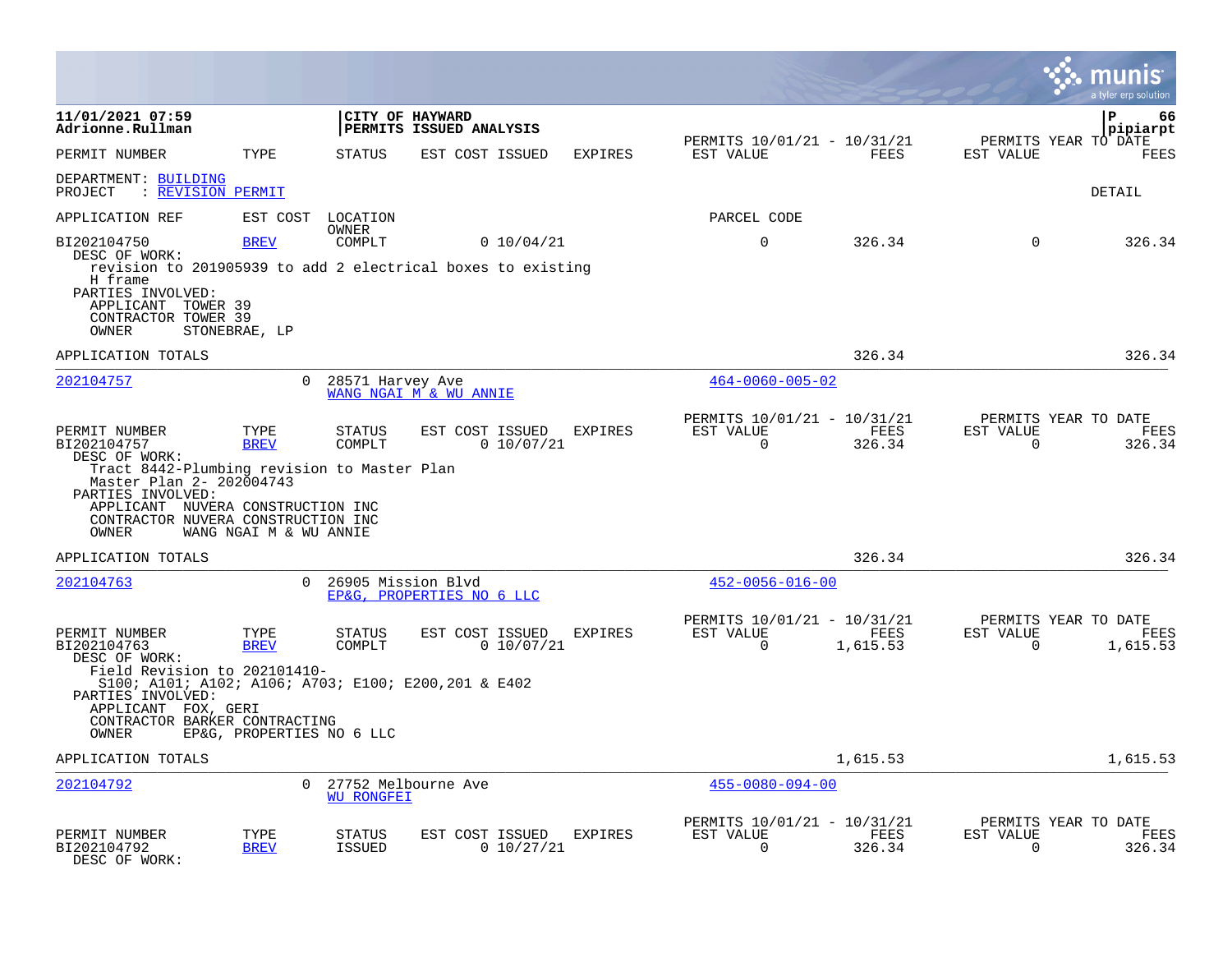|                                                                                                                      |                                                       |                                                                                                           |                                                         |                | a tyler erp solution                                                  |
|----------------------------------------------------------------------------------------------------------------------|-------------------------------------------------------|-----------------------------------------------------------------------------------------------------------|---------------------------------------------------------|----------------|-----------------------------------------------------------------------|
| 11/01/2021 07:59<br>Adrionne.Rullman<br>Revision/Deferred submittal to 202101579 Roof Truss                          |                                                       | CITY OF HAYWARD<br>PERMITS ISSUED ANALYSIS                                                                |                                                         |                | ΙP<br>67<br> pipiarpt                                                 |
| DEPARTMENT: BUILDING<br>: REVISION PERMIT<br>PROJECT                                                                 |                                                       |                                                                                                           |                                                         |                | DETAIL                                                                |
| APPLICATION REF                                                                                                      | EST COST LOCATION<br>OWNER                            |                                                                                                           | PARCEL CODE                                             |                |                                                                       |
| PARTIES INVOLVED:<br>APPLICANT FEIDA CONSTRUCTION<br>CONTRACTOR FEIDA CONSTRUCTION<br><b>WU RONGFEI</b><br>OWNER     |                                                       |                                                                                                           |                                                         |                |                                                                       |
| APPLICATION TOTALS                                                                                                   |                                                       |                                                                                                           |                                                         | 326.34         | 326.34                                                                |
| 202104956                                                                                                            | $\Omega$                                              | 2730 Cavanagh Ct<br>MOOSE AND SOUIRREL HOLDINGS, LLC                                                      | $439 - 0036 - 103 - 00$                                 |                |                                                                       |
| PERMIT NUMBER<br>BI202104956<br>DESC OF WORK:<br>REVISION to 202000695: approving passage of 36"                     | TYPE<br>STATUS<br><b>BREV</b><br>COMPLT               | EST COST ISSUED<br><b>EXPIRES</b><br>0 10/07/21                                                           | PERMITS 10/01/21 - 10/31/21<br>EST VALUE<br>$\Omega$    | FEES<br>326.34 | PERMITS YEAR TO DATE<br>EST VALUE<br>FEES<br>$\mathbf 0$<br>326.34    |
| PARTIES INVOLVED:<br>APPLICANT MOOSE AND SQUIRREL HOLDINGS, LLC<br>CONTRACTOR OWNER/BUILDER<br>OWNER                 | MOOSE AND SQUIRREL HOLDINGS, LLC                      |                                                                                                           |                                                         |                |                                                                       |
| APPLICATION TOTALS                                                                                                   |                                                       |                                                                                                           |                                                         | 326.34         | 326.34                                                                |
| 202104963                                                                                                            | $\Omega$<br>2589 Darwin St                            | MORALES, RICHARD M & JEANNINE                                                                             | $456 - 0020 - 001 - 00$                                 |                |                                                                       |
| PERMIT NUMBER<br>BI202104963<br>DESC OF WORK:                                                                        | TYPE<br><b>STATUS</b><br><b>ISSUED</b><br><b>BREV</b> | EST COST ISSUED<br><b>EXPIRES</b><br>0 10/05/21                                                           | PERMITS 10/01/21 - 10/31/21<br>EST VALUE<br>$\mathbf 0$ | FEES<br>179.34 | PERMITS YEAR TO DATE<br>EST VALUE<br>FEES<br>$\overline{0}$<br>179.34 |
| to 200A MSP<br>PARTIES INVOLVED:<br>APPLICANT BRIGHT PLANET SOLAR INC<br>CONTRACTOR BRIGHT PLANET SOLAR INC<br>OWNER | MORALES, RICHARD M & JEANNINE                         | revision to 202104312 for new propsed PV tie in method                                                    |                                                         |                |                                                                       |
| APPLICATION TOTALS                                                                                                   |                                                       |                                                                                                           |                                                         | 179.34         | 179.34                                                                |
| 202104976                                                                                                            | $\Omega$<br>55 Dunfirth Dr<br><b>WALTER BOYD</b>      |                                                                                                           | $085A - 6434 - 991 - 11$                                |                |                                                                       |
| PERMIT NUMBER<br>BI202104976<br>DESC OF WORK:<br>A MSP, update transfer switch & load center<br>PARTIES INVOLVED:    | TYPE<br>STATUS<br><b>BREV</b><br>COMPLT               | EST COST ISSUED<br><b>EXPIRES</b><br>0 10/05/21<br>revision to 202103483 & 202103559 to update MSP to 400 | PERMITS 10/01/21 - 10/31/21<br>EST VALUE<br>$\Omega$    | FEES<br>179.34 | PERMITS YEAR TO DATE<br>EST VALUE<br>FEES<br>$\mathbf 0$<br>179.34    |
| APPLICANT SEMPER SOLARIS CONSTRUCTION INC                                                                            |                                                       |                                                                                                           |                                                         |                |                                                                       |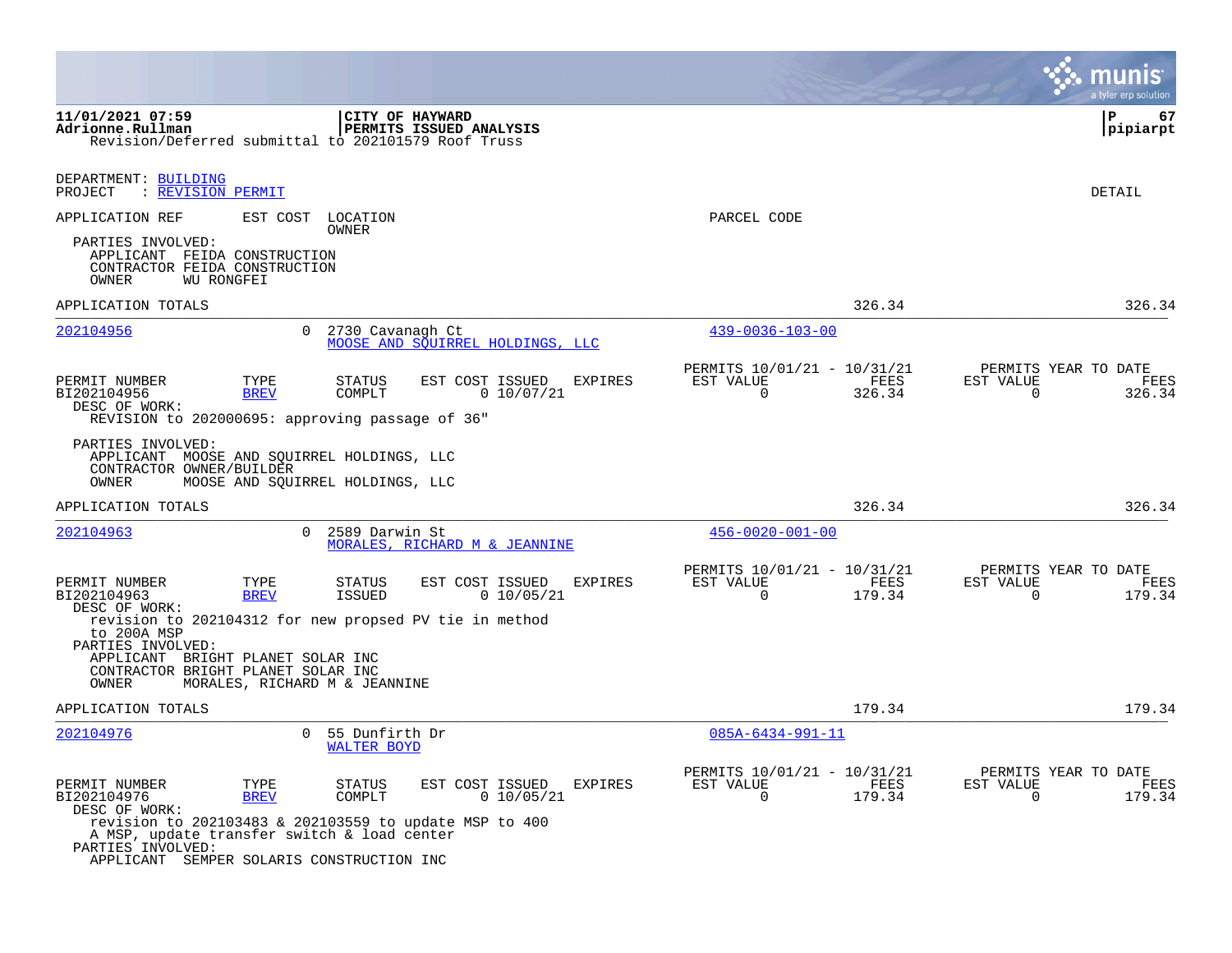|                                                                                                                                                                                                                        |                                              |                                                 |                                                         |                | munis<br>a tyler erp solution                                         |
|------------------------------------------------------------------------------------------------------------------------------------------------------------------------------------------------------------------------|----------------------------------------------|-------------------------------------------------|---------------------------------------------------------|----------------|-----------------------------------------------------------------------|
| 11/01/2021 07:59<br>Adrionne.Rullman                                                                                                                                                                                   | CITY OF HAYWARD                              | PERMITS ISSUED ANALYSIS                         |                                                         |                | l P<br>68<br> pipiarpt                                                |
| DEPARTMENT: BUILDING<br>: REVISION PERMIT<br>PROJECT                                                                                                                                                                   |                                              |                                                 |                                                         |                | <b>DETAIL</b>                                                         |
| APPLICATION REF                                                                                                                                                                                                        | EST COST LOCATION                            |                                                 | PARCEL CODE                                             |                |                                                                       |
| CONTRACTOR SEMPER SOLARIS CONSTRUCTION INC<br>WALTER BOYD<br>OWNER                                                                                                                                                     | OWNER                                        |                                                 |                                                         |                |                                                                       |
| APPLICATION TOTALS                                                                                                                                                                                                     |                                              |                                                 |                                                         | 179.34         | 179.34                                                                |
| 202105053                                                                                                                                                                                                              | $\Omega$<br>1421 C St<br>LIU, MIN            |                                                 | $427 - 0041 - 046 - 01$                                 |                |                                                                       |
| PERMIT NUMBER<br>TYPE<br>BI202105053<br><b>BREV</b><br>DESC OF WORK:<br>TRUSS SUBMITTAL WITH ENGINEER'S APPROVAL LETTER                                                                                                | STATUS<br><b>ISSUED</b>                      | EST COST ISSUED<br>EXPIRES<br>0 10/27/21        | PERMITS 10/01/21 - 10/31/21<br>EST VALUE<br>$\mathbf 0$ | FEES<br>620.34 | PERMITS YEAR TO DATE<br>EST VALUE<br>FEES<br>$\mathbf 0$<br>620.34    |
| PARTIES INVOLVED:<br>CONTRACTOR OWNER/BUILDER<br>OWNER<br>LIU, MIN                                                                                                                                                     |                                              |                                                 |                                                         |                |                                                                       |
| APPLICATION TOTALS                                                                                                                                                                                                     |                                              |                                                 |                                                         | 620.34         | 620.34                                                                |
| 202105083                                                                                                                                                                                                              | $\Omega$<br>238 Esther Ct<br>HUANG, JING WEI |                                                 | $078C - 0414 - 011 - 00$                                |                |                                                                       |
| PERMIT NUMBER<br>TYPE<br>BI202105083<br><b>BREV</b><br>DESC OF WORK:<br>Revision to 202102942; change french door to sliding                                                                                           | <b>STATUS</b><br><b>ISSUED</b>               | EST COST ISSUED<br>EXPIRES<br>0 10/13/21        | PERMITS 10/01/21 - 10/31/21<br>EST VALUE<br>0           | FEES<br>326.34 | PERMITS YEAR TO DATE<br>EST VALUE<br>FEES<br>0<br>326.34              |
| PARTIES INVOLVED:<br>APPLICANT UMALI, RENER<br>CONTRACTOR OWNER/BUILDER<br>HUANG, JING WEI<br>OWNER                                                                                                                    |                                              |                                                 |                                                         |                |                                                                       |
| APPLICATION TOTALS                                                                                                                                                                                                     |                                              |                                                 |                                                         | 326.34         | 326.34                                                                |
| 202105095                                                                                                                                                                                                              | $\Omega$<br>2383 Rainbow Ct<br>SNEH ALI      |                                                 | $425 - 0410 - 024 - 00$                                 |                |                                                                       |
| PERMIT NUMBER<br>TYPE<br>BI202105095<br><b>BREV</b><br>DESC OF WORK:<br>MASTER PERMIT-201806486: 2ND FLR LAYOUT REVISION-LOCATION OF<br>LAUNDRY RM DOOR & BATH 3 WINDOW.ADDED LINEN CLOSETSEE TXT<br>PARTIES INVOLVED: | <b>STATUS</b><br>COMPLT                      | EST COST ISSUED<br><b>EXPIRES</b><br>0 10/13/21 | PERMITS 10/01/21 - 10/31/21<br>EST VALUE<br>$\mathbf 0$ | FEES<br>326.34 | PERMITS YEAR TO DATE<br>EST VALUE<br>FEES<br>326.34<br>$\overline{0}$ |
| CONTRACTOR OWNER/, BUILDER<br>OWNER<br>SNEH ALI                                                                                                                                                                        |                                              |                                                 |                                                         |                |                                                                       |
| APPLICATION TOTALS                                                                                                                                                                                                     |                                              |                                                 |                                                         | 326.34         | 326.34                                                                |
| 202105130                                                                                                                                                                                                              | 0 2730 Cavanagh Ct                           |                                                 | $439 - 0036 - 103 - 00$                                 |                |                                                                       |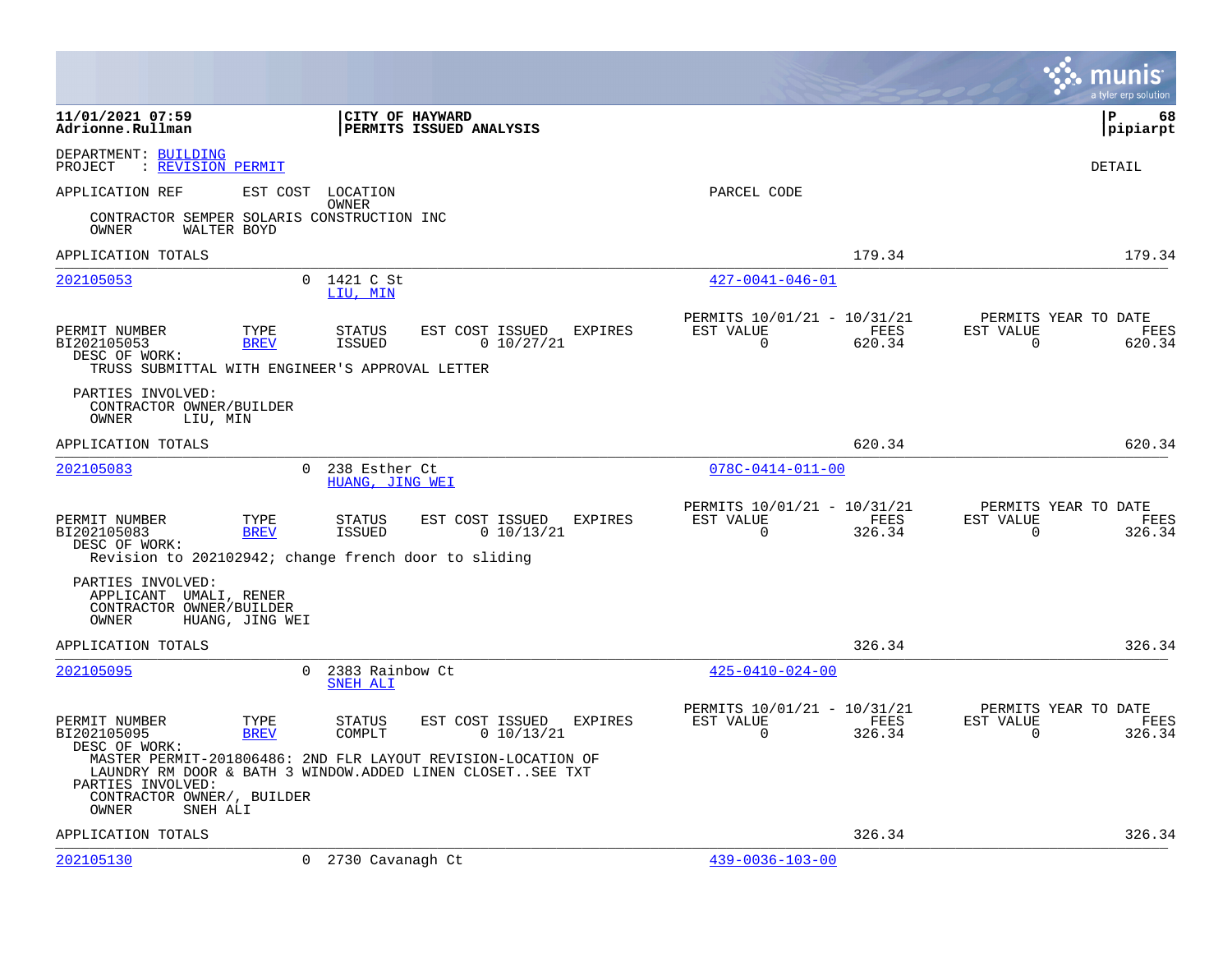|                                                                                                                                                                                                                              |                                                |                                  |                                                                                           |                |                                                      |                |                       | munis<br>a tyler erp solution          |
|------------------------------------------------------------------------------------------------------------------------------------------------------------------------------------------------------------------------------|------------------------------------------------|----------------------------------|-------------------------------------------------------------------------------------------|----------------|------------------------------------------------------|----------------|-----------------------|----------------------------------------|
| 11/01/2021 07:59<br>Adrionne.Rullman                                                                                                                                                                                         |                                                |                                  | CITY OF HAYWARD<br>PERMITS ISSUED ANALYSIS<br>MOOSE AND SOUIRREL HOLDINGS, LLC            |                |                                                      |                |                       | l P<br>69<br> pipiarpt                 |
| PERMIT NUMBER                                                                                                                                                                                                                | TYPE                                           | <b>STATUS</b>                    | EST COST ISSUED                                                                           | <b>EXPIRES</b> | PERMITS 10/01/21 - 10/31/21<br>EST VALUE             | FEES           | EST VALUE             | PERMITS YEAR TO DATE<br><b>FEES</b>    |
| DEPARTMENT: BUILDING<br>PROJECT                                                                                                                                                                                              | : REVISION PERMIT                              |                                  |                                                                                           |                |                                                      |                |                       | DETAIL                                 |
| APPLICATION REF                                                                                                                                                                                                              | EST COST                                       | LOCATION                         |                                                                                           |                | PARCEL CODE                                          |                |                       |                                        |
| BI202105130<br>DESC OF WORK:<br>shown in original approved plans<br>PARTIES INVOLVED:                                                                                                                                        | <b>BREV</b>                                    | OWNER<br><b>ISSUED</b>           | 0 10/14/21<br>REVISION to 202000695; not building non-structural wall as                  |                | $\mathbf 0$                                          | 326.34         | $\Omega$              | 326.34                                 |
| APPLICANT MOOSE AND SOUIRREL HOLDINGS, LLC<br>CONTRACTOR OWNER/BUILDER<br>OWNER                                                                                                                                              | MOOSE AND SQUIRREL HOLDINGS, LLC               |                                  |                                                                                           |                |                                                      |                |                       |                                        |
| APPLICATION TOTALS                                                                                                                                                                                                           |                                                |                                  |                                                                                           |                |                                                      | 326.34         |                       | 326.34                                 |
| 202105182                                                                                                                                                                                                                    | $\mathbf{0}$                                   | 24828 Woodacre Ave               | NGYUEN, CAO T & ANH L                                                                     |                | $443 - 0035 - 151 - 00$                              |                |                       |                                        |
| PERMIT NUMBER<br>BI202105182<br>DESC OF WORK:<br>revision to202104307 to cancel MPU and change to<br>a new subpanel<br>PARTIES INVOLVED:<br>APPLICANT BRIGHT PLANET SOLAR INC<br>CONTRACTOR BRIGHT PLANET SOLAR INC<br>OWNER | TYPE<br><b>BREV</b><br>NGYUEN, CAO T & ANH L   | <b>STATUS</b><br>COMPLT          | EST COST ISSUED<br>0 10/18/21                                                             | <b>EXPIRES</b> | PERMITS 10/01/21 - 10/31/21<br>EST VALUE<br>O        | FEES<br>179.34 | EST VALUE<br>0        | PERMITS YEAR TO DATE<br>FEES<br>179.34 |
| APPLICATION TOTALS                                                                                                                                                                                                           |                                                |                                  |                                                                                           |                |                                                      | 179.34         |                       | 179.34                                 |
| 202105183                                                                                                                                                                                                                    | $\Omega$                                       |                                  | 27915 Candlewood Pl<br>HARRIS, HERMAN R & DIANE L TRS                                     |                | $455 - 0084 - 122 - 00$                              |                |                       |                                        |
| PERMIT NUMBER<br>BI202105183<br>DESC OF WORK:<br>subpanel<br>PARTIES INVOLVED:<br>APPLICANT<br>CONTRACTOR BRIGHT PLANET SOLAR INC                                                                                            | TYPE<br><b>BREV</b><br>BRIGHT PLANET SOLAR INC | <b>STATUS</b><br>COMPLT          | EST COST ISSUED<br>0 10/19/21<br>revision to 202103479 to change electrical diagram added | <b>EXPIRES</b> | PERMITS 10/01/21 - 10/31/21<br>EST VALUE<br>$\Omega$ | FEES<br>179.34 | EST VALUE<br>$\Omega$ | PERMITS YEAR TO DATE<br>FEES<br>179.34 |
| OWNER                                                                                                                                                                                                                        | HARRIS, HERMAN R & DIANE L TRS                 |                                  |                                                                                           |                |                                                      |                |                       |                                        |
| APPLICATION TOTALS                                                                                                                                                                                                           |                                                |                                  |                                                                                           |                |                                                      | 179.34         |                       | 179.34                                 |
| 202105185                                                                                                                                                                                                                    | $\Omega$                                       | 23879 Odom Dr<br>CASEY, JOSEPH P |                                                                                           |                | $432 - 0060 - 059 - 00$                              |                |                       |                                        |
| PERMIT NUMBER                                                                                                                                                                                                                | TYPE                                           | <b>STATUS</b>                    | EST COST ISSUED                                                                           | <b>EXPIRES</b> | PERMITS 10/01/21 - 10/31/21<br>EST VALUE             | FEES           | EST VALUE             | PERMITS YEAR TO DATE<br>FEES           |

 $\bullet$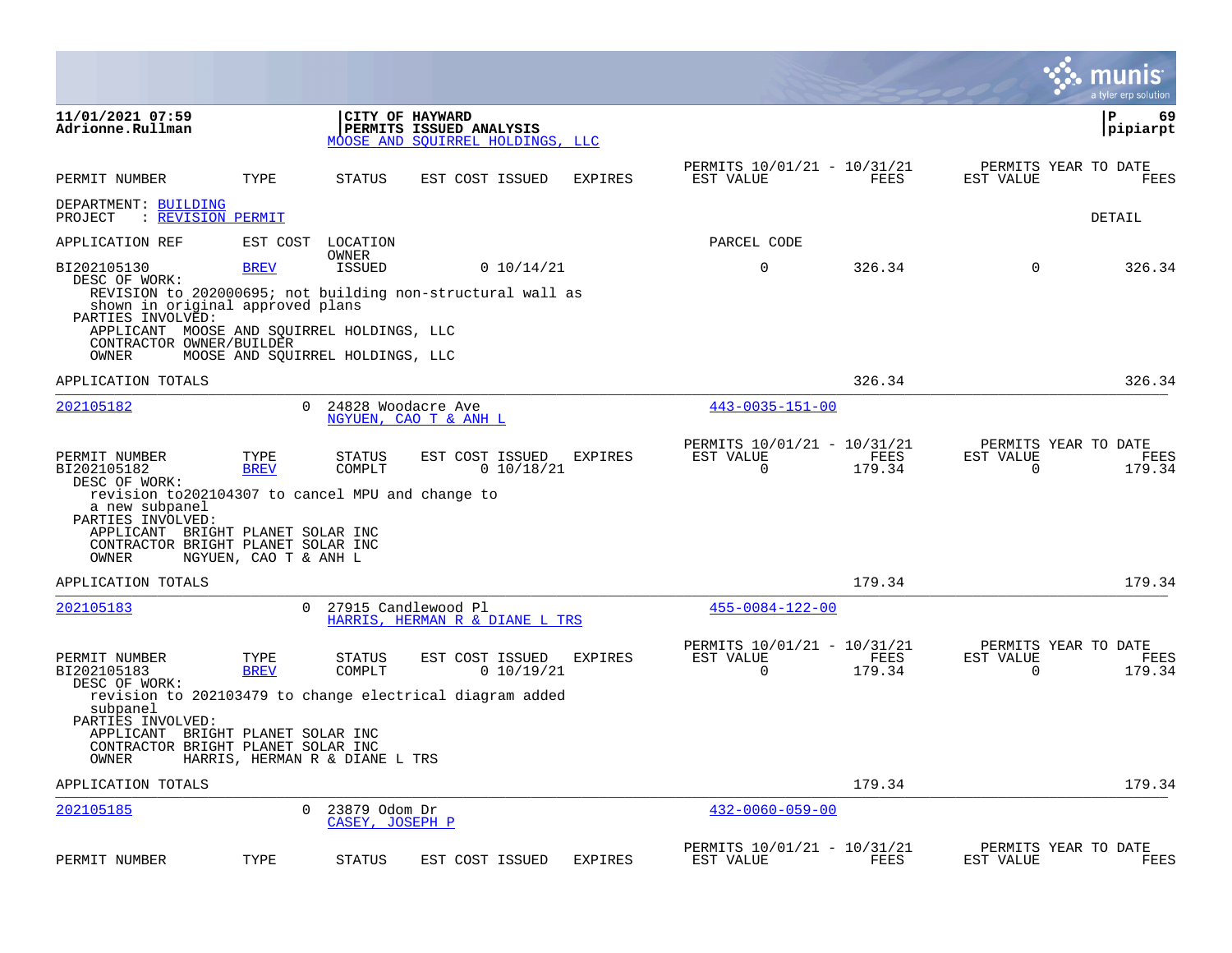|                                                                                                                                                                                                                         |                                     |                                                              |                                                                                               |                |                                                      |                |                          | a tyler erp solution                   |
|-------------------------------------------------------------------------------------------------------------------------------------------------------------------------------------------------------------------------|-------------------------------------|--------------------------------------------------------------|-----------------------------------------------------------------------------------------------|----------------|------------------------------------------------------|----------------|--------------------------|----------------------------------------|
| 11/01/2021 07:59<br>Adrionne.Rullman                                                                                                                                                                                    |                                     |                                                              | CITY OF HAYWARD<br>PERMITS ISSUED ANALYSIS                                                    |                |                                                      |                |                          | P.<br>70<br> pipiarpt                  |
| DEPARTMENT: BUILDING<br>: REVISION PERMIT<br>PROJECT                                                                                                                                                                    |                                     |                                                              |                                                                                               |                |                                                      |                |                          | <b>DETAIL</b>                          |
| APPLICATION REF                                                                                                                                                                                                         | EST COST                            | LOCATION                                                     |                                                                                               |                | PARCEL CODE                                          |                |                          |                                        |
| BI202105185<br>DESC OF WORK:<br>revision to 202104309 for tie in method change to<br>existing 100 amp subpanel<br>PARTIES INVOLVED:<br>APPLICANT BRIGHT PLANET SOLAR INC<br>CONTRACTOR BRIGHT PLANET SOLAR INC<br>OWNER | <b>BREV</b><br>CASEY, JOSEPH P      | OWNER<br>COMPLT                                              | 0 10/19/21                                                                                    |                | $\mathbf 0$                                          | 179.34         | $\Omega$                 | 179.34                                 |
| APPLICATION TOTALS                                                                                                                                                                                                      |                                     |                                                              |                                                                                               |                |                                                      | 179.34         |                          | 179.34                                 |
| 202105193                                                                                                                                                                                                               | $\Omega$                            | BRAR, DILJIT                                                 | 4400 Quicksilver Ct                                                                           |                | $425 - 0490 - 138 - 00$                              |                |                          |                                        |
| PERMIT NUMBER<br>BI202105193<br>DESC OF WORK:<br>as per new overlay<br>PARTIES INVOLVED:<br>APPLICANT SEMPER SOLARIS CONSTRUCTION INC<br>CONTRACTOR SEMPER SOLARIS CONSTRUCTION INC<br>OWNER                            | TYPE<br><b>BREV</b><br>BRAR, DILJIT | <b>STATUS</b><br><b>ISSUED</b>                               | EST COST ISSUED<br>0 10/19/21<br>revision to 202003126 show 225A busbar rated with 200A MSP   | <b>EXPIRES</b> | PERMITS 10/01/21 - 10/31/21<br>EST VALUE<br>$\Omega$ | FEES<br>179.34 | EST VALUE<br>$\Omega$    | PERMITS YEAR TO DATE<br>FEES<br>179.34 |
| APPLICATION TOTALS                                                                                                                                                                                                      |                                     |                                                              |                                                                                               |                |                                                      | 179.34         |                          | 179.34                                 |
| 202105194                                                                                                                                                                                                               | $\Omega$                            |                                                              | 27474 Sleepy Hollow Ave S<br>RELIFORD, JOEY & BEVERLY E                                       |                | $455 - 0048 - 013 - 00$                              |                |                          |                                        |
| PERMIT NUMBER<br>BI202105194<br>DESC OF WORK:<br>PARTIES INVOLVED:<br>APPLICANT SEMPER SOLARIS CONSTRUCTION INC<br>CONTRACTOR SEMPER SOLARIS CONSTRUCTION INC<br>OWNER                                                  | TYPE<br><b>BREV</b>                 | <b>STATUS</b><br><b>ISSUED</b><br>RELIFORD, JOEY & BEVERLY E | EST COST ISSUED<br>0 10/19/21<br>revision to 2102104677 for added existing load center on SLD | <b>EXPIRES</b> | PERMITS 10/01/21 - 10/31/21<br>EST VALUE<br>0        | FEES<br>179.34 | EST VALUE<br>$\mathbf 0$ | PERMITS YEAR TO DATE<br>FEES<br>179.34 |
| APPLICATION TOTALS                                                                                                                                                                                                      |                                     |                                                              |                                                                                               |                |                                                      | 179.34         |                          | 179.34                                 |
| 202105196                                                                                                                                                                                                               | $\Omega$                            | 408 Holly Ln                                                 | GALLEGOS, JUAN P & ANTONIA                                                                    |                | $431 - 0076 - 069 - 00$                              |                |                          |                                        |
| PERMIT NUMBER<br>BI202105196<br>DESC OF WORK:<br>attachment                                                                                                                                                             | TYPE<br><b>BREV</b>                 | <b>STATUS</b><br>COMPLT                                      | EST COST ISSUED<br>0 10/19/21<br>revisionto 202103784 for adding footings & camps for roof    | EXPIRES        | PERMITS 10/01/21 - 10/31/21<br>EST VALUE<br>$\Omega$ | FEES<br>179.34 | EST VALUE<br>$\Omega$    | PERMITS YEAR TO DATE<br>FEES<br>179.34 |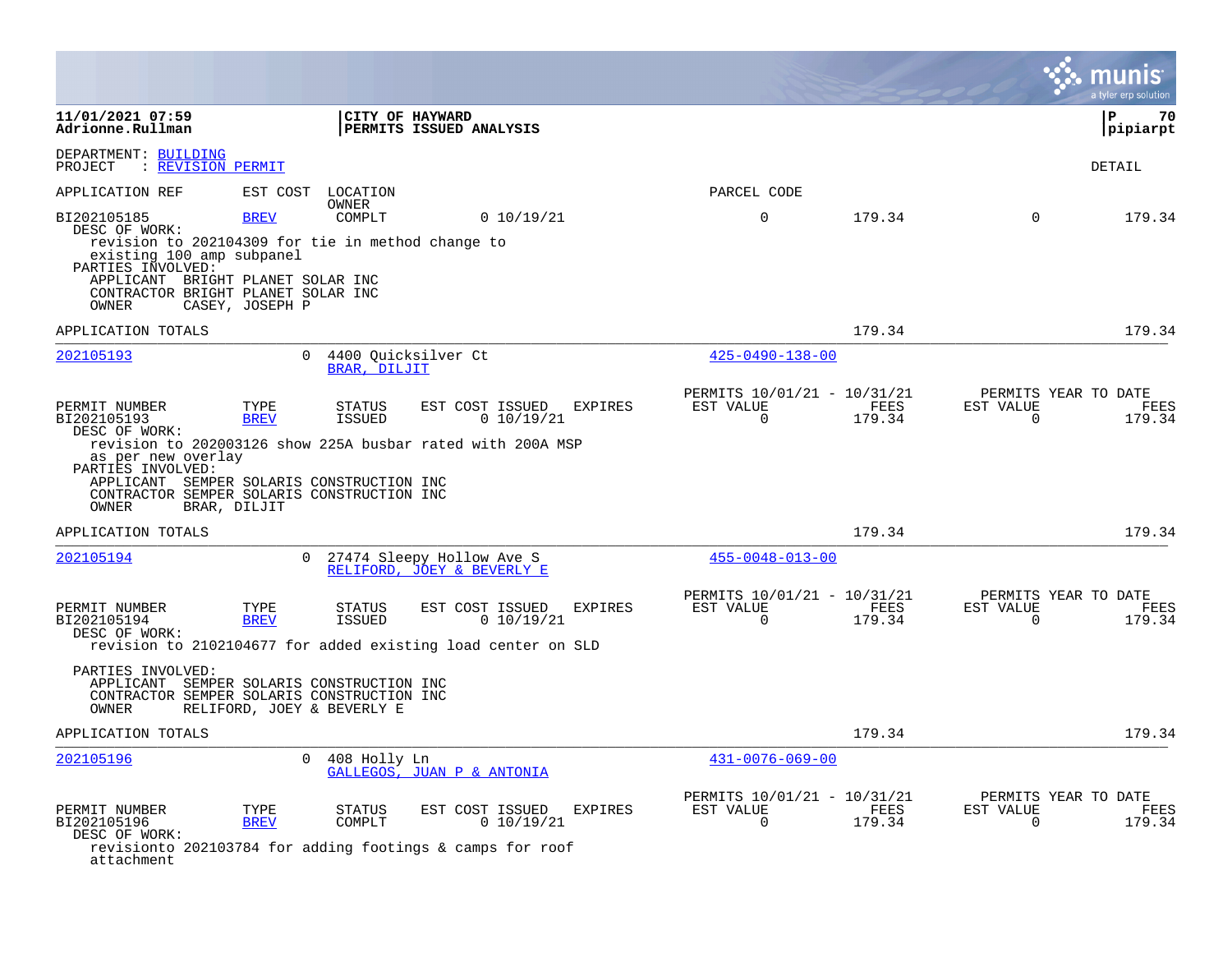|                                                                                                                                                                                                                                                                           |                                                                            |                                                      |                    | munis<br>a tyler erp solution                                   |
|---------------------------------------------------------------------------------------------------------------------------------------------------------------------------------------------------------------------------------------------------------------------------|----------------------------------------------------------------------------|------------------------------------------------------|--------------------|-----------------------------------------------------------------|
| 11/01/2021 07:59<br>Adrionne.Rullman                                                                                                                                                                                                                                      | CITY OF HAYWARD<br>PERMITS ISSUED ANALYSIS                                 |                                                      |                    | ΙP<br>71<br> pipiarpt                                           |
| DEPARTMENT: BUILDING<br>: REVISION PERMIT<br>PROJECT                                                                                                                                                                                                                      |                                                                            |                                                      |                    | <b>DETAIL</b>                                                   |
| APPLICATION REF<br>EST COST<br>PARTIES INVOLVED:<br>APPLICANT EMPOWER SOLAR<br>CONTRACTOR EMPOWER SOLAR                                                                                                                                                                   | LOCATION<br>OWNER                                                          | PARCEL CODE                                          |                    |                                                                 |
| OWNER<br>GALLEGOS, JUAN P & ANTONIA                                                                                                                                                                                                                                       |                                                                            |                                                      |                    | 179.34                                                          |
| APPLICATION TOTALS<br>202105203<br>$\Omega$                                                                                                                                                                                                                               | 997 Major Ave                                                              | $445 - 0240 - 059 - 00$                              | 179.34             |                                                                 |
|                                                                                                                                                                                                                                                                           | GHOURY, MOHAMMAD                                                           |                                                      |                    |                                                                 |
| PERMIT NUMBER<br>TYPE<br>BI202105203<br><b>BREV</b><br>DESC OF WORK:<br>revision to 202103383 change to 4.42kw 13 modules, rooftop<br>layout, added AC disconnect<br>PARTIES INVOLVED:<br>APPLICANT TESLA ENERGY OPERATIONS INC<br>CONTRACTOR TESLA ENERGY OPERATIONS INC | <b>STATUS</b><br>EST COST ISSUED<br><b>EXPIRES</b><br>COMPLT<br>0 10/18/21 | PERMITS 10/01/21 - 10/31/21<br>EST VALUE<br>$\Omega$ | FEES<br>179.34     | PERMITS YEAR TO DATE<br>EST VALUE<br>FEES<br>$\Omega$<br>179.34 |
| OWNER<br>GHOURY, MOHAMMAD                                                                                                                                                                                                                                                 |                                                                            |                                                      |                    |                                                                 |
| APPLICATION TOTALS                                                                                                                                                                                                                                                        |                                                                            |                                                      | 179.34             | 179.34                                                          |
| 202105330<br>$\Omega$                                                                                                                                                                                                                                                     | 22643 Beech St<br>JAIME, MIGUEL A SR & LUGO TERESA S                       | $416 - 0150 - 083 - 00$                              |                    |                                                                 |
| PERMIT NUMBER<br>TYPE<br>BI202105330<br><b>BREV</b><br>DESC OF WORK:<br>revision to 202104733 to add 1 PV module                                                                                                                                                          | EST COST ISSUED<br><b>STATUS</b><br><b>EXPIRES</b><br>0 10/26/21<br>COMPLT | PERMITS 10/01/21 - 10/31/21<br>EST VALUE<br>$\Omega$ | FEES<br>179.34     | PERMITS YEAR TO DATE<br>EST VALUE<br>FEES<br>$\Omega$<br>179.34 |
| PARTIES INVOLVED:<br>APPLICANT V3 ELECTRIC<br>CONTRACTOR V3 ELECTRIC<br>OWNER<br>JAIME, MIGUEL A SR & LUGO TERESA S                                                                                                                                                       |                                                                            |                                                      |                    |                                                                 |
| APPLICATION TOTALS<br>PROJECT TOTALS                                                                                                                                                                                                                                      |                                                                            | 0                                                    | 179.34<br>9,117.35 | 179.34<br>9,117.35<br>$\Omega$                                  |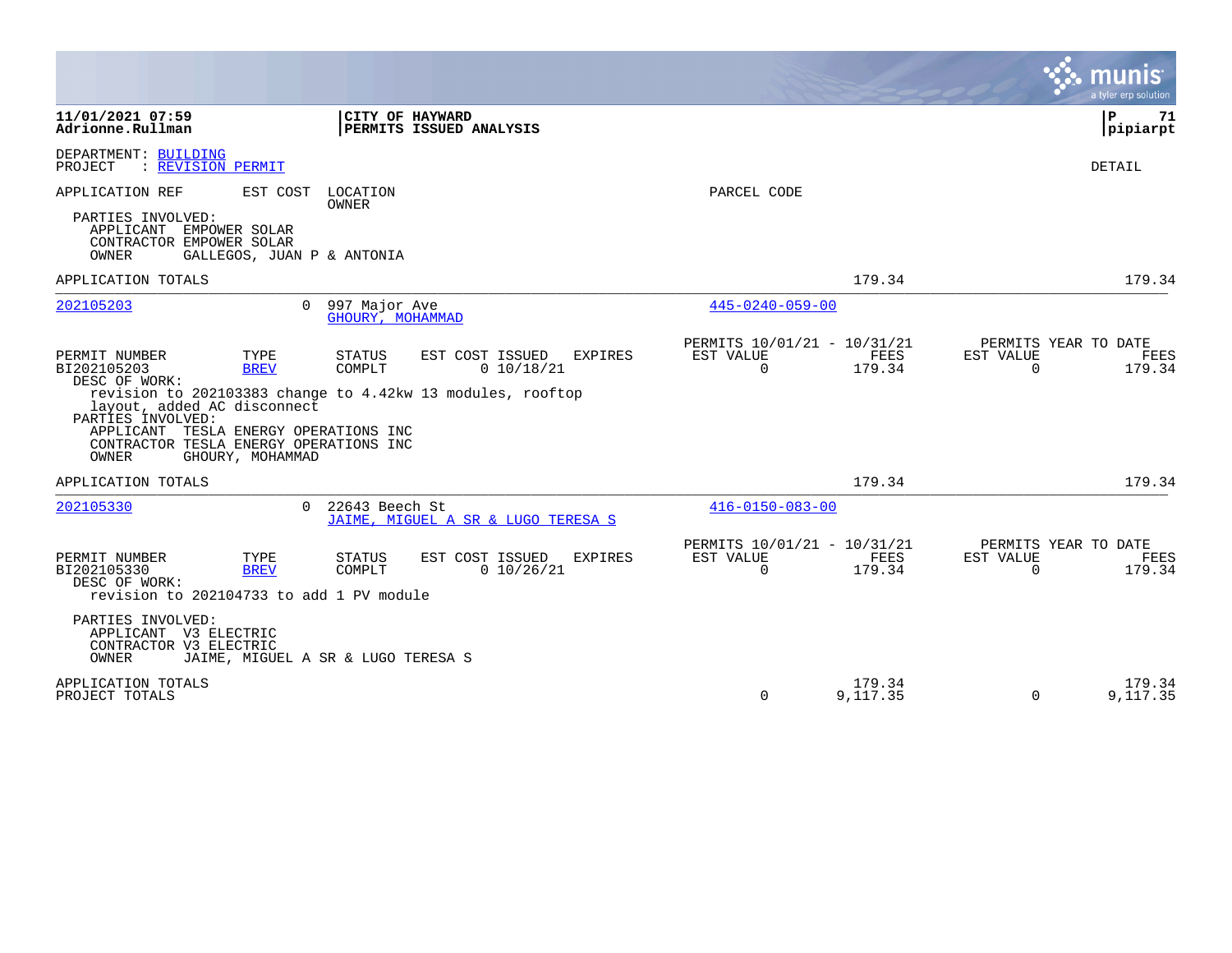|                                                                                                                                              |                     |                                         |                                                                                                                            |                |                                                      |                       |                       | munis<br>a tyler erp solution          |
|----------------------------------------------------------------------------------------------------------------------------------------------|---------------------|-----------------------------------------|----------------------------------------------------------------------------------------------------------------------------|----------------|------------------------------------------------------|-----------------------|-----------------------|----------------------------------------|
| 11/01/2021 07:59<br>Adrionne.Rullman                                                                                                         |                     | CITY OF HAYWARD                         | PERMITS ISSUED ANALYSIS                                                                                                    |                |                                                      |                       |                       | ΙP<br>72<br> pipiarpt                  |
| DEPARTMENT: BUILDING<br>: REMODEL - KITCHEN<br>PROJECT                                                                                       |                     |                                         |                                                                                                                            |                |                                                      |                       |                       | DETAIL                                 |
| APPLICATION REF                                                                                                                              | EST COST            | LOCATION<br>OWNER                       |                                                                                                                            |                | PARCEL CODE                                          |                       |                       |                                        |
| 202104921                                                                                                                                    | 33,000              | 27928 Edgecliff Way<br>DUNCAN, VINCENT  |                                                                                                                            |                | 081D-1902-015-00                                     |                       |                       |                                        |
| PERMIT NUMBER<br>BI202104921<br>DESC OF WORK:                                                                                                | TYPE<br><b>BRKI</b> | <b>STATUS</b><br><b>ISSUED</b>          | EST COST ISSUED<br>33,000 10/04/21 04/02/22                                                                                | <b>EXPIRES</b> | PERMITS 10/01/21 - 10/31/21<br>EST VALUE<br>$\Omega$ | <b>FEES</b><br>691.31 | EST VALUE<br>$\Omega$ | PERMITS YEAR TO DATE<br>FEES<br>691.31 |
| PARTIES INVOLVED:<br>APPLICANT MIKE MCDONALD CONSTRUCTION<br>CONTRACTOR MIKE MCDONALD CONSTRUCTION<br>OWNER                                  | DUNCAN, VINCENT     |                                         | Complete kitchen remodel R/R cabinets, flooring, appliances,<br>new electric circuits as needed. Moving subpanel from hall |                |                                                      |                       |                       |                                        |
| APPLICATION TOTALS                                                                                                                           |                     |                                         |                                                                                                                            |                |                                                      | 691.31                |                       | 691.31                                 |
| 202105016                                                                                                                                    | 9,500               | 24807 Sinclair St<br><b>MARCO RUBIO</b> |                                                                                                                            |                | 441-0077-051-00                                      |                       |                       |                                        |
| PERMIT NUMBER<br>BI202105016<br>DESC OF WORK:                                                                                                | TYPE<br><b>BRKI</b> | <b>STATUS</b><br>ISSUED                 | EST COST ISSUED<br>9,500 10/07/21 04/08/22                                                                                 | EXPIRES        | PERMITS 10/01/21 - 10/31/21<br>EST VALUE<br>$\Omega$ | FEES<br>776.93        | EST VALUE<br>$\Omega$ | PERMITS YEAR TO DATE<br>FEES<br>776.93 |
| within the kitchen. Update subpanel to 220Amp<br>PARTIES INVOLVED:<br>APPLICANT RIC'S CONSTRUCTION<br>CONTRACTOR RIC'S CONSTRUCTION<br>OWNER | MARCO RUBIO         |                                         | Tear out and replace cabinets & countertop. Update all $E/P$                                                               |                |                                                      |                       |                       |                                        |
| APPLICATION TOTALS                                                                                                                           |                     |                                         |                                                                                                                            |                |                                                      | 776.93                |                       | 776.93                                 |
| 202105290                                                                                                                                    | 10,000              | 426 Puerto Pl<br>RUIZ, DEBORAH M        |                                                                                                                            |                | $431 - 0072 - 106 - 00$                              |                       |                       |                                        |
| PERMIT NUMBER<br>BI202105290<br>DESC OF WORK:<br>REMODEL KITCHEN, LIKE FOR LIKE. NO CHANGE IN LAYOUT.                                        | TYPE<br><b>BRKI</b> | <b>STATUS</b><br><b>ISSUED</b>          | EST COST ISSUED<br>10,000 10/25/21 04/23/22                                                                                | <b>EXPIRES</b> | PERMITS 10/01/21 - 10/31/21<br>EST VALUE<br>$\Omega$ | <b>FEES</b><br>687.32 | EST VALUE<br>$\Omega$ | PERMITS YEAR TO DATE<br>FEES<br>687.32 |
| PARTIES INVOLVED:<br>CONTRACTOR GORDILLO CONSTRUCTION INC<br>OWNER                                                                           | RUIZ, DEBORAH M     |                                         |                                                                                                                            |                |                                                      |                       |                       |                                        |
| APPLICATION TOTALS<br>PROJECT TOTALS                                                                                                         |                     |                                         |                                                                                                                            |                | $\Omega$                                             | 687.32<br>2,155.56    | 0                     | 687.32<br>2,155.56                     |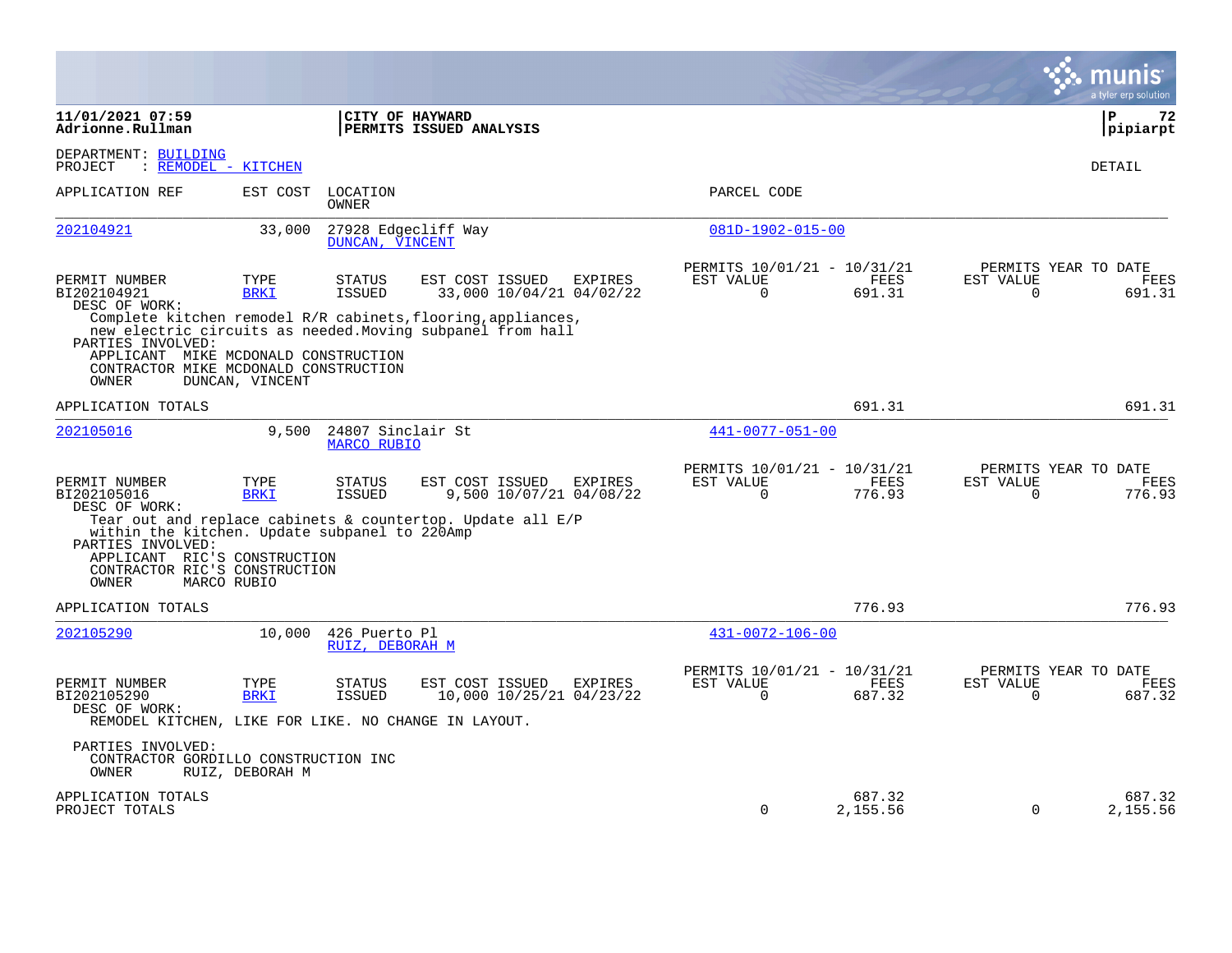|                                                                                                                              |                                    |                                |                                                                                                                                                                       |                |                                                         |                |                          | munis<br>a tyler erp solution          |
|------------------------------------------------------------------------------------------------------------------------------|------------------------------------|--------------------------------|-----------------------------------------------------------------------------------------------------------------------------------------------------------------------|----------------|---------------------------------------------------------|----------------|--------------------------|----------------------------------------|
| 11/01/2021 07:59<br>Adrionne.Rullman                                                                                         |                                    |                                | CITY OF HAYWARD<br><b>PERMITS ISSUED ANALYSIS</b>                                                                                                                     |                |                                                         |                |                          | ${\bf P}$<br>73<br> pipiarpt           |
| DEPARTMENT: BUILDING<br>PROJECT                                                                                              | : REMODEL - MINOR BATHROOM         |                                |                                                                                                                                                                       |                |                                                         |                |                          | DETAIL                                 |
| APPLICATION REF                                                                                                              | EST COST                           | LOCATION<br><b>OWNER</b>       |                                                                                                                                                                       |                | PARCEL CODE                                             |                |                          |                                        |
| 202104920                                                                                                                    | 6,000                              | SINGH, ANILTA ETAL             | 29870 Clearbrook Cir                                                                                                                                                  |                | $083 - 0254 - 005 - 03$                                 |                |                          |                                        |
| PERMIT NUMBER<br>BI202104920<br>DESC OF WORK:                                                                                | TYPE<br><b>BRMB</b>                | <b>STATUS</b><br>ISSUED        | EST COST ISSUED<br>6,000 10/04/21 04/02/22<br>R/R damaged sheet rock, shower base, shower tile, floor tile 2<br>vanitys,toilet,exhaust fan,(E) lights with led lights | EXPIRES        | PERMITS 10/01/21 - 10/31/21<br>EST VALUE<br>0           | FEES<br>328.12 | EST VALUE<br>0           | PERMITS YEAR TO DATE<br>FEES<br>328.12 |
| PARTIES INVOLVED:<br>APPLICANT ABLE CONSTRUCTION<br>CONTRACTOR ABLE CONSTRUCTION<br>OWNER                                    | SINGH, ANILTA ETAL                 |                                |                                                                                                                                                                       |                |                                                         |                |                          |                                        |
| APPLICATION TOTALS                                                                                                           |                                    |                                |                                                                                                                                                                       |                |                                                         | 328.12         |                          | 328.12                                 |
| 202105005                                                                                                                    | 9,500                              | 27806 Ormond Ave               | ROBINSON, WILLIAM J & THELMA H TRS                                                                                                                                    |                | $464 - 0025 - 079 - 00$                                 |                |                          |                                        |
| PERMIT NUMBER<br>BI202105005<br>DESC OF WORK:                                                                                | TYPE<br><b>BRMB</b>                | <b>STATUS</b><br>ISSUED        | EST COST ISSUED<br>9,500 10/12/21 04/10/22                                                                                                                            | EXPIRES        | PERMITS 10/01/21 - 10/31/21<br>EST VALUE<br>$\mathbf 0$ | FEES<br>328.58 | EST VALUE<br>$\mathbf 0$ | PERMITS YEAR TO DATE<br>FEES<br>328.58 |
| PARTIES INVOLVED:<br>CONTRACTOR SAFE STEP WALKIN TUB CO INC<br>OWNER                                                         | ROBINSON, WILLIAM J & THELMA H TRS |                                | Replace existing bath tub w/ walk-in tub, install new 20-amp<br>circuit for tub outlet & minor drywall patch as needed.                                               |                |                                                         |                |                          |                                        |
| APPLICATION TOTALS                                                                                                           |                                    |                                |                                                                                                                                                                       |                |                                                         | 328.58         |                          | 328.58                                 |
| 202105251                                                                                                                    | 10,000                             | 25874 Scripps St               | <b>BOUYEA, STEPHEN M &amp; CHRISTINE M</b>                                                                                                                            |                | $442 - 0065 - 160 - 00$                                 |                |                          |                                        |
| PERMIT NUMBER<br>BI202105251<br>DESC OF WORK:                                                                                | TYPE<br><b>BRMB</b>                | <b>STATUS</b><br><b>ISSUED</b> | EST COST ISSUED<br>10,000 10/21/21 04/19/22                                                                                                                           | EXPIRES        | PERMITS 10/01/21 - 10/31/21<br>EST VALUE<br>0           | FEES<br>328.64 | EST VALUE<br>$\mathbf 0$ | PERMITS YEAR TO DATE<br>FEES<br>328.64 |
| R/R Existing tub with walk in shower add 4 recessed<br>lights & ceiling fan<br>PARTIES INVOLVED:<br>CONTRACTOR OWNER/BUILDER |                                    |                                |                                                                                                                                                                       |                |                                                         |                |                          |                                        |
| OWNER                                                                                                                        | BOUYEA, STEPHEN M & CHRISTINE M    |                                |                                                                                                                                                                       |                |                                                         |                |                          |                                        |
| APPLICATION TOTALS                                                                                                           |                                    |                                |                                                                                                                                                                       |                |                                                         | 328.64         |                          | 328.64                                 |
| 202105353                                                                                                                    | 8,000                              |                                | 945 Fletcher Ln 313<br>ENGUIDANOS, GENNA GARAY                                                                                                                        |                | $445 - 0001 - 015 - 00$                                 |                |                          |                                        |
| PERMIT NUMBER                                                                                                                | TYPE                               | <b>STATUS</b>                  | EST COST ISSUED                                                                                                                                                       | <b>EXPIRES</b> | PERMITS 10/01/21 - 10/31/21<br>EST VALUE                | FEES           | EST VALUE                | PERMITS YEAR TO DATE<br>FEES           |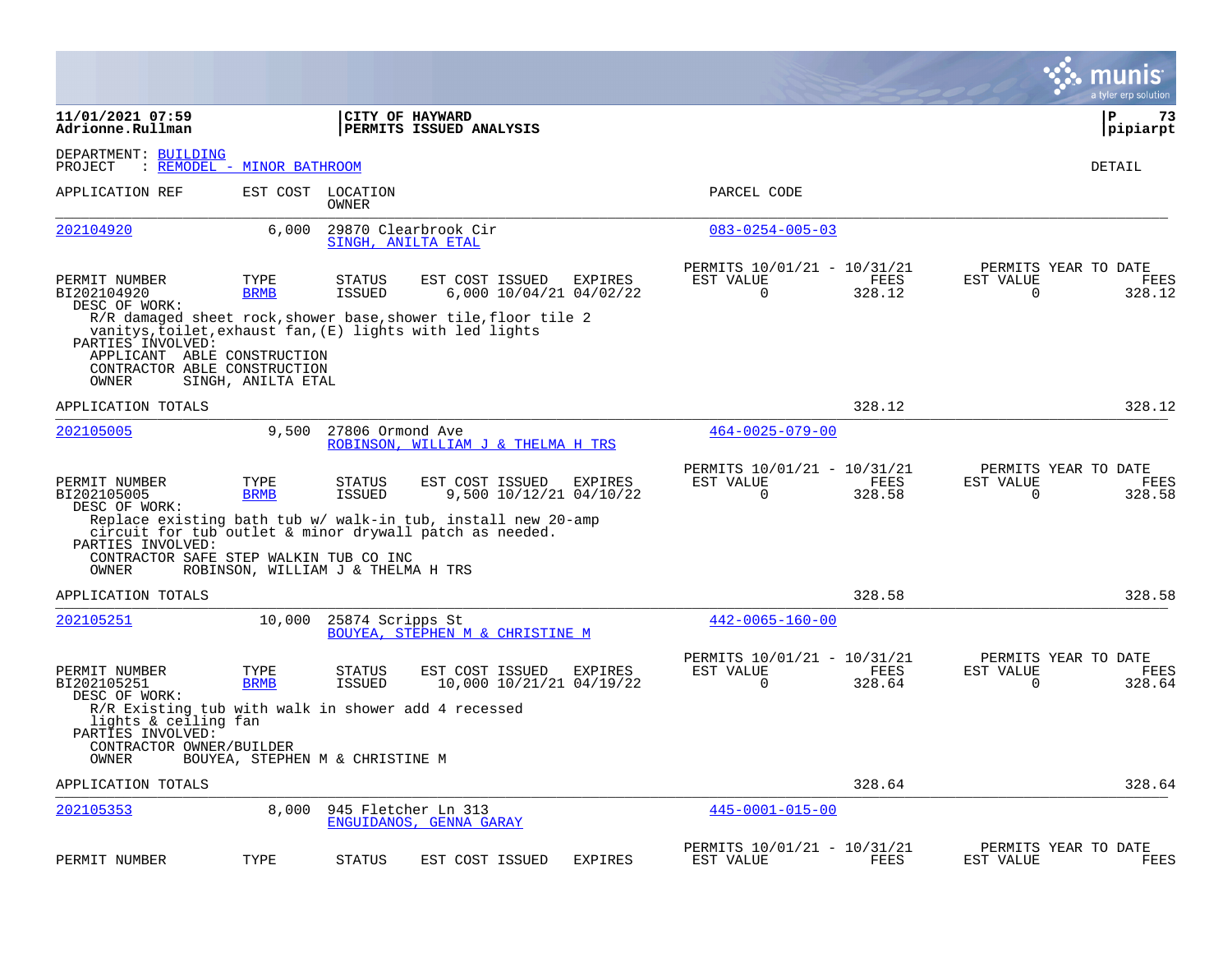|                                                                                                                                                                         |                                                     |                                   |                                                                                                                                                                          |                |                                                      |                       |                       | a tyler erp solution                   |
|-------------------------------------------------------------------------------------------------------------------------------------------------------------------------|-----------------------------------------------------|-----------------------------------|--------------------------------------------------------------------------------------------------------------------------------------------------------------------------|----------------|------------------------------------------------------|-----------------------|-----------------------|----------------------------------------|
| 11/01/2021 07:59<br>Adrionne.Rullman                                                                                                                                    |                                                     | CITY OF HAYWARD                   | PERMITS ISSUED ANALYSIS                                                                                                                                                  |                |                                                      |                       |                       | l P<br>74<br> pipiarpt                 |
| DEPARTMENT: BUILDING<br>PROJECT                                                                                                                                         | : REMODEL - MINOR BATHROOM                          |                                   |                                                                                                                                                                          |                |                                                      |                       |                       | <b>DETAIL</b>                          |
| APPLICATION REF                                                                                                                                                         |                                                     | EST COST LOCATION<br><b>OWNER</b> |                                                                                                                                                                          |                | PARCEL CODE                                          |                       |                       |                                        |
| BI202105353<br>DESC OF WORK:<br>piece wall surround. No Layout change<br>PARTIES INVOLVED:<br>APPLICANT EZ BATH<br>CONTRACTOR EZ BATH<br>OWNER                          | <b>BRMB</b><br>ENGUIDANOS, GENNA GARAY              | ISSUED                            | 8,000 10/27/21 04/25/22<br>bathroom remodel, Replace bathtub, shower valve & Install 3                                                                                   |                | $\Omega$                                             | 328.38                | $\Omega$              | 328.38                                 |
| APPLICATION TOTALS                                                                                                                                                      |                                                     |                                   |                                                                                                                                                                          |                |                                                      | 328.38                |                       | 328.38                                 |
| 202105356                                                                                                                                                               | 8.000                                               |                                   | 29573 Highgate Dr 121<br>SCALICE, MATTHEW/HERMONE, M.                                                                                                                    |                | $083 - 0465 - 021 - 00$                              |                       |                       |                                        |
| PERMIT NUMBER<br>BI202105356<br>DESC OF WORK:<br>valve & Install 3 piece acrylic wall surround<br>PARTIES INVOLVED:<br>APPLICANT EZ BATH<br>CONTRACTOR EZ BATH<br>OWNER | TYPE<br><b>BRMB</b><br>SCALICE, MATTHEW/HERMONE, M. | <b>STATUS</b><br>ISSUED           | EST COST ISSUED<br>8,000 10/27/21 04/25/22<br>Master bathroom no layout change. Replace bathtub, shower                                                                  | EXPIRES        | PERMITS 10/01/21 - 10/31/21<br>EST VALUE<br>$\Omega$ | FEES<br>328.38        | EST VALUE<br>$\Omega$ | PERMITS YEAR TO DATE<br>FEES<br>328.38 |
| APPLICATION TOTALS                                                                                                                                                      |                                                     |                                   |                                                                                                                                                                          |                |                                                      | 328.38                |                       | 328.38                                 |
| 202105380                                                                                                                                                               | 18,000                                              | 31213 Tepic Pl 40                 | CARO, BRIAN D & MITSUKO TRS                                                                                                                                              |                | $078G - 2732 - 049 - 00$                             |                       |                       |                                        |
| PERMIT NUMBER<br>BI202105380<br>DESC OF WORK:<br>PARTIES INVOLVED:<br>APPLICANT BETTER BUILDING REPAIRS<br>CONTRACTOR BETTER BUILDING REPAIRS<br>OWNER                  | TYPE<br><b>BRMB</b><br>CARO, BRIAN D & MITSUKO TRS  | <b>STATUS</b><br><b>ISSUED</b>    | EST COST ISSUED<br>18,000 10/28/21 04/26/22<br>Master Bathroom remodel, retile shower w/cultured marble<br>preformed shower pan, new subway tiles, shower valve, exhaust | <b>EXPIRES</b> | PERMITS 10/01/21 - 10/31/21<br>EST VALUE<br>$\Omega$ | <b>FEES</b><br>329.68 | EST VALUE<br>$\Omega$ | PERMITS YEAR TO DATE<br>FEES<br>329.68 |
| APPLICATION TOTALS                                                                                                                                                      |                                                     |                                   |                                                                                                                                                                          |                |                                                      | 329.68                |                       | 329.68                                 |
| 202105394                                                                                                                                                               | 10,000                                              | 467 Evelyn Ln                     | KINT, TOM H & MONICA A                                                                                                                                                   |                | $444 - 0051 - 120 - 00$                              |                       |                       |                                        |
| PERMIT NUMBER<br>BI202105394<br>DESC OF WORK:<br>Bathroom remodel no layout change. Bring electrical &<br>plumbing to code.                                             | TYPE<br><b>BRMB</b>                                 | <b>STATUS</b><br><b>ISSUED</b>    | EST COST ISSUED<br>10,000 10/27/21 04/25/22                                                                                                                              | EXPIRES        | PERMITS 10/01/21 - 10/31/21<br>EST VALUE<br>$\Omega$ | FEES<br>328.64        | EST VALUE<br>$\Omega$ | PERMITS YEAR TO DATE<br>FEES<br>328.64 |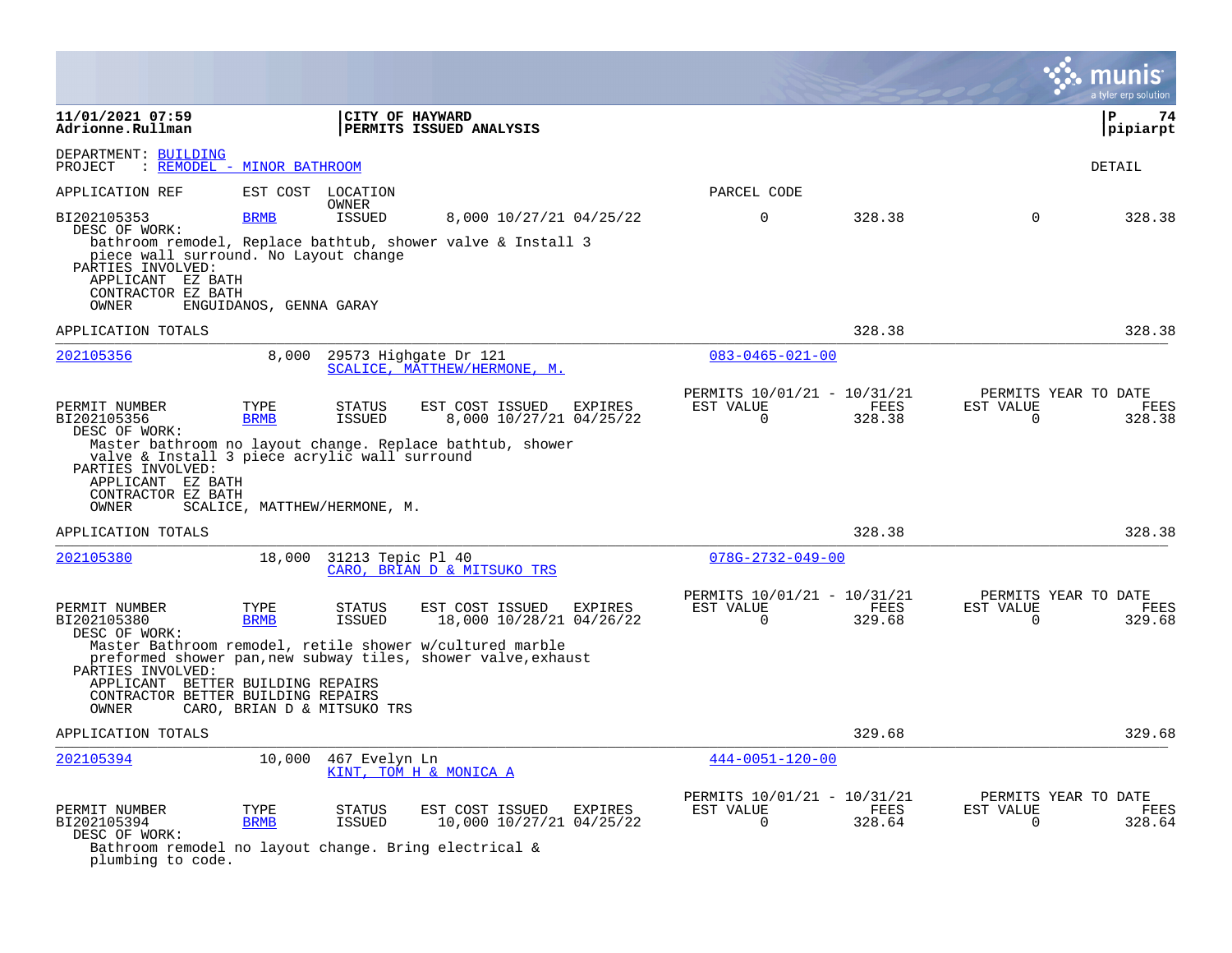|                                                                                                                 |                                                   |             |                    | $\boldsymbol{\ddot{\cdot}}$ . munis<br>a tyler erp solution |
|-----------------------------------------------------------------------------------------------------------------|---------------------------------------------------|-------------|--------------------|-------------------------------------------------------------|
| 11/01/2021 07:59<br>Adrionne.Rullman                                                                            | CITY OF HAYWARD<br><b>PERMITS ISSUED ANALYSIS</b> |             |                    | 75<br>P<br> pipiarpt                                        |
| DEPARTMENT: BUILDING<br>: REMODEL - MINOR BATHROOM<br>PROJECT                                                   |                                                   |             |                    | DETAIL                                                      |
| APPLICATION REF<br>EST COST<br>PARTIES INVOLVED:<br>CONTRACTOR OWNER/BUILDER<br>OWNER<br>KINT, TOM H & MONICA A | LOCATION<br>OWNER                                 | PARCEL CODE |                    |                                                             |
| APPLICATION TOTALS<br>PROJECT TOTALS                                                                            |                                                   |             | 328.64<br>2,300.42 | 328.64<br>2,300.42<br>0                                     |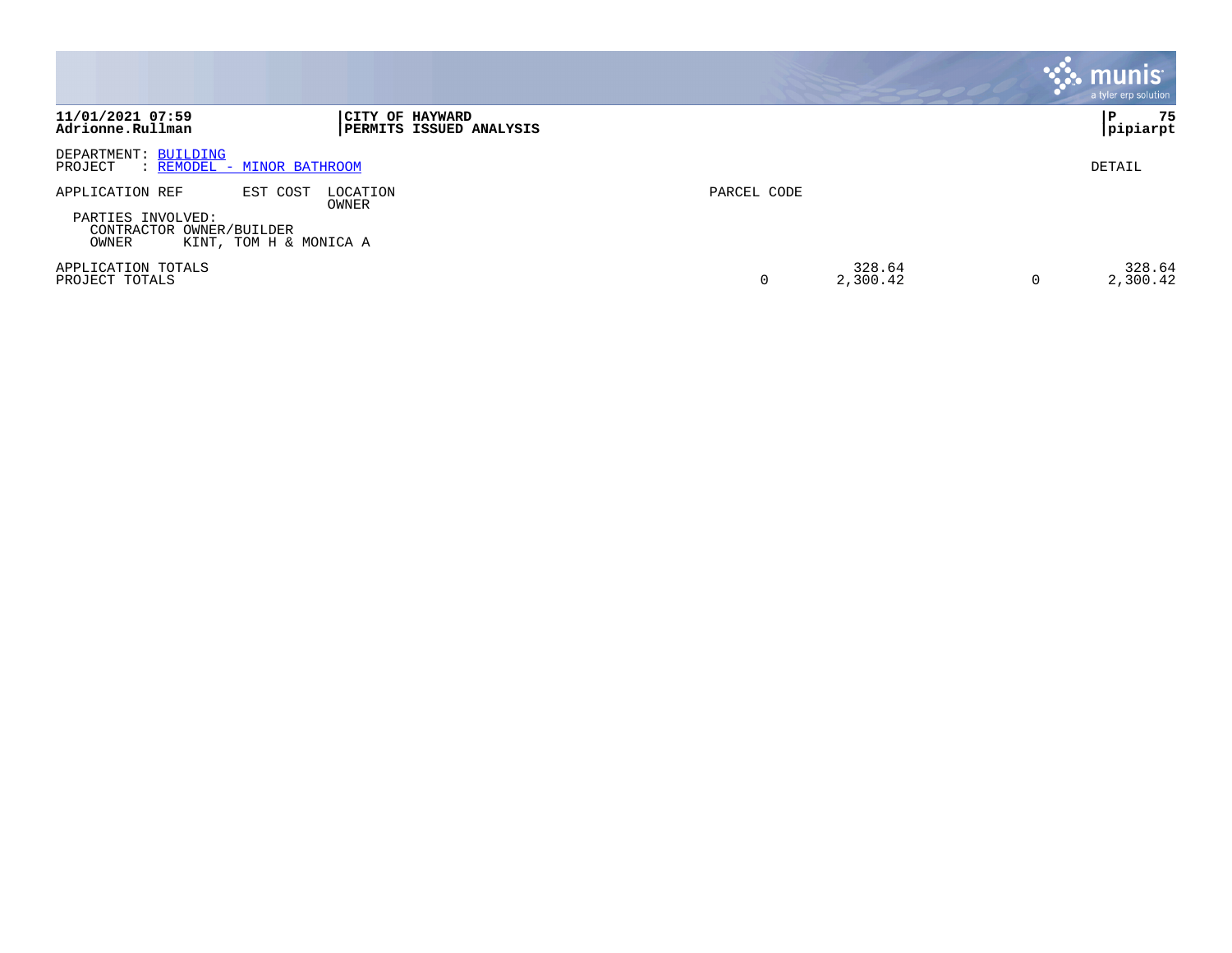|                                                                                                      |                           |                               |                                                                                                                     |                                                                | a tyler erp solution                                                           |
|------------------------------------------------------------------------------------------------------|---------------------------|-------------------------------|---------------------------------------------------------------------------------------------------------------------|----------------------------------------------------------------|--------------------------------------------------------------------------------|
| 11/01/2021 07:59<br>Adrionne.Rullman                                                                 |                           |                               | CITY OF HAYWARD<br>PERMITS ISSUED ANALYSIS                                                                          |                                                                | lР<br>76<br> pipiarpt                                                          |
| DEPARTMENT: BUILDING<br>: RESIDENTIAL REROOF<br>PROJECT                                              |                           |                               |                                                                                                                     |                                                                | DETAIL                                                                         |
| APPLICATION REF                                                                                      | EST COST                  | LOCATION<br>OWNER             |                                                                                                                     | PARCEL CODE                                                    |                                                                                |
| 202104816                                                                                            | 6,639                     | 271 Edwin Way                 | REVITA, FELIPE & GLENDA G                                                                                           | $452 - 0085 - 006 - 00$                                        |                                                                                |
| PERMIT NUMBER<br>BI202104816<br>DESC OF WORK:<br>partial re-roof- comp shingles                      | TYPE<br>RES ROOF          | <b>STATUS</b><br>COMPLT       | EST COST ISSUED<br>EXPIRES<br>6,639 10/07/21 04/19/22                                                               | PERMITS 10/01/21 - 10/31/21<br>EST VALUE<br>364.21<br>$\Omega$ | PERMITS YEAR TO DATE<br>FEES<br>EST VALUE<br>FEES<br>$\Omega$<br>364.21        |
| PARTIES INVOLVED:<br>CONTRACTOR INFY ROOFING<br>OWNER                                                | REVITA, FELIPE & GLENDA G |                               |                                                                                                                     |                                                                |                                                                                |
| APPLICATION TOTALS                                                                                   |                           |                               |                                                                                                                     | 364.21                                                         | 364.21                                                                         |
| 202104908                                                                                            |                           | 5.214 577 Brian St            | VIRAY, JAMES & DOMINGO, VICKY                                                                                       | $453 - 0090 - 040 - 00$                                        |                                                                                |
| PERMIT NUMBER<br>BI202104908<br>DESC OF WORK:<br>$13$ sqs<br>PARTIES INVOLVED:<br>APPLICANT SUNRUN   | TYPE<br><b>RES ROOF</b>   | <b>STATUS</b><br>ISSUED       | EST COST ISSUED<br>EXPIRES<br>5,214 10/04/21 04/02/22<br>Comp shingle reroof, (N) ridge cap replacement - tan/brown | PERMITS 10/01/21 - 10/31/21<br>EST VALUE<br>$\Omega$<br>342.39 | PERMITS YEAR TO DATE<br><b>FEES</b><br>EST VALUE<br>FEES<br>342.39<br>$\Omega$ |
| CONTRACTOR SUNRUN<br>OWNER                                                                           |                           | VIRAY, JAMES & DOMINGO, VICKY |                                                                                                                     |                                                                |                                                                                |
| APPLICATION TOTALS                                                                                   |                           |                               |                                                                                                                     | 342.39                                                         | 342.39                                                                         |
| 202104916                                                                                            | 30,575                    | WEITHERS, VANITA              | 166 Saint Andrews St                                                                                                | $078G - 2711 - 005 - 00$                                       |                                                                                |
| PERMIT NUMBER<br>BI202104916<br>DESC OF WORK:<br>t/o existing roof and install new metal roof system | TYPE<br>RES ROOF          | <b>STATUS</b><br>COMPLT       | EST COST ISSUED<br>EXPIRES<br>30,575 10/04/21 04/22/22                                                              | PERMITS 10/01/21 - 10/31/21<br>EST VALUE<br>$\Omega$<br>852.63 | PERMITS YEAR TO DATE<br><b>FEES</b><br>EST VALUE<br>FEES<br>$\Omega$<br>852.63 |
| PARTIES INVOLVED:<br>APPLICANT THE ROOFING FRIEND INC<br>CONTRACTOR THE ROOFING FRIEND INC<br>OWNER  | WEITHERS, VANITA          |                               |                                                                                                                     |                                                                |                                                                                |
| APPLICATION TOTALS                                                                                   |                           |                               |                                                                                                                     | 852.63                                                         | 852.63                                                                         |
| 202104918                                                                                            | 9,000                     | 24801 Mango St                | LIBIAN, KATHLEEN P & SULOG ANTHONY M                                                                                | $442 - 0036 - 018 - 00$                                        |                                                                                |
|                                                                                                      |                           |                               |                                                                                                                     | PERMITS 10/01/21 - 10/31/21                                    | PERMITS YEAR TO DATE                                                           |

**Contract**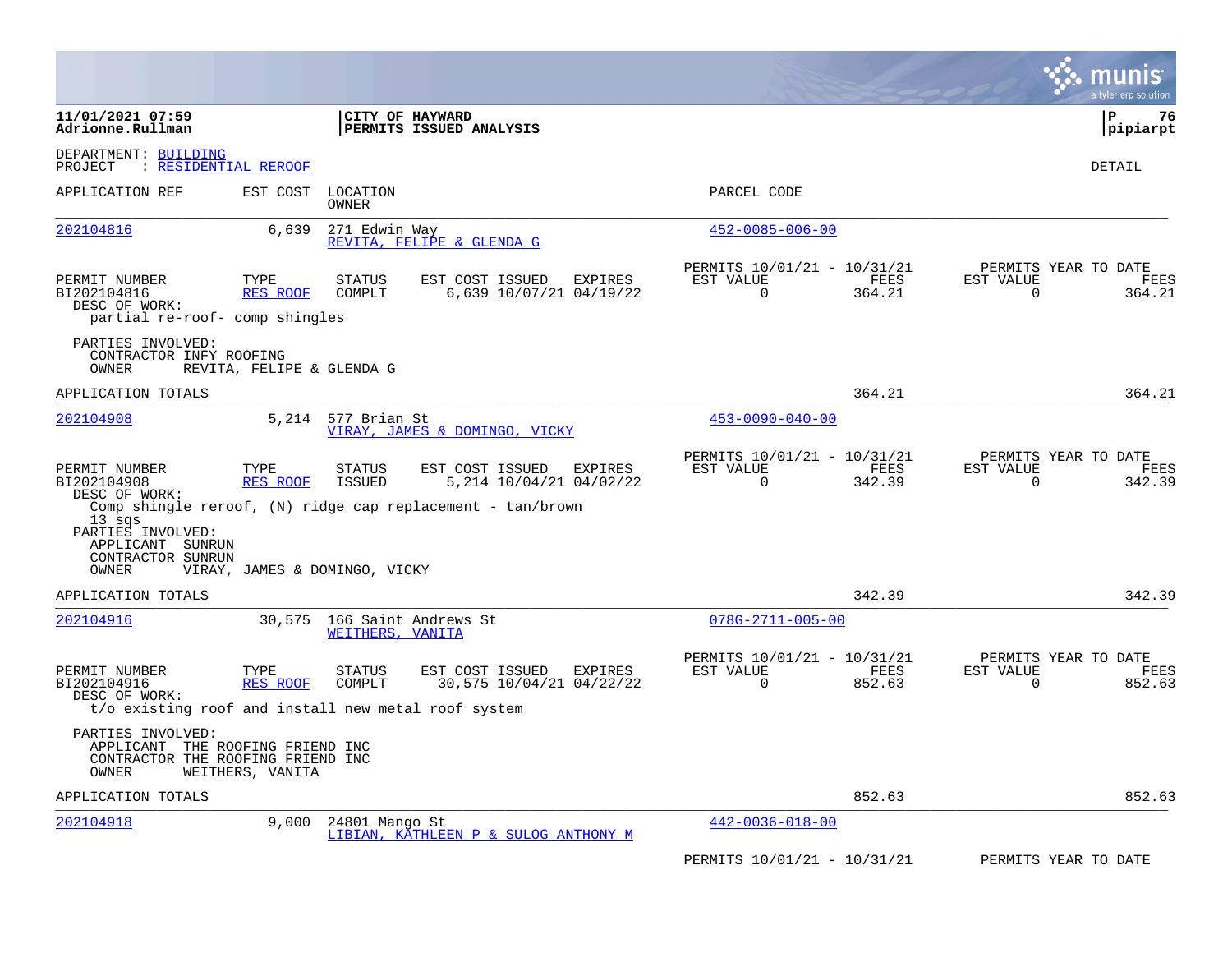|                                                                                                                           |                         |                                      |                                                                                                            |                |                                                         |                       |                          | a tyler erp solution                   |
|---------------------------------------------------------------------------------------------------------------------------|-------------------------|--------------------------------------|------------------------------------------------------------------------------------------------------------|----------------|---------------------------------------------------------|-----------------------|--------------------------|----------------------------------------|
| 11/01/2021 07:59<br>Adrionne.Rullman<br>PERMIT NUMBER                                                                     | TYPE                    | CITY OF HAYWARD<br><b>STATUS</b>     | PERMITS ISSUED ANALYSIS<br>EST COST ISSUED                                                                 | <b>EXPIRES</b> | EST VALUE                                               | <b>FEES</b>           | EST VALUE                | 77<br>ΙP<br>pipiarpt<br>FEES           |
| DEPARTMENT: BUILDING<br>PROJECT<br>: RESIDENTIAL REROOF                                                                   |                         |                                      |                                                                                                            |                |                                                         |                       |                          | DETAIL                                 |
| APPLICATION REF                                                                                                           | EST COST                | LOCATION                             |                                                                                                            |                | PARCEL CODE                                             |                       |                          |                                        |
| BI202104918<br>DESC OF WORK:<br>replace qutters Not white<br>PARTIES INVOLVED:<br>APPLICANT RELIABLE ROOFING              | <b>RES ROOF</b>         | OWNER<br>COMPLT                      | 9,000 10/04/21 04/15/22<br>Tear off wood shingles and replace with shingles 25sq's $\&$                    |                | $\Omega$                                                | 407.81                | $\Omega$                 | 407.81                                 |
| CONTRACTOR RELIABLE ROOFING<br>OWNER                                                                                      |                         | LIBIAN, KATHLEEN P & SULOG ANTHONY M |                                                                                                            |                |                                                         |                       |                          |                                        |
| APPLICATION TOTALS                                                                                                        |                         |                                      |                                                                                                            |                |                                                         | 407.81                |                          | 407.81                                 |
| 202104930                                                                                                                 |                         | 15,500 1805 Hill Ave                 | GURU GRANTH SAHIB FOUNDATION INC                                                                           |                | $416 - 0230 - 023 - 01$                                 |                       |                          |                                        |
| PERMIT NUMBER<br>BI202104930<br>DESC OF WORK:                                                                             | TYPE<br>RES ROOF        | <b>STATUS</b><br><b>ISSUED</b>       | EST COST ISSUED<br>15,500 10/15/21 04/13/22<br>Tear off (e) roof to roof deck. Supply & install synthetic  | EXPIRES        | PERMITS 10/01/21 - 10/31/21<br>EST VALUE<br>$\Omega$    | <b>FEES</b><br>670.16 | EST VALUE<br>0           | PERMITS YEAR TO DATE<br>FEES<br>670.16 |
| shingle and over wood deck. Color harbor blue. 38sqs.<br>PARTIES INVOLVED:<br>CONTRACTOR ROOF GUARD COMPANY INC.<br>OWNER |                         | GURU GRANTH SAHIB FOUNDATION INC     |                                                                                                            |                |                                                         |                       |                          |                                        |
| APPLICATION TOTALS                                                                                                        |                         |                                      |                                                                                                            |                |                                                         | 670.16                |                          | 670.16                                 |
| 202104936                                                                                                                 | 14,000                  | 22956 Sutro St                       | BEGG, RIZWAN & RIZWAN                                                                                      |                | $431 - 0048 - 014 - 00$                                 |                       |                          |                                        |
| PERMIT NUMBER<br>BI202104936<br>DESC OF WORK:                                                                             | TYPE<br>RES ROOF        | STATUS<br><b>ISSUED</b>              | EST COST ISSUED<br>14,000 10/05/21 04/06/22<br>t/o exiting roof and isntall new class A cool roof shingles | EXPIRES        | PERMITS 10/01/21 - 10/31/21<br>EST VALUE<br>$\Omega$    | FEES<br>516.67        | EST VALUE<br>$\mathbf 0$ | PERMITS YEAR TO DATE<br>FEES<br>516.67 |
| PARTIES INVOLVED:<br>APPLICANT MENDOZA ROOFING<br>CONTRACTOR MENDOZA ROOFING<br>OWNER                                     | BEGG, RIZWAN & RIZWAN   |                                      |                                                                                                            |                |                                                         |                       |                          |                                        |
| APPLICATION TOTALS                                                                                                        |                         |                                      |                                                                                                            |                |                                                         | 516.67                |                          | 516.67                                 |
| 202104983                                                                                                                 | 14,990                  | 42 Geneva Ave<br>NAJLIS, IRENE       |                                                                                                            |                | $078G - 2782 - 017 - 00$                                |                       |                          |                                        |
| PERMIT NUMBER<br>BI202104983<br>DESC OF WORK:                                                                             | TYPE<br><b>RES ROOF</b> | <b>STATUS</b><br>COMPLT              | EST COST ISSUED<br>14,990 10/05/21 04/08/22                                                                | <b>EXPIRES</b> | PERMITS 10/01/21 - 10/31/21<br>EST VALUE<br>$\mathbf 0$ | FEES<br>538.45        | EST VALUE<br>$\mathbf 0$ | PERMITS YEAR TO DATE<br>FEES<br>538.45 |

t/o existing roof and install new 30 year shingles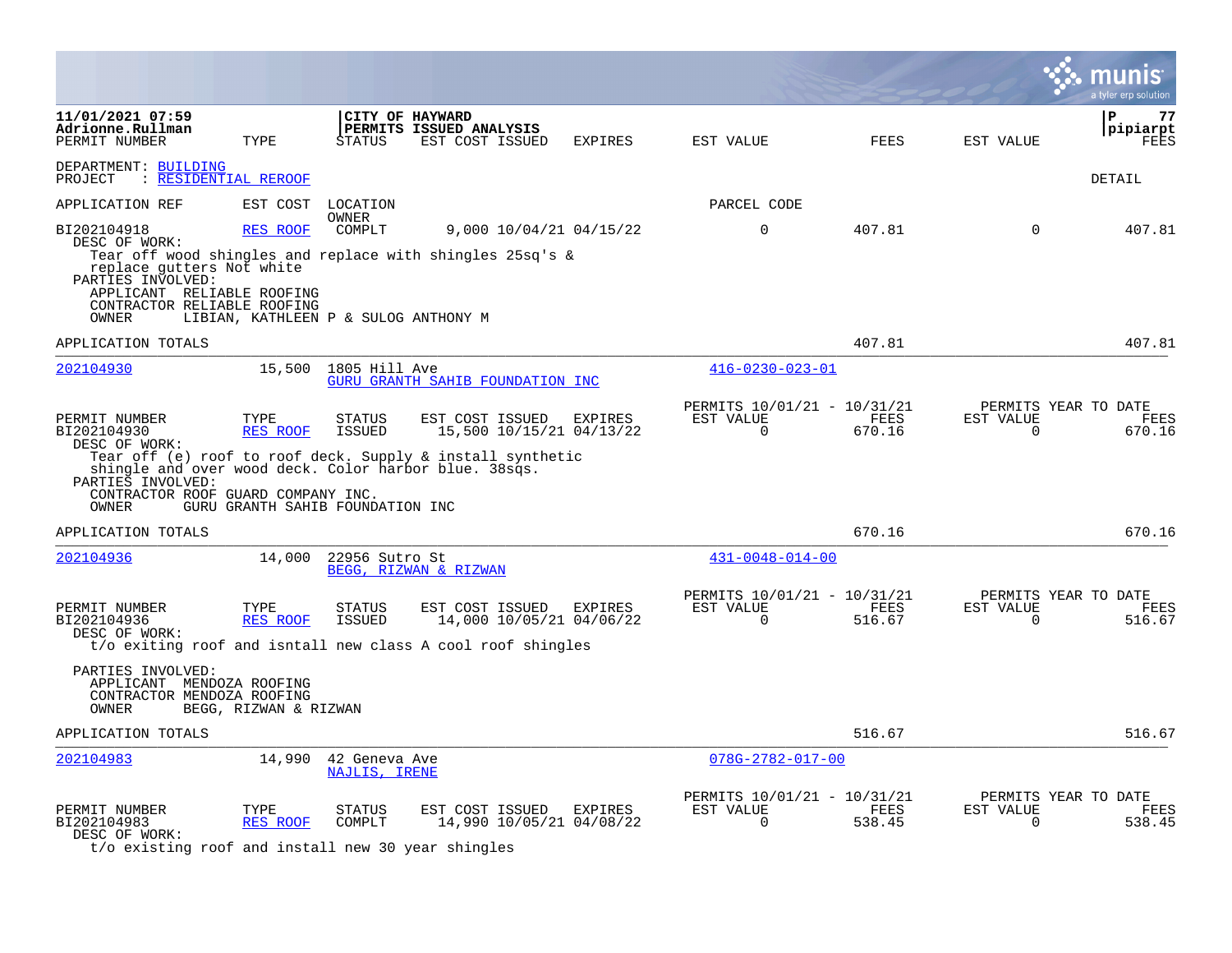|                                                                                                            |                          |                                  |                                                           |         |                                                      |                |                       | a tyler erp solution                          |
|------------------------------------------------------------------------------------------------------------|--------------------------|----------------------------------|-----------------------------------------------------------|---------|------------------------------------------------------|----------------|-----------------------|-----------------------------------------------|
| 11/01/2021 07:59<br>Adrionne.Rullman                                                                       |                          | CITY OF HAYWARD                  | PERMITS ISSUED ANALYSIS                                   |         |                                                      |                |                       | ΙP<br>78<br> pipiarpt                         |
| DEPARTMENT: BUILDING<br>: RESIDENTIAL REROOF<br>PROJECT                                                    |                          |                                  |                                                           |         |                                                      |                |                       | DETAIL                                        |
| APPLICATION REF                                                                                            | EST COST                 | LOCATION<br>OWNER                |                                                           |         | PARCEL CODE                                          |                |                       |                                               |
| PARTIES INVOLVED:<br>APPLICANT MACIEL ROOFING<br>CONTRACTOR MACIEL ROOFING<br>OWNER                        | NAJLIS, IRENE            |                                  |                                                           |         |                                                      |                |                       |                                               |
| APPLICATION TOTALS                                                                                         |                          |                                  |                                                           |         |                                                      | 538.45         |                       | 538.45                                        |
| 202104985                                                                                                  | 9,990                    | 24174 Clarendale St              | MORSILLI STEVEN A/BSR REALTY INC                          |         | $444 - 0009 - 020 - 00$                              |                |                       |                                               |
| PERMIT NUMBER<br>BI202104985<br>DESC OF WORK:                                                              | TYPE<br>RES ROOF         | STATUS<br><b>ISSUED</b>          | EST COST ISSUED<br>9,990 10/05/21 04/03/22                | EXPIRES | PERMITS 10/01/21 - 10/31/21<br>EST VALUE<br>0        | FEES<br>429.58 | EST VALUE<br>0        | PERMITS YEAR TO DATE<br><b>FEES</b><br>429.58 |
| with class A comp shingles<br>PARTIES INVOLVED:<br>APPLICANT BECK ROOFING CO<br>CONTRACTOR BECK ROOFING CO |                          |                                  | t/o existing roof and install new underlayment and reroof |         |                                                      |                |                       |                                               |
| OWNER                                                                                                      |                          | MORSILLI STEVEN A/BSR REALTY INC |                                                           |         |                                                      |                |                       |                                               |
| APPLICATION TOTALS                                                                                         |                          |                                  |                                                           |         |                                                      | 429.58         |                       | 429.58                                        |
| 202104986                                                                                                  | 2,220                    | 24174 Clarendale St              | MORSILLI STEVEN A/BSR REALTY INC                          |         | $444 - 0009 - 020 - 00$                              |                |                       |                                               |
| PERMIT NUMBER<br>BI202104986<br>DESC OF WORK:                                                              | TYPE<br><b>RES ROOF</b>  | STATUS<br><b>ISSUED</b>          | EST COST ISSUED<br>2,220 10/06/21 04/04/22                | EXPIRES | PERMITS 10/01/21 - 10/31/21<br>EST VALUE<br>$\Omega$ | FEES<br>277.28 | EST VALUE<br>$\Omega$ | PERMITS YEAR TO DATE<br>FEES<br>277.28        |
| with class A comp shingles GARAGE ONLY<br>PARTIES INVOLVED:<br>APPLICANT BECK ROOFING CO                   |                          |                                  | t/o existing roof and install new underlayment and reroof |         |                                                      |                |                       |                                               |
| CONTRACTOR BECK ROOFING CO<br>OWNER                                                                        |                          | MORSILLI STEVEN A/BSR REALTY INC |                                                           |         |                                                      |                |                       |                                               |
| APPLICATION TOTALS                                                                                         |                          |                                  |                                                           |         |                                                      | 277.28         |                       | 277.28                                        |
| 202104988                                                                                                  | 9,920                    | 24123 Silva Ave                  | LENS, MARY & ALBERTO TRS                                  |         | $444 - 0024 - 006 - 00$                              |                |                       |                                               |
| PERMIT NUMBER<br>BI202104988<br>DESC OF WORK:                                                              | TYPE<br>RES ROOF         | <b>STATUS</b><br><b>ISSUED</b>   | EST COST ISSUED<br>9,920 10/06/21 04/04/22                | EXPIRES | PERMITS 10/01/21 - 10/31/21<br>EST VALUE<br>0        | FEES<br>429.57 | EST VALUE<br>0        | PERMITS YEAR TO DATE<br>FEES<br>429.57        |
| with class A comp shingles<br>PARTIES INVOLVED:                                                            |                          |                                  | t/o existing roof and install new underlayment and reroof |         |                                                      |                |                       |                                               |
| APPLICANT BECK ROOFING CO<br>CONTRACTOR BECK ROOFING CO<br>OWNER                                           | LENS, MARY & ALBERTO TRS |                                  |                                                           |         |                                                      |                |                       |                                               |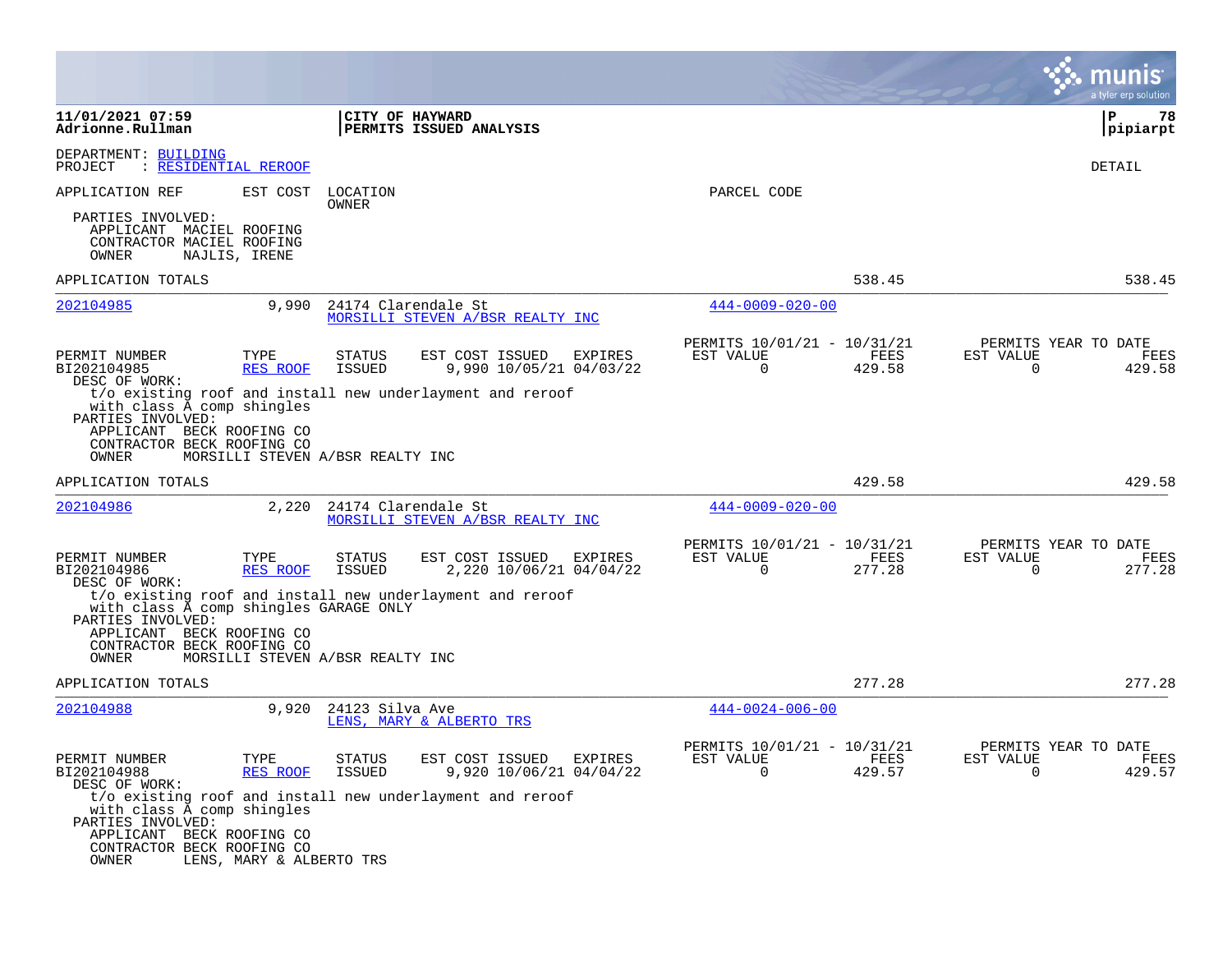|                                                                                                                    |                                      |                                          |                                                              |                                                          |                | a tyler erp solution                                                   |
|--------------------------------------------------------------------------------------------------------------------|--------------------------------------|------------------------------------------|--------------------------------------------------------------|----------------------------------------------------------|----------------|------------------------------------------------------------------------|
| 11/01/2021 07:59<br>Adrionne.Rullman                                                                               |                                      |                                          | CITY OF HAYWARD<br>PERMITS ISSUED ANALYSIS                   |                                                          |                | l P<br>79<br> pipiarpt                                                 |
| DEPARTMENT: BUILDING<br>PROJECT                                                                                    | : RESIDENTIAL REROOF                 |                                          |                                                              |                                                          |                | DETAIL                                                                 |
| APPLICATION REF                                                                                                    | EST COST                             | LOCATION<br>OWNER                        |                                                              | PARCEL CODE                                              |                |                                                                        |
| APPLICATION TOTALS                                                                                                 |                                      |                                          |                                                              |                                                          | 429.57         | 429.57                                                                 |
| 202104989                                                                                                          | 15,840                               | 1201 Garin Ave                           | HAKANSON, JAMES E & SUSAN O TRS                              | $083 - 0215 - 002 - 08$                                  |                |                                                                        |
| PERMIT NUMBER<br>BI202104989<br>DESC OF WORK:                                                                      | TYPE<br>RES ROOF                     | STATUS<br>ISSUED                         | EST COST ISSUED<br>EXPIRES<br>15,840 10/06/21 04/04/22       | PERMITS 10/01/21 - 10/31/21<br>EST VALUE<br>$\mathsf{O}$ | FEES<br>670.20 | PERMITS YEAR TO DATE<br>FEES<br>EST VALUE<br>0<br>670.20               |
| with class A comp shingles<br>PARTIES INVOLVED:                                                                    |                                      |                                          | t/o existing roof and install new underlayment and reroof    |                                                          |                |                                                                        |
| APPLICANT BECK ROOFING CO<br>CONTRACTOR BECK ROOFING CO<br>OWNER                                                   | HAKANSON, JAMES E & SUSAN O TRS      |                                          |                                                              |                                                          |                |                                                                        |
| APPLICATION TOTALS                                                                                                 |                                      |                                          |                                                              |                                                          | 670.20         | 670.20                                                                 |
| 202104990                                                                                                          | 13,850                               |                                          | 24228 Clarendale St<br>MORSILLI, ANTHONY & STEVEN A & JAMES  | $444 - 0009 - 079 - 00$                                  |                |                                                                        |
| PERMIT NUMBER<br>BI202104990<br>DESC OF WORK:                                                                      | TYPE<br>RES ROOF                     | <b>STATUS</b><br><b>ISSUED</b>           | EST COST ISSUED<br>EXPIRES<br>13,850 10/06/21 04/04/22       | PERMITS 10/01/21 - 10/31/21<br>EST VALUE<br>$\Omega$     | FEES<br>516.65 | PERMITS YEAR TO DATE<br>EST VALUE<br>FEES<br>516.65<br>0               |
| with class A comp shingles<br>PARTIES INVOLVED:                                                                    |                                      |                                          | t/o existing roof and install new underlayment and reroof    |                                                          |                |                                                                        |
| APPLICANT BECK ROOFING CO<br>CONTRACTOR BECK ROOFING CO<br>OWNER                                                   | MORSILLI, ANTHONY & STEVEN A & JAMES |                                          |                                                              |                                                          |                |                                                                        |
| APPLICATION TOTALS                                                                                                 |                                      |                                          |                                                              |                                                          | 516.65         | 516.65                                                                 |
| 202104993                                                                                                          | 4,195                                | 27123 Columbia Way<br><b>AIRES SOUTO</b> |                                                              | $081D - 2085 - 025 - 00$                                 |                |                                                                        |
| PERMIT NUMBER<br>BI202104993<br>DESC OF WORK:                                                                      | TYPE<br>RES ROOF                     | <b>STATUS</b><br><b>ISSUED</b>           | EST COST ISSUED<br>EXPIRES<br>4,195 10/14/21 04/12/22        | PERMITS 10/01/21 - 10/31/21<br>EST VALUE<br>$\Omega$     | FEES<br>430.62 | PERMITS YEAR TO DATE<br>EST VALUE<br><b>FEES</b><br>$\Omega$<br>430.62 |
| per, reinstall existing tiles (tan) - 11sqs<br>PARTIES INVOLVED:<br>APPLICANT SUNRUN<br>CONTRACTOR SUNRUN<br>OWNER | AIRES SOUTO                          |                                          | Reroof- lifiting the tiles and replacing the underlayment pa |                                                          |                |                                                                        |
| APPLICATION TOTALS                                                                                                 |                                      |                                          |                                                              |                                                          | 430.62         | 430.62                                                                 |
| 202104994                                                                                                          |                                      | 7,800 22947 Sutro St                     |                                                              | $431 - 0048 - 048 - 00$                                  |                |                                                                        |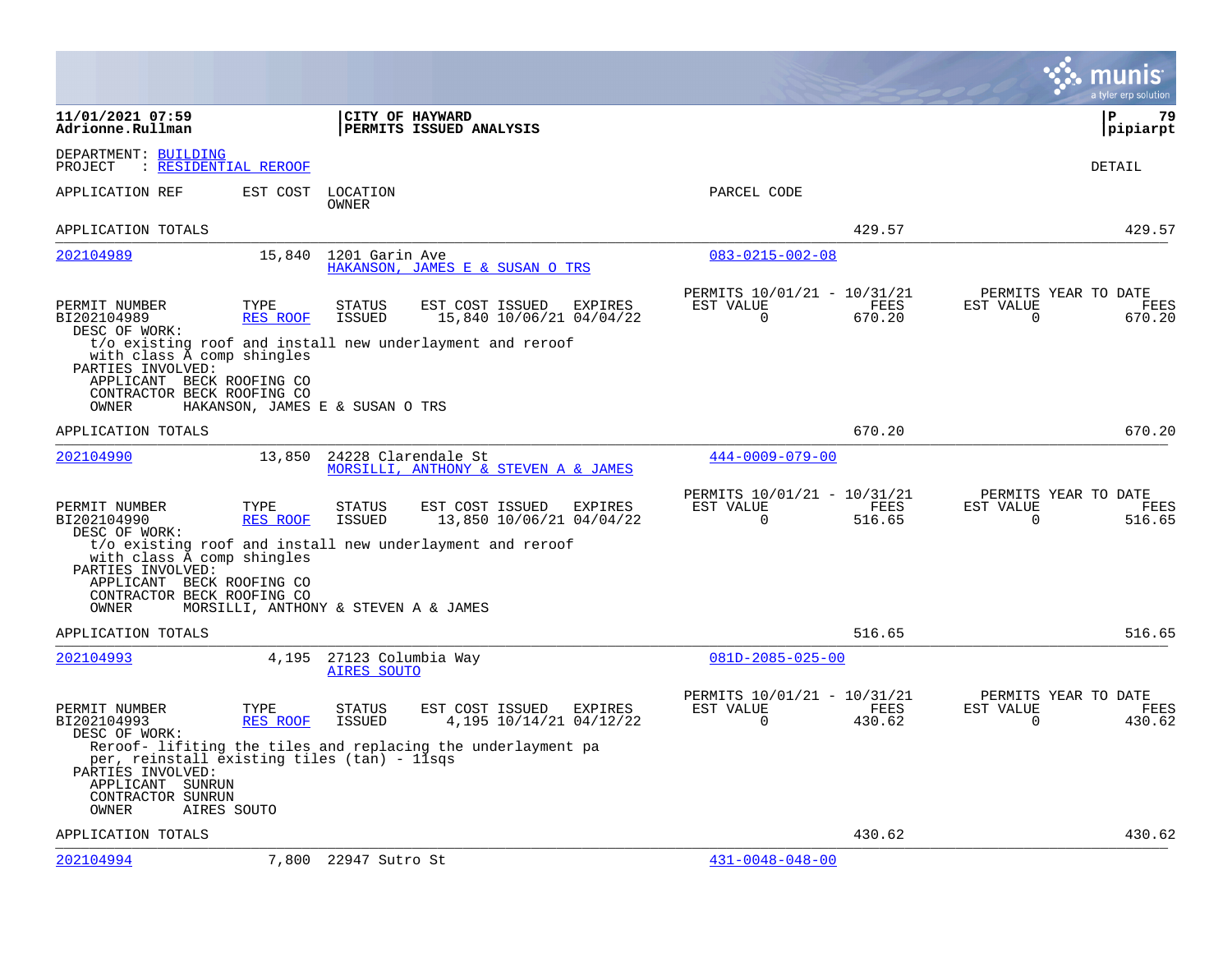|                                                                                                                                                                                                                   |                                    |                                            |                                                                                                                                                                          |                |                                                      |                |                       | munis<br>a tyler erp solution          |
|-------------------------------------------------------------------------------------------------------------------------------------------------------------------------------------------------------------------|------------------------------------|--------------------------------------------|--------------------------------------------------------------------------------------------------------------------------------------------------------------------------|----------------|------------------------------------------------------|----------------|-----------------------|----------------------------------------|
| 11/01/2021 07:59<br>Adrionne.Rullman                                                                                                                                                                              |                                    |                                            | CITY OF HAYWARD<br>PERMITS ISSUED ANALYSIS<br>ZHU, EDWARD D & TAN JESSIE X                                                                                               |                |                                                      |                |                       | ΙP<br>80<br> pipiarpt                  |
| PERMIT NUMBER                                                                                                                                                                                                     | TYPE                               | STATUS                                     | EST COST ISSUED                                                                                                                                                          | <b>EXPIRES</b> | PERMITS 10/01/21 - 10/31/21<br>EST VALUE             | FEES           | EST VALUE             | PERMITS YEAR TO DATE<br>FEES           |
| DEPARTMENT: BUILDING<br>PROJECT                                                                                                                                                                                   | : RESIDENTIAL REROOF               |                                            |                                                                                                                                                                          |                |                                                      |                |                       | DETAIL                                 |
| APPLICATION REF                                                                                                                                                                                                   |                                    | EST COST LOCATION                          |                                                                                                                                                                          |                | PARCEL CODE                                          |                |                       |                                        |
| BI202104994<br>DESC OF WORK:<br>Tear shingle and apply 30 yr comp. Not white                                                                                                                                      | <b>RES ROOF</b>                    | OWNER<br>COMPLT                            | 7,800 10/04/21 04/21/22                                                                                                                                                  |                | 0                                                    | 386.01         | $\mathbf 0$           | 386.01                                 |
| PARTIES INVOLVED:<br>APPLICANT QUANG & CO ROOFING INC.<br>CONTRACTOR QUANG & CO ROOFING INC.<br>OWNER                                                                                                             | ZHU, EDWARD D & TAN JESSIE X       |                                            |                                                                                                                                                                          |                |                                                      |                |                       |                                        |
| APPLICATION TOTALS                                                                                                                                                                                                |                                    |                                            |                                                                                                                                                                          |                |                                                      | 386.01         |                       | 386.01                                 |
| 202104997                                                                                                                                                                                                         | 30,000                             | 22575 Arlette Ave<br><b>GORELIK GELENA</b> |                                                                                                                                                                          |                | $416 - 0120 - 010 - 00$                              |                |                       |                                        |
| PERMIT NUMBER<br>BI202104997<br>DESC OF WORK:<br>t/o existing roof and install new 30 comp shingles<br>roof cannot be white<br>PARTIES INVOLVED:<br>APPLICANT GORELIK GELENA<br>CONTRACTOR OWNER/BUILDER<br>OWNER | TYPE<br>RES ROOF<br>GORELIK GELENA | <b>STATUS</b><br>ISSUED                    | EST COST ISSUED<br>30,000 10/12/21 04/21/22                                                                                                                              | EXPIRES        | PERMITS 10/01/21 - 10/31/21<br>EST VALUE<br>$\Omega$ | FEES<br>946.93 | EST VALUE<br>$\Omega$ | PERMITS YEAR TO DATE<br>FEES<br>946.93 |
| APPLICATION TOTALS                                                                                                                                                                                                |                                    |                                            |                                                                                                                                                                          |                |                                                      | 946.93         |                       | 946.93                                 |
| 202105010                                                                                                                                                                                                         | 6,120                              | 1201 Garin Ave                             | HAKANSON, JAMES E & SUSAN O TRS                                                                                                                                          |                | $083 - 0215 - 002 - 08$                              |                |                       |                                        |
| PERMIT NUMBER<br>BI202105010<br>DESC OF WORK:<br>PARTIES INVOLVED:<br>APPLICANT BECK ROOFING<br>CONTRACTOR BECK ROOFING                                                                                           | TYPE<br>RES ROOF                   | <b>STATUS</b><br><b>ISSUED</b>             | EST COST ISSUED<br>6,120 10/07/21 04/05/22<br>Cottage only: T/O all roofing-1 layer comp shingles down to<br>roof deck. Install 301b underlayment & certainteed landmark | EXPIRES        | PERMITS 10/01/21 - 10/31/21<br>EST VALUE<br>$\Omega$ | FEES<br>474.15 | EST VALUE<br>$\Omega$ | PERMITS YEAR TO DATE<br>FEES<br>474.15 |
| OWNER                                                                                                                                                                                                             | HAKANSON, JAMES E & SUSAN O TRS    |                                            |                                                                                                                                                                          |                |                                                      |                |                       |                                        |
| APPLICATION TOTALS                                                                                                                                                                                                |                                    |                                            |                                                                                                                                                                          |                |                                                      | 474.15         |                       | 474.15                                 |
| 202105019                                                                                                                                                                                                         | 6,800                              | 1549 Highland Blvd<br>SHARPE, BRADLEY T    |                                                                                                                                                                          |                | $445 - 0110 - 011 - 00$                              |                |                       |                                        |
| PERMIT NUMBER                                                                                                                                                                                                     | TYPE                               | <b>STATUS</b>                              | EST COST ISSUED                                                                                                                                                          | <b>EXPIRES</b> | PERMITS 10/01/21 - 10/31/21<br>EST VALUE             | FEES           | EST VALUE             | PERMITS YEAR TO DATE<br>FEES           |

**Contract**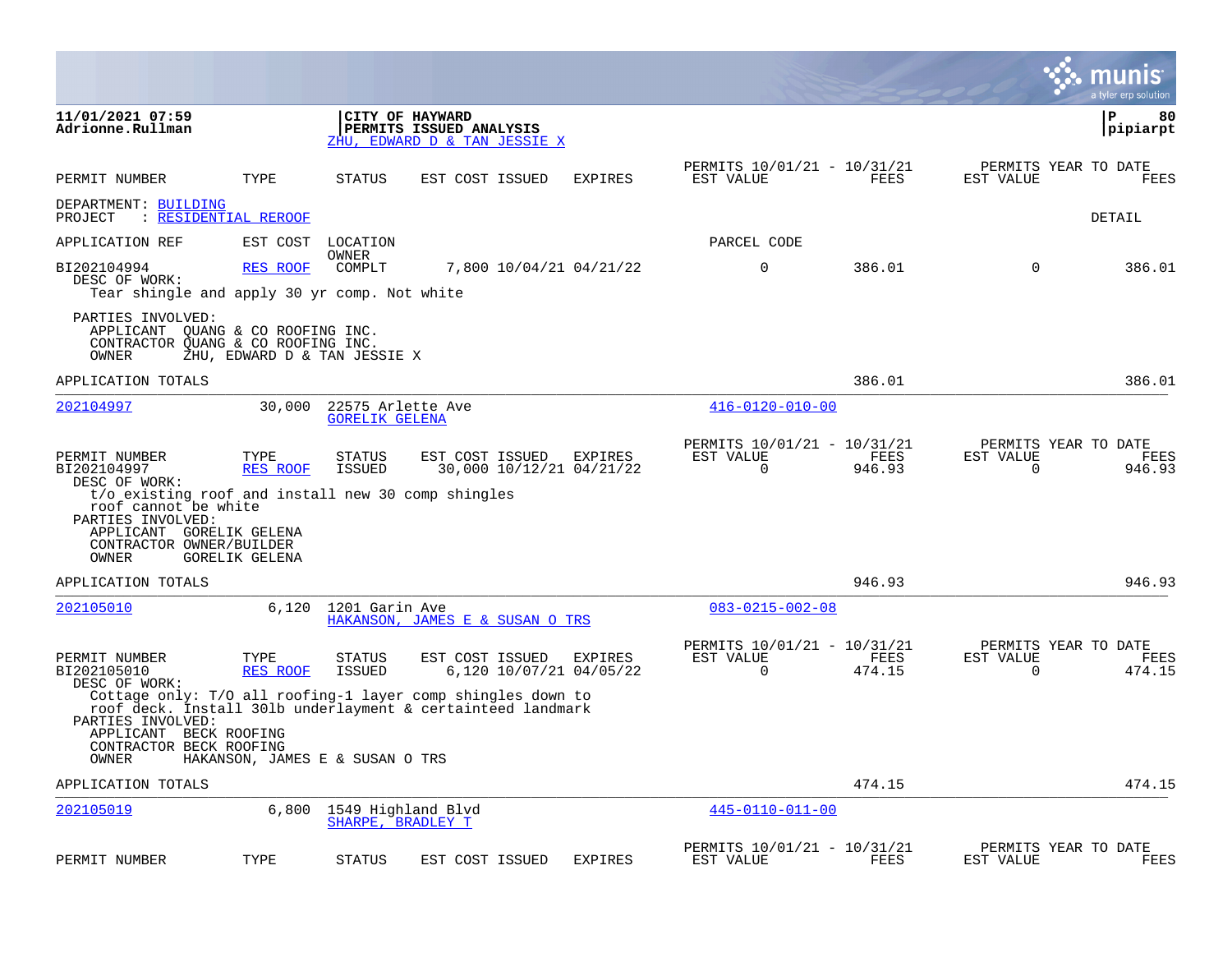|                                                                                                                                                                                                                                     |                                                |                                     |                                                                                                             |         |                                                         |                |                          | a tyler erp solution                   |
|-------------------------------------------------------------------------------------------------------------------------------------------------------------------------------------------------------------------------------------|------------------------------------------------|-------------------------------------|-------------------------------------------------------------------------------------------------------------|---------|---------------------------------------------------------|----------------|--------------------------|----------------------------------------|
| 11/01/2021 07:59<br>Adrionne.Rullman                                                                                                                                                                                                |                                                | CITY OF HAYWARD                     | PERMITS ISSUED ANALYSIS                                                                                     |         |                                                         |                |                          | 81<br>ΙP<br> pipiarpt                  |
| DEPARTMENT: BUILDING<br>: RESIDENTIAL REROOF<br>PROJECT                                                                                                                                                                             |                                                |                                     |                                                                                                             |         |                                                         |                |                          | <b>DETAIL</b>                          |
| APPLICATION REF                                                                                                                                                                                                                     | EST COST                                       | LOCATION<br>OWNER                   |                                                                                                             |         | PARCEL CODE                                             |                |                          |                                        |
| BI202105019<br>DESC OF WORK:<br>ation cool shingles. Color: Night Sky. 17 sqs.<br>PARTIES INVOLVED:<br>CONTRACTOR COSMIC RENOVATION & ROOFING, INC<br>OWNER                                                                         | <b>RES ROOF</b><br>SHARPE, BRADLEY T           | COMPLT                              | 6,800 10/13/21 04/21/22<br>Remove 2 layers of shingles, reroof using Tru Defnition Dur-                     |         | 0                                                       | 474.23         | $\Omega$                 | 474.23                                 |
| APPLICATION TOTALS                                                                                                                                                                                                                  |                                                |                                     |                                                                                                             |         |                                                         | 474.23         |                          | 474.23                                 |
| 202105056                                                                                                                                                                                                                           | 14,200                                         | 31263 Hershey Way                   | <b>GREEN, ELLEN &amp; RAZAVI MIKE</b>                                                                       |         | $078G - 2728 - 019 - 00$                                |                |                          |                                        |
| PERMIT NUMBER<br>BI202105056<br>DESC OF WORK:<br>t/o existing roof and install new comp shingles over<br>exisdting sheathing<br>PARTIES INVOLVED:<br>APPLICANT SIERRA ROOFING SYSTEMS<br>CONTRACTOR SIERRA ROOFING SYSTEMS<br>OWNER | TYPE<br>RES ROOF<br>GREEN, ELLEN & RAZAVI MIKE | <b>STATUS</b><br>ISSUED             | EST COST ISSUED<br>14,200 10/07/21 04/05/22                                                                 | EXPIRES | PERMITS 10/01/21 - 10/31/21<br>EST VALUE<br>$\mathbf 0$ | FEES<br>538.35 | EST VALUE<br>$\mathbf 0$ | PERMITS YEAR TO DATE<br>FEES<br>538.35 |
| APPLICATION TOTALS                                                                                                                                                                                                                  |                                                |                                     |                                                                                                             |         |                                                         | 538.35         |                          | 538.35                                 |
| 202105087                                                                                                                                                                                                                           | 10,000                                         | 953 Lester Ave<br>ROBERTS, MARIANNE |                                                                                                             |         | $432 - 0068 - 023 - 00$                                 |                |                          |                                        |
| PERMIT NUMBER<br>BI202105087<br>DESC OF WORK:<br>REMOVE ASPHALT SHINGLES & TAR/GRAVEL AND REPLACING WITH<br>NEW ASPHALT SHINGLES. COLOR: GRAY. 28 SQUARES<br>PARTIES INVOLVED:<br>CONTRACTOR OWNER/, BUILDER<br>OWNER               | TYPE<br>RES ROOF<br>ROBERTS, MARIANNE          | <b>STATUS</b><br>COMPLT             | EST COST ISSUED<br>10,000 10/13/21 04/18/22                                                                 | EXPIRES | PERMITS 10/01/21 - 10/31/21<br>EST VALUE<br>0           | FEES<br>429.58 | EST VALUE<br>0           | PERMITS YEAR TO DATE<br>FEES<br>429.58 |
| APPLICATION TOTALS                                                                                                                                                                                                                  |                                                |                                     |                                                                                                             |         |                                                         | 429.58         |                          | 429.58                                 |
| 202105089                                                                                                                                                                                                                           | 11,200                                         | DOAN, GEORGETTE C                   | 24802 Santa Clara St                                                                                        |         | $443 - 0040 - 070 - 00$                                 |                |                          |                                        |
| PERMIT NUMBER<br>BI202105089<br>DESC OF WORK:<br>FELT. COLOR NOT TO BE WHITE PER PLANNING DEPT.<br>PARTIES INVOLVED:<br>CONTRACTOR ARAUJO'S ROOFING CO.                                                                             | TYPE<br><b>RES ROOF</b>                        | <b>STATUS</b><br><b>ISSUED</b>      | EST COST ISSUED<br>11,200 10/13/21 04/11/22<br>TEAR OFF (E) SHINGLES & REPLACE BY 30 YR SHINGLES WITH 30 LB | EXPIRES | PERMITS 10/01/21 - 10/31/21<br>EST VALUE<br>$\mathbf 0$ | FEES<br>473.03 | EST VALUE<br>$\mathbf 0$ | PERMITS YEAR TO DATE<br>FEES<br>473.03 |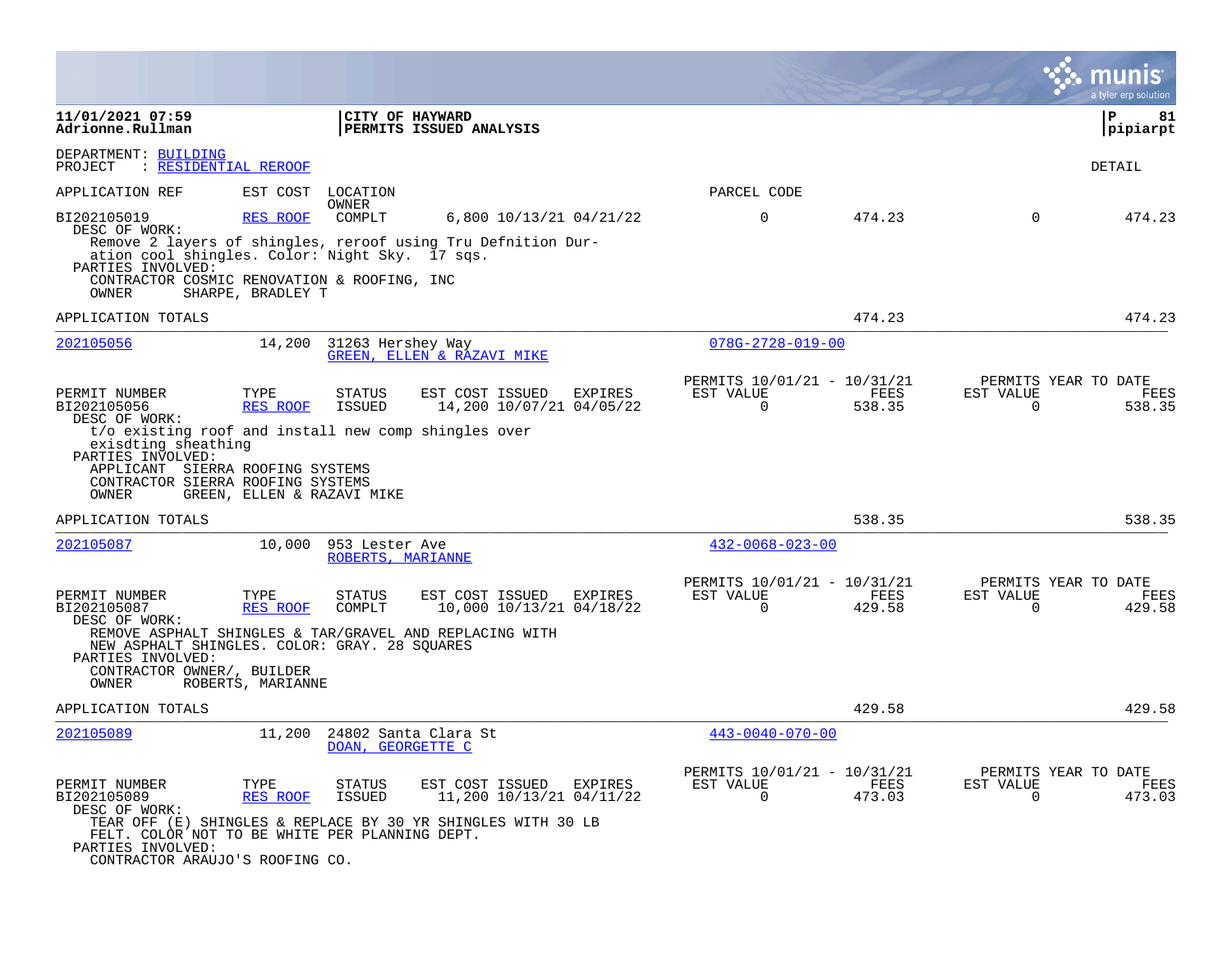|                                                                                                                                                          |                         |                                                            |                                                                                                                               |         |                                                      |                |                          | a tyler erp solution                   |
|----------------------------------------------------------------------------------------------------------------------------------------------------------|-------------------------|------------------------------------------------------------|-------------------------------------------------------------------------------------------------------------------------------|---------|------------------------------------------------------|----------------|--------------------------|----------------------------------------|
| 11/01/2021 07:59<br>Adrionne.Rullman                                                                                                                     |                         | CITY OF HAYWARD                                            | PERMITS ISSUED ANALYSIS                                                                                                       |         |                                                      |                |                          | l P<br>82<br> pipiarpt                 |
| DEPARTMENT: BUILDING<br>: RESIDENTIAL REROOF<br>PROJECT                                                                                                  |                         |                                                            |                                                                                                                               |         |                                                      |                |                          | DETAIL                                 |
| APPLICATION REF                                                                                                                                          | EST COST                | LOCATION                                                   |                                                                                                                               |         | PARCEL CODE                                          |                |                          |                                        |
| <b>OWNER</b>                                                                                                                                             | DOAN, GEORGETTE C       | OWNER                                                      |                                                                                                                               |         |                                                      |                |                          |                                        |
| APPLICATION TOTALS                                                                                                                                       |                         |                                                            |                                                                                                                               |         |                                                      | 473.03         |                          | 473.03                                 |
| 202105118                                                                                                                                                | 17,450                  | 22775 Inyo St                                              | FURTADO, DONALD E & ADELE L TRS                                                                                               |         | $431 - 0088 - 047 - 01$                              |                |                          |                                        |
| PERMIT NUMBER<br>BI202105118<br>DESC OF WORK:<br>(COLOR: NOT WHITE), 20 SQUARES<br>PARTIES INVOLVED:<br>CONTRACTOR VINCENT ROOFING COMPANY, INC<br>OWNER | TYPE<br>RES ROOF        | <b>STATUS</b><br>ISSUED<br>FURTADO, DONALD E & ADELE L TRS | EST COST ISSUED<br>17,450 10/14/21 04/19/22<br>REMOVE THE (E) COMP SHINGLES & INSTALL NEW COMP SHINGLES                       | EXPIRES | PERMITS 10/01/21 - 10/31/21<br>EST VALUE<br>0        | FEES<br>603.70 | EST VALUE<br>$\mathbf 0$ | PERMITS YEAR TO DATE<br>FEES<br>603.70 |
| APPLICATION TOTALS                                                                                                                                       |                         |                                                            |                                                                                                                               |         |                                                      | 603.70         |                          | 603.70                                 |
| 202105127                                                                                                                                                | 20,000                  | 655 Sycamore Ave                                           | 655 SYCAMORE PLAZA LLC                                                                                                        |         | $444 - 0039 - 011 - 00$                              |                |                          |                                        |
| PERMIT NUMBER<br>BI202105127<br>DESC OF WORK:<br>roof<br>PARTIES INVOLVED:                                                                               | TYPE<br>RES ROOF        | <b>STATUS</b><br><b>ISSUED</b>                             | EST COST ISSUED<br>20,000 10/14/21 04/12/22<br>New TPO Roof grey, 150sf removal of existing tar & gravel                      | EXPIRES | PERMITS 10/01/21 - 10/31/21<br>EST VALUE<br>$\Omega$ | FEES<br>647.31 | EST VALUE<br>$\Omega$    | PERMITS YEAR TO DATE<br>FEES<br>647.31 |
| CONTRACTOR OWNER/, BUILDER<br><b>OWNER</b>                                                                                                               | 655 SYCAMORE PLAZA LLC  |                                                            |                                                                                                                               |         |                                                      |                |                          |                                        |
| APPLICATION TOTALS                                                                                                                                       |                         |                                                            |                                                                                                                               |         |                                                      | 647.31         |                          | 647.31                                 |
| 202105133                                                                                                                                                | 18,000                  | 3227 Round Hill Dr                                         | PINZINI, NED & PAMELA L                                                                                                       |         | $081D-1901-010-00$                                   |                |                          |                                        |
| PERMIT NUMBER<br>BI202105133<br>DESC OF WORK:                                                                                                            | TYPE<br><b>RES ROOF</b> | <b>STATUS</b><br>COMPLT                                    | EST COST ISSUED<br>18,000 10/14/21 05/01/22                                                                                   | EXPIRES | PERMITS 10/01/21 - 10/31/21<br>EST VALUE<br>$\Omega$ | FEES<br>654.30 | EST VALUE<br>$\Omega$    | PERMITS YEAR TO DATE<br>FEES<br>654.30 |
| PARTIES INVOLVED:<br>CONTRACTOR HALCO ROOFING<br><b>OWNER</b>                                                                                            | PINZINI, NED & PAMELA L |                                                            | Tear off (e) wood shakes, supply $\&$ install new plywood sheat<br>hing, supply & install Solaris Cool Roof Shingles - 25 sqs |         |                                                      |                |                          |                                        |
| APPLICATION TOTALS                                                                                                                                       |                         |                                                            |                                                                                                                               |         |                                                      | 654.30         |                          | 654.30                                 |
| 202105134                                                                                                                                                | 23,856                  | 825 Hancock St                                             | RESTVIEW TERRACE/JOSEPH L FELSON                                                                                              |         | $078C - 0626 - 001 - 19$                             |                |                          |                                        |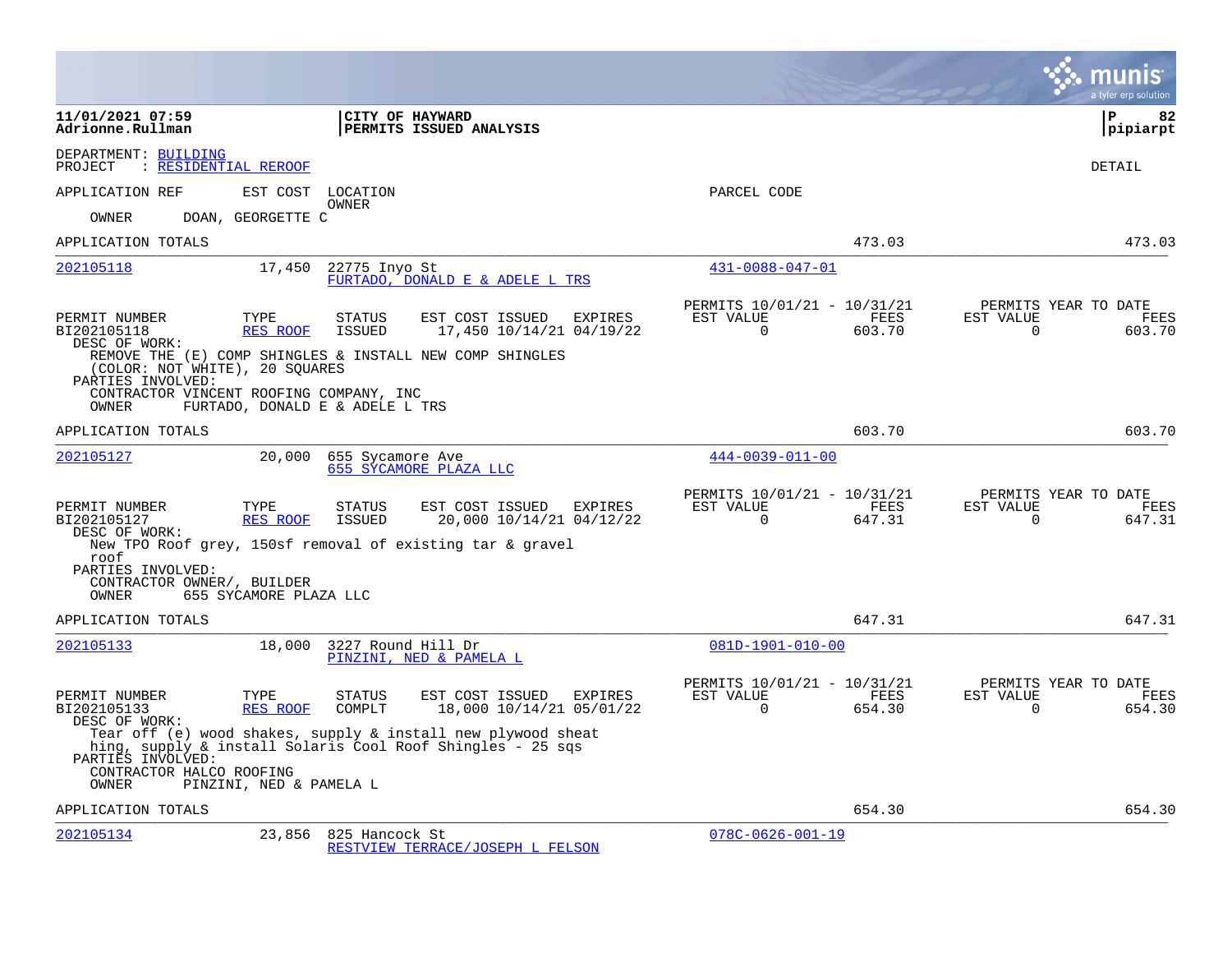|                                                                                                                                                                                                                      |                                                                                 |                                              |         |                                                      |                |                       | munis<br>a tyler erp solution                 |
|----------------------------------------------------------------------------------------------------------------------------------------------------------------------------------------------------------------------|---------------------------------------------------------------------------------|----------------------------------------------|---------|------------------------------------------------------|----------------|-----------------------|-----------------------------------------------|
| 11/01/2021 07:59<br>Adrionne.Rullman                                                                                                                                                                                 |                                                                                 | CITY OF HAYWARD<br>PERMITS ISSUED ANALYSIS   |         |                                                      |                |                       | P<br>83<br>pipiarpt                           |
| PERMIT NUMBER                                                                                                                                                                                                        | TYPE<br><b>STATUS</b>                                                           | EST COST ISSUED                              | EXPIRES | PERMITS 10/01/21 - 10/31/21<br>EST VALUE             | FEES           | EST VALUE             | PERMITS YEAR TO DATE<br><b>FEES</b>           |
| DEPARTMENT: BUILDING<br>: RESIDENTIAL REROOF<br>PROJECT                                                                                                                                                              |                                                                                 |                                              |         |                                                      |                |                       | DETAIL                                        |
| APPLICATION REF                                                                                                                                                                                                      | EST COST<br>LOCATION                                                            |                                              |         | PARCEL CODE                                          |                |                       |                                               |
| BI202105134<br>DESC OF WORK:<br>Carports 213-232: tear off (e) roof & install 42 sqs of<br>shingles in color Moire black per specs<br>PARTIES INVOLVED:<br>CONTRACTOR FRANK FIALA ROOFING<br>OWNER                   | <b>OWNER</b><br>RES ROOF<br>ISSUED<br>RESTVIEW TERRACE/JOSEPH L FELSON          | 23,856 10/18/21 04/16/22                     |         | $\Omega$                                             | 844.39         | $\Omega$              | 844.39                                        |
| APPLICATION TOTALS                                                                                                                                                                                                   |                                                                                 |                                              |         |                                                      | 844.39         |                       | 844.39                                        |
| 202105135                                                                                                                                                                                                            | 14,484 821 Hancock St                                                           | RESTVIEW TERRACE/JOSEPH L FELSON             |         | $078C - 0626 - 001 - 19$                             |                |                       |                                               |
| PERMIT NUMBER<br>BI202105135<br>DESC OF WORK:<br>Carports 201-212 tear off (e) roof & install 25.5 sqs of<br>shingles in color Moire black per specs<br>PARTIES INVOLVED:<br>CONTRACTOR FRANK FIALA ROOFING<br>OWNER | TYPE<br><b>STATUS</b><br>RES ROOF<br>ISSUED<br>RESTVIEW TERRACE/JOSEPH L FELSON | EST COST ISSUED<br>14,484 10/18/21 04/16/22  | EXPIRES | PERMITS 10/01/21 - 10/31/21<br>EST VALUE<br>$\Omega$ | FEES<br>648.38 | EST VALUE<br>$\Omega$ | PERMITS YEAR TO DATE<br><b>FEES</b><br>648.38 |
| APPLICATION TOTALS                                                                                                                                                                                                   |                                                                                 |                                              |         |                                                      | 648.38         |                       | 648.38                                        |
| 202105136                                                                                                                                                                                                            | 23,284<br>869 Hancock St                                                        | RESTVIEW TERRACE/JOSEPH L FELSON             |         | $078C - 0626 - 001 - 19$                             |                |                       |                                               |
| PERMIT NUMBER<br>BI202105136<br>DESC OF WORK:<br>Carports 265-281: tear off (e) roof & install 41 sqs of                                                                                                             | TYPE<br><b>STATUS</b><br>RES ROOF<br><b>ISSUED</b>                              | EST COST ISSUED<br>23, 284 10/18/21 04/16/22 | EXPIRES | PERMITS 10/01/21 - 10/31/21<br>EST VALUE<br>$\Omega$ | FEES<br>844.32 | EST VALUE<br>$\Omega$ | PERMITS YEAR TO DATE<br>FEES<br>844.32        |
| shingles in color Moire black per specs<br>PARTIES INVOLVED:<br>CONTRACTOR FRANK FIALA ROOFING<br>OWNER                                                                                                              | RESTVIEW TERRACE/JOSEPH L FELSON                                                |                                              |         |                                                      |                |                       |                                               |
| APPLICATION TOTALS                                                                                                                                                                                                   |                                                                                 |                                              |         |                                                      | 844.32         |                       | 844.32                                        |
| 202105137                                                                                                                                                                                                            | 19,596<br>853 Hancock St                                                        | RESTVIEW TERRACE/JOSEPH L FELSON             |         | $078C - 0626 - 001 - 19$                             |                |                       |                                               |
| PERMIT NUMBER<br>BI202105137<br>DESC OF WORK:<br>Carports 233-248 tear off (e) roof & install 34.5 sqs of<br>shingles in color Moire black per specs<br>PARTIES INVOLVED:                                            | TYPE<br>STATUS<br>RES ROOF<br>ISSUED                                            | EST COST ISSUED<br>19,596 10/18/21 04/16/22  | EXPIRES | PERMITS 10/01/21 - 10/31/21<br>EST VALUE<br>$\Omega$ | FEES<br>757.26 | EST VALUE<br>0        | PERMITS YEAR TO DATE<br>FEES<br>757.26        |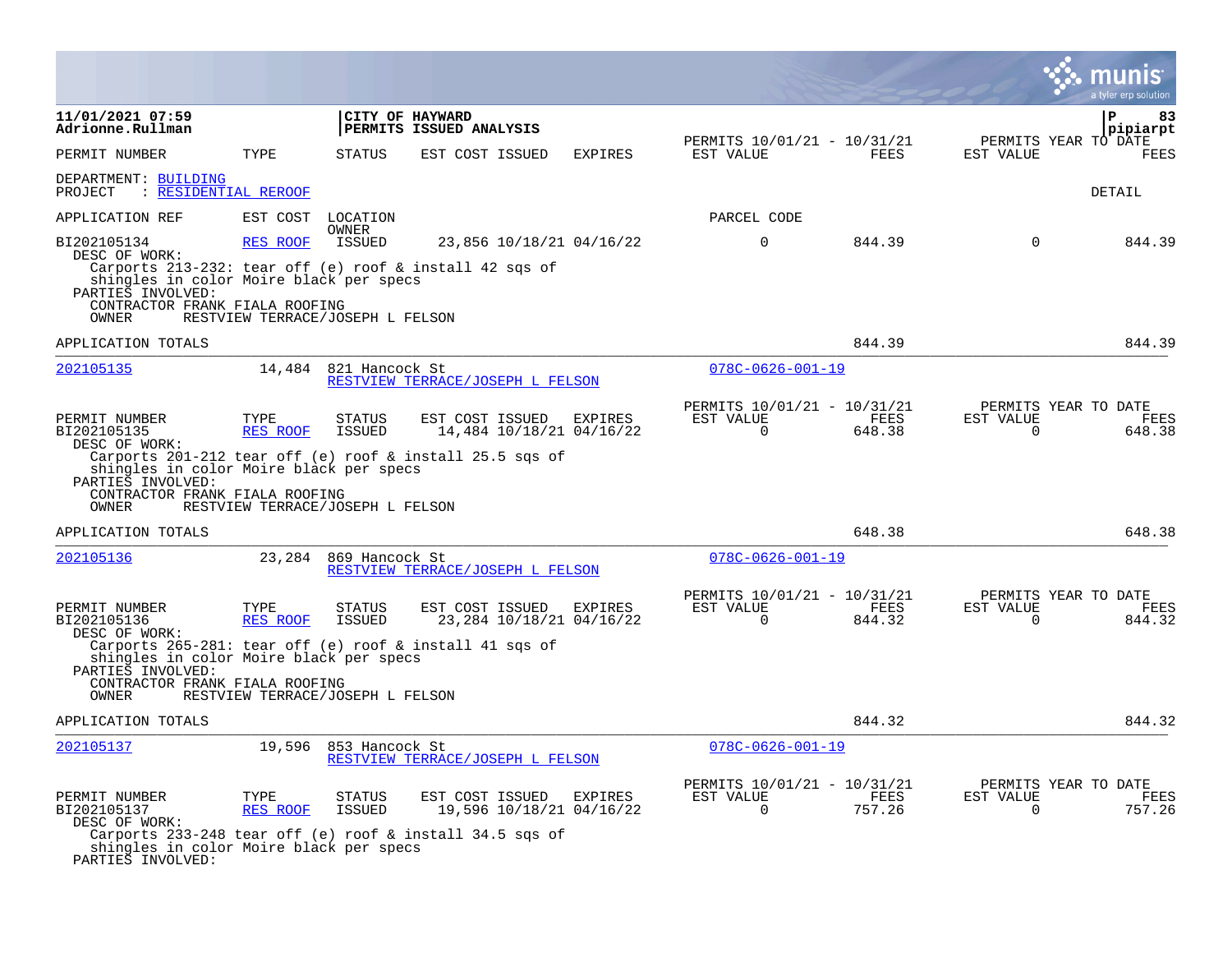|                                                                                                                                                                     |                                              |                          |                                                            |                                                         |                       |                          | a tyler erp solution                          |
|---------------------------------------------------------------------------------------------------------------------------------------------------------------------|----------------------------------------------|--------------------------|------------------------------------------------------------|---------------------------------------------------------|-----------------------|--------------------------|-----------------------------------------------|
| 11/01/2021 07:59<br>Adrionne.Rullman                                                                                                                                |                                              |                          | <b>CITY OF HAYWARD</b><br><b>PERMITS ISSUED ANALYSIS</b>   |                                                         |                       |                          | l P<br>84<br> pipiarpt                        |
| DEPARTMENT: BUILDING<br>: RESIDENTIAL REROOF<br>PROJECT                                                                                                             |                                              |                          |                                                            |                                                         |                       |                          | DETAIL                                        |
| APPLICATION REF<br>CONTRACTOR FRANK FIALA ROOFING<br>OWNER                                                                                                          | EST COST<br>RESTVIEW TERRACE/JOSEPH L FELSON | LOCATION<br><b>OWNER</b> |                                                            | PARCEL CODE                                             |                       |                          |                                               |
| APPLICATION TOTALS                                                                                                                                                  |                                              |                          |                                                            |                                                         | 757.26                |                          | 757.26                                        |
| 202105138                                                                                                                                                           | 14,200                                       | 861 Hancock St           | RESTVIEW TERRACE/JOSEPH L FELSON                           | $078C - 0626 - 001 - 19$                                |                       |                          |                                               |
| PERMIT NUMBER<br>BI202105138<br>DESC OF WORK:                                                                                                                       | TYPE<br>RES ROOF                             | <b>STATUS</b><br>ISSUED  | EST COST ISSUED<br>EXPIRES<br>14,200 10/18/21 04/16/22     | PERMITS 10/01/21 - 10/31/21<br>EST VALUE<br>$\Omega$    | FEES<br>648.35        | EST VALUE<br>$\Omega$    | PERMITS YEAR TO DATE<br><b>FEES</b><br>648.35 |
| shingles in color Moire black per specs<br>PARTIES INVOLVED:<br>CONTRACTOR FRANK FIALA ROOFING<br>OWNER                                                             | RESTVIEW TERRACE/JOSEPH L FELSON             |                          | Carports $282-290$ tear off (e) roof & install 25 sqs of   |                                                         |                       |                          |                                               |
| APPLICATION TOTALS                                                                                                                                                  |                                              |                          |                                                            |                                                         | 648.35                |                          | 648.35                                        |
| 202105139                                                                                                                                                           | 10,224                                       | 856 Hancock St           | RESTVIEW TERRACE/JOSEPH L FELSON                           | $078C - 0626 - 001 - 19$                                |                       |                          |                                               |
| PERMIT NUMBER<br>BI202105139<br>DESC OF WORK:                                                                                                                       | TYPE<br>RES ROOF                             | <b>STATUS</b><br>ISSUED  | EST COST ISSUED<br>EXPIRES<br>10,224 10/18/21 04/16/22     | PERMITS 10/01/21 - 10/31/21<br>EST VALUE<br>$\mathbf 0$ | FEES<br>561.26        | EST VALUE<br>$\mathbf 0$ | PERMITS YEAR TO DATE<br>FEES<br>561.26        |
| shingles in color Moire black per specs<br>PARTIES INVOLVED:<br>CONTRACTOR FRANK FIALA ROOFING<br>OWNER                                                             | RESTVIEW TERRACE/JOSEPH L FELSON             |                          | Carports 227-234 tear off (e) roof & install 33 sqs of     |                                                         |                       |                          |                                               |
| APPLICATION TOTALS                                                                                                                                                  |                                              |                          |                                                            |                                                         | 561.26                |                          | 561.26                                        |
| 202105140                                                                                                                                                           | 5,112                                        | 843 Webster St           | RESTVIEW TERRACE/JOSEPH L FELSON                           | $078C - 0626 - 001 - 19$                                |                       |                          |                                               |
| PERMIT NUMBER<br>BI202105140<br>DESC OF WORK:                                                                                                                       | TYPE<br>RES ROOF                             | STATUS<br>ISSUED         | EST COST ISSUED<br>EXPIRES<br>5,112 10/18/21 04/16/22      | PERMITS 10/01/21 - 10/31/21<br>EST VALUE<br>$\Omega$    | <b>FEES</b><br>452.38 | EST VALUE<br>$\Omega$    | PERMITS YEAR TO DATE<br>FEES<br>452.38        |
| Carports 213-216 tear off (e) roof $\&$ install 9 sqs of<br>shingles in color Moire black per specs<br>PARTIES INVOLVED:<br>CONTRACTOR FRANK FIALA ROOFING<br>OWNER | RESTVIEW TERRACE/JOSEPH L FELSON             |                          |                                                            |                                                         |                       |                          |                                               |
| APPLICATION TOTALS                                                                                                                                                  |                                              |                          |                                                            |                                                         | 452.38                |                          | 452.38                                        |
| 202105142                                                                                                                                                           | 13,632                                       |                          | 838 Hancock St BLDG 12<br>RESTVIEW TERRACE/JOSEPH L FELSON | $078C - 0626 - 001 - 18$                                |                       |                          |                                               |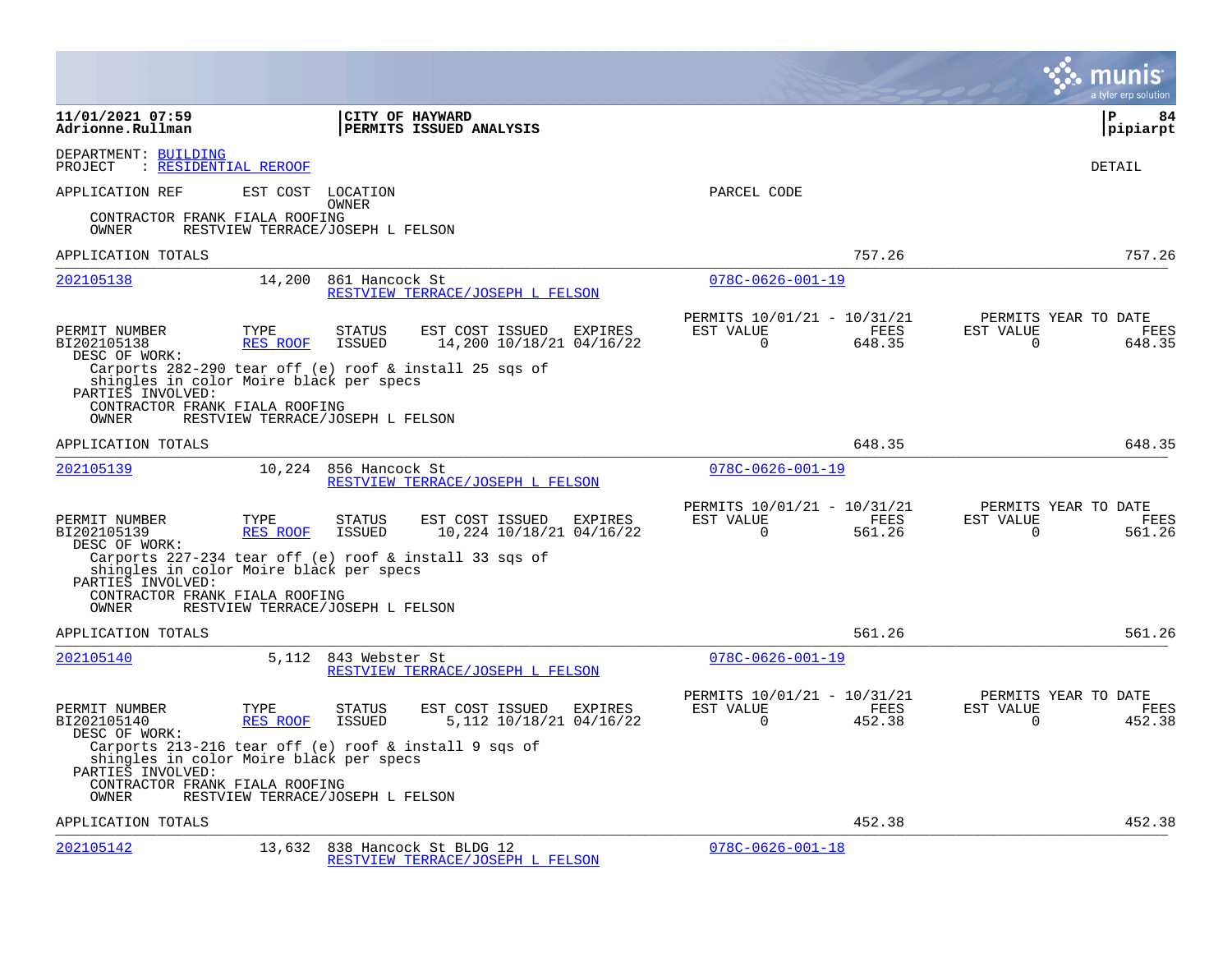|                                                                                                                                                |                                              |                                |                                                                                                      |                |                                                      |                |                       | munis<br>a tyler erp solution          |
|------------------------------------------------------------------------------------------------------------------------------------------------|----------------------------------------------|--------------------------------|------------------------------------------------------------------------------------------------------|----------------|------------------------------------------------------|----------------|-----------------------|----------------------------------------|
| 11/01/2021 07:59<br>Adrionne.Rullman                                                                                                           |                                              |                                | CITY OF HAYWARD<br>PERMITS ISSUED ANALYSIS                                                           |                |                                                      |                |                       | $\mathbf{P}$<br>85<br> pipiarpt        |
| PERMIT NUMBER                                                                                                                                  | TYPE                                         | <b>STATUS</b>                  | EST COST ISSUED                                                                                      | <b>EXPIRES</b> | PERMITS 10/01/21 - 10/31/21<br>EST VALUE             | <b>FEES</b>    | EST VALUE             | PERMITS YEAR TO DATE<br>FEES           |
| DEPARTMENT: BUILDING<br>PROJECT<br>: RESIDENTIAL REROOF                                                                                        |                                              |                                |                                                                                                      |                |                                                      |                |                       | DETAIL                                 |
| APPLICATION REF                                                                                                                                |                                              | EST COST LOCATION              |                                                                                                      |                | PARCEL CODE                                          |                |                       |                                        |
| BI202105142<br>DESC OF WORK:<br>shingles in color Moire black per specs<br>PARTIES INVOLVED:<br>CONTRACTOR FRANK FIALA ROOFING<br><b>OWNER</b> | RES ROOF<br>RESTVIEW TERRACE/JOSEPH L FELSON | <b>OWNER</b><br>ISSUED         | 13,632 10/18/21 04/16/22<br>Carports only 217-226 tear off (e) roof & install 24 sqs of              |                | $\Omega$                                             | 626.62         | $\Omega$              | 626.62                                 |
| APPLICATION TOTALS                                                                                                                             |                                              |                                |                                                                                                      |                |                                                      | 626.62         |                       | 626.62                                 |
| 202105143                                                                                                                                      | 5,112                                        | 837 Hancock St                 | RESTVIEW TERRACE/JOSEPH L FELSON                                                                     |                | $078C - 0626 - 001 - 19$                             |                |                       |                                        |
| PERMIT NUMBER<br>BI202105143<br>DESC OF WORK:<br>shingles in color Moire black per specs                                                       | TYPE<br><b>RES ROOF</b>                      | <b>STATUS</b><br><b>ISSUED</b> | EST COST ISSUED<br>5,112 10/18/21 04/16/22<br>Carports 249-252 tear off (e) roof & install 24 sqs of | EXPIRES        | PERMITS 10/01/21 - 10/31/21<br>EST VALUE<br>$\Omega$ | FEES<br>452.38 | EST VALUE<br>$\Omega$ | PERMITS YEAR TO DATE<br>FEES<br>452.38 |
| PARTIES INVOLVED:<br>CONTRACTOR FRANK FIALA ROOFING<br>OWNER                                                                                   | RESTVIEW TERRACE/JOSEPH L FELSON             |                                |                                                                                                      |                |                                                      |                |                       |                                        |
| APPLICATION TOTALS                                                                                                                             |                                              |                                |                                                                                                      |                |                                                      | 452.38         |                       | 452.38                                 |
| 202105146                                                                                                                                      | 20,000                                       | 750 Schafer Rd 21              | TOWN, COURT LLC ETAL                                                                                 |                | $453 - 0030 - 017 - 04$                              |                |                       |                                        |
| PERMIT NUMBER<br>BI202105146<br>DESC OF WORK:                                                                                                  | TYPE<br>RES ROOF                             | <b>STATUS</b><br>ISSUED        | EST COST ISSUED<br>20,000 10/18/21 04/16/22                                                          | EXPIRES        | PERMITS 10/01/21 - 10/31/21<br>EST VALUE<br>$\Omega$ | FEES<br>647.31 | EST VALUE<br>$\Omega$ | PERMITS YEAR TO DATE<br>FEES<br>647.31 |
| composition shingles color Burnt Sienna<br>PARTIES INVOLVED:<br>CONTRACTOR FRANK FIALA ROOFING<br>OWNER                                        | TOWN, COURT LLC ETAL                         |                                | Units 21-22 tear off existing shingle roof. Install 24 sqs                                           |                |                                                      |                |                       |                                        |
| APPLICATION TOTALS                                                                                                                             |                                              |                                |                                                                                                      |                |                                                      | 647.31         |                       | 647.31                                 |
| 202105159                                                                                                                                      | 11,000                                       | 545 Simon St                   | MCFADDEN, NATHAN B & CHRISTINA                                                                       |                | $428 - 0041 - 043 - 00$                              |                |                       |                                        |
| PERMIT NUMBER<br>BI202105159<br>DESC OF WORK:<br>Remove the old roof material & install new asphalt<br>shingles 1600sq ft                      | TYPE<br>RES ROOF                             | <b>STATUS</b><br>COMPLT        | EST COST ISSUED<br>11,000 10/18/21 04/25/22                                                          | EXPIRES        | PERMITS 10/01/21 - 10/31/21<br>EST VALUE<br>$\Omega$ | FEES<br>451.36 | EST VALUE<br>$\Omega$ | PERMITS YEAR TO DATE<br>FEES<br>451.36 |

 $\mathcal{L}$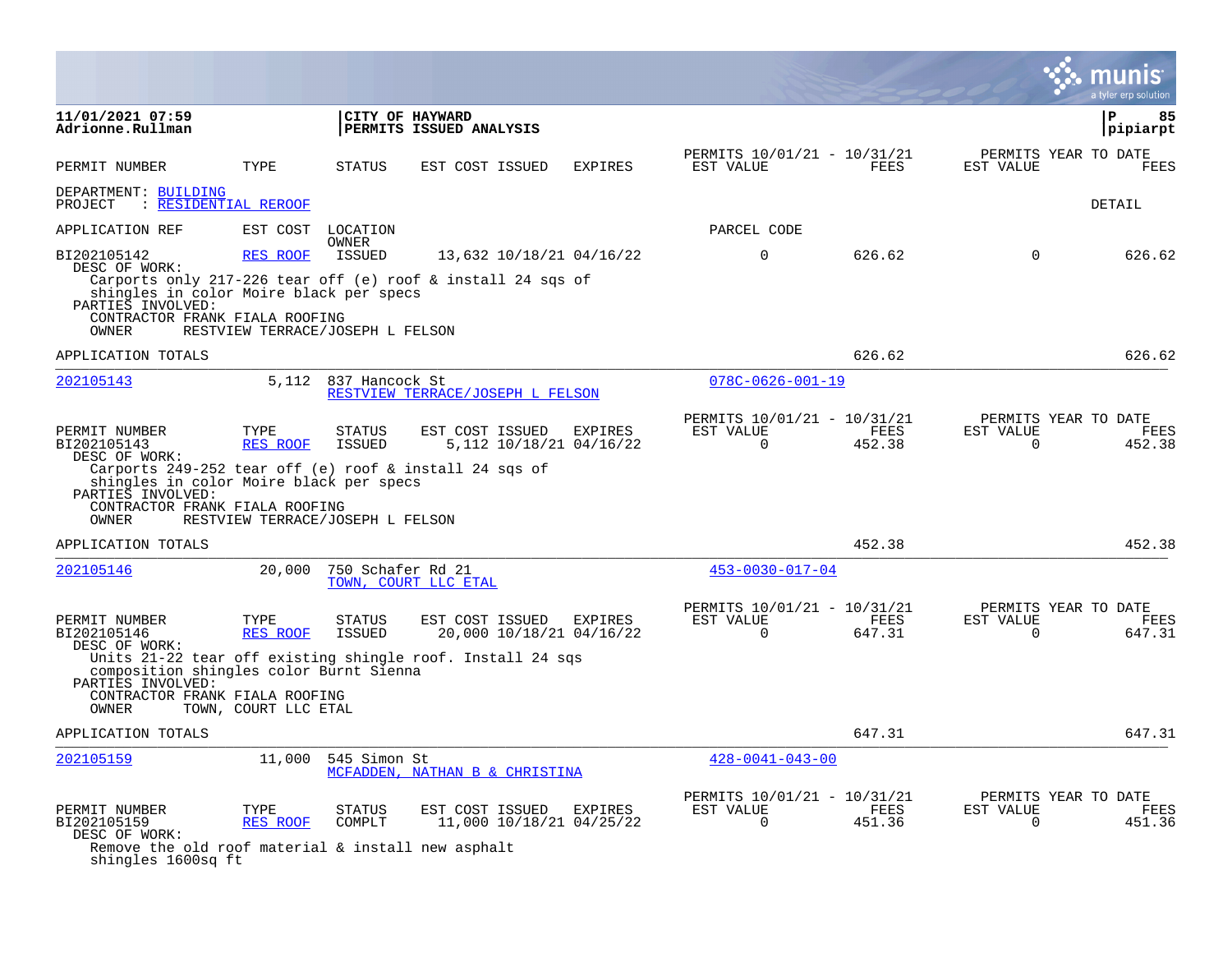|                                                                                                                           |                         |                                |                                                               |           |                                         |                | a tyler erp solution                                               |
|---------------------------------------------------------------------------------------------------------------------------|-------------------------|--------------------------------|---------------------------------------------------------------|-----------|-----------------------------------------|----------------|--------------------------------------------------------------------|
| 11/01/2021 07:59<br>Adrionne.Rullman                                                                                      |                         | CITY OF HAYWARD                | PERMITS ISSUED ANALYSIS                                       |           |                                         |                | ΙP<br>86<br> pipiarpt                                              |
| DEPARTMENT: BUILDING<br><u>: RESIDENTIAL REROOF</u><br>PROJECT                                                            |                         |                                |                                                               |           |                                         |                | <b>DETAIL</b>                                                      |
| APPLICATION REF                                                                                                           | EST COST                | LOCATION<br><b>OWNER</b>       |                                                               |           | PARCEL CODE                             |                |                                                                    |
| PARTIES INVOLVED:<br>APPLICANT LEON BROTHERS ROOFING COMPANY INC<br>CONTRACTOR LEON BROTHERS ROOFING COMPANY INC<br>OWNER |                         | MCFADDEN, NATHAN B & CHRISTINA |                                                               |           |                                         |                |                                                                    |
| APPLICATION TOTALS                                                                                                        |                         |                                |                                                               |           |                                         | 451.36         | 451.36                                                             |
| 202105164                                                                                                                 | 20,000                  | 750 Schafer Rd 19              | TOWN, COURT LLC ETAL                                          |           | $453 - 0030 - 017 - 04$                 |                |                                                                    |
| PERMIT NUMBER<br>BI202105164<br>DESC OF WORK:                                                                             | TYPE<br>RES ROOF        | <b>STATUS</b><br><b>ISSUED</b> | EST COST ISSUED<br>EXPIRES<br>20,000 10/18/21 04/16/22        | EST VALUE | PERMITS 10/01/21 - 10/31/21<br>$\Omega$ | FEES<br>647.31 | PERMITS YEAR TO DATE<br>EST VALUE<br>FEES<br>$\Omega$<br>647.31    |
| composition shingles color Burnt Sienna<br>PARTIES INVOLVED:<br>CONTRACTOR FRANK FIALA ROOFING<br>OWNER                   | TOWN, COURT LLC ETAL    |                                | Units 19-20: tear off existing shingle roof. Install 24 sgs   |           |                                         |                |                                                                    |
| APPLICATION TOTALS                                                                                                        |                         |                                |                                                               |           |                                         | 647.31         | 647.31                                                             |
| 202105167                                                                                                                 | 20,000                  | 750 Schafer Rd 13              | TOWN, COURT LLC ETAL                                          |           | $453 - 0030 - 017 - 04$                 |                |                                                                    |
| PERMIT NUMBER<br>BI202105167<br>DESC OF WORK:                                                                             | TYPE<br><b>RES ROOF</b> | <b>STATUS</b><br><b>ISSUED</b> | EST COST ISSUED<br>EXPIRES<br>20,000 10/18/21 04/16/22        | EST VALUE | PERMITS 10/01/21 - 10/31/21<br>0        | FEES<br>647.31 | PERMITS YEAR TO DATE<br>EST VALUE<br>FEES<br>647.31<br>$\mathbf 0$ |
| composition shingles color Burnt Sienna<br>PARTIES INVOLVED:<br>CONTRACTOR FRANK FIALA ROOFING                            |                         |                                | Units 13-14: tear off existing shingle roof. Install 24 sqs   |           |                                         |                |                                                                    |
| OWNER<br>APPLICATION TOTALS                                                                                               | TOWN, COURT LLC ETAL    |                                |                                                               |           |                                         | 647.31         | 647.31                                                             |
| 202105169                                                                                                                 | 20,000                  | 750 Schafer Rd 4               | TOWN, COURT LLC ETAL                                          |           | $453 - 0030 - 017 - 04$                 |                |                                                                    |
| PERMIT NUMBER<br>BI202105169<br>DESC OF WORK:                                                                             | TYPE<br>RES ROOF        | <b>STATUS</b><br><b>ISSUED</b> | EST COST ISSUED<br><b>EXPIRES</b><br>20,000 10/18/21 04/16/22 | EST VALUE | PERMITS 10/01/21 - 10/31/21<br>0        | FEES<br>647.31 | PERMITS YEAR TO DATE<br>EST VALUE<br>FEES<br>647.31<br>$\Omega$    |
| composition shingles color Burnt Sienna<br>PARTIES INVOLVED:<br>CONTRACTOR FRANK FIALA ROOFING                            |                         |                                | Units 4-5: tear off existing shingle roof. Install 24 sgs     |           |                                         |                |                                                                    |
| OWNER                                                                                                                     | TOWN, COURT LLC ETAL    |                                |                                                               |           |                                         |                |                                                                    |
| APPLICATION TOTALS                                                                                                        |                         |                                |                                                               |           |                                         | 647.31         | 647.31                                                             |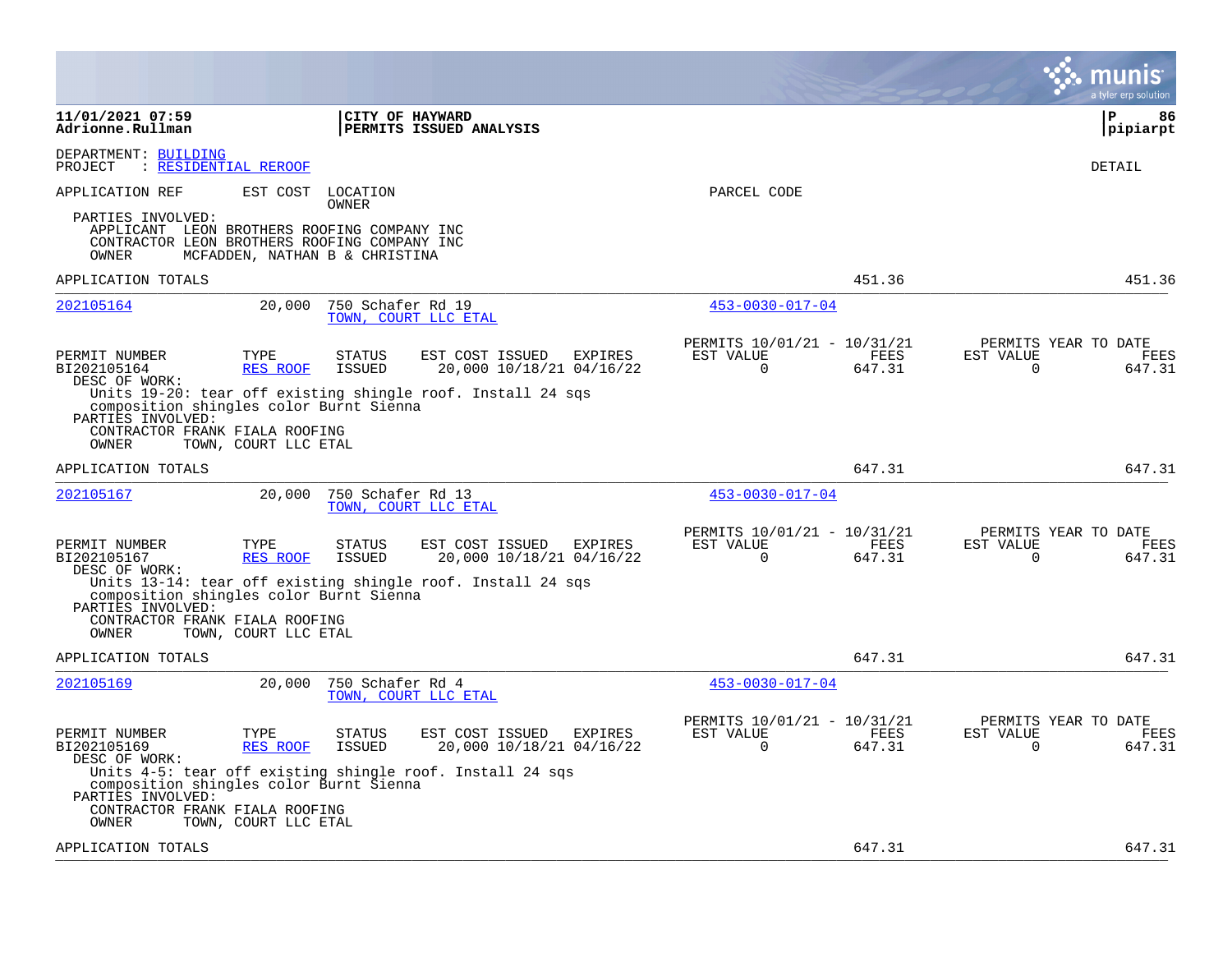|                                                                                                                                                          |                                          |                                |                                                                                                           |                |                                                         |                |                          | a tyler erp solution                          |
|----------------------------------------------------------------------------------------------------------------------------------------------------------|------------------------------------------|--------------------------------|-----------------------------------------------------------------------------------------------------------|----------------|---------------------------------------------------------|----------------|--------------------------|-----------------------------------------------|
| 11/01/2021 07:59<br>Adrionne.Rullman<br>202105170                                                                                                        | 20,000                                   | 750 Schafer Rd 11              | CITY OF HAYWARD<br>PERMITS ISSUED ANALYSIS<br>TOWN, COURT LLC ETAL                                        |                | $453 - 0030 - 017 - 04$                                 |                |                          | ΙP<br>87<br> pipiarpt                         |
| PERMIT NUMBER                                                                                                                                            | TYPE                                     | <b>STATUS</b>                  | EST COST ISSUED                                                                                           | <b>EXPIRES</b> | PERMITS 10/01/21 - 10/31/21<br>EST VALUE                | FEES           | EST VALUE                | PERMITS YEAR TO DATE<br><b>FEES</b>           |
| DEPARTMENT: BUILDING<br>PROJECT<br>: RESIDENTIAL REROOF                                                                                                  |                                          |                                |                                                                                                           |                |                                                         |                |                          | DETAIL                                        |
| APPLICATION REF                                                                                                                                          | EST COST                                 | LOCATION                       |                                                                                                           |                | PARCEL CODE                                             |                |                          |                                               |
| BI202105170<br>DESC OF WORK:<br>composition shingles color Burnt Sienna<br>PARTIES INVOLVED:<br>CONTRACTOR FRANK FIALA ROOFING<br><b>OWNER</b>           | RES ROOF<br>TOWN, COURT LLC ETAL         | <b>OWNER</b><br>ISSUED         | 20,000 10/18/21 04/16/22<br>Units $11-12$ : tear off existing shingle roof. Install 24 sqs                |                | $\mathbf 0$                                             | 647.31         | $\Omega$                 | 647.31                                        |
| APPLICATION TOTALS                                                                                                                                       |                                          |                                |                                                                                                           |                |                                                         | 647.31         |                          | 647.31                                        |
| 202105171                                                                                                                                                | 20,000                                   | 750 Schafer Rd 9               | TOWN, COURT LLC ETAL                                                                                      |                | $453 - 0030 - 017 - 04$                                 |                |                          |                                               |
| PERMIT NUMBER<br>BI202105171<br>DESC OF WORK:<br>composition shingles color Burnt Sienna<br>PARTIES INVOLVED:<br>CONTRACTOR FRANK FIALA ROOFING<br>OWNER | TYPE<br>RES ROOF<br>TOWN, COURT LLC ETAL | <b>STATUS</b><br><b>ISSUED</b> | EST COST ISSUED<br>20,000 10/18/21 04/16/22<br>Units 9-10: tear off existing shingle roof. Install 24 sqs | EXPIRES        | PERMITS 10/01/21 - 10/31/21<br>EST VALUE<br>$\mathbf 0$ | FEES<br>647.31 | EST VALUE<br>$\mathbf 0$ | PERMITS YEAR TO DATE<br>FEES<br>647.31        |
| APPLICATION TOTALS                                                                                                                                       |                                          |                                |                                                                                                           |                |                                                         | 647.31         |                          | 647.31                                        |
| 202105172                                                                                                                                                | 26,000                                   | 750 Schafer Rd 6               | TOWN, COURT LLC ETAL                                                                                      |                | $453 - 0030 - 017 - 04$                                 |                |                          |                                               |
| PERMIT NUMBER<br>BI202105172<br>DESC OF WORK:<br>composition shingles color Burnt Sienna<br>PARTIES INVOLVED:<br>CONTRACTOR FRANK FIALA ROOFING<br>OWNER | TYPE<br>RES ROOF<br>TOWN, COURT LLC ETAL | <b>STATUS</b><br><b>ISSUED</b> | EST COST ISSUED<br>26,000 10/18/21 04/16/22<br>Units 6-8: tear off existing shingle roof. Install 34 sqs  | <b>EXPIRES</b> | PERMITS 10/01/21 - 10/31/21<br>EST VALUE<br>$\Omega$    | FEES<br>773.95 | EST VALUE<br>$\Omega$    | PERMITS YEAR TO DATE<br><b>FEES</b><br>773.95 |
| APPLICATION TOTALS                                                                                                                                       |                                          |                                |                                                                                                           |                |                                                         | 773.95         |                          | 773.95                                        |
| 202105173                                                                                                                                                | 26,000                                   | 750 Schafer Rd 1               | TOWN, COURT LLC ETAL                                                                                      |                | $453 - 0030 - 017 - 04$                                 |                |                          |                                               |
| PERMIT NUMBER<br>BI202105173<br>DESC OF WORK:                                                                                                            | TYPE<br><b>RES ROOF</b>                  | STATUS<br><b>ISSUED</b>        | EST COST ISSUED<br>26,000 10/18/21 04/16/22                                                               | EXPIRES        | PERMITS 10/01/21 - 10/31/21<br>EST VALUE<br>$\Omega$    | FEES<br>773.95 | EST VALUE<br>$\Omega$    | PERMITS YEAR TO DATE<br>FEES<br>773.95        |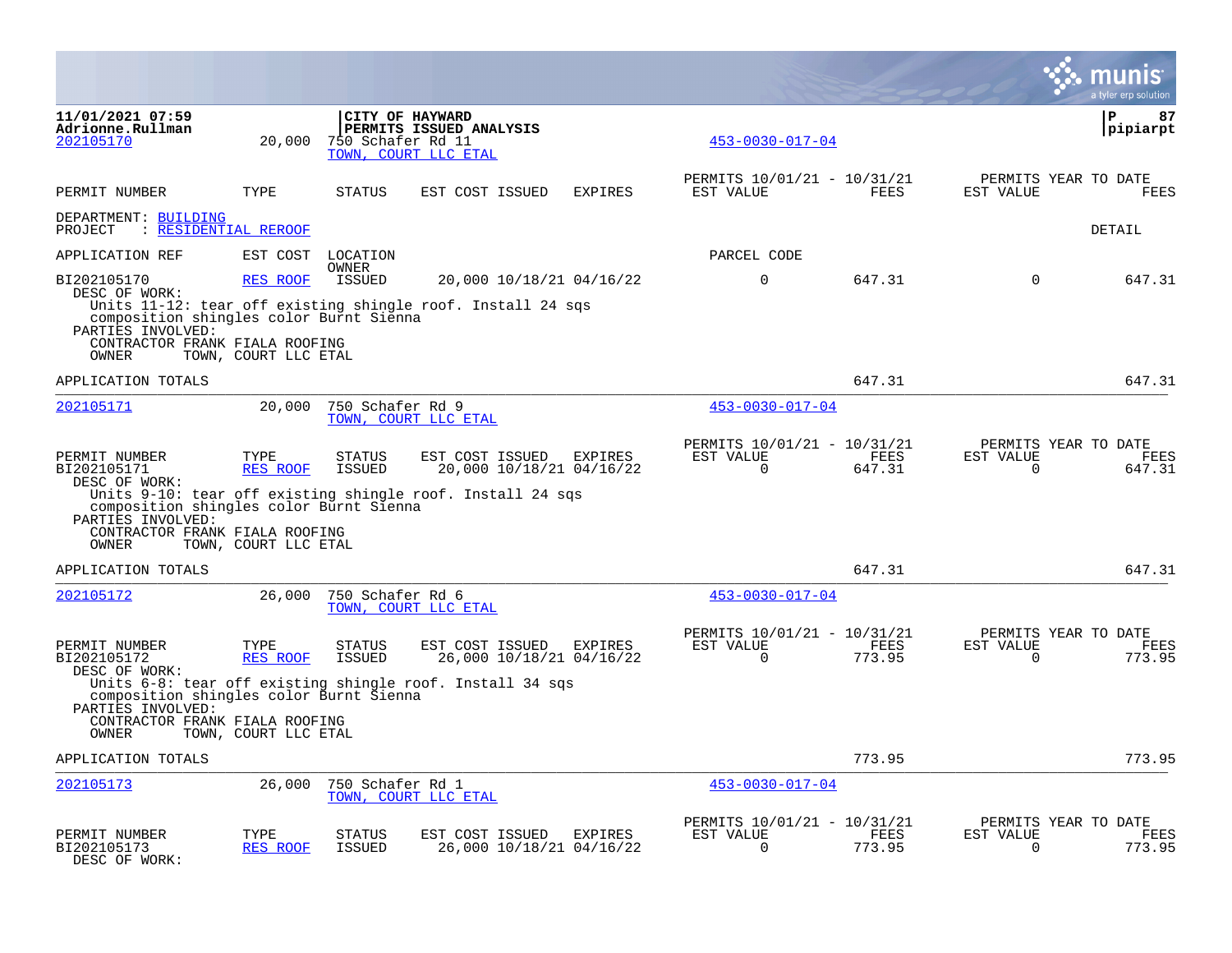|                                                                                                                                                                 |                                                 |                                                |                                                                                                                              |                                                      |                |                       | a tyler erp solution                   |
|-----------------------------------------------------------------------------------------------------------------------------------------------------------------|-------------------------------------------------|------------------------------------------------|------------------------------------------------------------------------------------------------------------------------------|------------------------------------------------------|----------------|-----------------------|----------------------------------------|
| 11/01/2021 07:59<br>Adrionne.Rullman<br>composition shingles color Burnt Sienna                                                                                 |                                                 | CITY OF HAYWARD                                | PERMITS ISSUED ANALYSIS<br>Units 1-3: tear off existing shingle roof. Install 34 sqs                                         |                                                      |                |                       | 88<br>P<br> pipiarpt                   |
| DEPARTMENT: BUILDING<br>PROJECT                                                                                                                                 | : RESIDENTIAL REROOF                            |                                                |                                                                                                                              |                                                      |                |                       | DETAIL                                 |
| APPLICATION REF<br>PARTIES INVOLVED:<br>CONTRACTOR FRANK FIALA ROOFING<br>OWNER                                                                                 | EST COST LOCATION<br>TOWN, COURT LLC ETAL       | OWNER                                          |                                                                                                                              | PARCEL CODE                                          |                |                       |                                        |
| APPLICATION TOTALS                                                                                                                                              |                                                 |                                                |                                                                                                                              |                                                      | 773.95         |                       | 773.95                                 |
| 202105174                                                                                                                                                       | 20,000                                          | 750 Schafer Rd 17                              | TOWN, COURT LLC ETAL                                                                                                         | $453 - 0030 - 017 - 04$                              |                |                       |                                        |
| PERMIT NUMBER<br>BI202105174<br>DESC OF WORK:<br>composition shingles color Burnt Sienna<br>PARTIES INVOLVED:<br>CONTRACTOR FRANK FIALA ROOFING<br>OWNER        | TYPE<br>RES ROOF<br>TOWN, COURT LLC ETAL        | <b>STATUS</b><br><b>ISSUED</b>                 | EST COST ISSUED<br><b>EXPIRES</b><br>20,000 10/18/21 04/16/22<br>Units 17-18: tear off existing shingle roof. Install 24 sqs | PERMITS 10/01/21 - 10/31/21<br>EST VALUE<br>0        | FEES<br>647.31 | EST VALUE<br>0        | PERMITS YEAR TO DATE<br>FEES<br>647.31 |
| APPLICATION TOTALS                                                                                                                                              |                                                 |                                                |                                                                                                                              |                                                      | 647.31         |                       | 647.31                                 |
| 202105175                                                                                                                                                       | 20,000                                          | 750 Schafer Rd 15                              | TOWN, COURT LLC ETAL                                                                                                         | $453 - 0030 - 017 - 04$                              |                |                       |                                        |
| PERMIT NUMBER<br>BI202105175<br>DESC OF WORK:<br>composition shingles color Burnt Sienna<br>PARTIES INVOLVED:<br>CONTRACTOR FRANK FIALA ROOFING<br><b>OWNER</b> | TYPE<br><b>RES ROOF</b><br>TOWN, COURT LLC ETAL | STATUS<br><b>ISSUED</b>                        | EST COST ISSUED<br>EXPIRES<br>20,000 10/18/21 04/16/22<br>Units 15-16: tear off existing shingle roof. Install 24 sqs        | PERMITS 10/01/21 - 10/31/21<br>EST VALUE<br>$\Omega$ | FEES<br>647.31 | EST VALUE<br>$\Omega$ | PERMITS YEAR TO DATE<br>FEES<br>647.31 |
| APPLICATION TOTALS                                                                                                                                              |                                                 |                                                |                                                                                                                              |                                                      | 647.31         |                       | 647.31                                 |
| 202105176                                                                                                                                                       | 17,000                                          | 750 Schafer Rd 12A                             | TOWN, COURT LLC ETAL                                                                                                         | $453 - 0030 - 017 - 04$                              |                |                       |                                        |
| PERMIT NUMBER<br>BI202105176<br>DESC OF WORK:<br>composition shingles<br>PARTIES INVOLVED:<br>CONTRACTOR FRANK FIALA ROOFING<br>OWNER                           | TYPE<br>RES ROOF<br>TOWN, COURT LLC ETAL        | <b>STATUS</b><br>ISSUED<br>color: Burnt Sienna | EST COST ISSUED<br><b>EXPIRES</b><br>17,000 10/18/21 04/16/22<br>Units 12A: tear off existing shingle roof. Install 17 sqs   | PERMITS 10/01/21 - 10/31/21<br>EST VALUE<br>0        | FEES<br>582.00 | EST VALUE<br>0        | PERMITS YEAR TO DATE<br>FEES<br>582.00 |
| APPLICATION TOTALS                                                                                                                                              |                                                 |                                                |                                                                                                                              |                                                      | 582.00         |                       | 582.00                                 |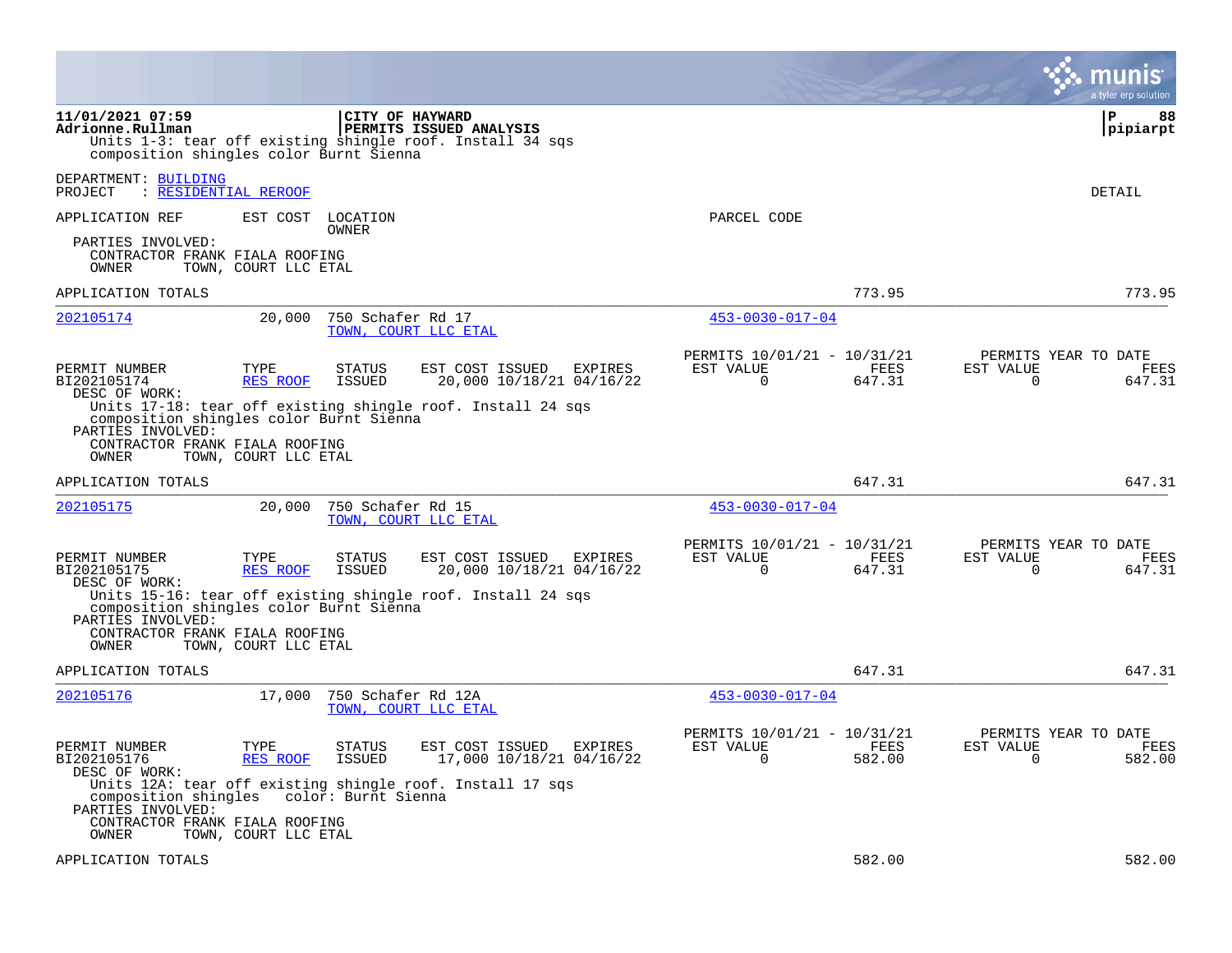|                                                                                                                                                                                       |                                |                                       |                                                                                                                   |         |                                                      |                |                       | a tyler erp solution                   |
|---------------------------------------------------------------------------------------------------------------------------------------------------------------------------------------|--------------------------------|---------------------------------------|-------------------------------------------------------------------------------------------------------------------|---------|------------------------------------------------------|----------------|-----------------------|----------------------------------------|
| 11/01/2021 07:59<br>Adrionne.Rullman                                                                                                                                                  |                                | CITY OF HAYWARD                       | PERMITS ISSUED ANALYSIS                                                                                           |         |                                                      |                |                       | ∣P<br>89<br>pipiarpt                   |
| DEPARTMENT: BUILDING<br>PROJECT                                                                                                                                                       | : RESIDENTIAL REROOF           |                                       |                                                                                                                   |         |                                                      |                |                       | DETAIL                                 |
| APPLICATION REF                                                                                                                                                                       | EST COST                       | LOCATION<br>OWNER                     |                                                                                                                   |         | PARCEL CODE                                          |                |                       |                                        |
| 202105231                                                                                                                                                                             | 13,978                         | 2244 Parnassus Ct<br>ZEREH, RAMEEN    |                                                                                                                   |         | $425 - 0400 - 118 - 00$                              |                |                       |                                        |
| PERMIT NUMBER<br>BI202105231<br>DESC OF WORK:<br>Overlaying existing roofing with duro last 50 Mil<br>membrane white<br>PARTIES INVOLVED:<br>APPLICANT A-1 ROOF MANAGEMENT & CONSTRUC | TYPE<br>RES ROOF               | <b>STATUS</b><br>ISSUED               | EST COST ISSUED EXPIRES<br>13,978 10/18/21 04/16/22                                                               |         | PERMITS 10/01/21 - 10/31/21<br>EST VALUE<br>$\Omega$ | FEES<br>626.67 | EST VALUE<br>$\Omega$ | PERMITS YEAR TO DATE<br>FEES<br>626.67 |
| CONTRACTOR A-1 ROOF MANAGEMENT & CONSTRUC<br>OWNER                                                                                                                                    | ZEREH, RAMEEN                  |                                       |                                                                                                                   |         |                                                      |                |                       |                                        |
| APPLICATION TOTALS                                                                                                                                                                    |                                |                                       |                                                                                                                   |         |                                                      | 626.67         |                       | 626.67                                 |
| 202105247                                                                                                                                                                             | 10,069                         | 29822 Taylor Ave                      | FONG, PANSY Y TR & SIM JOHN TR                                                                                    |         | $465 - 0040 - 015 - 00$                              |                |                       |                                        |
| PERMIT NUMBER<br>BI202105247<br>DESC OF WORK:<br>t/o exiting roof and re-roof new material<br>shall not be white and replaced with similar color<br>PARTIES INVOLVED:                 | TYPE<br><b>RES ROOF</b>        | <b>STATUS</b><br>ISSUED               | EST COST ISSUED<br>10,069 10/20/21 04/18/22                                                                       | EXPIRES | PERMITS 10/01/21 - 10/31/21<br>EST VALUE<br>$\Omega$ | FEES<br>451.24 | EST VALUE<br>$\Omega$ | PERMITS YEAR TO DATE<br>FEES<br>451.24 |
| APPLICANT SUNRUN<br>CONTRACTOR SUNRUN<br>OWNER                                                                                                                                        | FONG, PANSY Y TR & SIM JOHN TR |                                       |                                                                                                                   |         |                                                      |                |                       |                                        |
| APPLICATION TOTALS                                                                                                                                                                    |                                |                                       |                                                                                                                   |         |                                                      | 451.24         |                       | 451.24                                 |
| 202105254                                                                                                                                                                             | 15,950                         | 22623 Yolo St<br>ALI, FEROZ           |                                                                                                                   |         | $431 - 0092 - 104 - 00$                              |                |                       |                                        |
| PERMIT NUMBER<br>BI202105254<br>DESC OF WORK:                                                                                                                                         | TYPE<br><b>RES ROOF</b>        | <b>STATUS</b><br>ISSUED               | EST COST ISSUED EXPIRES<br>15,950 10/18/21 04/28/22<br>t/o existing roof and install new 20 yr comp comp shingles |         | PERMITS 10/01/21 - 10/31/21<br>EST VALUE<br>$\Omega$ | FEES<br>560.21 | EST VALUE<br>$\Omega$ | PERMITS YEAR TO DATE<br>FEES<br>560.21 |
| PARTIES INVOLVED:<br>APPLICANT VINCENT ROOFING INC<br>CONTRACTOR VINCENT ROOFING INC<br>OWNER                                                                                         | ALI, FEROZ                     |                                       |                                                                                                                   |         |                                                      |                |                       |                                        |
| APPLICATION TOTALS                                                                                                                                                                    |                                |                                       |                                                                                                                   |         |                                                      | 560.21         |                       | 560.21                                 |
| 202105255                                                                                                                                                                             | 29,245                         | 3563 Oakes Dr<br><b>BRUCE MCGUIRE</b> |                                                                                                                   |         | $425 - 0330 - 038 - 00$                              |                |                       |                                        |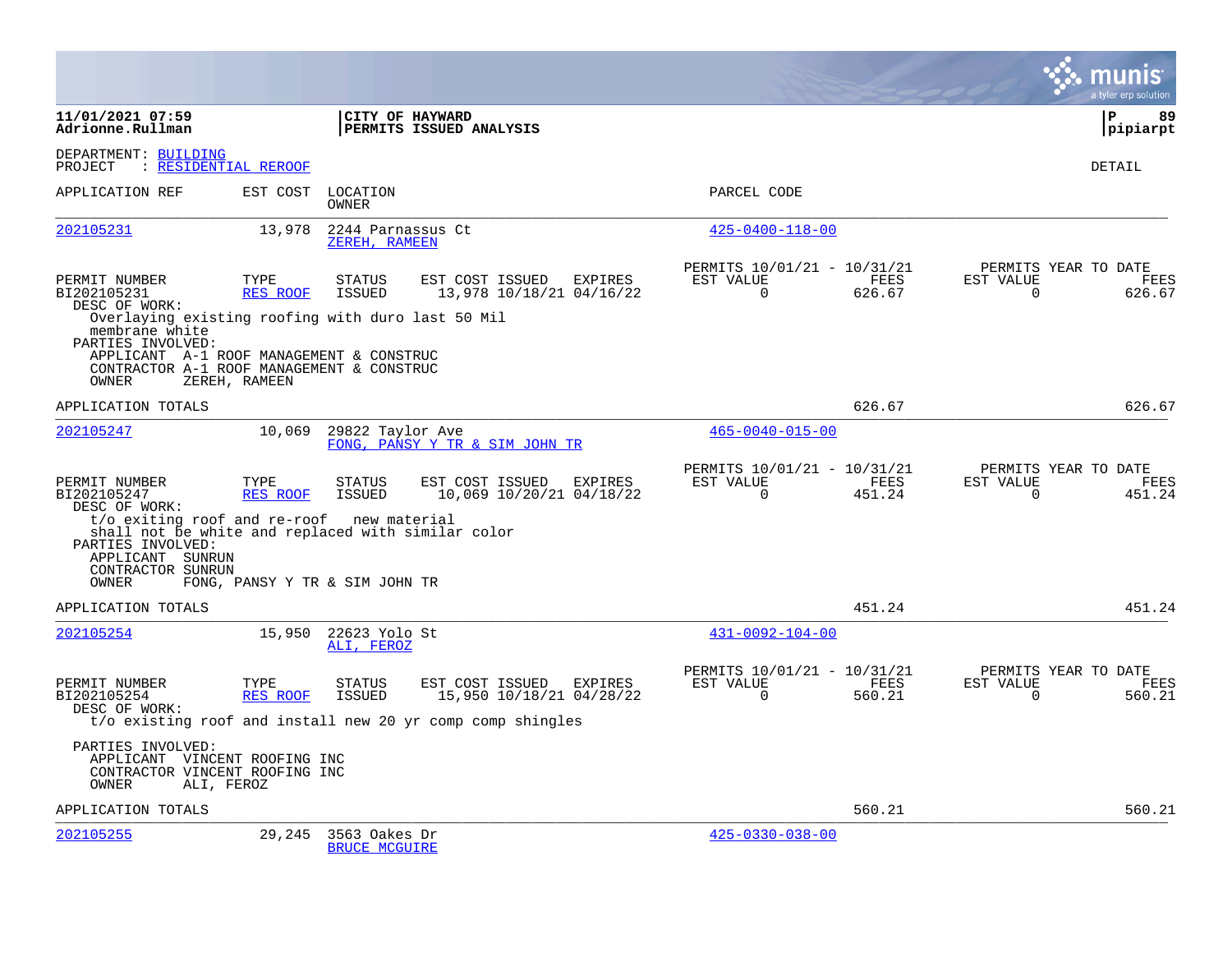|                                                                                                                                                                                    |                         |                                    |                                            |                                                     |                                                      |                       |                          | a tyler erp solution                   |
|------------------------------------------------------------------------------------------------------------------------------------------------------------------------------------|-------------------------|------------------------------------|--------------------------------------------|-----------------------------------------------------|------------------------------------------------------|-----------------------|--------------------------|----------------------------------------|
| 11/01/2021 07:59<br>Adrionne.Rullman                                                                                                                                               |                         |                                    | CITY OF HAYWARD<br>PERMITS ISSUED ANALYSIS |                                                     |                                                      |                       |                          | ${\bf P}$<br>90<br>pipiarpt            |
| PERMIT NUMBER                                                                                                                                                                      | TYPE                    | STATUS                             | EST COST ISSUED                            | EXPIRES                                             | PERMITS 10/01/21 - 10/31/21<br>EST VALUE             | FEES                  | EST VALUE                | PERMITS YEAR TO DATE<br><b>FEES</b>    |
| DEPARTMENT: BUILDING<br><u>: RESIDENTIAL REROOF</u><br>PROJECT                                                                                                                     |                         |                                    |                                            |                                                     |                                                      |                       |                          | DETAIL                                 |
| APPLICATION REF                                                                                                                                                                    | EST COST                | LOCATION                           |                                            |                                                     | PARCEL CODE                                          |                       |                          |                                        |
| BI202105255<br>DESC OF WORK:                                                                                                                                                       | RES ROOF                | <b>OWNER</b><br>ISSUED             |                                            | 29,245 10/20/21 04/18/22                            | $\Omega$                                             | 946.74                | $\Omega$                 | 946.74                                 |
| t/o exisitng roof and install new OSB sheathing and reroof<br>with new comp shingles<br>PARTIES INVOLVED:                                                                          |                         |                                    |                                            |                                                     |                                                      |                       |                          |                                        |
| APPLICANT VINCENT ROOFING INC<br>CONTRACTOR VINCENT ROOFING INC<br>OWNER                                                                                                           | <b>BRUCE MCGUIRE</b>    |                                    |                                            |                                                     |                                                      |                       |                          |                                        |
| APPLICATION TOTALS                                                                                                                                                                 |                         |                                    |                                            |                                                     |                                                      | 946.74                |                          | 946.74                                 |
| 202105260                                                                                                                                                                          |                         | 13,570 22420 Fuller Ave<br>YANG XI |                                            |                                                     | $431 - 0092 - 055 - 02$                              |                       |                          |                                        |
| PERMIT NUMBER<br>BI202105260<br>DESC OF WORK:                                                                                                                                      | TYPE<br>RES ROOF        | <b>STATUS</b><br>ISSUED            |                                            | EST COST ISSUED EXPIRES<br>13,570 10/18/21 04/27/22 | PERMITS 10/01/21 - 10/31/21<br>EST VALUE<br>$\Omega$ | FEES<br>516.61        | EST VALUE<br>$\mathbf 0$ | PERMITS YEAR TO DATE<br>FEES<br>516.61 |
| t/o existing roof and install new malarkey highlander roof<br>system<br>PARTIES INVOLVED:<br>APPLICANT WESTSHORE ROOFING CO<br>CONTRACTOR WESTSHORE ROOFING CO<br>YANG XI<br>OWNER |                         |                                    |                                            |                                                     |                                                      |                       |                          |                                        |
| APPLICATION TOTALS                                                                                                                                                                 |                         |                                    |                                            |                                                     |                                                      | 516.61                |                          | 516.61                                 |
| 202105320                                                                                                                                                                          | 10,380                  | 25893 Westview Way                 | BEDOLLA, BERNARD & JOSEPHINE               |                                                     | $445 - 0240 - 048 - 00$                              |                       |                          |                                        |
| PERMIT NUMBER<br>BI202105320<br>DESC OF WORK:                                                                                                                                      | TYPE<br><b>RES ROOF</b> | <b>STATUS</b><br><b>ISSUED</b>     | EST COST ISSUED                            | <b>EXPIRES</b><br>10,380 10/26/21 04/27/22          | PERMITS 10/01/21 - 10/31/21<br>EST VALUE<br>$\Omega$ | <b>FEES</b><br>561.28 | EST VALUE<br>$\Omega$    | PERMITS YEAR TO DATE<br>FEES<br>561.28 |
| REMOVE (E) COMP SHINGLES & INSTALL 2 LAYERS OF PAPER &<br>(N) 30YR COMP. CLASS A REO. COLOR: BROWN/BLACK. 20 SOUARES<br>PARTIES INVOLVED:                                          |                         |                                    |                                            |                                                     |                                                      |                       |                          |                                        |
| CONTRACTOR MDC ROOFING<br>OWNER                                                                                                                                                    |                         | BEDOLLA, BERNARD & JOSEPHINE       |                                            |                                                     |                                                      |                       |                          |                                        |
| APPLICATION TOTALS                                                                                                                                                                 |                         |                                    |                                            |                                                     |                                                      | 561.28                |                          | 561.28                                 |
| 202105350                                                                                                                                                                          |                         | 20,979 1166 Citron Way             | SANDOVAL, AURORA G TR                      |                                                     | $442 - 0036 - 047 - 00$                              |                       |                          |                                        |
| PERMIT NUMBER<br>BI202105350<br>DESC OF WORK:                                                                                                                                      | TYPE<br><b>RES ROOF</b> | <b>STATUS</b><br><b>ISSUED</b>     | EST COST ISSUED                            | <b>EXPIRES</b><br>20,979 10/27/21 04/25/22          | PERMITS 10/01/21 - 10/31/21<br>EST VALUE<br>$\Omega$ | FEES<br>669.08        | EST VALUE<br>0           | PERMITS YEAR TO DATE<br>FEES<br>669.08 |

 $\bullet$ 

R/R roof over over house & garage.(I) GAF timberline HDZ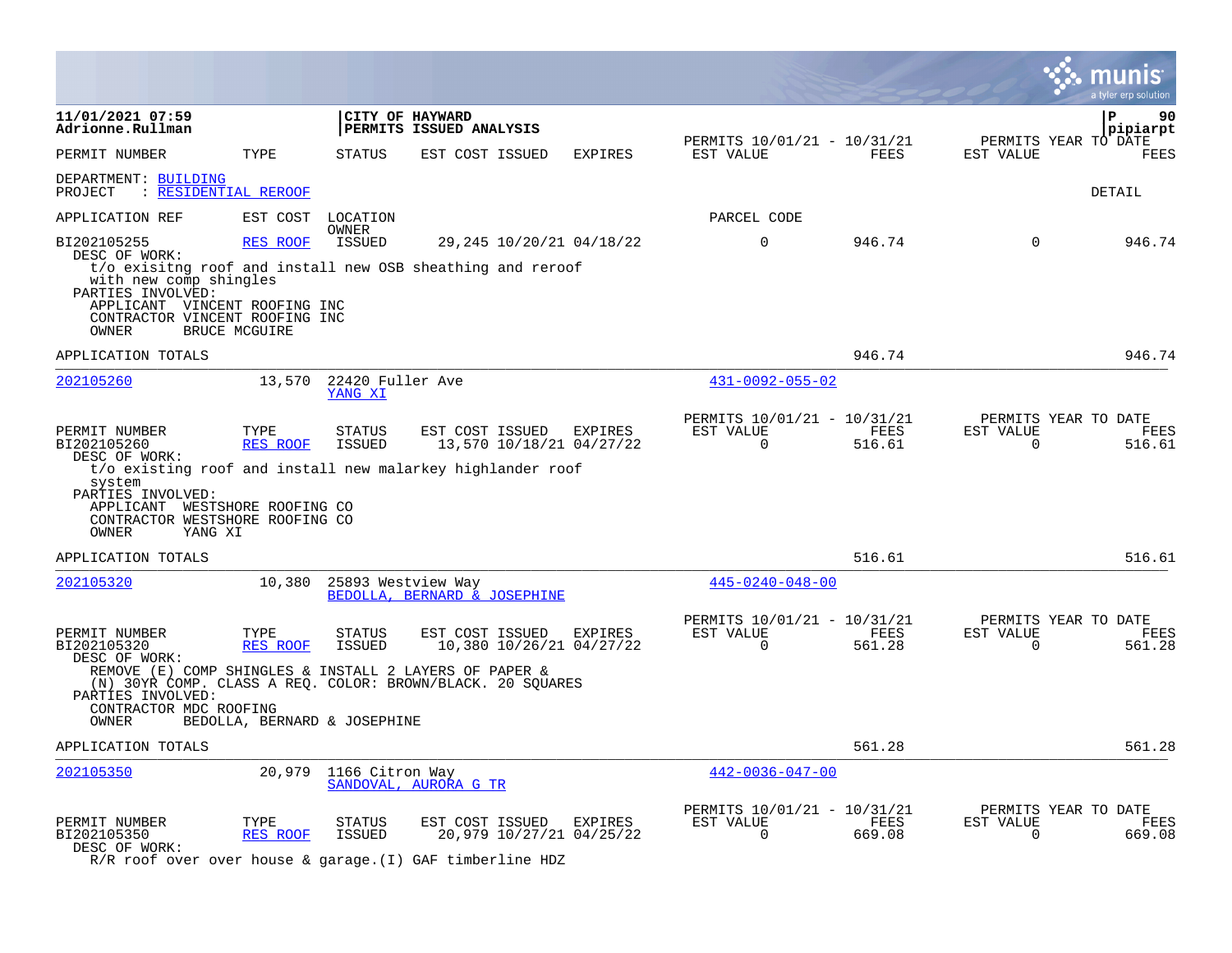|                                               |                                                                                                                                                                                   |                                                            |                | a tyler erp solution                                               |
|-----------------------------------------------|-----------------------------------------------------------------------------------------------------------------------------------------------------------------------------------|------------------------------------------------------------|----------------|--------------------------------------------------------------------|
| 11/01/2021 07:59<br>Adrionne.Rullman          | CITY OF HAYWARD<br><b>PERMITS ISSUED ANALYSIS</b><br>roofing system on home. Modified bitumen roof systemOn garage                                                                |                                                            |                | l P<br>91<br> pipiarpt                                             |
| DEPARTMENT: BUILDING<br>PROJECT               | : RESIDENTIAL REROOF                                                                                                                                                              |                                                            |                | DETAIL                                                             |
| APPLICATION REF                               | EST COST LOCATION                                                                                                                                                                 | PARCEL CODE                                                |                |                                                                    |
| PARTIES INVOLVED:<br>APPLICANT<br>OWNER       | OWNER<br>SUSTAINABLE LIVING BUILDERS INC<br>CONTRACTOR SUSTAINABLE LIVING BUILDERS INC<br>SANDOVAL, AURORA G TR                                                                   |                                                            |                |                                                                    |
| APPLICATION TOTALS                            |                                                                                                                                                                                   |                                                            | 669.08         | 669.08                                                             |
| 202105351                                     | 11,407<br>26751 Trinidad St<br>AUGUST, JOSEPH JR & MAE                                                                                                                            | $456 - 0008 - 071 - 00$                                    |                |                                                                    |
| PERMIT NUMBER<br>BI202105351<br>DESC OF WORK: | <b>STATUS</b><br>EST COST ISSUED<br>EXPIRES<br>TYPE<br>ISSUED<br>11,407 10/27/21 04/25/22<br>RES ROOF                                                                             | PERMITS 10/01/21 - 10/31/21<br>EST VALUE<br>0              | FEES<br>473.05 | PERMITS YEAR TO DATE<br>EST VALUE<br>FEES<br>$\mathbf 0$<br>473.05 |
| PARTIES INVOLVED:<br>OWNER                    | TEAR OFF 1 LAYER AND REROOF WITH COMP "A" SHINGLES.<br>NO SHEATHING. GARAGE ATTACHED. NOT WHITE IN COLOR PER PLNNG<br>CONTRACTOR RIDOUT ROOFING CO INC<br>AUGUST, JOSEPH JR & MAE |                                                            |                |                                                                    |
| APPLICATION TOTALS                            |                                                                                                                                                                                   |                                                            | 473.05         | 473.05                                                             |
| 202105358                                     | 10,000<br>730 Lilly Ave<br>RAFAEL MIRANDA                                                                                                                                         | $444 - 0033 - 042 - 01$                                    |                |                                                                    |
| PERMIT NUMBER<br>BI202105358<br>DESC OF WORK: | EST COST ISSUED<br>TYPE<br>STATUS<br>EXPIRES<br>RES ROOF<br><b>ISSUED</b><br>10,000 10/27/21 04/25/22                                                                             | PERMITS 10/01/21 - 10/31/21<br>EST VALUE<br>$\overline{0}$ | FEES<br>429.58 | PERMITS YEAR TO DATE<br>EST VALUE<br>FEES<br>$\mathbf 0$<br>429.58 |
| APPLY (N) TAR & GRAVEL.<br>PARTIES INVOLVED:  | REROOF ENTIRE ROOF: REMOVE 2 (E) LAYERS OF TAR & GRAVEL &                                                                                                                         |                                                            |                |                                                                    |
| CONTRACTOR OWNER/, BUILDER<br>OWNER           | RAFAEL MIRANDA                                                                                                                                                                    |                                                            |                |                                                                    |
| APPLICATION TOTALS                            |                                                                                                                                                                                   |                                                            | 429.58         | 429.58                                                             |
| 202105386                                     | 9,700<br>26941 Claiborne Ct<br>MAXON, ANDREW & SVETLANA                                                                                                                           | $425 - 0310 - 062 - 00$                                    |                |                                                                    |
| PERMIT NUMBER<br>BI202105386<br>DESC OF WORK: | TYPE<br><b>STATUS</b><br>EST COST ISSUED<br>EXPIRES<br><b>RES ROOF</b><br><b>ISSUED</b><br>9,700 10/28/21 04/26/22                                                                | PERMITS 10/01/21 - 10/31/21<br>EST VALUE<br>$\Omega$       | FEES<br>539.54 | PERMITS YEAR TO DATE<br>EST VALUE<br>FEES<br>$\Omega$<br>539.54    |
| PARTIES INVOLVED:                             | 30 SQUARES. REMOVE (E) COMP SHINGLES ROOF & INSTALL (N) COMP<br>ROOFING OVER 1 LAYER OF #30 FELT UNDERLAYMENT. (COLOR:GRAY)<br>CONTRACTOR ABOVE ALL ROOFING SOLUTIONS INC         |                                                            |                |                                                                    |
| OWNER<br>APPLICATION TOTALS                   | MAXON, ANDREW & SVETLANA                                                                                                                                                          |                                                            | 539.54         | 539.54                                                             |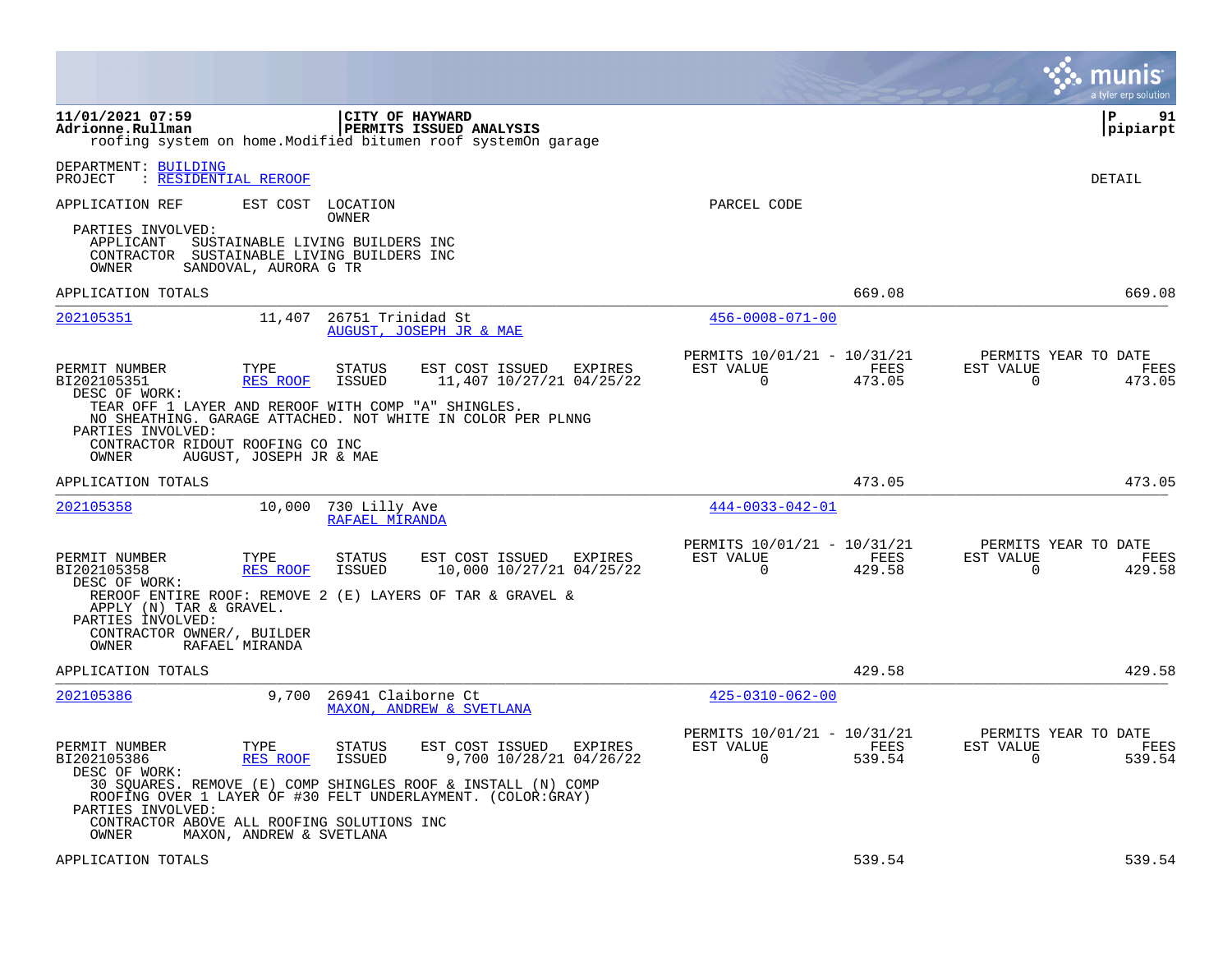|                                                         |          |                                                   |                     | munis<br>a tyler erp solution |
|---------------------------------------------------------|----------|---------------------------------------------------|---------------------|-------------------------------|
| 11/01/2021 07:59<br>Adrionne.Rullman                    |          | CITY OF HAYWARD<br><b>PERMITS ISSUED ANALYSIS</b> |                     | 92<br>P<br>pipiarpt           |
| DEPARTMENT: BUILDING<br>: RESIDENTIAL REROOF<br>PROJECT |          |                                                   |                     | DETAIL                        |
| APPLICATION REF                                         | EST COST | LOCATION                                          | PARCEL CODE         |                               |
| PROJECT TOTALS                                          |          | OWNER                                             | 31,442.89<br>0<br>0 | 31,442.89                     |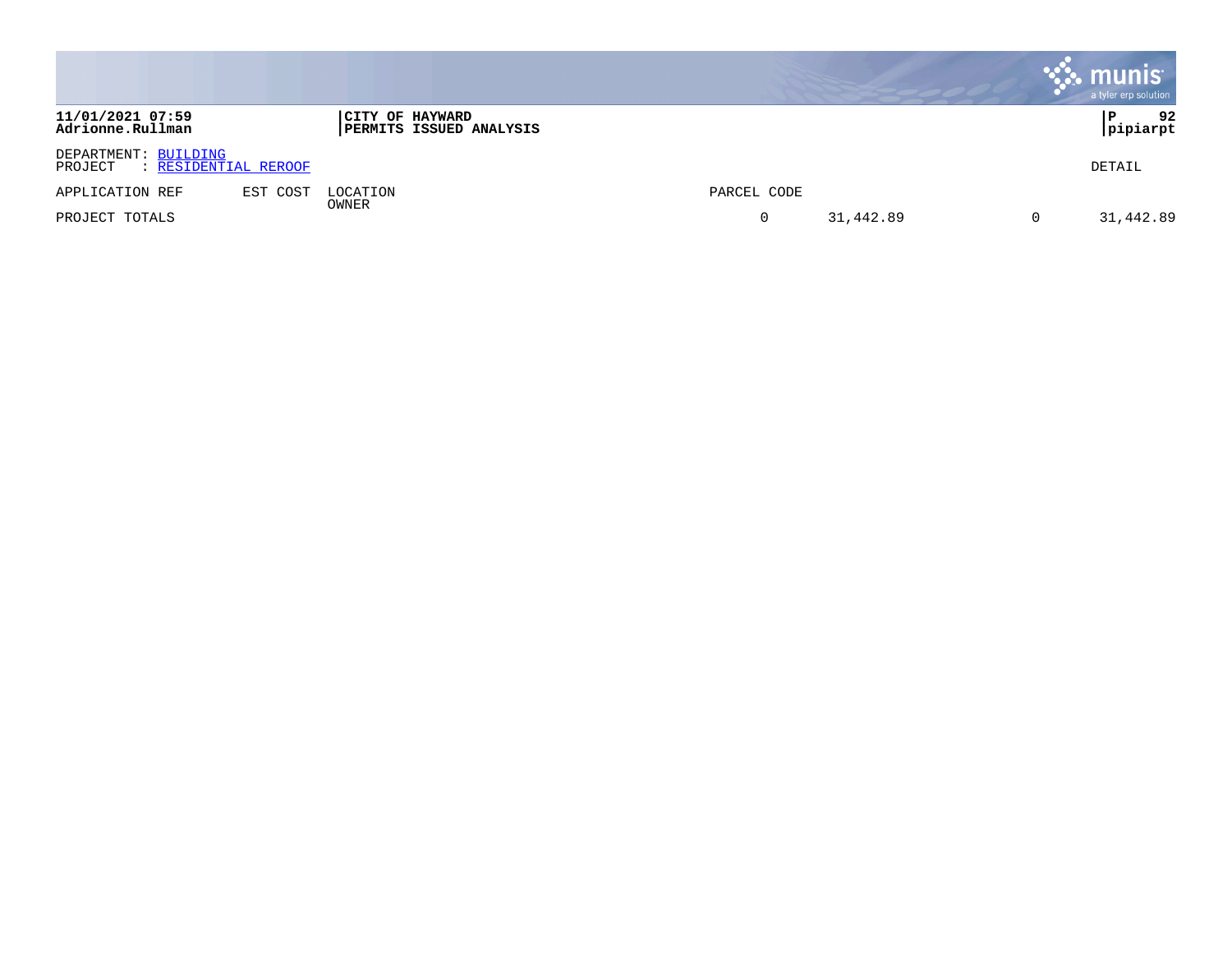|                                                                        |                                                                                                          |                                                     |                                                         |                |                          | a tyler erp solution                   |
|------------------------------------------------------------------------|----------------------------------------------------------------------------------------------------------|-----------------------------------------------------|---------------------------------------------------------|----------------|--------------------------|----------------------------------------|
| 11/01/2021 07:59<br>Adrionne.Rullman                                   |                                                                                                          | CITY OF HAYWARD<br>PERMITS ISSUED ANALYSIS          |                                                         |                |                          | P<br>93<br> pipiarpt                   |
| DEPARTMENT: BUILDING<br>PROJECT                                        | : NEW ELECTRICAL SERVICE RES                                                                             |                                                     |                                                         |                |                          | <b>DETAIL</b>                          |
| APPLICATION REF                                                        | EST COST LOCATION<br>OWNER                                                                               |                                                     | PARCEL CODE                                             |                |                          |                                        |
| 202104964                                                              | $\Omega$<br>2589 Darwin St                                                                               | MORALES, RICHARD M & JEANNINE                       | $456 - 0020 - 001 - 00$                                 |                |                          |                                        |
| PERMIT NUMBER<br>BI202104964<br>DESC OF WORK:<br>new 200 A MSP upgrade | TYPE<br><b>STATUS</b><br><b>ELEC SERVI ISSUED</b>                                                        | EST COST ISSUED<br>EXPIRES<br>$0$ 10/05/21 04/03/22 | PERMITS 10/01/21 - 10/31/21<br>EST VALUE<br>$\mathbf 0$ | FEES<br>236.67 | EST VALUE<br>$\mathbf 0$ | PERMITS YEAR TO DATE<br>FEES<br>236.67 |
| PARTIES INVOLVED:<br>OWNER                                             | APPLICANT BRIGHT PLANET SOLAR INC<br>CONTRACTOR BRIGHT PLANET SOLAR INC<br>MORALES, RICHARD M & JEANNINE |                                                     |                                                         |                |                          |                                        |
| APPLICATION TOTALS                                                     |                                                                                                          |                                                     |                                                         | 236.67         |                          | 236.67                                 |
| 202104965                                                              | $\Omega$<br>27758 Tampa Ave<br>SHEIKH, AMBREEN                                                           |                                                     | $464 - 0025 - 049 - 00$                                 |                |                          |                                        |
| PERMIT NUMBER<br>BI202104965<br>DESC OF WORK:                          | TYPE<br><b>STATUS</b><br>ELEC SERVI ISSUED<br>new MSP buss rating 125, main breaker 100                  | EST COST ISSUED<br>EXPIRES<br>$0$ 10/05/21 04/03/22 | PERMITS 10/01/21 - 10/31/21<br>EST VALUE<br>$\Omega$    | FEES<br>236.67 | EST VALUE<br>$\Omega$    | PERMITS YEAR TO DATE<br>FEES<br>236.67 |
| PARTIES INVOLVED:<br>OWNER                                             | APPLICANT BRIGHT PLANET SOLAR INC<br>CONTRACTOR BRIGHT PLANET SOLAR INC<br>SHEIKH, AMBREEN               |                                                     |                                                         |                |                          |                                        |
| APPLICATION TOTALS                                                     |                                                                                                          |                                                     |                                                         | 236.67         |                          | 236.67                                 |
| 202104973                                                              | $\overline{0}$<br>414 Culp Ave<br>BELTRAN, LIZET                                                         |                                                     | $444 - 0063 - 050 - 00$                                 |                |                          |                                        |
| PERMIT NUMBER<br>BI202104973<br>DESC OF WORK:                          | TYPE<br><b>STATUS</b><br>ELEC SERVI ISSUED<br>new 100 amp SMP 100A 120/240 v 1 PH, 3w                    | EST COST ISSUED EXPIRES<br>$0$ 10/05/21 04/03/22    | PERMITS 10/01/21 - 10/31/21<br>EST VALUE<br>$\Omega$    | FEES<br>236.67 | EST VALUE<br>$\Omega$    | PERMITS YEAR TO DATE<br>FEES<br>236.67 |
| PARTIES INVOLVED:<br>OWNER                                             | APPLICANT SUNPOWER CORPORATION SYSTEMS<br>CONTRACTOR SUNPOWER CORPORATION SYSTEMS<br>BELTRAN, LIZET      |                                                     |                                                         |                |                          |                                        |
| APPLICATION TOTALS                                                     |                                                                                                          |                                                     |                                                         | 236.67         |                          | 236.67                                 |
| 202104977                                                              | 0<br>29894 Larrabee St<br><b>VICTOR SHIN</b>                                                             |                                                     | $083 - 0251 - 007 - 00$                                 |                |                          |                                        |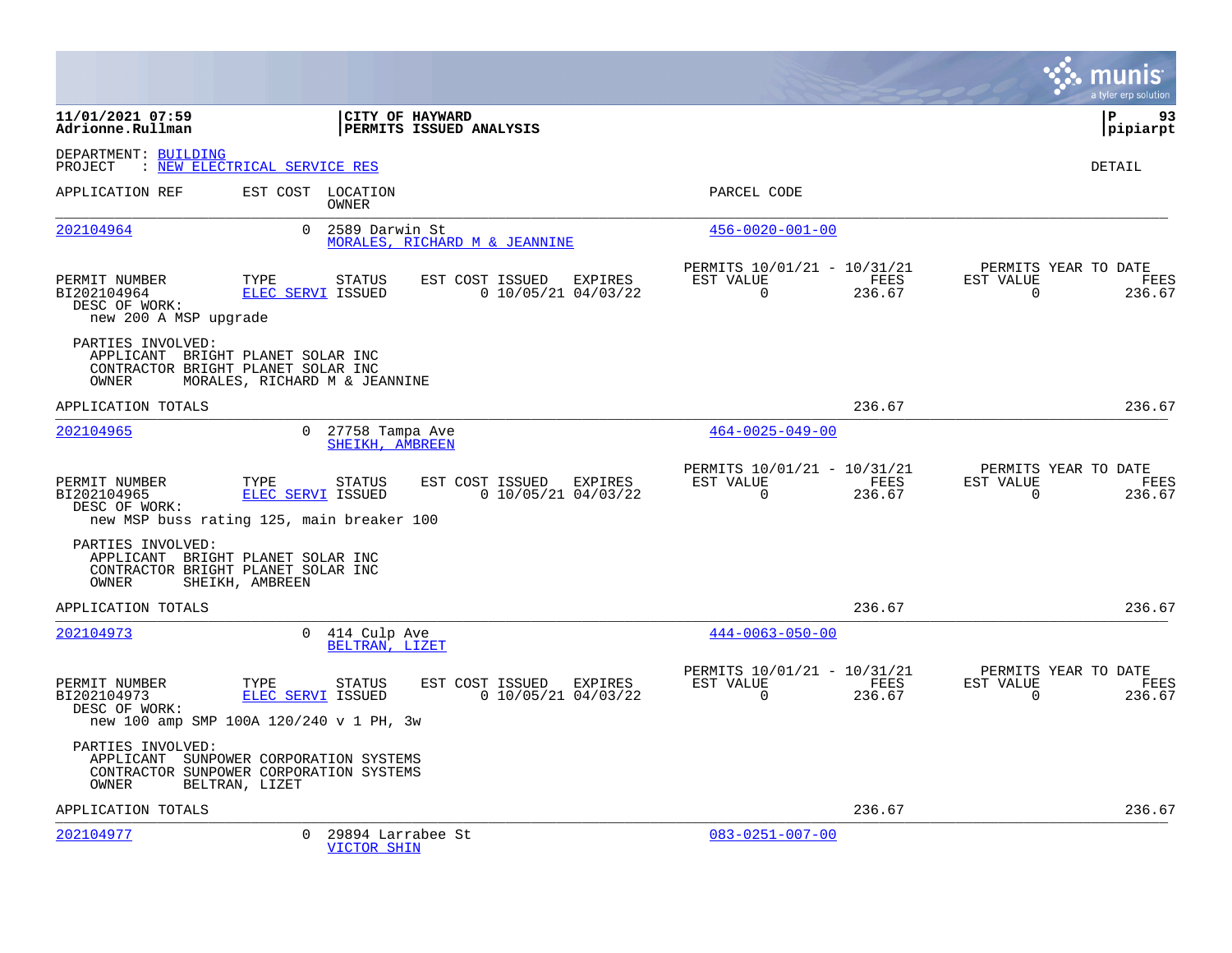|                                                                                                                |                                                                        |                                                                                                                      |                                                         |                       |                          | a tyler erp solution                   |
|----------------------------------------------------------------------------------------------------------------|------------------------------------------------------------------------|----------------------------------------------------------------------------------------------------------------------|---------------------------------------------------------|-----------------------|--------------------------|----------------------------------------|
| 11/01/2021 07:59<br>Adrionne.Rullman                                                                           |                                                                        | CITY OF HAYWARD<br>PERMITS ISSUED ANALYSIS                                                                           |                                                         |                       |                          | ΙP<br>94<br> pipiarpt                  |
| PERMIT NUMBER                                                                                                  | TYPE<br><b>STATUS</b>                                                  | EST COST ISSUED<br><b>EXPIRES</b>                                                                                    | PERMITS 10/01/21 - 10/31/21<br>EST VALUE                | <b>FEES</b>           | EST VALUE                | PERMITS YEAR TO DATE<br>FEES           |
| DEPARTMENT: BUILDING<br>PROJECT                                                                                | : NEW ELECTRICAL SERVICE RES                                           |                                                                                                                      |                                                         |                       |                          | DETAIL                                 |
| APPLICATION REF                                                                                                | EST COST LOCATION<br>OWNER                                             |                                                                                                                      | PARCEL CODE                                             |                       |                          |                                        |
| BI202104977<br>DESC OF WORK:<br>main panel change 125 A overhead                                               | ELEC SERVI ISSUED                                                      | $0$ 10/05/21 04/03/22                                                                                                | $\mathbf 0$                                             | 236.67                | $\mathbf 0$              | 236.67                                 |
| PARTIES INVOLVED:<br>APPLICANT SIMPLY SOLAR<br>CONTRACTOR SIMPLY SOLAR<br>OWNER<br>VICTOR SHIN                 |                                                                        |                                                                                                                      |                                                         |                       |                          |                                        |
| APPLICATION TOTALS                                                                                             |                                                                        |                                                                                                                      |                                                         | 236.67                |                          | 236.67                                 |
| 202105054                                                                                                      | 1,000<br>988 Rose St                                                   | CARLOS LOPEZ & REGINA MORABE                                                                                         | $428 - 0011 - 042 - 00$                                 |                       |                          |                                        |
| PERMIT NUMBER<br>BI202105054<br>DESC OF WORK:                                                                  | TYPE<br><b>STATUS</b><br>ELEC SERVI ISSUED                             | EST COST ISSUED<br>EXPIRES<br>1,000 10/07/21 04/05/22<br>service electrical panel upgrade from 100 to 200 amps       | PERMITS 10/01/21 - 10/31/21<br>EST VALUE<br>$\Omega$    | FEES<br>236.67        | EST VALUE<br>$\Omega$    | PERMITS YEAR TO DATE<br>FEES<br>236.67 |
| PARTIES INVOLVED:<br>CONTRACTOR OWNER/BUILDER<br>OWNER                                                         | APPLICANT CARLOS LOPEZ & REGINA MORABE<br>CARLOS LOPEZ & REGINA MORABE |                                                                                                                      |                                                         |                       |                          |                                        |
| APPLICATION TOTALS                                                                                             |                                                                        |                                                                                                                      |                                                         | 236.67                |                          | 236.67                                 |
| 202105121                                                                                                      | 7,500                                                                  | 992 Torrano Ave<br>JAM NAVID & GLORIA TRS                                                                            | $445 - 0220 - 067 - 00$                                 |                       |                          |                                        |
| PERMIT NUMBER<br>BI202105121<br>DESC OF WORK:<br>for future ADU<br>PARTIES INVOLVED:<br>CONTRACTOR LABAT, JOHN | TYPE<br><b>STATUS</b><br>ELEC SERVI ISSUED                             | EST COST ISSUED<br>EXPIRES<br>7,500 10/14/21 04/12/22<br>Upgrade Service from 200 amp 5 meter to new 320 amp 6 meter | PERMITS 10/01/21 - 10/31/21<br>EST VALUE<br>$\mathbf 0$ | <b>FEES</b><br>236.67 | EST VALUE<br>$\mathbf 0$ | PERMITS YEAR TO DATE<br>FEES<br>236.67 |
| OWNER                                                                                                          | JAM NAVID & GLORIA TRS                                                 |                                                                                                                      |                                                         |                       |                          |                                        |
| APPLICATION TOTALS                                                                                             |                                                                        |                                                                                                                      |                                                         | 236.67                |                          | 236.67                                 |
| 202105124                                                                                                      | $\Omega$                                                               | 26295 Regal Ave<br>ORTEGA, NOEL & CARMEN                                                                             | $454 - 0035 - 017 - 00$                                 |                       |                          |                                        |
| PERMIT NUMBER<br>BI202105124<br>DESC OF WORK:                                                                  | TYPE<br><b>STATUS</b><br><b>ELEC SERVI ISSUED</b>                      | EST COST ISSUED<br>EXPIRES<br>$0$ 10/14/21 04/15/22                                                                  | PERMITS 10/01/21 - 10/31/21<br>EST VALUE<br>0           | FEES<br>236.67        | EST VALUE<br>$\Omega$    | PERMITS YEAR TO DATE<br>FEES<br>236.67 |

New Service Disconnect add new 200 amp 2 meter sockets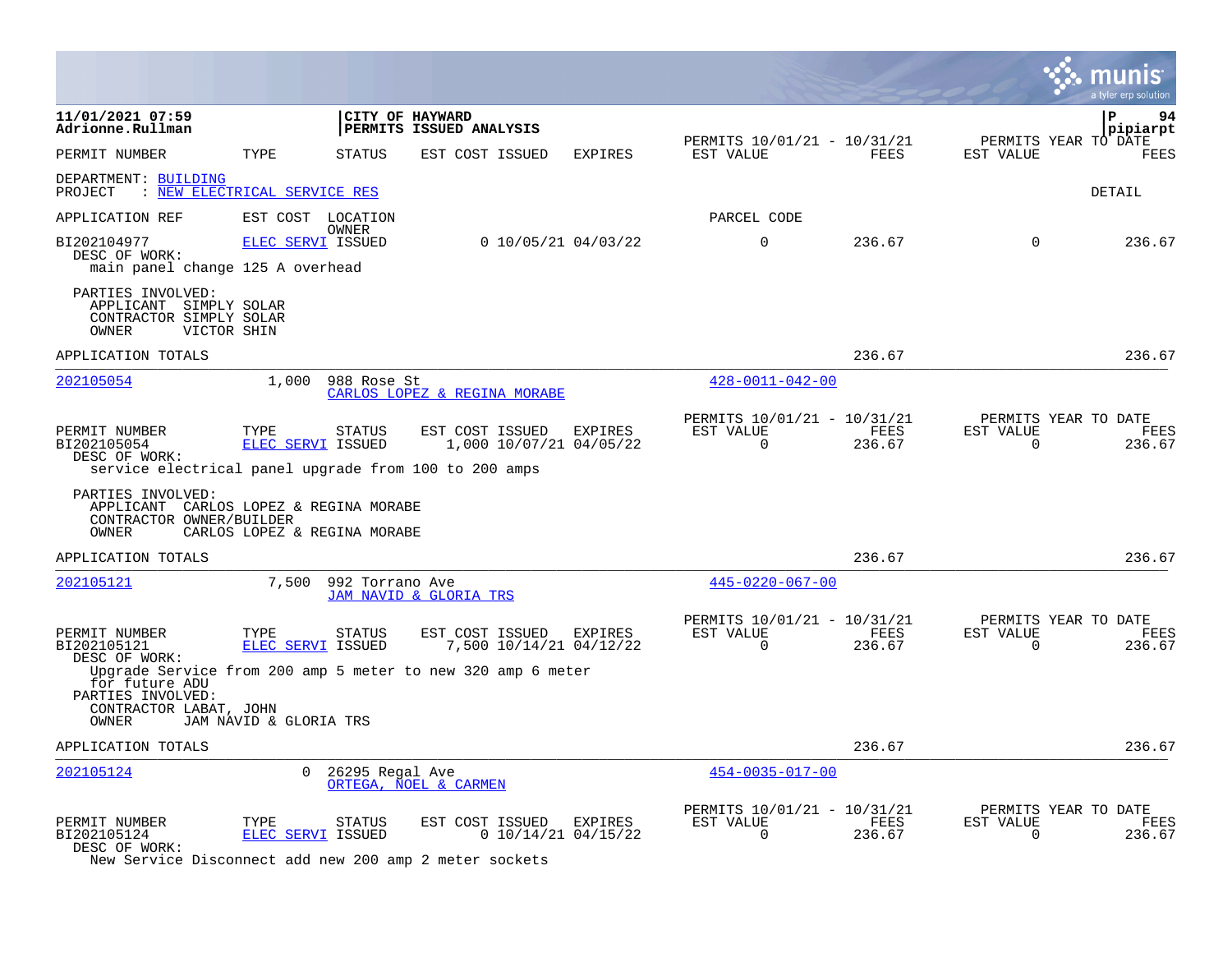|                                                                              |                                                                                           |                                                                                                                    |                                                         |                | a tyler erp solution                                            |
|------------------------------------------------------------------------------|-------------------------------------------------------------------------------------------|--------------------------------------------------------------------------------------------------------------------|---------------------------------------------------------|----------------|-----------------------------------------------------------------|
| 11/01/2021 07:59<br>Adrionne.Rullman                                         |                                                                                           | CITY OF HAYWARD<br>PERMITS ISSUED ANALYSIS                                                                         |                                                         |                | $\mathbf{P}$<br>95<br> pipiarpt                                 |
| DEPARTMENT: BUILDING<br>PROJECT                                              | : NEW ELECTRICAL SERVICE RES                                                              |                                                                                                                    |                                                         |                | DETAIL                                                          |
| APPLICATION REF                                                              | EST COST LOCATION<br>OWNER                                                                |                                                                                                                    | PARCEL CODE                                             |                |                                                                 |
| PARTIES INVOLVED:<br>AGENT<br>CONTRACTOR ORTEGA, NOEL & CARMEN<br>OWNER      | ESPARZA, MARCOS<br>ORTEGA, NOEL & CARMEN                                                  |                                                                                                                    |                                                         |                |                                                                 |
| APPLICATION TOTALS                                                           |                                                                                           |                                                                                                                    |                                                         | 236.67         | 236.67                                                          |
| 202105126                                                                    | 3,500<br>26614 Newport St<br>INDYMAC, BANK                                                |                                                                                                                    | $456 - 0008 - 037 - 00$                                 |                |                                                                 |
| PERMIT NUMBER<br>BI202105126<br>DESC OF WORK:                                | TYPE<br>STATUS<br>ELEC SERVI ISSUED                                                       | EST COST ISSUED EXPIRES<br>3,500 10/14/21 04/26/22<br>MAIN PANEL UPGRADE TO 200 AMPS, SAME LOCATION. NO ADDED LOAD | PERMITS 10/01/21 - 10/31/21<br>EST VALUE<br>$\mathbf 0$ | FEES<br>236.67 | PERMITS YEAR TO DATE<br>EST VALUE<br>FEES<br>$\Omega$<br>236.67 |
| PARTIES INVOLVED:<br>CONTRACTOR FORMOSA ELECTRIC CORP<br>OWNER               | INDYMAC, BANK                                                                             |                                                                                                                    |                                                         |                |                                                                 |
| APPLICATION TOTALS                                                           |                                                                                           |                                                                                                                    |                                                         | 236.67         | 236.67                                                          |
| 202105166                                                                    | 1,500 27864 Dickens Ave<br>CUEVAS, DAVID 2ND                                              |                                                                                                                    | $464 - 0050 - 060 - 00$                                 |                |                                                                 |
| PERMIT NUMBER<br>BI202105166<br>DESC OF WORK:<br>Service upgrade 66a to 200A | TYPE<br>STATUS<br>ELEC SERVI ISSUED                                                       | EST COST ISSUED EXPIRES<br>1,500 10/18/21 04/16/22                                                                 | PERMITS 10/01/21 - 10/31/21<br>EST VALUE<br>$\Omega$    | FEES<br>236.67 | PERMITS YEAR TO DATE<br>EST VALUE<br>FEES<br>$\Omega$<br>236.67 |
| PARTIES INVOLVED:<br>CONTRACTOR OWNER/BUILDER<br>OWNER                       | CUEVAS, DAVID 2ND                                                                         |                                                                                                                    |                                                         |                |                                                                 |
| APPLICATION TOTALS                                                           |                                                                                           |                                                                                                                    |                                                         | 236.67         | 236.67                                                          |
| 202105186                                                                    | $\Omega$<br>24906 Willimet Way<br>KOTSAKIS, JOHN                                          |                                                                                                                    | $443 - 0055 - 039 - 00$                                 |                |                                                                 |
| PERMIT NUMBER<br>BI202105186<br>DESC OF WORK:<br>125 amp MSP upgrade         | TYPE<br>STATUS<br>ELEC SERVI ISSUED                                                       | EST COST ISSUED<br>EXPIRES<br>$0$ 10/19/21 04/17/22                                                                | PERMITS 10/01/21 - 10/31/21<br>EST VALUE<br>$\mathbf 0$ | FEES<br>236.67 | PERMITS YEAR TO DATE<br>EST VALUE<br>FEES<br>$\Omega$<br>236.67 |
| PARTIES INVOLVED:<br>OWNER                                                   | APPLICANT BRIGHT PLANET SOLAR INC<br>CONTRACTOR BRIGHT PLANET SOLAR INC<br>KOTSAKIS, JOHN |                                                                                                                    |                                                         |                |                                                                 |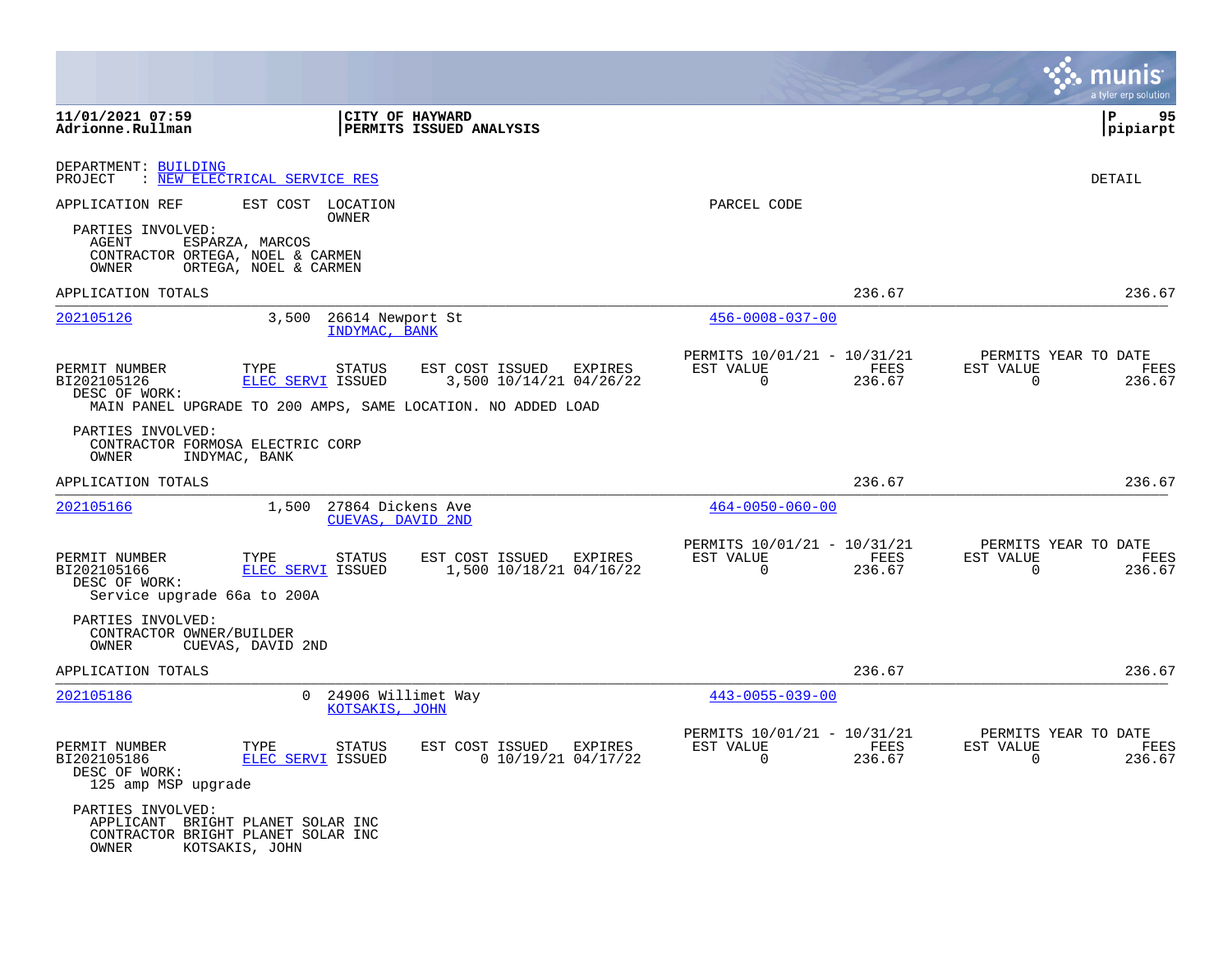|                                                                                                    |                                                                                                         |                                                     |                                                         | munis<br>a tyler erp solution                                                        |
|----------------------------------------------------------------------------------------------------|---------------------------------------------------------------------------------------------------------|-----------------------------------------------------|---------------------------------------------------------|--------------------------------------------------------------------------------------|
| 11/01/2021 07:59<br>Adrionne.Rullman<br>APPLICATION TOTALS                                         |                                                                                                         | <b>CITY OF HAYWARD</b><br>PERMITS ISSUED ANALYSIS   |                                                         | l P<br>96<br> pipiarpt<br>236.67<br>236.67                                           |
| DEPARTMENT: BUILDING<br>PROJECT : NEW ELECTRICAL SERVICE RES                                       |                                                                                                         |                                                     |                                                         | <b>DETAIL</b>                                                                        |
| APPLICATION REF                                                                                    | EST COST LOCATION<br>OWNER                                                                              |                                                     | PARCEL CODE                                             |                                                                                      |
| 202105192                                                                                          | $\mathbf{0}$<br>BRAR, DILJIT                                                                            | 4400 Quicksilver Ct                                 | $425 - 0490 - 138 - 00$                                 |                                                                                      |
| PERMIT NUMBER<br>BI202105192<br>DESC OF WORK:<br>225 amp MSP upgrade                               | TYPE<br>STATUS<br>ELEC SERVI ISSUED                                                                     | EST COST ISSUED<br>EXPIRES<br>$0$ 10/18/21 04/16/22 | PERMITS 10/01/21 - 10/31/21<br>EST VALUE<br>$\Omega$    | PERMITS YEAR TO DATE<br>FEES<br>EST VALUE<br>FEES<br>236.67<br>$\Omega$<br>236.67    |
| PARTIES INVOLVED:<br>OWNER                                                                         | APPLICANT SEMPER SOLARIS CONSTRUCTION INC<br>CONTRACTOR SEMPER SOLARIS CONSTRUCTION INC<br>BRAR, DILJIT |                                                     |                                                         |                                                                                      |
| APPLICATION TOTALS                                                                                 |                                                                                                         |                                                     |                                                         | 236.67<br>236.67                                                                     |
| 202105201                                                                                          | 7,000<br><b>SINGH, JASPAL</b>                                                                           | 1026 Palisade St                                    | $445 - 0160 - 040 - 00$                                 |                                                                                      |
| PERMIT NUMBER<br>BI202105201<br>DESC OF WORK:                                                      | <b>STATUS</b><br>TYPE<br>ELEC SERVI ISSUED<br>200amp main panel upgrade, EV charger                     | EST COST ISSUED EXPIRES<br>7,000 10/18/21 04/26/22  | PERMITS 10/01/21 - 10/31/21<br>EST VALUE<br>$\Omega$    | PERMITS YEAR TO DATE<br>EST VALUE<br>FEES<br>FEES<br>$\Omega$<br>236.67<br>236.67    |
| PARTIES INVOLVED:<br>APPLICANT TD WEST ELECTRIC INC<br>CONTRACTOR TD WEST ELECTRIC INC<br>OWNER    | SINGH, JASPAL                                                                                           |                                                     |                                                         |                                                                                      |
| APPLICATION TOTALS                                                                                 |                                                                                                         |                                                     |                                                         | 236.67<br>236.67                                                                     |
| 202105228                                                                                          | 4,600<br>LEE, TIAN                                                                                      | 24780 Woodacre Ave                                  | $443 - 0035 - 074 - 00$                                 |                                                                                      |
| PERMIT NUMBER<br>BI202105228<br>DESC OF WORK:<br>replace sub and main panels                       | TYPE<br>STATUS<br>ELEC SERVI ISSUED                                                                     | EST COST ISSUED EXPIRES<br>4,600 10/20/21 04/28/22  | PERMITS 10/01/21 - 10/31/21<br>EST VALUE<br>$\mathbf 0$ | PERMITS YEAR TO DATE<br>FEES<br>EST VALUE<br>FEES<br>236.67<br>$\mathbf 0$<br>236.67 |
| PARTIES INVOLVED:<br>APPLICANT ELECTRIC HEROES<br>CONTRACTOR ELECTRIC HEROES<br>LEE, TIAN<br>OWNER |                                                                                                         |                                                     |                                                         |                                                                                      |
| APPLICATION TOTALS                                                                                 |                                                                                                         |                                                     |                                                         | 236.67<br>236.67                                                                     |
| 202105234                                                                                          | 2,000                                                                                                   | 1255 Sangamore St<br>GALANG, CATHERINE & MANOLLTO B | $441 - 0012 - 028 - 00$                                 |                                                                                      |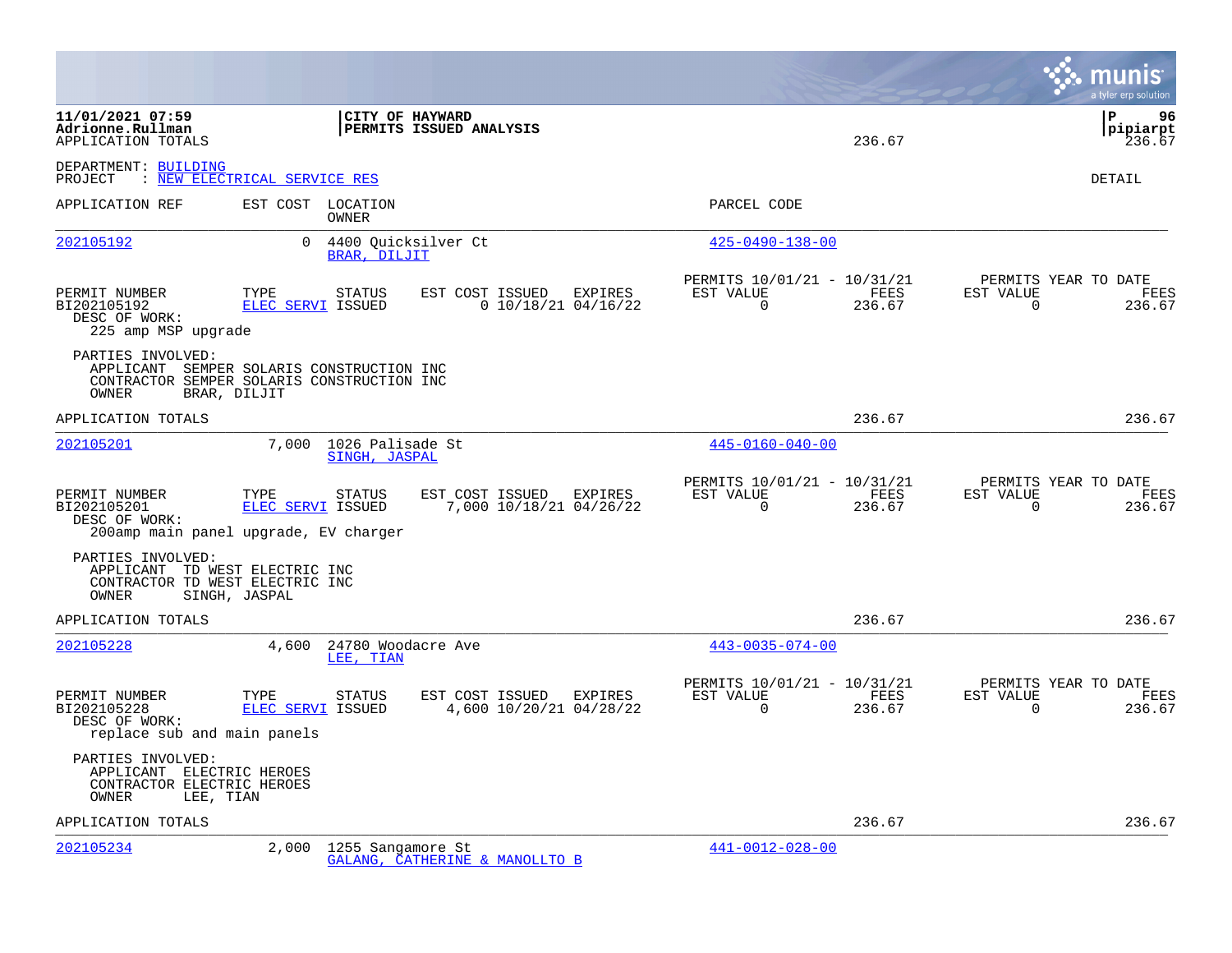|                                                                                                                                                                                                                                           |                                                            |                            |                                     |                                    |                                                         |                |                          | munis<br>a tyler erp solution          |
|-------------------------------------------------------------------------------------------------------------------------------------------------------------------------------------------------------------------------------------------|------------------------------------------------------------|----------------------------|-------------------------------------|------------------------------------|---------------------------------------------------------|----------------|--------------------------|----------------------------------------|
| 11/01/2021 07:59<br>Adrionne.Rullman                                                                                                                                                                                                      |                                                            | CITY OF HAYWARD            | PERMITS ISSUED ANALYSIS             |                                    |                                                         |                |                          | ΙP<br>97<br> pipiarpt                  |
| PERMIT NUMBER                                                                                                                                                                                                                             | TYPE                                                       | <b>STATUS</b>              | EST COST ISSUED                     | <b>EXPIRES</b>                     | PERMITS 10/01/21 - 10/31/21<br>EST VALUE                | FEES           | EST VALUE                | PERMITS YEAR TO DATE<br><b>FEES</b>    |
| DEPARTMENT: BUILDING<br>PROJECT                                                                                                                                                                                                           | : NEW ELECTRICAL SERVICE RES                               |                            |                                     |                                    |                                                         |                |                          | DETAIL                                 |
| APPLICATION REF                                                                                                                                                                                                                           | EST COST LOCATION                                          |                            |                                     |                                    | PARCEL CODE                                             |                |                          |                                        |
| BI202105234<br>DESC OF WORK:<br>Replace/Upgrade the electrical service from existing 100amps<br>to 200amp<br>PARTIES INVOLVED:<br>APPLICANT MP ELECTRIC INC<br>CONTRACTOR MP ELECTRIC INC<br>OWNER                                        | <b>ELEC SERVI ISSUED</b><br>GALANG, CATHERINE & MANOLLTO B | OWNER                      |                                     | 2,000 10/25/21 04/23/22            | $\mathbf 0$                                             | 236.67         | $\Omega$                 | 236.67                                 |
| APPLICATION TOTALS                                                                                                                                                                                                                        |                                                            |                            |                                     |                                    |                                                         | 236.67         |                          | 236.67                                 |
| 202105277                                                                                                                                                                                                                                 | 2,000                                                      | 25119 Pleasant Way         | YOUNG, WILLIE E ETAL                |                                    | $444 - 0048 - 040 - 00$                                 |                |                          |                                        |
| PERMIT NUMBER<br>BI202105277<br>DESC OF WORK:<br>Panel upgrade 100a to 200a                                                                                                                                                               | TYPE<br><b>ELEC SERVI ISSUED</b>                           | <b>STATUS</b>              | EST COST ISSUED                     | EXPIRES<br>2,000 10/25/21 04/23/22 | PERMITS 10/01/21 - 10/31/21<br>EST VALUE<br>$\mathbf 0$ | FEES<br>236.67 | EST VALUE<br>$\mathbf 0$ | PERMITS YEAR TO DATE<br>FEES<br>236.67 |
| PARTIES INVOLVED:<br>APPLICANT MBG NEW YORK ELECTRIC<br>CONTRACTOR MBG NEW YORK ELECTRIC<br>OWNER                                                                                                                                         | YOUNG, WILLIE E ETAL                                       |                            |                                     |                                    |                                                         |                |                          |                                        |
| APPLICATION TOTALS                                                                                                                                                                                                                        |                                                            |                            |                                     |                                    |                                                         | 236.67         |                          | 236.67                                 |
| 202105283                                                                                                                                                                                                                                 | 2,500                                                      | 2140 Dunn Rd<br>SEAH, TINA |                                     |                                    | $439 - 0016 - 031 - 02$                                 |                |                          |                                        |
| PERMIT NUMBER<br>BI202105283<br>DESC OF WORK:<br>R/R Existing 400A Svc with 400A 3 phase 4 meter can with a<br>single weather head<br>PARTIES INVOLVED:<br>APPLICANT NIELSEN ELECTRIC, INC.<br>CONTRACTOR NIELSEN ELECTRIC, INC.<br>OWNER | TYPE<br>ELEC SERVI ISSUED<br>SEAH, TINA                    | STATUS                     | EST COST ISSUED EXPIRES             | 2,500 10/25/21 04/23/22            | PERMITS 10/01/21 - 10/31/21<br>EST VALUE<br>$\Omega$    | FEES<br>236.67 | EST VALUE<br>$\Omega$    | PERMITS YEAR TO DATE<br>FEES<br>236.67 |
| APPLICATION TOTALS                                                                                                                                                                                                                        |                                                            |                            |                                     |                                    |                                                         | 236.67         |                          | 236.67                                 |
| 202105305                                                                                                                                                                                                                                 | $\Omega$                                                   | 21911 Thelma St            | YENNY, ALICIA C & GONZALEZ ISAIAS V |                                    | $432 - 0028 - 049 - 00$                                 |                |                          |                                        |
| PERMIT NUMBER<br>BI202105305                                                                                                                                                                                                              | TYPE<br>ELEC SERVI ISSUED                                  | <b>STATUS</b>              | EST COST ISSUED                     | EXPIRES<br>$0$ 10/26/21 04/24/22   | PERMITS 10/01/21 - 10/31/21<br>EST VALUE<br>$\Omega$    | FEES<br>236.67 | EST VALUE<br>0           | PERMITS YEAR TO DATE<br>FEES<br>236.67 |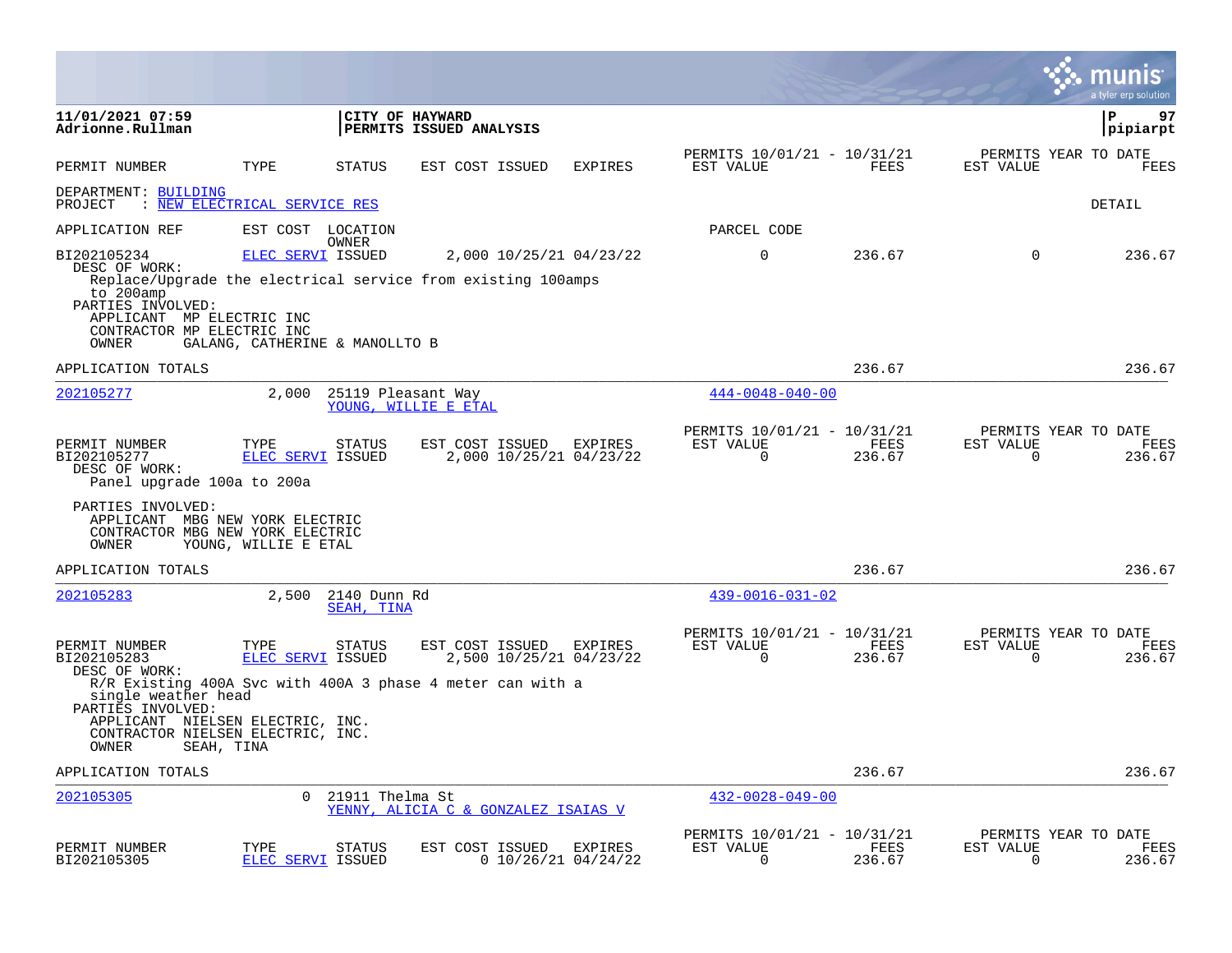|                                                                           |                                            |             |                    | <b>munis</b><br>a tyler erp solution |
|---------------------------------------------------------------------------|--------------------------------------------|-------------|--------------------|--------------------------------------|
| 11/01/2021 07:59<br>Adrionne.Rullman                                      | CITY OF HAYWARD<br>PERMITS ISSUED ANALYSIS |             |                    | 98<br>P<br>pipiarpt                  |
| DEPARTMENT: BUILDING<br>: NEW ELECTRICAL SERVICE RES<br>PROJECT           |                                            |             |                    | DETAIL                               |
| EST COST<br>APPLICATION REF<br>DESC OF WORK:<br>install 100 A main panel  | LOCATION<br>OWNER                          | PARCEL CODE |                    |                                      |
| PARTIES INVOLVED:<br>APPLICANT<br>SUNRUN<br>CONTRACTOR<br>SUNRUN<br>OWNER | YENNY, ALICIA C & GONZALEZ ISAIAS V        |             |                    |                                      |
| APPLICATION TOTALS<br>PROJECT TOTALS                                      |                                            | $\Omega$    | 236.67<br>4,023.39 | 236.67<br>4,023.39                   |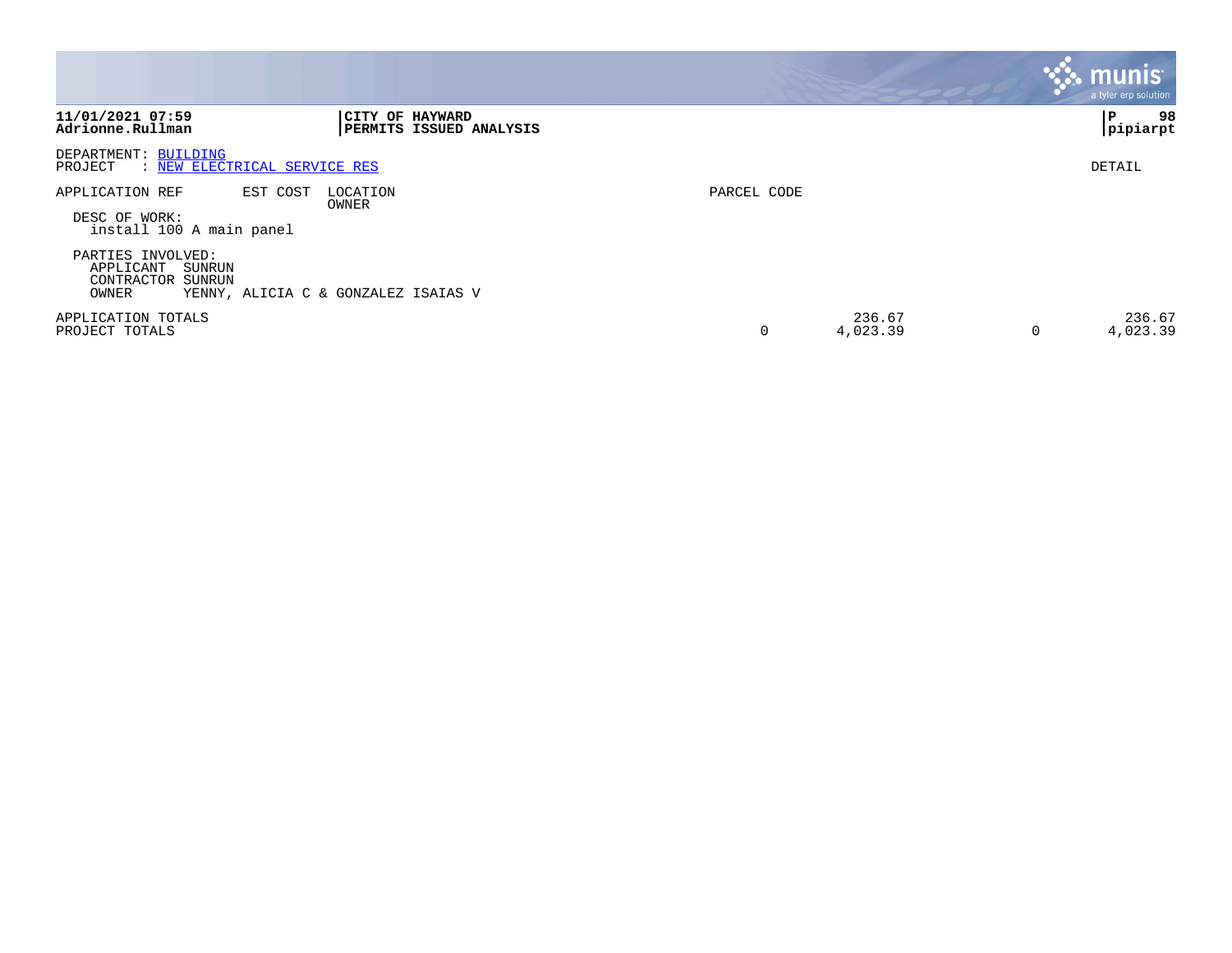|                                                                                                                                       |                                  |                                         |                                                                                                         |         |                                                         |                  |                          | a tyler erp solution                     |
|---------------------------------------------------------------------------------------------------------------------------------------|----------------------------------|-----------------------------------------|---------------------------------------------------------------------------------------------------------|---------|---------------------------------------------------------|------------------|--------------------------|------------------------------------------|
| 11/01/2021 07:59<br>Adrionne.Rullman                                                                                                  |                                  | CITY OF HAYWARD                         | PERMITS ISSUED ANALYSIS                                                                                 |         |                                                         |                  |                          | l P<br>99<br> pipiarpt                   |
| DEPARTMENT: BUILDING<br>PROJECT                                                                                                       | : SEISMIC UPGRADE/FOUNDATION REP |                                         |                                                                                                         |         |                                                         |                  |                          | DETAIL                                   |
| APPLICATION REF                                                                                                                       |                                  | EST COST LOCATION<br>OWNER              |                                                                                                         |         | PARCEL CODE                                             |                  |                          |                                          |
| 202103654                                                                                                                             | 35,000                           | 26379 Whitman St<br>WHITMAN, GREEN LP   |                                                                                                         |         | $452 - 0016 - 026 - 05$                                 |                  |                          |                                          |
| PERMIT NUMBER<br>BI202103654<br>DESC OF WORK:<br>BUILDING #12: VOLUNTARY SEISMIC RETROFIT - INCLUDES                                  | TYPE<br>SEISMIC/FN ISSUED        | <b>STATUS</b>                           | EST COST ISSUED EXPIRES<br>35,000 10/12/21 04/10/22                                                     |         | PERMITS 10/01/21 - 10/31/21<br>EST VALUE<br>$\mathbf 0$ | FEES<br>1,540.34 | EST VALUE<br>$\mathbf 0$ | PERMITS YEAR TO DATE<br>FEES<br>1,540.34 |
| FOUNDATION BOLTING, SHEAR PLY<br>PARTIES INVOLVED:<br>APPLICANT KING, PETER<br>CONTRACTOR KING CONSTRUCTION<br>OWNER                  | WHITMAN, GREEN LP                |                                         |                                                                                                         |         |                                                         |                  |                          |                                          |
| APPLICATION TOTALS                                                                                                                    |                                  |                                         |                                                                                                         |         |                                                         | 1,540.34         |                          | 1,540.34                                 |
| 202103655                                                                                                                             | 35,000                           | 26379 Whitman St<br>WHITMAN, GREEN LP   |                                                                                                         |         | $452 - 0016 - 026 - 05$                                 |                  |                          |                                          |
| PERMIT NUMBER<br>BI202103655<br>DESC OF WORK:<br>BUILDING #10: VOLUNTARY SEISMIC RETROFIT - INCLUDES<br>FOUNDATION BOLTING, SHEAR PLY | TYPE<br>SEISMIC/FN ISSUED        | <b>STATUS</b>                           | EST COST ISSUED<br>35,000 10/12/21 04/10/22                                                             | EXPIRES | PERMITS 10/01/21 - 10/31/21<br>EST VALUE<br>$\Omega$    | FEES<br>1,540.34 | EST VALUE<br>$\Omega$    | PERMITS YEAR TO DATE<br>FEES<br>1,540.34 |
| PARTIES INVOLVED:<br>APPLICANT KING, PETER<br>CONTRACTOR KING CONSTRUCTION<br>OWNER                                                   | WHITMAN, GREEN LP                |                                         |                                                                                                         |         |                                                         |                  |                          |                                          |
| APPLICATION TOTALS                                                                                                                    |                                  |                                         |                                                                                                         |         |                                                         | 1,540.34         |                          | 1,540.34                                 |
| 202105004                                                                                                                             | 7,000                            | 992 Torrano Ave                         | JAM NAVID & GLORIA TRS                                                                                  |         | $445 - 0220 - 067 - 00$                                 |                  |                          |                                          |
| PERMIT NUMBER<br>BI202105004<br>DESC OF WORK:                                                                                         | TYPE<br>SEISMIC/FN COMPLT        | <b>STATUS</b>                           | EST COST ISSUED<br>7,000 10/07/21 04/19/22<br>volutary seismic retrofit. strengthen existing connection | EXPIRES | PERMITS 10/01/21 - 10/31/21<br>EST VALUE<br>$\Omega$    | FEES<br>540.78   | EST VALUE<br>$\Omega$    | PERMITS YEAR TO DATE<br>FEES<br>540.78   |
| PARTIES INVOLVED:<br>APPLICANT MAJESTIC BUILDERS<br>CONTRACTOR MAJESTIC BUILDERS<br>OWNER                                             | JAM NAVID & GLORIA TRS           |                                         |                                                                                                         |         |                                                         |                  |                          |                                          |
| APPLICATION TOTALS                                                                                                                    |                                  |                                         |                                                                                                         |         |                                                         | 540.78           |                          | 540.78                                   |
| 202105022                                                                                                                             | 3,000                            | 23755 Odom Dr<br><b>JOINES, KAREN L</b> |                                                                                                         |         | $432 - 0060 - 056 - 00$                                 |                  |                          |                                          |

 $\mathcal{L}^{\text{max}}$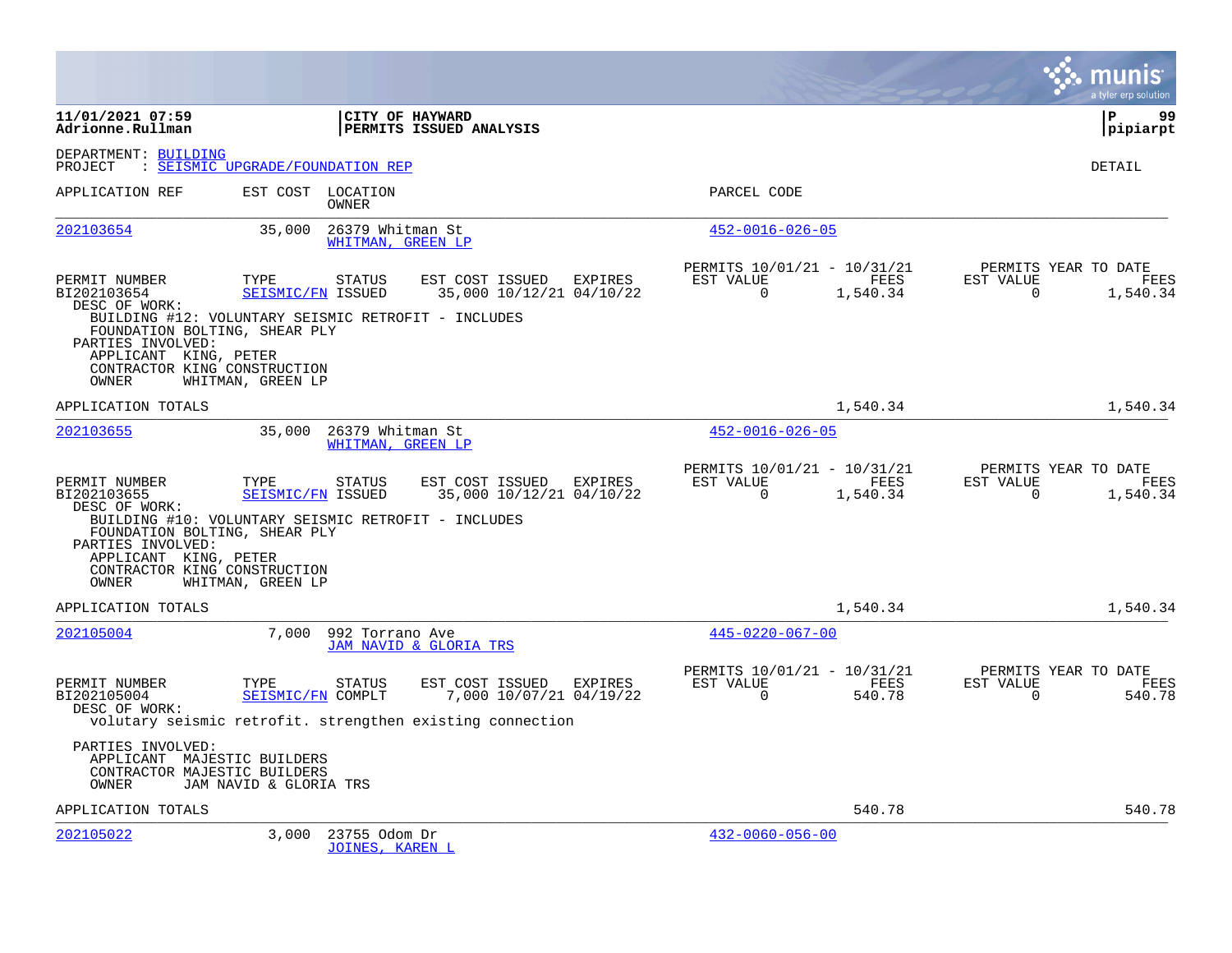|                                                                                          |                   |                 |                                |         |                             |                    |           | a tyler erp solution                         |
|------------------------------------------------------------------------------------------|-------------------|-----------------|--------------------------------|---------|-----------------------------|--------------------|-----------|----------------------------------------------|
| 11/01/2021 07:59<br>Adrionne.Rullman                                                     |                   | CITY OF HAYWARD | <b>PERMITS ISSUED ANALYSIS</b> |         | PERMITS 10/01/21 - 10/31/21 |                    |           | 100<br>P<br>pipiarpt<br>PERMITS YEAR TO DATE |
| PERMIT NUMBER                                                                            | TYPE              | STATUS          | EST COST ISSUED                | EXPIRES | EST VALUE                   | FEES               | EST VALUE | FEES                                         |
| DEPARTMENT: BUILDING<br>PROJECT<br>: SEISMIC UPGRADE/FOUNDATION REP                      |                   |                 |                                |         |                             |                    |           | DETAIL                                       |
| APPLICATION REF                                                                          | EST COST          | LOCATION        |                                |         | PARCEL CODE                 |                    |           |                                              |
| BI202105022<br>DESC OF WORK:<br>Voluntary seismic retrofit in accordance with Plan Set A | SEISMIC/FN ISSUED | OWNER           | 3,000 10/18/21 04/16/22        |         | 0                           | 147.00             | $\Omega$  | 147.00                                       |
| PARTIES INVOLVED:<br>CONTRACTOR AVANT-GARDE<br>OWNER                                     | JOINES, KAREN L   |                 |                                |         |                             |                    |           |                                              |
| APPLICATION TOTALS<br>PROJECT TOTALS                                                     |                   |                 |                                |         | 0                           | 147.00<br>3,768.46 | $\Omega$  | 147.00<br>3,768.46                           |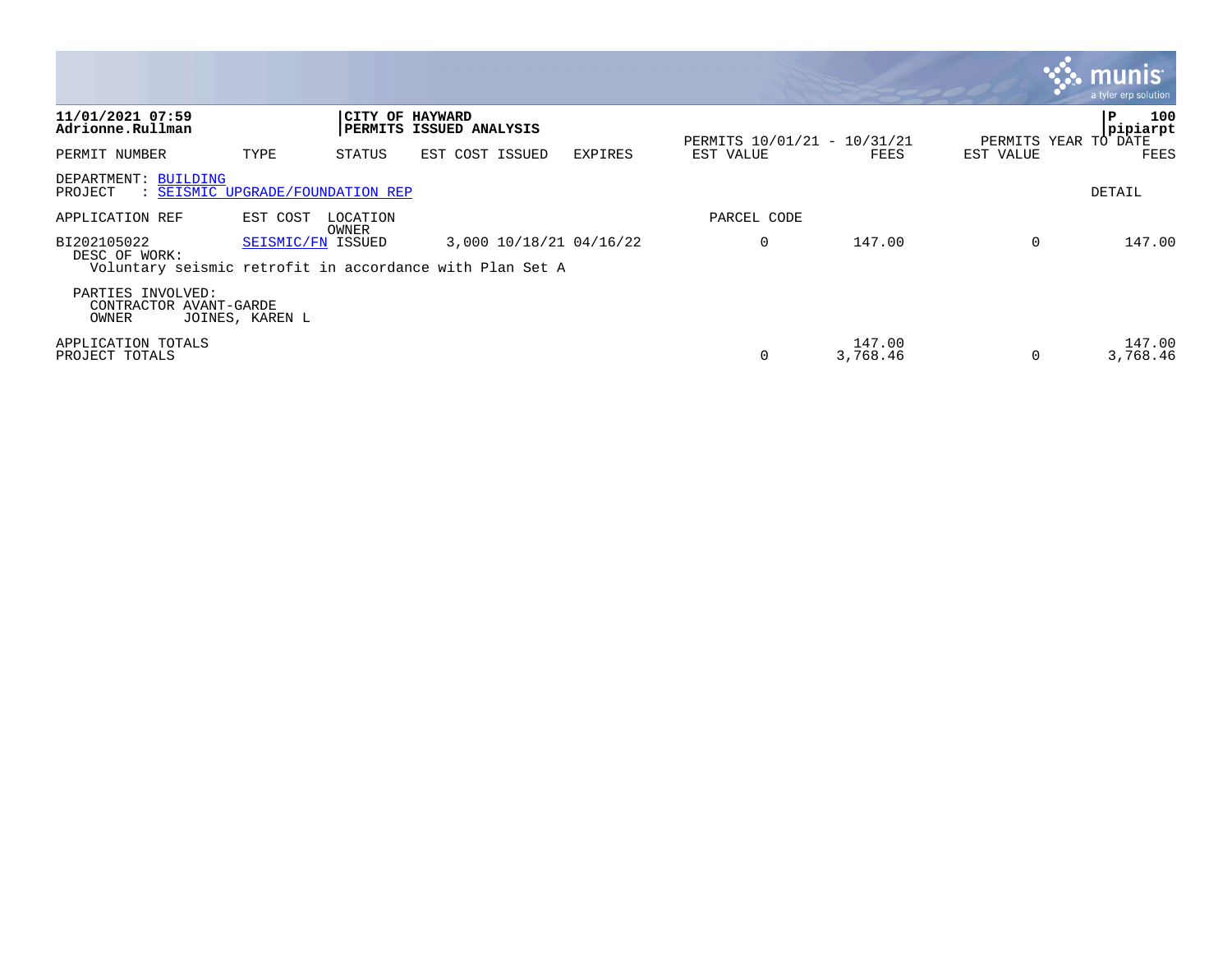|                                                                                                                                                                                            |                                           |                                         |                                                    |         |                                                      |                  |                       | a tyler erp solution                   |
|--------------------------------------------------------------------------------------------------------------------------------------------------------------------------------------------|-------------------------------------------|-----------------------------------------|----------------------------------------------------|---------|------------------------------------------------------|------------------|-----------------------|----------------------------------------|
| 11/01/2021 07:59<br>Adrionne.Rullman                                                                                                                                                       |                                           |                                         | CITY OF HAYWARD<br><b> PERMITS ISSUED ANALYSIS</b> |         |                                                      |                  |                       | 101<br>P<br> pipiarpt                  |
| DEPARTMENT: BUILDING<br>: SEWER REPLACE/REPAIR RES<br>PROJECT                                                                                                                              |                                           |                                         |                                                    |         |                                                      |                  |                       | <b>DETAIL</b>                          |
| APPLICATION REF                                                                                                                                                                            |                                           | EST COST LOCATION<br>OWNER              |                                                    |         | PARCEL CODE                                          |                  |                       |                                        |
| 202104690                                                                                                                                                                                  | 18,477                                    | 25673 Sublett Dr<br>COOPER, CHARLENE M  |                                                    |         | $444 - 0075 - 095 - 00$                              |                  |                       |                                        |
| PERMIT NUMBER<br>BI202104690<br>DESC OF WORK:<br>Replace sewer line from foundation to street                                                                                              | TYPE<br><b>SEWER</b>                      | STATUS<br>ISSUED                        | EST COST ISSUED<br>18,477 10/19/21 04/17/22        | EXPIRES | PERMITS 10/01/21 - 10/31/21<br>EST VALUE<br>$\Omega$ | FEES<br>326.34   | EST VALUE<br>$\Omega$ | PERMITS YEAR TO DATE<br>FEES<br>326.34 |
| PARTIES INVOLVED:<br>CONTRACTOR RESCUE ROOTER<br>OWNER                                                                                                                                     | COOPER, CHARLENE M                        |                                         |                                                    |         |                                                      |                  |                       |                                        |
| APPLICATION TOTALS                                                                                                                                                                         |                                           |                                         |                                                    |         |                                                      | 326.34           |                       | 326.34                                 |
| 202105326                                                                                                                                                                                  | 4,200                                     | 25312 Calaroga Ave<br>FURTCH, ANTHONY R |                                                    |         | $442 - 0060 - 181 - 00$                              |                  |                       |                                        |
| PERMIT NUMBER<br>BI202105326<br>DESC OF WORK:<br>SEWER LATERAL REPLACEMENT<br>ALL ON PRIVATE PROPERTY.<br>PARTIES INVOLVED:<br>CONTRACTOR LARRIETA SANITATION CONSTRUCTION<br><b>OWNER</b> | TYPE<br><b>SEWER</b><br>FURTCH, ANTHONY R | <b>STATUS</b><br>ISSUED                 | EST COST ISSUED<br>4,200 10/26/21 04/24/22         | EXPIRES | PERMITS 10/01/21 - 10/31/21<br>EST VALUE<br>$\Omega$ | FEES<br>326.34   | EST VALUE<br>$\Omega$ | PERMITS YEAR TO DATE<br>FEES<br>326.34 |
| APPLICATION TOTALS<br>PROJECT TOTALS                                                                                                                                                       |                                           |                                         |                                                    |         | $\Omega$                                             | 326.34<br>652.68 | $\mathbf 0$           | 326.34<br>652.68                       |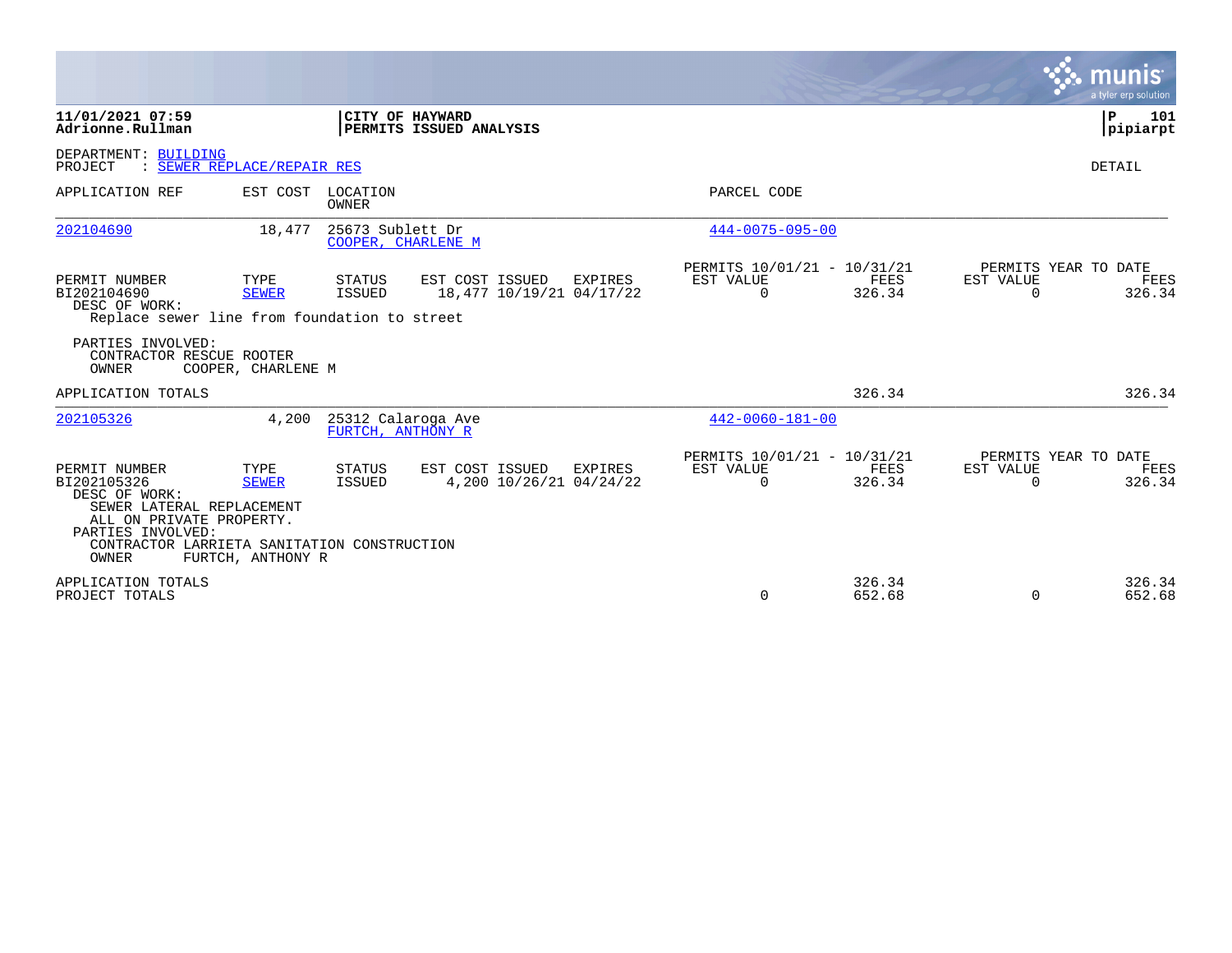|                                                                                                                                                               |                                                        |                         |                                                                                                                              |                                                      |                         |                       | munis<br>a tyler erp solution                   |
|---------------------------------------------------------------------------------------------------------------------------------------------------------------|--------------------------------------------------------|-------------------------|------------------------------------------------------------------------------------------------------------------------------|------------------------------------------------------|-------------------------|-----------------------|-------------------------------------------------|
| 11/01/2021 07:59<br>Adrionne.Rullman                                                                                                                          |                                                        |                         | CITY OF HAYWARD<br>PERMITS ISSUED ANALYSIS                                                                                   |                                                      |                         |                       | 102<br>ΙP<br> pipiarpt                          |
| DEPARTMENT: BUILDING<br>PROJECT<br>: SIGN PERMIT                                                                                                              |                                                        |                         |                                                                                                                              |                                                      |                         |                       | DETAIL                                          |
| APPLICATION REF                                                                                                                                               | EST COST                                               | LOCATION<br>OWNER       |                                                                                                                              | PARCEL CODE                                          |                         |                       |                                                 |
| 202104663                                                                                                                                                     | 10,500                                                 |                         | 30186 Industrial Pkwy SW<br>HAYWARD, WHIPPLE ASSOCIATES LLC                                                                  | 475-0182-007-00                                      |                         |                       |                                                 |
| PERMIT NUMBER<br>BI202104663<br>DESC OF WORK:<br>TENANT PANEL FOR "T-MOBILE"<br>PARTIES INVOLVED:<br>APPLICANT FORD, DAVID<br>CONTRACTOR COAST SIGNS<br>OWNER | TYPE<br><b>SIGN</b><br>HAYWARD, WHIPPLE ASSOCIATES LLC | STATUS<br><b>ISSUED</b> | EST COST ISSUED<br><b>EXPIRES</b><br>10,500 10/12/21 04/10/22<br>INSTALL (2) ILLUMINATED WALL SIGNS AND RE-FACE (1) EXISTING | PERMITS 10/01/21 - 10/31/21<br>EST VALUE<br>$\Omega$ | <b>FEES</b><br>1,070.41 | EST VALUE<br>$\Omega$ | PERMITS YEAR TO DATE<br><b>FEES</b><br>1,070.41 |
| APPLICATION TOTALS                                                                                                                                            |                                                        |                         |                                                                                                                              |                                                      | 1,070.41                |                       | 1,070.41                                        |
| 202105014                                                                                                                                                     | 2,950                                                  | 24540 Clawiter Rd       | BMR. BRIDGEVIEW TECHNOLOGY PARK LLC                                                                                          | $441 - 0065 - 026 - 00$                              |                         |                       |                                                 |
| PERMIT NUMBER<br>BI202105014<br>DESC OF WORK:<br>install non-illuminated wall sign                                                                            | TYPE<br><b>SIGN</b>                                    | <b>STATUS</b><br>ISSUED | EST COST ISSUED<br><b>EXPIRES</b><br>2,950 10/07/21 04/05/22                                                                 | PERMITS 10/01/21 - 10/31/21<br>EST VALUE<br>$\Omega$ | FEES<br>604.61          | EST VALUE<br>$\Omega$ | PERMITS YEAR TO DATE<br>FEES<br>604.61          |
| PARTIES INVOLVED:<br>APPLICANT GAPHOOR, AALEYAH<br>CONTRACTOR BAY SIGNS INC.<br>OWNER                                                                         | BMR, BRIDGEVIEW TECHNOLOGY PARK LLC                    |                         |                                                                                                                              |                                                      |                         |                       |                                                 |
| APPLICATION TOTALS<br>PROJECT TOTALS                                                                                                                          |                                                        |                         |                                                                                                                              | 0                                                    | 604.61<br>1,675.02      | 0                     | 604.61<br>1,675.02                              |

**Contract**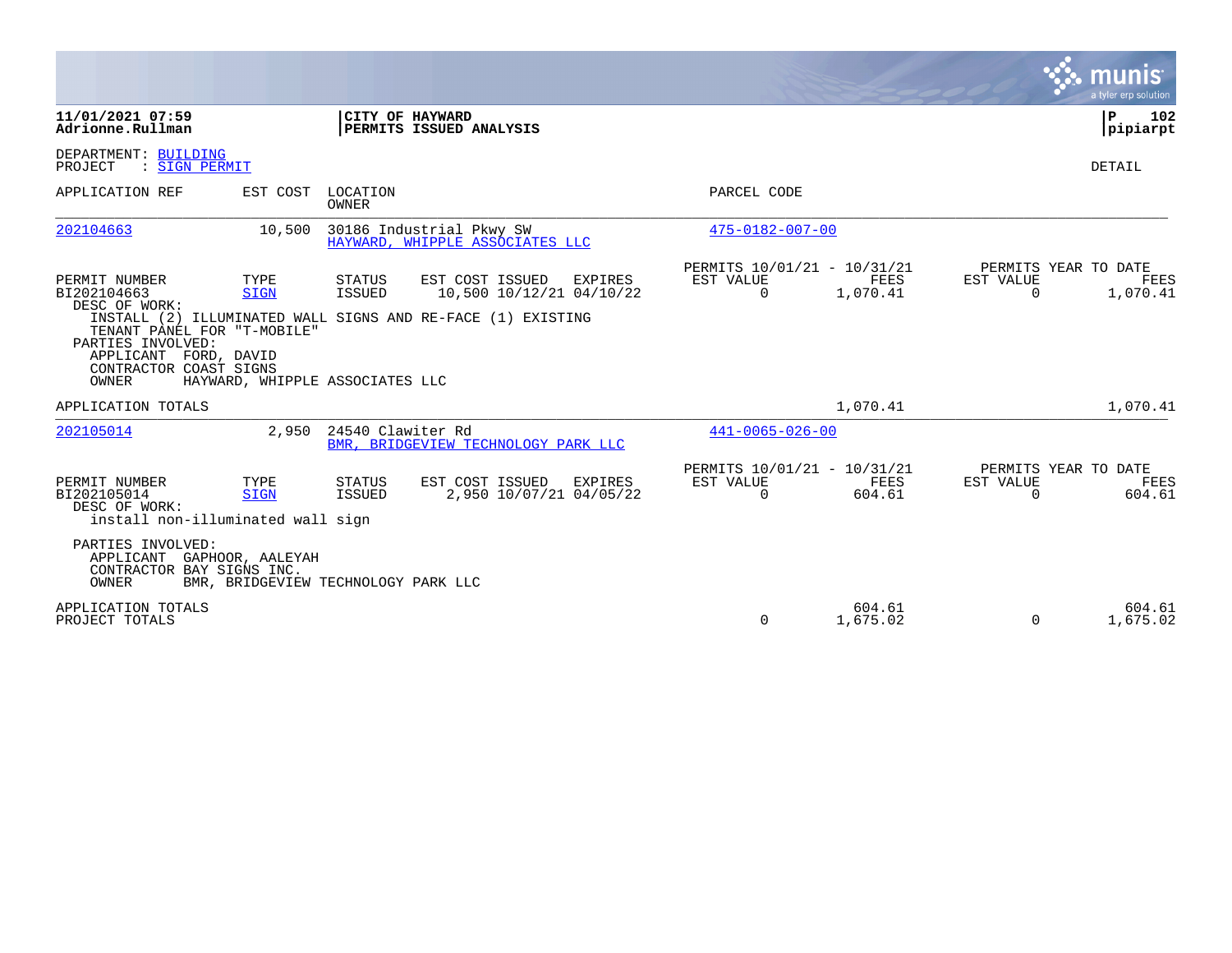|                                                                                                 |                           |                        |                                                        |                                                      |                  |                       | <b>munis</b><br>a tyler erp solution   |
|-------------------------------------------------------------------------------------------------|---------------------------|------------------------|--------------------------------------------------------|------------------------------------------------------|------------------|-----------------------|----------------------------------------|
| 11/01/2021 07:59<br>Adrionne.Rullman                                                            |                           | <b>CITY OF HAYWARD</b> | PERMITS ISSUED ANALYSIS                                |                                                      |                  |                       | 103<br>ΙP<br> pipiarpt                 |
| DEPARTMENT: BUILDING<br>: STUCCO/SIDING WORK<br>PROJECT                                         |                           |                        |                                                        |                                                      |                  |                       | DETAIL                                 |
| APPLICATION REF                                                                                 | EST COST                  | LOCATION<br>OWNER      |                                                        | PARCEL CODE                                          |                  |                       |                                        |
| 202104992                                                                                       | 10,000                    | 50 Austin Ave          | HERITAGE, AUSTIN COMMONS LP & HERITAGE H               | $443 - 0085 - 011 - 03$                              |                  |                       |                                        |
| PERMIT NUMBER<br>BI202104992<br>DESC OF WORK:<br>T1-11 Siding removal and replace #600 Building | TYPE<br>STUCCO/SID ISSUED | STATUS                 | EST COST ISSUED<br>EXPIRES<br>10,000 10/18/21 04/16/22 | PERMITS 10/01/21 - 10/31/21<br>EST VALUE<br>$\Omega$ | FEES<br>509.99   | EST VALUE<br>$\Omega$ | PERMITS YEAR TO DATE<br>FEES<br>509.99 |
| PARTIES INVOLVED:<br>APPLICANT<br>CONTRACTOR FIERRO CONSTRUCTION INC<br>OWNER                   | FIERRO CONSTRUCTION INC   |                        | HERITAGE, AUSTIN COMMONS LP & HERITAGE H               |                                                      |                  |                       |                                        |
| APPLICATION TOTALS<br>PROJECT TOTALS                                                            |                           |                        |                                                        |                                                      | 509.99<br>509.99 | $\Omega$              | 509.99<br>509.99                       |

the contract of the contract of

and the contract of the contract of the contract of the contract of the contract of the contract of the contract of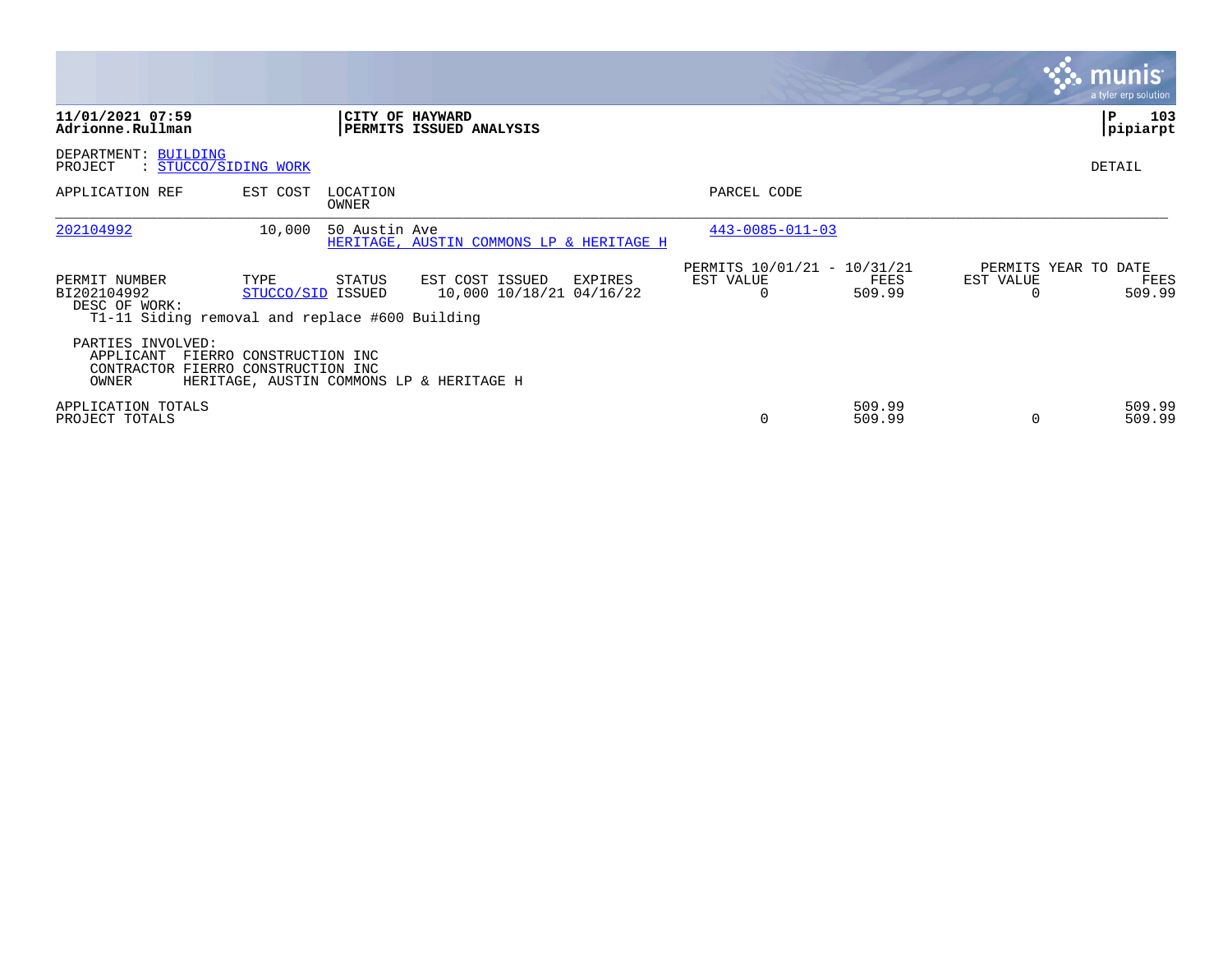|                                                                                                                                                                                                                                       |                                                      |                   |                                                       |                                               |                      |                | <b>munis</b><br>a tyler erp solution     |
|---------------------------------------------------------------------------------------------------------------------------------------------------------------------------------------------------------------------------------------|------------------------------------------------------|-------------------|-------------------------------------------------------|-----------------------------------------------|----------------------|----------------|------------------------------------------|
| 11/01/2021 07:59<br>Adrionne.Rullman                                                                                                                                                                                                  |                                                      |                   | CITY OF HAYWARD<br>PERMITS ISSUED ANALYSIS            |                                               |                      |                | 104<br>P.<br> pipiarpt                   |
| DEPARTMENT: BUILDING<br>PROJECT<br>: TRASH ENCLOSURE                                                                                                                                                                                  |                                                      |                   |                                                       |                                               |                      |                | DETAIL                                   |
| APPLICATION REF                                                                                                                                                                                                                       | EST COST                                             | LOCATION<br>OWNER |                                                       | PARCEL CODE                                   |                      |                |                                          |
| 202100485                                                                                                                                                                                                                             | 9,660                                                | 2595 Depot Rd     | ALLIED 2595 DEPOT, L.P.                               | $441 - 0068 - 040 - 04$                       |                      |                |                                          |
| PERMIT NUMBER<br>BI202100485<br>DESC OF WORK:<br>Construction of new Type VB 200 sq ft trash enclosure<br>shares plans with 202100482/484/486<br>PARTIES INVOLVED:<br>APPLICANT LEUNG, MACY<br>CONTRACTOR CAHILL CONTRACTORS<br>OWNER | TYPE<br>TRASH ENCL ISSUED<br>ALLIED 2595 DEPOT, L.P. | STATUS            | EST COST ISSUED<br>EXPIRES<br>9,660 10/17/21 04/15/22 | PERMITS 10/01/21 - 10/31/21<br>EST VALUE<br>0 | FEES<br>1,237.14     | EST VALUE<br>0 | PERMITS YEAR TO DATE<br>FEES<br>1,237.14 |
| APPLICATION TOTALS<br>PROJECT TOTALS                                                                                                                                                                                                  |                                                      |                   |                                                       | $\Omega$                                      | 1,237.14<br>1,237.14 | 0              | 1,237.14<br>1,237.14                     |

 $\mathcal{L}^{\text{max}}$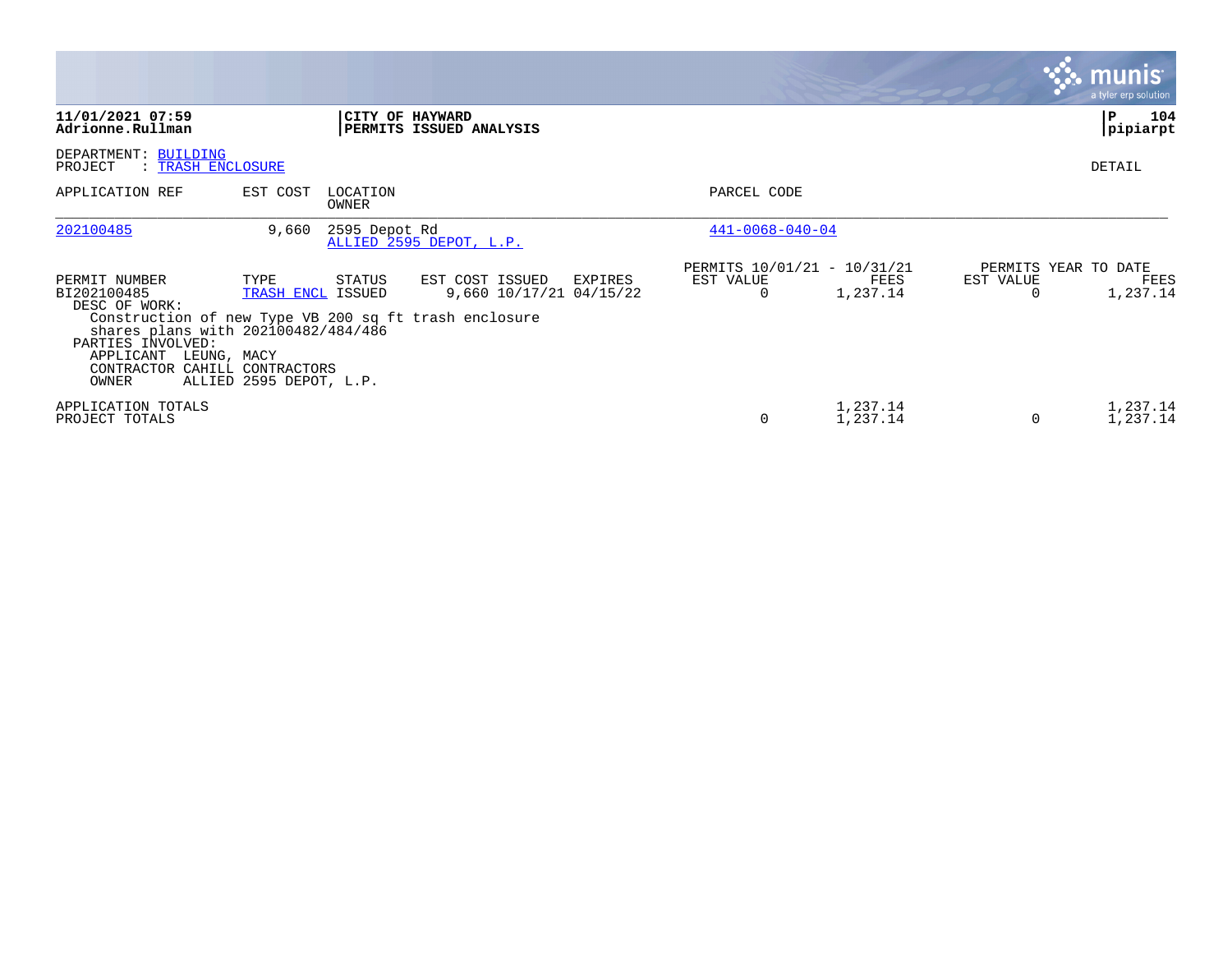|                                                                                                                   |                      |                                      |                                                                                                                           |         |                                                      |                         |                       | a tyler erp solution                     |
|-------------------------------------------------------------------------------------------------------------------|----------------------|--------------------------------------|---------------------------------------------------------------------------------------------------------------------------|---------|------------------------------------------------------|-------------------------|-----------------------|------------------------------------------|
| 11/01/2021 07:59<br>Adrionne.Rullman                                                                              |                      |                                      | CITY OF HAYWARD<br>PERMITS ISSUED ANALYSIS                                                                                |         |                                                      |                         |                       | P<br>105<br> pipiarpt                    |
| DEPARTMENT: BUILDING<br>PROJECT                                                                                   | : TENANT IMPROVEMENT |                                      |                                                                                                                           |         |                                                      |                         |                       | DETAIL                                   |
| APPLICATION REF                                                                                                   | EST COST             | LOCATION<br>OWNER                    |                                                                                                                           |         | PARCEL CODE                                          |                         |                       |                                          |
| 202100137                                                                                                         | 140,000              | 1075 W Tennyson Rd<br>FOODMAKER, INC |                                                                                                                           |         | $453 - 0075 - 008 - 08$                              |                         |                       |                                          |
| PERMIT NUMBER<br>BI202100137<br>DESC OF WORK:                                                                     | TYPE<br><b>BTI</b>   | <b>STATUS</b><br>ISSUED              | EST COST ISSUED<br>140,000 10/26/21 04/24/22<br>Exterior re-imaging and tenant improvement for Jack in the                | EXPIRES | PERMITS 10/01/21 - 10/31/21<br>EST VALUE<br>$\Omega$ | FEES<br>5,448.03        | EST VALUE<br>$\Omega$ | PERMITS YEAR TO DATE<br>FEES<br>5,448.03 |
| <b>Box</b><br>PARTIES INVOLVED:<br>APPLICANT BORCHARDT, GREG<br>CONTRACTOR Y B J CONSTRUCTION<br>OWNER            | FOODMAKER, INC       |                                      |                                                                                                                           |         |                                                      |                         |                       |                                          |
| APPLICATION TOTALS                                                                                                |                      |                                      |                                                                                                                           |         |                                                      | 5,448.03                |                       | 5,448.03                                 |
| 202101634                                                                                                         | 165,000              | BDC. MADERA LP                       | 19641 Hesperian Blvd                                                                                                      |         | $432 - 0104 - 006 - 00$                              |                         |                       |                                          |
| PERMIT NUMBER<br>BI202101634<br>DESC OF WORK:<br>equip, plumb/elec/ADA restroom, dining room<br>PARTIES INVOLVED: | TYPE<br><b>BTI</b>   | <b>STATUS</b><br><b>ISSUED</b>       | EST COST ISSUED<br>165,000 10/06/21 04/25/22<br>Int. TI for (N) Wingstop, commercial kitchen w/ hood, cookin              | EXPIRES | PERMITS 10/01/21 - 10/31/21<br>EST VALUE<br>$\Omega$ | <b>FEES</b><br>5,973.60 | EST VALUE<br>$\Omega$ | PERMITS YEAR TO DATE<br>FEES<br>5,973.60 |
| APPLICANT ACUTE CONSULTING INC<br>CONTRACTOR OUALITY FOOD SERVICE<br>OWNER                                        | BDC, MADERA LP       |                                      |                                                                                                                           |         |                                                      |                         |                       |                                          |
| APPLICATION TOTALS                                                                                                |                      |                                      |                                                                                                                           |         |                                                      | 5,973.60                |                       | 5,973.60                                 |
| 202102457                                                                                                         | 125,000              | 1199 W A St<br>BDC, SKY WEST LP      |                                                                                                                           |         | $432 - 0104 - 008 - 00$                              |                         |                       |                                          |
| PERMIT NUMBER<br>BI202102457<br>DESC OF WORK:                                                                     | TYPE<br><b>BTI</b>   | <b>STATUS</b><br><b>ISSUED</b>       | EST COST ISSUED<br>125,000 10/06/21 04/19/22                                                                              | EXPIRES | PERMITS 10/01/21 - 10/31/21<br>EST VALUE<br>$\Omega$ | FEES<br>5,342.28        | EST VALUE<br>$\Omega$ | PERMITS YEAR TO DATE<br>FEES<br>5,342.28 |
| PARTIES INVOLVED:<br>APPLICANT MEYER, DARCY<br>CONTRACTOR GOLD MEDALLION, INC<br>OWNER                            | BDC, SKY WEST LP     |                                      | Interior T.I for new restaurant. (N) accessible restrooms,<br>kitchen w/type 1 hood, dining, office, roof top exhaust fan |         |                                                      |                         |                       |                                          |
| APPLICATION TOTALS                                                                                                |                      |                                      |                                                                                                                           |         |                                                      | 5,342.28                |                       | 5,342.28                                 |
| 202103709                                                                                                         | 65,000               | 2376 Davis Ave                       | CENTERPOINT PROPERTIES TRUST                                                                                              |         | $439 - 0058 - 016 - 02$                              |                         |                       |                                          |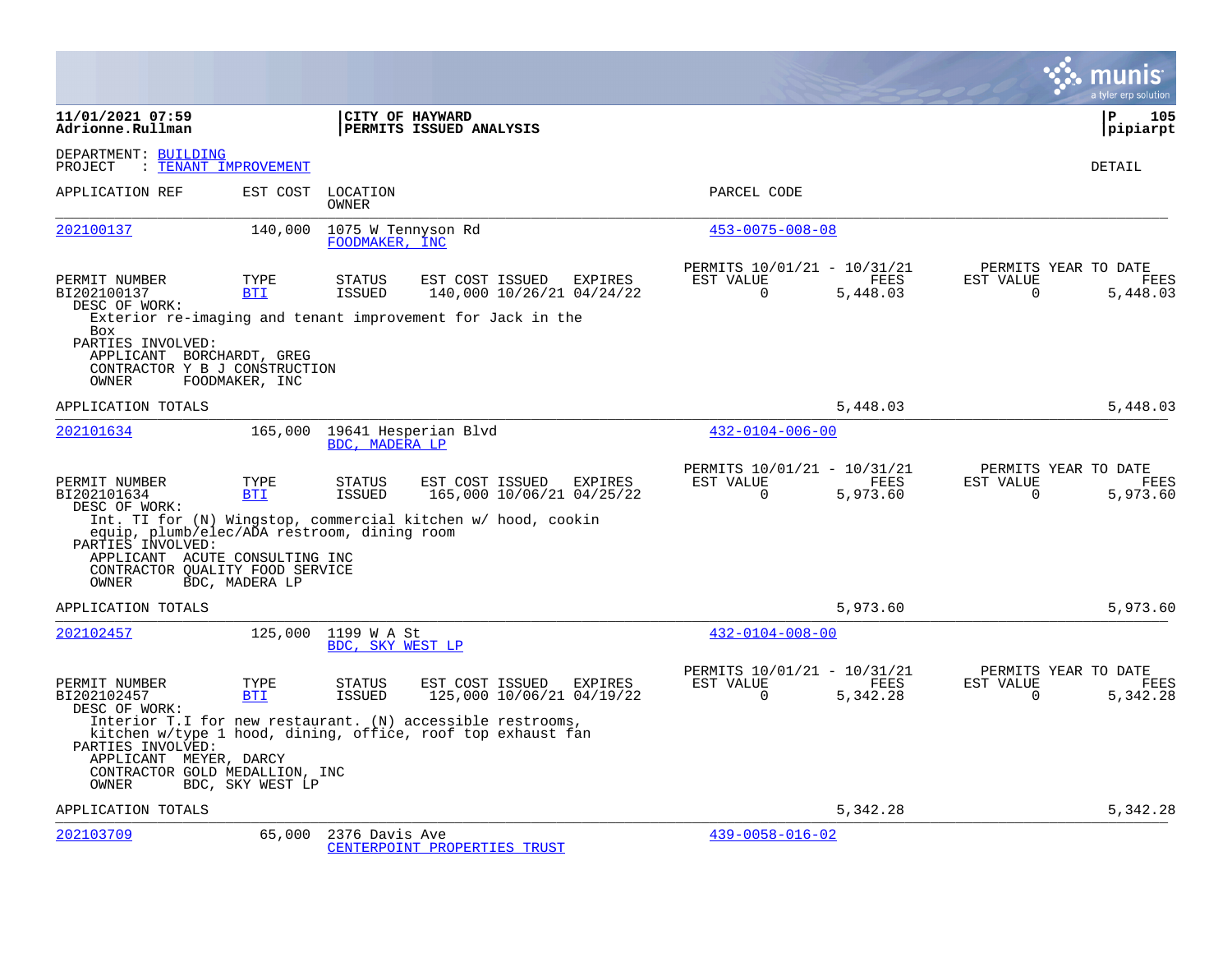|                                                                        |                                                   |                        |                          |                |                             |                        |           | <b>M.M. MUNIS</b><br>a tyler erp solution    |
|------------------------------------------------------------------------|---------------------------------------------------|------------------------|--------------------------|----------------|-----------------------------|------------------------|-----------|----------------------------------------------|
| 11/01/2021 07:59<br>Adrionne.Rullman                                   |                                                   | <b>CITY OF HAYWARD</b> | PERMITS ISSUED ANALYSIS  |                | PERMITS 10/01/21 - 10/31/21 |                        |           | 106<br>P<br>pipiarpt<br>PERMITS YEAR TO DATE |
| PERMIT NUMBER                                                          | TYPE                                              | STATUS                 | EST COST ISSUED          | <b>EXPIRES</b> | EST VALUE                   | FEES                   | EST VALUE | FEES                                         |
| DEPARTMENT: BUILDING<br>PROJECT                                        | : TENANT IMPROVEMENT                              |                        |                          |                |                             |                        |           | DETAIL                                       |
| APPLICATION REF                                                        | EST COST                                          | LOCATION<br>OWNER      |                          |                | PARCEL CODE                 |                        |           |                                              |
| BI202103709<br>DESC OF WORK:<br>CONSTRUCT A DEMISING WALL IN WAREHOUSE | <b>BTI</b>                                        | ISSUED                 | 65,000 10/20/21 04/18/22 |                | 0                           | 2, 274.43              | 0         | 2,274.43                                     |
| PARTIES INVOLVED:<br>APPLICANT<br>KIM, EMMA<br>CONTRACTOR<br>OWNER     | JOHN MORRISON INC<br>CENTERPOINT PROPERTIES TRUST |                        |                          |                |                             |                        |           |                                              |
| APPLICATION TOTALS<br>PROJECT TOTALS                                   |                                                   |                        |                          |                | 0                           | 2, 274.43<br>19,038.34 | $\Omega$  | 2, 274.43<br>19,038.34                       |

the contract of the contract of the contract of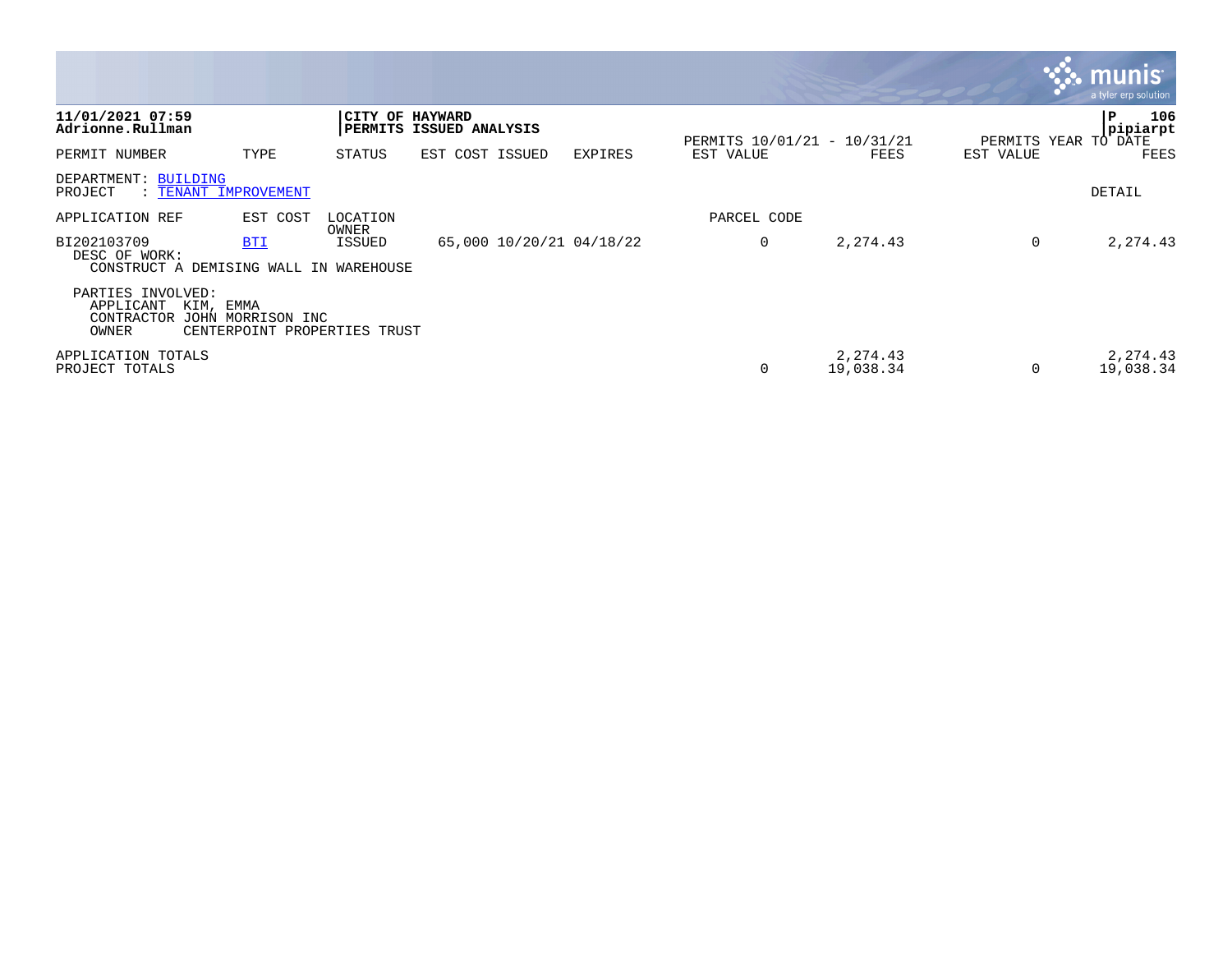|                                                                                       |                                                                                                                 |                                                                                                                         |                                                         |                       |                       | munis<br>a tyler erp solution          |
|---------------------------------------------------------------------------------------|-----------------------------------------------------------------------------------------------------------------|-------------------------------------------------------------------------------------------------------------------------|---------------------------------------------------------|-----------------------|-----------------------|----------------------------------------|
| 11/01/2021 07:59<br>Adrionne.Rullman                                                  |                                                                                                                 | CITY OF HAYWARD<br><b>PERMITS ISSUED ANALYSIS</b>                                                                       |                                                         |                       |                       | 107<br>P<br>pipiarpt                   |
| DEPARTMENT: BUILDING<br>PROJECT                                                       | : TANKLESS WATER HEATER                                                                                         |                                                                                                                         |                                                         |                       |                       | <b>DETAIL</b>                          |
| APPLICATION REF                                                                       | EST COST<br>LOCATION<br>OWNER                                                                                   |                                                                                                                         | PARCEL CODE                                             |                       |                       |                                        |
| 202104911                                                                             | 6,629                                                                                                           | 1154 Boulder Creek Dr<br>SANCHEZ, RIZZA V                                                                               | $464 - 0060 - 091 - 00$                                 |                       |                       |                                        |
| PERMIT NUMBER<br>BI202104911<br>DESC OF WORK:<br>NEW TANKLESS WATER HEATER            | TYPE<br><b>STATUS</b><br>TANKLESS W ISSUED                                                                      | EST COST ISSUED<br>EXPIRES<br>6,629 10/07/21 04/05/22                                                                   | PERMITS 10/01/21 - 10/31/21<br>EST VALUE<br>$\mathbf 0$ | FEES<br>416.01        | EST VALUE<br>$\Omega$ | PERMITS YEAR TO DATE<br>FEES<br>416.01 |
| PARTIES INVOLVED:<br>OWNER                                                            | CONTRACTOR ABC COOLING AND HEATING<br>SANCHEZ, RIZZA V                                                          |                                                                                                                         |                                                         |                       |                       |                                        |
| APPLICATION TOTALS                                                                    |                                                                                                                 |                                                                                                                         |                                                         | 416.01                |                       | 416.01                                 |
| 202105398                                                                             | 5,871                                                                                                           | 1965 Rock Springs Dr<br>BHAKTA, HITENDRA & DAXA                                                                         | $441 - 0074 - 085 - 00$                                 |                       |                       |                                        |
| PERMIT NUMBER<br>BI202105398<br>DESC OF WORK:<br>GARAGE<br>PARTIES INVOLVED:<br>OWNER | TYPE<br><b>STATUS</b><br>TANKLESS W ISSUED<br>CONTRACTOR ENVIRONMENTAL HEATING & AIR<br>BHAKTA, HITENDRA & DAXA | EST COST ISSUED<br><b>EXPIRES</b><br>5,871 10/28/21 04/26/22<br>REPLACE TANK WATER HEATER WITH TANKLESS WATER HEATER IN | PERMITS 10/01/21 - 10/31/21<br>EST VALUE<br>$\Omega$    | <b>FEES</b><br>416.01 | EST VALUE<br>$\Omega$ | PERMITS YEAR TO DATE<br>FEES<br>416.01 |
| APPLICATION TOTALS<br>PROJECT TOTALS                                                  |                                                                                                                 |                                                                                                                         | $\Omega$                                                | 416.01<br>832.02      | $\Omega$              | 416.01<br>832.02                       |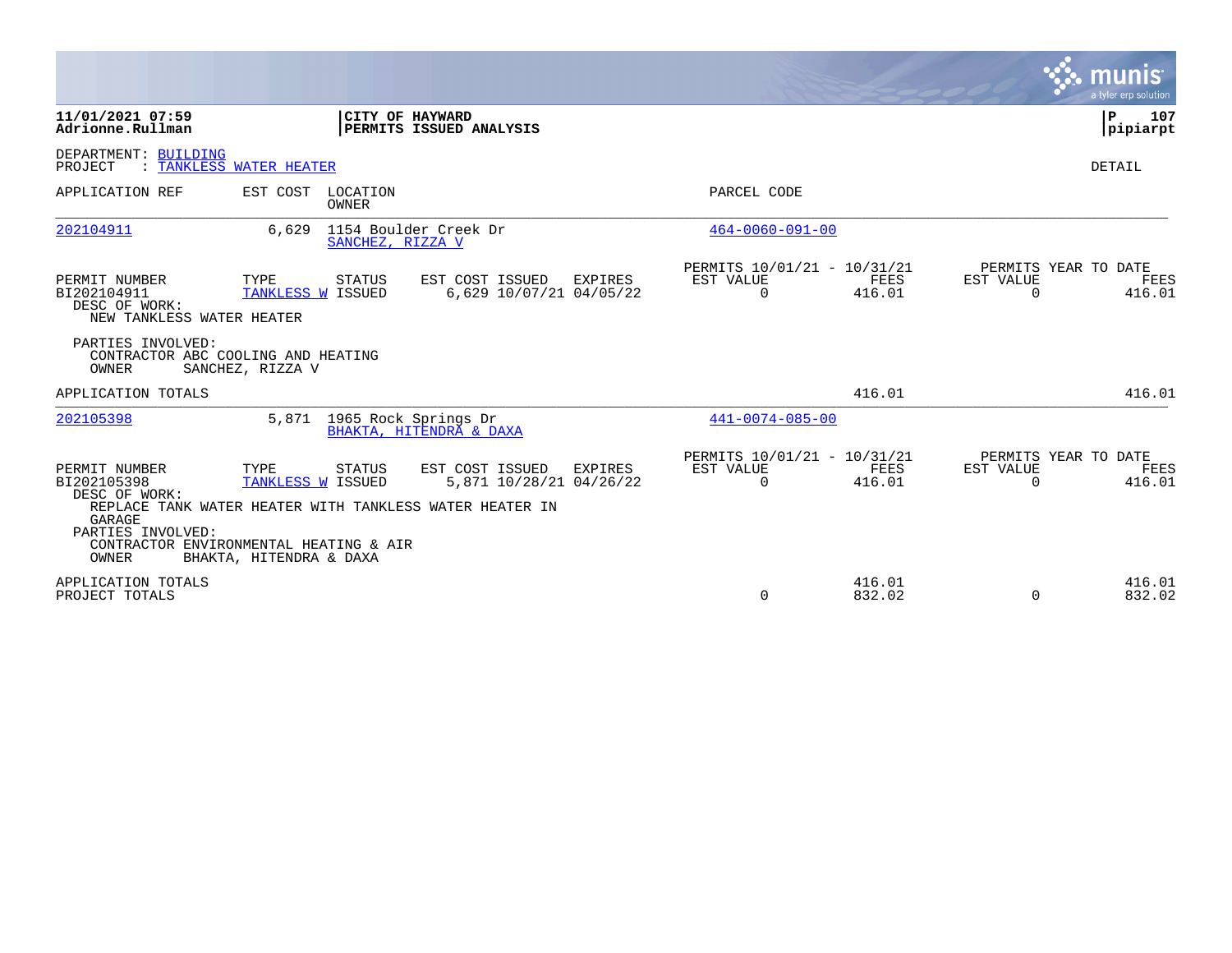|                                                                                           |                             |                                         |                                                                                                       |         |                                                         |                |                          | munis<br>a tyler erp solution          |
|-------------------------------------------------------------------------------------------|-----------------------------|-----------------------------------------|-------------------------------------------------------------------------------------------------------|---------|---------------------------------------------------------|----------------|--------------------------|----------------------------------------|
| 11/01/2021 07:59<br>Adrionne.Rullman                                                      |                             |                                         | CITY OF HAYWARD<br>PERMITS ISSUED ANALYSIS                                                            |         |                                                         |                |                          | P<br>108<br> pipiarpt                  |
| DEPARTMENT: BUILDING<br>PROJECT                                                           | : WATER HEATER PERMIT       |                                         |                                                                                                       |         |                                                         |                |                          | DETAIL                                 |
| APPLICATION REF                                                                           | EST COST                    | LOCATION<br>OWNER                       |                                                                                                       |         | PARCEL CODE                                             |                |                          |                                        |
| 202104805                                                                                 | 1,500                       | 25351 Kay Ave                           | TAYLOR, LARRY & ANNE                                                                                  |         | $442 - 0060 - 158 - 00$                                 |                |                          |                                        |
| PERMIT NUMBER<br>BI202104805<br>DESC OF WORK:<br>REPLACE WATER HEATER, INSTALL NEW 40 GAL | TYPE<br><b>WATER</b>        | STATUS<br>ISSUED                        | EST COST ISSUED<br>1,500 10/07/21 04/05/22                                                            | EXPIRES | PERMITS 10/01/21 - 10/31/21<br>EST VALUE<br>$\Omega$    | FEES<br>236.67 | EST VALUE<br>$\Omega$    | PERMITS YEAR TO DATE<br>FEES<br>236.67 |
| PARTIES INVOLVED:<br>CONTRACTOR TRIPPPLE THREAT PLUMBING<br>OWNER                         | TAYLOR, LARRY & ANNE        |                                         |                                                                                                       |         |                                                         |                |                          |                                        |
| APPLICATION TOTALS                                                                        |                             |                                         |                                                                                                       |         |                                                         | 236.67         |                          | 236.67                                 |
| 202104807                                                                                 | 1,500                       | 1743 Southgate St                       | LABRADOR, NANETTE T ETAL                                                                              |         | $455 - 0024 - 075 - 00$                                 |                |                          |                                        |
| PERMIT NUMBER<br>BI202104807<br>DESC OF WORK:                                             | TYPE<br><b>WATER</b>        | STATUS<br><b>ISSUED</b>                 | EST COST ISSUED<br>1,500 10/04/21 04/02/22<br>Remove and replace 40 gallon gas water heater in garage | EXPIRES | PERMITS 10/01/21 - 10/31/21<br>EST VALUE<br>$\mathbf 0$ | FEES<br>236.67 | EST VALUE<br>$\mathbf 0$ | PERMITS YEAR TO DATE<br>FEES<br>236.67 |
| PARTIES INVOLVED:<br>CONTRACTOR BARKER HEATING & COOLING<br>OWNER                         | LABRADOR, NANETTE T ETAL    |                                         |                                                                                                       |         |                                                         |                |                          |                                        |
| APPLICATION TOTALS                                                                        |                             |                                         |                                                                                                       |         |                                                         | 236.67         |                          | 236.67                                 |
| 202104835                                                                                 | $\Omega$                    | 1150 Lovelock Way                       | ROMEY, CESAR & LUVISMINDA Y                                                                           |         | $464 - 0055 - 028 - 00$                                 |                |                          |                                        |
| PERMIT NUMBER<br>BI202104835<br>DESC OF WORK:<br>WATER HEATER INSTALL, 40 GALLON GAS      | TYPE<br><b>WATER</b>        | STATUS<br>ISSUED                        | EST COST ISSUED<br>$0$ 10/07/21 04/05/22                                                              | EXPIRES | PERMITS 10/01/21 - 10/31/21<br>EST VALUE<br>0           | FEES<br>236.67 | EST VALUE<br>0           | PERMITS YEAR TO DATE<br>FEES<br>236.67 |
| PARTIES INVOLVED:<br>CONTRACTOR TRIPPPLE THREAT PLUMBING<br>OWNER                         | ROMEY, CESAR & LUVISMINDA Y |                                         |                                                                                                       |         |                                                         |                |                          |                                        |
| APPLICATION TOTALS                                                                        |                             |                                         |                                                                                                       |         |                                                         | 236.67         |                          | 236.67                                 |
| 202104907                                                                                 | 1,696                       | 17995 Firestone Rd<br>QUAGLIA, GABRIELE |                                                                                                       |         | $432 - 0135 - 108 - 00$                                 |                |                          |                                        |
| PERMIT NUMBER<br>BI202104907                                                              | TYPE<br><b>WATER</b>        | STATUS<br><b>ISSUED</b>                 | EST COST ISSUED<br>1,696 10/18/21 04/16/22                                                            | EXPIRES | PERMITS 10/01/21 - 10/31/21<br>EST VALUE<br>$\Omega$    | FEES<br>236.67 | EST VALUE<br>0           | PERMITS YEAR TO DATE<br>FEES<br>236.67 |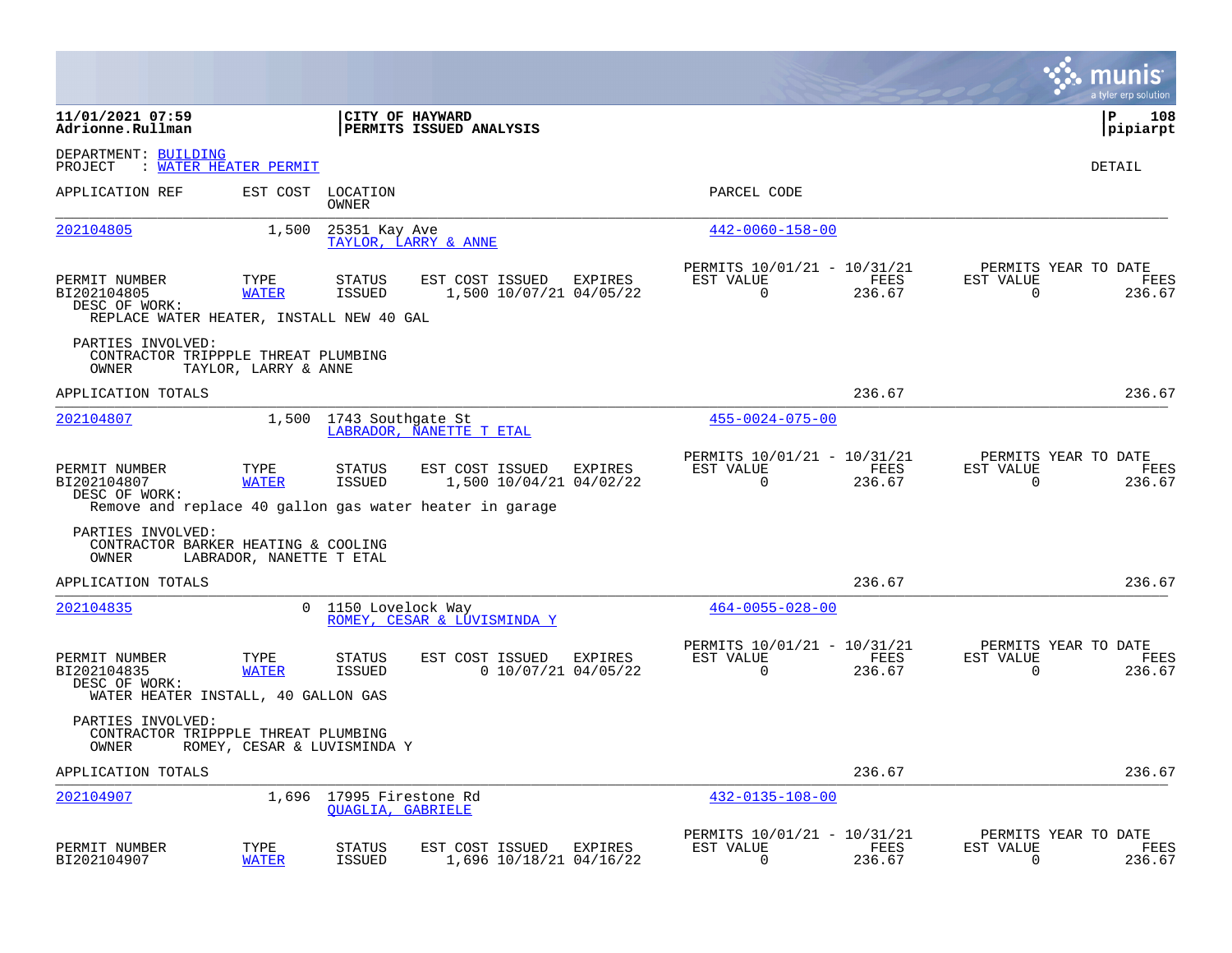|                                                                                                                           |                      |                                      |                                                            |                                                      |                | a tyler erp solution                                                  |
|---------------------------------------------------------------------------------------------------------------------------|----------------------|--------------------------------------|------------------------------------------------------------|------------------------------------------------------|----------------|-----------------------------------------------------------------------|
| 11/01/2021 07:59<br>Adrionne.Rullman                                                                                      |                      | CITY OF HAYWARD                      | PERMITS ISSUED ANALYSIS                                    |                                                      |                | l P<br>109<br> pipiarpt                                               |
| DEPARTMENT: BUILDING<br>WATER HEATER PERMIT<br>PROJECT                                                                    |                      |                                      |                                                            |                                                      |                | DETAIL                                                                |
| APPLICATION REF                                                                                                           |                      | EST COST LOCATION<br>OWNER           |                                                            | PARCEL CODE                                          |                |                                                                       |
| DESC OF WORK:                                                                                                             |                      |                                      | Install 40 gallon water heater like for like inside closet |                                                      |                |                                                                       |
| PARTIES INVOLVED:<br>APPLICANT HARRIS WATER HEATERS INC<br>CONTRACTOR HARRIS WATER HEATERS INC<br>OWNER                   | QUAGLIA, GABRIELE    |                                      |                                                            |                                                      |                |                                                                       |
| APPLICATION TOTALS                                                                                                        |                      |                                      |                                                            |                                                      | 236.67         | 236.67                                                                |
| 202104969                                                                                                                 |                      | 1,740 109 Briarwood Dr               | ASHKENASY, IRVING & CARLA K                                | $452 - 0061 - 091 - 00$                              |                |                                                                       |
| PERMIT NUMBER<br>BI202104969<br>DESC OF WORK:                                                                             | TYPE<br><b>WATER</b> | STATUS<br>ISSUED                     | EST COST ISSUED EXPIRES<br>1,740 10/06/21 04/04/22         | PERMITS 10/01/21 - 10/31/21<br>EST VALUE<br>$\Omega$ | FEES<br>236.67 | PERMITS YEAR TO DATE<br>EST VALUE<br>FEES<br>$\Omega$<br>236.67       |
| REPLACE A LIKE FOR LIKE 40 GALLON WATER HEATER<br>PARTIES INVOLVED:<br>CONTRACTOR SUPERIOR PLUMBING & DRAIN CLEA<br>OWNER |                      | ASHKENASY, IRVING & CARLA K          |                                                            |                                                      |                |                                                                       |
| APPLICATION TOTALS                                                                                                        |                      |                                      |                                                            |                                                      | 236.67         | 236.67                                                                |
| 202105046                                                                                                                 | 2,300                |                                      | 760 Fletcher Ln UNIT #12<br>HANSON & HANSON BUILDERS, INC. | $444 - 0030 - 049 - 04$                              |                |                                                                       |
| PERMIT NUMBER<br>BI202105046<br>DESC OF WORK:                                                                             | TYPE<br><b>WATER</b> | <b>STATUS</b><br>ISSUED              | EST COST ISSUED<br>EXPIRES<br>2,300 10/12/21 04/10/22      | PERMITS 10/01/21 - 10/31/21<br>EST VALUE<br>$\Omega$ | FEES<br>236.67 | PERMITS YEAR TO DATE<br>EST VALUE<br>FEES<br>$\Omega$<br>236.67       |
|                                                                                                                           |                      |                                      | Replace leaking 40 gallon water heater in 2nd floor closet |                                                      |                |                                                                       |
| PARTIES INVOLVED:<br>APPLICANT BSR REALTY<br>CONTRACTOR KBECK PLUMBING & HEATING, INC<br>OWNER                            |                      | HANSON & HANSON BUILDERS, INC.       |                                                            |                                                      |                |                                                                       |
| APPLICATION TOTALS                                                                                                        |                      |                                      |                                                            |                                                      | 236.67         | 236.67                                                                |
| 202105074                                                                                                                 | 2,800                | 27008 Underwood Ave<br>ROSS, WINDELL |                                                            | $454 - 0065 - 040 - 00$                              |                |                                                                       |
| PERMIT NUMBER<br>BI202105074<br>DESC OF WORK:<br>REPLACING (E) 40K BTU, 40 GALLON WATER HEATER, LOCATED                   | TYPE<br><b>WATER</b> | STATUS<br>ISSUED                     | EST COST ISSUED EXPIRES<br>2,800 10/18/21 04/16/22         | PERMITS 10/01/21 - 10/31/21<br>EST VALUE<br>$\Omega$ | FEES<br>236.67 | PERMITS YEAR TO DATE<br>FEES<br>EST VALUE<br>$\overline{0}$<br>236.67 |
| OUTDOOR.<br>PARTIES INVOLVED:<br>CONTRACTOR SUPERIOR MECHANICAL SERVICES                                                  |                      |                                      |                                                            |                                                      |                |                                                                       |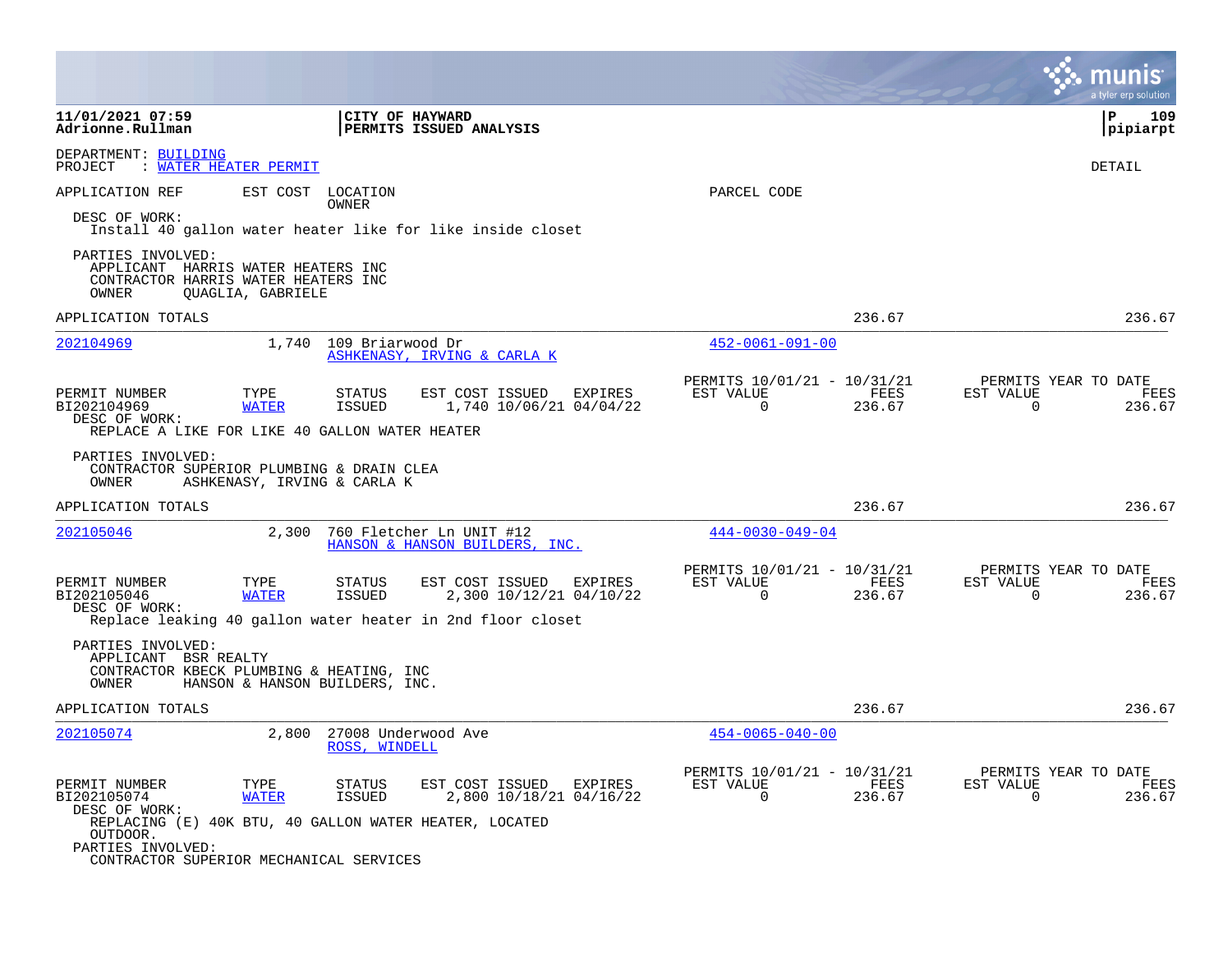|                                                                                                     |                           |                                       |                                             |         |                                                         |                |                       | a tyler erp solution                   |
|-----------------------------------------------------------------------------------------------------|---------------------------|---------------------------------------|---------------------------------------------|---------|---------------------------------------------------------|----------------|-----------------------|----------------------------------------|
| 11/01/2021 07:59<br>Adrionne.Rullman                                                                |                           | <b>CITY OF HAYWARD</b>                | <b>PERMITS ISSUED ANALYSIS</b>              |         |                                                         |                |                       | <b>P</b><br>110<br> pipiarpt           |
| DEPARTMENT: BUILDING<br>: WATER HEATER PERMIT<br>PROJECT                                            |                           |                                       |                                             |         |                                                         |                |                       | <b>DETAIL</b>                          |
| APPLICATION REF                                                                                     | EST COST                  | LOCATION<br>OWNER                     |                                             |         | PARCEL CODE                                             |                |                       |                                        |
| OWNER                                                                                               | ROSS, WINDELL             |                                       |                                             |         |                                                         |                |                       |                                        |
| APPLICATION TOTALS                                                                                  |                           |                                       |                                             |         |                                                         | 236.67         |                       | 236.67                                 |
| 202105076                                                                                           | 1,937                     | 24362 Park St                         | LITTLE, RICHARD & JOY TRS                   |         | $444 - 0021 - 021 - 00$                                 |                |                       |                                        |
| PERMIT NUMBER<br>BI202105076<br>DESC OF WORK:<br>R/R water heater gas 29gal outside closet BTU 38K  | TYPE<br><b>WATER</b>      | STATUS<br>ISSUED                      | EST COST ISSUED<br>1,937 10/13/21 04/11/22  | EXPIRES | PERMITS 10/01/21 - 10/31/21<br>EST VALUE<br>$\Omega$    | FEES<br>236.67 | EST VALUE<br>$\Omega$ | PERMITS YEAR TO DATE<br>FEES<br>236.67 |
| PARTIES INVOLVED:<br>CONTRACTOR FAST WATER HEATER COMPANY<br>OWNER                                  | LITTLE, RICHARD & JOY TRS |                                       |                                             |         |                                                         |                |                       |                                        |
| APPLICATION TOTALS                                                                                  |                           |                                       |                                             |         |                                                         | 236.67         |                       | 236.67                                 |
| 202105077                                                                                           | 3,148                     | 677 Dartmoor Ln 149                   | TANG, KEI Y & CRYSTAL S                     |         | $083 - 0468 - 010 - 00$                                 |                |                       |                                        |
| PERMIT NUMBER<br>BI202105077<br>DESC OF WORK:<br>R/R Water heater gas 50 gal outside closet BTU 38K | TYPE<br><b>WATER</b>      | STATUS<br><b>ISSUED</b>               | EST COST ISSUED<br>3, 148 10/13/21 04/11/22 | EXPIRES | PERMITS 10/01/21 - 10/31/21<br>EST VALUE<br>$\mathbf 0$ | FEES<br>236.67 | EST VALUE<br>$\Omega$ | PERMITS YEAR TO DATE<br>FEES<br>236.67 |
| PARTIES INVOLVED:<br>CONTRACTOR FAST WATER HEATER COMPANY<br>OWNER                                  | TANG, KEI Y & CRYSTAL S   |                                       |                                             |         |                                                         |                |                       |                                        |
| APPLICATION TOTALS                                                                                  |                           |                                       |                                             |         |                                                         | 236.67         |                       | 236.67                                 |
| 202105079                                                                                           |                           | 1,893 181 Dhillon Ct<br>VERMA, HARIOM |                                             |         | $465 - 0030 - 056 - 00$                                 |                |                       |                                        |
| PERMIT NUMBER<br>BI202105079<br>DESC OF WORK:<br>R/R Water Heater Gas 50 gal Garage BTU 38K         | TYPE<br><b>WATER</b>      | STATUS<br><b>ISSUED</b>               | EST COST ISSUED<br>1,893 10/13/21 04/11/22  | EXPIRES | PERMITS 10/01/21 - 10/31/21<br>EST VALUE<br>$\Omega$    | FEES<br>236.67 | EST VALUE<br>$\Omega$ | PERMITS YEAR TO DATE<br>FEES<br>236.67 |
| PARTIES INVOLVED:<br>CONTRACTOR FAST WATER HEATER COMPANY<br>OWNER                                  | VERMA, HARIOM             |                                       |                                             |         |                                                         |                |                       |                                        |
| APPLICATION TOTALS                                                                                  |                           |                                       |                                             |         |                                                         | 236.67         |                       | 236.67                                 |
| 202105084                                                                                           | 2,225                     | 24811 Mulberry St<br>KRIMM, DEBORAH   |                                             |         | $442 - 0036 - 007 - 00$                                 |                |                       |                                        |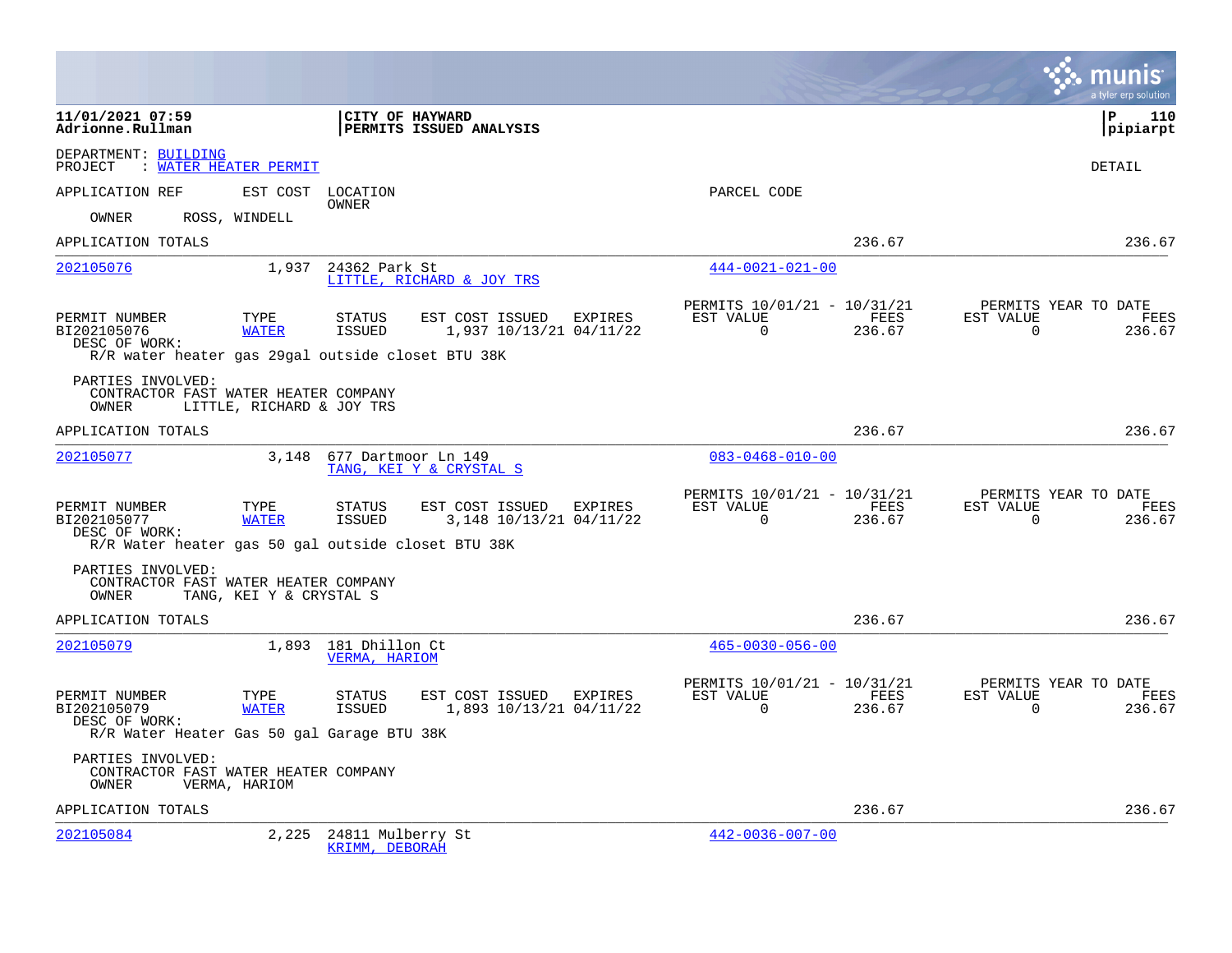|                                                                                            |                      |                                |                                                                  |                                  |                                                      |                |                          | a tyler erp solution                   |
|--------------------------------------------------------------------------------------------|----------------------|--------------------------------|------------------------------------------------------------------|----------------------------------|------------------------------------------------------|----------------|--------------------------|----------------------------------------|
| 11/01/2021 07:59<br>Adrionne.Rullman                                                       |                      |                                | CITY OF HAYWARD<br>PERMITS ISSUED ANALYSIS                       |                                  |                                                      |                |                          | P<br>111<br>pipiarpt                   |
| PERMIT NUMBER                                                                              | TYPE                 | STATUS                         | EST COST ISSUED                                                  | <b>EXPIRES</b>                   | PERMITS 10/01/21 - 10/31/21<br>EST VALUE             | FEES           | EST VALUE                | PERMITS YEAR TO DATE<br>FEES           |
| DEPARTMENT: BUILDING<br>: WATER HEATER PERMIT<br>PROJECT                                   |                      |                                |                                                                  |                                  |                                                      |                |                          | DETAIL                                 |
| APPLICATION REF                                                                            | EST COST             | LOCATION                       |                                                                  |                                  | PARCEL CODE                                          |                |                          |                                        |
| BI202105084<br>DESC OF WORK:<br>REPLACE 50 GALLON WATER HEATER                             | <b>WATER</b>         | OWNER<br><b>ISSUED</b>         | 2,225 10/13/21 04/11/22                                          |                                  | $\mathbf 0$                                          | 236.67         | $\Omega$                 | 236.67                                 |
| PARTIES INVOLVED:<br>CONTRACTOR R.B. TRAVIS<br>OWNER                                       | KRIMM, DEBORAH       |                                |                                                                  |                                  |                                                      |                |                          |                                        |
| APPLICATION TOTALS                                                                         |                      |                                |                                                                  |                                  |                                                      | 236.67         |                          | 236.67                                 |
| 202105092                                                                                  | 900                  |                                | 29083 Mission Blvd 217<br>STAHL, ROBERT & VIRGINIA M PARTNERSHIP |                                  | $078C - 0447 - 002 - 02$                             |                |                          |                                        |
| PERMIT NUMBER<br>BI202105092<br>DESC OF WORK:<br>replace gas wall heater motel room 217    | TYPE<br><b>WATER</b> | <b>STATUS</b><br><b>ISSUED</b> | EST COST ISSUED                                                  | EXPIRES<br>900 10/13/21 04/11/22 | PERMITS 10/01/21 - 10/31/21<br>EST VALUE<br>0        | FEES<br>236.67 | EST VALUE<br>0           | PERMITS YEAR TO DATE<br>FEES<br>236.67 |
| PARTIES INVOLVED:<br><b>AGENT</b><br>CONTRACTOR OWNER/, BUILDER<br>OWNER                   | BRACKEN, DONALD      |                                | STAHL, ROBERT & VIRGINIA M PARTNERSHIP                           |                                  |                                                      |                |                          |                                        |
| APPLICATION TOTALS                                                                         |                      |                                |                                                                  |                                  |                                                      | 236.67         |                          | 236.67                                 |
| 202105093                                                                                  | $\Omega$             |                                | 29083 Mission Blvd 218<br>STAHL, ROBERT & VIRGINIA M PARTNERSHIP |                                  | $078C - 0447 - 002 - 02$                             |                |                          |                                        |
| PERMIT NUMBER<br>BI202105093<br>DESC OF WORK:<br>replace gas wall heater motel room 218    | TYPE<br><b>WATER</b> | STATUS<br><b>ISSUED</b>        | EST COST ISSUED                                                  | EXPIRES<br>$0$ 10/13/21 04/11/22 | PERMITS 10/01/21 - 10/31/21<br>EST VALUE<br>$\Omega$ | FEES<br>236.67 | EST VALUE<br>$\Omega$    | PERMITS YEAR TO DATE<br>FEES<br>236.67 |
| PARTIES INVOLVED:<br>AGENT<br>CONTRACTOR OWNER/, BUILDER<br>OWNER                          | BRACKEN, DONALD      |                                | STAHL, ROBERT & VIRGINIA M PARTNERSHIP                           |                                  |                                                      |                |                          |                                        |
| APPLICATION TOTALS                                                                         |                      |                                |                                                                  |                                  |                                                      | 236.67         |                          | 236.67                                 |
| 202105104                                                                                  |                      | 3,734 29918 Bello View Pl      | CANNON, EMMANUEL C & HAAKE CHRISTINE E                           |                                  | $083 - 0464 - 012 - 00$                              |                |                          |                                        |
| PERMIT NUMBER<br>BI202105104<br>DESC OF WORK:<br>R/R 2 Water Heaters gas 50 garage BTU 38K | TYPE<br><b>WATER</b> | <b>STATUS</b><br>ISSUED        | EST COST ISSUED<br>3,734 10/13/21 04/11/22                       | EXPIRES                          | PERMITS 10/01/21 - 10/31/21<br>EST VALUE<br>0        | FEES<br>236.67 | EST VALUE<br>$\mathbf 0$ | PERMITS YEAR TO DATE<br>FEES<br>236.67 |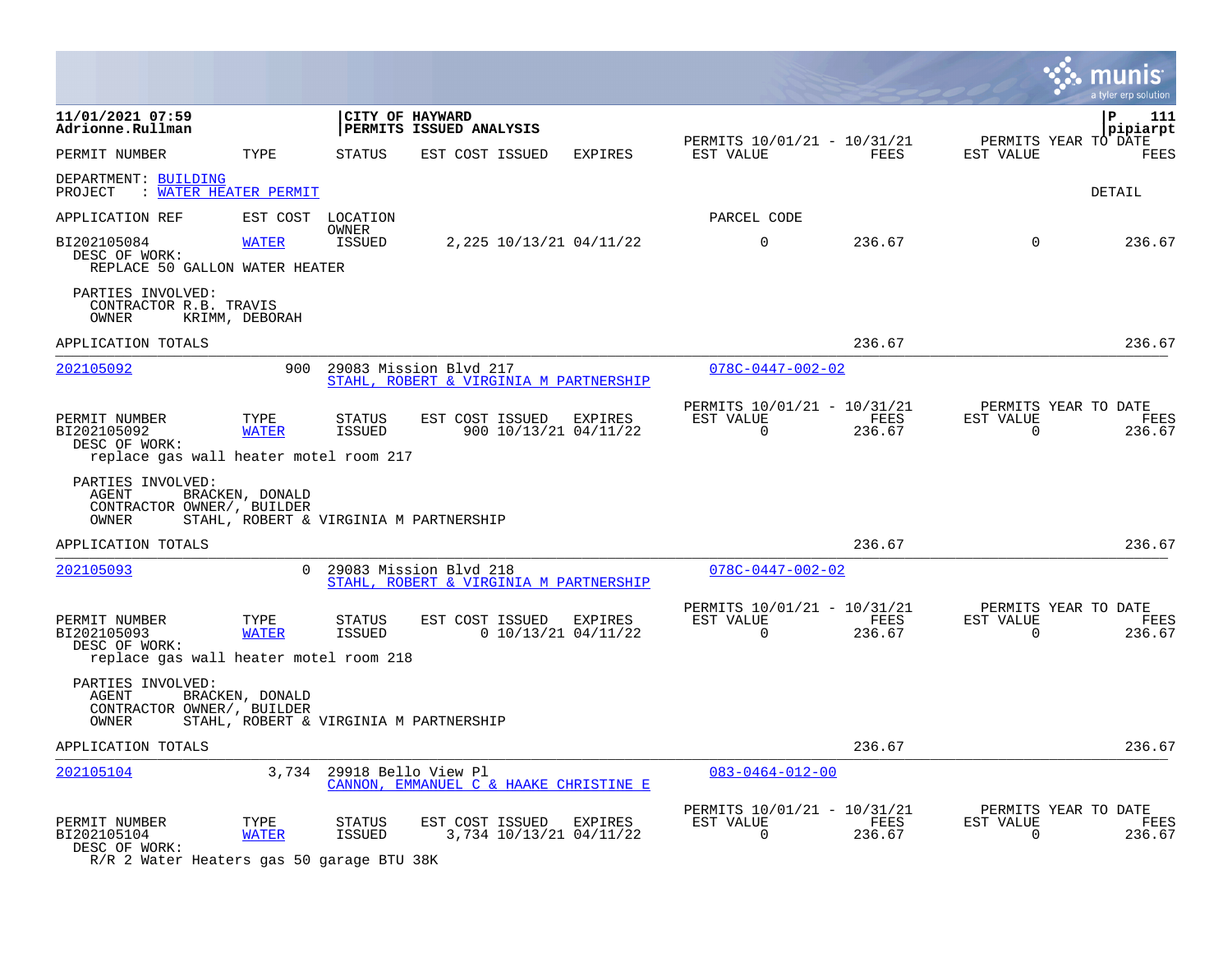|                                                                                              |                                  |                                |                                                     |                |                                                      |                | a tvler erp solution                                            |
|----------------------------------------------------------------------------------------------|----------------------------------|--------------------------------|-----------------------------------------------------|----------------|------------------------------------------------------|----------------|-----------------------------------------------------------------|
| 11/01/2021 07:59<br>Adrionne.Rullman                                                         |                                  | CITY OF HAYWARD                | PERMITS ISSUED ANALYSIS                             |                |                                                      |                | l P<br>112<br> pipiarpt                                         |
| DEPARTMENT: BUILDING<br>PROJECT                                                              | : WATER HEATER PERMIT            |                                |                                                     |                |                                                      |                | DETAIL                                                          |
| APPLICATION REF                                                                              | EST COST                         | LOCATION<br>OWNER              |                                                     |                | PARCEL CODE                                          |                |                                                                 |
| PARTIES INVOLVED:<br>CONTRACTOR FAST WATER HEATER COMPANY<br>OWNER                           |                                  |                                | CANNON, EMMANUEL C & HAAKE CHRISTINE E              |                |                                                      |                |                                                                 |
| APPLICATION TOTALS                                                                           |                                  |                                |                                                     |                |                                                      | 236.67         | 236.67                                                          |
| 202105105                                                                                    | 2,453                            | 355 Inwood Ln                  | OYLER, CHARLES J & BERNICE L TRS                    |                | $078G - 2750 - 009 - 00$                             |                |                                                                 |
| PERMIT NUMBER<br>BI202105105<br>DESC OF WORK:<br>R/R Water Heater Gas 40 gal garage BTU 38K  | TYPE<br><b>WATER</b>             | <b>STATUS</b><br>ISSUED        | EST COST ISSUED<br>2,453 10/13/21 04/11/22          | <b>EXPIRES</b> | PERMITS 10/01/21 - 10/31/21<br>EST VALUE<br>0        | FEES<br>236.67 | PERMITS YEAR TO DATE<br>EST VALUE<br>FEES<br>0<br>236.67        |
| PARTIES INVOLVED:<br>CONTRACTOR FAST WATER HEATER COMPANY<br>OWNER                           | OYLER, CHARLES J & BERNICE L TRS |                                |                                                     |                |                                                      |                |                                                                 |
| APPLICATION TOTALS                                                                           |                                  |                                |                                                     |                |                                                      | 236.67         | 236.67                                                          |
| 202105106                                                                                    | 2,886                            |                                | 31033 Meadowbrook Ave<br>MAGGIORA, ALDO D & ELBIA D |                | $078G - 2729 - 003 - 00$                             |                |                                                                 |
| PERMIT NUMBER<br>BI202105106<br>DESC OF WORK:<br>R/R Water Heater Gas 40 Gal Kitchen BTU 38K | TYPE<br><b>WATER</b>             | <b>STATUS</b><br><b>ISSUED</b> | EST COST ISSUED EXPIRES<br>2,886 10/13/21 04/11/22  |                | PERMITS 10/01/21 - 10/31/21<br>EST VALUE<br>$\Omega$ | FEES<br>236.67 | PERMITS YEAR TO DATE<br>EST VALUE<br>FEES<br>$\Omega$<br>236.67 |
| PARTIES INVOLVED:<br>CONTRACTOR FAST WATER HEATER COMPANY<br>OWNER                           | MAGGIORA, ALDO D & ELBIA D       |                                |                                                     |                |                                                      |                |                                                                 |
| APPLICATION TOTALS                                                                           |                                  |                                |                                                     |                |                                                      | 236.67         | 236.67                                                          |
| 202105107                                                                                    |                                  | 1,948 1353 Fry Ln              | GONZALES, GAVINO JR & LINDA                         |                | $442 - 0055 - 042 - 00$                              |                |                                                                 |
| PERMIT NUMBER<br>BI202105107<br>DESC OF WORK:<br>R/R Water Heater Gas 40 gal Garage BTU 38K  | TYPE<br><b>WATER</b>             | <b>STATUS</b><br><b>ISSUED</b> | EST COST ISSUED EXPIRES<br>1,948 10/13/21 04/11/22  |                | PERMITS 10/01/21 - 10/31/21<br>EST VALUE<br>$\Omega$ | FEES<br>236.67 | PERMITS YEAR TO DATE<br>EST VALUE<br>FEES<br>$\Omega$<br>236.67 |
| PARTIES INVOLVED:<br>CONTRACTOR FAST WATER HEATER COMPANY<br>OWNER                           | GONZALES, GAVINO JR & LINDA      |                                |                                                     |                |                                                      |                |                                                                 |
| APPLICATION TOTALS                                                                           |                                  |                                |                                                     |                |                                                      | 236.67         | 236.67                                                          |
|                                                                                              |                                  |                                |                                                     |                |                                                      |                |                                                                 |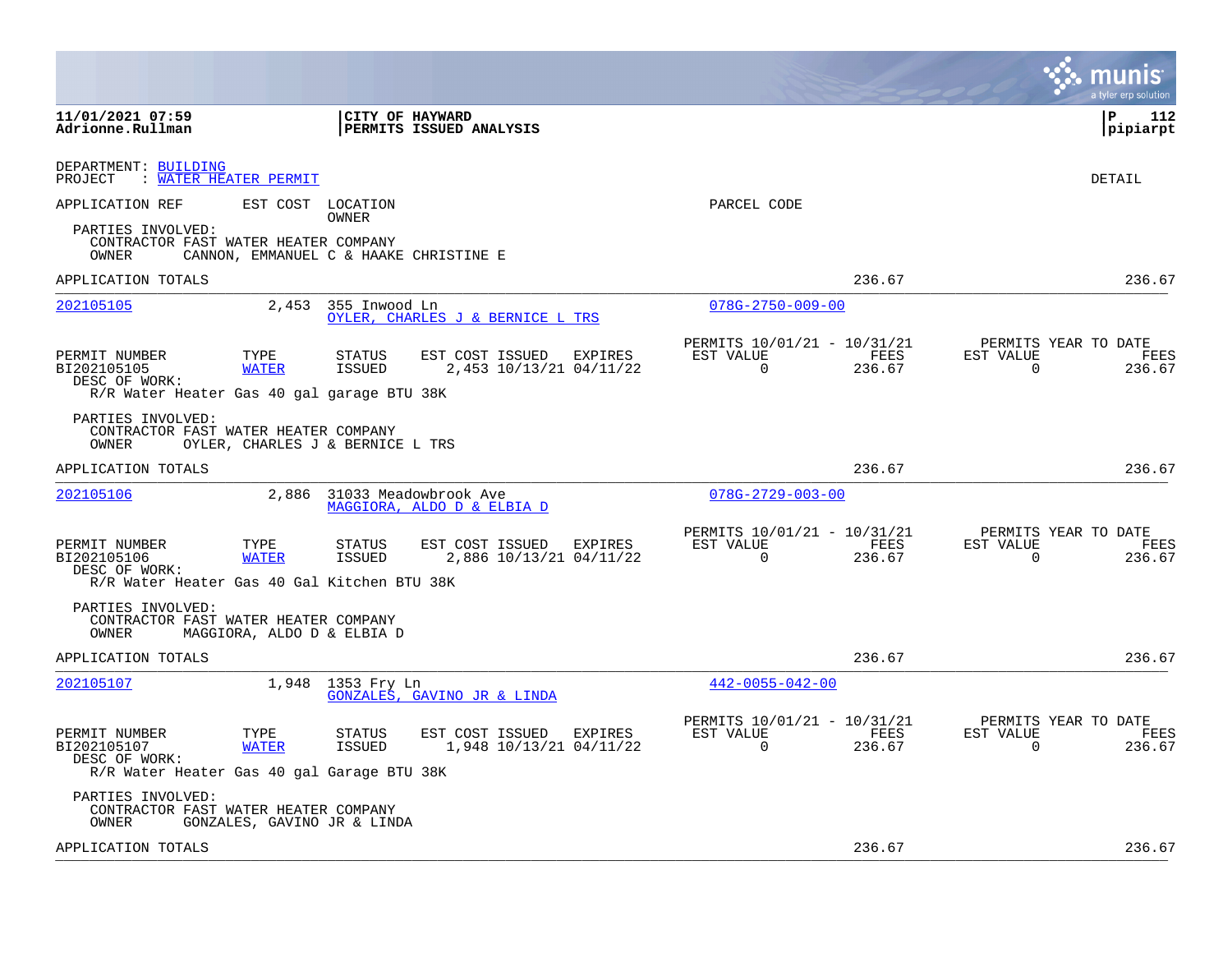|                                                                                                    |                              |                                               |                                                                            |                |                                                         |                |                                                     | a tyler erp solution  |
|----------------------------------------------------------------------------------------------------|------------------------------|-----------------------------------------------|----------------------------------------------------------------------------|----------------|---------------------------------------------------------|----------------|-----------------------------------------------------|-----------------------|
| 11/01/2021 07:59<br>Adrionne.Rullman<br>202105108                                                  | 2.041                        | 27505 Orlando Ave                             | CITY OF HAYWARD<br>PERMITS ISSUED ANALYSIS<br>LANGARICA, OLIVIA & MARTHA E |                | $455 - 0056 - 041 - 00$                                 |                |                                                     | P<br>113<br> pipiarpt |
| PERMIT NUMBER                                                                                      | TYPE                         | STATUS                                        | EST COST ISSUED                                                            | <b>EXPIRES</b> | PERMITS 10/01/21 - 10/31/21<br>EST VALUE                | FEES           | PERMITS YEAR TO DATE<br>EST VALUE                   | <b>FEES</b>           |
| DEPARTMENT: BUILDING<br>PROJECT : WATER HEATER PERMIT                                              |                              |                                               |                                                                            |                |                                                         |                |                                                     | DETAIL                |
| APPLICATION REF                                                                                    |                              | EST COST LOCATION                             |                                                                            |                | PARCEL CODE                                             |                |                                                     |                       |
| BI202105108<br>DESC OF WORK:<br>R/R Water Heater Gas 40 gal Outside closet BTU 38K                 | <b>WATER</b>                 | OWNER<br>ISSUED                               | 2,041 10/13/21 04/11/22                                                    |                | $\mathbf 0$                                             | 236.67         | $\Omega$                                            | 236.67                |
| PARTIES INVOLVED:<br>CONTRACTOR FAST WATER HEATER COMPANY<br>OWNER                                 | LANGARICA, OLIVIA & MARTHA E |                                               |                                                                            |                |                                                         |                |                                                     |                       |
| APPLICATION TOTALS                                                                                 |                              |                                               |                                                                            |                |                                                         | 236.67         |                                                     | 236.67                |
| 202105109                                                                                          |                              | 1,940 1221 Mc Farlane Ln<br><b>ROSIE FIEL</b> |                                                                            |                | $454 - 0055 - 135 - 00$                                 |                |                                                     |                       |
| PERMIT NUMBER<br>BI202105109<br>DESC OF WORK:<br>R/R Water Heater Gas 40 gal Untility Room BTU 38K | TYPE<br><b>WATER</b>         | STATUS<br>ISSUED                              | EST COST ISSUED EXPIRES<br>1,940 10/13/21 04/11/22                         |                | PERMITS 10/01/21 - 10/31/21<br>EST VALUE<br>$\mathbf 0$ | FEES<br>236.67 | PERMITS YEAR TO DATE<br>EST VALUE<br>$\overline{0}$ | FEES<br>236.67        |
| PARTIES INVOLVED:<br>CONTRACTOR FAST WATER HEATER COMPANY<br>OWNER                                 | ROSIE FIEL                   |                                               |                                                                            |                |                                                         |                |                                                     |                       |
| APPLICATION TOTALS                                                                                 |                              |                                               |                                                                            |                |                                                         | 236.67         |                                                     | 236.67                |
| 202105110                                                                                          |                              | <b>CANDICE LEE</b>                            | 2,144 25445 Southwick Dr 106                                               |                | $443 - 0090 - 086 - 00$                                 |                |                                                     |                       |
| PERMIT NUMBER<br>BI202105110<br>DESC OF WORK:<br>R/R Water Heater Gas 40 gal Hall Closet BTU 38K   | TYPE<br><b>WATER</b>         | STATUS<br>ISSUED                              | EST COST ISSUED EXPIRES<br>2,144 10/13/21 04/11/22                         |                | PERMITS 10/01/21 - 10/31/21<br>EST VALUE<br>$\Omega$    | FEES<br>236.67 | PERMITS YEAR TO DATE<br>EST VALUE<br>$\Omega$       | FEES<br>236.67        |
| PARTIES INVOLVED:<br>CONTRACTOR FAST WATER HEATER COMPANY<br>OWNER                                 | CANDICE LEE                  |                                               |                                                                            |                |                                                         |                |                                                     |                       |
| APPLICATION TOTALS                                                                                 |                              |                                               |                                                                            |                |                                                         | 236.67         |                                                     | 236.67                |
| 202105111                                                                                          | 1,869                        | 1801 Osage Ave                                | LIONG TIMOTHY & CHOI GAN W ETAL                                            |                | $463 - 0006 - 056 - 00$                                 |                |                                                     |                       |
| PERMIT NUMBER<br>BI202105111<br>DESC OF WORK:                                                      | TYPE<br><b>WATER</b>         | STATUS<br><b>ISSUED</b>                       | EST COST ISSUED<br>1,869 10/13/21 04/11/22                                 | EXPIRES        | PERMITS 10/01/21 - 10/31/21<br>EST VALUE<br>$\Omega$    | FEES<br>236.67 | PERMITS YEAR TO DATE<br>EST VALUE<br>$\Omega$       | FEES<br>236.67        |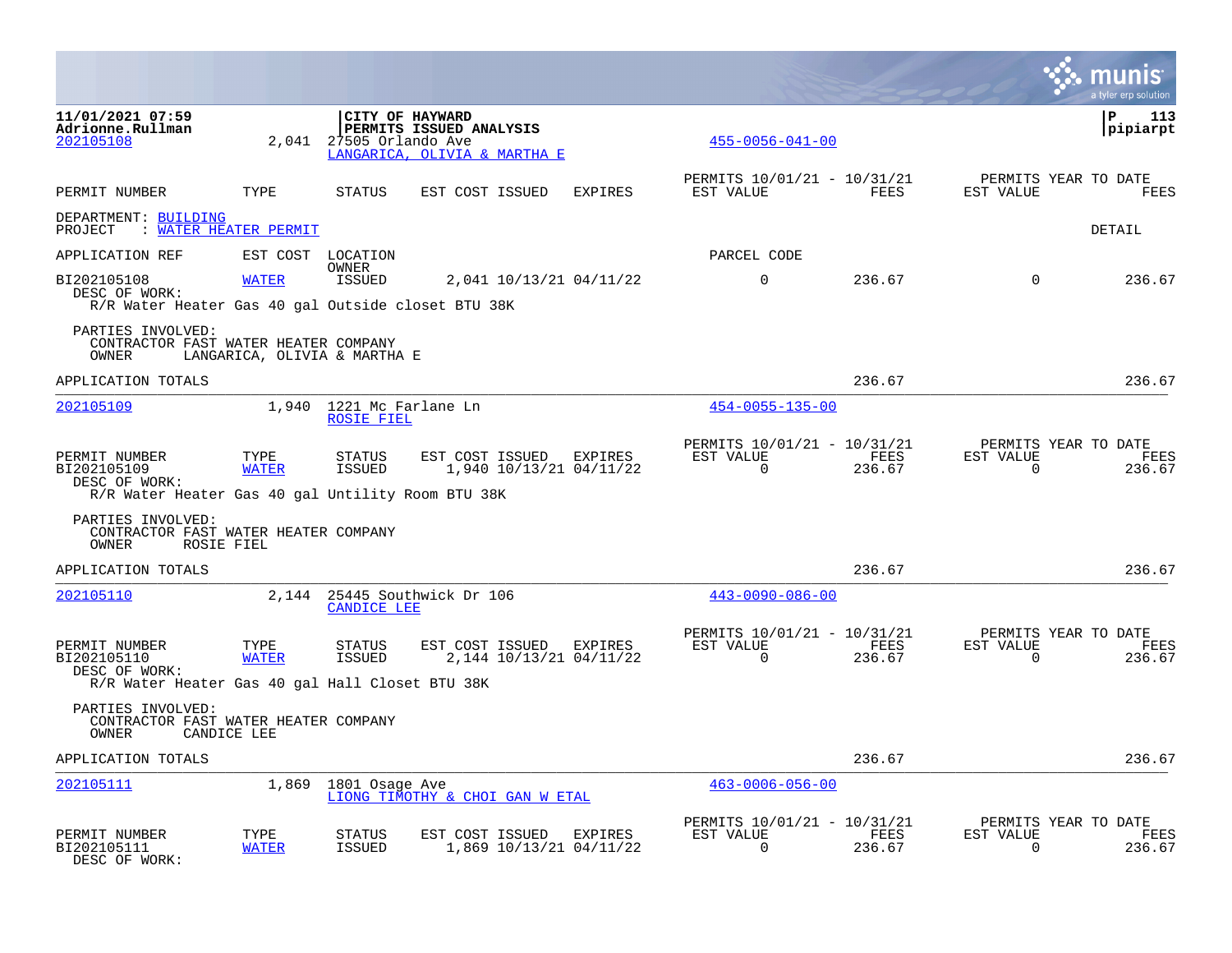|                                                                                                                                         |                                 |                                  |                                            |         |                                                         |                |                          | a tyler erp solution                   |
|-----------------------------------------------------------------------------------------------------------------------------------------|---------------------------------|----------------------------------|--------------------------------------------|---------|---------------------------------------------------------|----------------|--------------------------|----------------------------------------|
| 11/01/2021 07:59<br>Adrionne.Rullman<br>R/R Water Heater Gas 40 gal Garage BTU 38K                                                      |                                 | CITY OF HAYWARD                  | PERMITS ISSUED ANALYSIS                    |         |                                                         |                |                          | ΙP<br>114<br> pipiarpt                 |
| DEPARTMENT: BUILDING<br>PROJECT                                                                                                         | : WATER HEATER PERMIT           |                                  |                                            |         |                                                         |                |                          | DETAIL                                 |
| APPLICATION REF                                                                                                                         | EST COST                        | LOCATION<br>OWNER                |                                            |         | PARCEL CODE                                             |                |                          |                                        |
| PARTIES INVOLVED:<br>CONTRACTOR FAST WATER HEATER COMPANY<br>OWNER                                                                      | LIONG TIMOTHY & CHOI GAN W ETAL |                                  |                                            |         |                                                         |                |                          |                                        |
| APPLICATION TOTALS                                                                                                                      |                                 |                                  |                                            |         |                                                         | 236.67         |                          | 236.67                                 |
| 202105129                                                                                                                               | 2,200                           | 561 A St 206<br><b>GBGEH L P</b> |                                            |         | $431 - 0004 - 083 - 04$                                 |                |                          |                                        |
| PERMIT NUMBER<br>BI202105129<br>DESC OF WORK:<br>REPLACE 40 GALLON GAS WATER HEATER IN UNIT #206                                        | TYPE<br><b>WATER</b>            | STATUS<br><b>ISSUED</b>          | EST COST ISSUED<br>2,200 10/14/21 04/12/22 | EXPIRES | PERMITS 10/01/21 - 10/31/21<br>EST VALUE<br>$\mathbf 0$ | FEES<br>236.67 | EST VALUE<br>$\mathbf 0$ | PERMITS YEAR TO DATE<br>FEES<br>236.67 |
| PARTIES INVOLVED:<br>CONTRACTOR STAR ROOTER & PLUMBING<br>OWNER<br>GBGEH L P                                                            |                                 |                                  |                                            |         |                                                         |                |                          |                                        |
| APPLICATION TOTALS                                                                                                                      |                                 |                                  |                                            |         |                                                         | 236.67         |                          | 236.67                                 |
| 202105144                                                                                                                               | 3,337                           | 22493 Linden St<br>CRUZ, SANDRA  |                                            |         | $416 - 0130 - 049 - 00$                                 |                |                          |                                        |
| PERMIT NUMBER<br>BI202105144<br>DESC OF WORK:<br>Change out 40 gallon gas water heater                                                  | TYPE<br><b>WATER</b>            | STATUS<br><b>ISSUED</b>          | EST COST ISSUED<br>3,337 10/18/21 04/16/22 | EXPIRES | PERMITS 10/01/21 - 10/31/21<br>EST VALUE<br>$\Omega$    | FEES<br>236.67 | EST VALUE<br>0           | PERMITS YEAR TO DATE<br>FEES<br>236.67 |
| PARTIES INVOLVED:<br>CONTRACTOR ABC COOLING & HEATING<br>OWNER                                                                          | CRUZ, SANDRA                    |                                  |                                            |         |                                                         |                |                          |                                        |
| APPLICATION TOTALS                                                                                                                      |                                 |                                  |                                            |         |                                                         | 236.67         |                          | 236.67                                 |
| 202105178                                                                                                                               | 3,517                           | 28580 Cole Pl                    | FLINT, GRAHAM C & MARLENE TRS              |         | $078C - 0411 - 009 - 00$                                |                |                          |                                        |
| PERMIT NUMBER<br>BI202105178<br>DESC OF WORK:<br>40 Gallon gas water heater C/O in outside closet.                                      | TYPE<br><b>WATER</b>            | STATUS<br><b>ISSUED</b>          | EST COST ISSUED<br>3,517 10/27/21 04/25/22 | EXPIRES | PERMITS 10/01/21 - 10/31/21<br>EST VALUE<br>$\Omega$    | FEES<br>236.67 | EST VALUE<br>$\mathbf 0$ | PERMITS YEAR TO DATE<br>FEES<br>236.67 |
| PARTIES INVOLVED:<br>APPLICANT ON TIME AC & HEATING DBA SERVICE CHAMPIO<br>CONTRACTOR ON TIME AC & HEATING DBA SERVICE CHAMPIO<br>OWNER | FLINT, GRAHAM C & MARLENE TRS   |                                  |                                            |         |                                                         |                |                          |                                        |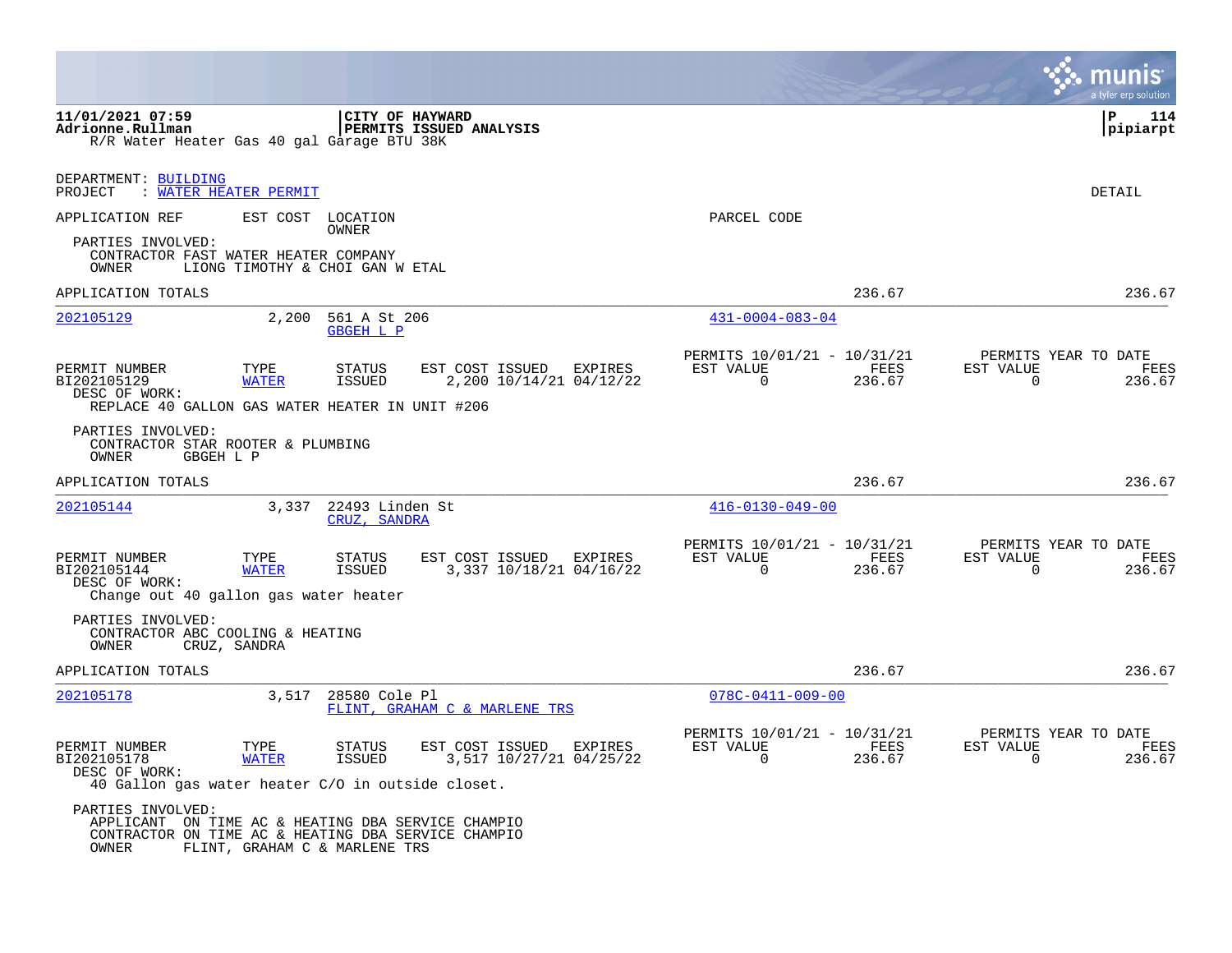|                                                                                                         |                      |                                             |                                                                                                                |         |                                                      |                |                          | a tyler erp solution                   |
|---------------------------------------------------------------------------------------------------------|----------------------|---------------------------------------------|----------------------------------------------------------------------------------------------------------------|---------|------------------------------------------------------|----------------|--------------------------|----------------------------------------|
| 11/01/2021 07:59<br>Adrionne.Rullman<br>APPLICATION TOTALS                                              |                      | CITY OF HAYWARD                             | PERMITS ISSUED ANALYSIS                                                                                        |         |                                                      | 236.67         |                          | l P<br>115<br>pipiarpt<br>236.67       |
| DEPARTMENT: BUILDING<br>PROJECT : WATER HEATER PERMIT                                                   |                      |                                             |                                                                                                                |         |                                                      |                |                          | DETAIL                                 |
| APPLICATION REF                                                                                         |                      | EST COST LOCATION<br>OWNER                  |                                                                                                                |         | PARCEL CODE                                          |                |                          |                                        |
| 202105219                                                                                               | 1,850                | 24542 Leona Dr<br>NUNO, RICARDO L           |                                                                                                                |         | $445 - 0130 - 012 - 00$                              |                |                          |                                        |
| PERMIT NUMBER<br>BI202105219<br>DESC OF WORK:                                                           | TYPE<br><b>WATER</b> | STATUS<br><b>ISSUED</b>                     | EST COST ISSUED<br>1,850 10/18/21 04/16/22<br>Install 50 Gallon water heater like for like in garage           | EXPIRES | PERMITS 10/01/21 - 10/31/21<br>EST VALUE<br>$\Omega$ | FEES<br>236.67 | EST VALUE<br>$\Omega$    | PERMITS YEAR TO DATE<br>FEES<br>236.67 |
| PARTIES INVOLVED:<br>CONTRACTOR HARRIS WATER HEATERS INC<br>OWNER                                       | NUNO, RICARDO L      |                                             |                                                                                                                |         |                                                      |                |                          |                                        |
| APPLICATION TOTALS                                                                                      |                      |                                             |                                                                                                                |         |                                                      | 236.67         |                          | 236.67                                 |
| 202105227                                                                                               | 2,427                | 2703 Markham Ct<br>DEUTSCHE, ANDREA         |                                                                                                                |         | $081D - 2084 - 054 - 00$                             |                |                          |                                        |
| PERMIT NUMBER<br>BI202105227<br>DESC OF WORK:<br>same location<br>PARTIES INVOLVED:                     | TYPE<br><b>WATER</b> | STATUS<br><b>ISSUED</b>                     | EST COST ISSUED EXPIRES<br>2,427 10/20/21 04/18/22<br>remove & replace 40 gallon water heater like for like in |         | PERMITS 10/01/21 - 10/31/21<br>EST VALUE<br>$\Omega$ | FEES<br>236.67 | EST VALUE<br>$\Omega$    | PERMITS YEAR TO DATE<br>FEES<br>236.67 |
| APPLICANT WATER HEATERS ONLY INC<br>CONTRACTOR WATER HEATERS ONLY INC<br>OWNER                          | DEUTSCHE, ANDREA     |                                             |                                                                                                                |         |                                                      |                |                          |                                        |
| APPLICATION TOTALS                                                                                      |                      |                                             |                                                                                                                |         |                                                      | 236.67         |                          | 236.67                                 |
| 202105244                                                                                               |                      | 1,911 182 Sierrawood Ave<br>GILYANA, CALVIN |                                                                                                                |         | $452 - 0086 - 098 - 00$                              |                |                          |                                        |
| PERMIT NUMBER<br>BI202105244<br>DESC OF WORK:                                                           | TYPE<br><b>WATER</b> | <b>STATUS</b><br>ISSUED                     | EST COST ISSUED EXPIRES<br>1,911 10/25/21 04/23/22<br>Install 40 Gallon water heater like for like in garage   |         | PERMITS 10/01/21 - 10/31/21<br>EST VALUE<br>$\Omega$ | FEES<br>236.67 | EST VALUE<br>$\mathbf 0$ | PERMITS YEAR TO DATE<br>FEES<br>236.67 |
| PARTIES INVOLVED:<br>APPLICANT HARRIS WATER HEATERS INC<br>CONTRACTOR HARRIS WATER HEATERS INC<br>OWNER | GILYANA, CALVIN      |                                             |                                                                                                                |         |                                                      |                |                          |                                        |
| APPLICATION TOTALS                                                                                      |                      |                                             |                                                                                                                |         |                                                      | 236.67         |                          | 236.67                                 |
| 202105245                                                                                               | 1,459                | 30110 Vanderbilt St                         | GABHI PRITPAL S & MINU ETAL                                                                                    |         | $083 - 0220 - 086 - 00$                              |                |                          |                                        |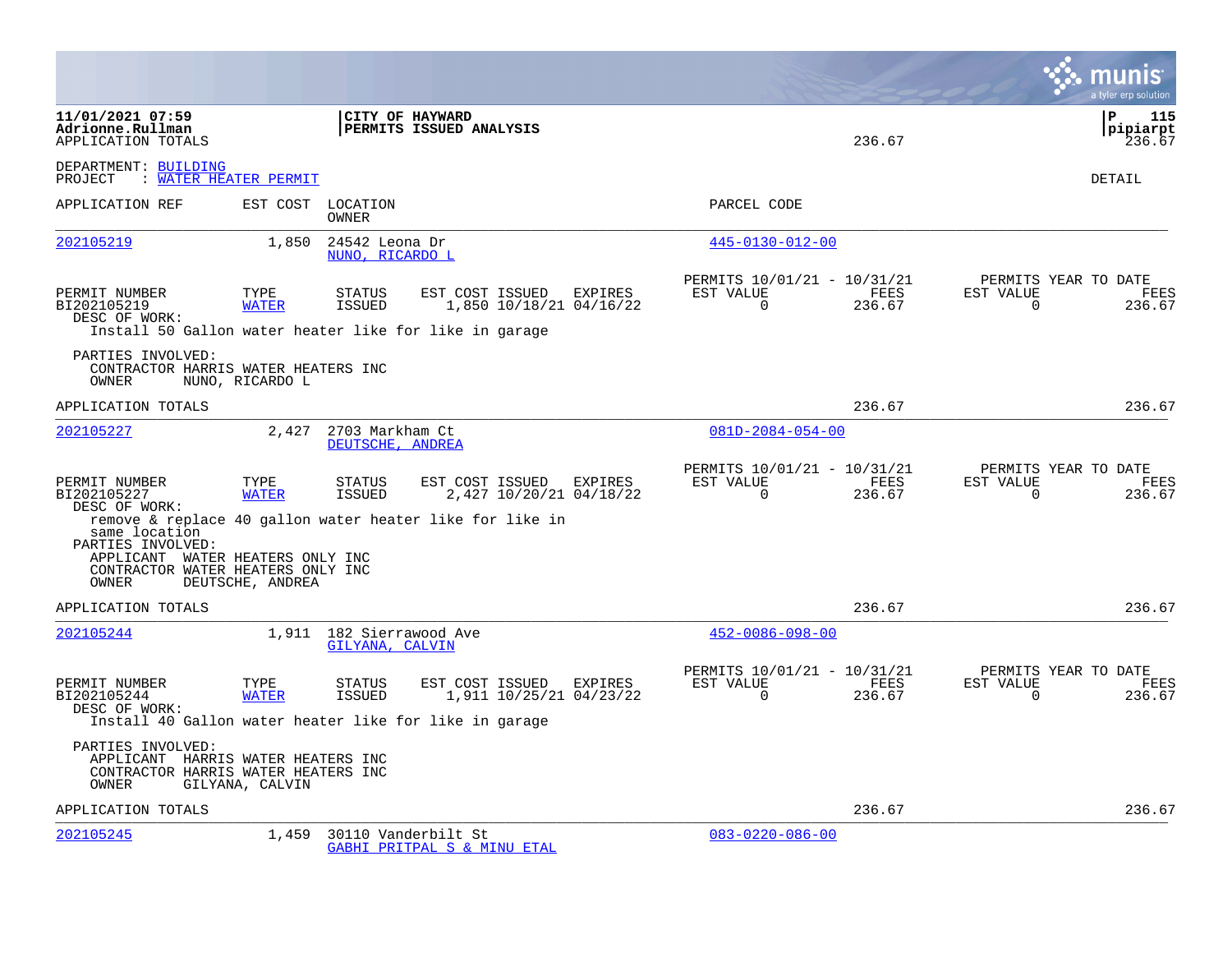|                                                                                                         |                        |                                                  |                         |                                           |                                                      |                |                       | a tyler erp solution                   |
|---------------------------------------------------------------------------------------------------------|------------------------|--------------------------------------------------|-------------------------|-------------------------------------------|------------------------------------------------------|----------------|-----------------------|----------------------------------------|
| 11/01/2021 07:59<br>Adrionne.Rullman                                                                    |                        | CITY OF HAYWARD                                  | PERMITS ISSUED ANALYSIS |                                           |                                                      |                |                       | P<br>116<br>pipiarpt                   |
| PERMIT NUMBER                                                                                           | TYPE                   | <b>STATUS</b>                                    | EST COST ISSUED         | <b>EXPIRES</b>                            | PERMITS 10/01/21 - 10/31/21<br>EST VALUE             | FEES           | EST VALUE             | PERMITS YEAR TO DATE<br>FEES           |
| DEPARTMENT: BUILDING<br>: WATER HEATER PERMIT<br>PROJECT                                                |                        |                                                  |                         |                                           |                                                      |                |                       | DETAIL                                 |
| APPLICATION REF                                                                                         |                        | EST COST LOCATION<br><b>OWNER</b>                |                         |                                           | PARCEL CODE                                          |                |                       |                                        |
| BI202105245<br>DESC OF WORK:<br>Install 40 gallon water heater like for like in garage                  | <b>WATER</b>           | <b>ISSUED</b>                                    |                         | 1,459 10/25/21 04/23/22                   | $\mathbf 0$                                          | 236.67         | $\Omega$              | 236.67                                 |
| PARTIES INVOLVED:<br>APPLICANT HARRIS WATER HEATERS INC<br>CONTRACTOR HARRIS WATER HEATERS INC<br>OWNER |                        | GABHI PRITPAL S & MINU ETAL                      |                         |                                           |                                                      |                |                       |                                        |
| APPLICATION TOTALS                                                                                      |                        |                                                  |                         |                                           |                                                      | 236.67         |                       | 236.67                                 |
| 202105246                                                                                               |                        | 1,843 29067 Caravan Ln<br>STANDARD, PACIFIC CORP |                         |                                           | $456 - 0098 - 158 - 00$                              |                |                       |                                        |
| PERMIT NUMBER<br>BI202105246<br>DESC OF WORK:<br>Install 40 gallon water heater like for like in garage | TYPE<br><b>WATER</b>   | <b>STATUS</b><br><b>ISSUED</b>                   | EST COST ISSUED         | <b>EXPIRES</b><br>1,843 10/25/21 04/23/22 | PERMITS 10/01/21 - 10/31/21<br>EST VALUE<br>$\Omega$ | FEES<br>236.67 | EST VALUE<br>$\Omega$ | PERMITS YEAR TO DATE<br>FEES<br>236.67 |
| PARTIES INVOLVED:<br>APPLICANT HARRIS WATER HEATERS INC<br>CONTRACTOR HARRIS WATER HEATERS INC<br>OWNER | STANDARD, PACIFIC CORP |                                                  |                         |                                           |                                                      |                |                       |                                        |
| APPLICATION TOTALS                                                                                      |                        |                                                  |                         |                                           |                                                      | 236.67         |                       | 236.67                                 |
| 202105248                                                                                               | 1,929                  | 22626 Amador St 4<br>YEUNG, TIN V                |                         |                                           | $431 - 0106 - 055 - 00$                              |                |                       |                                        |
| PERMIT NUMBER<br>BI202105248<br>DESC OF WORK:                                                           | TYPE<br><b>WATER</b>   | STATUS<br><b>ISSUED</b>                          | EST COST ISSUED         | EXPIRES<br>1,929 10/25/21 04/23/22        | PERMITS 10/01/21 - 10/31/21<br>EST VALUE<br>$\Omega$ | FEES<br>236.67 | EST VALUE<br>$\Omega$ | PERMITS YEAR TO DATE<br>FEES<br>236.67 |
| Install 50 gallon water heater like for like in garage                                                  |                        |                                                  |                         |                                           |                                                      |                |                       |                                        |
| PARTIES INVOLVED:<br>APPLICANT HARRIS WATER HEATERS INC<br>CONTRACTOR HARRIS WATER HEATERS INC<br>OWNER | YEUNG, TIN V           |                                                  |                         |                                           |                                                      |                |                       |                                        |
| APPLICATION TOTALS                                                                                      |                        |                                                  |                         |                                           |                                                      | 236.67         |                       | 236.67                                 |
| 202105252                                                                                               | 2,133                  | 22221 Main St<br>22221 MAIN APTS                 |                         |                                           | $428 - 0031 - 079 - 00$                              |                |                       |                                        |
| PERMIT NUMBER<br>BI202105252<br>DESC OF WORK:                                                           | TYPE<br>WATER          | STATUS<br><b>ISSUED</b>                          | EST COST ISSUED EXPIRES | 2,133 10/20/21 04/18/22                   | PERMITS 10/01/21 - 10/31/21<br>EST VALUE<br>$\Omega$ | FEES<br>236.67 | EST VALUE<br>$\Omega$ | PERMITS YEAR TO DATE<br>FEES<br>236.67 |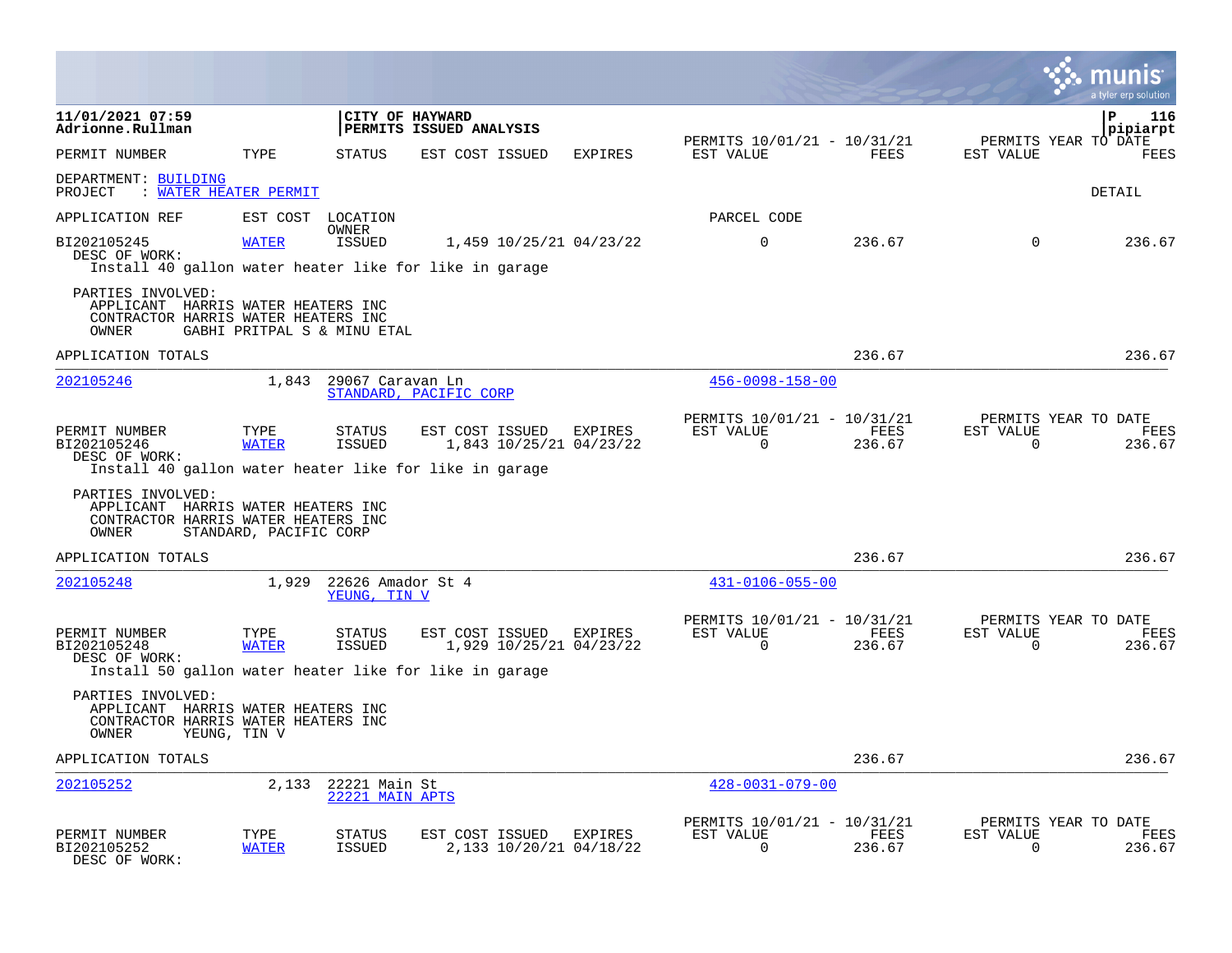|                                                                                                                                  |                            |                                   |                            |                                           |                                                         |                       |                          | a tyler erp solution                   |
|----------------------------------------------------------------------------------------------------------------------------------|----------------------------|-----------------------------------|----------------------------|-------------------------------------------|---------------------------------------------------------|-----------------------|--------------------------|----------------------------------------|
| 11/01/2021 07:59<br>Adrionne.Rullman<br>repalce 50 gallon water heater in same location<br>laundry room                          |                            | CITY OF HAYWARD                   | PERMITS ISSUED ANALYSIS    |                                           |                                                         |                       |                          | ∣P<br>117<br> pipiarpt                 |
| DEPARTMENT: BUILDING<br>PROJECT                                                                                                  | <b>WATER HEATER PERMIT</b> |                                   |                            |                                           |                                                         |                       |                          | <b>DETAIL</b>                          |
| APPLICATION REF                                                                                                                  | EST COST                   | LOCATION<br>OWNER                 |                            |                                           | PARCEL CODE                                             |                       |                          |                                        |
| PARTIES INVOLVED:<br>APPLICANT RELIABLE WATER HEATERS<br>CONTRACTOR RELIABLE WATER HEATERS<br>OWNER                              | 22221 MAIN APTS            |                                   |                            |                                           |                                                         |                       |                          |                                        |
| APPLICATION TOTALS                                                                                                               |                            |                                   |                            |                                           |                                                         | 236.67                |                          | 236.67                                 |
| 202105286                                                                                                                        | 0                          | 22253 Montgomery St               | FARINHA, RUFUS P & NANCY M |                                           | $428 - 0036 - 106 - 00$                                 |                       |                          |                                        |
| PERMIT NUMBER<br>BI202105286<br>DESC OF WORK:<br>Replace 30 gallon water heater in laundry room                                  | TYPE<br><b>WATER</b>       | <b>STATUS</b><br><b>ISSUED</b>    | EST COST ISSUED            | <b>EXPIRES</b><br>$0$ 10/25/21 04/23/22   | PERMITS 10/01/21 - 10/31/21<br>EST VALUE<br>$\Omega$    | <b>FEES</b><br>236.67 | EST VALUE<br>$\Omega$    | PERMITS YEAR TO DATE<br>FEES<br>236.67 |
| PARTIES INVOLVED:<br>CONTRACTOR OWNER/BUILDER<br>OWNER                                                                           | FARINHA, RUFUS P & NANCY M |                                   |                            |                                           |                                                         |                       |                          |                                        |
| APPLICATION TOTALS                                                                                                               |                            |                                   |                            |                                           |                                                         | 236.67                |                          | 236.67                                 |
| 202105291                                                                                                                        | 1,670                      | 694 Fiesta Pl<br>MENA, ANGHELLA   |                            |                                           | $083 - 0266 - 004 - 00$                                 |                       |                          |                                        |
| PERMIT NUMBER<br>BI202105291<br>DESC OF WORK:                                                                                    | TYPE<br><b>WATER</b>       | <b>STATUS</b><br>COMPLT           | EST COST ISSUED            | <b>EXPIRES</b><br>1,670 10/25/21 04/28/22 | PERMITS 10/01/21 - 10/31/21<br>EST VALUE<br>$\mathbf 0$ | FEES<br>236.67        | EST VALUE<br>0           | PERMITS YEAR TO DATE<br>FEES<br>236.67 |
| REPLACEMENT OF 50 GALLON GAS WATER HEATER LOCATED<br>IN GARAGE.<br>PARTIES INVOLVED:<br>CONTRACTOR FIRST CLASS WATER HEATERS INC |                            |                                   |                            |                                           |                                                         |                       |                          |                                        |
| OWNER                                                                                                                            | MENA, ANGHELLA             |                                   |                            |                                           |                                                         |                       |                          |                                        |
| APPLICATION TOTALS                                                                                                               |                            |                                   |                            |                                           |                                                         | 236.67                |                          | 236.67                                 |
| 202105317                                                                                                                        | 600                        | 22814 5th St<br>DICKEY, MELANIE J |                            |                                           | $427 - 0051 - 032 - 00$                                 |                       |                          |                                        |
| PERMIT NUMBER<br>BI202105317<br>DESC OF WORK:<br>Replace water water 40 gallon in garage                                         | TYPE<br><b>WATER</b>       | <b>STATUS</b><br>ISSUED           | EST COST ISSUED            | <b>EXPIRES</b><br>600 10/25/21 04/23/22   | PERMITS 10/01/21 - 10/31/21<br>EST VALUE<br>$\Omega$    | FEES<br>236.67        | EST VALUE<br>$\mathbf 0$ | PERMITS YEAR TO DATE<br>FEES<br>236.67 |
| PARTIES INVOLVED:<br>CONTRACTOR OWNER/BUILDER<br>OWNER                                                                           | DICKEY, MELANIE J          |                                   |                            |                                           |                                                         |                       |                          |                                        |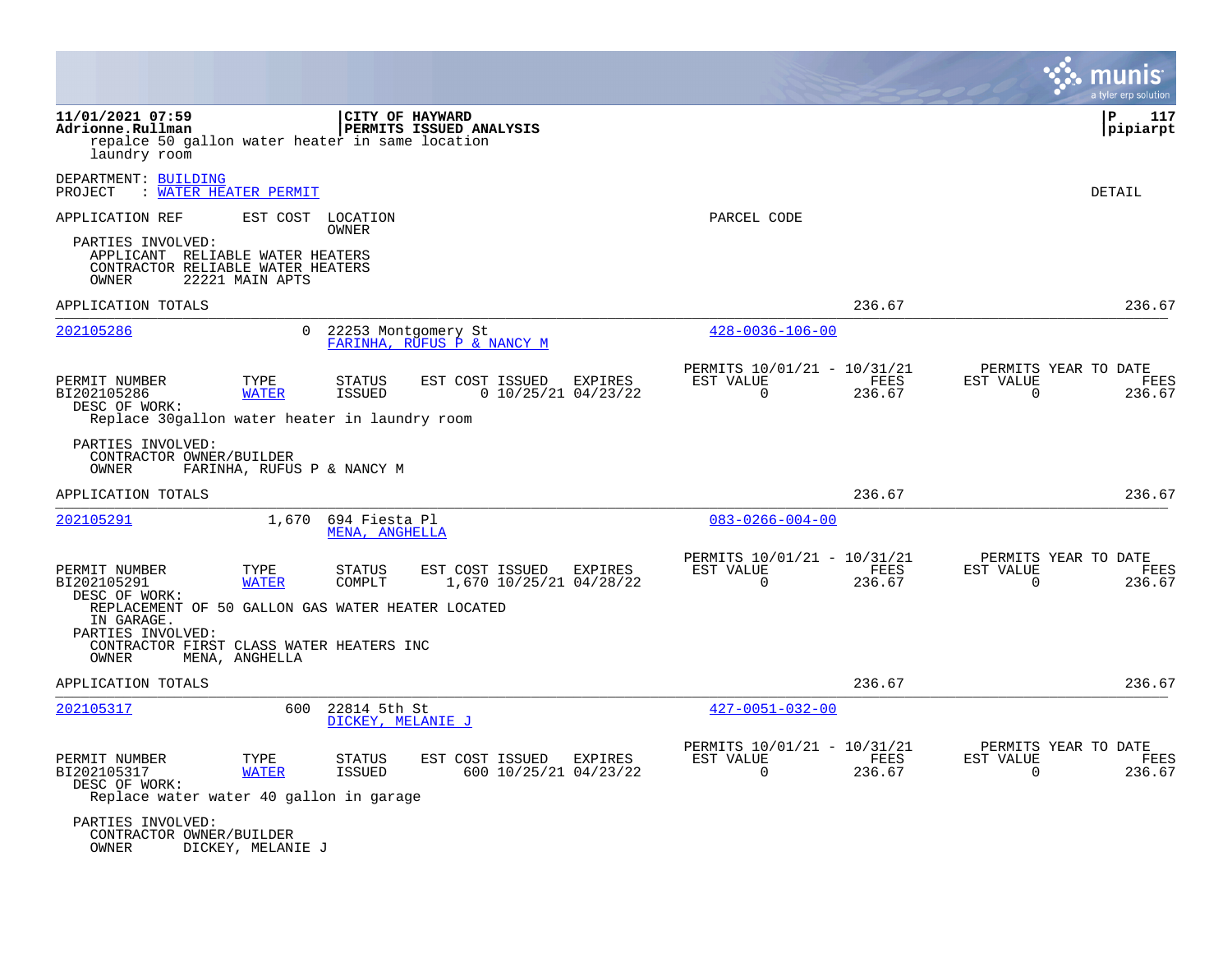|                                                                                 |                          |                    |                                                       |                                                      |                    |                       | <b>munis</b><br>a tyler erp solution   |
|---------------------------------------------------------------------------------|--------------------------|--------------------|-------------------------------------------------------|------------------------------------------------------|--------------------|-----------------------|----------------------------------------|
| 11/01/2021 07:59<br>Adrionne.Rullman<br>APPLICATION TOTALS                      |                          |                    | <b>CITY OF HAYWARD</b><br>PERMITS ISSUED ANALYSIS     |                                                      | 236.67             |                       | 118<br>P<br>pipiarpt<br>236.67         |
| DEPARTMENT: BUILDING<br>WATER HEATER PERMIT<br>PROJECT                          |                          |                    |                                                       |                                                      |                    |                       | DETAIL                                 |
| APPLICATION REF                                                                 | EST COST                 | LOCATION<br>OWNER  |                                                       | PARCEL CODE                                          |                    |                       |                                        |
| 202105331                                                                       | 1,650                    | 559 Sycamore Ave 1 | <b>GORDON DOTSON PROPERTIES</b>                       | $444 - 0039 - 005 - 03$                              |                    |                       |                                        |
| PERMIT NUMBER<br>BI202105331<br>DESC OF WORK:<br>install 40 gallon water heater | TYPE<br><b>WATER</b>     | STATUS<br>ISSUED   | EST COST ISSUED<br>EXPIRES<br>1,650 10/26/21 04/24/22 | PERMITS 10/01/21 - 10/31/21<br>EST VALUE<br>$\Omega$ | FEES<br>236.67     | EST VALUE<br>$\Omega$ | PERMITS YEAR TO DATE<br>FEES<br>236.67 |
| PARTIES INVOLVED:<br>CONTRACTOR B & H PLUMBING & HOME SERVICES INC<br>OWNER     | GORDON DOTSON PROPERTIES |                    |                                                       |                                                      |                    |                       |                                        |
| APPLICATION TOTALS<br>PROJECT TOTALS                                            |                          |                    |                                                       | 0                                                    | 236.67<br>8,283.45 | $\Omega$              | 236.67<br>8,283.45                     |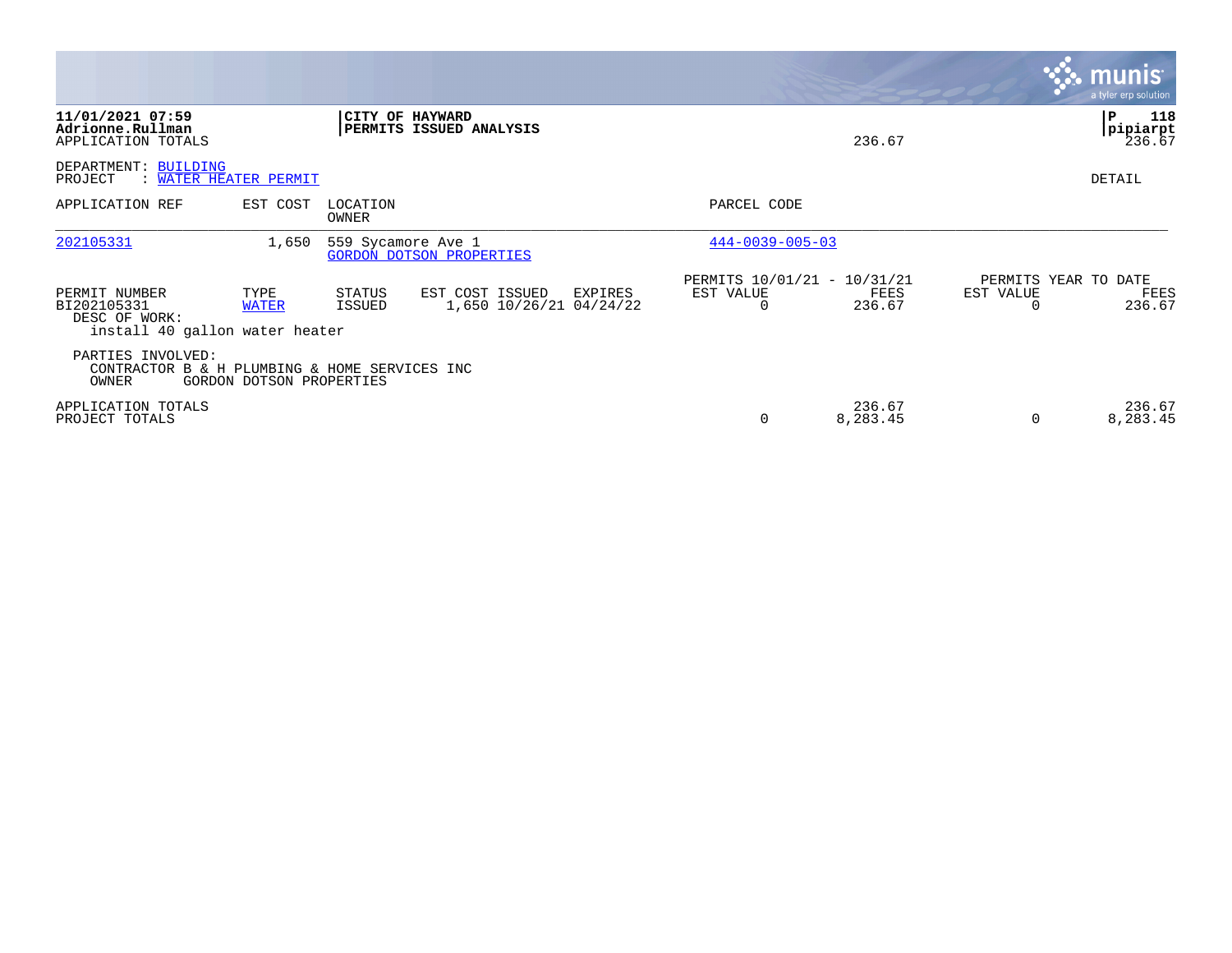|                                                                                                                     |                                    |                                    |                                                                                                          |                |                                                         |                  |                          | munis<br>a tyler erp solution            |
|---------------------------------------------------------------------------------------------------------------------|------------------------------------|------------------------------------|----------------------------------------------------------------------------------------------------------|----------------|---------------------------------------------------------|------------------|--------------------------|------------------------------------------|
| 11/01/2021 07:59<br>Adrionne.Rullman                                                                                |                                    |                                    | CITY OF HAYWARD<br><b>PERMITS ISSUED ANALYSIS</b>                                                        |                |                                                         |                  |                          | l P<br>119<br> pipiarpt                  |
| DEPARTMENT: BUILDING<br>PROJECT                                                                                     | : RETROFIT WINDOWS/DOORS           |                                    |                                                                                                          |                |                                                         |                  |                          | DETAIL                                   |
| APPLICATION REF                                                                                                     | EST COST                           | LOCATION<br><b>OWNER</b>           |                                                                                                          |                | PARCEL CODE                                             |                  |                          |                                          |
| 202104887                                                                                                           | 5,648                              | 21239 Gary Dr 206<br>ALMEIDA, MARK |                                                                                                          |                | $415 - 0252 - 463 - 00$                                 |                  |                          |                                          |
| PERMIT NUMBER<br>BI202104887<br>DESC OF WORK:                                                                       | TYPE<br><b>WINDOWS</b>             | <b>STATUS</b><br>ISSUED            | EST COST ISSUED<br>5,648 10/07/21 04/05/22<br>replace 2 patio doors sizie for size retrofit installation | EXPIRES        | PERMITS 10/01/21 - 10/31/21<br>EST VALUE<br>0           | FEES<br>452.44   | EST VALUE<br>0           | PERMITS YEAR TO DATE<br>FEES<br>452.44   |
| PARTIES INVOLVED:<br>APPLICANT BROTHERS HOME IMPROVEMENT INC.<br>CONTRACTOR BROTHERS HOME IMPROVEMENT INC.<br>OWNER | ALMEIDA, MARK                      |                                    |                                                                                                          |                |                                                         |                  |                          |                                          |
| APPLICATION TOTALS                                                                                                  |                                    |                                    |                                                                                                          |                |                                                         | 452.44           |                          | 452.44                                   |
| 202104922                                                                                                           | 31,202                             | 527 Sarah Pl                       | VILLALOBOS, HENRY T & SHARON M TRS                                                                       |                | $078G - 2935 - 009 - 00$                                |                  |                          |                                          |
| PERMIT NUMBER<br>BI202104922<br>DESC OF WORK:                                                                       | TYPE<br><b>WINDOWS</b>             | <b>STATUS</b><br><b>ISSUED</b>     | EST COST ISSUED<br>31,202 10/13/21 04/11/22                                                              | EXPIRES        | PERMITS 10/01/21 - 10/31/21<br>EST VALUE<br>$\mathbf 0$ | FEES<br>1,183.52 | EST VALUE<br>$\mathbf 0$ | PERMITS YEAR TO DATE<br>FEES<br>1,183.52 |
| DOUBLE PANE REQUIRED PER FIRE DEPT.<br>PARTIES INVOLVED:<br>CONTRACTOR RENEWAL BY ANDERSEN<br>OWNER                 | VILLALOBOS, HENRY T & SHARON M TRS |                                    | REPLACING 5 RETROFIT WINDOWS & 1 RETROFIT PATIO DOOR.                                                    |                |                                                         |                  |                          |                                          |
| APPLICATION TOTALS                                                                                                  |                                    |                                    |                                                                                                          |                |                                                         | 1,183.52         |                          | 1,183.52                                 |
| 202104987                                                                                                           | 3,368                              | 22710 3rd St                       | RUIZ, JACINTO C & TRUJILLO JANET C                                                                       |                | $427 - 0026 - 001 - 00$                                 |                  |                          |                                          |
| PERMIT NUMBER<br>BI202104987<br>DESC OF WORK:                                                                       | TYPE<br><b>WINDOWS</b>             | <b>STATUS</b><br>ISSUED            | EST COST ISSUED<br>3,368 10/04/21 04/02/22                                                               | EXPIRES        | PERMITS 10/01/21 - 10/31/21<br>EST VALUE<br>$\mathbf 0$ | FEES<br>452.09   | EST VALUE<br>$\mathbf 0$ | PERMITS YEAR TO DATE<br>FEES<br>452.09   |
| R/R 1 living room Window 2 dining room windows<br>like for like<br>PARTIES INVOLVED:<br>CONTRACTOR OWNER/BUILDER    |                                    |                                    |                                                                                                          |                |                                                         |                  |                          |                                          |
| OWNER<br>APPLICATION TOTALS                                                                                         | RUIZ, JACINTO C & TRUJILLO JANET C |                                    |                                                                                                          |                |                                                         | 452.09           |                          | 452.09                                   |
| 202105017                                                                                                           | 1,000                              | 1071 Redstone Pl                   |                                                                                                          |                | $445 - 0160 - 038 - 05$                                 |                  |                          |                                          |
|                                                                                                                     |                                    |                                    | VIVIAN, OTHO D & PAMELA S                                                                                |                |                                                         |                  |                          |                                          |
| PERMIT NUMBER                                                                                                       | TYPE                               | <b>STATUS</b>                      | EST COST ISSUED                                                                                          | <b>EXPIRES</b> | PERMITS 10/01/21 - 10/31/21<br>EST VALUE                | FEES             | EST VALUE                | PERMITS YEAR TO DATE<br>FEES             |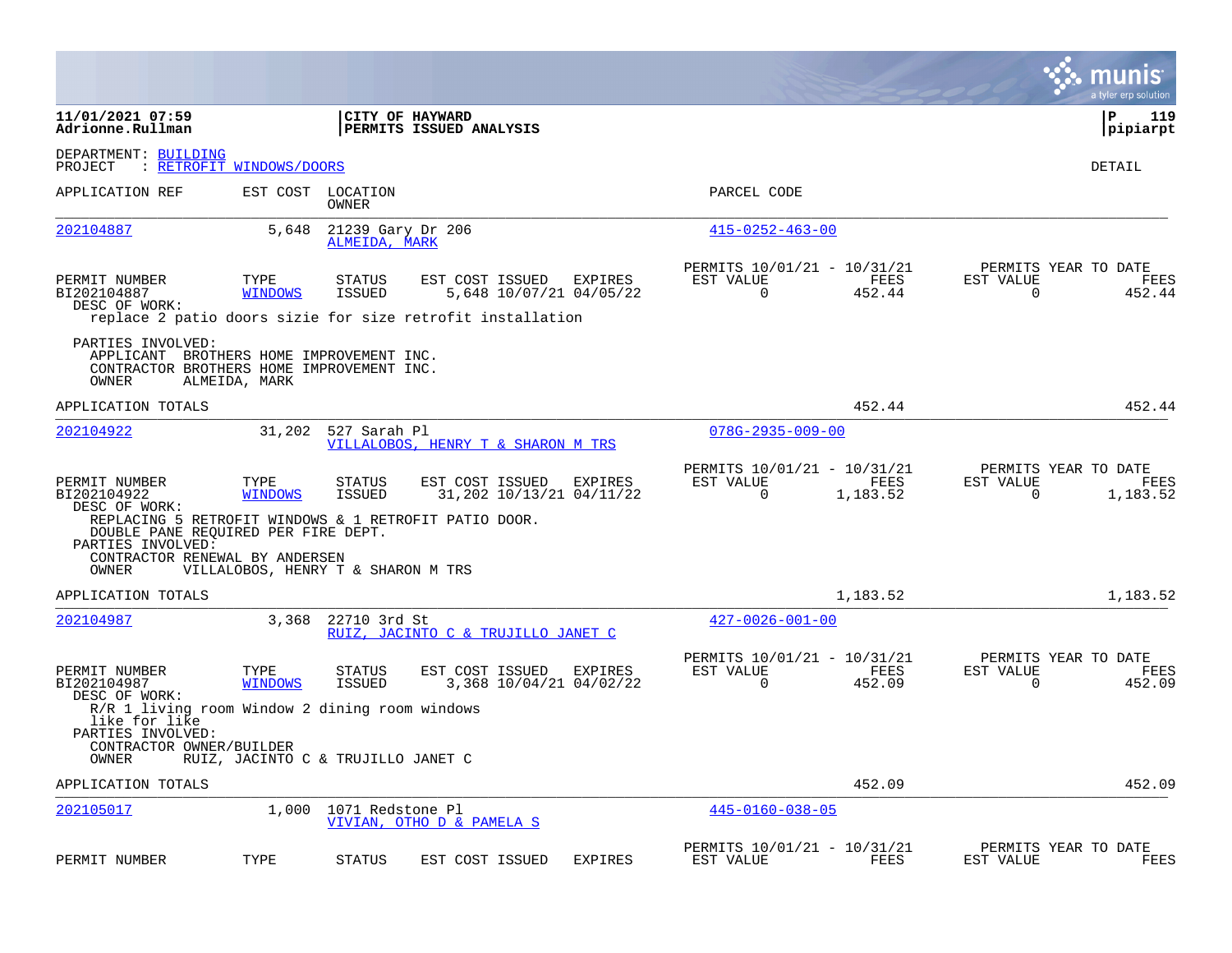|                                                                                                                                                                                                  |                           |                                |                                             |                |                                                      |                |                          | a tyler erp solution                   |
|--------------------------------------------------------------------------------------------------------------------------------------------------------------------------------------------------|---------------------------|--------------------------------|---------------------------------------------|----------------|------------------------------------------------------|----------------|--------------------------|----------------------------------------|
| 11/01/2021 07:59<br>Adrionne.Rullman                                                                                                                                                             |                           | CITY OF HAYWARD                | PERMITS ISSUED ANALYSIS                     |                |                                                      |                |                          | ∣P.<br>120<br>pipiarpt                 |
| DEPARTMENT: BUILDING<br>: RETROFIT WINDOWS/DOORS<br>PROJECT                                                                                                                                      |                           |                                |                                             |                |                                                      |                |                          | DETAIL                                 |
| APPLICATION REF                                                                                                                                                                                  | EST COST LOCATION         |                                |                                             |                | PARCEL CODE                                          |                |                          |                                        |
| BI202105017<br>DESC OF WORK:<br>remove & replace window with retrofit window                                                                                                                     | <b>WINDOWS</b>            | OWNER<br><b>ISSUED</b>         | 1,000 10/18/21 04/16/22                     |                | $\Omega$                                             | 318.43         | $\Omega$                 | 318.43                                 |
| PARTIES INVOLVED:<br>APPLICANT QUALITY FIRST HOME IMPROVEMENT<br>CONTRACTOR QUALITY FIRST HOME IMPROVEMENT<br>OWNER                                                                              | VIVIAN, OTHO D & PAMELA S |                                |                                             |                |                                                      |                |                          |                                        |
| APPLICATION TOTALS                                                                                                                                                                               |                           |                                |                                             |                |                                                      | 318.43         |                          | 318.43                                 |
| 202105018                                                                                                                                                                                        | 25,000                    | 509 Corrine St                 | GALAN, HUASCAR & LAURIE L                   |                | $078G - 2939 - 002 - 00$                             |                |                          |                                        |
| PERMIT NUMBER<br>BI202105018<br>DESC OF WORK:<br>remove & install 9 new retrofit windows and patio door                                                                                          | TYPE<br><b>WINDOWS</b>    | <b>STATUS</b><br>ISSUED        | EST COST ISSUED<br>25,000 10/21/21 04/19/22 | EXPIRES        | PERMITS 10/01/21 - 10/31/21<br>EST VALUE<br>$\Omega$ | FEES<br>866.17 | EST VALUE<br>$\Omega$    | PERMITS YEAR TO DATE<br>FEES<br>866.17 |
| PARTIES INVOLVED:<br>APPLICANT QUALITY FIRST HOME IMPROVEMENT<br>CONTRACTOR OUALITY FIRST HOME IMPROVEMENT<br>OWNER                                                                              | GALAN, HUASCAR & LAURIE L |                                |                                             |                |                                                      |                |                          |                                        |
| APPLICATION TOTALS                                                                                                                                                                               |                           |                                |                                             |                |                                                      | 866.17         |                          | 866.17                                 |
| 202105285                                                                                                                                                                                        | 894                       | 21100 Gary Dr 118A             | ARDOUREL MAYLIS/GARCIA KOREY                |                | $415 - 0252 - 190 - 00$                              |                |                          |                                        |
| PERMIT NUMBER<br>BI202105285<br>DESC OF WORK:                                                                                                                                                    | TYPE<br><b>WINDOWS</b>    | <b>STATUS</b><br><b>ISSUED</b> | EST COST ISSUED<br>894 10/25/21 04/23/22    | <b>EXPIRES</b> | PERMITS 10/01/21 - 10/31/21<br>EST VALUE<br>$\Omega$ | FEES<br>219.55 | EST VALUE<br>$\mathbf 0$ | PERMITS YEAR TO DATE<br>FEES<br>219.55 |
| REMOVE & REPLACE DINING ROOM WINDOW MADE OF 2 PIECES. INSTALL<br>NEW FLASHING & SELF ADHERE MEMBRANE. PATCH STUCCO & PAINT<br>PARTIES INVOLVED:<br>CONTRACTOR COMMUNITY RECONSTRUCTION SOLUTIONS |                           |                                |                                             |                |                                                      |                |                          |                                        |
| OWNER                                                                                                                                                                                            |                           | ARDOUREL MAYLIS/GARCIA KOREY   |                                             |                |                                                      |                |                          |                                        |
| APPLICATION TOTALS                                                                                                                                                                               |                           |                                |                                             |                |                                                      | 219.55         |                          | 219.55                                 |
| 202105389                                                                                                                                                                                        | 6,776                     | 455 Rivercrest Ln              | SHAGHAFI, MOHAMMAD & H S                    |                | $078G - 2721 - 001 - 00$                             |                |                          |                                        |
| PERMIT NUMBER<br>BI202105389<br>DESC OF WORK:<br>Replace 2 windows with retrofit vinyl windows like for like                                                                                     | TYPE<br><b>WINDOWS</b>    | <b>STATUS</b><br><b>ISSUED</b> | EST COST ISSUED<br>6,776 10/27/21 04/25/22  | EXPIRES        | PERMITS 10/01/21 - 10/31/21<br>EST VALUE<br>$\Omega$ | FEES<br>426.01 | EST VALUE<br>$\Omega$    | PERMITS YEAR TO DATE<br>FEES<br>426.01 |

PARTIES INVOLVED: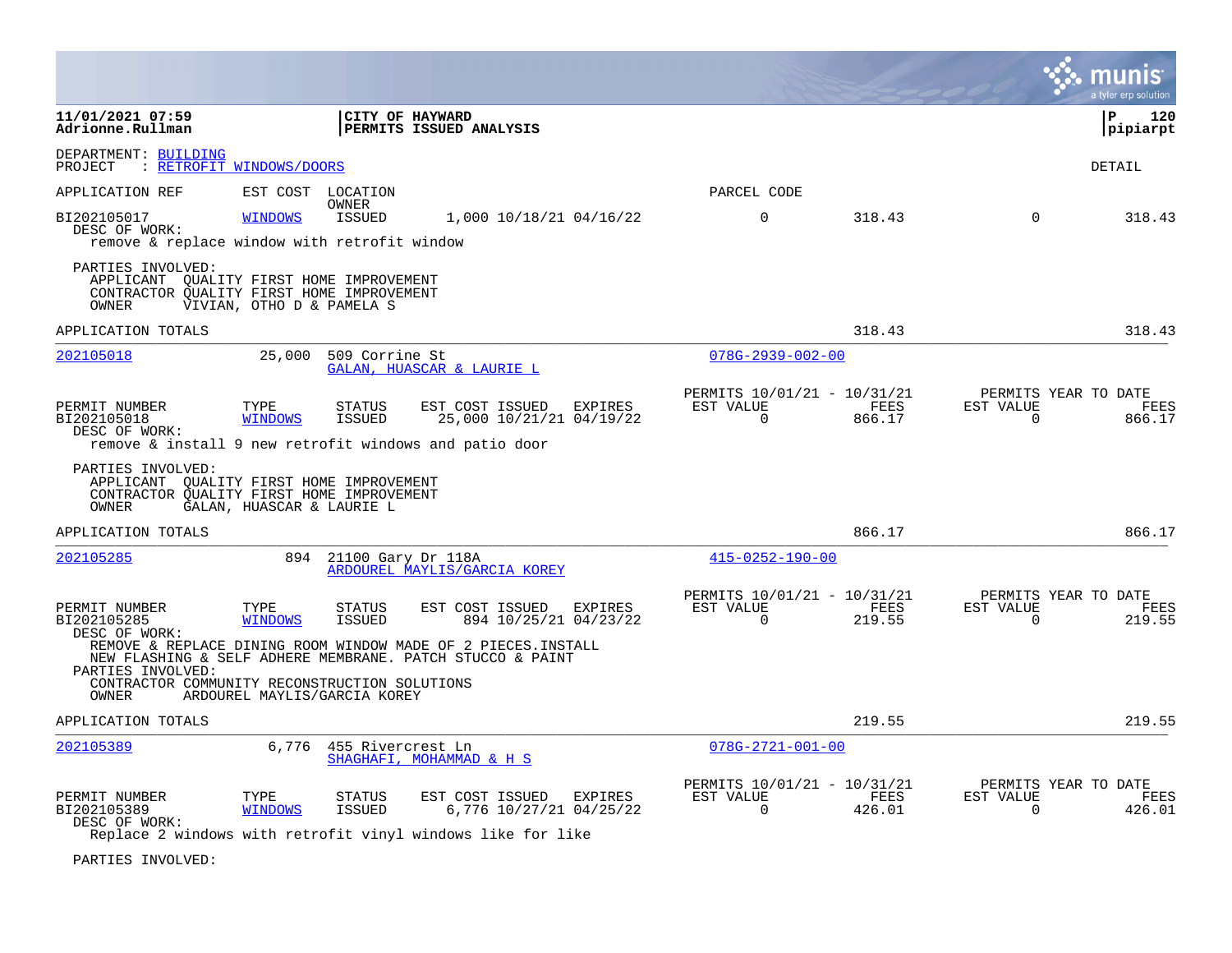|                                                                                                                           |                                                      |                                                       |                                                      |                    |                       | a tyler erp solution                   |
|---------------------------------------------------------------------------------------------------------------------------|------------------------------------------------------|-------------------------------------------------------|------------------------------------------------------|--------------------|-----------------------|----------------------------------------|
| 11/01/2021 07:59<br>Adrionne.Rullman                                                                                      | CITY OF HAYWARD<br>PERMITS ISSUED ANALYSIS           |                                                       |                                                      |                    |                       | $\mathbf{P}$<br>121<br> pipiarpt       |
| DEPARTMENT: BUILDING<br>: RETROFIT WINDOWS/DOORS<br>PROJECT                                                               |                                                      |                                                       |                                                      |                    |                       | <b>DETAIL</b>                          |
| APPLICATION REF                                                                                                           | EST COST LOCATION<br><b>OWNER</b>                    |                                                       | PARCEL CODE                                          |                    |                       |                                        |
| APPLICANT PERMIT SERVICES INC<br>CONTRACTOR THE @ HOME SERVICES<br>OWNER<br>SHAGHAFI, MOHAMMAD & H S                      |                                                      |                                                       |                                                      |                    |                       |                                        |
| APPLICATION TOTALS                                                                                                        |                                                      |                                                       |                                                      | 426.01             |                       | 426.01                                 |
| 202105391                                                                                                                 | 1,384<br>232 Rousseau St<br>HUGHES, ALBERT L TR      |                                                       | $078G - 2705 - 012 - 00$                             |                    |                       |                                        |
| TYPE<br>PERMIT NUMBER<br>BI202105391<br><b>WINDOWS</b><br>DESC OF WORK:<br>Replace 1 Window with retrofit vinyl window    | <b>STATUS</b><br><b>ISSUED</b>                       | EST COST ISSUED EXPIRES<br>1,384 10/27/21 04/25/22    | PERMITS 10/01/21 - 10/31/21<br>EST VALUE<br>$\Omega$ | FEES<br>249.93     | EST VALUE<br>$\Omega$ | PERMITS YEAR TO DATE<br>FEES<br>249.93 |
| PARTIES INVOLVED:<br>PERMIT SERVICES INC<br>APPLICANT<br>CONTRACTOR THE @ HOME SERVICES<br>OWNER<br>HUGHES, ALBERT L TR   |                                                      |                                                       |                                                      |                    |                       |                                        |
| APPLICATION TOTALS                                                                                                        |                                                      |                                                       |                                                      | 249.93             |                       | 249.93                                 |
| 202105392                                                                                                                 | 4,128 27427 Stoneridge Ct 2<br>REYNOLDS, GLADYS ETAL |                                                       | $453 - 0065 - 055 - 00$                              |                    |                       |                                        |
| PERMIT NUMBER<br>TYPE<br>BI202105392<br>WINDOWS<br>DESC OF WORK:<br>Replace 2 patio doors with retrofit vinyl patio doors | <b>STATUS</b><br>ISSUED                              | EST COST ISSUED<br>EXPIRES<br>4,128 10/27/21 04/25/22 | PERMITS 10/01/21 - 10/31/21<br>EST VALUE<br>$\Omega$ | FEES<br>369.97     | EST VALUE<br>$\Omega$ | PERMITS YEAR TO DATE<br>FEES<br>369.97 |
| PARTIES INVOLVED:<br>APPLICANT<br>PERMIT SERVICES INC<br>CONTRACTOR THE @ HOME SERVICES<br>OWNER<br>REYNOLDS, GLADYS ETAL |                                                      |                                                       |                                                      |                    |                       |                                        |
| APPLICATION TOTALS<br>PROJECT TOTALS                                                                                      |                                                      |                                                       | $\Omega$                                             | 369.97<br>4,538.11 | $\Omega$              | 369.97<br>4,538.11                     |